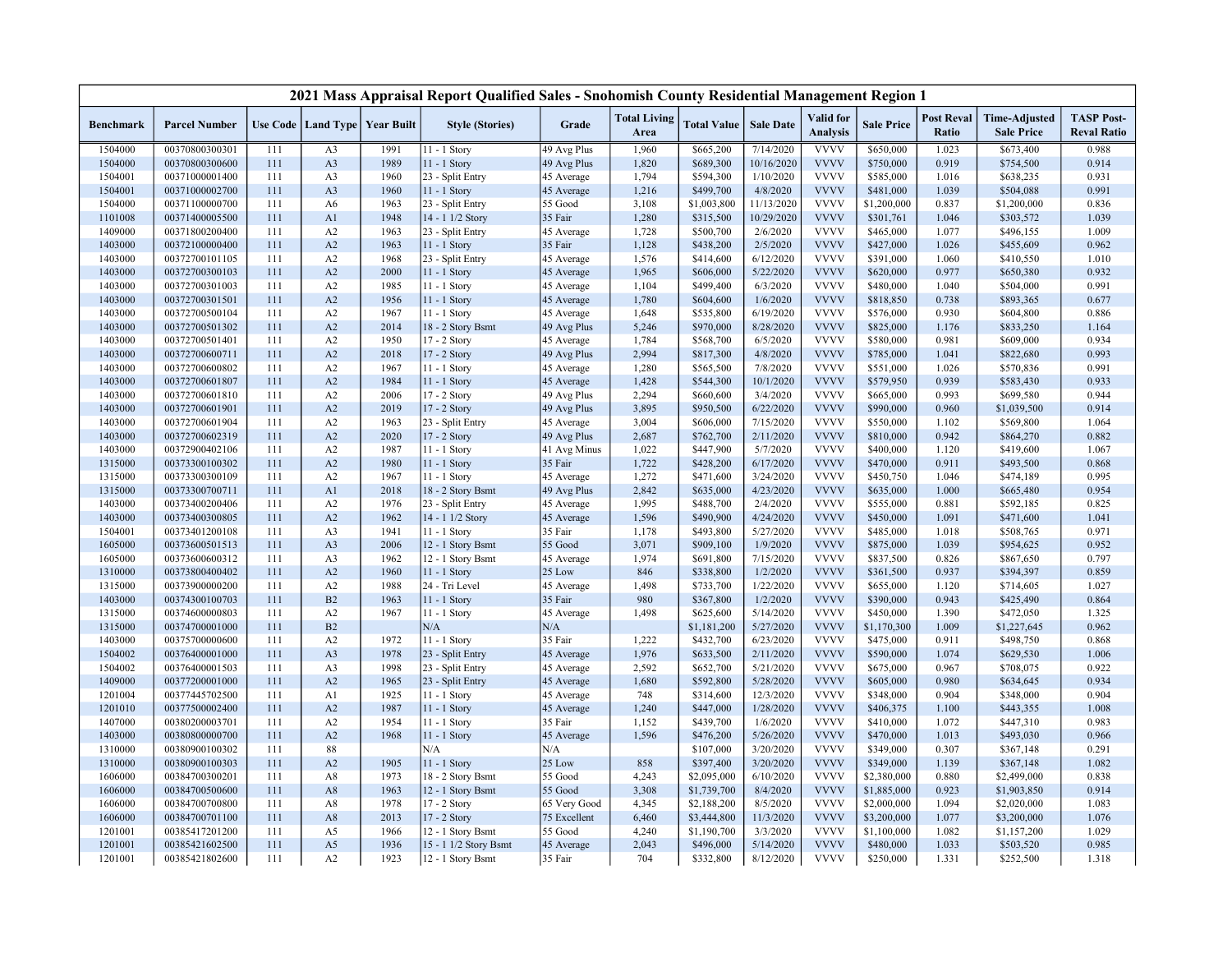|                    |                                  |            |                                   |              | 2021 Mass Appraisal Report Qualified Sales - Snohomish County Residential Management Region 1 |                       |                             |                        |                        |                                     |                        |                            |                                           |                                         |
|--------------------|----------------------------------|------------|-----------------------------------|--------------|-----------------------------------------------------------------------------------------------|-----------------------|-----------------------------|------------------------|------------------------|-------------------------------------|------------------------|----------------------------|-------------------------------------------|-----------------------------------------|
| <b>Benchmark</b>   | <b>Parcel Number</b>             |            | Use Code   Land Type   Year Built |              | <b>Style (Stories)</b>                                                                        | Grade                 | <b>Total Living</b><br>Area | <b>Total Value</b>     | <b>Sale Date</b>       | <b>Valid</b> for<br><b>Analysis</b> | <b>Sale Price</b>      | <b>Post Reval</b><br>Ratio | <b>Time-Adjusted</b><br><b>Sale Price</b> | <b>TASP Post-</b><br><b>Reval Ratio</b> |
| 1201001            | 00385421901700                   | 111        | A2                                | 1925         | 15 - 1 1/2 Story Bsmt                                                                         | 45 Average            | 1,196                       | \$353,400              | 3/26/2020              | <b>VVVV</b>                         | \$345,000              | 1.024                      | \$362,940                                 | 0.974                                   |
| 1409000            | 00386400100800                   | 111        | A2                                | 1961         | 11 - 1 Story                                                                                  | 45 Average            | 1,154                       | \$476,900              | 1/2/2020               | <b>VVVV</b>                         | \$455,000              | 1.048                      | \$496,405                                 | 0.961                                   |
| 1409000            | 00386500101000                   | 111        | A2                                | 1962         | 23 - Split Entry                                                                              | 45 Average            | 1,728                       | \$571,200              | 6/12/2020              | <b>VVVV</b>                         | \$599,000              | 0.954                      | \$628,950                                 | 0.908                                   |
| 1409000            | 00386500201100                   | 111        | A2                                | 1961         | 11 - 1 Story                                                                                  | 45 Average            | 945                         | \$500,900              | 9/13/2020              | <b>VVVV</b>                         | \$460,000              | 1.089                      | \$462,760                                 | 1.082                                   |
| 1409000            | 00386500302600                   | 111        | A2                                | 1962         | 11 - 1 Story                                                                                  | 35 Fair               | 942                         | \$489,700              | 6/2/2020               | <b>VVVV</b>                         | \$450,000              | 1.088                      | \$472,500                                 | 1.036                                   |
| 1408000            | 00387100003400                   | 111        | A2                                | 1962         | 11 - 1 Story                                                                                  | 45 Average            | 1,368                       | \$612,100              | 12/4/2020              | <b>VVVV</b>                         | \$670,000              | 0.914                      | \$670,000                                 | 0.914                                   |
| 1408000            | 00387200001500                   | 111        | A2                                | 1962         | 12 - 1 Story Bsmt                                                                             | 45 Average            | 2,384                       | \$634,500              | 2/4/2020               | <b>VVVV</b>                         | \$681,000              | 0.932                      | \$726,627                                 | 0.873                                   |
| 1605000            | 00387500001500                   | 111        | A <sub>3</sub>                    | 1965         | 24 - Tri Level                                                                                | 45 Average            | 2,248                       | \$770,300              | 7/8/2020               | <b>VVVV</b>                         | \$780,000              | 0.988                      | \$808,080                                 | 0.953                                   |
| 1403000            | 00388200001400                   | 111        | A2                                | 1964         | 23 - Split Entry                                                                              | 45 Average            | 1,856                       | \$533,400              | 6/9/2020               | <b>VVVV</b>                         | \$550,000              | 0.970                      | \$577,500                                 | 0.924                                   |
| 1310000            | 00389500000200                   | 111        | A2                                | 1961         | 11 - 1 Story                                                                                  | 45 Average            | 1,456                       | \$364,400              | 2/13/2020              | <b>VVVV</b>                         | \$370,000              | 0.985                      | \$394,790                                 | 0.923                                   |
| 1217000            | 00390200000300                   | 111        | A2                                | 1962         | 12 - 1 Story Bsmt                                                                             | 45 Average            | 2,788                       | \$661,300              | 10/2/2020              | <b>VVVV</b>                         | \$699,000              | 0.946                      | \$703,194                                 | 0.940                                   |
| 1403000            | 00390300101600                   | 111        | A2                                | 1961         | 11 - 1 Story                                                                                  | 35 Fair               | 936                         | \$420,500              | 10/17/2020             | <b>VVVV</b>                         | \$455,000              | 0.924                      | \$457,730                                 | 0.919                                   |
| 1403000            | 00390300101700                   | 111        | A2                                | 1961         | 11 - 1 Story                                                                                  | 35 Fair               | 936                         | \$357,900              | 7/5/2020               | <b>VVVV</b>                         | \$405,000              | 0.884                      | \$419,580                                 | 0.853                                   |
| 1403000            | 00390300101800                   | 111        | A2                                | 1961         | 11 - 1 Story                                                                                  | 35 Fair               | 1,704                       | \$435,100              | 7/15/2020              | <b>VVVV</b>                         | \$425,000              | 1.024                      | \$440,300                                 | 0.988                                   |
| 1403000            | 00390300301100                   | 111        | A2                                | 1962         | 23 - Split Entry                                                                              | 45 Average            | 1,728                       | \$519,100              | 6/16/2020              | <b>VVVV</b>                         | \$505,000              | 1.028                      | \$530,250                                 | 0.979                                   |
| 1605000            | 00391000000200                   | 111        | A3                                | 1963         | 23 - Split Entry                                                                              | 45 Average            | 2,154                       | \$659,300              | 12/3/2020              | <b>VVVV</b>                         | \$550,000              | 1.199                      | \$550,000                                 | 1.199                                   |
| 1310000            | 00391500001200                   | 111        | A2                                | 1967         | 11 - 1 Story                                                                                  | 45 Average            | 1,114                       | \$379,400              | 4/6/2020               | <b>VVVV</b>                         | \$383,000              | 0.991                      | \$401,384                                 | 0.945                                   |
| 1310000            | 00391500002800                   | 111        | A2                                | 1964         | 11 - 1 Story                                                                                  | 45 Average            | 1,352                       | \$455,700              | 1/1/2020               | <b>VVVV</b>                         | \$407,000              | 1.120                      | \$444,037                                 | 1.026                                   |
| 1310000            | 00391500004300                   | 111        | A2                                | 1960         | $11 - 1$ Story                                                                                | 45 Average            | 1,247                       | \$436,100              | 9/3/2020               | <b>VVVV</b>                         | \$435,000              | 1.003                      | \$437,610                                 | 0.997                                   |
| 1101012            | 00392000000507                   | 111        | A2                                | 2000         | 23 - Split Entry                                                                              | 45 Average            | 1,716                       | \$502,700              | 6/23/2020              | <b>VVVV</b>                         | \$510,000              | 0.986                      | \$535,500                                 | 0.939                                   |
| 1101012            | 00392000001202                   | 111        | A2                                | 1925         | 11 - 1 Story                                                                                  | 35 Fair               | 1,670                       | \$486,500              | 6/12/2020              | <b>VVVV</b>                         | \$430,000              | 1.131                      | \$451,500                                 | 1.078                                   |
| 1101012            | 00392000002805                   | 111        | A2                                | 1990         | 17 - 2 Story                                                                                  | 45 Average            | 1,840                       | \$385,800              | 3/2/2020               | <b>VVVV</b>                         | \$349,130              | 1.105                      | \$367,285                                 | 1.050                                   |
| 1201013            | 00392800100300                   | 111        | A2                                | 1926         | 14 - 1 1/2 Story                                                                              | 35 Fair               | 1,192                       | \$401,400              | 5/26/2020              | <b>VVVV</b>                         | \$382,790              | 1.049                      | \$401,547                                 | 1.000                                   |
| 1201013            | 00392900700101                   | 111        | A2                                | 1937         | 14 - 1 1/2 Story                                                                              | 35 Fair               | 1,080                       | \$379,500              | 3/11/2020              | <b>VVVV</b>                         | \$350,000              | 1.084                      | \$368,200                                 | 1.031                                   |
| 1201013            | 00392900701201                   | 111        | A2                                | 1940         | 12 - 1 Story Bsmt                                                                             | 35 Fair               | 997                         | \$410,300              | 1/1/2020               | <b>VVVV</b><br><b>VVVV</b>          | \$385,000              | 1.066                      | \$420,035                                 | 0.977                                   |
| 1201013            | 00392900801101                   | 111        | A2                                | 1940         | 11 - 1 Story                                                                                  | 35 Fair               | 1,143                       | \$370,600              | 1/30/2020              |                                     | \$392,000              | 0.945                      | \$427,672                                 | 0.867                                   |
| 1201013            | 00392900801201<br>00392901100302 | 111        | A2<br>A2                          | 2018<br>2002 | 17 - 2 Story                                                                                  | 45 Average            | 2,971<br>2,164              | \$681,000              | 9/14/2020<br>6/13/2020 | <b>VVVV</b><br><b>VVVV</b>          | \$685,000<br>\$530,000 | 0.994<br>0.991             | \$689,110                                 | 0.988<br>0.944                          |
| 1201013            | 00392901100500                   | 111<br>111 | A2                                | 1945         | 17 - 2 Story                                                                                  | 45 Average<br>35 Fair | 832                         | \$525,200<br>\$309,500 | 4/15/2020              | <b>VVVV</b>                         | \$260,000              | 1.190                      | \$556,500                                 | 1.136                                   |
| 1201013<br>1201013 | 00392901101702                   | 111        | A2                                | 1950         | 11 - 1 Story                                                                                  | 35 Fair               | 672                         | \$311,200              | 6/26/2020              | <b>VVVV</b>                         | \$295,000              | 1.055                      | \$272,480<br>\$309,750                    | 1.005                                   |
| 1201013            | 00392901101800                   | 111        | A2                                | 1939         | 11 - 1 Story<br>15 - 1 1/2 Story Bsmt                                                         | 35 Fair               | 1,354                       | \$290,800              | 3/30/2020              | <b>VVVV</b>                         | \$294,900              | 0.986                      | \$310,235                                 | 0.937                                   |
| 1201013            | 00392901200602                   | 111        | A2                                | 1946         | 12 - 1 Story Bsmt                                                                             | 35 Fair               | 1,976                       | \$372,700              | 4/1/2020               | <b>VVVV</b>                         | \$431,000              | 0.865                      | \$451,688                                 | 0.825                                   |
| 1101008            | 00393000004600                   | 111        | A2                                | 1938         | 12 - 1 Story Bsmt                                                                             | 35 Fair               | 733                         | \$325,000              | 5/20/2020              | <b>VVVV</b>                         | \$375,000              | 0.867                      | \$393,375                                 | 0.826                                   |
| 1101008            | 00393000006000                   | 111        | A2                                | 1993         | 11 - 1 Story                                                                                  | 41 Avg Minus          | 960                         | \$330,200              | 8/12/2020              | <b>VVVV</b>                         | \$340,000              | 0.971                      | \$343,400                                 | 0.962                                   |
| 1605000            | 00393100000600                   | 111        | A5                                | 1971         | 23 - Split Entry                                                                              | 45 Average            | 2,052                       | \$710,800              | 5/19/2020              | <b>VVVV</b>                         | \$712,000              | 0.998                      | \$746,888                                 | 0.952                                   |
| 1101012            | 00393300001501                   | 111        | A2                                | 1940         | 11 - 1 Story                                                                                  | 15 Sub Std            | 480                         | \$236,600              | 10/28/2020             | <b>VVVV</b>                         | \$180,000              | 1.314                      | \$181,080                                 | 1.307                                   |
| 1101012            | 00393300004702                   | 111        | A2                                | 1946         | 11 - 1 Story                                                                                  | 35 Fair               | 1,400                       | \$438,400              | 5/27/2020              | <b>VVVV</b>                         | \$440,000              | 0.996                      | \$461,560                                 | 0.950                                   |
| 1101012            | 00393300010000                   | 111        | A2                                | 1960         | 11 - 1 Story                                                                                  | 35 Fair               | 1,340                       | \$459,600              | 9/22/2020              | <b>VVVV</b>                         | \$465,000              | 0.988                      | \$467,790                                 | 0.982                                   |
| 1101008            | 00393400002700                   | 111        | A2                                | 1956         | $11 - 1$ Story                                                                                | 35 Fair               | 1,536                       | \$422,300              | 6/19/2020              | <b>VVVV</b>                         | \$415,000              | 1.018                      | \$435,750                                 | 0.969                                   |
| 1101008            | 00393400005100                   | 111        | A2                                | 1948         | 14 - 1 1/2 Story                                                                              | 35 Fair               | 1,536                       | \$446,900              | 8/27/2020              | <b>VVVV</b>                         | \$520,000              | 0.859                      | \$525,200                                 | 0.851                                   |
| 1101008            | 00393400007301                   | 111        | A2                                | 1952         | 23 - Split Entry                                                                              | 45 Average            | 1,960                       | \$487,700              | 4/22/2020              | <b>VVVV</b>                         | \$460,000              | 1.060                      | \$482,080                                 | 1.012                                   |
| 1101012            | 00393500000105                   | 111        | A2                                | 1964         | 11 - 1 Story                                                                                  | 35 Fair               | 1,356                       | \$450,400              | 1/15/2020              | <b>VVVV</b>                         | \$470,000              | 0.958                      | \$512,770                                 | 0.878                                   |
| 1201013            | 00393600100202                   | 111        | A2                                | 2007         | 17 - 2 Story                                                                                  | 55 Good               | 2,814                       | \$762,100              | 4/29/2020              | <b>VVVV</b>                         | \$680,000              | 1.121                      | \$712,640                                 | 1.069                                   |
| 1201013            | 00393600100400                   | 111        | A2                                | 1951         | 12 - 1 Story Bsmt                                                                             | 35 Fair               | 1,792                       | \$417,400              | 4/1/2020               | <b>VVVV</b>                         | \$450,000              | 0.928                      | \$471,600                                 | 0.885                                   |
| 1201013            | 00393600100501                   | 111        | A2                                | 1932         | 12 - 1 Story Bsmt                                                                             | 35 Fair               | 1,104                       | \$391,600              | 7/20/2020              | <b>VVVV</b>                         | \$381,000              | 1.028                      | \$394,716                                 | 0.992                                   |
| 1201013            | 00393600100700                   | 111        | A2                                | 1932         | 14 - 1 1/2 Story                                                                              | 45 Average            | 2,328                       | \$655,300              | 10/30/2020             | <b>VVVV</b>                         | \$624,000              | 1.050                      | \$627,744                                 | 1.044                                   |
| 1201013            | 00393600300602                   | 111        | A2                                | 1923         | 12 - 1 Story Bsmt                                                                             | 35 Fair               | 1,280                       | \$330,300              | 9/1/2020               | <b>VVVV</b>                         | \$255,300              | 1.294                      | \$256,832                                 | 1.286                                   |
| 1201013            | 00393600300703                   | 111        | A2                                | 1999         | 23 - Split Entry                                                                              | 45 Average            | 1,716                       | \$466,200              | 11/2/2020              | <b>VVVV</b>                         | \$515,000              | 0.905                      | \$515,000                                 | 0.905                                   |
| 1201013            | 00393600300801                   | 111        | A2                                | 1947         | 11 - 1 Story                                                                                  | 35 Fair               | 956                         | \$239,600              | 11/5/2020              | <b>VVVV</b>                         | \$272,000              | 0.881                      | \$272,000                                 | 0.881                                   |
| 1201013            | 00393600300900                   | 111        | A2                                |              | N/A                                                                                           | N/A                   |                             | \$255,000              | 7/6/2020               | <b>VVVV</b>                         | \$245,000              | 1.041                      | \$253,820                                 | 1.005                                   |
| 1201013            | 00393600301002                   | 111        | A2                                | 2005         | 23 - Split Entry                                                                              | 45 Average            | 1,944                       | \$502,800              | 9/9/2020               | <b>VVVV</b>                         | \$525,000              | 0.958                      | \$528,150                                 | 0.952                                   |
| 1201013            | 00393600301803                   | 111        | A2                                | 1938         | 11 - 1 Story                                                                                  | 35 Fair               | 968                         | \$374,300              | 1/6/2020               | <b>VVVV</b>                         | \$324,500              | 1.153                      | \$354,030                                 | 1.057                                   |
| 1201013            | 00393600401402                   | 111        | A2                                | 2005         | 23 - Split Entry                                                                              | 45 Average            | 1,866                       | \$497,900              | 6/13/2020              | <b>VVVV</b>                         | \$529,000              | 0.941                      | \$555,450                                 | 0.896                                   |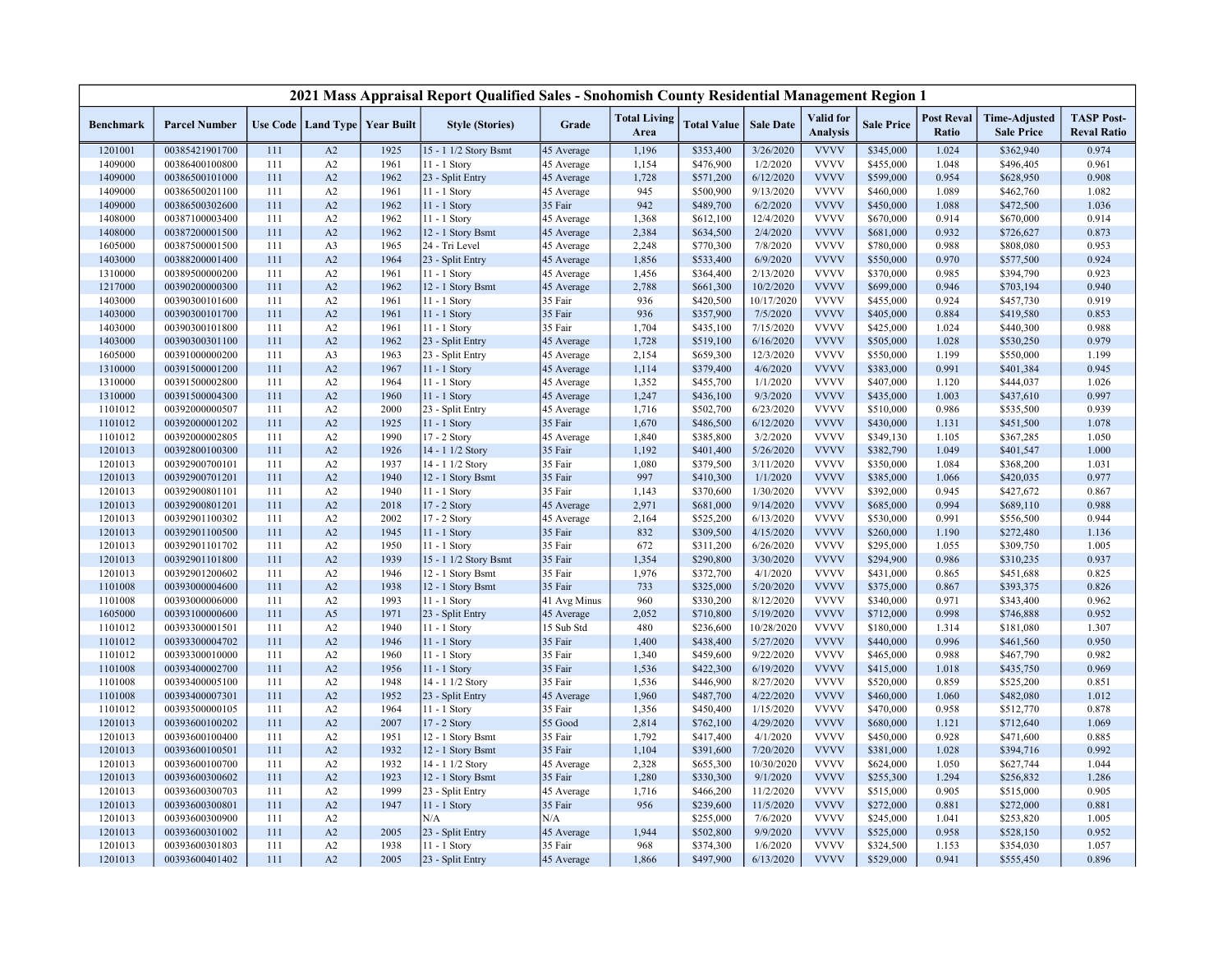|                    |                                  |            |                |                                   | 2021 Mass Appraisal Report Qualified Sales - Snohomish County Residential Management Region 1 |                           |                             |                        |                       |                              |                        |                            |                                           |                                         |
|--------------------|----------------------------------|------------|----------------|-----------------------------------|-----------------------------------------------------------------------------------------------|---------------------------|-----------------------------|------------------------|-----------------------|------------------------------|------------------------|----------------------------|-------------------------------------------|-----------------------------------------|
| <b>Benchmark</b>   | <b>Parcel Number</b>             |            |                | Use Code   Land Type   Year Built | <b>Style (Stories)</b>                                                                        | Grade                     | <b>Total Living</b><br>Area | <b>Total Value</b>     | <b>Sale Date</b>      | Valid for<br><b>Analysis</b> | <b>Sale Price</b>      | <b>Post Reval</b><br>Ratio | <b>Time-Adjusted</b><br><b>Sale Price</b> | <b>TASP Post-</b><br><b>Reval Ratio</b> |
| 1201013            | 00393600401601                   | 111        | A2             | 1931                              | 11 - 1 Story                                                                                  | 35 Fair                   | 1,592                       | \$366,600              | 6/25/2020             | <b>VVVV</b>                  | \$445,000              | 0.824                      | \$467,250                                 | 0.785                                   |
| 1201013            | 00393600500800                   | 111        | A2             | 1991                              | 11 - 1 Story                                                                                  | 41 Avg Minus              | 1,232                       | \$385,900              | 2/18/2020             | <b>VVVV</b>                  | \$380,000              | 1.016                      | \$405,460                                 | 0.952                                   |
| 1201013            | 00393900200402                   | 111        | A2             | 2004                              | 23 - Split Entry                                                                              | 45 Average                | 2,010                       | \$486,000              | 9/10/2020             | <b>VVVV</b>                  | \$600,000              | 0.810                      | \$603,600                                 | 0.805                                   |
| 1201013            | 00393900200702                   | 111        | A2             | 2010                              | 23 - Split Entry                                                                              | 49 Avg Plus               | 2,239                       | \$605,300              | 6/22/2020             | <b>VVVV</b>                  | \$555,000              | 1.091                      | \$582,750                                 | 1.039                                   |
| 1201013            | 00393900202202                   | 111        | A2             | 1927                              | 15 - 1 1/2 Story Bsmt                                                                         | 45 Average                | 1,918                       | \$550,900              | 2/25/2020             | <b>VVVV</b>                  | \$470,000              | 1.172                      | \$501,490                                 | 1.099                                   |
| 1201013            | 00393900600901                   | 111        | A2             | 1989                              | 11 - 1 Story                                                                                  | 41 Avg Minus              | 1,188                       | \$394,600              | 5/12/2020             | <b>VVVV</b>                  | \$403,000              | 0.979                      | \$422,747                                 | 0.933                                   |
| 1201013            | 00393900601001                   | 111        | A2             | 1926                              | 14 - 1 1/2 Story                                                                              | 35 Fair                   | 1,574                       | \$399,600              | 3/12/2020             | <b>VVVV</b>                  | \$373,750              | 1.069                      | \$393,185                                 | 1.016                                   |
| 1201013            | 00393900700802                   | 111        | A2             | 1932                              | 11 - 1 Story                                                                                  | 15 Sub Std                | 528                         | \$265,000              | 5/22/2020             | <b>VVVV</b>                  | \$275,000              | 0.964                      | \$288,475                                 | 0.919                                   |
| 1201013            | 00393900801300                   | 111        | A2             | 1954                              | 11 - 1 Story                                                                                  | 35 Fair                   | 1,548                       | \$367,200              | 7/15/2020             | <b>VVVV</b>                  | \$389,950              | 0.942                      | \$403,988                                 | 0.909                                   |
| 1201013            | 00393900801700                   | 111        | A2             | 1969                              | 11 - 1 Story                                                                                  | 35 Fair                   | 1,336                       | \$383,100              | 6/30/2020             | <b>VVVV</b>                  | \$355,000              | 1.079                      | \$372,750                                 | 1.028                                   |
| 1201013            | 00393900801702                   | 111        | A2             | 1969                              | 11 - 1 Story                                                                                  | 35 Fair                   | 964                         | \$352,400              | 6/29/2020             | <b>VVVV</b>                  | \$354,000              | 0.995                      | \$371,700                                 | 0.948                                   |
| 1201013            | 00394000005700                   | 111        | A2             | 1954                              | 11 - 1 Story                                                                                  | 35 Fair                   | 1,484                       | \$442,900              | 3/10/2020             | <b>VVVV</b>                  | \$420,000              | 1.055                      | \$441,840                                 | 1.002                                   |
| 1201013            | 00394000006000                   | 111        | A2             | 1962                              | 12 - 1 Story Bsmt                                                                             | 35 Fair                   | 3,038                       | \$515,400              | 5/19/2020             | <b>VVVV</b>                  | \$565,000              | 0.912                      | \$592,685                                 | 0.870                                   |
| 1201013            | 00394100201500                   | 111        | A2             | 1949                              | 11 - 1 Story                                                                                  | 35 Fair                   | 1,286                       | \$349,300              | 5/21/2020             | <b>VVVV</b>                  | \$360,000              | 0.970                      | \$377,640                                 | 0.925                                   |
| 1201013            | 00394100202200                   | 111        | A2             | 1955                              | $11 - 1$ Story                                                                                | 35 Fair                   | 1,586                       | \$508,700              | 4/16/2020             | <b>VVVV</b>                  | \$475,000              | 1.071                      | \$497,800                                 | 1.022                                   |
| 1201013            | 00394100302000                   | 111        | A2             | 1955                              | 11 - 1 Story                                                                                  | 35 Fair                   | 1,092                       | \$400,900              | 1/24/2020             | <b>VVVV</b>                  | \$400,000              | 1.002                      | \$436,400                                 | 0.919                                   |
| 1310000            | 00394200001300                   | 111        | A2             | 1956                              | $11 - 1$ Story                                                                                | 45 Average                | 936                         | \$376,600              | 3/19/2020             | <b>VVVV</b>                  | \$427,000              | 0.882                      | \$449,204                                 | 0.838                                   |
| 1101009            | 00394600001800                   | 111        | A <sub>4</sub> | 1973                              | 23 - Split Entry                                                                              | 55 Good                   | 3,477                       | \$764,600              | 4/30/2020             | <b>VVVV</b>                  | \$825,000              | 0.927                      | \$864,600                                 | 0.884                                   |
| 1101009            | 00394600002300                   | 111        | A4             | 1978                              | 23 - Split Entry                                                                              | 45 Average                | 2,604                       | \$621,800              | 8/21/2020             | <b>VVVV</b>                  | \$565,000              | 1.101                      | \$570,650                                 | 1.090                                   |
| 1101009            | 00394600002800                   | 111        | A4             | 1973                              | 23 - Split Entry                                                                              | 45 Average                | 3,080                       | \$545,900              | 7/13/2020             | <b>VVVV</b>                  | \$563,000              | 0.970                      | \$583,268                                 | 0.936                                   |
| 1409000            | 00395000101000                   | 111        | A1             | 1960                              | 11 - 1 Story                                                                                  | 35 Fair                   | 1,382                       | \$497,400              | 3/16/2020             | <b>VVVV</b>                  | \$519,100              | 0.958                      | \$546,093                                 | 0.911                                   |
| 1605000            | 00395500000400                   | 111        | A <sub>3</sub> | 1963                              | 12 - 1 Story Bsmt                                                                             | 35 Fair                   | 1,848                       | \$577,500              | 6/16/2020             | <b>VVVV</b>                  | \$645,000              | 0.895                      | \$677,250                                 | 0.853                                   |
| 1201002            | 00396600005700                   | 111        | A2             | 1954                              | 11 - 1 Story                                                                                  | 35 Fair                   | 762                         | \$336,500              | 6/5/2020              | <b>VVVV</b>                  | \$339,950              | 0.990                      | \$356,948                                 | 0.943                                   |
| 1101006            | 00396700100400                   | 111        | A <sub>3</sub> | 1966                              | 23 - Split Entry                                                                              | 49 Avg Plus               | 2,460                       | \$575,700              | 6/9/2020              | <b>VVVV</b>                  | \$580,000              | 0.993                      | \$609,000                                 | 0.945                                   |
| 1101006            | 00396700202000                   | 111        | A3             | 1968                              | 11 - 1 Story                                                                                  | 55 Good                   | 3,421                       | \$1,059,700            | 5/13/2020             | <b>VVVV</b>                  | \$1,075,000            | 0.986                      | \$1,127,675                               | 0.940                                   |
| 1101006            | 00396700300900                   | 111        | A <sub>3</sub> | 1977                              | 18 - 2 Story Bsmt                                                                             | 49 Avg Plus               | 2,176                       | \$650,600              | 6/15/2020             | <b>VVVV</b><br><b>VVVV</b>   | \$640,000              | 1.017                      | \$672,000                                 | 0.968                                   |
| 1310000            | 00396900001202                   | 111        | A2<br>A2       | 2020<br>2017                      | 23 - Split Entry<br>17 - 2 Story                                                              | 45 Average                | 2,315<br>3,090              | \$618,000              | 6/11/2020<br>4/3/2020 | <b>VVVV</b>                  | \$593,000              | 1.042<br>1.022             | \$622,650                                 | 0.993<br>0.975                          |
| 1310000<br>1310000 | 00396900004702<br>00397000001204 | 111<br>111 | A2             | 1972                              | 17 - 2 Story                                                                                  | 49 Avg Plus<br>45 Average | 2,208                       | \$735,800<br>\$451,600 | 1/15/2020             | <b>VVVV</b>                  | \$720,000<br>\$445,000 | 1.015                      | \$754,560<br>\$485,495                    | 0.930                                   |
| 1310000            | 00397000004201                   | 111        | A <sub>3</sub> | 1995                              | 17 - 2 Story                                                                                  | 45 Average                | 1,500                       | \$481,900              | 6/3/2020              | <b>VVVV</b>                  | \$475,000              | 1.015                      | \$498,750                                 | 0.966                                   |
| 1310000            | 00397000004403                   | 111        | A2             | 1999                              | 11 - 1 Story                                                                                  | 45 Average                | 1,526                       | \$461,100              | 4/9/2020              | <b>VVVV</b>                  | \$435,000              | 1.060                      | \$455,880                                 | 1.011                                   |
| 1310000            | 00397000004404                   | 111        | A2             | 1999                              | 17 - 2 Story                                                                                  | 45 Average                | 1,406                       | \$499,100              | 3/26/2020             | <b>VVVV</b>                  | \$480,000              | 1.040                      | \$504,960                                 | 0.988                                   |
| 1310000            | 00397000005102                   | 111        | A2             | 1958                              | $11 - 1$ Story                                                                                | 35 Fair                   | 968                         | \$409,700              | 2/26/2020             | <b>VVVV</b>                  | \$410,000              | 0.999                      | \$437,470                                 | 0.937                                   |
| 1310000            | 00397000005106                   | 111        | A2             | 1960                              | 11 - 1 Story                                                                                  | 35 Fair                   | 1,050                       | \$359,700              | 4/22/2020             | <b>VVVV</b>                  | \$375,000              | 0.959                      | \$393,000                                 | 0.915                                   |
| 1201001            | 00397223901400                   | 111        | A2             | 1940                              | 17 - 2 Story                                                                                  | 35 Fair                   | 1,453                       | \$402,300              | 7/9/2020              | <b>VVVV</b>                  | \$421,000              | 0.956                      | \$436,156                                 | 0.922                                   |
| 1403000            | 00397900001200                   | 111        | A2             | 1956                              | 11 - 1 Story                                                                                  | 45 Average                | 1,242                       | \$478,900              | 9/8/2020              | <b>VVVV</b>                  | \$300,000              | 1.596                      | \$301,800                                 | 1.587                                   |
| 1403000            | 00397900004000                   | 111        | A2             | 1957                              | 24 - Tri Level                                                                                | 45 Average                | 1,578                       | \$542,200              | 4/1/2020              | <b>VVVV</b>                  | \$600,000              | 0.904                      | \$628,800                                 | 0.862                                   |
| 1403000            | 00397900005300                   | 111        | A2             | 1955                              | 11 - 1 Story                                                                                  | 45 Average                | 960                         | \$451,300              | 4/15/2020             | <b>VVVV</b>                  | \$430,000              | 1.050                      | \$450,640                                 | 1.001                                   |
| 1403000            | 00398300001200                   | 111        | A2             | 1959                              | 11 - 1 Story                                                                                  | 45 Average                | 1,440                       | \$569,500              | 3/27/2020             | <b>VVVV</b>                  | \$600,000              | 0.949                      | \$631,200                                 | 0.902                                   |
| 1201013            | 00398700200300                   | 111        | A2             | 1935                              | $11 - 1$ Story                                                                                | 45 Average                | 2,490                       | \$612,200              | 2/7/2020              | <b>VVVV</b>                  | \$585,000              | 1.046                      | \$624,195                                 | 0.981                                   |
| 1201013            | 00398700700001                   | 111        | A2             | 1968                              | 11 - 1 Story                                                                                  | 45 Average                | 1,200                       | \$293,300              | 2/11/2020             | <b>VVVV</b>                  | \$281,000              | 1.044                      | \$299,827                                 | 0.978                                   |
| 1101008            | 00400000000601                   | 111        | A2             | 1938                              | 14 - 1 1/2 Story                                                                              | 35 Fair                   | 1,794                       | \$440,200              | 6/3/2020              | <b>VVVV</b>                  | \$402,500              | 1.094                      | \$422,625                                 | 1.042                                   |
| 1101008            | 00400000000802                   | 111        | A2             | 1989                              | 11 - 1 Story                                                                                  | 41 Avg Minus              | 1,224                       | \$415,000              | 10/2/2020             | <b>VVVV</b>                  | \$475,000              | 0.874                      | \$477,850                                 | 0.868                                   |
| 1101008            | 00400000001004                   | 111        | A2             | 2009                              | 23 - Split Entry                                                                              | 45 Average                | 2,164                       | \$562,000              | 5/28/2020             | <b>VVVV</b>                  | \$535,000              | 1.050                      | \$561,215                                 | 1.001                                   |
| 1101008            | 00400000002800                   | 111        | A2             | 1941                              | $11 - 1$ Story                                                                                | 25 Low                    | 1,222                       | \$400,100              | 1/6/2020              | <b>VVVV</b>                  | \$424,995              | 0.941                      | \$463,670                                 | 0.863                                   |
| 1302000            | 00400300001500                   | 111        | B <sub>2</sub> | 1981                              | 11 - 1 Story                                                                                  | 25 Low                    | 721                         | \$313,900              | 5/15/2020             | <b>VVVV</b>                  | \$362,000              | 0.867                      | \$379,738                                 | 0.827                                   |
| 1201004            | 00401547201501                   | 111        | A2             | 1925                              | $11 - 1$ Story                                                                                | 35 Fair                   | 770                         | \$309,800              | 7/9/2020              | <b>VVVV</b>                  | \$330,000              | 0.939                      | \$341,880                                 | 0.906                                   |
| 1201004            | 00401649702900                   | 111        | A2             | 1909                              | 15 - 1 1/2 Story Bsmt                                                                         | 55 Good                   | 2,676                       | \$594,700              | 8/2/2020              | <b>VVVV</b>                  | \$575,000              | 1.034                      | \$580,750                                 | 1.024                                   |
| 1101012            | 00402000001000                   | 111        | A2             | 1954                              | 12 - 1 Story Bsmt                                                                             | 35 Fair                   | 2,304                       | \$609,700              | 9/15/2020             | <b>VVVV</b>                  | \$549,950              | 1.109                      | \$553,250                                 | 1.102                                   |
| 1310000            | 00402500000700                   | 111        | A2             | 1959                              | 11 - 1 Story                                                                                  | 35 Fair                   | 1,200                       | \$384,100              | 2/5/2020              | <b>VVVV</b>                  | \$375,000              | 1.024                      | \$400,125                                 | 0.960                                   |
| 1310000            | 00402500001300                   | 111        | A2             | 1955                              | 11 - 1 Story                                                                                  | 45 Average                | 1,324                       | \$464,100              | 9/29/2020             | <b>VVVV</b>                  | \$297,000              | 1.563                      | \$298,782                                 | 1.553                                   |
| 1310000            | 00402600003000                   | 111        | A2             | 1967                              | 11 - 1 Story                                                                                  | 45 Average                | 2,390                       | \$550,800              | 12/8/2020             | <b>VVVV</b>                  | \$550,000              | 1.001                      | \$550,000                                 | 1.001                                   |
| 1310000            | 00402700001000                   | 111        | A2             | 1969                              | 11 - 1 Story                                                                                  | 45 Average                | 1,272                       | \$425,500              | 3/6/2020              | <b>VVVV</b>                  | \$427,500              | 0.995                      | \$449,730                                 | 0.946                                   |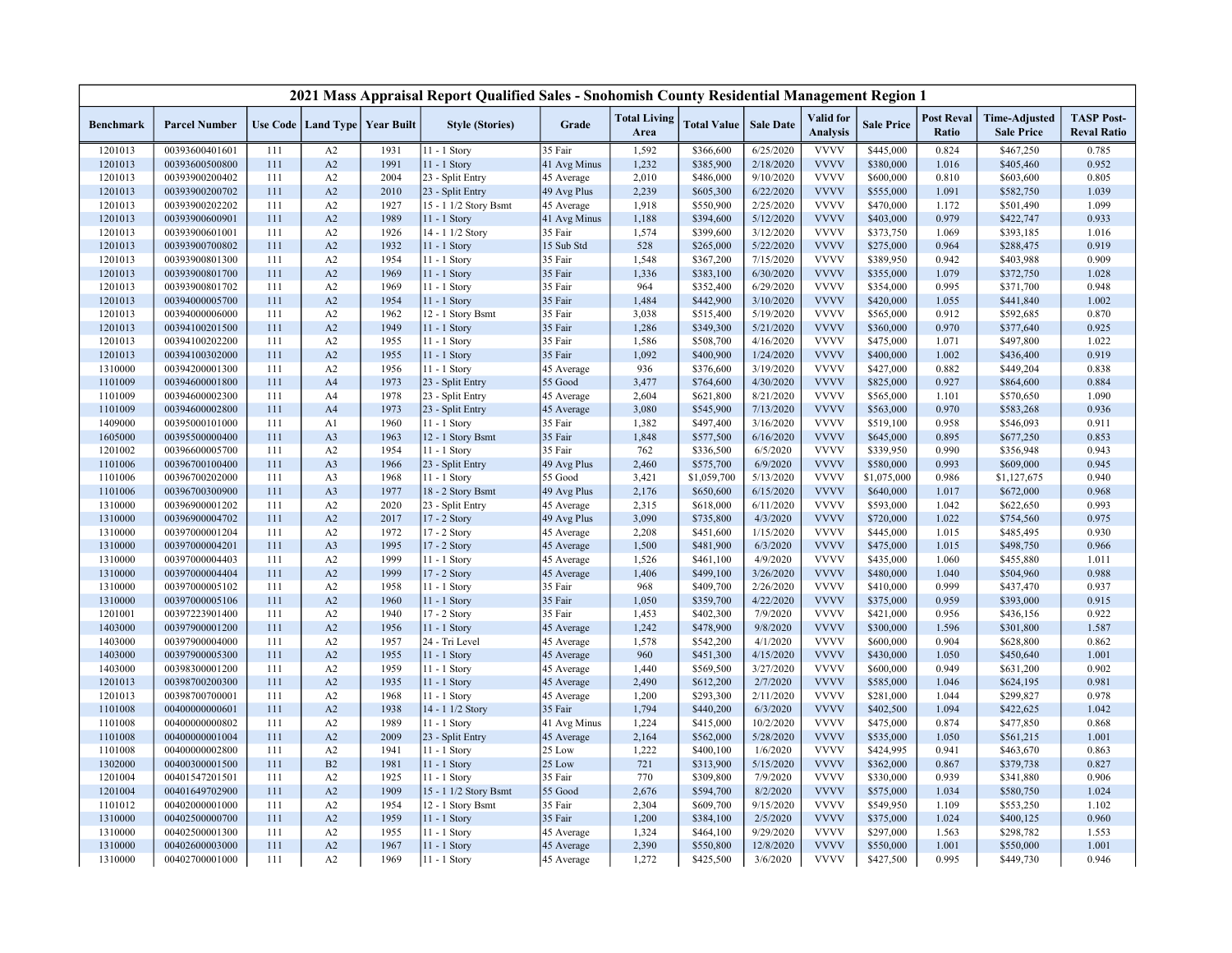|                    |                                  |            |                      |                   | 2021 Mass Appraisal Report Qualified Sales - Snohomish County Residential Management Region 1 |                       |                             |                        |                      |                                     |                        |                            |                                           |                                         |
|--------------------|----------------------------------|------------|----------------------|-------------------|-----------------------------------------------------------------------------------------------|-----------------------|-----------------------------|------------------------|----------------------|-------------------------------------|------------------------|----------------------------|-------------------------------------------|-----------------------------------------|
| <b>Benchmark</b>   | <b>Parcel Number</b>             |            | Use Code   Land Type | <b>Year Built</b> | <b>Style (Stories)</b>                                                                        | Grade                 | <b>Total Living</b><br>Area | <b>Total Value</b>     | <b>Sale Date</b>     | <b>Valid</b> for<br><b>Analysis</b> | <b>Sale Price</b>      | <b>Post Reval</b><br>Ratio | <b>Time-Adjusted</b><br><b>Sale Price</b> | <b>TASP Post-</b><br><b>Reval Ratio</b> |
| 1504002            | 00404500002800                   | 111        | A <sub>3</sub>       | 1967              | 23 - Split Entry                                                                              | 45 Average            | 1,948                       | \$538,500              | 6/10/2020            | <b>VVVV</b>                         | \$525,000              | 1.026                      | \$551,250                                 | 0.977                                   |
| 1504002            | 00404500003000                   | 111        | A3                   | 1968              | 23 - Split Entry                                                                              | 45 Average            | 1,980                       | \$578,600              | 1/29/2020            | <b>VVVV</b>                         | \$570,000              | 1.015                      | \$621,870                                 | 0.930                                   |
| 1504002            | 00404500003400                   | 111        | A <sub>3</sub>       | 1968              | 11 - 1 Story                                                                                  | 45 Average            | 1,440                       | \$500,900              | 2/26/2020            | <b>VVVV</b>                         | \$575,000              | 0.871                      | \$613,525                                 | 0.816                                   |
| 1409000            | 00406600007300                   | 111        | A2                   | 1964              | 11 - 1 Story                                                                                  | 45 Average            | 1,246                       | \$571,400              | 5/6/2020             | <b>VVVV</b>                         | \$555,000              | 1.030                      | \$582,195                                 | 0.981                                   |
| 1409000            | 00406900000600                   | 111        | A2                   | 1967              | 23 - Split Entry                                                                              | 45 Average            | 1,932                       | \$555,100              | 4/15/2020            | <b>VVVV</b>                         | \$587,000              | 0.946                      | \$615,176                                 | 0.902                                   |
| 1409000            | 00406900001900                   | 111        | A2                   | 1963              | 24 - Tri Level                                                                                | 45 Average            | 1,516                       | \$535,200              | 5/11/2020            | <b>VVVV</b>                         | \$545,000              | 0.982                      | \$571,705                                 | 0.936                                   |
| 1409000            | 00406900002300                   | 111        | A2                   | 1963              | 23 - Split Entry                                                                              | 45 Average            | 1,886                       | \$571,300              | 9/1/2020             | <b>VVVV</b>                         | \$615,000              | 0.929                      | \$618,690                                 | 0.923                                   |
| 1409000            | 00407200002900                   | 111        | A2                   | 1961              | 11 - 1 Story                                                                                  | 35 Fair               | 984                         | \$447,400              | 6/29/2020            | <b>VVVV</b>                         | \$361,000              | 1.239                      | \$379,050                                 | 1.180                                   |
| 1201010            | 00407801002500                   | 111        | A <sub>4</sub>       | 1947              | 12 - 1 Story Bsmt                                                                             | 45 Average            | 1,708                       | \$432,600              | 5/1/2020             | <b>VVVV</b>                         | \$479,000              | 0.903                      | \$502,471                                 | 0.861                                   |
| 1201010            | 00407801103300                   | 111        | A <sub>4</sub>       | 1955              | 12 - 1 Story Bsmt                                                                             | 45 Average            | 2,010                       | \$445,000              | 5/5/2020             | <b>VVVV</b>                         | \$458,000              | 0.972                      | \$480,442                                 | 0.926                                   |
| 1201010            | 00407801506700                   | 111        | A <sub>4</sub>       | 1947              | 12 - 1 Story Bsmt                                                                             | 35 Fair               | 2,381                       | \$437,200              | 6/16/2020            | <b>VVVV</b>                         | \$475,000              | 0.920                      | \$498,750                                 | 0.877                                   |
| 1209000            | 00408600100300                   | 111        | A4                   | 1994              | 18 - 2 Story Bsmt                                                                             | 49 Avg Plus           | 4,089                       | \$818,400              | 9/3/2020             | <b>VVVV</b>                         | \$800,000              | 1.023                      | \$804,800                                 | 1.017                                   |
| 1209000            | 00408600101400                   | 111        | A <sub>4</sub>       | 1985              | 14 - 1 1/2 Story                                                                              | 55 Good               | 2,229                       | \$688,300              | 4/13/2020            | <b>VVVV</b>                         | \$650,000              | 1.059                      | \$681,200                                 | 1.010                                   |
| 1209000            | 00408600601500                   | 111        | A4                   | 1976              | 23 - Split Entry                                                                              | 45 Average            | 1,278                       | \$644,000              | 12/8/2020            | <b>VVVV</b>                         | \$686,000              | 0.939                      | \$686,000                                 | 0.939                                   |
| 1209000            | 00408600802600                   | 111        | A4                   | 1987              | 17 - 2 Story                                                                                  | 65 Very Good          | 2,608                       | \$1,454,300            | 3/20/2020            | <b>VVVV</b>                         | \$1,297,500            | 1.121                      | \$1,364,970                               | 1.065                                   |
| 1209000            | 00408600900900                   | 111        | A4                   | 1977              | 23 - Split Entry                                                                              | 55 Good               | 2,650                       | \$1,034,400            | 5/27/2020            | <b>VVVV</b>                         | \$1,025,000            | 1.009                      | \$1,075,225                               | 0.962                                   |
| 1209000            | 00408600901300                   | 111        | A <sub>4</sub>       | 1978              | 18 - 2 Story Bsmt                                                                             | 55 Good               | 2,913                       | \$1,014,000            | 6/24/2020            | <b>VVVV</b>                         | \$950,000              | 1.067                      | \$997,500                                 | 1.017                                   |
| 1209000            | 00408601003400                   | 111        | A4                   | 1985              | 18 - 2 Story Bsmt                                                                             | 49 Avg Plus           | 2,142                       | \$681,600              | 4/15/2020            | <b>VVVV</b>                         | \$550,000              | 1.239                      | \$576,400                                 | 1.183                                   |
| 1209000            | 00408601003700                   | 111        | A <sub>4</sub>       | 1965              | 12 - 1 Story Bsmt                                                                             | 45 Average            | 2,922                       | \$694,400              | 6/30/2020            | <b>VVVV</b>                         | \$850,000              | 0.817                      | \$892,500                                 | 0.778                                   |
| 1209000            | 00408601200200                   | 111        | A4                   | 1992              | 17 - 2 Story                                                                                  | 55 Good               | 3,128                       | \$1,041,700            | 6/10/2020            | <b>VVVV</b>                         | \$1,200,000            | 0.868                      | \$1,260,000                               | 0.827                                   |
| 1209000            | 00408601400800                   | 111        | A <sub>4</sub>       | 1976              | 18 - 2 Story Bsmt                                                                             | 55 Good               | 4,417                       | \$1,203,700            | 8/11/2020            | <b>VVVV</b>                         | \$1,146,800            | 1.050                      | \$1,158,268                               | 1.039                                   |
| 1201001            | 00409422500600                   | 111        | A5                   | 1918              | 15 - 1 1/2 Story Bsmt                                                                         | 55 Good               | 3,087                       | \$901,200              | 7/27/2020            | <b>VVVV</b><br><b>VVVV</b>          | \$930,000              | 0.969                      | \$963,480                                 | 0.935                                   |
| 1201001            | 00409422701701                   | 111        | A <sub>5</sub>       | 1997              | $17 - 2$ Story                                                                                | 45 Average            | 1,509                       | \$478,000              | 5/1/2020             |                                     | \$465,000              | 1.028                      | \$487,785                                 | 0.980                                   |
| 1201001            | 00409422701900<br>00409422901000 | 111        | A5<br>A5             | 1918<br>1910      | 14 - 1 1/2 Story                                                                              | 45 Average<br>55 Good | 2,083<br>1,583              | \$572,600              | 5/6/2020<br>6/8/2020 | <b>VVVV</b><br><b>VVVV</b>          | \$487,500<br>\$565,500 | 1.175<br>0.936             | \$511,388                                 | 1.120<br>0.892                          |
| 1201001<br>1201001 | 00409422901200                   | 111<br>111 | A5                   | 1925              | 15 - 1 1/2 Story Bsmt<br>15 - 1 1/2 Story Bsmt                                                | 55 Good               | 3,150                       | \$529,500<br>\$726,000 | 9/8/2020             | <b>VVVV</b>                         | \$740,000              | 0.981                      | \$593,775<br>\$744,440                    | 0.975                                   |
| 1605000            | 00410100002700                   | 111        | A <sub>3</sub>       | 1954              | 11 - 1 Story                                                                                  | 35 Fair               | 1,294                       | \$614,700              | 7/7/2020             | <b>VVVV</b>                         | \$715,000              | 0.860                      | \$740,740                                 | 0.830                                   |
| 1201010            | 00410200007400                   | 111        | A4                   | 1951              | 12 - 1 Story Bsmt                                                                             | 45 Average            | 1,876                       | \$479,900              | 7/13/2020            | <b>VVVV</b>                         | \$431,000              | 1.113                      | \$446,516                                 | 1.075                                   |
| 1504001            | 00410300000500                   | 111        | A <sub>3</sub>       | 1957              | 12 - 1 Story Bsmt                                                                             | 45 Average            | 3,175                       | \$667,000              | 7/1/2020             | <b>VVVV</b>                         | \$497,755              | 1.340                      | \$515,674                                 | 1.293                                   |
| 1409000            | 00411400000604                   | 111        | A <sub>3</sub>       | 2019              | 17 - 2 Story                                                                                  | 55 Good               | 3,169                       | \$959,100              | 1/22/2020            | <b>VVVV</b>                         | \$875,000              | 1.096                      | \$954,625                                 | 1.005                                   |
| 1101009            | 00412000202000                   | 111        | A2                   | 1989              | 11 - 1 Story                                                                                  | 41 Avg Minus          | 984                         | \$345,100              | 5/19/2020            | <b>VVVV</b>                         | \$330,000              | 1.046                      | \$346,170                                 | 0.997                                   |
| 1504001            | 00412100001100                   | 111        | A <sub>3</sub>       | 1963              | 23 - Split Entry                                                                              | 45 Average            | 2,256                       | \$513,400              | 12/2/2020            | <b>VVVV</b>                         | \$543,500              | 0.945                      | \$543,500                                 | 0.945                                   |
| 1504001            | 00412100001500                   | 111        | A <sub>3</sub>       | 1963              | 23 - Split Entry                                                                              | 45 Average            | 1,836                       | \$550,800              | 10/13/2020           | <b>VVVV</b>                         | \$600,000              | 0.918                      | \$603,600                                 | 0.913                                   |
| 1504001            | 00412100002300                   | 111        | A3                   | 1964              | 23 - Split Entry                                                                              | 45 Average            | 1,970                       | \$533,100              | 1/28/2020            | <b>VVVV</b>                         | \$534,737              | 0.997                      | \$583,398                                 | 0.914                                   |
| 1201004            | 00414754100800                   | 111        | A2                   | 1915              | 11 - 1 Story                                                                                  | 35 Fair               | 856                         | \$339,700              | 2/25/2020            | <b>VVVV</b>                         | \$330,000              | 1.029                      | \$352,110                                 | 0.965                                   |
| 1101007            | 00416600000400                   | 111        | A2                   | 1956              | 23 - Split Entry                                                                              | 45 Average            | 2,592                       | \$535,100              | 8/21/2020            | <b>VVVV</b>                         | \$624,000              | 0.858                      | \$630,240                                 | 0.849                                   |
| 1302000            | 00416800001100                   | 111        | B2                   | 1967              | 23 - Split Entry                                                                              | 45 Average            | 1,892                       | \$365,300              | 6/2/2020             | <b>VVVV</b>                         | \$451,000              | 0.810                      | \$473,550                                 | 0.771                                   |
| 1101006            | 00417000200701                   | 111        | A2                   | 1951              | 17 - 2 Story                                                                                  | 49 Avg Plus           | 4,804                       | \$1,018,200            | 9/28/2020            | <b>VVVV</b>                         | \$925,000              | 1.101                      | \$930,550                                 | 1.094                                   |
| 1101006            | 00417000201601                   | 111        | A2                   | 1991              | 17 - 2 Story                                                                                  | 49 Avg Plus           | 2,498                       | \$713,100              | 7/24/2020            | <b>VVVV</b>                         | \$805,000              | 0.886                      | \$833,980                                 | 0.855                                   |
| 1101006            | 00417000300204                   | 111        | A2                   | 1978              | 11 - 1 Story                                                                                  | 45 Average            | 1,336                       | \$462,000              | 1/2/2020             | <b>VVVV</b>                         | \$450,000              | 1.027                      | \$490,950                                 | 0.941                                   |
| 1101006            | 00417000400500                   | 111        | A2                   | 2019              | 17 - 2 Story                                                                                  | 55 Good               | 3,160                       | \$904,200              | 2/24/2020            | <b>VVVV</b>                         | \$1,070,000            | 0.845                      | \$1,141,690                               | 0.792                                   |
| 1101006            | 00417000400700                   | 111        | A2                   | 1942              | 15 - 1 1/2 Story Bsmt                                                                         | 35 Fair               | 1,298                       | \$464,300              | 6/8/2020             | <b>VVVV</b>                         | \$440,000              | 1.055                      | \$462,000                                 | 1.005                                   |
| 1101006            | 00417000500103                   | 111        | A <sub>4</sub>       | 1998              | 17 - 2 Story                                                                                  | 65 Very Good          | 3,912                       | \$1,374,500            | 8/17/2020            | <b>VVVV</b>                         | \$1,925,000            | 0.714                      | \$1,944,250                               | 0.707                                   |
| 1101007            | 00417100000303                   | 111        | A2                   | 1924              | 12 - 1 Story Bsmt                                                                             | 45 Average            | 2,349                       | \$631,800              | 6/11/2020            | <b>VVVV</b>                         | \$733,000              | 0.862                      | \$769,650                                 | 0.821                                   |
| 1101006            | 00417100002401                   | 111        | A <sub>4</sub>       | 1985              | 12 - 1 Story Bsmt                                                                             | 55 Good               | 4,772                       | \$1,111,500            | 12/3/2020            | <b>VVVV</b>                         | \$1,450,000            | 0.767                      | \$1,450,000                               | 0.767                                   |
| 1101006            | 00417100003500                   | 111        | A4                   | 1989              | 18 - 2 Story Bsmt                                                                             | 49 Avg Plus           | 2,740                       | \$653,600              | 3/2/2020             | <b>VVVV</b>                         | \$597,400              | 1.094                      | \$628,465                                 | 1.040                                   |
| 1504000            | 00418800000800                   | 111        | A <sub>6</sub>       | 1960              | 11 - 1 Story                                                                                  | 45 Average            | 1,486                       | \$645,100              | 1/13/2020            | <b>VVVV</b>                         | \$775,000              | 0.832                      | \$845,525                                 | 0.763                                   |
| 1504000            | 00418800001500                   | 111        | A <sub>6</sub>       | 1992              | 12 - 1 Story Bsmt                                                                             | 65 Very Good          | 5,644                       | \$1,584,900            | 5/4/2020             | <b>VVVV</b>                         | \$1,445,000            | 1.097                      | \$1,515,805                               | 1.046                                   |
| 1605000            | 00419100000300                   | 111        | A <sub>3</sub>       | 1962              | 11 - 1 Story                                                                                  | 35 Fair               | 1,429                       | \$591,100              | 6/10/2020            | <b>VVVV</b>                         | \$585,000              | 1.010                      | \$614,250                                 | 0.962                                   |
| 1409000            | 00419200001400                   | 111        | A2                   | 1959              | 12 - 1 Story Bsmt                                                                             | 45 Average            | 1,848                       | \$555,200              | 4/1/2020             | <b>VVVV</b>                         | \$620,000              | 0.895                      | \$649,760                                 | 0.854                                   |
| 1605001            | 00423000001100                   | 111        | A7                   | 1973              | 12 - 1 Story Bsmt                                                                             | 65 Very Good          | 4,191                       | \$1,571,900            | 8/16/2020            | <b>VVVV</b>                         | \$1,654,000            | 0.950                      | \$1,670,540                               | 0.941                                   |
| 1605001            | 00423000004500                   | 111        | A7                   | 1976              | 23 - Split Entry                                                                              | 55 Good               | 3,175                       | \$1,602,800            | 11/9/2020            | <b>VVVV</b>                         | \$1,548,000            | 1.035                      | \$1,548,000                               | 1.035                                   |
| 1107000            | 00426300000302                   | 111        | A5                   | 2010              | 12 - 1 Story Bsmt                                                                             | 65 Very Good          | 4,572                       | \$1,534,100            | 3/25/2020            | <b>VVVV</b>                         | \$1,435,000            | 1.069                      | \$1,509,620                               | 1.016                                   |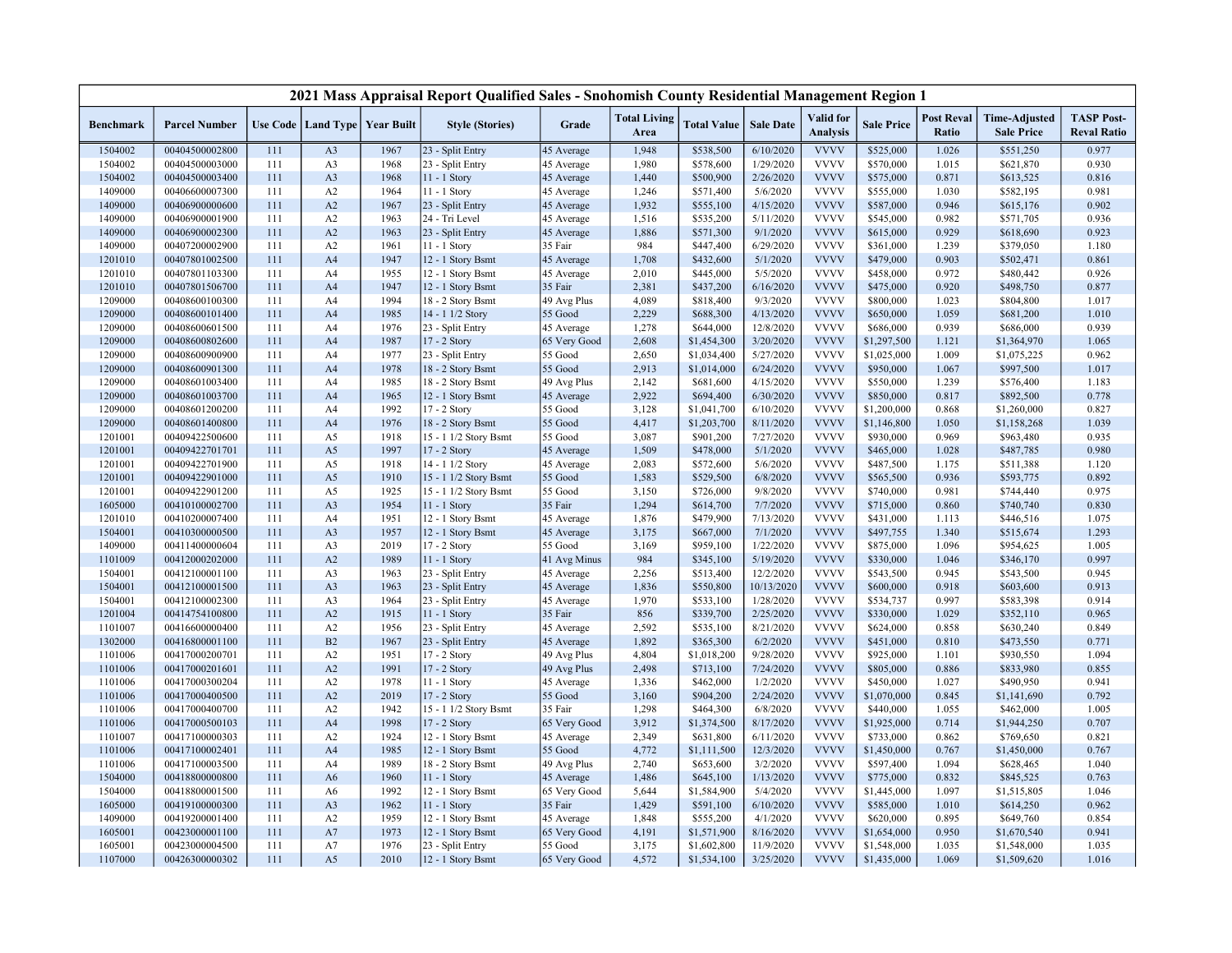|                  |                      |     |                |                                   | 2021 Mass Appraisal Report Qualified Sales - Snohomish County Residential Management Region 1 |              |                             |                    |                  |                              |                   |                            |                                           |                                         |
|------------------|----------------------|-----|----------------|-----------------------------------|-----------------------------------------------------------------------------------------------|--------------|-----------------------------|--------------------|------------------|------------------------------|-------------------|----------------------------|-------------------------------------------|-----------------------------------------|
| <b>Benchmark</b> | <b>Parcel Number</b> |     |                | Use Code   Land Type   Year Built | <b>Style (Stories)</b>                                                                        | Grade        | <b>Total Living</b><br>Area | <b>Total Value</b> | <b>Sale Date</b> | Valid for<br><b>Analysis</b> | <b>Sale Price</b> | <b>Post Reval</b><br>Ratio | <b>Time-Adjusted</b><br><b>Sale Price</b> | <b>TASP Post-</b><br><b>Reval Ratio</b> |
| 1605001          | 00427000000200       | 111 | A7             | 1979                              | 18 - 2 Story Bsmt                                                                             | 65 Very Good | 4,054                       | \$1,456,300        | 6/16/2020        | <b>VVVV</b>                  | \$1,335,000       | 1.091                      | \$1,401,750                               | 1.039                                   |
| 1605000          | 00431100000105       | 111 | A3             | 1955                              | 12 - 1 Story Bsmt                                                                             | 35 Fair      | 2,136                       | \$715,300          | 5/21/2020        | <b>VVVV</b>                  | \$720,000         | 0.993                      | \$755,280                                 | 0.947                                   |
| 1605000          | 00431100000402       | 111 | A <sub>3</sub> | 1958                              | 12 - 1 Story Bsmt                                                                             | 35 Fair      | 1,940                       | \$717,900          | 7/6/2020         | <b>VVVV</b>                  | \$663,000         | 1.083                      | \$686,868                                 | 1.045                                   |
| 1605000          | 00431200000703       | 111 | A <sub>3</sub> | 1993                              | 12 - 1 Story Bsmt                                                                             | 49 Avg Plus  | 2,432                       | \$842,800          | 10/10/2020       | <b>VVVV</b>                  | \$820,000         | 1.028                      | \$824,920                                 | 1.022                                   |
| 1605000          | 00431200001501       | 111 | A3             | 1957                              | 11 - 1 Story                                                                                  | 45 Average   | 1,500                       | \$704,500          | 3/11/2020        | <b>VVVV</b>                  | \$650,000         | 1.084                      | \$683,800                                 | 1.030                                   |
| 1605000          | 00431200003500       | 111 | A <sub>3</sub> | 1959                              | 11 - 1 Story                                                                                  | 35 Fair      | 1,456                       | \$585,000          | 6/2/2020         | <b>VVVV</b>                  | \$490,000         | 1.194                      | \$514,500                                 | 1.137                                   |
| 1403000          | 00431600000200       | 111 | A2             | 1964                              | 11 - 1 Story                                                                                  | 45 Average   | 960                         | \$449,700          | 6/17/2020        | <b>VVVV</b>                  | \$407,000         | 1.105                      | \$427,350                                 | 1.052                                   |
| 1201013          | 00432500000700       | 111 | A2             | 1958                              | 11 - 1 Story                                                                                  | 35 Fair      | 1,539                       | \$335,000          | 7/17/2020        | <b>VVVV</b>                  | \$400,000         | 0.838                      | \$414,400                                 | 0.808                                   |
| 1101006          | 00433600000500       | 111 | A6             | 1947                              | 18 - 2 Story Bsmt                                                                             | 55 Good      | 4,065                       | \$1,448,300        | 1/7/2020         | <b>VVVV</b>                  | \$1,250,000       | 1.159                      | \$1,363,750                               | 1.062                                   |
| 1101006          | 00433600001700       | 111 | A6             | 2000                              | 17 - 2 Story                                                                                  | 65 Very Good | 4,329                       | \$1,786,300        | 4/14/2020        | <b>VVVV</b>                  | \$1,950,000       | 0.916                      | \$2,043,600                               | 0.874                                   |
| 1605000          | 00434000001000       | 111 | A3             | 1963                              | 24 - Tri Level                                                                                | 45 Average   | 1,679                       | \$663,900          | 3/27/2020        | <b>VVVV</b>                  | \$651,000         | 1.020                      | \$684,852                                 | 0.969                                   |
| 1605001          | 00434203703900       | 111 | A7             | 1992                              | 18 - 2 Story Bsmt                                                                             | 55 Good      | 2,871                       | \$1,117,200        | 7/27/2020        | <b>VVVV</b>                  | \$1,025,000       | 1.090                      | \$1,061,900                               | 1.052                                   |
| 1605001          | 00434204001400       | 111 | A7             | 1962                              | 12 - 1 Story Bsmt                                                                             | 35 Fair      | 2,208                       | \$838,800          | 2/18/2020        | <b>VVVV</b>                  | \$813,475         | 1.031                      | \$867,978                                 | 0.966                                   |
| 1605001          | 00434204301100       | 111 | A7             | 1952                              | 11 - 1 Story                                                                                  | 45 Average   | 1,493                       | \$870,600          | 7/2/2020         | <b>VVVV</b>                  | \$833,800         | 1.044                      | \$863,817                                 | 1.008                                   |
| 1605001          | 00434206401700       | 111 | A7             | 1955                              | 11 - 1 Story                                                                                  | 45 Average   | 1,529                       | \$816,300          | 4/10/2020        | <b>VVVV</b>                  | \$805,000         | 1.014                      | \$843,640                                 | 0.968                                   |
| 1605001          | 00434207300100       | 111 | A7             | 1962                              | 23 - Split Entry                                                                              | 45 Average   | 2,246                       | \$905,700          | 1/23/2020        | <b>VVVV</b>                  | \$789,950         | 1.147                      | \$861,835                                 | 1.051                                   |
| 1605001          | 00434207300900       | 111 | A7             | 1956                              | 12 - 1 Story Bsmt                                                                             | 45 Average   | 1,589                       | \$897,300          | 3/13/2020        | <b>VVVV</b>                  | \$750,000         | 1.196                      | \$789,000                                 | 1.137                                   |
| 1605001          | 00434207403600       | 111 | A7             | 1962                              | 23 - Split Entry                                                                              | 45 Average   | 3,709                       | \$1,192,400        | 8/19/2020        | <b>VVVV</b>                  | \$1,390,000       | 0.858                      | \$1,403,900                               | 0.849                                   |
| 1605001          | 00434207801200       | 111 | A7             | 1974                              | 17 - 2 Story                                                                                  | 45 Average   | 2,348                       | \$1,006,000        | 9/23/2020        | <b>VVVV</b>                  | \$1,122,500       | 0.896                      | \$1,129,235                               | 0.891                                   |
| 1605001          | 00434208202000       | 111 | A7             | 1953                              | 11 - 1 Story                                                                                  | 45 Average   | 1,398                       | \$692,800          | 4/23/2020        | <b>VVVV</b>                  | \$610,000         | 1.136                      | \$639,280                                 | 1.084                                   |
| 1605001          | 00434208400800       | 111 | A7             | 2006                              | 12 - 1 Story Bsmt                                                                             | 65 Very Good | 3,347                       | \$1,412,300        | 8/5/2020         | <b>VVVV</b>                  | \$1,475,000       | 0.957                      | \$1,489,750                               | 0.948                                   |
| 1605001          | 00434208501600       | 111 | A7             | 1956                              | 12 - 1 Story Bsmt                                                                             | 55 Good      | 3,102                       | \$1,207,100        | 6/17/2020        | <b>VVVV</b>                  | \$1,150,000       | 1.050                      | \$1,207,500                               | 1.000                                   |
| 1605001          | 00434208600100       | 111 | A7             | 2012                              | $17 - 2$ Story                                                                                | 65 Very Good | 3,812                       | \$1,526,000        | 8/20/2020        | <b>VVVV</b>                  | \$1,850,000       | 0.825                      | \$1,868,500                               | 0.817                                   |
| 1605001          | 00434208603901       | 111 | A7             | 2006                              | 12 - 1 Story Bsmt                                                                             | 55 Good      | 3,303                       | \$1,181,700        | 10/12/2020       | <b>VVVV</b>                  | \$1,275,000       | 0.927                      | \$1,282,650                               | 0.921                                   |
| 1605001          | 00434209301100       | 111 | A7             | 2004                              | 17 - 2 Story                                                                                  | 55 Good      | 2,394                       | \$1,099,000        | 9/5/2020         | <b>VVVV</b>                  | \$1,395,000       | 0.788                      | \$1,403,370                               | 0.783                                   |
| 1504000          | 00434600001504       | 111 | A <sub>6</sub> |                                   | N/A                                                                                           | N/A          |                             | \$363,400          | 4/9/2020         | <b>VVVV</b>                  | \$400,000         | 0.909                      | \$419,200                                 | 0.867                                   |
| 1504000          | 00434600001902       | 111 | A4             | 1985                              | 17 - 2 Story                                                                                  | 49 Avg Plus  | 1,916                       | \$679,300          | 7/21/2020        | <b>VVVV</b>                  | \$700,000         | 0.970                      | \$725,200                                 | 0.937                                   |
| 1504000          | 00434600004407       | 111 | A <sub>6</sub> | 1978                              | 23 - Split Entry                                                                              | 55 Good      | 2,930                       | \$953,600          | 11/2/2020        | <b>VVVV</b>                  | \$1,140,000       | 0.836                      | \$1,140,000                               | 0.836                                   |
| 1201013          | 00435000000300       | 111 | A2             | 1964                              | 12 - 1 Story Bsmt                                                                             | 45 Average   | 1,890                       | \$461,900          | 2/20/2020        | <b>VVVV</b>                  | \$480,000         | 0.962                      | \$512,160                                 | 0.902                                   |
| 1101008          | 00435800000300       | 111 | A <sub>1</sub> | 1951                              | 11 - 1 Story                                                                                  | 35 Fair      | 1,182                       | \$425,200          | 6/19/2020        | <b>VVVV</b>                  | \$432,950         | 0.982                      | \$454,598                                 | 0.935                                   |
| 1101007          | 00436800004502       | 111 | A2             | 1957                              | 11 - 1 Story                                                                                  | 35 Fair      | 1,274                       | \$394,800          | 3/13/2020        | <b>VVVV</b>                  | \$410,000         | 0.963                      | \$431,320                                 | 0.915                                   |
| 1101008          | 00436800005404       | 111 | A2             | 1998                              | $11 - 1$ Story                                                                                | 41 Avg Minus | 1,278                       | \$445,700          | 8/10/2020        | <b>VVVV</b>                  | \$420,000         | 1.061                      | \$424,200                                 | 1.051                                   |
| 1201001          | 00437036702300       | 111 | A2             | 1910                              | 17 - 2 Story                                                                                  | 35 Fair      | 1,240                       | \$436,700          | 8/11/2020        | <b>VVVV</b>                  | \$505,000         | 0.865                      | \$510,050                                 | 0.856                                   |
| 1201001          | 00437036901502       | 111 | A <sub>5</sub> | 1915                              | 14 - 1 1/2 Story                                                                              | 25 Low       | 808                         | \$299,200          | 9/21/2020        | <b>VVVV</b>                  | \$330,000         | 0.907                      | \$331,980                                 | 0.901                                   |
| 1201003          | 00437042302500       | 111 | A2             | 1902                              | 17 - 2 Story                                                                                  | 45 Average   | 1,609                       | \$425,000          | 2/6/2020         | <b>VVVV</b>                  | \$406,000         | 1.047                      | \$433,202                                 | 0.981                                   |
| 1201003          | 00437043502800       | 111 | A2             | 1910                              | 14 - 1 1/2 Story                                                                              | 35 Fair      | 1,152                       | \$340,100          | 10/16/2020       | <b>VVVV</b>                  | \$375,000         | 0.907                      | \$377,250                                 | 0.902                                   |
| 1201005          | 00437582802200       | 111 | A2             | 1925                              | 15 - 1 1/2 Story Bsmt                                                                         | 45 Average   | 1,104                       | \$378,600          | 6/16/2020        | <b>VVVV</b>                  | \$415,000         | 0.912                      | \$435,750                                 | 0.869                                   |
| 1201005          | 00437582900300       | 111 | A5             | 1925                              | $11 - 1$ Story                                                                                | 55 Good      | 1,641                       | \$632,400          | 3/9/2020         | <b>VVVV</b>                  | \$625,000         | 1.012                      | \$657,500                                 | 0.962                                   |
| 1201001          | 00437936501401       | 111 | A2             | 1920                              | 12 - 1 Story Bsmt                                                                             | 35 Fair      | 1,408                       | \$357,500          | 2/5/2020         | <b>VVVV</b>                  | \$310,000         | 1.153                      | \$330,770                                 | 1.081                                   |
| 1201001          | 00437936601400       | 111 | A2             | 1920                              | 15 - 1 1/2 Story Bsmt                                                                         | 35 Fair      | 1,272                       | \$359,900          | 9/18/2020        | <b>VVVV</b>                  | \$320,000         | 1.125                      | \$321,920                                 | 1.118                                   |
| 1201003          | 00437938202700       | 111 | A2             | 1920                              | 12 - 1 Story Bsmt                                                                             | 45 Average   | 1,148                       | \$332,300          | 4/2/2020         | <b>VVVV</b>                  | \$298,500         | 1.113                      | \$312,828                                 | 1.062                                   |
| 1201004          | 00437938402600       | 111 | A2             | 1905                              | 15 - 1 1/2 Story Bsmt                                                                         | 45 Average   | 1,424                       | \$416,000          | 7/31/2020        | <b>VVVV</b>                  | \$399,975         | 1.040                      | \$414,374                                 | 1.004                                   |
| 1201003          | 00437942001501       | 111 | A2             | 1920                              | $11 - 1$ Story                                                                                | 45 Average   | 944                         | \$330,500          | 3/30/2020        | <b>VVVV</b>                  | \$325,000         | 1.017                      | \$341,900                                 | 0.967                                   |
| 1201001          | 00438029901702       | 111 | A <sub>5</sub> | 1920                              | 18 - 2 Story Bsmt                                                                             | 45 Average   | 1,507                       | \$328,800          | 6/11/2020        | <b>VVVV</b>                  | \$315,000         | 1.044                      | \$330,750                                 | 0.994                                   |
| 1201001          | 00438033901100       | 111 | A2             | 1910                              | 14 - 1 1/2 Story                                                                              | 45 Average   | 1,342                       | \$427,800          | 9/23/2020        | <b>VVVV</b>                  | \$470,000         | 0.910                      | \$472,820                                 | 0.905                                   |
| 1201001          | 00438034000800       | 111 | A2             | 1922                              | 15 - 1 1/2 Story Bsmt                                                                         | 45 Average   | 1,480                       | \$447,900          | 5/14/2020        | <b>VVVV</b>                  | \$520,000         | 0.861                      | \$545,480                                 | 0.821                                   |
| 1201001          | 00438034002300       | 111 | A2             | 1912                              | 15 - 1 1/2 Story Bsmt                                                                         | 45 Average   | 1,995                       | \$547,100          | 7/21/2020        | <b>VVVV</b>                  | \$570,000         | 0.960                      | \$590,520                                 | 0.926                                   |
| 1201001          | 00438034103000       | 111 | A <sub>5</sub> | 1918                              | 15 - 1 1/2 Story Bsmt                                                                         | 45 Average   | 1,855                       | \$403,500          | 4/16/2020        | <b>VVVV</b>                  | \$438,000         | 0.921                      | \$459,024                                 | 0.879                                   |
| 1201001          | 00438034200500       | 111 | A5             | 1979                              | 17 - 2 Story                                                                                  | 35 Fair      | 1,471                       | \$418,600          | 6/8/2020         | <b>VVVV</b>                  | \$450,000         | 0.930                      | \$472,500                                 | 0.886                                   |
| 1201001          | 00438034202400       | 111 | A <sub>5</sub> | 1948                              | 15 - 1 1/2 Story Bsmt                                                                         | 45 Average   | 1,632                       | \$538,600          | 3/13/2020        | <b>VVVV</b>                  | \$542,000         | 0.994                      | \$570,184                                 | 0.945                                   |
| 1201001          | 00438034401700       | 111 | A5             | 1929                              | 18 - 2 Story Bsmt                                                                             | 55 Good      | 2,472                       | \$782,200          | 9/13/2020        | <b>VVVV</b>                  | \$785,000         | 0.996                      | \$789,710                                 | 0.990                                   |
| 1201001          | 00438034502400       | 111 | A5             | 1905                              | 18 - 2 Story Bsmt                                                                             | 55 Good      | 2,080                       | \$588,100          | 4/3/2020         | <b>VVVV</b>                  | \$600,000         | 0.980                      | \$628,800                                 | 0.935                                   |
| 1201001          | 00438034600102       | 111 | A5             | 1915                              | 14 - 1 1/2 Story                                                                              | 35 Fair      | 1,088                       | \$381,600          | 4/22/2020        | <b>VVVV</b>                  | \$394,000         | 0.969                      | \$412,912                                 | 0.924                                   |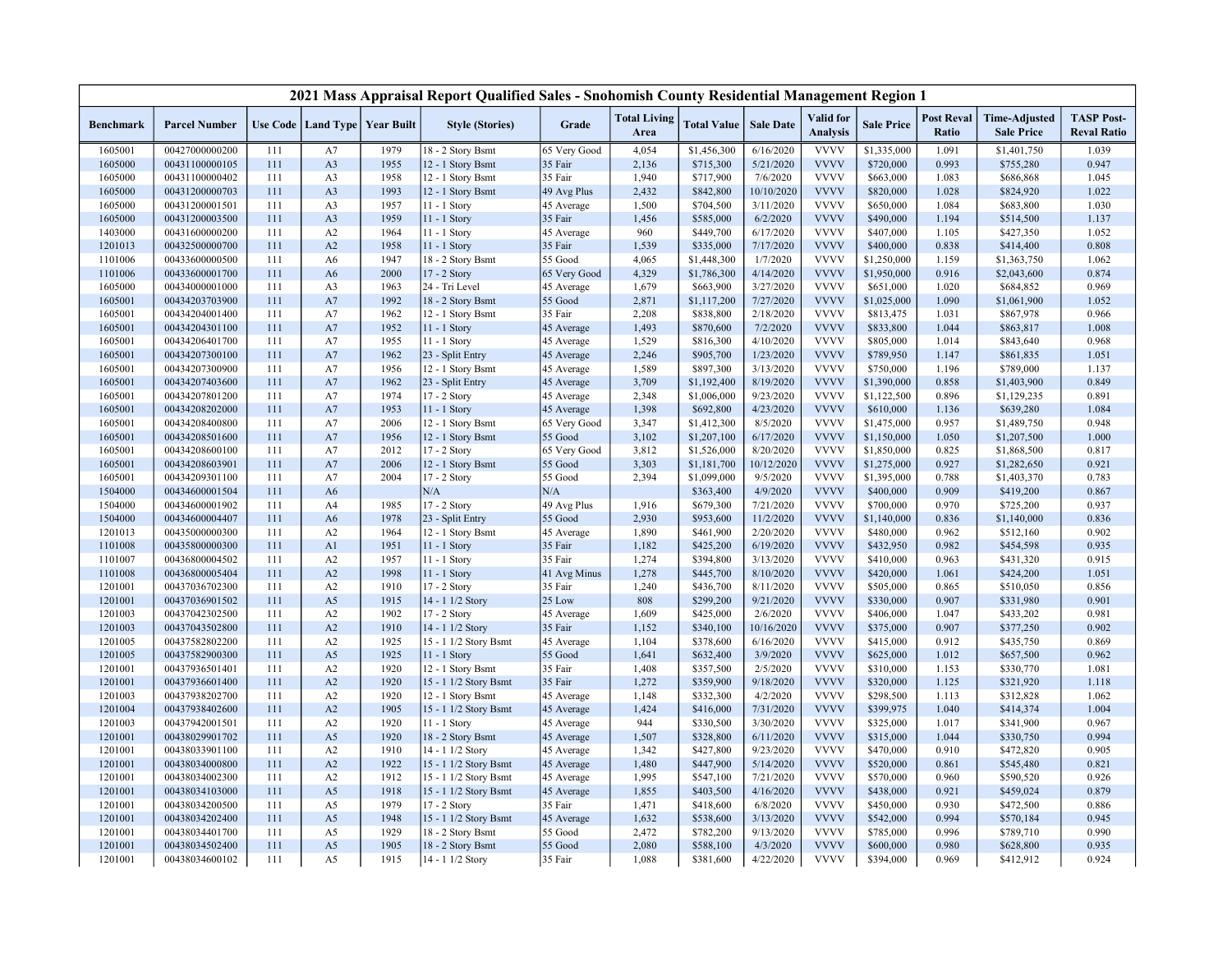|                    |                                  |            |                                   |              | 2021 Mass Appraisal Report Qualified Sales - Snohomish County Residential Management Region 1 |                    |                             |                        |                       |                                     |                        |                            |                                           |                                         |
|--------------------|----------------------------------|------------|-----------------------------------|--------------|-----------------------------------------------------------------------------------------------|--------------------|-----------------------------|------------------------|-----------------------|-------------------------------------|------------------------|----------------------------|-------------------------------------------|-----------------------------------------|
| <b>Benchmark</b>   | <b>Parcel Number</b>             |            | Use Code   Land Type   Year Built |              | <b>Style (Stories)</b>                                                                        | Grade              | <b>Total Living</b><br>Area | <b>Total Value</b>     | <b>Sale Date</b>      | <b>Valid</b> for<br><b>Analysis</b> | <b>Sale Price</b>      | <b>Post Reval</b><br>Ratio | <b>Time-Adjusted</b><br><b>Sale Price</b> | <b>TASP Post-</b><br><b>Reval Ratio</b> |
| 1201001            | 00438034701100                   | 111        | A2                                | 1912         | 12 - 1 Story Bsmt                                                                             | 45 Average         | 1,950                       | \$416,100              | 9/10/2020             | <b>VVVV</b>                         | \$490,000              | 0.849                      | \$492,940                                 | 0.844                                   |
| 1201001            | 00438034702100                   | 111        | A2                                | 1914         | 15 - 1 1/2 Story Bsmt                                                                         | 45 Average         | 1,889                       | \$556,300              | 9/3/2020              | <b>VVVV</b>                         | \$530,000              | 1.050                      | \$533,180                                 | 1.043                                   |
| 1201001            | 00438036900300                   | 111        | A5                                | 1915         | 14 - 1 1/2 Story                                                                              | 45 Average         | 1,774                       | \$518,300              | 6/24/2020             | <b>VVVV</b>                         | \$415,000              | 1.249                      | \$435,750                                 | 1.189                                   |
| 1201001            | 00438036900700                   | 111        | A5                                | 1971         | 11 - 1 Story                                                                                  | 35 Fair            | 1,212                       | \$440,900              | 2/24/2020             | <b>VVVV</b>                         | \$417,000              | 1.057                      | \$444,939                                 | 0.991                                   |
| 1201001            | 00438235001100                   | 111        | A2                                | 1905         | 14 - 1 1/2 Story                                                                              | 35 Fair            | 1,406                       | \$267,200              | 3/26/2020             | <b>VVVV</b>                         | \$291,000              | 0.918                      | \$306,132                                 | 0.873                                   |
| 1201001            | 00438235001900                   | 111        | A2                                | 1964         | 12 - 1 Story Bsmt                                                                             | 35 Fair            | 2,608                       | \$461,100              | 5/29/2020             | <b>VVVV</b>                         | \$388,000              | 1.188                      | \$407,012                                 | 1.133                                   |
| 1201002            | 00438436201900                   | 111        | A2                                | 1910         | 17 - 2 Story                                                                                  | 45 Average         | 1,508                       | \$416,900              | 1/16/2020             | <b>VVVV</b>                         | \$399,000              | 1.045                      | \$435,309                                 | 0.958                                   |
| 1201004            | 00438438502900                   | 111        | A2                                | 1920         | 14 - 1 1/2 Story                                                                              | 45 Average         | 1,359                       | \$393,600              | 4/8/2020              | <b>VVVV</b>                         | \$453,000              | 0.869                      | \$474,744                                 | 0.829                                   |
| 1201004            | 00438438701300                   | 111        | A2                                | 1925         | 15 - 1 1/2 Story Bsmt                                                                         | 45 Average         | 1,428                       | \$304,200              | 1/27/2020             | <b>VVVV</b>                         | \$287,735              | 1.057                      | \$313,919                                 | 0.969                                   |
| 1201001            | 00438529300500                   | 111        | A5                                | 1910         | 12 - 1 Story Bsmt                                                                             | 45 Average         | 1,399                       | \$505,200              | 8/30/2020             | <b>VVVV</b>                         | \$557,500              | 0.906                      | \$563,075                                 | 0.897                                   |
| 1201001            | 00438608901000                   | 111        | A <sub>5</sub>                    | 1976         | 17 - 2 Story                                                                                  | 45 Average         | 2,130                       | \$515,600              | 8/28/2020             | <b>VVVV</b>                         | \$549,950              | 0.938                      | \$555,450                                 | 0.928                                   |
| 1201001            | 00438610400300                   | 111        | A5                                | 2004         | 17 - 2 Story                                                                                  | 55 Good            | 3,042                       | \$840,800              | 6/22/2020             | <b>VVVV</b>                         | \$837,700              | 1.004                      | \$879,585                                 | 0.956                                   |
| 1201001            | 00438610502900                   | 111        | A <sub>5</sub>                    | 1955         | 11 - 1 Story                                                                                  | 45 Average         | 2,199                       | \$556,500              | 9/25/2020             | <b>VVVV</b>                         | \$559,000              | 0.996                      | \$562,354                                 | 0.990                                   |
| 1201002            | 00438718902000                   | 111        | A2                                | 1912         | 11 - 1 Story                                                                                  | 25 Low             | 560                         | \$250,800              | 7/10/2020             | <b>VVVV</b>                         | \$308,600              | 0.813                      | \$319,710                                 | 0.784                                   |
| 1201002            | 00438719200010                   | 111        | A2                                | 1931         | $11 - 1$ Story                                                                                | 35 Fair            | 834                         | \$263,500              | 9/22/2020             | <b>VVVV</b>                         | \$302,000              | 0.873                      | \$303,812                                 | 0.867                                   |
| 1201002            | 00438722602201                   | 111        | A2                                | 2005         | 17 - 2 Story                                                                                  | 41 Avg Minus       | 1,648                       | \$392,500              | 3/4/2020              | <b>VVVV</b>                         | \$400,000              | 0.981                      | \$420,800                                 | 0.933                                   |
| 1201002            | 00438722702700                   | 111        | A2                                | 1930         | $11 - 1$ Story                                                                                | 35 Fair            | 814                         | \$242,700              | 4/3/2020              | <b>VVVV</b>                         | \$330,000              | 0.735                      | \$345,840                                 | 0.702                                   |
| 1201002            | 00438725900101                   | 111        | A2                                | 1941         | 11 - 1 Story                                                                                  | 35 Fair            | 1,050                       | \$271,800              | 7/24/2020             | <b>VVVV</b>                         | \$325,000              | 0.836                      | \$336,700                                 | 0.807                                   |
| 1201002            | 00438725900102                   | 111        | A2                                | 1943         | 11 - 1 Story                                                                                  | 35 Fair            | 708                         | \$273,800              | 6/4/2020              | <b>VVVV</b>                         | \$293,000              | 0.934                      | \$307,650                                 | 0.890                                   |
| 1201002            | 00438833200401                   | 111        | A2                                | 1915         | 15 - 1 1/2 Story Bsmt                                                                         | 45 Average         | 1,738                       | \$498,500              | 3/12/2020             | <b>VVVV</b>                         | \$483,000              | 1.032                      | \$508,116                                 | 0.981                                   |
| 1201002            | 00438833200500                   | 111        | A2                                | 1997         | 17 - 2 Story                                                                                  | 41 Avg Minus       | 1,360                       | \$448,800              | 12/6/2020             | <b>VVVV</b>                         | \$451,100              | 0.995                      | \$451,100                                 | 0.995                                   |
| 1201002            | 00438833301400                   | 111        | A2                                | 1920         | 11 - 1 Story                                                                                  | 25 Low             | 589                         | \$289,900              | 10/12/2020            | <b>VVVV</b>                         | \$285,000              | 1.017                      | \$286,710                                 | 1.011                                   |
| 1201002            | 00438833402300                   | 111        | A2                                | 1967         | 11 - 1 Story                                                                                  | 35 Fair            | 1,056                       | \$345,700              | 2/7/2020              | <b>VVVV</b>                         | \$326,000              | 1.060                      | \$347,842                                 | 0.994                                   |
| 1201002            | 00438835301700                   | 111        | A2                                | 1920         | 15 - 1 1/2 Story Bsmt                                                                         | 45 Average         | 1,428                       | \$407,800              | 3/3/2020              | <b>VVVV</b>                         | \$237,750              | 1.715                      | \$250,113                                 | 1.630                                   |
| 1201002            | 00438835400700                   | 111        | A2                                | 1925         | 15 - 1 1/2 Story Bsmt                                                                         | 35 Fair            | 2,148                       | \$469,700              | 7/29/2020             | <b>VVVV</b><br><b>VVVV</b>          | \$450,000              | 1.044                      | \$466,200                                 | 1.008                                   |
| 1201002            | 00438835400900                   | 111        | A2                                | 1942         | 11 - 1 Story                                                                                  | 25 Low             | 909                         | \$339,200              | 12/7/2020             |                                     | \$345,000              | 0.983                      | \$345,000                                 | 0.983<br>0.997                          |
| 1201002            | 00438933002500                   | 111<br>111 | A2                                | 1976         | 11 - 1 Story                                                                                  | 35 Fair            | 1,086                       | \$352,400              | 8/27/2020             | <b>VVVV</b><br><b>VVVV</b>          | \$350,000              | 1.007                      | \$353,500                                 | 0.979                                   |
| 1201002<br>1201002 | 00438935701100<br>00438935701600 | 111        | A2<br>A2                          | 1912<br>1912 | 11 - 1 Story<br>11 - 1 Story                                                                  | 35 Fair<br>35 Fair | 842<br>928                  | \$363,100<br>\$355,700 | 1/23/2020<br>7/9/2020 | <b>VVVV</b>                         | \$340,000<br>\$330,000 | 1.068<br>1.078             | \$370,940<br>\$341,880                    | 1.040                                   |
| 1201003            | 00439143700602                   | 111        | A2                                | 1915         | 11 - 1 Story                                                                                  | 35 Fair            | 960                         |                        | 7/6/2020              | <b>VVVV</b>                         | \$355,000              | 0.950                      | \$367,780                                 | 0.917                                   |
| 1201003            | 00439143802100                   | 111        | A2                                | 1910         | 11 - 1 Story                                                                                  | 25 Low             | 694                         | \$337,300<br>\$318,800 | 8/31/2020             | <b>VVVV</b>                         | \$340,000              | 0.938                      | \$343,400                                 | 0.928                                   |
| 1201003            | 00439147700600                   | 111        | A2                                | 1923         | 11 - 1 Story                                                                                  | 45 Average         | 1,134                       | \$346,800              | 8/5/2020              | <b>VVVV</b>                         | \$336,500              | 1.031                      | \$339,865                                 | 1.020                                   |
| 1201003            | 00439149200102                   | 111        | A2                                | 1901         | 17 - 2 Story                                                                                  | 35 Fair            | 1,054                       | \$349,500              | 7/10/2020             | <b>VVVV</b>                         | \$355,000              | 0.985                      | \$367,780                                 | 0.950                                   |
| 1201003            | 00439149401000                   | 111        | A2                                | 1925         | 15 - 1 1/2 Story Bsmt                                                                         | 45 Average         | 1,479                       | \$420,700              | 8/17/2020             | <b>VVVV</b>                         | \$450,000              | 0.935                      | \$454,500                                 | 0.926                                   |
| 1201004            | 00439149503100                   | 111        | A2                                | 1940         | 12 - 1 Story Bsmt                                                                             | 35 Fair            | 1,552                       | \$354,300              | 1/22/2020             | <b>VVVV</b>                         | \$392,000              | 0.904                      | \$427,672                                 | 0.828                                   |
| 1101012            | 00440800004600                   | 111        | A2                                | 1977         | 24 - Tri Level                                                                                | 45 Average         | 1,908                       | \$504,600              | 11/2/2020             | <b>VVVV</b>                         | \$519,000              | 0.972                      | \$519,000                                 | 0.972                                   |
| 1409000            | 00441000000100                   | 111        | A1                                | 1954         | 11 - 1 Story                                                                                  | 45 Average         | 1,849                       | \$677,300              | 2/8/2020              | <b>VVVV</b>                         | \$661,000              | 1.025                      | \$705,287                                 | 0.960                                   |
| 1409000            | 00441000000600                   | 111        | A <sub>1</sub>                    | 1978         | 12 - 1 Story Bsmt                                                                             | 45 Average         | 2,016                       | \$557,200              | 7/8/2020              | <b>VVVV</b>                         | \$575,000              | 0.969                      | \$595,700                                 | 0.935                                   |
| 1408000            | 00441500101100                   | 111        | A2                                | 1956         | 23 - Split Entry                                                                              | 45 Average         | 1,848                       | \$565,800              | 3/9/2020              | <b>VVVV</b>                         | \$570,000              | 0.993                      | \$599,640                                 | 0.944                                   |
| 1101008            | 00442200000700                   | 111        | A2                                | 1960         | 11 - 1 Story                                                                                  | 35 Fair            | 1,479                       | \$410,200              | 5/22/2020             | <b>VVVV</b>                         | \$425,000              | 0.965                      | \$445,825                                 | 0.920                                   |
| 1101008            | 00442200001100                   | 111        | A2                                | 1961         | 12 - 1 Story Bsmt                                                                             | 45 Average         | 2,777                       | \$515,500              | 7/1/2020              | <b>VVVV</b>                         | \$550,000              | 0.937                      | \$569,800                                 | 0.905                                   |
| 1504002            | 00442400000400                   | 111        | A3                                | 1976         | 11 - 1 Story                                                                                  | 45 Average         | 1,648                       | \$547,700              | 11/4/2020             | <b>VVVV</b>                         | \$567,000              | 0.966                      | \$567,000                                 | 0.966                                   |
| 1101008            | 00443100003505                   | 111        | A2                                | 2002         | 17 - 2 Story                                                                                  | 45 Average         | 1,838                       | \$475,100              | 6/24/2020             | <b>VVVV</b>                         | \$485,000              | 0.980                      | \$509,250                                 | 0.933                                   |
| 1101008            | 00443100003901                   | 111        | A2                                | 1995         | 11 - 1 Story                                                                                  | 45 Average         | 1,566                       | \$482,100              | 9/14/2020             | <b>VVVV</b>                         | \$490,000              | 0.984                      | \$492,940                                 | 0.978                                   |
| 1101008            | 00443100004504                   | 111        | A2                                | 2020         | $17 - 2$ Story                                                                                | 45 Average         | 2,302                       | \$674,800              | 7/15/2020             | <b>VVVV</b>                         | \$580,000              | 1.163                      | \$600,880                                 | 1.123                                   |
| 1101008            | 00443100004904                   | 111        | A2                                | 1964         | 12 - 1 Story Bsmt                                                                             | 35 Fair            | 1,584                       | \$408,900              | 6/25/2020             | <b>VVVV</b>                         | \$435,000              | 0.940                      | \$456,750                                 | 0.895                                   |
| 1101009            | 00443200003300                   | 111        | A2                                | 1941         | 11 - 1 Story                                                                                  | 35 Fair            | 1,408                       | \$396,800              | 5/28/2020             | <b>VVVV</b>                         | \$440,000              | 0.902                      | \$461,560                                 | 0.860                                   |
| 1101009            | 00443200004400                   | 111        | A2                                | 1940         | 15 - 1 1/2 Story Bsmt                                                                         | 35 Fair            | 1,230                       | \$427,700              | 3/12/2020             | <b>VVVV</b>                         | \$405,000              | 1.056                      | \$426,060                                 | 1.004                                   |
| 1201004            | 00443346500900                   | 111        | A2                                | 1931         | 11 - 1 Story                                                                                  | 35 Fair            | 816                         | \$277,700              | 4/23/2020             | <b>VVVV</b>                         | \$220,000              | 1.262                      | \$230,560                                 | 1.204                                   |
| 1409000            | 00444900001300                   | 111        | A2                                | 1963         | 23 - Split Entry                                                                              | 45 Average         | 1,728                       | \$521,700              | 6/1/2020              | <b>VVVV</b>                         | \$530,000              | 0.984                      | \$556,500                                 | 0.937                                   |
| 1217000            | 00446100001900                   | 111        | A2                                | 1969         | 11 - 1 Story                                                                                  | 45 Average         | 1,408                       | \$508,900              | 9/4/2020              | <b>VVVV</b>                         | \$572,500              | 0.889                      | \$575,935                                 | 0.884                                   |
| 1605000            | 00446400100200                   | 111        | A <sub>3</sub>                    | 1958         | $11 - 1$ Story                                                                                | 35 Fair            | 2,005                       | \$686,000              | 4/28/2020             | <b>VVVV</b>                         | \$750,000              | 0.915                      | \$786,000                                 | 0.873                                   |
| 1605000            | 00446600001600                   | 111        | A <sub>3</sub>                    | 1958         | 11 - 1 Story                                                                                  | 35 Fair            | 1,145                       | \$613,500              | 5/12/2020             | <b>VVVV</b>                         | \$660,700              | 0.929                      | \$693,074                                 | 0.885                                   |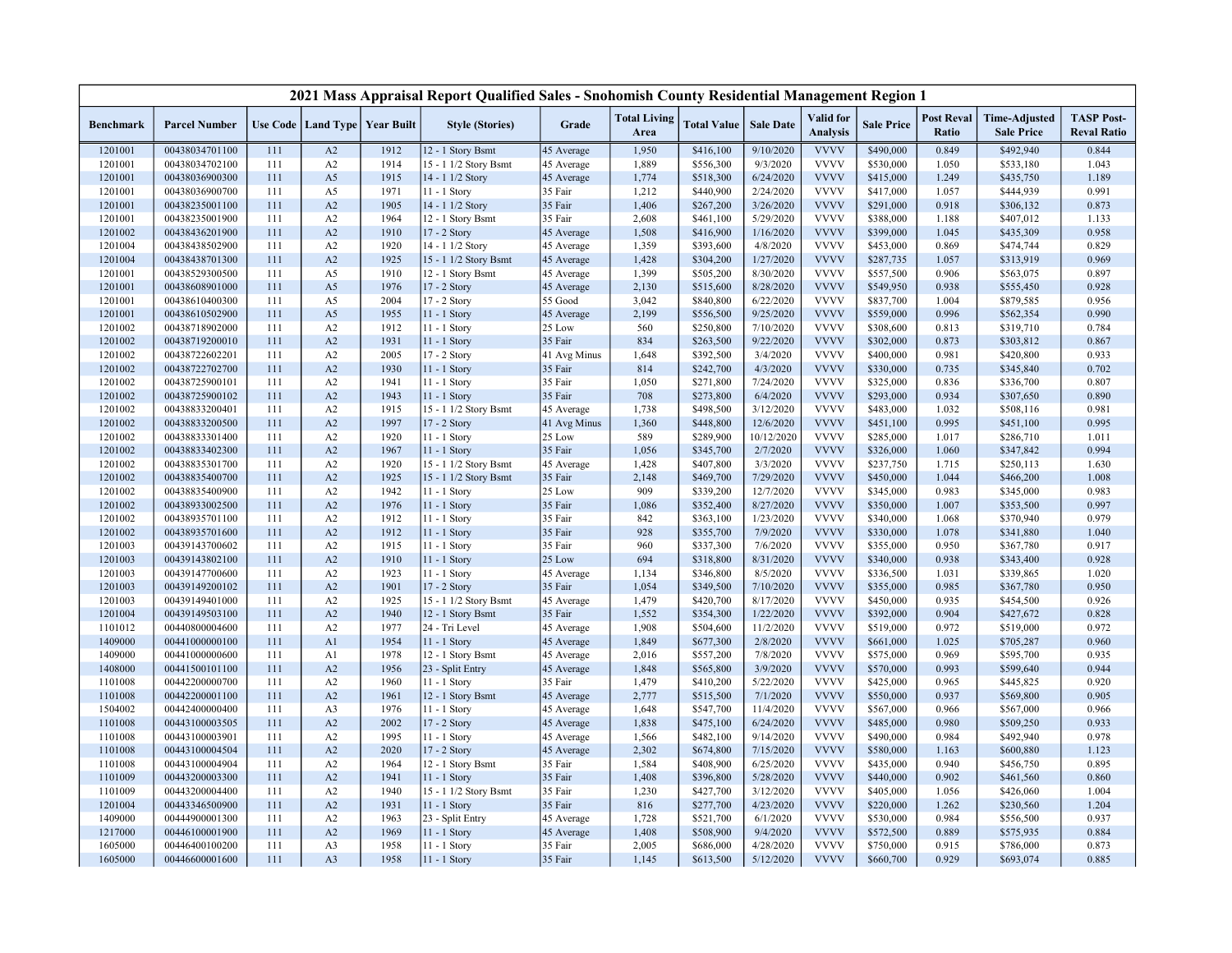|                  |                      |     |                      |                   | 2021 Mass Appraisal Report Qualified Sales - Snohomish County Residential Management Region 1 |              |                             |                    |                  |                                     |                   |                            |                                           |                                         |
|------------------|----------------------|-----|----------------------|-------------------|-----------------------------------------------------------------------------------------------|--------------|-----------------------------|--------------------|------------------|-------------------------------------|-------------------|----------------------------|-------------------------------------------|-----------------------------------------|
| <b>Benchmark</b> | <b>Parcel Number</b> |     | Use Code   Land Type | <b>Year Built</b> | <b>Style (Stories)</b>                                                                        | Grade        | <b>Total Living</b><br>Area | <b>Total Value</b> | <b>Sale Date</b> | <b>Valid</b> for<br><b>Analysis</b> | <b>Sale Price</b> | <b>Post Reval</b><br>Ratio | <b>Time-Adjusted</b><br><b>Sale Price</b> | <b>TASP Post-</b><br><b>Reval Ratio</b> |
| 1605000          | 00446800000300       | 111 | A3                   | 1959              | 12 - 1 Story Bsmt                                                                             | 45 Average   | 2,438                       | \$613,600          | 3/23/2020        | <b>VVVV</b>                         | \$605,000         | 1.014                      | \$636,460                                 | 0.964                                   |
| 1605000          | 00446800001300       | 111 | A3                   | 1959              | 11 - 1 Story                                                                                  | 35 Fair      | 917                         | \$549,300          | 5/6/2020         | <b>VVVV</b>                         | \$549,950         | 0.999                      | \$576,898                                 | 0.952                                   |
| 1409000          | 00447300000500       | 111 | A <sub>2</sub>       | 1963              | 12 - 1 Story Bsmt                                                                             | 45 Average   | 2,496                       | \$456,300          | 5/30/2020        | <b>VVVV</b>                         | \$360,000         | 1.268                      | \$377,640                                 | 1.208                                   |
| 1409000          | 00447900000500       | 111 | A2                   | 1967              | 11 - 1 Story                                                                                  | 45 Average   | 2,490                       | \$631,200          | 2/7/2020         | <b>VVVV</b>                         | \$640,000         | 0.986                      | \$682,880                                 | 0.924                                   |
| 1101008          | 00449500008900       | 111 | A2                   | 2000              | 12 - 1 Story Bsmt                                                                             | 41 Avg Minus | 2,308                       | \$460,900          | 1/10/2020        | <b>VVVV</b>                         | \$444,950         | 1.036                      | \$485,440                                 | 0.949                                   |
| 1101008          | 00449500010200       | 111 | A2                   | 1961              | 12 - 1 Story Bsmt                                                                             | 45 Average   | 2,312                       | \$525,100          | 2/26/2020        | <b>VVVV</b>                         | \$530,000         | 0.991                      | \$565,510                                 | 0.929                                   |
| 1605000          | 00450000000700       | 111 | A3                   | 1959              | 11 - 1 Story                                                                                  | 45 Average   | 1,657                       | \$655,200          | 3/12/2020        | <b>VVVV</b>                         | \$650,000         | 1.008                      | \$683,800                                 | 0.958                                   |
| 1605000          | 00450100000300       | 111 | A <sub>3</sub>       | 1957              | 12 - 1 Story Bsmt                                                                             | 45 Average   | 2,275                       | \$644,200          | 7/13/2020        | <b>VVVV</b>                         | \$720,000         | 0.895                      | \$745,920                                 | 0.864                                   |
| 1605000          | 00450100000600       | 111 | A <sub>3</sub>       | 1993              | 12 - 1 Story Bsmt                                                                             | 45 Average   | 2,158                       | \$698,100          | 6/21/2020        | <b>VVVV</b>                         | \$725,000         | 0.963                      | \$761,250                                 | 0.917                                   |
| 1201001          | 00450629003000       | 111 | A2                   | 1923              | 14 - 1 1/2 Story                                                                              | 45 Average   | 964                         | \$374,700          | 6/19/2020        | <b>VVVV</b>                         | \$350,000         | 1.071                      | \$367,500                                 | 1.020                                   |
| 1605000          | 00450700400006       | 111 | A5                   | 1984              | 18 - 2 Story Bsmt                                                                             | 49 Avg Plus  | 2,453                       | \$839,400          | 12/2/2020        | <b>VVVV</b>                         | \$825,000         | 1.017                      | \$825,000                                 | 1.017                                   |
| 1201005          | 00451500300502       | 111 | A2                   | 1979              | 18 - 2 Story Bsmt                                                                             | 35 Fair      | 1,584                       | \$302,700          | 3/13/2020        | <b>VVVV</b>                         | \$266,000         | 1.138                      | \$279,832                                 | 1.082                                   |
| 1201005          | 00451500901202       | 111 | A2                   | 1910              | $14 - 1$ $1/2$ Story                                                                          | 35 Fair      | 1,153                       | \$343,500          | 1/21/2020        | <b>VVVV</b>                         | \$370,000         | 0.928                      | \$403,670                                 | 0.851                                   |
| 1408000          | 00452000300801       | 111 | A2                   | 1979              | 11 - 1 Story                                                                                  | 45 Average   | 1,743                       | \$647,400          | 8/25/2020        | <b>VVVV</b>                         | \$560,000         | 1.156                      | \$565,600                                 | 1.145                                   |
| 1201004          | 00453445400500       | 111 | A2                   | 1917              | 11 - 1 Story                                                                                  | 25 Low       | 525                         | \$263,100          | 1/31/2020        | <b>VVVV</b>                         | \$239,950         | 1.096                      | \$261,785                                 | 1.005                                   |
| 1107000          | 00454200000100       | 111 | A <sub>3</sub>       | 1974              | 24 - Tri Level                                                                                | 45 Average   | 2,074                       | \$716,800          | 6/8/2020         | <b>VVVV</b>                         | \$590,000         | 1.215                      | \$619,500                                 | 1.157                                   |
| 1409000          | 00455000101203       | 111 | A2                   | 2018              | 17 - 2 Story                                                                                  | 45 Average   | 3,055                       | \$812,400          | 2/10/2020        | <b>VVVV</b>                         | \$850,000         | 0.956                      | \$906,950                                 | 0.896                                   |
| 1605000          | 00456500000400       | 111 | A <sub>3</sub>       | 1967              | 23 - Split Entry                                                                              | 45 Average   | 2,374                       | \$693,300          | 6/12/2020        | <b>VVVV</b>                         | \$725,000         | 0.956                      | \$761,250                                 | 0.911                                   |
| 1605000          | 00456500000600       | 111 | A <sub>3</sub>       | 1967              | 12 - 1 Story Bsmt                                                                             | 45 Average   | 2,432                       | \$699,400          | 5/30/2020        | <b>VVVV</b>                         | \$620,000         | 1.128                      | \$650,380                                 | 1.075                                   |
| 1101007          | 00456700002300       | 111 | A <sub>4</sub>       | 1965              | 12 - 1 Story Bsmt                                                                             | 49 Avg Plus  | 2,098                       | \$534,700          | 5/26/2020        | <b>VVVV</b>                         | \$535,000         | 0.999                      | \$561,215                                 | 0.953                                   |
| 1101007          | 00456700002600       | 111 | A4                   | 1972              | 12 - 1 Story Bsmt                                                                             | 45 Average   | 3,146                       | \$562,800          | 2/7/2020         | <b>VVVV</b>                         | \$576,000         | 0.977                      | \$614,592                                 | 0.916                                   |
| 1403000          | 00458100001100       | 111 | A2                   | 1968              | $11 - 1$ Story                                                                                | 45 Average   | 2,096                       | \$505,700          | 6/23/2020        | <b>VVVV</b>                         | \$475,000         | 1.065                      | \$498,750                                 | 1.014                                   |
| 1403000          | 00458100001400       | 111 | A2                   | 1967              | 11 - 1 Story                                                                                  | 45 Average   | 1,848                       | \$563,700          | 11/18/2020       | <b>VVVV</b>                         | \$580,000         | 0.972                      | \$580,000                                 | 0.972                                   |
| 1504000          | 00458500001700       | 111 | A <sub>3</sub>       | 1960              | 23 - Split Entry                                                                              | 45 Average   | 2,314                       | \$608,800          | 5/22/2020        | <b>VVVV</b>                         | \$620,000         | 0.982                      | \$650,380                                 | 0.936                                   |
| 1504002          | 00458700001900       | 111 | A <sub>3</sub>       | 1961              | 23 - Split Entry                                                                              | 45 Average   | 1,976                       | \$476,100          | 4/7/2020         | <b>VVVV</b>                         | \$520,000         | 0.916                      | \$544,960                                 | 0.874                                   |
| 1504002          | 00458700002000       | 111 | A <sub>3</sub>       | 1961              | 23 - Split Entry                                                                              | 45 Average   | 2,168                       | \$557,700          | 12/22/2020       | <b>VVVV</b>                         | \$640,000         | 0.871                      | \$640,000                                 | 0.871                                   |
| 1201001          | 00458813701400       | 111 | A5                   | 1947              | 12 - 1 Story Bsmt                                                                             | 45 Average   | 3,190                       | \$660,200          | 9/15/2020        | <b>VVVV</b>                         | \$630,000         | 1.048                      | \$633,780                                 | 1.042                                   |
| 1504000          | 00459000000100       | 111 | A6                   | 1978              | 11 - 1 Story                                                                                  | 49 Avg Plus  | 2,234                       | \$801,300          | 10/15/2020       | <b>VVVV</b>                         | \$960,000         | 0.835                      | \$965,760                                 | 0.830                                   |
| 1605000          | 00461000201103       | 111 | A <sub>3</sub>       | 1954              | 11 - 1 Story                                                                                  | 35 Fair      | 1,152                       | \$545,500          | 6/20/2020        | <b>VVVV</b>                         | \$570,000         | 0.957                      | \$598,500                                 | 0.911                                   |
| 1605000          | 00461000201902       | 111 | A <sub>3</sub>       | 1910              | 11 - 1 Story                                                                                  | 35 Fair      | 1,356                       | \$551,700          | 6/2/2020         | <b>VVVV</b>                         | \$460,000         | 1.199                      | \$483,000                                 | 1.142                                   |
| 1605000          | 00461000301503       | 111 | A <sub>3</sub>       | 1995              | 24 - Tri Level                                                                                | 49 Avg Plus  | 1,866                       | \$692,100          | 4/23/2020        | <b>VVVV</b>                         | \$650,000         | 1.065                      | \$681,200                                 | 1.016                                   |
| 1605000          | 00461000601101       | 111 | A <sub>3</sub>       | 1949              | 11 - 1 Story                                                                                  | 45 Average   | 882                         | \$627,700          | 6/11/2020        | <b>VVVV</b>                         | \$488,000         | 1.286                      | \$512,400                                 | 1.225                                   |
| 1605000          | 00461200501200       | 111 | A <sub>3</sub>       |                   | N/A                                                                                           | N/A          |                             | \$500,100          | 1/14/2020        | <b>VVVV</b>                         | \$385,000         | 1.299                      | \$420,035                                 | 1.191                                   |
| 1407000          | 00462200001400       | 111 | A2                   | 1956              | 11 - 1 Story                                                                                  | 45 Average   | 1,666                       | \$564,700          | 5/8/2020         | <b>VVVV</b>                         | \$600,000         | 0.941                      | \$629,400                                 | 0.897                                   |
| 1407000          | 00462500500301       | 111 | A2                   | 1940              | 11 - 1 Story                                                                                  | 35 Fair      | 1,130                       | \$462,500          | 5/26/2020        | <b>VVVV</b>                         | \$424,900         | 1.088                      | \$445,720                                 | 1.038                                   |
| 1407000          | 00462600301000       | 111 | A2                   | 1942              | 11 - 1 Story                                                                                  | 35 Fair      | 1,080                       | \$492,300          | 2/18/2020        | <b>VVVV</b>                         | \$465,000         | 1.059                      | \$496,155                                 | 0.992                                   |
| 1407000          | 00462600500200       | 111 | A2                   | 1942              | 12 - 1 Story Bsmt                                                                             | 35 Fair      | 1,230                       | \$430,200          | 9/1/2020         | <b>VVVV</b>                         | \$505,000         | 0.852                      | \$508,030                                 | 0.847                                   |
| 1409000          | 00463100000709       | 111 | A2                   | 1955              | 14 - 1 1/2 Story                                                                              | 35 Fair      | 1,428                       | \$506,900          | 6/18/2020        | <b>VVVV</b>                         | \$575,000         | 0.882                      | \$603,750                                 | 0.840                                   |
| 1409000          | 00463100002806       | 111 | A2                   |                   | N/A                                                                                           | N/A          |                             | \$806,000          | 1/21/2020        | <b>VVVV</b><br><b>VVVV</b>          | \$750,000         | 1.075                      | \$818,250                                 | 0.985                                   |
| 1409000          | 00463100002927       | 111 | A2                   | 1936              | 15 - 1 1/2 Story Bsmt                                                                         | 35 Fair      | 2,155                       | \$459,600          | 2/24/2020        |                                     | \$435,000         | 1.057                      | \$464,145                                 | 0.990                                   |
| 1605000          | 00463301500400       | 111 | A2                   |                   | N/A                                                                                           | N/A          |                             | \$873,000          | 2/14/2020        | <b>VVVV</b>                         | \$820,000         | 1.065                      | \$874,940                                 | 0.998                                   |
| 1605000          | 00463302900202       | 111 | A <sub>3</sub>       | 1960              | 11 - 1 Story                                                                                  | 45 Average   | 2,135                       | \$651,600          | 6/9/2020         | <b>VVVV</b>                         | \$645,000         | 1.010                      | \$677,250                                 | 0.962                                   |
| 1605000          | 00463302900304       | 111 | A <sub>3</sub>       | 1941              | 11 - 1 Story                                                                                  | 35 Fair      | 1,042                       | \$522,400          | 6/10/2020        | <b>VVVV</b>                         | \$495,000         | 1.055                      | \$519,750                                 | 1.005                                   |
| 1605000          | 00463302900502       | 111 | A <sub>3</sub>       | 1959              | 11 - 1 Story                                                                                  | 35 Fair      | 1,396                       | \$571,700          | 5/11/2020        | <b>VVVV</b>                         | \$570,000         | 1.003                      | \$597,930                                 | 0.956                                   |
| 1605001          | 00463500000500       | 111 | A7                   | 1986              | 17 - 2 Story                                                                                  | 55 Good      | 2,920                       | \$1,106,700        | 2/14/2020        | <b>VVVV</b>                         | \$930,000         | 1.190                      | \$992,310                                 | 1.115                                   |
| 1101008          | 00464700001100       | 111 | A <sub>4</sub>       | 1952              | 11 - 1 Story                                                                                  | 45 Average   | 1,782                       | \$483,600          | 10/7/2020        | <b>VVVV</b>                         | \$500,000         | 0.967                      | \$503,000                                 | 0.961                                   |
| 1101008          | 00464700003500       | 111 | A4                   | 1954              | 11 - 1 Story                                                                                  | 45 Average   | 2,002                       | \$631,400          | 5/15/2020        | <b>VVVV</b><br><b>VVVV</b>          | \$595,000         | 1.061                      | \$624,155                                 | 1.012                                   |
| 1201004          | 00467300101500       | 111 | A2                   | 1920              | 14 - 1 1/2 Story                                                                              | 35 Fair      | 1,518                       | \$380,200          | 4/7/2020         |                                     | \$399,950         | 0.951                      | \$419,148                                 | 0.907                                   |
| 1201004          | 00467300202500       | 111 | A2                   | 1914              | 11 - 1 Story                                                                                  | 35 Fair      | 740                         | \$306,100          | 8/17/2020        | <b>VVVV</b>                         | \$350,000         | 0.875                      | \$353,500                                 | 0.866                                   |
| 1201004          | 00467300400600       | 111 | A2                   | 2005              | 17 - 2 Story                                                                                  | 41 Avg Minus | 1,541                       | \$430,700          | 8/13/2020        | <b>VVVV</b>                         | \$425,000         | 1.013                      | \$429,250                                 | 1.003                                   |
| 1201004          | 00467300602900       | 111 | A2                   | 1946              | 15 - 1 1/2 Story Bsmt                                                                         | 45 Average   | 1,720                       | \$495,600          | 3/17/2020        | <b>VVVV</b>                         | \$461,500         | 1.074                      | \$485,498                                 | 1.021                                   |
| 1605000          | 00467400002702       | 111 | A2                   | 2008              | 17 - 2 Story                                                                                  | 45 Average   | 1,759                       | \$577,800          | 2/22/2020        | <b>VVVV</b>                         | \$557,000         | 1.037                      | \$594,319                                 | 0.972                                   |
| 1201005          | 00468000203000       | 111 | A2                   | 2000              | 18 - 2 Story Bsmt                                                                             | 45 Average   | 3,686                       | \$645,200          | 2/26/2020        | <b>VVVV</b>                         | \$600,000         | 1.075                      | \$640,200                                 | 1.008                                   |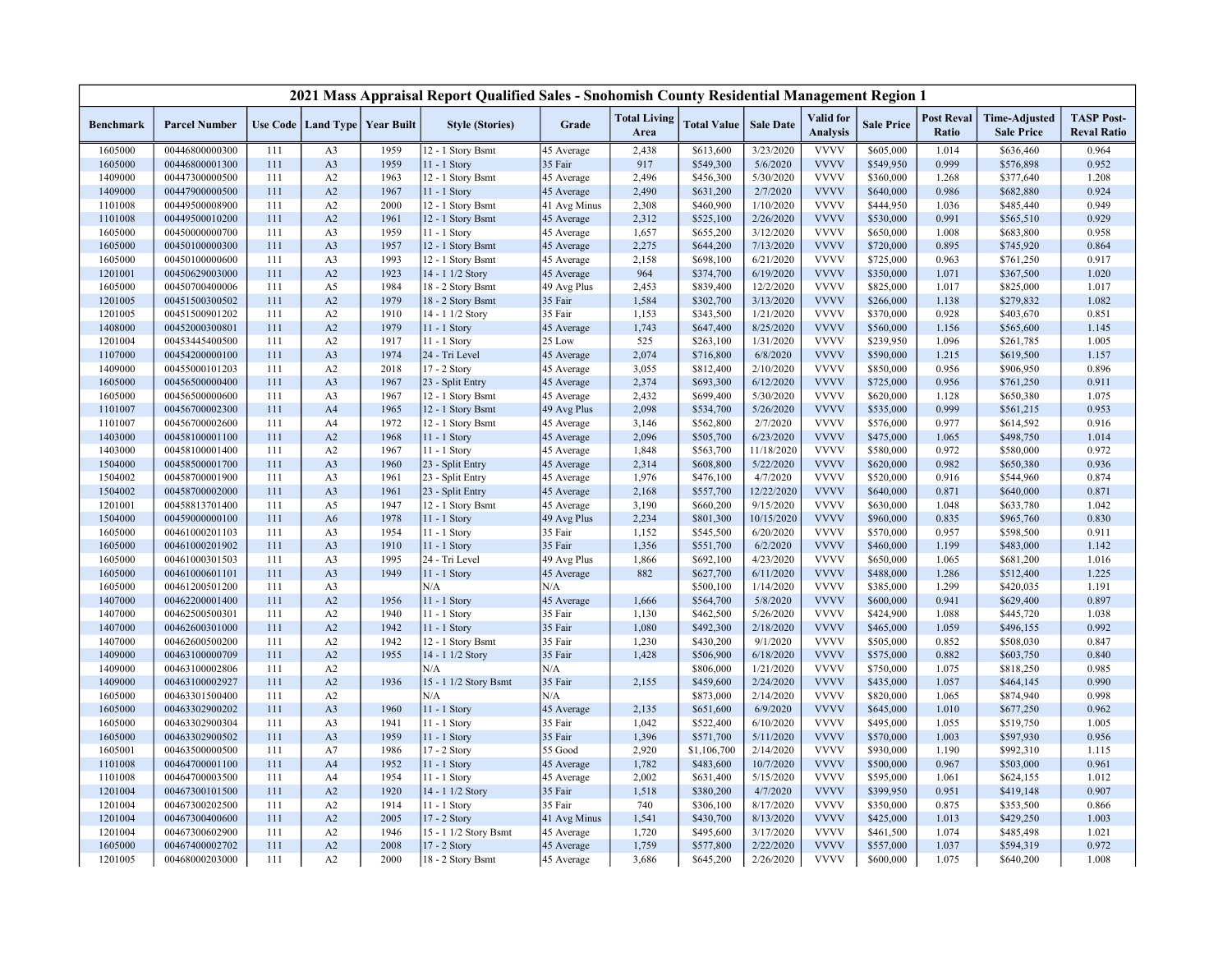|                    |                                  |            |                      |                                   | 2021 Mass Appraisal Report Qualified Sales - Snohomish County Residential Management Region 1 |                       |                             |                        |                        |                              |                        |                            |                                           |                                         |
|--------------------|----------------------------------|------------|----------------------|-----------------------------------|-----------------------------------------------------------------------------------------------|-----------------------|-----------------------------|------------------------|------------------------|------------------------------|------------------------|----------------------------|-------------------------------------------|-----------------------------------------|
| <b>Benchmark</b>   | <b>Parcel Number</b>             |            |                      | Use Code   Land Type   Year Built | <b>Style (Stories)</b>                                                                        | Grade                 | <b>Total Living</b><br>Area | <b>Total Value</b>     | <b>Sale Date</b>       | Valid for<br><b>Analysis</b> | <b>Sale Price</b>      | <b>Post Reval</b><br>Ratio | <b>Time-Adjusted</b><br><b>Sale Price</b> | <b>TASP Post-</b><br><b>Reval Ratio</b> |
| 1201001            | 00468621600100                   | 111        | A <sub>5</sub>       | 1945                              | 12 - 1 Story Bsmt                                                                             | 45 Average            | 1,352                       | \$508,700              | 8/21/2020              | <b>VVVV</b>                  | \$560,000              | 0.908                      | \$565,600                                 | 0.899                                   |
| 1201001            | 00468622101300                   | 111        | A5                   | 1924                              | 15 - 1 1/2 Story Bsmt                                                                         | 45 Average            | 1,638                       | \$564,500              | 5/12/2020              | <b>VVVV</b>                  | \$599,000              | 0.942                      | \$628,351                                 | 0.898                                   |
| 1504001            | 00468800000500                   | 111        | A <sub>3</sub>       | 1960                              | 12 - 1 Story Bsmt                                                                             | 45 Average            | 2,945                       | \$637,800              | 9/15/2020              | <b>VVVV</b>                  | \$665,000              | 0.959                      | \$668,990                                 | 0.953                                   |
| 1504001            | 00468800002100                   | 111        | A <sub>3</sub>       | 1956                              | 11 - 1 Story                                                                                  | 45 Average            | 1,456                       | \$569,400              | 5/21/2020              | <b>VVVV</b>                  | \$618,000              | 0.921                      | \$648,282                                 | 0.878                                   |
| 1217000            | 00469300001500                   | 111        | A2                   | 1968                              | 23 - Split Entry                                                                              | 45 Average            | 1,636                       | \$570,800              | 2/26/2020              | <b>VVVV</b>                  | \$550,000              | 1.038                      | \$586,850                                 | 0.973                                   |
| 1504002            | 00469600000800                   | 111        | A <sub>3</sub>       | 1966                              | 23 - Split Entry                                                                              | 45 Average            | 1,858                       | \$520,200              | 6/30/2020              | <b>VVVV</b>                  | \$510,000              | 1.020                      | \$535,500                                 | 0.971                                   |
| 1504002            | 00469900000700                   | 111        | A <sub>3</sub>       | 1965                              | 11 - 1 Story                                                                                  | 45 Average            | 1,379                       | \$561,400              | 4/25/2020              | <b>VVVV</b>                  | \$535,000              | 1.049                      | \$560,680                                 | 1.001                                   |
| 1310000            | 00470300000500                   | 111        | B2                   | 1966                              | 11 - 1 Story                                                                                  | 45 Average            | 1,785                       | \$440,900              | 9/1/2020               | <b>VVVV</b>                  | \$467,500              | 0.943                      | \$470,305                                 | 0.937                                   |
| 1101008            | 00471700002604                   | 111        | A2                   | 1969                              | 11 - 1 Story                                                                                  | 35 Fair               | 1,332                       | \$386,000              | 4/16/2020              | <b>VVVV</b>                  | \$378,000              | 1.021                      | \$396,144                                 | 0.974                                   |
| 1101008            | 00471700003604                   | 111        | A2                   | 2003                              | 17 - 2 Story                                                                                  | 45 Average            | 2,401                       | \$545,600              | 2/8/2020               | <b>VVVV</b>                  | \$520,000              | 1.049                      | \$554,840                                 | 0.983                                   |
| 1101008            | 00471800000300                   | 111        | A2                   | 1956                              | 11 - 1 Story                                                                                  | 35 Fair               | 1,484                       | \$393,100              | 3/26/2020              | <b>VVVV</b>                  | \$430,000              | 0.914                      | \$452,360                                 | 0.869                                   |
| 1101008            | 00471900000400                   | 111        | A2                   | 1959                              | 11 - 1 Story                                                                                  | 35 Fair               | 1,080                       | \$352,500              | 8/28/2020              | <b>VVVV</b>                  | \$392,500              | 0.898                      | \$396,425                                 | 0.889                                   |
| 1101008            | 00471900001800                   | 111        | A2                   | 1964                              | 24 - Tri Level                                                                                | 45 Average            | 1,562                       | \$446,300              | 7/13/2020              | <b>VVVV</b>                  | \$455,000              | 0.981                      | \$471,380                                 | 0.947                                   |
| 1101008            | 00472000000800                   | 111        | A2                   | 1962                              | 11 - 1 Story                                                                                  | 45 Average            | 1,800                       | \$517,700              | 3/3/2020               | <b>VVVV</b>                  | \$505,000              | 1.025                      | \$531,260                                 | 0.974                                   |
| 1201013            | 00472300003200                   | 111        | A2                   | 1960                              | $11 - 1$ Story                                                                                | 45 Average            | 1,039                       | \$409,800              | 4/9/2020               | <b>VVVV</b>                  | \$400,000              | 1.025                      | \$419,200                                 | 0.978                                   |
| 1217000            | 00473300000801                   | 111        | A7                   | 2008                              | 17 - 2 Story                                                                                  | 75 Excellent          | 4,961                       | \$1,976,500            | 7/14/2020              | <b>VVVV</b>                  | \$1,920,000            | 1.029                      | \$1,989,120                               | 0.994                                   |
| 1217000            | 00473300600501                   | 111        | A <sub>5</sub>       | 1976                              | 12 - 1 Story Bsmt                                                                             | 55 Good               | 3,232                       | \$1,404,200            | 9/1/2020               | <b>VVVV</b>                  | \$1,800,000            | 0.780                      | \$1,810,800                               | 0.775                                   |
| 1217000            | 00473300700300                   | 111        | A5                   | 1915                              | 15 - 1 1/2 Story Bsmt                                                                         | 65 Very Good          | 3,902                       | \$1,691,900            | 9/18/2020              | <b>VVVV</b>                  | \$2,200,000            | 0.769                      | \$2,213,200                               | 0.764                                   |
| 1302000            | 00473600000600                   | 111        | B2                   | 1963                              | 24 - Tri Level                                                                                | 45 Average            | 2,072                       | \$576,400              | 2/25/2020              | <b>VVVV</b>                  | \$580,000              | 0.994                      | \$618,860                                 | 0.931                                   |
| 1302000            | 00473600001200                   | 111        | A2                   | 1963                              | 11 - 1 Story                                                                                  | 45 Average            | 1,568                       | \$520,500              | 9/2/2020               | <b>VVVV</b>                  | \$540,000              | 0.964                      | \$543,240                                 | 0.958                                   |
| 1302000            | 00473600002302                   | 111        | B2                   | 1963                              | 12 - 1 Story Bsmt                                                                             | 45 Average            | 1,684                       | \$472,000              | 5/22/2020              | <b>VVVV</b>                  | \$479,800              | 0.984                      | \$503,310                                 | 0.938                                   |
| 1605000            | 00473800000900                   | 111        | A5                   | 1963                              | 12 - 1 Story Bsmt                                                                             | 45 Average            | 3,084                       | \$789,300              | 9/8/2020               | <b>VVVV</b>                  | \$760,000              | 1.039                      | \$764,560                                 | 1.032                                   |
| 1504001            | 00474000201700                   | 111        | A <sub>3</sub>       | 1966                              | 11 - 1 Story                                                                                  | 45 Average            | 1,497                       | \$524,900              | 6/27/2020              | <b>VVVV</b>                  | \$510,000              | 1.029                      | \$535,500                                 | 0.980                                   |
| 1504001            | 00474000300500                   | 111        | A <sub>3</sub>       | 1956                              | 11 - 1 Story                                                                                  | 45 Average            | 1,584                       | \$543,400              | 4/10/2020              | <b>VVVV</b>                  | \$540,000              | 1.006                      | \$565,920                                 | 0.960                                   |
| 1504001            | 00474000301500                   | 111        | A <sub>3</sub>       | 1954                              | 11 - 1 Story                                                                                  | 35 Fair               | 1,634                       | \$500,500              | 6/22/2020              | <b>VVVV</b><br><b>VVVV</b>   | \$450,000              | 1.112                      | \$472,500                                 | 1.059                                   |
| 1504001            | 00474100101000                   | 111        | A <sub>3</sub>       | 1955                              | 12 - 1 Story Bsmt                                                                             | 45 Average            | 2,700                       | \$521,300              | 2/13/2020              |                              | \$604,900              | 0.862                      | \$645,428                                 | 0.808                                   |
| 1504001            | 00474100201100                   | 111        | A3                   | 1955                              | 11 - 1 Story                                                                                  | 45 Average            | 2,242<br>1,297              | \$596,200              | 5/18/2020<br>4/16/2020 | <b>VVVV</b><br><b>VVVV</b>   | \$599,000              | 0.995<br>0.974             | \$628,351                                 | 0.949<br>0.929                          |
| 1504001<br>1504001 | 00474100300200<br>00474100500400 | 111<br>111 | A3<br>A <sub>3</sub> | 1955<br>1955                      | 11 - 1 Story<br>12 - 1 Story Bsmt                                                             | 35 Fair<br>45 Average | 2,685                       | \$513,200<br>\$595,300 | 5/29/2020              | <b>VVVV</b>                  | \$527,000<br>\$580,000 | 1.026                      | \$552,296<br>\$608,420                    | 0.978                                   |
| 1504001            | 00474100500800                   | 111        | A3                   | 1955                              | 11 - 1 Story                                                                                  | 45 Average            | 1,512                       |                        | 2/13/2020              | <b>VVVV</b>                  | \$406,000              | 0.978                      | \$433,202                                 | 0.917                                   |
| 1504001            | 00474200100300                   | 111        | A <sub>3</sub>       | 1955                              | 11 - 1 Story                                                                                  | 45 Average            | 2,085                       | \$397,100<br>\$597,600 | 7/2/2020               | <b>VVVV</b>                  | \$600,000              | 0.996                      | \$621,600                                 | 0.961                                   |
| 1504001            | 00474600000400                   | 111        | A3                   | 1964                              | 11 - 1 Story                                                                                  | 35 Fair               | 1,244                       | \$493,400              | 7/14/2020              | <b>VVVV</b>                  | \$580,000              | 0.851                      | \$600,880                                 | 0.821                                   |
| 1504001            | 00474700000100                   | 111        | A <sub>3</sub>       | 1959                              | 24 - Tri Level                                                                                | 45 Average            | 1,860                       | \$490,600              | 12/3/2020              | <b>VVVV</b>                  | \$500,000              | 0.981                      | \$500,000                                 | 0.981                                   |
| 1504001            | 00475100000300                   | 111        | A <sub>3</sub>       | 1960                              | 14 - 1 1/2 Story                                                                              | 45 Average            | 1,435                       | \$404,200              | 6/18/2020              | <b>VVVV</b>                  | \$435,000              | 0.929                      | \$456,750                                 | 0.885                                   |
| 1201001            | 00475329101400                   | 111        | A2                   | 1920                              | 15 - 1 1/2 Story Bsmt                                                                         | 45 Average            | 1,370                       | \$434,700              | 9/10/2020              | <b>VVVV</b>                  | \$410,325              | 1.059                      | \$412,787                                 | 1.053                                   |
| 1201001            | 00475329102400                   | 111        | A2                   | 1920                              | 11 - 1 Story                                                                                  | 25 Low                | 1,477                       | \$422,900              | 10/13/2020             | <b>VVVV</b>                  | \$400,000              | 1.057                      | \$402,400                                 | 1.051                                   |
| 1201001            | 00475329302200                   | 111        | A5                   | 2001                              | 18 - 2 Story Bsmt                                                                             | 55 Good               | 3,112                       | \$758,300              | 7/10/2020              | <b>VVVV</b>                  | \$787,500              | 0.963                      | \$815,850                                 | 0.929                                   |
| 1201001            | 00475329500800                   | 111        | A5                   | 1981                              | 11 - 1 Story                                                                                  | 35 Fair               | 1,056                       | \$379,000              | 2/6/2020               | <b>VVVV</b>                  | \$370,000              | 1.024                      | \$394,790                                 | 0.960                                   |
| 1201001            | 00475329501100                   | 111        | A <sub>5</sub>       | 1905                              | 14 - 1 1/2 Story                                                                              | 35 Fair               | 1,308                       | \$468,900              | 9/23/2020              | <b>VVVV</b>                  | \$505,000              | 0.929                      | \$508,030                                 | 0.923                                   |
| 1201001            | 00475331000100                   | 111        | A2                   | 1901                              | 14 - 1 1/2 Story                                                                              | 45 Average            | 1,411                       | \$442,600              | 5/4/2020               | <b>VVVV</b>                  | \$480,000              | 0.922                      | \$503,520                                 | 0.879                                   |
| 1201001            | 00475428900700                   | 111        | A2                   | 1928                              | 15 - 1 1/2 Story Bsmt                                                                         | 45 Average            | 1,468                       | \$456,000              | 6/18/2020              | <b>VVVV</b>                  | \$526,000              | 0.867                      | \$552,300                                 | 0.826                                   |
| 1201001            | 00475431300500                   | 111        | A2                   | 1968                              | 11 - 1 Story                                                                                  | 35 Fair               | 836                         | \$359,800              | 6/23/2020              | <b>VVVV</b>                  | \$350,000              | 1.028                      | \$367,500                                 | 0.979                                   |
| 1605000            | 00476000000800                   | 111        | A <sub>3</sub>       | 1955                              | 11 - 1 Story                                                                                  | 45 Average            | 2,016                       | \$746,000              | 6/3/2020               | <b>VVVV</b>                  | \$850,000              | 0.878                      | \$892,500                                 | 0.836                                   |
| 1605000            | 00476000001900                   | 111        | A <sub>3</sub>       | 1955                              | 11 - 1 Story                                                                                  | 35 Fair               | 1,248                       | \$559,800              | 7/14/2020              | <b>VVVV</b>                  | \$603,000              | 0.928                      | \$624,708                                 | 0.896                                   |
| 1605000            | 00476500200700                   | 111        | A <sub>3</sub>       | 1954                              | $11 - 1$ Story                                                                                | 45 Average            | 1,894                       | \$660,600              | 6/11/2020              | <b>VVVV</b>                  | \$680,000              | 0.971                      | \$714,000                                 | 0.925                                   |
| 1504001            | 00476600001000                   | 111        | A3                   | 1958                              | 11 - 1 Story                                                                                  | 35 Fair               | 975                         | \$465,500              | 7/8/2020               | <b>VVVV</b>                  | \$450,000              | 1.034                      | \$466,200                                 | 0.998                                   |
| 1605001            | 00477300000100                   | 111        | A7                   | 1950                              | $11 - 1$ Story                                                                                | 35 Fair               | 1,252                       | \$603,800              | 12/8/2020              | <b>VVVV</b>                  | \$710,000              | 0.850                      | \$710,000                                 | 0.850                                   |
| 1504000            | 00477600001600                   | 111        | A3                   | 1968                              | 12 - 1 Story Bsmt                                                                             | 45 Average            | 2,168                       | \$617,100              | 2/25/2020              | <b>VVVV</b>                  | \$607,000              | 1.017                      | \$647,669                                 | 0.953                                   |
| 1504000            | 00477600004000                   | 111        | A3                   | 1962                              | 23 - Split Entry                                                                              | 45 Average            | 2,827                       | \$681,900              | 10/4/2020              | <b>VVVV</b>                  | \$869,000              | 0.785                      | \$874,214                                 | 0.780                                   |
| 1504000            | 00477600007300                   | 111        | A3                   | 1979                              | 17 - 2 Story                                                                                  | 45 Average            | 1,340                       | \$545,900              | 2/1/2020               | <b>VVVV</b>                  | \$535,000              | 1.020                      | \$570,845                                 | 0.956                                   |
| 1504000            | 00477600007400                   | 111        | A <sub>3</sub>       | 2020                              | $20 - 2 +$ Story                                                                              | 55 Good               | 3,365                       | \$1,038,900            | 10/2/2020              | <b>VVVV</b>                  | \$1,110,000            | 0.936                      | \$1,116,660                               | 0.930                                   |
| 1101008            | 00477700001600                   | 111        | A <sub>1</sub>       | 1955                              | 11 - 1 Story                                                                                  | 35 Fair               | 948                         | \$330,200              | 9/9/2020               | <b>VVVV</b>                  | \$302,000              | 1.093                      | \$303,812                                 | 1.087                                   |
| 1605000            | 00479000200503                   | 111        | A <sub>3</sub>       | 1966                              | 11 - 1 Story                                                                                  | 35 Fair               | 1,280                       | \$585,700              | 2/19/2020              | <b>VVVV</b>                  | \$540,000              | 1.085                      | \$576,180                                 | 1.017                                   |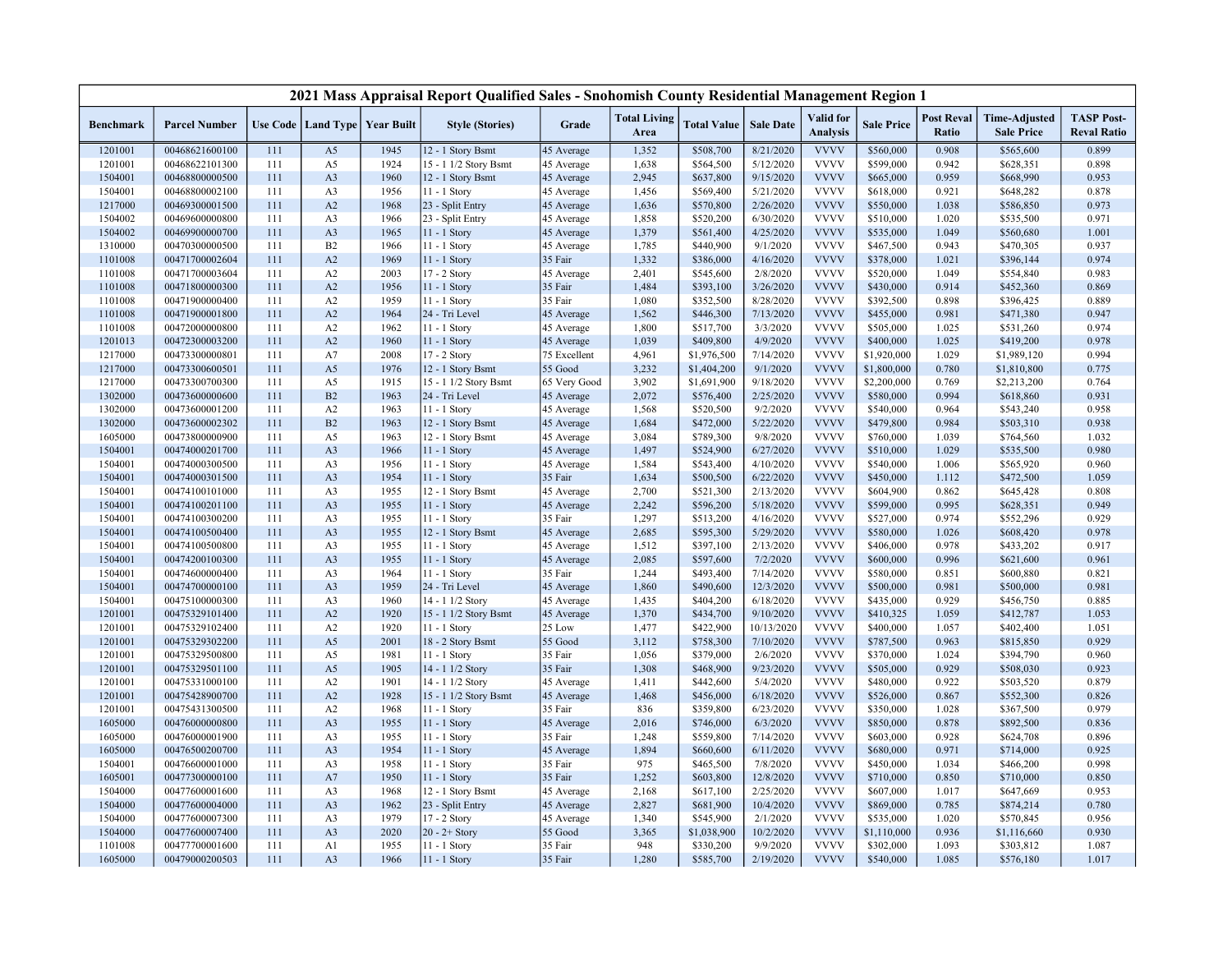|                  |                      |     |                |                                   | 2021 Mass Appraisal Report Qualified Sales - Snohomish County Residential Management Region 1 |              |                             |                    |                  |                              |                   |                            |                                           |                                         |
|------------------|----------------------|-----|----------------|-----------------------------------|-----------------------------------------------------------------------------------------------|--------------|-----------------------------|--------------------|------------------|------------------------------|-------------------|----------------------------|-------------------------------------------|-----------------------------------------|
| <b>Benchmark</b> | <b>Parcel Number</b> |     |                | Use Code   Land Type   Year Built | <b>Style (Stories)</b>                                                                        | Grade        | <b>Total Living</b><br>Area | <b>Total Value</b> | <b>Sale Date</b> | Valid for<br><b>Analysis</b> | <b>Sale Price</b> | <b>Post Reval</b><br>Ratio | <b>Time-Adjusted</b><br><b>Sale Price</b> | <b>TASP Post-</b><br><b>Reval Ratio</b> |
| 1208000          | 00480200101901       | 111 | A2             | 1956                              | 11 - 1 Story                                                                                  | 35 Fair      | 900                         | \$321,900          | 8/28/2020        | <b>VVVV</b>                  | \$380,000         | 0.847                      | \$383,800                                 | 0.839                                   |
| 1310000          | 00480200401102       | 111 | A2             | 1935                              | 11 - 1 Story                                                                                  | 35 Fair      | 984                         | \$333,100          | 9/11/2020        | <b>VVVV</b>                  | \$365,000         | 0.913                      | \$367,190                                 | 0.907                                   |
| 1310000          | 00480200401200       | 111 | A2             | 1983                              | $11 - 1$ Story                                                                                | 35 Fair      | 946                         | \$348,900          | 5/26/2020        | <b>VVVV</b>                  | \$321,000         | 1.087                      | \$336,729                                 | 1.036                                   |
| 1310000          | 00480200801102       | 111 | A2             | 1996                              | 11 - 1 Story                                                                                  | 41 Avg Minus | 1,240                       | \$420,000          | 4/9/2020         | <b>VVVV</b>                  | \$436,000         | 0.963                      | \$456,928                                 | 0.919                                   |
| 1310000          | 00480200801105       | 111 | A2             | 1938                              | 11 - 1 Story                                                                                  | 35 Fair      | 982                         | \$319,600          | 1/3/2020         | <b>VVVV</b>                  | \$325,000         | 0.983                      | \$354,575                                 | 0.901                                   |
| 1310000          | 00480200900200       | 111 | A2             | 1940                              | 11 - 1 Story                                                                                  | 45 Average   | 1,514                       | \$370,200          | 7/17/2020        | <b>VVVV</b>                  | \$285,000         | 1.299                      | \$295,260                                 | 1.254                                   |
| 1310000          | 00480201100102       | 111 | A2             | 1978                              | 23 - Split Entry                                                                              | 45 Average   | 1,858                       | \$492,000          | 12/2/2020        | <b>VVVV</b>                  | \$510,000         | 0.965                      | \$510,000                                 | 0.965                                   |
| 1310000          | 00480201100104       | 111 | A2             | 1959                              | 24 - Tri Level                                                                                | 35 Fair      | 1,680                       | \$399,300          | 2/6/2020         | <b>VVVV</b>                  | \$395,000         | 1.011                      | \$421,465                                 | 0.947                                   |
| 1310000          | 00480300600700       | 111 | A2             | 1950                              | 12 - 1 Story Bsmt                                                                             | 45 Average   | 1,897                       | \$538,100          | 5/5/2020         | <b>VVVV</b>                  | \$515,000         | 1.045                      | \$540,235                                 | 0.996                                   |
| 1310000          | 00480300600800       | 111 | A2             | 1946                              | 11 - 1 Story                                                                                  | 35 Fair      | 1,128                       | \$365,100          | 2/24/2020        | <b>VVVV</b>                  | \$317,500         | 1.150                      | \$338,773                                 | 1.078                                   |
| 1310000          | 00480401500802       | 111 | A2             | 1950                              | 11 - 1 Story                                                                                  | 35 Fair      | 788                         | \$338,600          | 5/12/2020        | <b>VVVV</b>                  | \$300,000         | 1.129                      | \$314,700                                 | 1.076                                   |
| 1310000          | 00480401600900       | 111 | A2             | 1981                              | $11 - 1$ Story                                                                                | 35 Fair      | 1,008                       | \$372,100          | 4/21/2020        | <b>VVVV</b>                  | \$403,000         | 0.923                      | \$422,344                                 | 0.881                                   |
| 1310000          | 00480401602000       | 111 | A2             | 1970                              | 11 - 1 Story                                                                                  | 35 Fair      | 1,169                       | \$439,800          | 5/18/2020        | <b>VVVV</b>                  | \$420,000         | 1.047                      | \$440,580                                 | 0.998                                   |
| 1310000          | 00480401803400       | 111 | A2             | 2020                              | 17 - 2 Story                                                                                  | 45 Average   | 2,098                       | \$592,700          | 7/15/2020        | <b>VVVV</b>                  | \$579,950         | 1.022                      | \$600,828                                 | 0.986                                   |
| 1310000          | 00480401803801       | 111 | A2             | 1968                              | 11 - 1 Story                                                                                  | 45 Average   | 1,377                       | \$489,800          | 6/10/2020        | <b>VVVV</b>                  | \$485,000         | 1.010                      | \$509,250                                 | 0.962                                   |
| 1310000          | 00480401804101       | 111 | A2             | 1942                              | 14 - 1 1/2 Story                                                                              | 45 Average   | 1,581                       | \$508,200          | 4/21/2020        | <b>VVVV</b>                  | \$375,000         | 1.355                      | \$393,000                                 | 1.293                                   |
| 1310000          | 00480401804200       | 111 | A2             | 1978                              | 11 - 1 Story                                                                                  | 35 Fair      | 1,732                       | \$480,900          | 3/20/2020        | <b>VVVV</b>                  | \$522,000         | 0.921                      | \$549,144                                 | 0.876                                   |
| 1504000          | 00481600100300       | 111 | A <sub>3</sub> | 1936                              | 12 - 1 Story Bsmt                                                                             | 35 Fair      | 876                         | \$406,000          | 6/18/2020        | <b>VVVV</b>                  | \$270,000         | 1.504                      | \$283,500                                 | 1.432                                   |
| 1504000          | 00481600101100       | 111 | A3             | 1975                              | 23 - Split Entry                                                                              | 45 Average   | 2,120                       | \$657,300          | 11/3/2020        | <b>VVVV</b>                  | \$740,000         | 0.888                      | \$740,000                                 | 0.888                                   |
| 1605000          | 00481800100200       | 111 | A <sub>3</sub> | 1968                              | 12 - 1 Story Bsmt                                                                             | 45 Average   | 2,420                       | \$760,300          | 1/8/2020         | <b>VVVV</b>                  | \$877,500         | 0.866                      | \$957,353                                 | 0.794                                   |
| 1310000          | 00482500002700       | 111 | A <sub>3</sub> | 1972                              | 23 - Split Entry                                                                              | 45 Average   | 2,188                       | \$433,200          | 1/23/2020        | <b>VVVV</b>                  | \$459,950         | 0.942                      | \$501,805                                 | 0.863                                   |
| 1409000          | 00483200100600       | 111 | A <sub>1</sub> | 1954                              | 11 - 1 Story                                                                                  | 45 Average   | 2,854                       | \$553,300          | 2/24/2020        | <b>VVVV</b>                  | \$480,000         | 1.153                      | \$512,160                                 | 1.080                                   |
| 1403000          | 00483800000202       | 111 | A2             | 1963                              | $11 - 1$ Story                                                                                | 45 Average   | 1,000                       | \$472,900          | 6/2/2020         | <b>VVVV</b>                  | \$465,000         | 1.017                      | \$488,250                                 | 0.969                                   |
| 1605001          | 00484500100100       | 111 | A7             | 1930                              | 12 - 1 Story Bsmt                                                                             | 65 Very Good | 4,073                       | \$1,877,000        | 12/2/2020        | <b>VVVV</b>                  | \$1,727,000       | 1.087                      | \$1,727,000                               | 1.087                                   |
| 1605001          | 00484500303300       | 111 | A7             | 2020                              | 17 - 2 Story                                                                                  | 55 Good      | 3,267                       | \$1,241,400        | 3/10/2020        | <b>VVVV</b>                  | \$805,665         | 1.541                      | \$847,560                                 | 1.465                                   |
| 1605001          | 00484500303501       | 111 | A7             | 2020                              | 17 - 2 Story                                                                                  | 55 Good      | 3,285                       | \$1,236,200        | 8/25/2020        | <b>VVVV</b>                  | \$1,625,000       | 0.761                      | \$1,641,250                               | 0.753                                   |
| 1605001          | 00484500303701       | 111 | A7             | 2020                              | 17 - 2 Story                                                                                  | 55 Good      | 3,343                       | \$1,247,500        | 8/5/2020         | <b>VVVV</b>                  | \$1,585,000       | 0.787                      | \$1,600,850                               | 0.779                                   |
| 1605001          | 00484500303901       | 111 | A7             | 2020                              | 17 - 2 Story                                                                                  | 65 Very Good | 3,375                       | \$1,553,200        | 5/12/2020        | <b>VVVV</b>                  | \$2,150,000       | 0.722                      | \$2,255,350                               | 0.689                                   |
| 1605001          | 00484500502100       | 111 | A7             | 1962                              | 23 - Split Entry                                                                              | 45 Average   | 2,050                       | \$951,800          | 5/1/2020         | <b>VVVV</b>                  | \$875,000         | 1.088                      | \$917,875                                 | 1.037                                   |
| 1605001          | 00484500503100       | 111 | A7             | 1962                              | 12 - 1 Story Bsmt                                                                             | 45 Average   | 2,438                       | \$908,900          | 7/16/2020        | <b>VVVV</b>                  | \$840,000         | 1.082                      | \$870,240                                 | 1.044                                   |
| 1605001          | 00484500503601       | 111 | A7             | 1975                              | 12 - 1 Story Bsmt                                                                             | 55 Good      | 3,490                       | \$1,283,700        | 11/9/2020        | <b>VVVV</b>                  | \$1,500,000       | 0.856                      | \$1,500,000                               | 0.856                                   |
| 1605001          | 00484500700700       | 111 | A7             | 1926                              | 14 - 1 1/2 Story                                                                              | 35 Fair      | 916                         | \$812,900          | 3/5/2020         | <b>VVVV</b>                  | \$780,000         | 1.042                      | \$820,560                                 | 0.991                                   |
| 1605001          | 00484500703100       | 111 | A7             |                                   | N/A                                                                                           | N/A          |                             | \$788,400          | 1/24/2020        | <b>VVVV</b>                  | \$750,000         | 1.051                      | \$818,250                                 | 0.964                                   |
| 1605001          | 00484500901300       | 111 | A7             | 2001                              | 12 - 1 Story Bsmt                                                                             | 55 Good      | 2,616                       | \$1,376,400        | 3/26/2020        | <b>VVVV</b>                  | \$1,300,000       | 1.059                      | \$1,367,600                               | 1.006                                   |
| 1409000          | 00486400000300       | 111 | A <sub>1</sub> | 1961                              | 11 - 1 Story                                                                                  | 35 Fair      | 1,352                       | \$427,900          | 3/17/2020        | <b>VVVV</b>                  | \$455,000         | 0.940                      | \$478,660                                 | 0.894                                   |
| 1408000          | 00488000000200       | 111 | A2             | 1960                              | 23 - Split Entry                                                                              | 45 Average   | 2,404                       | \$605,200          | 8/18/2020        | <b>VVVV</b>                  | \$600,000         | 1.009                      | \$606,000                                 | 0.999                                   |
| 1408000          | 00488100001600       | 111 | A <sub>3</sub> | 1963                              | 11 - 1 Story                                                                                  | 45 Average   | 2,210                       | \$650,200          | 12/8/2020        | <b>VVVV</b>                  | \$732,000         | 0.888                      | \$732,000                                 | 0.888                                   |
| 1408000          | 00488300000100       | 111 | A2             | 1962                              | 23 - Split Entry                                                                              | 45 Average   | 2,114                       | \$466,300          | 5/25/2020        | <b>VVVV</b>                  | \$550,000         | 0.848                      | \$576,950                                 | 0.808                                   |
| 1408000          | 00488300000200       | 111 | A2             | 1962                              | 23 - Split Entry                                                                              | 45 Average   | 2,082                       | \$472,300          | 8/27/2020        | <b>VVVV</b>                  | \$530,000         | 0.891                      | \$535,300                                 | 0.882                                   |
| 1408000          | 00488300001200       | 111 | A2             | 1962                              | 23 - Split Entry                                                                              | 45 Average   | 1,796                       | \$396,200          | 2/25/2020        | <b>VVVV</b>                  | \$430,000         | 0.921                      | \$458,810                                 | 0.864                                   |
| 1408000          | 00488500001700       | 111 | A2             | 1967                              | 23 - Split Entry                                                                              | 45 Average   | 1,853                       | \$623,800          | 4/19/2020        | <b>VVVV</b>                  | \$589,000         | 1.059                      | \$617,272                                 | 1.011                                   |
| 1408000          | 00488800600502       | 111 | A <sub>6</sub> | 2006                              | 12 - 1 Story Bsmt                                                                             | 55 Good      | 3,266                       | \$875,900          | 5/15/2020        | <b>VVVV</b>                  | \$820,000         | 1.068                      | \$860,180                                 | 1.018                                   |
| 1408000          | 00488800600906       | 111 | A2             | 2003                              | 17 - 2 Story                                                                                  | 55 Good      | 2,965                       | \$848,200          | 9/10/2020        | <b>VVVV</b>                  | \$882,500         | 0.961                      | \$887,795                                 | 0.955                                   |
| 1408000          | 00488800601102       | 111 | A2             | 1952                              | 17 - 2 Story                                                                                  | 45 Average   | 1,872                       | \$612,500          | 5/20/2020        | <b>VVVV</b>                  | \$582,000         | 1.052                      | \$610,518                                 | 1.003                                   |
| 1408831          | 00488800700602       | 111 | A2             | 1979                              | 18 - 2 Story Bsmt                                                                             | 65 Very Good | 4,886                       | \$1,548,100        | 9/8/2020         | <b>VVVV</b>                  | \$1,525,000       | 1.015                      | \$1,534,150                               | 1.009                                   |
| 1408831          | 00488800700700       | 111 | A2             | 1921                              | 18 - 2 Story Bsmt                                                                             | 55 Good      | 2,270                       | \$1,127,200        | 7/26/2020        | <b>VVVV</b>                  | \$1,050,000       | 1.074                      | \$1,087,800                               | 1.036                                   |
| 1408000          | 00488900100101       | 111 | A2             | 1901                              | 12 - 1 Story Bsmt                                                                             | 45 Average   | 2,437                       | \$544,900          | 3/27/2020        | <b>VVVV</b>                  | \$655,000         | 0.832                      | \$689,060                                 | 0.791                                   |
| 1408000          | 00488900100102       | 111 | A2             | 2020                              | 17 - 2 Story                                                                                  | 55 Good      | 4,192                       | \$1,083,200        | 7/23/2020        | <b>VVVV</b>                  | \$1,125,000       | 0.963                      | \$1,165,500                               | 0.929                                   |
| 1408000          | 00491100000413       | 111 | A2             | 2011                              | 12 - 1 Story Bsmt                                                                             | 49 Avg Plus  | 2,696                       | \$729,700          | 2/3/2020         | <b>VVVV</b>                  | \$685,000         | 1.065                      | \$730,895                                 | 0.998                                   |
| 1408000          | 00491100000803       | 111 | A2             | 1960                              | $11 - 1$ Story                                                                                | 45 Average   | 1,836                       | \$666,200          | 5/21/2020        | <b>VVVV</b>                  | \$665,000         | 1.002                      | \$697,585                                 | 0.955                                   |
| 1605000          | 00491400100309       | 111 | A3             | 2017                              | 17 - 2 Story                                                                                  | 49 Avg Plus  | 4,111                       | \$1,037,200        | 10/6/2020        | <b>VVVV</b>                  | \$1,050,000       | 0.988                      | \$1,056,300                               | 0.982                                   |
| 1605000          | 00491400200101       | 111 | A <sub>3</sub> | 1946                              | 17 - 2 Story                                                                                  |              | 2,149                       | \$743,900          | 4/8/2020         | <b>VVVV</b>                  | \$710,000         | 1.048                      | \$744,080                                 | 1.000                                   |
| 1605000          | 00491500000800       | 111 | A <sub>3</sub> | 1968                              | 11 - 1 Story                                                                                  | 45 Average   | 1,586                       | \$652,800          | 9/9/2020         | <b>VVVV</b>                  | \$650,000         | 1.004                      | \$653,900                                 | 0.998                                   |
|                  |                      |     |                |                                   |                                                                                               | 45 Average   |                             |                    |                  |                              |                   |                            |                                           |                                         |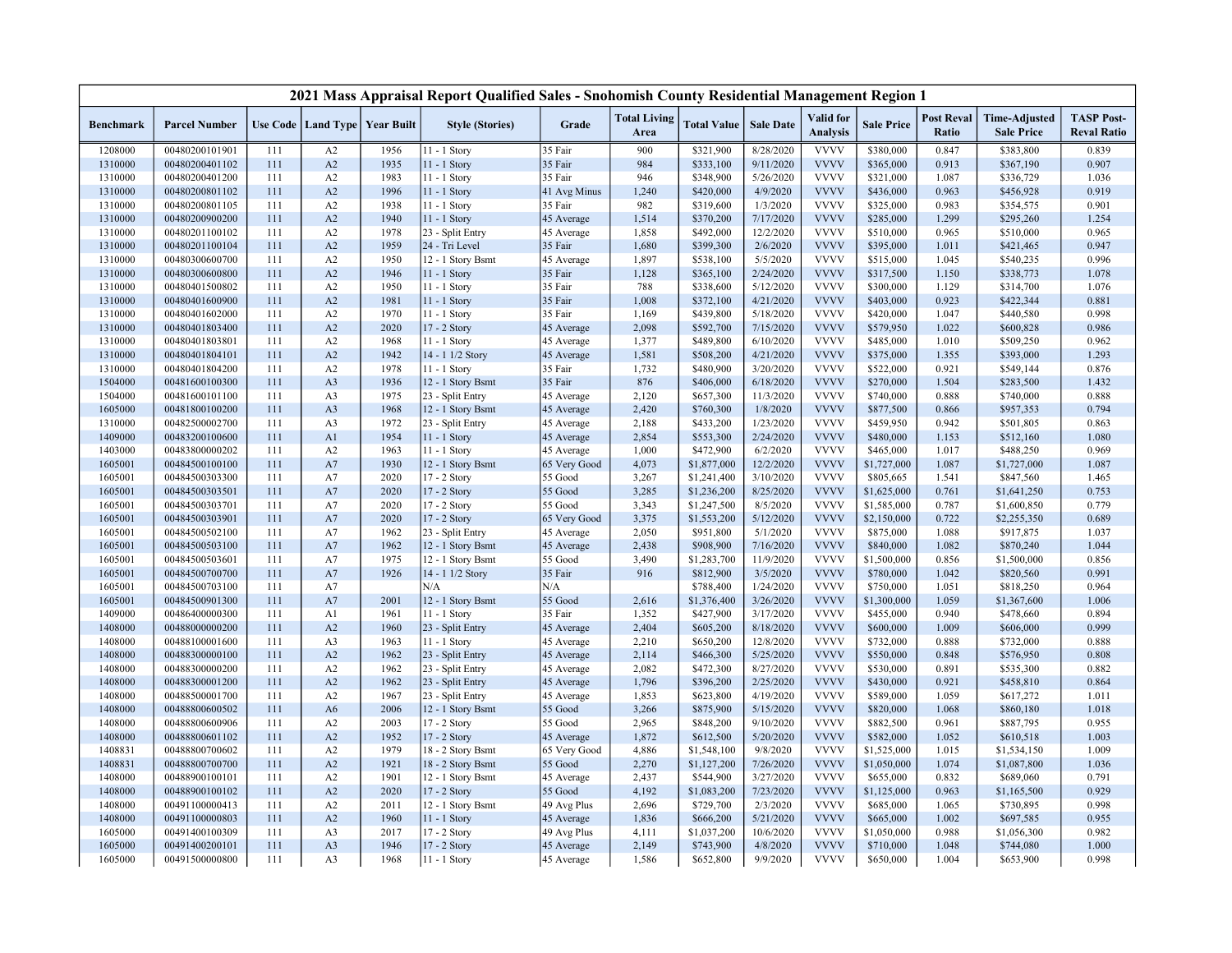|                    |                                  |            |                                   |              | 2021 Mass Appraisal Report Qualified Sales - Snohomish County Residential Management Region 1 |                   |                             |                          |                        |                                     |                          |                            |                                           |                                         |
|--------------------|----------------------------------|------------|-----------------------------------|--------------|-----------------------------------------------------------------------------------------------|-------------------|-----------------------------|--------------------------|------------------------|-------------------------------------|--------------------------|----------------------------|-------------------------------------------|-----------------------------------------|
| <b>Benchmark</b>   | <b>Parcel Number</b>             |            | Use Code   Land Type   Year Built |              | <b>Style (Stories)</b>                                                                        | Grade             | <b>Total Living</b><br>Area | <b>Total Value</b>       | <b>Sale Date</b>       | <b>Valid</b> for<br><b>Analysis</b> | <b>Sale Price</b>        | <b>Post Reval</b><br>Ratio | <b>Time-Adjusted</b><br><b>Sale Price</b> | <b>TASP Post-</b><br><b>Reval Ratio</b> |
| 1605000            | 00491800100500                   | 111        | A <sub>3</sub>                    | 1960         | 23 - Split Entry                                                                              | 45 Average        | 2,352                       | \$694,600                | 6/1/2020               | <b>VVVV</b>                         | \$645,000                | 1.077                      | \$677,250                                 | 1.026                                   |
| 1217000            | 00492300002602                   | 111        | A2                                | 1957         | 11 - 1 Story                                                                                  | 35 Fair           | 1,080                       | \$351,300                | 1/24/2020              | <b>VVVV</b>                         | \$325,000                | 1.081                      | \$354,575                                 | 0.991                                   |
| 1217000            | 00492300002801                   | 111        | A2                                | 1964         | 11 - 1 Story                                                                                  | 35 Fair           | 960                         | \$459,800                | 5/26/2020              | <b>VVVV</b>                         | \$432,000                | 1.064                      | \$453,168                                 | 1.015                                   |
| 1315821            | 00493900002900                   | 111        | B2                                | 1964         | 12 - 1 Story Bsmt                                                                             | 45 Average        | 2,850                       | \$444,200                | 11/12/2020             | <b>VVVV</b>                         | \$465,000                | 0.955                      | \$465,000                                 | 0.955                                   |
| 1315000            | 00493900004201                   | 111        | A2                                | 1984         | 17 - 2 Story                                                                                  | 45 Average        | 1,934                       | \$631,800                | 4/8/2020               | <b>VVVV</b>                         | \$717,900                | 0.880                      | \$752,359                                 | 0.840                                   |
| 1315000            | 00493900006702                   | 111        | A <sub>2</sub>                    | 1975         | 12 - 1 Story Bsmt                                                                             | 45 Average        | 2,992                       | \$664,900                | 2/12/2020              | <b>VVVV</b>                         | \$615,000                | 1.081                      | \$656,205                                 | 1.013                                   |
| 1315000            | 00493900009902                   | 111        | B2                                | 1989         | 23 - Split Entry                                                                              | 45 Average        | 1,572                       | \$507,700                | 1/1/2020               | <b>VVVV</b>                         | \$498,000                | 1.019                      | \$543,318                                 | 0.934                                   |
| 1403000            | 00494700001500                   | 111        | A2                                | 1972         | 23 - Split Entry                                                                              | 45 Average        | 1,756                       | \$594,700                | 2/6/2020               | <b>VVVV</b>                         | \$574,900                | 1.034                      | \$613,418                                 | 0.969                                   |
| 1201010            | 00495000102600                   | 111        | A2                                | 1947         | 14 - 1 1/2 Story                                                                              | 35 Fair           | 1,281                       | \$465,500                | 5/1/2020               | <b>VVVV</b>                         | \$433,500                | 1.074                      | \$454,742                                 | 1.024                                   |
| 1605000            | 00495600000600                   | 111        | A <sub>3</sub>                    | 1963         | 23 - Split Entry                                                                              | 45 Average        | 1,992                       | \$672,000                | 6/1/2020               | <b>VVVV</b>                         | \$650,000                | 1.034                      | \$682,500                                 | 0.985                                   |
| 1201010            | 00495800201100                   | 111        | A2                                | 1917         | 12 - 1 Story Bsmt                                                                             | 35 Fair           | 1,007                       | \$379,700                | 10/8/2020              | <b>VVVV</b>                         | \$415,000                | 0.915                      | \$417,490                                 | 0.909                                   |
| 1201010            | 00495800301900                   | 111        | A2                                | 1930         | 12 - 1 Story Bsmt                                                                             | 35 Fair           | 934                         | \$409,200                | 6/4/2020               | <b>VVVV</b>                         | \$388,000                | 1.055                      | \$407,400                                 | 1.004                                   |
| 1201010            | 00495800500800                   | 111        | A2                                | 1940         | 12 - 1 Story Bsmt                                                                             | 25 Low            | 1,696                       | \$414,500                | 5/18/2020              | <b>VVVV</b>                         | \$436,000                | 0.951                      | \$457,364                                 | 0.906                                   |
| 1201010            | 00495800700500                   | 111        | A2                                | 1929         | 11 - 1 Story                                                                                  | 35 Fair           | 1,116                       | \$356,800                | 6/16/2020              | <b>VVVV</b>                         | \$375,000                | 0.951                      | \$393,750                                 | 0.906                                   |
| 1201010            | 00495800800100                   | 111        | A2                                | 1948         | 12 - 1 Story Bsmt                                                                             | 35 Fair           | 1,644                       | \$376,400                | 7/6/2020               | <b>VVVV</b>                         | \$415,000                | 0.907                      | \$429,940                                 | 0.875                                   |
| 1201010            | 00495801000300                   | 111        | A2                                | 1925         | 15 - 1 1/2 Story Bsmt                                                                         | 35 Fair           | 2,186                       | \$480,500                | 4/21/2020              | <b>VVVV</b>                         | \$445,000                | 1.080                      | \$466,360                                 | 1.030                                   |
| 1201010            | 00495801000500                   | 111        | A2                                | 1938         | 15 - 1 1/2 Story Bsmt                                                                         | 35 Fair           | 1,424                       | \$389,500                | 5/20/2020              | <b>VVVV</b>                         | \$350,000                | 1.113                      | \$367,150                                 | 1.061                                   |
| 1201010            | 00495801001400                   | 111        | A2                                | 1926         | 15 - 1 1/2 Story Bsmt                                                                         | 35 Fair           | 1,969                       | \$485,400                | 7/9/2020               | <b>VVVV</b>                         | \$525,000                | 0.925                      | \$543,900                                 | 0.892                                   |
| 1201010            | 00495801301100                   | 111        | A2                                | 1924         | 15 - 1 1/2 Story Bsmt                                                                         | 25 Low            | 1,552                       | \$404,700                | 7/20/2020              | <b>VVVV</b>                         | \$410,000                | 0.987                      | \$424,760                                 | 0.953                                   |
| 1605000            | 00496500000300                   | 111        | A3                                | 1964         | 11 - 1 Story                                                                                  | 45 Average        | 1,502                       | \$599,100                | 10/4/2020              | <b>VVVV</b>                         | \$720,000                | 0.832                      | \$724,320                                 | 0.827                                   |
| 1201001            | 00496813004200                   | 111        | A <sub>5</sub>                    | 1950         | 17 - 2 Story                                                                                  | 55 Good           | 3,272                       | \$727,700                | 3/16/2020              | <b>VVVV</b>                         | \$789,000                | 0.922                      | \$830,028                                 | 0.877                                   |
| 1201001            | 00496911000400                   | 111        | A5                                | 1953         | 11 - 1 Story                                                                                  | 45 Average        | 1,976                       | \$571,800                | 5/5/2020               | <b>VVVV</b>                         | \$529,950                | 1.079                      | \$555,918                                 | 1.029                                   |
| 1201001            | 00497013700101                   | 111        | A5                                | 1953         | 11 - 1 Story                                                                                  | 45 Average        | 1,488                       | \$483,600                | 9/13/2020              | <b>VVVV</b>                         | \$460,000                | 1.051                      | \$462,760                                 | 1.045                                   |
| 1201001            | 00497100000400                   | 111        | A2                                | 1955         | 11 - 1 Story                                                                                  | 35 Fair           | 1,035                       | \$363,200                | 12/2/2020              | <b>VVVV</b>                         | \$452,000                | 0.804                      | \$452,000                                 | 0.804                                   |
| 1201001            | 00497100002400                   | 111        | A2                                | 1954         | 11 - 1 Story                                                                                  | 35 Fair           | 1,887                       | \$516,500                | 11/12/2020             | <b>VVVV</b>                         | \$575,000                | 0.898                      | \$575,000                                 | 0.898                                   |
| 1201001            | 00497100003300                   | 111        | A2                                | 1950         | 11 - 1 Story                                                                                  | 35 Fair           | 1,170                       | \$326,700                | 8/17/2020              | <b>VVVV</b>                         | \$325,000                | 1.005                      | \$328,250                                 | 0.995                                   |
| 1201001            | 00497100006900                   | 111        | A2                                | 1954         | 11 - 1 Story                                                                                  | 35 Fair           | 1,142                       | \$409,300                | 9/11/2020              | <b>VVVV</b><br><b>VVVV</b>          | \$429,000                | 0.954                      | \$431,574                                 | 0.948                                   |
| 1101009<br>1409000 | 00497501200201                   | 111<br>111 | A2<br>A1                          | 1917<br>1950 | 12 - 1 Story Bsmt                                                                             | 35 Fair<br>25 Low | 924<br>980                  | \$318,300<br>\$456,800   | 4/3/2020<br>4/30/2020  | <b>VVVV</b>                         | \$320,000<br>\$392,000   | 0.995<br>1.165             | \$335,360                                 | 0.949<br>1.112                          |
|                    | 00498000103800<br>00498400000500 | 111        |                                   |              | 11 - 1 Story                                                                                  | 75 Excellent      | 5,880                       |                          |                        | <b>VVVV</b>                         |                          | 1.077                      | \$410,816                                 |                                         |
| 1504000<br>1504001 | 00499600000600                   | 111        | A6<br>A <sub>3</sub>              | 2006<br>1954 | 18 - 2 Story Bsmt<br>11 - 1 Story                                                             | 35 Fair           | 768                         | \$4,036,900<br>\$421,900 | 5/11/2020<br>6/29/2020 | <b>VVVV</b>                         | \$3,750,000<br>\$395,000 | 1.068                      | \$3,933,750<br>\$414,750                  | 1.026<br>1.017                          |
| 1504001            | 00499800000300                   | 111        | A3                                | 1958         | 12 - 1 Story Bsmt                                                                             | 45 Average        | 1,972                       | \$655,900                | 6/11/2020              | <b>VVVV</b>                         | \$632,000                | 1.038                      | \$663,600                                 | 0.988                                   |
| 1201006            | 00500302300600                   | 111        | A1                                | 1925         | 15 - 1 1/2 Story Bsmt                                                                         | 35 Fair           | 1,672                       | \$442,300                | 5/6/2020               | <b>VVVV</b>                         | \$500,000                | 0.885                      | \$524,500                                 | 0.843                                   |
| 1201006            | 00500302601000                   | 111        | A1                                | 1907         | 14 - 1 1/2 Story                                                                              | 35 Fair           | 1,326                       | \$376,500                | 6/26/2020              | <b>VVVV</b>                         | \$394,000                | 0.956                      | \$413,700                                 | 0.910                                   |
| 1201006            | 00500400101700                   | 111        | A <sub>1</sub>                    | 1926         | 14 - 1 1/2 Story                                                                              | 45 Average        | 1,684                       | \$276,300                | 5/8/2020               | <b>VVVV</b>                         | \$321,000                | 0.861                      | \$336,729                                 | 0.821                                   |
| 1201006            | 00500400102102                   | 111        | A1                                | 1999         | 17 - 2 Story                                                                                  | 41 Avg Minus      | 1,082                       | \$351,900                | 7/17/2020              | <b>VVVV</b>                         | \$356,500                | 0.987                      | \$369,334                                 | 0.953                                   |
| 1201006            | 00500400501000                   | 111        | A1                                | 1910         | 17 - 2 Story                                                                                  | 45 Average        | 1,155                       | \$302,300                | 7/14/2020              | <b>VVVV</b>                         | \$238,000                | 1.270                      | \$246,568                                 | 1.226                                   |
| 1201006            | 00500400601000                   | 111        | A <sub>1</sub>                    | 1915         | 14 - 1 1/2 Story                                                                              | 35 Fair           | 760                         | \$271,100                | 6/8/2020               | <b>VVVV</b>                         | \$380,000                | 0.713                      | \$399,000                                 | 0.679                                   |
| 1201006            | 00500400700700                   | 111        | A1                                | 1925         | 15 - 1 1/2 Story Bsmt                                                                         | 45 Average        | 1,335                       | \$238,100                | 6/18/2020              | <b>VVVV</b>                         | \$262,000                | 0.909                      | \$275,100                                 | 0.866                                   |
| 1201006            | 00500400802800                   | 111        | A <sub>1</sub>                    | 1915         | 12 - 1 Story Bsmt                                                                             | 35 Fair           | 1,252                       | \$195,100                | 6/23/2020              | <b>VVVV</b>                         | \$185,500                | 1.052                      | \$194,775                                 | 1.002                                   |
| 1201010            | 00500600003100                   | 111        | A2                                | 1929         | 12 - 1 Story Bsmt                                                                             | 35 Fair           | 936                         | \$354,400                | 7/6/2020               | <b>VVVV</b>                         | \$395,000                | 0.897                      | \$409,220                                 | 0.866                                   |
| 1504002            | 00500900002702                   | 111        | A6                                | 2005         | 18 - 2 Story Bsmt                                                                             | 75 Excellent      | 5,459                       | \$2,142,800              | 9/15/2020              | <b>VVVV</b>                         | \$1,925,000              | 1.113                      | \$1,936,550                               | 1.107                                   |
| 1403000            | 00501900200602                   | 111        | A2                                | 1960         | 12 - 1 Story Bsmt                                                                             | 35 Fair           | 2,512                       | \$530,700                | 2/28/2020              | <b>VVVV</b>                         | \$500,000                | 1.061                      | \$533,500                                 | 0.995                                   |
| 1504001            | 00502600000500                   | 111        | A <sub>3</sub>                    | 1958         | 11 - 1 Story                                                                                  | 45 Average        | 1,903                       | \$586,100                | 7/15/2020              | <b>VVVV</b>                         | \$650,000                | 0.902                      | \$673,400                                 | 0.870                                   |
| 1403000            | 00502900001500                   | 111        | A2                                | 1965         | 23 - Split Entry                                                                              | 45 Average        | 1,993                       | \$588,400                | 7/27/2020              | <b>VVVV</b>                         | \$699,900                | 0.841                      | \$725,096                                 | 0.811                                   |
| 1504001            | 00503000001500                   | 111        | A3                                | 1960         | 12 - 1 Story Bsmt                                                                             | 45 Average        | 1,863                       | \$555,800                | 4/15/2020              | <b>VVVV</b>                         | \$540,000                | 1.029                      | \$565,920                                 | 0.982                                   |
| 1504001            | 00503000001800                   | 111        | A <sub>3</sub>                    | 1969         | 12 - 1 Story Bsmt                                                                             | 45 Average        | 2,668                       | \$696,300                | 2/28/2020              | <b>VVVV</b>                         | \$505,000                | 1.379                      | \$538,835                                 | 1.292                                   |
| 1504001            | 00503100002800                   | 111        | A <sub>3</sub>                    | 1963         | 12 - 1 Story Bsmt                                                                             | 45 Average        | 2,008                       | \$548,500                | 10/20/2020             | <b>VVVV</b>                         | \$627,000                | 0.875                      | \$630,762                                 | 0.870                                   |
| 1403000            | 00503700003201                   | 111        | A2                                | 1945         | 11 - 1 Story                                                                                  | 45 Average        | 1,094                       | \$474,100                | 1/7/2020               | <b>VVVV</b>                         | \$408,000                | 1.162                      | \$445,128                                 | 1.065                                   |
| 1403000            | 00503700003700                   | 111        | A2                                | 1942         | 12 - 1 Story Bsmt                                                                             | 35 Fair           | 1,235                       | \$537,100                | 1/31/2020              | <b>VVVV</b>                         | \$620,000                | 0.866                      | \$676,420                                 | 0.794                                   |
| 1403000            | 00503800003001                   | 111        | A2                                | 2019         | 17 - 2 Story                                                                                  | 55 Good           | 2,848                       | \$868,500                | 2/4/2020               | <b>VVVV</b>                         | \$875,000                | 0.993                      | \$933,625                                 | 0.930                                   |
| 1403000            | 00503800003101                   | 111        | A2                                | 2019         | 17 - 2 Story                                                                                  | 55 Good           | 2,963                       | \$877,200                | 2/4/2020               | <b>VVVV</b>                         | \$899,000                | 0.976                      | \$959,233                                 | 0.914                                   |
| 1504001            | 00504100101300                   | 111        | A <sub>3</sub>                    | 1965         | 11 - 1 Story                                                                                  | 45 Average        | 1,240                       | \$508,100                | 5/28/2020              | <b>VVVV</b>                         | \$489,850                | 1.037                      | \$513,853                                 | 0.989                                   |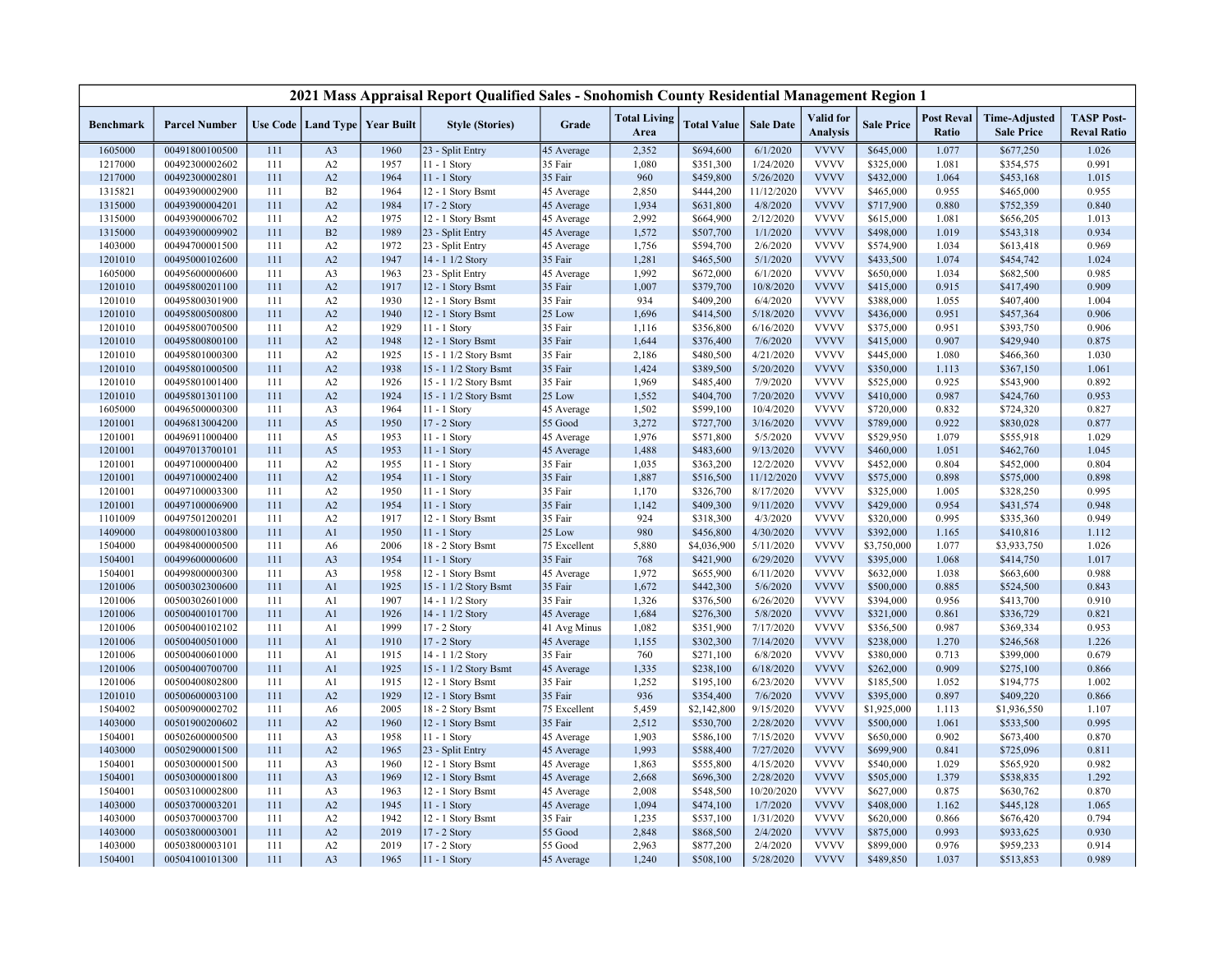|                  |                      |     |                |                                   | 2021 Mass Appraisal Report Qualified Sales - Snohomish County Residential Management Region 1 |              |                             |                    |                  |                              |                   |                            |                                           |                                         |
|------------------|----------------------|-----|----------------|-----------------------------------|-----------------------------------------------------------------------------------------------|--------------|-----------------------------|--------------------|------------------|------------------------------|-------------------|----------------------------|-------------------------------------------|-----------------------------------------|
| <b>Benchmark</b> | <b>Parcel Number</b> |     |                | Use Code   Land Type   Year Built | <b>Style (Stories)</b>                                                                        | Grade        | <b>Total Living</b><br>Area | <b>Total Value</b> | <b>Sale Date</b> | Valid for<br><b>Analysis</b> | <b>Sale Price</b> | <b>Post Reval</b><br>Ratio | <b>Time-Adjusted</b><br><b>Sale Price</b> | <b>TASP Post-</b><br><b>Reval Ratio</b> |
| 1605000          | 00504700200600       | 111 | A <sub>3</sub> | 1956                              | 11 - 1 Story                                                                                  | 45 Average   | 1,590                       | \$734,100          | 5/21/2020        | <b>VVVV</b>                  | \$732,000         | 1.003                      | \$767,868                                 | 0.956                                   |
| 1605000          | 00504700200900       | 111 | A <sub>3</sub> | 1958                              | 11 - 1 Story                                                                                  | 45 Average   | 1,671                       | \$640,600          | 6/23/2020        | <b>VVVV</b>                  | \$614,000         | 1.043                      | \$644,700                                 | 0.994                                   |
| 1101007          | 00505700000704       | 111 | A <sub>6</sub> | 1984                              | $21 - 2 +$ Story Bsmt                                                                         | 55 Good      | 2,370                       | \$759,700          | 8/12/2020        | <b>VVVV</b>                  | \$742,500         | 1.023                      | \$749,925                                 | 1.013                                   |
| 1101007          | 00505700003202       | 111 | A <sub>6</sub> | 1925                              | 12 - 1 Story Bsmt                                                                             | 45 Average   | 2,392                       | \$811,300          | 4/27/2020        | <b>VVVV</b>                  | \$815,000         | 0.995                      | \$854,120                                 | 0.950                                   |
| 1101007          | 00505700004504       | 111 | A2             | 1993                              | 12 - 1 Story Bsmt                                                                             | 49 Avg Plus  | 3,100                       | \$773,200          | 3/3/2020         | <b>VVVV</b>                  | \$699,950         | 1.105                      | \$736,347                                 | 1.050                                   |
| 1101007          | 00505700005103       | 111 | A2             | 1975                              | 12 - 1 Story Bsmt                                                                             | 45 Average   | 1,936                       | \$661,400          | 3/5/2020         | <b>VVVV</b>                  | \$550,000         | 1.203                      | \$578,600                                 | 1.143                                   |
| 1101007          | 00505700005303       | 111 | A2             | 1982                              | 11 - 1 Story                                                                                  | 45 Average   | 1,177                       | \$420,300          | 9/17/2020        | <b>VVVV</b>                  | \$446,000         | 0.942                      | \$448,676                                 | 0.937                                   |
| 1101007          | 00505800000702       | 111 | A2             | 1993                              | 18 - 2 Story Bsmt                                                                             | 49 Avg Plus  | 2,526                       | \$671,800          | 2/19/2020        | <b>VVVV</b>                  | \$700,000         | 0.960                      | \$746,900                                 | 0.899                                   |
| 1101007          | 00505800000800       | 111 | A2             | 1940                              | 18 - 2 Story Bsmt                                                                             | 35 Fair      | 2,056                       | \$469,300          | 7/17/2020        | <b>VVVV</b>                  | \$489,000         | 0.960                      | \$506,604                                 | 0.926                                   |
| 1101007          | 00505800001703       | 111 | A2             | 1999                              | 23 - Split Entry                                                                              | 45 Average   | 2,312                       | \$503,500          | 1/10/2020        | <b>VVVV</b>                  | \$446,000         | 1.129                      | \$486,586                                 | 1.035                                   |
| 1605000          | 00506400000800       | 111 | A3             | 1959                              | 11 - 1 Story                                                                                  | 35 Fair      | 1,440                       | \$563,000          | 9/10/2020        | <b>VVVV</b>                  | \$555,000         | 1.014                      | \$558,330                                 | 1.008                                   |
| 1605000          | 00506700002008       | 111 | A <sub>4</sub> | 1992                              | 17 - 2 Story                                                                                  | 49 Avg Plus  | 2,877                       | \$926,500          | 10/13/2020       | <b>VVVV</b>                  | \$1,065,000       | 0.870                      | \$1,071,390                               | 0.865                                   |
| 1605001          | 00507000002200       | 111 | A7             | 1963                              | 12 - 1 Story Bsmt                                                                             | 55 Good      | 2,994                       | \$1,750,600        | 10/26/2020       | <b>VVVV</b>                  | \$2,100,000       | 0.834                      | \$2,112,600                               | 0.829                                   |
| 1605001          | 00507200001502       | 111 | A7             | 1975                              | 12 - 1 Story Bsmt                                                                             | 55 Good      | 4,481                       | \$1,228,800        | 4/27/2020        | <b>VVVV</b>                  | \$1,050,000       | 1.170                      | \$1,100,400                               | 1.117                                   |
| 1605000          | 00507300001700       | 111 | A <sub>3</sub> | 1963                              | 23 - Split Entry                                                                              | 45 Average   | 1,848                       | \$693,100          | 4/2/2020         | <b>VVVV</b>                  | \$635,000         | 1.091                      | \$665,480                                 | 1.042                                   |
| 1201001          | 00507800002000       | 111 | A5             | 1936                              | 15 - 1 1/2 Story Bsmt                                                                         | 55 Good      | 3,020                       | \$952,600          | 11/10/2020       | <b>VVVV</b>                  | \$1,100,000       | 0.866                      | \$1,100,000                               | 0.866                                   |
| 1504001          | 00508400000800       | 111 | A <sub>3</sub> | 1979                              | 17 - 2 Story                                                                                  | 45 Average   | 2,132                       | \$513,600          | 1/6/2020         | <b>VVVV</b>                  | \$549,900         | 0.934                      | \$599,941                                 | 0.856                                   |
| 1504001          | 00508800000600       | 111 | A <sub>3</sub> | 1973                              | 23 - Split Entry                                                                              | 45 Average   | 2,000                       | \$542,800          | 6/19/2020        | <b>VVVV</b>                  | \$530,000         | 1.024                      | \$556,500                                 | 0.975                                   |
| 1504001          | 00508800001100       | 111 | A3             | 1972                              | 17 - 2 Story                                                                                  | 45 Average   | 1,956                       | \$614,500          | 8/24/2020        | <b>VVVV</b>                  | \$620,000         | 0.991                      | \$626,200                                 | 0.981                                   |
| 1605000          | 00511700001600       | 111 | A <sub>3</sub> | 1966                              | 24 - Tri Level                                                                                | 45 Average   | 1,957                       | \$664,900          | 5/12/2020        | <b>VVVV</b>                  | \$685,000         | 0.971                      | \$718,565                                 | 0.925                                   |
| 1605000          | 00512800000200       | 111 | A <sub>3</sub> | 1959                              | 23 - Split Entry                                                                              | 45 Average   | 1,296                       | \$606,400          | 6/18/2020        | <b>VVVV</b>                  | \$656,000         | 0.924                      | \$688,800                                 | 0.880                                   |
| 1504002          | 00513100001005       | 111 | A <sub>4</sub> | 1978                              | 17 - 2 Story                                                                                  | 49 Avg Plus  | 2,228                       | \$723,600          | 3/10/2020        | <b>VVVV</b>                  | \$739,000         | 0.979                      | \$777,428                                 | 0.931                                   |
| 1504001          | 00513100004204       | 111 | <b>B4</b>      | 2018                              | 17 - 2 Story                                                                                  | 55 Good      | 2,675                       | \$942,900          | 7/1/2020         | <b>VVVV</b>                  | \$920,000         | 1.025                      | \$953,120                                 | 0.989                                   |
| 1504001          | 00513100008014       | 111 | A <sub>3</sub> | 2019                              | 17 - 2 Story                                                                                  | 55 Good      | 3,140                       | \$900,700          | 6/28/2020        | <b>VVVV</b>                  | \$925,000         | 0.974                      | \$971,250                                 | 0.927                                   |
| 1504001          | 00513100008015       | 111 | A <sub>3</sub> | 2020                              | 17 - 2 Story                                                                                  | 55 Good      | 2,671                       | \$856,000          | 3/5/2020         | <b>VVVV</b>                  | \$912,300         | 0.938                      | \$959,740                                 | 0.892                                   |
| 1504001          | 00513100008017       | 111 | A <sub>3</sub> | 2019                              | 17 - 2 Story                                                                                  | 55 Good      | 3,226                       | \$919,000          | 1/2/2020         | <b>VVVV</b>                  | \$990,000         | 0.928                      | \$1,080,090                               | 0.851                                   |
| 1504001          | 00513100008018       | 111 | A3             | 2020                              | 17 - 2 Story                                                                                  | 49 Avg Plus  | 3,178                       | \$884,600          | 7/10/2020        | <b>VVVV</b>                  | \$930,000         | 0.951                      | \$963,480                                 | 0.918                                   |
| 1504001          | 00513100014804       | 111 | A <sub>3</sub> | 1956                              | 11 - 1 Story                                                                                  | 35 Fair      | 948                         | \$330,500          | 1/3/2020         | <b>VVVV</b>                  | \$290,000         | 1.140                      | \$316,390                                 | 1.045                                   |
| 1504001          | 00513100014904       | 111 | A3             | 1955                              | 11 - 1 Story                                                                                  | 45 Average   | 1,488                       | \$391,800          | 4/27/2020        | <b>VVVV</b>                  | \$280,000         | 1.399                      | \$293,440                                 | 1.335                                   |
| 1504000          | 00513300003402       | 111 | A <sub>4</sub> | 2004                              | 12 - 1 Story Bsmt                                                                             | 65 Very Good | 4,693                       | \$1,749,300        | 8/31/2020        | <b>VVVV</b>                  | \$1,775,000       | 0.986                      | \$1,792,750                               | 0.976                                   |
| 1504000          | 00513600000802       | 111 | A <sub>6</sub> | 2019                              | 17 - 2 Story                                                                                  | 55 Good      | 3,249                       | \$996,700          | 7/20/2020        | <b>VVVV</b>                  | \$1,070,000       | 0.931                      | \$1,108,520                               | 0.899                                   |
| 1504000          | 00513600000803       | 111 | A <sub>6</sub> | 2019                              | 12 - 1 Story Bsmt                                                                             | 55 Good      | 3,054                       | \$948,900          | 7/8/2020         | <b>VVVV</b>                  | \$940,000         | 1.009                      | \$973,840                                 | 0.974                                   |
| 1504000          | 00513600001200       | 111 | A <sub>6</sub> | 1952                              | 23 - Split Entry                                                                              | 45 Average   | 2,081                       | \$710,100          | 2/20/2020        | <b>VVVV</b>                  | \$599,900         | 1.184                      | \$640,093                                 | 1.109                                   |
| 1504000          | 00513600002000       | 111 | A <sub>6</sub> | 1930                              | 15 - 1 1/2 Story Bsmt                                                                         | 45 Average   | 2,021                       | \$664,700          | 6/23/2020        | <b>VVVV</b>                  | \$465,000         | 1.429                      | \$488,250                                 | 1.361                                   |
| 1504001          | 00513700000104       | 111 | A3             | 1953                              | 11 - 1 Story                                                                                  | 35 Fair      | 990                         | \$428,900          | 5/18/2020        | <b>VVVV</b>                  | \$445,000         | 0.964                      | \$466,805                                 | 0.919                                   |
| 1504001          | 00513700000908       | 111 | A2             | 1966                              | 12 - 1 Story Bsmt                                                                             | 45 Average   | 2,288                       | \$955,900          | 2/25/2020        | <b>VVVV</b>                  | \$1,100,000       | 0.869                      | \$1,173,700                               | 0.814                                   |
| 1504001          | 00513700001015       | 111 | A <sub>3</sub> | 1994                              | 23 - Split Entry                                                                              | 45 Average   | 1,952                       | \$593,100          | 6/25/2020        | <b>VVVV</b>                  | \$640,000         | 0.927                      | \$672,000                                 | 0.883                                   |
| 1504001          | 00513700003202       | 111 | A <sub>3</sub> | 1976                              | 24 - Tri Level                                                                                | 45 Average   | 2,144                       | \$611,700          | 3/30/2020        | <b>VVVV</b>                  | \$500,000         | 1.223                      | \$526,000                                 | 1.163                                   |
| 1504002          | 00513700003301       | 111 | B <sub>4</sub> | 1998                              | $17 - 2$ Story                                                                                | 55 Good      | 3,291                       | \$840,000          | 5/26/2020        | <b>VVVV</b>                  | \$865,000         | 0.971                      | \$907,385                                 | 0.926                                   |
| 1504002          | 00513700006104       | 111 | A <sub>3</sub> | 1961                              | 11 - 1 Story                                                                                  | 35 Fair      | 2,220                       | \$565,400          | 12/16/2020       | <b>VVVV</b>                  | \$500,000         | 1.131                      | \$500,000                                 | 1.131                                   |
| 1217000          | 00513700008513       | 111 | A2             | 1989                              | 11 - 1 Story                                                                                  | 45 Average   | 1,078                       | \$466,500          | 6/16/2020        | <b>VVVV</b>                  | \$480,000         | 0.972                      | \$504,000                                 | 0.926                                   |
| 1504001          | 00513800009803       | 111 | A <sub>3</sub> | 1945                              | 11 - 1 Story                                                                                  | 35 Fair      | 1,149                       | \$419,000          | 6/19/2020        | <b>VVVV</b>                  | \$375,000         | 1.117                      | \$393,750                                 | 1.064                                   |
| 1504001          | 00513800009825       | 111 | A <sub>3</sub> | 2014                              | 17 - 2 Story                                                                                  | 49 Avg Plus  | 3,076                       | \$834,500          | 2/10/2020        | <b>VVVV</b>                  | \$768,000         | 1.087                      | \$819,456                                 | 1.018                                   |
| 1504001          | 00514000100500       | 111 | A <sub>3</sub> | 1960                              | 23 - Split Entry                                                                              | 45 Average   | 1,694                       | \$481,400          | 3/10/2020        | <b>VVVV</b>                  | \$433,700         | 1.110                      | \$456,252                                 | 1.055                                   |
| 1504001          | 00514000101000       | 111 | A <sub>3</sub> | 1960                              | 11 - 1 Story                                                                                  | 45 Average   | 1,368                       | \$554,400          | 10/8/2020        | <b>VVVV</b>                  | \$605,000         | 0.916                      | \$608,630                                 | 0.911                                   |
| 1504001          | 00514100002000       | 111 | <b>B4</b>      | 1967                              | 23 - Split Entry                                                                              | 45 Average   | 2,560                       | \$482,600          | 10/24/2020       | <b>VVVV</b>                  | \$500,000         | 0.965                      | \$503,000                                 | 0.959                                   |
| 1504001          | 00514100002300       | 111 | <b>B4</b>      | 1960                              | 23 - Split Entry                                                                              | 45 Average   | 1,700                       | \$501,300          | 6/26/2020        | <b>VVVV</b>                  | \$535,000         | 0.937                      | \$561,750                                 | 0.892                                   |
| 1504001          | 00514300000800       | 111 | A <sub>3</sub> | 1960                              | 11 - 1 Story                                                                                  | 35 Fair      | 1,264                       | \$512,600          | 6/24/2020        | <b>VVVV</b>                  | \$580,000         | 0.884                      | \$609,000                                 | 0.842                                   |
| 1605000          | 00515200000600       | 111 | A5             | 1956                              | 12 - 1 Story Bsmt                                                                             | 35 Fair      | 1,250                       | \$710,200          | 6/24/2020        | <b>VVVV</b>                  | \$800,000         | 0.888                      | \$840,000                                 | 0.845                                   |
| 1201004          | 00515653500500       | 111 | A2             | 1923                              | 11 - 1 Story                                                                                  | 35 Fair      | 832                         | \$325,900          | 3/16/2020        | <b>VVVV</b>                  | \$336,500         | 0.968                      | \$353,998                                 | 0.921                                   |
| 1201004          | 00515653600800       | 111 | A2             | 1905                              | 17 - 2 Story                                                                                  | 35 Fair      | 1,316                       | \$414,100          | 7/24/2020        | <b>VVVV</b>                  | \$385,000         | 1.076                      | \$398,860                                 | 1.038                                   |
| 1201004          | 00515854001100       | 111 | A2             | 1925                              | 11 - 1 Story                                                                                  | 45 Average   | 904                         | \$283,600          | 8/4/2020         | <b>VVVV</b>                  | \$250,000         | 1.134                      | \$252,500                                 | 1.123                                   |
| 1201004          | 00515854002300       | 111 | A2             | 1915                              | 17 - 2 Story                                                                                  | 45 Average   | 1,594                       | \$457,400          | 3/5/2020         | <b>VVVV</b>                  | \$452,000         | 1.012                      | \$475,504                                 | 0.962                                   |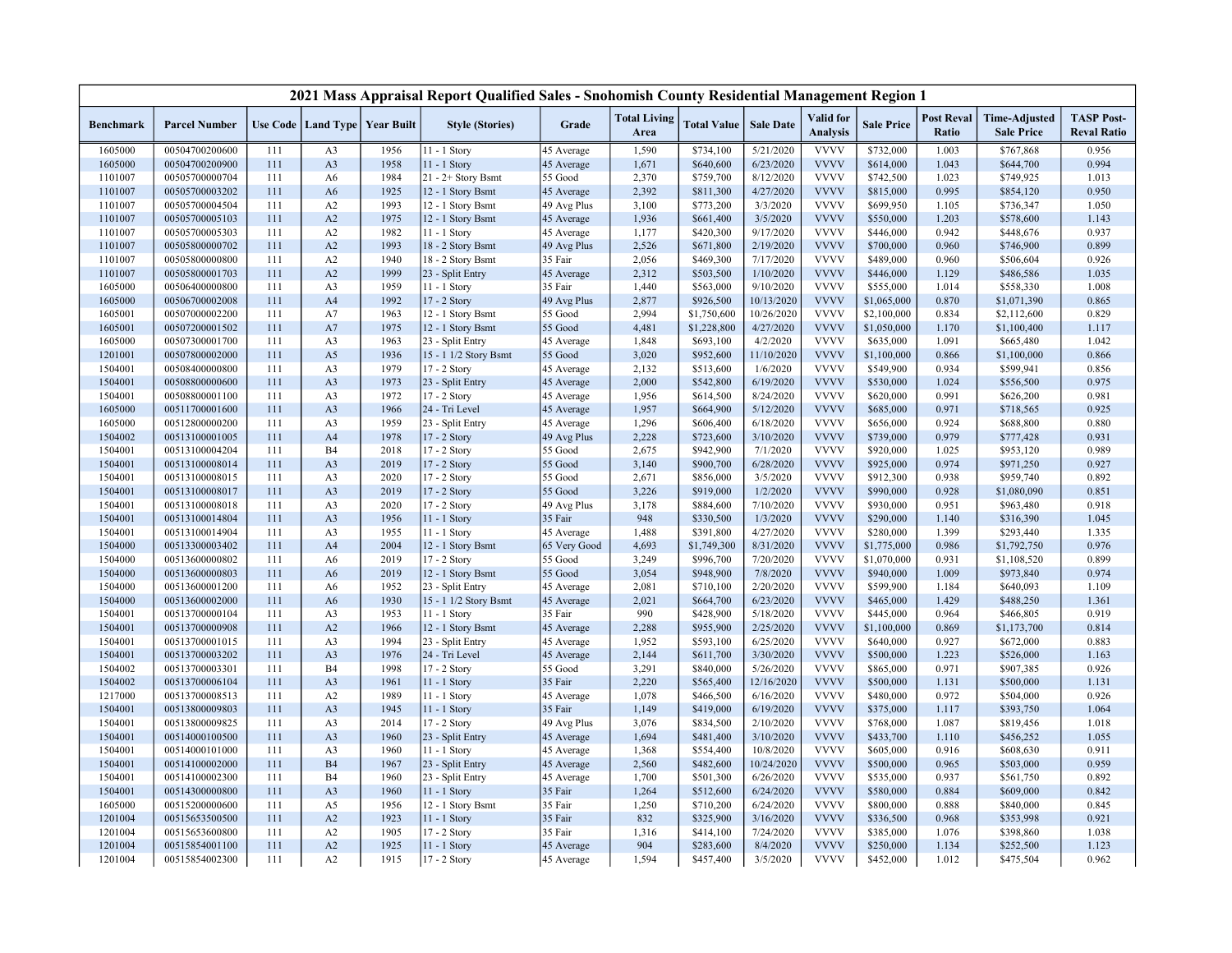|                    |                                  |            |                |                                   | 2021 Mass Appraisal Report Qualified Sales - Snohomish County Residential Management Region 1 |                       |                             |                        |                        |                                     |                        |                            |                                           |                                         |
|--------------------|----------------------------------|------------|----------------|-----------------------------------|-----------------------------------------------------------------------------------------------|-----------------------|-----------------------------|------------------------|------------------------|-------------------------------------|------------------------|----------------------------|-------------------------------------------|-----------------------------------------|
| <b>Benchmark</b>   | <b>Parcel Number</b>             |            |                | Use Code   Land Type   Year Built | <b>Style (Stories)</b>                                                                        | Grade                 | <b>Total Living</b><br>Area | <b>Total Value</b>     | <b>Sale Date</b>       | <b>Valid</b> for<br><b>Analysis</b> | <b>Sale Price</b>      | <b>Post Reval</b><br>Ratio | <b>Time-Adjusted</b><br><b>Sale Price</b> | <b>TASP Post-</b><br><b>Reval Ratio</b> |
| 1201004            | 00515857401502                   | 111        | A2             | 1910                              | 14 - 1 1/2 Story                                                                              | 45 Average            | 1,300                       | \$389,200              | 1/29/2020              | <b>VVVV</b>                         | \$350,000              | 1.112                      | \$381,850                                 | 1.019                                   |
| 1201004            | 00515857401700                   | 111        | A2             | 1920                              | 17 - 2 Story                                                                                  | 45 Average            | 1,577                       | \$430,600              | 4/28/2020              | <b>VVVV</b>                         | \$417,000              | 1.033                      | \$437,016                                 | 0.985                                   |
| 1201004            | 00515959902100                   | 111        | A2             | 1930                              | 11 - 1 Story                                                                                  | 25 Low                | 828                         | \$267,000              | 8/5/2020               | <b>VVVV</b>                         | \$285,000              | 0.937                      | \$287,850                                 | 0.928                                   |
| 1201004            | 00516858201100                   | 111        | A1             | 1915                              | 11 - 1 Story                                                                                  | 45 Average            | 870                         | \$354,800              | 4/23/2020              | <b>VVVV</b>                         | \$310,000              | 1.145                      | \$324,880                                 | 1.092                                   |
| 1201004            | 00516859202300                   | 111        | A1             | 2003                              | 11 - 1 Story                                                                                  | 41 Avg Minus          | 1,252                       | \$412,500              | 1/15/2020              | <b>VVVV</b>                         | \$405,000              | 1.019                      | \$441,855                                 | 0.934                                   |
| 1201004            | 00516859202500                   | 111        | A <sub>1</sub> | 1993                              | 17 - 2 Story                                                                                  | 41 Avg Minus          | 1,406                       | \$391,500              | 7/20/2020              | <b>VVVV</b>                         | \$450,000              | 0.870                      | \$466,200                                 | 0.840                                   |
| 1302000            | 00517000002402                   | 111        | A2             | 1968                              | 11 - 1 Story                                                                                  | 45 Average            | 1,492                       | \$439,400              | 2/27/2020              | <b>VVVV</b>                         | \$460,250              | 0.955                      | \$491,087                                 | 0.895                                   |
| 1302000            | 00517000004302                   | 111        | A2             | 1967                              | 23 - Split Entry                                                                              | 45 Average            | 1,970                       | \$440,900              | 5/6/2020               | <b>VVVV</b>                         | \$425,000              | 1.037                      | \$445,825                                 | 0.989                                   |
| 1302000            | 00517000004803                   | 111        | B2             | 1970                              | 23 - Split Entry                                                                              | 45 Average            | 1,533                       | \$446,300              | 4/7/2020               | <b>VVVV</b>                         | \$550,000              | 0.811                      | \$576,400                                 | 0.774                                   |
| 1605001            | 00520100000700                   | 111        | A7             | 1967                              | 12 - 1 Story Bsmt                                                                             | 45 Average            | 1,823                       | \$1,548,500            | 2/28/2020              | <b>VVVV</b>                         | \$1,575,000            | 0.983                      | \$1,680,525                               | 0.921                                   |
| 1201001            | 00520300002300                   | 111        | A2             | 1989                              | 12 - 1 Story Bsmt                                                                             | 41 Avg Minus          | 1,976                       | \$490,600              | 8/17/2020              | <b>VVVV</b>                         | \$467,250              | 1.050                      | \$471,923                                 | 1.040                                   |
| 1201001            | 00520300005500                   | 111        | A2             | 1952                              | 11 - 1 Story                                                                                  | 45 Average            | 1,341                       | \$434,600              | 11/17/2020             | <b>VVVV</b>                         | \$429,000              | 1.013                      | \$429,000                                 | 1.013                                   |
| 1409000            | 00520500300300                   | 111        | A1             | 1949                              | 11 - 1 Story                                                                                  | 35 Fair               | 2,547                       | \$635,600              | 9/10/2020              | <b>VVVV</b>                         | \$635,000              | 1.001                      | \$638,810                                 | 0.995                                   |
| 1409000            | 00520500500600                   | 111        | A <sub>1</sub> | 1949                              | 11 - 1 Story                                                                                  | 25 Low                | 1,015                       | \$360,700              | 1/20/2020              | <b>VVVV</b>                         | \$275,000              | 1.312                      | \$300,025                                 | 1.202                                   |
| 1409000            | 00520600103100                   | 111        | A <sub>1</sub> | 1950                              | $11 - 1$ Story                                                                                | 35 Fair               | 1,446                       | \$558,600              | 3/16/2020              | <b>VVVV</b>                         | \$585,000              | 0.955                      | \$615,420                                 | 0.908                                   |
| 1409000            | 00520600103500                   | 111        | A1             | 1951                              | 12 - 1 Story Bsmt                                                                             | 35 Fair               | 1,536                       | \$496,700              | 2/19/2020              | <b>VVVV</b>                         | \$492,500              | 1.009                      | \$525,498                                 | 0.945                                   |
| 1409000            | 00521000200200                   | 111        | A1             | 2013                              | 23 - Split Entry                                                                              | 49 Avg Plus           | 2,085                       | \$731,400              | 9/1/2020               | <b>VVVV</b>                         | \$731,000              | 1.001                      | \$735,386                                 | 0.995                                   |
| 1409000            | 00521000201600                   | 111        | A <sub>1</sub> | 1951                              | 11 - 1 Story                                                                                  | 25 Low                | 966                         | \$466,600              | 9/8/2020               | <b>VVVV</b>                         | \$504,000              | 0.926                      | \$507,024                                 | 0.920                                   |
| 1409000            | 00521000301000                   | 111        | A1             | 1951                              | $11 - 1$ Story                                                                                | 35 Fair               | 1,380                       | \$552,700              | 5/26/2020              | <b>VVVV</b>                         | \$565,500              | 0.977                      | \$593,210                                 | 0.932                                   |
| 1409000            | 00521100301000                   | 111        | A <sub>1</sub> | 1951                              | 11 - 1 Story                                                                                  | 25 Low                | 1,260                       | \$432,700              | 1/22/2020              | <b>VVVV</b>                         | \$435,000              | 0.995                      | \$474,585                                 | 0.912                                   |
| 1409000            | 00521100301300                   | 111        | A1             | 1951                              | 11 - 1 Story                                                                                  | 25 Low                | 924                         | \$432,300              | 4/15/2020              | <b>VVVV</b>                         | \$419,950              | 1.029                      | \$440,108                                 | 0.982                                   |
| 1409000            | 00521400100800                   | 111        | A <sub>1</sub> | 2014                              | 17 - 2 Story                                                                                  | 49 Avg Plus           | 2,033                       | \$693,700              | 3/17/2020              | <b>VVVV</b>                         | \$755,000              | 0.919                      | \$794,260                                 | 0.873                                   |
| 1409000            | 00521400402300                   | 111        | A1             | 1951                              | 11 - 1 Story                                                                                  | 35 Fair               | 1,094                       | \$479,400              | 9/2/2020               | <b>VVVV</b>                         | \$507,000              | 0.946                      | \$510,042                                 | 0.940                                   |
| 1409000            | 00521400500200                   | 111        | A1             | 1951                              | 11 - 1 Story                                                                                  | 35 Fair               | 920                         | \$460,300              | 1/23/2020              | <b>VVVV</b>                         | \$399,000              | 1.154                      | \$435,309                                 | 1.057                                   |
| 1409000            | 00521600101800                   | 111        | A1             | 1951                              | 11 - 1 Story                                                                                  | 35 Fair               | 1,078                       | \$388,300              | 1/3/2020               | <b>VVVV</b><br><b>VVVV</b>          | \$310,000              | 1.253                      | \$338,210                                 | 1.148                                   |
| 1409000            | 00521600101900                   | 111        | A <sub>1</sub> | 1951                              | 11 - 1 Story                                                                                  | 25 Low                | 1,114<br>987                | \$455,700              | 2/27/2020              | <b>VVVV</b>                         | \$500,000              | 0.911                      | \$533,500                                 | 0.854<br>1.122                          |
| 1409000            | 00521600200301                   | 111        | A1             | 1951                              | 11 - 1 Story                                                                                  | 35 Fair               |                             | \$359,300              | 2/20/2020              | <b>VVVV</b>                         | \$300,000              | 1.198                      | \$320,100                                 | 0.963                                   |
| 1409000<br>1409000 | 00521600400100<br>00521900300500 | 111<br>111 | A1<br>A1       | 1951<br>1951                      | 11 - 1 Story<br>11 - 1 Story                                                                  | 45 Average<br>35 Fair | 1,523<br>1,650              | \$591,000<br>\$535,800 | 2/27/2020<br>2/24/2020 | <b>VVVV</b>                         | \$575,000<br>\$562,000 | 1.028<br>0.953             | \$613,525<br>\$599,654                    | 0.894                                   |
| 1409000            | 00521900701900                   | 111        | A <sub>1</sub> | 1951                              | 11 - 1 Story                                                                                  | 25 Low                | 984                         | \$430,300              | 3/18/2020              | <b>VVVV</b>                         | \$415,000              | 1.037                      | \$436,580                                 | 0.986                                   |
| 1409000            | 00522000601600                   | 111        | A <sub>1</sub> | 1951                              | $11 - 1$ Story                                                                                | 35 Fair               | 1,344                       | \$469,900              | 5/6/2020               | <b>VVVV</b>                         | \$500,000              | 0.940                      | \$524,500                                 | 0.896                                   |
| 1409000            | 00522100200100                   | 111        | A <sub>1</sub> | 1952                              | 11 - 1 Story                                                                                  | 35 Fair               | 1,717                       | \$487,000              | 2/3/2020               | <b>VVVV</b>                         | \$485,000              | 1.004                      | \$517,495                                 | 0.941                                   |
| 1409000            | 00522100200601                   | 111        | A1             | 2019                              | 17 - 2 Story                                                                                  | 55 Good               | 2,511                       | \$820,200              | 1/2/2020               | <b>VVVV</b>                         | \$799,900              | 1.025                      | \$872,691                                 | 0.940                                   |
| 1409000            | 00522100200602                   | 111        | A <sub>1</sub> | 2020                              | 17 - 2 Story                                                                                  | 55 Good               | 2,511                       | \$820,200              | 2/28/2020              | <b>VVVV</b>                         | \$845,000              | 0.971                      | \$901,615                                 | 0.910                                   |
| 1409000            | 00522100200701                   | 111        | A <sub>1</sub> | 2020                              | 17 - 2 Story                                                                                  | 55 Good               | 2,765                       | \$855,800              | 7/27/2020              | <b>VVVV</b>                         | \$875,000              | 0.978                      | \$906,500                                 | 0.944                                   |
| 1409000            | 00522100200702                   | 111        | A1             | 2020                              | 17 - 2 Story                                                                                  | 55 Good               | 2,550                       | \$820,400              | 3/31/2020              | <b>VVVV</b>                         | \$860,000              | 0.954                      | \$904,720                                 | 0.907                                   |
| 1408000            | 00522200001500                   | 111        | A2             | 1955                              | 11 - 1 Story                                                                                  | 45 Average            | 1,496                       | \$591,400              | 9/8/2020               | <b>VVVV</b>                         | \$565,000              | 1.047                      | \$568,390                                 | 1.040                                   |
| 1408000            | 00522300306600                   | 111        | A <sub>1</sub> | 1954                              | 11 - 1 Story                                                                                  | 35 Fair               | 1,221                       | \$462,900              | 8/12/2020              | <b>VVVV</b>                         | \$499,950              | 0.926                      | \$504,950                                 | 0.917                                   |
| 1408000            | 00522400009300                   | 111        | A2             | 1954                              | 11 - 1 Story                                                                                  | 35 Fair               | 784                         | \$407,400              | 5/29/2020              | <b>VVVV</b>                         | \$395,000              | 1.031                      | \$414,355                                 | 0.983                                   |
| 1409000            | 00522500005100                   | 111        | A <sub>1</sub> | 1953                              | 11 - 1 Story                                                                                  | 35 Fair               | 1,338                       | \$458,100              | 4/27/2020              | <b>VVVV</b>                         | \$450,000              | 1.018                      | \$471,600                                 | 0.971                                   |
| 1409000            | 00522700000700                   | 111        | A1             | 1955                              | 11 - 1 Story                                                                                  | 35 Fair               | 1,146                       | \$477,300              | 2/19/2020              | <b>VVVV</b>                         | \$450,000              | 1.061                      | \$480,150                                 | 0.994                                   |
| 1409000            | 00523100100400                   | 111        | A1             | 1952                              | 11 - 1 Story                                                                                  | 35 Fair               | 1,012                       | \$527,000              | 5/18/2020              | <b>VVVV</b>                         | \$535,000              | 0.985                      | \$561,215                                 | 0.939                                   |
| 1408000            | 00523700001200                   | 111        | A2             | 1954                              | 11 - 1 Story                                                                                  | 35 Fair               | 998                         | \$444,100              | 4/28/2020              | <b>VVVV</b>                         | \$422,000              | 1.052                      | \$442,256                                 | 1.004                                   |
| 1409000            | 00523800000100                   | 111        | A1             | 1953                              | 11 - 1 Story                                                                                  | 35 Fair               | 840                         | \$452,800              | 6/15/2020              | <b>VVVV</b>                         | \$400,000              | 1.132                      | \$420,000                                 | 1.078                                   |
| 1409000            | 00523800000900                   | 111        | A1             | 1955                              | $11 - 1$ Story                                                                                | 35 Fair               | 952                         | \$454,600              | 6/17/2020              | <b>VVVV</b>                         | \$395,000              | 1.151                      | \$414,750                                 | 1.096                                   |
| 1408000            | 00524000000700                   | 111        | A1             | 1954                              | 14 - 1 1/2 Story                                                                              | 45 Average            | 1,488                       | \$573,300              | 8/25/2020              | <b>VVVV</b>                         | \$604,480              | 0.948                      | \$610,525                                 | 0.939                                   |
| 1408000            | 00524000003501                   | 111        | A1             | 1954                              | 11 - 1 Story                                                                                  | 35 Fair               | 1,132                       | \$446,900              | 1/7/2020               | <b>VVVV</b>                         | \$425,000              | 1.052                      | \$463,675                                 | 0.964                                   |
| 1408000            | 00524000004500                   | 111        | A <sub>1</sub> | 1954                              | 11 - 1 Story                                                                                  | 35 Fair               | 749                         | \$448,000              | 8/21/2020              | <b>VVVV</b>                         | \$440,000              | 1.018                      | \$444,400                                 | 1.008                                   |
| 1409000            | 00524100000600                   | 111        | A1             | 1954                              | $11 - 1$ Story                                                                                | 35 Fair               | 1,248                       | \$399,600              | 1/28/2020              | <b>VVVV</b>                         | \$530,561              | 0.753                      | \$578,842                                 | 0.690                                   |
| 1408000            | 00524400000900                   | 111        | A2             | 1954                              | 24 - Tri Level                                                                                | 45 Average            | 2,344                       | \$690,500              | 4/29/2020              | <b>VVVV</b>                         | \$675,000              | 1.023                      | \$707,400                                 | 0.976                                   |
| 1409000            | 00524500006500                   | 111        | A1             | 1955                              | 11 - 1 Story                                                                                  | 35 Fair               | 968                         | \$444,900              | 4/9/2020               | <b>VVVV</b>                         | \$430,000              | 1.035                      | \$450,640                                 | 0.987                                   |
| 1408000            | 00524700003600                   | 111        | A <sub>1</sub> | 1953                              | 11 - 1 Story                                                                                  | 45 Average            | 1,200                       | \$513,100              | 8/31/2020              | <b>VVVV</b>                         | \$603,000              | 0.851                      | \$609,030                                 | 0.842                                   |
| 1408000            | 00524700004700                   | 111        | A1             | 1955                              | 11 - 1 Story                                                                                  | 41 Avg Minus          | 1,526                       | \$622,100              | 9/22/2020              | <b>VVVV</b>                         | \$640,000              | 0.972                      | \$643,840                                 | 0.966                                   |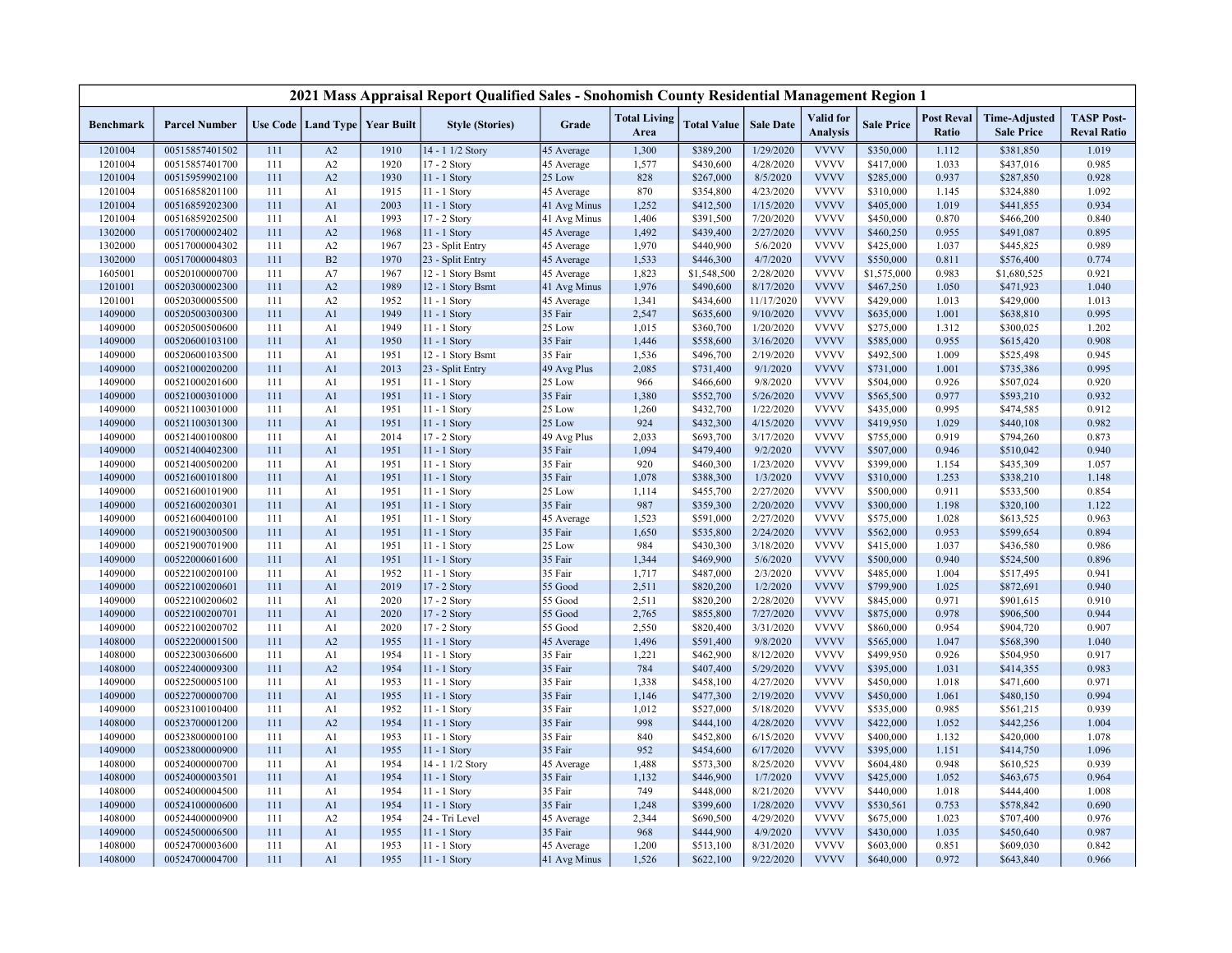|                  |                      |     |                |                                   | 2021 Mass Appraisal Report Qualified Sales - Snohomish County Residential Management Region 1 |              |                             |                    |                  |                              |                   |                            |                                           |                                         |
|------------------|----------------------|-----|----------------|-----------------------------------|-----------------------------------------------------------------------------------------------|--------------|-----------------------------|--------------------|------------------|------------------------------|-------------------|----------------------------|-------------------------------------------|-----------------------------------------|
| <b>Benchmark</b> | <b>Parcel Number</b> |     |                | Use Code   Land Type   Year Built | <b>Style (Stories)</b>                                                                        | Grade        | <b>Total Living</b><br>Area | <b>Total Value</b> | <b>Sale Date</b> | Valid for<br><b>Analysis</b> | <b>Sale Price</b> | <b>Post Reval</b><br>Ratio | <b>Time-Adjusted</b><br><b>Sale Price</b> | <b>TASP Post-</b><br><b>Reval Ratio</b> |
| 1408000          | 00524700004900       | 111 | A1             | 1954                              | 11 - 1 Story                                                                                  | 45 Average   | 1,539                       | \$518,500          | 5/22/2020        | <b>VVVV</b>                  | \$565,000         | 0.918                      | \$592,685                                 | 0.875                                   |
| 1407000          | 00525100000300       | 111 | A1             | 1955                              | 11 - 1 Story                                                                                  | 45 Average   | 1,222                       | \$469,100          | 9/11/2020        | <b>VVVV</b>                  | \$510,000         | 0.920                      | \$513,060                                 | 0.914                                   |
| 1407000          | 00525100002000       | 111 | A <sub>1</sub> | 1955                              | $11 - 1$ Story                                                                                | 35 Fair      | 1,892                       | \$487,600          | 5/19/2020        | <b>VVVV</b>                  | \$479,950         | 1.016                      | \$503,468                                 | 0.968                                   |
| 1107000          | 00527502100006       | 111 | A <sub>4</sub> | 2007                              | 18 - 2 Story Bsmt                                                                             | 65 Very Good | 4,465                       | \$1,414,000        | 12/17/2020       | <b>VVVV</b>                  | \$1,480,000       | 0.955                      | \$1,480,000                               | 0.955                                   |
| 1107000          | 00527502401000       | 111 | A4             | 2001                              | 18 - 2 Story Bsmt                                                                             | 75 Excellent | 5,645                       | \$2,042,800        | 3/11/2020        | <b>VVVV</b>                  | \$1,650,000       | 1.238                      | \$1,735,800                               | 1.177                                   |
| 1107000          | 00527503302600       | 111 | A <sub>4</sub> | 2003                              | 18 - 2 Story Bsmt                                                                             | 65 Very Good | 5,546                       | \$1,427,100        | 9/1/2020         | <b>VVVV</b>                  | \$1,375,000       | 1.038                      | \$1,383,250                               | 1.032                                   |
| 1107000          | 00527504400500       | 111 | A4             | 1978                              | 24 - Tri Level                                                                                | 55 Good      | 2,292                       | \$758,700          | 2/11/2020        | <b>VVVV</b>                  | \$773,000         | 0.982                      | \$824,791                                 | 0.920                                   |
| 1107000          | 00527507100103       | 111 | A <sub>6</sub> | 2020                              | 17 - 2 Story                                                                                  | 49 Avg Plus  | 2,247                       | \$662,300          | 10/7/2020        | <b>VVVV</b>                  | \$825,000         | 0.803                      | \$829,950                                 | 0.798                                   |
| 1605000          | 00527800002400       | 111 | A3             | 1955                              | 11 - 1 Story                                                                                  | 35 Fair      | 1,192                       | \$556,900          | 3/17/2020        | <b>VVVV</b>                  | \$467,000         | 1.193                      | \$491,284                                 | 1.134                                   |
| 1605000          | 00527900001701       | 111 | A <sub>3</sub> | 1956                              | $11 - 1$ Story                                                                                | 45 Average   | 1,548                       | \$532,400          | 10/9/2020        | <b>VVVV</b>                  | \$480,000         | 1.109                      | \$482,880                                 | 1.103                                   |
| 1605000          | 00528000001200       | 111 | A3             | 1958                              | 11 - 1 Story                                                                                  | 35 Fair      | 1,226                       | \$561,500          | 7/8/2020         | <b>VVVV</b>                  | \$597,375         | 0.940                      | \$618,881                                 | 0.907                                   |
| 1605000          | 00528100000400       | 111 | A <sub>3</sub> | 1957                              | $11 - 1$ Story                                                                                | 35 Fair      | 1,696                       | \$624,300          | 3/27/2020        | <b>VVVV</b>                  | \$682,500         | 0.915                      | \$717,990                                 | 0.870                                   |
| 1605000          | 00528200000700       | 111 | A3             | 1958                              | 12 - 1 Story Bsmt                                                                             | 35 Fair      | 2,423                       | \$694,200          | 6/26/2020        | <b>VVVV</b>                  | \$835,000         | 0.831                      | \$876,750                                 | 0.792                                   |
| 1409000          | 00528800000500       | 111 | A2             | 1961                              | 11 - 1 Story                                                                                  | 35 Fair      | 924                         | \$479,300          | 6/4/2020         | <b>VVVV</b>                  | \$478,000         | 1.003                      | \$501,900                                 | 0.955                                   |
| 1605001          | 00530500000100       | 111 | A7             | 1967                              | 12 - 1 Story Bsmt                                                                             | 49 Avg Plus  | 3,510                       | \$1,110,600        | 1/17/2020        | <b>VVVV</b>                  | \$1,050,000       | 1.058                      | \$1,145,550                               | 0.969                                   |
| 1605000          | 00531200000200       | 111 | A5             | 1972                              | 23 - Split Entry                                                                              | 49 Avg Plus  | 2,593                       | \$859,200          | 1/29/2020        | <b>VVVV</b>                  | \$805,000         | 1.067                      | \$878,255                                 | 0.978                                   |
| 1605000          | 00531200000500       | 111 | A5             | 1972                              | 12 - 1 Story Bsmt                                                                             | 49 Avg Plus  | 2,736                       | \$960,600          | 3/6/2020         | <b>VVVV</b>                  | \$1,075,000       | 0.894                      | \$1,130,900                               | 0.849                                   |
| 1201002          | 00531300201203       | 111 | A2             | 1920                              | 15 - 1 1/2 Story Bsmt                                                                         | 45 Average   | 1,608                       | \$470,100          | 9/16/2020        | <b>VVVV</b>                  | \$480,000         | 0.979                      | \$482,880                                 | 0.974                                   |
| 1201013          | 00531600002000       | 111 | A2             | 1922                              | 12 - 1 Story Bsmt                                                                             | 35 Fair      | 1,506                       | \$393,900          | 6/26/2020        | <b>VVVV</b>                  | \$423,999         | 0.929                      | \$445,199                                 | 0.885                                   |
| 1201013          | 00531600002100       | 111 | A2             | 1969                              | 11 - 1 Story                                                                                  | 35 Fair      | 1,284                       | \$321,800          | 1/1/2020         | <b>VVVV</b>                  | \$326,000         | 0.987                      | \$355,666                                 | 0.905                                   |
| 1201013          | 00531600003202       | 111 | A2             | 2009                              | 23 - Split Entry                                                                              | 49 Avg Plus  | 2,215                       | \$577,300          | 5/21/2020        | <b>VVVV</b>                  | \$558,000         | 1.035                      | \$585,342                                 | 0.986                                   |
| 1201013          | 00531600003302       | 111 | A2             | 2009                              | 23 - Split Entry                                                                              | 49 Avg Plus  | 2,215                       | \$556,100          | 6/11/2020        | <b>VVVV</b>                  | \$562,000         | 0.990                      | \$590,100                                 | 0.942                                   |
| 1201013          | 00531700200600       | 111 | A2             | 1930                              | 15 - 1 1/2 Story Bsmt                                                                         | 35 Fair      | 1,228                       | \$409,200          | 10/1/2020        | <b>VVVV</b>                  | \$462,300         | 0.885                      | \$465,074                                 | 0.880                                   |
| 1201013          | 00531700201500       | 111 | A2             | 1955                              | 12 - 1 Story Bsmt                                                                             | 45 Average   | 2,304                       | \$491,800          | 8/28/2020        | <b>VVVV</b>                  | \$450,000         | 1.093                      | \$454,500                                 | 1.082                                   |
| 1201013          | 00531700201900       | 111 | A2             | 1933                              | 11 - 1 Story                                                                                  | 35 Fair      | 1,131                       | \$370,500          | 7/25/2020        | <b>VVVV</b>                  | \$390,500         | 0.949                      | \$404,558                                 | 0.916                                   |
| 1201013          | 00531700300300       | 111 | A2             | 1934                              | 12 - 1 Story Bsmt                                                                             | 35 Fair      | 864                         | \$314,300          | 5/18/2020        | <b>VVVV</b>                  | \$302,000         | 1.041                      | \$316,798                                 | 0.992                                   |
| 1201013          | 00531700401102       | 111 | A2             | 2002                              | 17 - 2 Story                                                                                  | 45 Average   | 1,597                       | \$458,300          | 7/20/2020        | <b>VVVV</b>                  | \$420,000         | 1.091                      | \$435,120                                 | 1.053                                   |
| 1201013          | 00531700500300       | 111 | A2             | 1925                              | 11 - 1 Story                                                                                  | 25 Low       | 568                         | \$295,700          | 2/28/2020        | <b>VVVV</b>                  | \$255,000         | 1.160                      | \$272,085                                 | 1.087                                   |
| 1201013          | 00531700500801       | 111 | A2             | 1923                              | 11 - 1 Story                                                                                  | 35 Fair      | 1,024                       | \$394,000          | 1/31/2020        | <b>VVVV</b>                  | \$370,000         | 1.065                      | \$403,670                                 | 0.976                                   |
| 1504000          | 00531904000101       | 111 | A6             | 1963                              | 24 - Tri Level                                                                                | 45 Average   | 3,188                       | \$930,500          | 1/23/2020        | <b>VVVV</b>                  | \$850,000         | 1.095                      | \$927,350                                 | 1.003                                   |
| 1504000          | 00531904100300       | 111 | A <sub>6</sub> | 2005                              | 11 - 1 Story                                                                                  | 65 Very Good | 3,246                       | \$1,238,400        | 1/24/2020        | <b>VVVV</b>                  | \$1,200,000       | 1.032                      | \$1,309,200                               | 0.946                                   |
| 1504000          | 00531904400002       | 111 | A <sub>6</sub> | 1955                              | $11 - 1$ Story                                                                                | 45 Average   | 1,578                       | \$604,400          | 3/16/2020        | <b>VVVV</b>                  | \$625,000         | 0.967                      | \$657,500                                 | 0.919                                   |
| 1310000          | 00533700001000       | 111 | A2             | 1953                              | 11 - 1 Story                                                                                  | 35 Fair      | 1,078                       | \$372,500          | 3/17/2020        | <b>VVVV</b>                  | \$402,000         | 0.927                      | \$422,904                                 | 0.881                                   |
| 1310000          | 00533700003200       | 111 | A2             | 1955                              | $11 - 1$ Story                                                                                | 45 Average   | 1,612                       | \$454,700          | 9/15/2020        | <b>VVVV</b>                  | \$408,000         | 1.114                      | \$410,448                                 | 1.108                                   |
| 1310000          | 00533700007400       | 111 | A2             | 1954                              | 11 - 1 Story                                                                                  | 35 Fair      | 864                         | \$323,000          | 3/20/2020        | <b>VVVV</b>                  | \$327,500         | 0.986                      | \$344,530                                 | 0.938                                   |
| 1310000          | 00533800001801       | 111 | A2             | 1952                              | 11 - 1 Story                                                                                  | 35 Fair      | 1,192                       | \$361,400          | 7/7/2020         | <b>VVVV</b>                  | \$400,000         | 0.904                      | \$414,400                                 | 0.872                                   |
| 1208000          | 00534000001600       | 111 | A2             | 1955                              | 11 - 1 Story                                                                                  | 45 Average   | 1,730                       | \$462,300          | 8/3/2020         | <b>VVVV</b>                  | \$365,000         | 1.267                      | \$368,650                                 | 1.254                                   |
| 1208000          | 00534000004200       | 111 | A2             | 1954                              | 11 - 1 Story                                                                                  | 35 Fair      | 1,026                       | \$367,500          | 4/9/2020         | <b>VVVV</b>                  | \$387,000         | 0.950                      | \$405,576                                 | 0.906                                   |
| 1208000          | 00534100001700       | 111 | A2             | 2003                              | 23 - Split Entry                                                                              | 45 Average   | 1,876                       | \$536,800          | 7/6/2020         | <b>VVVV</b>                  | \$550,000         | 0.976                      | \$569,800                                 | 0.942                                   |
| 1101012          | 00534300001000       | 111 | A2             | 1948                              | 11 - 1 Story                                                                                  | 25 Low       | 1,272                       | \$376,700          | 9/15/2020        | <b>VVVV</b>                  | \$458,500         | 0.822                      | \$461,251                                 | 0.817                                   |
| 1605000          | 00534600000400       | 111 | A <sub>3</sub> | 1956                              | $11 - 1$ Story                                                                                | 35 Fair      | 1,056                       | \$518,500          | 5/28/2020        | <b>VVVV</b>                  | \$457,000         | 1.135                      | \$479,393                                 | 1.082                                   |
| 1201004          | 00534800101700       | 111 | A2             | 1930                              | 15 - 1 1/2 Story Bsmt                                                                         | 35 Fair      | 1,074                       | \$364,500          | 7/7/2020         | <b>VVVV</b>                  | \$412,500         | 0.884                      | \$427,350                                 | 0.853                                   |
| 1201004          | 00534800202500       | 111 | A2             | 1920                              | $11 - 1$ Story                                                                                | 35 Fair      | 1,052                       | \$271,900          | 1/16/2020        | <b>VVVV</b>                  | \$248,000         | 1.096                      | \$270,568                                 | 1.005                                   |
| 1605001          | 00535600000500       | 111 | A7             | 1965                              | 12 - 1 Story Bsmt                                                                             | 45 Average   | 2,514                       | \$1,009,000        | 2/4/2020         | <b>VVVV</b>                  | \$925,000         | 1.091                      | \$986,975                                 | 1.022                                   |
| 1107000          | 00535900000800       | 111 | A2             | 1962                              | 11 - 1 Story                                                                                  | 35 Fair      | 1,872                       | \$471,900          | 9/5/2020         | <b>VVVV</b>                  | \$540,000         | 0.874                      | \$543,240                                 | 0.869                                   |
| 1606000          | 00536100001200       | 111 | A <sub>3</sub> | 1958                              | 11 - 1 Story                                                                                  | 45 Average   | 1,514                       | \$869,500          | 3/19/2020        | <b>VVVV</b>                  | \$903,000         | 0.963                      | \$949,956                                 | 0.915                                   |
| 1606000          | 00536100002100       | 111 | A3             | 1958                              | 11 - 1 Story                                                                                  | 45 Average   | 2,190                       | \$771,100          | 2/19/2020        | <b>VVVV</b>                  | \$778,350         | 0.991                      | \$830,499                                 | 0.928                                   |
| 1606000          | 00536100002200       | 111 | A3             | 1958                              | 11 - 1 Story                                                                                  | 45 Average   | 1,514                       | \$651,800          | 2/14/2020        | <b>VVVV</b>                  | \$600,000         | 1.086                      | \$640,200                                 | 1.018                                   |
| 1606000          | 00536200000906       | 111 | A7             | 1995                              | 17 - 2 Story                                                                                  | 75 Excellent | 4,595                       | \$2,692,800        | 8/26/2020        | <b>VVVV</b>                  | \$2,575,000       | 1.046                      | \$2,600,750                               | 1.035                                   |
| 1605000          | 00536500001600       | 111 | A <sub>3</sub> | 1959                              | 23 - Split Entry                                                                              | 45 Average   | 2,064                       | \$696,000          | 2/18/2020        | <b>VVVV</b>                  | \$589,995         | 1.180                      | \$629,525                                 | 1.106                                   |
| 1107000          | 00536800001900       | 111 | A2             | 1967                              | 11 - 1 Story                                                                                  | 45 Average   | 1,862                       | \$584,200          | 4/24/2020        | <b>VVVV</b>                  | \$546,000         | 1.070                      | \$572,208                                 | 1.021                                   |
| 1107000          | 00536900003100       | 111 | A4             | 1975                              | 18 - 2 Story Bsmt                                                                             | 55 Good      | 2,452                       | \$1,020,800        | 11/11/2020       | <b>VVVV</b>                  | \$1,300,000       | 0.785                      | \$1,300,000                               | 0.785                                   |
| 1107000          | 00537000000300       | 111 | A4             | 1965                              | 23 - Split Entry                                                                              | 45 Average   | 2,498                       | \$686,100          | 1/6/2020         | <b>VVVV</b>                  | \$645,000         | 1.064                      | \$703,695                                 | 0.975                                   |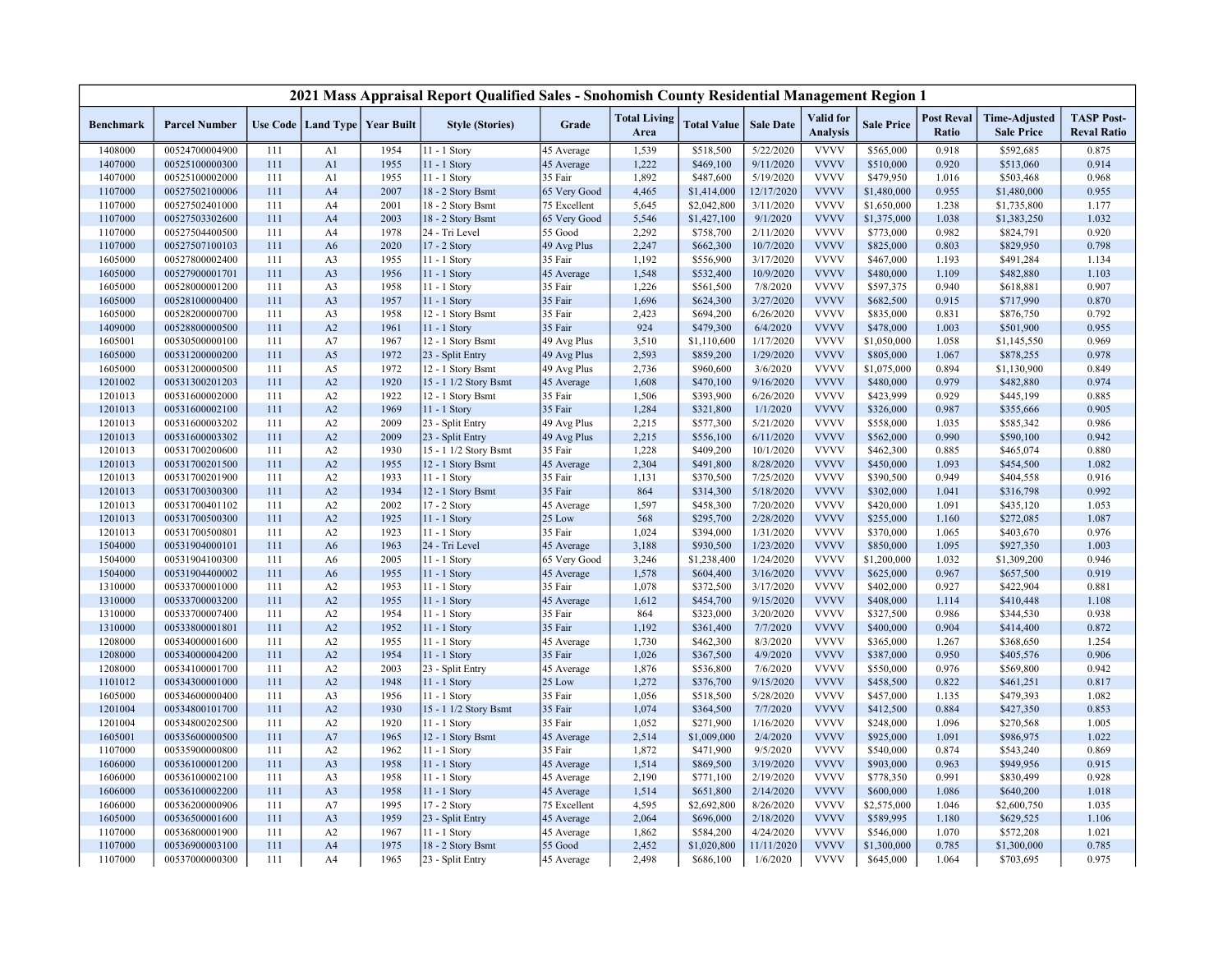|                    |                                  |            |                                   |              | 2021 Mass Appraisal Report Qualified Sales - Snohomish County Residential Management Region 1 |                     |                             |                        |                        |                                     |                        |                            |                                           |                                         |
|--------------------|----------------------------------|------------|-----------------------------------|--------------|-----------------------------------------------------------------------------------------------|---------------------|-----------------------------|------------------------|------------------------|-------------------------------------|------------------------|----------------------------|-------------------------------------------|-----------------------------------------|
| <b>Benchmark</b>   | <b>Parcel Number</b>             |            | Use Code   Land Type   Year Built |              | <b>Style (Stories)</b>                                                                        | Grade               | <b>Total Living</b><br>Area | <b>Total Value</b>     | <b>Sale Date</b>       | <b>Valid</b> for<br><b>Analysis</b> | <b>Sale Price</b>      | <b>Post Reval</b><br>Ratio | <b>Time-Adjusted</b><br><b>Sale Price</b> | <b>TASP Post-</b><br><b>Reval Ratio</b> |
| 1208000            | 00538000006201                   | 111        | A2                                | 1999         | 23 - Split Entry                                                                              | 45 Average          | 2,206                       | \$512,100              | 2/19/2020              | <b>VVVV</b>                         | \$525,000              | 0.975                      | \$560,175                                 | 0.914                                   |
| 1208000            | 00538000006202                   | 111        | A2                                | 1963         | 11 - 1 Story                                                                                  | 35 Fair             | 975                         | \$329,900              | 2/21/2020              | <b>VVVV</b>                         | \$362,000              | 0.911                      | \$386,254                                 | 0.854                                   |
| 1208000            | 00538200001000                   | 111        | A2                                | 1958         | 11 - 1 Story                                                                                  | 25 Low              | 480                         | \$296,400              | 9/16/2020              | <b>VVVV</b>                         | \$235,000              | 1.261                      | \$236,410                                 | 1.254                                   |
| 1605000            | 00539100000600                   | 111        | A5                                | 1963         | 23 - Split Entry                                                                              | 45 Average          | 2,218                       | \$783,100              | 4/24/2020              | <b>VVVV</b>                         | \$850,000              | 0.921                      | \$890,800                                 | 0.879                                   |
| 1504001            | 00540000001500                   | 111        | A <sub>3</sub>                    | 1955         | 24 - Tri Level                                                                                | 45 Average          | 1,695                       | \$583,400              | 2/28/2020              | <b>VVVV</b>                         | \$601,000              | 0.971                      | \$641,267                                 | 0.910                                   |
| 1504001            | 00540200000200                   | 111        | A3                                | 1955         | 11 - 1 Story                                                                                  | 45 Average          | 1,357                       | \$451,800              | 1/2/2020               | <b>VVVV</b>                         | \$425,000              | 1.063                      | \$463,675                                 | 0.974                                   |
| 1407000            | 00540800001000                   | 111        | A2                                | 1968         | 11 - 1 Story                                                                                  | 45 Average          | 918                         | \$471,700              | 12/11/2020             | <b>VVVV</b>                         | \$485,000              | 0.973                      | \$485,000                                 | 0.973                                   |
| 1605000            | 00541000000200                   | 111        | A5                                | 1963         | 12 - 1 Story Bsmt                                                                             | 45 Average          | 2,000                       | \$705,500              | 7/12/2020              | <b>VVVV</b>                         | \$685,000              | 1.030                      | \$709,660                                 | 0.994                                   |
| 1101008            | 00541900001504                   | 111        | A2                                | 1947         | 17 - 2 Story                                                                                  | 35 Fair             | 1,339                       | \$318,100              | 5/1/2020               | <b>VVVV</b>                         | \$436,500              | 0.729                      | \$457,889                                 | 0.695                                   |
| 1101008            | 00541900002101                   | 111        | A2                                | 1949         | 11 - 1 Story                                                                                  | 35 Fair             | 792                         | \$346,500              | 2/3/2020               | <b>VVVV</b>                         | \$345,000              | 1.004                      | \$368,115                                 | 0.941                                   |
| 1101008            | 00541900002202                   | 111        | A2                                | 1938         | 11 - 1 Story                                                                                  | 35 Fair             | 1,439                       | \$441,400              | 6/3/2020               | <b>VVVV</b>                         | \$480,000              | 0.920                      | \$504,000                                 | 0.876                                   |
| 1504001            | 00542100000400                   | 111        | A <sub>3</sub>                    | 1954         | 11 - 1 Story                                                                                  | 35 Fair             | 936                         | \$530,000              | 6/9/2020               | <b>VVVV</b>                         | \$505,000              | 1.050                      | \$530,250                                 | 1.000                                   |
| 1209000            | 00542800002200                   | 111        | <b>B6</b>                         | 1946         | 15 - 1 1/2 Story Bsmt                                                                         | 55 Good             | 2,610                       | \$1,055,700            | 11/11/2020             | <b>VVVV</b>                         | \$1,200,000            | 0.880                      | \$1,200,000                               | 0.880                                   |
| 1605000            | 00544300000602                   | 111        | A <sub>3</sub>                    | 1958         | 11 - 1 Story                                                                                  | 35 Fair             | 1,764                       | \$667,000              | 5/19/2020              | <b>VVVV</b>                         | \$780,000              | 0.855                      | \$818,220                                 | 0.815                                   |
| 1605000            | 00544300001701                   | 111        | A <sub>3</sub>                    | 1990         | 23 - Split Entry                                                                              | 45 Average          | 1,843                       | \$600,800              | 7/10/2020              | <b>VVVV</b>                         | \$580,000              | 1.036                      | \$600,880                                 | 1.000                                   |
| 1605000            | 00544300003600                   | 111        | A3                                | 1953         | 11 - 1 Story                                                                                  | 35 Fair             | 832                         | \$616,600              | 5/22/2020              | <b>VVVV</b>                         | \$521,888              | 1.181                      | \$547,461                                 | 1.126                                   |
| 1605000            | 00544300009300                   | 111        | A <sub>3</sub>                    | 1952         | 11 - 1 Story                                                                                  | 49 Avg Plus         | 1,917                       | \$773,500              | 2/13/2020              | <b>VVVV</b>                         | \$694,000              | 1.115                      | \$740,498                                 | 1.045                                   |
| 1605000            | 00544300009502                   | 111        | A3                                | 1955         | 12 - 1 Story Bsmt                                                                             | 35 Fair             | 2,326                       | \$590,700              | 4/23/2020              | <b>VVVV</b>                         | \$535,000              | 1.104                      | \$560,680                                 | 1.054                                   |
| 1409000            | 00544500200401                   | 111        | A1                                | 1954         | $11 - 1$ Story                                                                                | 35 Fair             | 1,230                       | \$407,200              | 1/27/2020              | <b>VVVV</b>                         | \$360,000              | 1.131                      | \$392,760                                 | 1.037                                   |
| 1409000            | 00544500300600                   | 111        | A <sub>1</sub>                    | 1954         | 11 - 1 Story                                                                                  | 35 Fair             | 1,272                       | \$502,800              | 9/9/2020               | <b>VVVV</b>                         | \$500,000              | 1.006                      | \$503,000                                 | 1.000                                   |
| 1605000            | 00544600003502                   | 111        | A <sub>3</sub>                    | 1964         | 23 - Split Entry                                                                              | 45 Average          | 2,422                       | \$695,900              | 1/5/2020               | <b>VVVV</b>                         | \$440,000              | 1.582                      | \$480,040                                 | 1.450                                   |
| 1605000            | 00544600004500                   | 111        | A <sub>3</sub>                    | 1969         | 12 - 1 Story Bsmt                                                                             | 45 Average          | 2,090                       | \$796,400              | 1/27/2020              | <b>VVVV</b>                         | \$749,975              | 1.062                      | \$818,223                                 | 0.973                                   |
| 1201013            | 00544700700100                   | 111        | A2                                | 1918         | 15 - 1 1/2 Story Bsmt                                                                         | 45 Average          | 2,806                       | \$533,400              | 5/4/2020               | <b>VVVV</b>                         | \$493,500              | 1.081                      | \$517,682                                 | 1.030                                   |
| 1201013            | 00544700701800                   | 111        | A2                                | 1947         | 11 - 1 Story                                                                                  | 15 Sub Std          | 1,891                       | \$327,300              | 1/8/2020               | <b>VVVV</b>                         | \$380,000              | 0.861                      | \$414,580                                 | 0.789                                   |
| 1201013<br>1201013 | 00544701401401<br>00544900400400 | 111<br>111 | A2                                | 1954<br>1967 | 12 - 1 Story Bsmt                                                                             | 35 Fair<br>35 Fair  | 1,732<br>1,296              | \$378,300              | 3/20/2020<br>5/20/2020 | <b>VVVV</b><br><b>VVVV</b>          | \$401,000<br>\$395,000 | 0.943<br>0.981             | \$421,852                                 | 0.897<br>0.935                          |
|                    |                                  |            | A2<br>A2                          | 1976         | 11 - 1 Story                                                                                  | 35 Fair             | 1,200                       | \$387,600<br>\$371,800 | 1/6/2020               | <b>VVVV</b>                         |                        | 1.094                      | \$414,355                                 | 1.002                                   |
| 1201013<br>1201013 | 00544900401400<br>00544900500700 | 111<br>111 | A2                                | 1928         | 11 - 1 Story<br>15 - 1 1/2 Story Bsmt                                                         | 35 Fair             | 1,260                       | \$388,000              | 7/24/2020              | <b>VVVV</b>                         | \$340,000<br>\$435,000 | 0.892                      | \$370,940<br>\$450,660                    | 0.861                                   |
| 1201013            | 00545002202500                   | 111        | A2                                | 2001         | $17 - 2$ Story                                                                                | 45 Average          | 1,730                       | \$434,100              | 5/28/2020              | <b>VVVV</b>                         | \$410,000              | 1.059                      | \$430,090                                 | 1.009                                   |
| 1201013            | 00545002801500                   | 111        | A2                                | 1947         | 14 - 1 1/2 Story                                                                              | 25 Low              | 1,432                       | \$333,100              | 5/20/2020              | <b>VVVV</b>                         | \$250,500              | 1.330                      | \$262,775                                 | 1.268                                   |
| 1201013            | 00545003400100                   | 111        | A2                                | 1967         | 11 - 1 Story                                                                                  | 35 Fair             | 1,116                       | \$387,500              | 3/20/2020              | <b>VVVV</b>                         | \$442,500              | 0.876                      | \$465,510                                 | 0.832                                   |
| 1201013            | 00545003401100                   | 111        | A2                                | 1989         | 11 - 1 Story                                                                                  | 41 Avg Minus        | 984                         | \$359,600              | 1/7/2020               | <b>VVVV</b>                         | \$303,000              | 1.187                      | \$330,573                                 | 1.088                                   |
| 1201013            | 00545204400102                   | 111        | A2                                | 1940         | 11 - 1 Story                                                                                  | 25 Low              | 656                         | \$287,100              | 4/7/2020               | <b>VVVV</b>                         | \$290,000              | 0.990                      | \$303,920                                 | 0.945                                   |
| 1201013            | 00545204400800                   | 111        | A2                                | 1940         | 11 - 1 Story                                                                                  | 35 Fair             | 900                         | \$362,700              | 1/7/2020               | <b>VVVV</b>                         | \$301,000              | 1.205                      | \$328,391                                 | 1.104                                   |
| 1201013            | 00545304500400                   | 111        | A2                                | 1988         | 11 - 1 Story                                                                                  | 41 Avg Minus        | 1,490                       | \$446,300              | 3/3/2020               | <b>VVVV</b>                         | \$460,000              | 0.970                      | \$483,920                                 | 0.922                                   |
| 1605000            | 00545600000800                   | 111        | A3                                | 1960         | 12 - 1 Story Bsmt                                                                             | 45 Average          | 2,478                       | \$682,900              | 5/28/2020              | <b>VVVV</b>                         | \$692,500              | 0.986                      | \$726,433                                 | 0.940                                   |
| 1605000            | 00545600001100                   | 111        | A3                                | 1961         | 12 - 1 Story Bsmt                                                                             | 45 Average          | 2,396                       | \$741,300              | 1/3/2020               | <b>VVVV</b>                         | \$701,300              | 1.057                      | \$765,118                                 | 0.969                                   |
| 1107000            | 00547100000300                   | 111        | A2                                | 2010         | 12 - 1 Story Bsmt                                                                             | 65 Very Good        | 4,347                       | \$1,400,000            | 7/8/2020               | <b>VVVV</b>                         | \$1,250,000            | 1.120                      | \$1,295,000                               | 1.081                                   |
| 1107000            | 00547100000600                   | 111        | A2                                | 1966         | 17 - 2 Story                                                                                  | 45 Average          | 2,718                       | \$760,400              | 6/10/2020              | <b>VVVV</b>                         | \$765,000              | 0.994                      | \$803,250                                 | 0.947                                   |
| 1403000            | 00547500000300                   | 111        | A2                                | 1965         | 23 - Split Entry                                                                              | 45 Average          | 1,864                       | \$474,200              | 1/22/2020              | <b>VVVV</b>                         | \$465,000              | 1.020                      | \$507,315                                 | 0.935                                   |
| 1605000            | 00547600001500                   | 111        | A <sub>3</sub>                    | 1962         | 23 - Split Entry                                                                              | 45 Average          | 2,068                       | \$637,900              | 7/8/2020               | <b>VVVV</b>                         | \$655,000              | 0.974                      | \$678,580                                 | 0.940                                   |
| 1605001            | 00548900000504                   | 111        | A7                                | 1951         | 18 - 2 Story Bsmt                                                                             | 45 Average          | 2,534                       | \$1,075,300            | 9/8/2020               | <b>VVVV</b>                         | \$1,160,000            | 0.927                      | \$1,166,960                               | 0.921                                   |
| 1605001            | 00548900001307                   | 111        | A7                                | 1963         | 11 - 1 Story                                                                                  | 55 Good             | 3,478                       | \$1,427,200            | 4/7/2020               | <b>VVVV</b>                         | \$1,260,000            | 1.133                      | \$1,320,480                               | 1.081                                   |
| 1605001            | 00548900001917                   | 111        | A7                                | 2020         | 12 - 1 Story Bsmt                                                                             | 55 Good             | 4,151                       | \$1,392,300            | 8/5/2020               | <b>VVVV</b>                         | \$2,420,000            | 0.575                      | \$2,444,200                               | 0.570                                   |
| 1605001            | 00548900002111                   | 111        | A7                                | 1951         | 12 - 1 Story Bsmt                                                                             | 55 Good             | 2,715                       | \$1,728,200            | 8/19/2020              | <b>VVVV</b>                         | \$1,495,000            | 1.156                      | \$1,509,950                               | 1.145                                   |
| 1605001            | 00548900002115                   | 111        | A7                                | 1982         | 18 - 2 Story Bsmt                                                                             | $55\;\mathrm{Good}$ | 3,930                       | \$1,670,800            | 10/16/2020             | <b>VVVV</b>                         | \$1,545,000            | 1.081                      | \$1,554,270                               | 1.075                                   |
| 1605001            | 00548900002209                   | 111        | A7                                | 1954         | 12 - 1 Story Bsmt                                                                             | 45 Average          | 2,440                       | \$1,534,400            | 6/3/2020               | <b>VVVV</b>                         | \$890,000              | 1.724                      | \$934,500                                 | 1.642                                   |
| 1605001            | 00548900002706                   | 111        | A7                                | 1978         | 12 - 1 Story Bsmt                                                                             | 55 Good             | 4,046                       | \$1,708,400            | 10/10/2020             | <b>VVVV</b>                         | \$1,700,000            | 1.005                      | \$1,710,200                               | 0.999                                   |
| 1605001            | 00548900002801                   | 111        | A7                                | 1966         | 12 - 1 Story Bsmt                                                                             | 55 Good             | 3,620                       | \$1,718,300            | 12/8/2020              | <b>VVVV</b>                         | \$1,617,000            | 1.063                      | \$1,617,000                               | 1.063                                   |
| 1606000            | 00549100100700                   | 111        | A4                                | 1964         | 24 - Tri Level                                                                                | 45 Average          | 2,000                       | \$950,100              | 6/23/2020              | <b>VVVV</b>                         | \$952,500              | 0.997                      | \$1,000,125                               | 0.950                                   |
| 1101007            | 00549400400300                   | 111        | A2                                | 1976         | 11 - 1 Story                                                                                  | 45 Average          | 1,694                       | \$516,600              | 1/6/2020               | <b>VVVV</b>                         | \$487,000              | 1.061                      | \$531,317                                 | 0.972                                   |
| 1101007            | 00549401100703                   | 111        | A2                                | 1940         | 23 - Split Entry                                                                              | 45 Average          | 1,870                       | \$550,900              | 5/21/2020              | <b>VVVV</b>                         | \$600,000              | 0.918                      | \$629,400                                 | 0.875                                   |
| 1101007            | 00549401300400                   | 111        | A <sub>6</sub>                    | 1988         | 17 - 2 Story                                                                                  | 49 Avg Plus         | 2,905                       | \$746,700              | 6/29/2020              | <b>VVVV</b>                         | \$790,000              | 0.945                      | \$829,500                                 | 0.900                                   |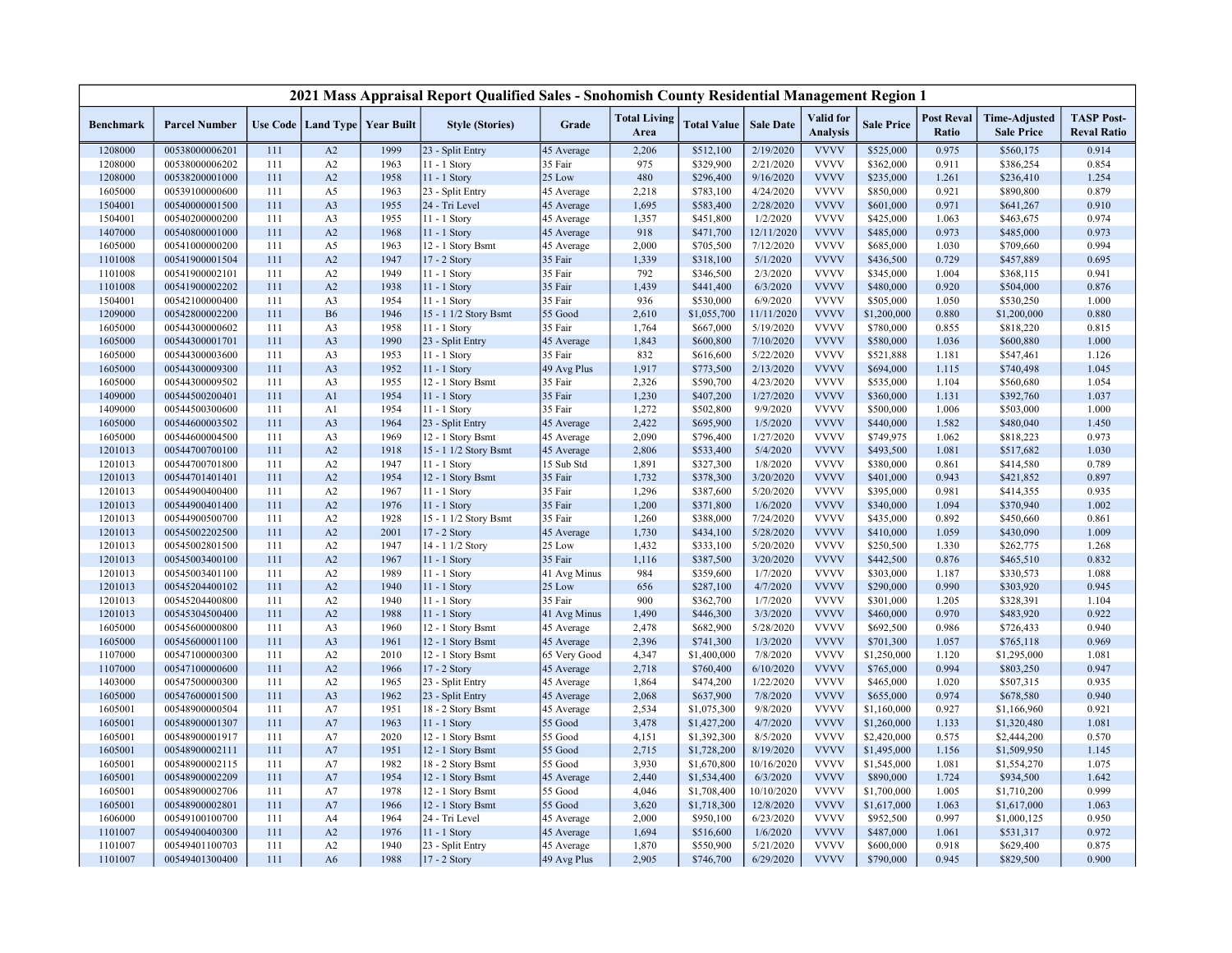|                  |                      |     |                                   |      | 2021 Mass Appraisal Report Qualified Sales - Snohomish County Residential Management Region 1 |              |                             |                    |                  |                              |                   |                            |                                           |                                         |
|------------------|----------------------|-----|-----------------------------------|------|-----------------------------------------------------------------------------------------------|--------------|-----------------------------|--------------------|------------------|------------------------------|-------------------|----------------------------|-------------------------------------------|-----------------------------------------|
| <b>Benchmark</b> | <b>Parcel Number</b> |     | Use Code   Land Type   Year Built |      | <b>Style (Stories)</b>                                                                        | Grade        | <b>Total Living</b><br>Area | <b>Total Value</b> | <b>Sale Date</b> | Valid for<br><b>Analysis</b> | <b>Sale Price</b> | <b>Post Reval</b><br>Ratio | <b>Time-Adjusted</b><br><b>Sale Price</b> | <b>TASP Post-</b><br><b>Reval Ratio</b> |
| 1403000          | 00552100001000       | 111 | A2                                | 1961 | 11 - 1 Story                                                                                  | 35 Fair      | 1,250                       | \$476,900          | 5/19/2020        | <b>VVVV</b>                  | \$505,000         | 0.944                      | \$529,745                                 | 0.900                                   |
| 1201005          | 00552200000500       | 111 | A2                                | 1989 | 12 - 1 Story Bsmt                                                                             | 49 Avg Plus  | 2,350                       | \$593,100          | 5/19/2020        | <b>VVVV</b>                  | \$440,000         | 1.348                      | \$461,560                                 | 1.285                                   |
| 1208000          | 00552300400205       | 111 | A2                                | 2009 | 17 - 2 Story                                                                                  | 45 Average   | 1,702                       | \$485,500          | 12/8/2020        | <b>VVVV</b>                  | \$512,000         | 0.948                      | \$512,000                                 | 0.948                                   |
| 1208000          | 00552400601701       | 111 | A2                                | 1990 | 11 - 1 Story                                                                                  | 45 Average   | 1,798                       | \$524,200          | 7/17/2020        | <b>VVVV</b>                  | \$525,000         | 0.998                      | \$543,900                                 | 0.964                                   |
| 1208000          | 00552500000800       | 111 | A2                                | 1958 | 17 - 2 Story                                                                                  | 45 Average   | 2,192                       | \$526,800          | 10/14/2020       | <b>VVVV</b>                  | \$585,000         | 0.901                      | \$588,510                                 | 0.895                                   |
| 1201004          | 00553100801800       | 111 | A2                                | 1978 | 11 - 1 Story                                                                                  | 45 Average   | 1,000                       | \$401,800          | 4/21/2020        | <b>VVVV</b>                  | \$400,000         | 1.005                      | \$419,200                                 | 0.958                                   |
| 1201004          | 00553101101500       | 111 | A2                                | 1946 | 12 - 1 Story Bsmt                                                                             | 35 Fair      | 1,048                       | \$357,700          | 4/14/2020        | <b>VVVV</b>                  | \$383,000         | 0.934                      | \$401,384                                 | 0.891                                   |
| 1201004          | 00553101201200       | 111 | A2                                | 1918 | 11 - 1 Story                                                                                  | 45 Average   | 803                         | \$372,500          | 2/15/2020        | <b>VVVV</b>                  | \$320,000         | 1.164                      | \$341,440                                 | 1.091                                   |
| 1201004          | 00553101800100       | 111 | A2                                | 1920 | 15 - 1 1/2 Story Bsmt                                                                         | 45 Average   | 1,608                       | \$437,200          | 3/10/2020        | <b>VVVV</b>                  | \$422,000         | 1.036                      | \$443,944                                 | 0.985                                   |
| 1201002          | 00553631400600       | 111 | A2                                | 1929 | 12 - 1 Story Bsmt                                                                             | 35 Fair      | 961                         | \$332,900          | 6/26/2020        | <b>VVVV</b>                  | \$321,064         | 1.037                      | \$337,117                                 | 0.987                                   |
| 1201001          | 00553631902300       | 111 | A2                                | 1910 | 11 - 1 Story                                                                                  | 45 Average   | 1,224                       | \$460,100          | 4/8/2020         | <b>VVVV</b>                  | \$450,000         | 1.022                      | \$471,600                                 | 0.976                                   |
| 1201001          | 00553632300900       | 111 | A5                                | 1910 | 18 - 2 Story Bsmt                                                                             | 45 Average   | 1,967                       | \$523,400          | 1/24/2020        | <b>VVVV</b>                  | \$543,000         | 0.964                      | \$592,413                                 | 0.884                                   |
| 1605000          | 00554800100412       | 111 | A3                                | 1969 | 23 - Split Entry                                                                              | 45 Average   | 2,808                       | \$764,900          | 1/27/2020        | <b>VVVV</b>                  | \$570,000         | 1.342                      | \$621,870                                 | 1.230                                   |
| 1605000          | 00554800200304       | 111 | A <sub>3</sub>                    | 1962 | 24 - Tri Level                                                                                | 45 Average   | 1,671                       | \$630,400          | 2/18/2020        | <b>VVVV</b>                  | \$620,000         | 1.017                      | \$661,540                                 | 0.953                                   |
| 1605000          | 00554900001300       | 111 | A3                                | 1951 | 11 - 1 Story                                                                                  | 35 Fair      | 1,116                       | \$532,200          | 4/25/2020        | <b>VVVV</b>                  | \$465,000         | 1.145                      | \$487,320                                 | 1.092                                   |
| 1605000          | 00555000001600       | 111 | A3                                | 1956 | 11 - 1 Story                                                                                  | 45 Average   | 1,816                       | \$755,600          | 10/12/2020       | <b>VVVV</b>                  | \$799,000         | 0.946                      | \$803,794                                 | 0.940                                   |
| 1605000          | 00555000004802       | 111 | A <sub>3</sub>                    | 2004 | 17 - 2 Story                                                                                  | 49 Avg Plus  | 2,134                       | \$690,500          | 4/25/2020        | <b>VVVV</b>                  | \$750,000         | 0.921                      | \$786,000                                 | 0.878                                   |
| 1605000          | 00555100000701       | 111 | A3                                | 2015 | 17 - 2 Story                                                                                  | 55 Good      | 3,299                       | \$970,300          | 7/8/2020         | <b>VVVV</b>                  | \$1,115,000       | 0.870                      | \$1,155,140                               | 0.840                                   |
| 1605000          | 00555100000702       | 111 | A3                                | 2015 | 17 - 2 Story                                                                                  | 55 Good      | 3,238                       | \$995,600          | 4/16/2020        | <b>VVVV</b>                  | \$1,150,000       | 0.866                      | \$1,205,200                               | 0.826                                   |
| 1605000          | 00555300401103       | 111 | A <sub>3</sub>                    | 1953 | 12 - 1 Story Bsmt                                                                             | 45 Average   | 2,590                       | \$707,600          | 1/3/2020         | <b>VVVV</b>                  | \$615,000         | 1.151                      | \$670,965                                 | 1.055                                   |
| 1408000          | 00555800000700       | 111 | A2                                | 1960 | 24 - Tri Level                                                                                | 45 Average   | 1,648                       | \$525,700          | 1/7/2020         | <b>VVVV</b>                  | \$560,000         | 0.939                      | \$610,960                                 | 0.860                                   |
| 1408000          | 00555800001500       | 111 | A2                                | 1960 | 12 - 1 Story Bsmt                                                                             | 45 Average   | 1,757                       | \$572,100          | 5/27/2020        | <b>VVVV</b>                  | \$500,000         | 1.144                      | \$524,500                                 | 1.091                                   |
| 1605001          | 00556000200800       | 111 | A7                                | 1955 | $11 - 1$ Story                                                                                | 45 Average   | 1,347                       | \$866,300          | 2/26/2020        | <b>VVVV</b>                  | \$856,500         | 1.011                      | \$913,886                                 | 0.948                                   |
| 1201002          | 00556332702100       | 111 | A2                                | 1947 | 12 - 1 Story Bsmt                                                                             | 35 Fair      | 1,800                       | \$328,300          | 4/17/2020        | <b>VVVV</b>                  | \$365,000         | 0.899                      | \$382,520                                 | 0.858                                   |
| 1201002          | 00556339501700       | 111 | A2                                | 1924 | 14 - 1 1/2 Story                                                                              | 25 Low       | 1,024                       | \$305,200          | 5/19/2020        | <b>VVVV</b>                  | \$320,000         | 0.954                      | \$335,680                                 | 0.909                                   |
| 1201002          | 00556339601201       | 111 | A2                                | 1998 | 11 - 1 Story                                                                                  | 41 Avg Minus | 1,254                       | \$424,200          | 6/5/2020         | <b>VVVV</b>                  | \$392,134         | 1.082                      | \$411,741                                 | 1.030                                   |
| 1201002          | 00556340500400       | 111 | A2                                | 1998 | 11 - 1 Story                                                                                  | 41 Avg Minus | 980                         | \$337,500          | 1/13/2020        | <b>VVVV</b>                  | \$318,000         | 1.061                      | \$346,938                                 | 0.973                                   |
| 1605000          | 00558700002300       | 111 | A <sub>3</sub>                    | 1955 | 11 - 1 Story                                                                                  | 35 Fair      | 1,436                       | \$585,300          | 10/15/2020       | <b>VVVV</b>                  | \$600,000         | 0.976                      | \$603,600                                 | 0.970                                   |
| 1605000          | 00558800002400       | 111 | A3                                | 1972 | 12 - 1 Story Bsmt                                                                             | 45 Average   | 3,100                       | \$756,200          | 7/16/2020        | <b>VVVV</b>                  | \$800,000         | 0.945                      | \$828,800                                 | 0.912                                   |
| 1605000          | 00559000100100       | 111 | A <sub>3</sub>                    | 1955 | 11 - 1 Story                                                                                  | 35 Fair      | 1,200                       | \$568,500          | 10/8/2020        | <b>VVVV</b>                  | \$590,000         | 0.964                      | \$593,540                                 | 0.958                                   |
| 1605000          | 00559000200200       | 111 | A3                                | 1955 | 11 - 1 Story                                                                                  | 35 Fair      | 1,232                       | \$568,700          | 3/5/2020         | <b>VVVV</b>                  | \$556,000         | 1.023                      | \$584,912                                 | 0.972                                   |
| 1605000          | 00559400002700       | 111 | A <sub>3</sub>                    | 1964 | 17 - 2 Story                                                                                  | 35 Fair      | 2,592                       | \$706,000          | 3/22/2020        | <b>VVVV</b>                  | \$735,000         | 0.961                      | \$773,220                                 | 0.913                                   |
| 1605000          | 00559400002800       | 111 | A3                                | 1956 | 11 - 1 Story                                                                                  | 35 Fair      | 1,004                       | \$564,100          | 1/2/2020         | <b>VVVV</b>                  | \$457,500         | 1.233                      | \$499,133                                 | 1.130                                   |
| 1605000          | 00559600001500       | 111 | A <sub>3</sub>                    | 1959 | 11 - 1 Story                                                                                  | 45 Average   | 2,143                       | \$704,000          | 6/24/2020        | <b>VVVV</b>                  | \$750,000         | 0.939                      | \$787,500                                 | 0.894                                   |
| 1605000          | 00559600001700       | 111 | A3                                | 1958 | 23 - Split Entry                                                                              | 35 Fair      | 2,392                       | \$657,700          | 4/23/2020        | <b>VVVV</b>                  | \$738,900         | 0.890                      | \$774,367                                 | 0.849                                   |
| 1605000          | 00561000000100       | 111 | A3                                | 1960 | 11 - 1 Story                                                                                  | 35 Fair      | 1,122                       | \$628,200          | 5/12/2020        | <b>VVVV</b>                  | \$620,000         | 1.013                      | \$650,380                                 | 0.966                                   |
| 1605000          | 00561200000900       | 111 | A <sub>3</sub>                    | 1960 | 11 - 1 Story                                                                                  | 45 Average   | 1,869                       | \$626,300          | 9/9/2020         | <b>VVVV</b>                  | \$665,000         | 0.942                      | \$668,990                                 | 0.936                                   |
| 1201005          | 00561900400800       | 111 | A5                                | 1912 | 18 - 2 Story Bsmt                                                                             | 55 Good      | 2,682                       | \$899,300          | 11/25/2020       | <b>VVVV</b>                  | \$1,149,950       | 0.782                      | \$1,149,950                               | 0.782                                   |
| 1201005          | 00561900900300       | 111 | A5                                | 1913 | 18 - 2 Story Bsmt                                                                             | 49 Avg Plus  | 2,621                       | \$729,100          | 3/19/2020        | <b>VVVV</b>                  | \$770,000         | 0.947                      | \$810,040                                 | 0.900                                   |
| 1201005          | 00561900900500       | 111 | A5                                | 1920 | 15 - 1 1/2 Story Bsmt                                                                         | 45 Average   | 1,554                       | \$342,000          | 5/12/2020        | <b>VVVV</b>                  | \$390,000         | 0.877                      | \$409,110                                 | 0.836                                   |
| 1201002          | 00563235302700       | 111 | A2                                | 1901 | $11 - 1$ Story                                                                                | 35 Fair      | 1,164                       | \$385,500          | 9/12/2020        | <b>VVVV</b>                  | \$420,000         | 0.918                      | \$422,520                                 | 0.912                                   |
| 1201002          | 00563235603100       | 111 | A2                                | 1910 | 11 - 1 Story                                                                                  | 35 Fair      | 924                         | \$351,800          | 9/30/2020        | <b>VVVV</b>                  | \$395,000         | 0.891                      | \$397,370                                 | 0.885                                   |
| 1201004          | 00563239701700       | 111 | A2                                | 1904 | 14 - 1 1/2 Story                                                                              | 45 Average   | 1,559                       | \$496,900          | 1/12/2020        | <b>VVVV</b>                  | \$422,300         | 1.177                      | \$460,729                                 | 1.079                                   |
| 1201004          | 00563240702900       | 111 | A <sub>1</sub>                    | 1908 | 12 - 1 Story Bsmt                                                                             | 45 Average   | 2,454                       | \$442,400          | 7/23/2020        | <b>VVVV</b>                  | \$645,000         | 0.686                      | \$668,220                                 | 0.662                                   |
| 1201004          | 00563240901300       | 111 | A2                                | 1915 | 14 - 1 1/2 Story                                                                              | 45 Average   | 1,384                       | \$337,000          | 2/10/2020        | <b>VVVV</b>                  | \$345,000         | 0.977                      | \$368,115                                 | 0.915                                   |
| 1201004          | 00563241002500       | 111 | A2                                | 1915 | 14 - 1 1/2 Story                                                                              | 35 Fair      | 1,256                       | \$351,600          | 8/4/2020         | <b>VVVV</b>                  | \$339,000         | 1.037                      | \$342,390                                 | 1.027                                   |
| 1201004          | 00563241202300       | 111 | A2                                | 1913 | 14 - 1 1/2 Story                                                                              | 35 Fair      | 1,158                       | \$307,800          | 3/13/2020        | <b>VVVV</b>                  | \$374,000         | 0.823                      | \$393,448                                 | 0.782                                   |
| 1201004          | 00563241202400       | 111 | A2                                | 1913 | 17 - 2 Story                                                                                  | 45 Average   | 1,175                       | \$388,800          | 2/25/2020        | <b>VVVV</b>                  | \$395,490         | 0.983                      | \$421,988                                 | 0.921                                   |
| 1504002          | 00563300001800       | 111 | A3                                | 1959 | 17 - 2 Story                                                                                  | 45 Average   | 2,009                       | \$501,700          | 5/8/2020         | <b>VVVV</b>                  | \$505,000         | 0.993                      | \$529,745                                 | 0.947                                   |
| 1504002          | 00563300002200       | 111 | A <sub>3</sub>                    | 1959 | 24 - Tri Level                                                                                | 45 Average   | 1,528                       | \$477,400          | 2/19/2020        | <b>VVVV</b>                  | \$460,000         | 1.038                      | \$490,820                                 | 0.973                                   |
| 1407000          | 00563600200502       | 111 | A2                                | 1968 | 11 - 1 Story                                                                                  | 35 Fair      | 910                         | \$457,300          | 2/7/2020         | <b>VVVV</b>                  | \$444,000         | 1.030                      | \$473,748                                 | 0.965                                   |
| 1605000          | 00564000001000       | 111 | A <sub>3</sub>                    | 1960 | 24 - Tri Level                                                                                | 45 Average   | 1,683                       | \$683,100          | 2/6/2020         | <b>VVVV</b>                  | \$567,000         | 1.205                      | \$604,989                                 | 1.129                                   |
| 1407000          | 00564100001605       | 111 | A2                                | 1959 | 11 - 1 Story                                                                                  | 35 Fair      | 1,276                       | \$321,300          | 6/3/2020         | <b>VVVV</b>                  | \$281,000         | 1.143                      | \$295,050                                 | 1.089                                   |
|                  |                      |     |                                   |      |                                                                                               |              |                             |                    |                  |                              |                   |                            |                                           |                                         |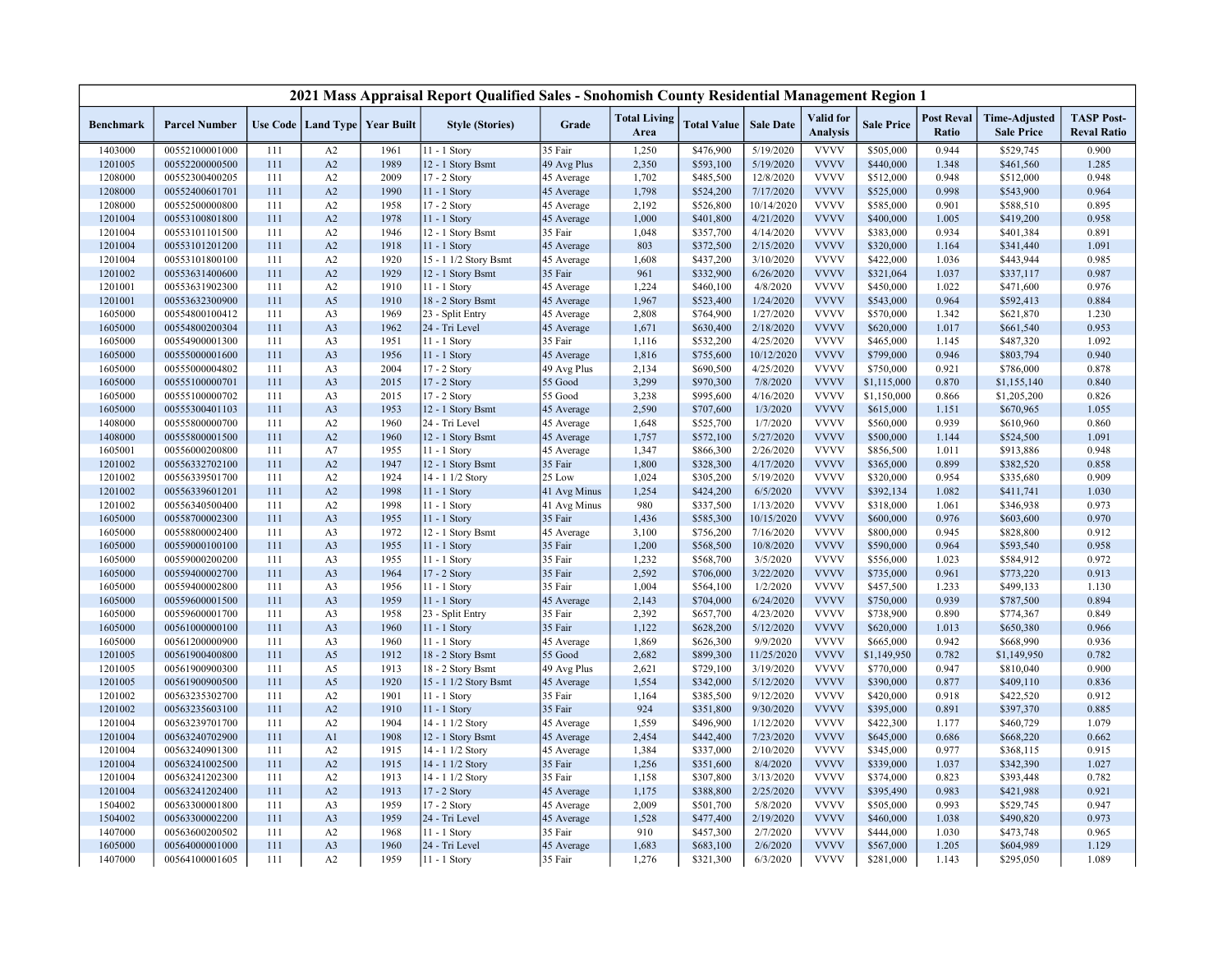| <b>Total Living</b><br><b>Valid</b> for<br><b>Post Reval</b><br><b>TASP Post-</b><br><b>Time-Adjusted</b><br><b>Sale Date</b><br>Use Code   Land Type   Year Built<br><b>Style (Stories)</b><br>Grade<br><b>Total Value</b><br><b>Sale Price</b><br><b>Benchmark</b><br><b>Parcel Number</b><br><b>Analysis</b><br>Ratio<br><b>Reval Ratio</b><br>Area<br><b>Sale Price</b><br><b>VVVV</b><br>1605000<br>00564900101900<br>1956<br>11 - 1 Story<br>35 Fair<br>1,272<br>\$517,300<br>11/23/2020<br>\$305,266<br>1.695<br>\$305,266<br>1.695<br>111<br>A <sub>3</sub><br><b>VVVV</b><br>1605000<br>00564900102700<br>1956<br>11 - 1 Story<br>35 Fair<br>1,272<br>\$571,100<br>12/3/2020<br>\$655,100<br>0.872<br>\$655,100<br>0.872<br>111<br>A3<br><b>VVVV</b><br>1957<br>35 Fair<br>1,560<br>\$593,000<br>1/7/2020<br>1.104<br>1.012<br>1605000<br>00564900103700<br>A <sub>3</sub><br>12 - 1 Story Bsmt<br>\$537,000<br>\$585,867<br>111<br><b>VVVV</b><br>1955<br>35 Fair<br>1,296<br>\$585,600<br>9/15/2020<br>0.922<br>0.917<br>1605000<br>00564900300300<br>111<br>A <sub>3</sub><br>11 - 1 Story<br>\$635,000<br>\$638,810<br>2,183<br><b>VVVV</b><br>0.944<br>1605000<br>00564900301600<br>111<br>A <sub>3</sub><br>1956<br>17 - 2 Story<br>45 Average<br>\$753,400<br>6/17/2020<br>\$760,000<br>0.991<br>\$798,000<br><b>VVVV</b><br>1955<br>2,009<br>\$711,100<br>6/3/2020<br>\$750,100<br>0.948<br>0.903<br>1605000<br>00564900501500<br>111<br>A <sub>3</sub><br>11 - 1 Story<br>45 Average<br>\$787,605<br>2,049<br>\$669,300<br>1/5/2020<br><b>VVVV</b><br>0.999<br>0.916<br>1605000<br>00565000000902<br>111<br>A <sub>3</sub><br>1966<br>23 - Split Entry<br>45 Average<br>\$670,000<br>\$730,970<br><b>VVVV</b><br>1403000<br>A2<br>1972<br>11 - 1 Story<br>45 Average<br>1,360<br>\$518,500<br>3/2/2020<br>\$501,000<br>1.035<br>\$527,052<br>0.984<br>00565100001100<br>111<br><b>VVVV</b><br>A <sub>5</sub><br>1962<br>\$770,500<br>6/17/2020<br>0.871<br>0.829<br>1605000<br>00565500001000<br>111<br>17 - 2 Story<br>2,366<br>\$885,000<br>\$929,250<br>45 Average<br><b>VVVV</b><br>0.918<br>1605000<br>00565500001200<br>A5<br>1962<br>11 - 1 Story<br>45 Average<br>1,500<br>\$743,300<br>7/16/2020<br>\$810,000<br>\$839,160<br>0.886<br>111<br>00565500001600<br>A <sub>5</sub><br>1962<br>11 - 1 Story<br>1,500<br>\$687,500<br>10/7/2020<br><b>VVVV</b><br>0.853<br>0.848<br>1605000<br>111<br>45 Average<br>\$806,000<br>\$810,836<br>\$1,042,200<br>3/9/2020<br><b>VVVV</b><br>0.935<br>1504000<br>00565600101802<br>111<br>1966<br>12 - 1 Story Bsmt<br>55 Good<br>3,098<br>\$1,115,000<br>\$1,172,980<br>0.889<br>A6<br><b>VVVV</b><br>1971<br>1504000<br>A6<br>23 - Split Entry<br>55 Good<br>2,386<br>\$681,300<br>6/25/2020<br>\$740,000<br>0.921<br>\$777,000<br>0.877<br>00566100000900<br>111<br>1953<br>35 Fair<br>704<br>1/2/2020<br><b>VVVV</b><br>1409000<br>00566300000703<br>111<br>11 - 1 Story<br>\$372,500<br>\$270,000<br>1.380<br>\$294,570<br>1.265<br>A <sub>1</sub><br><b>VVVV</b><br>1953<br>35 Fair<br>975<br>\$464,100<br>9/8/2020<br>1.465<br>1409000<br>00566300001801<br>111<br>A <sub>1</sub><br>$11 - 1$ Story<br>\$315,000<br>1.473<br>\$316,890<br><b>VVVV</b><br>1952<br>25 Low<br>672<br>\$416,200<br>3/11/2020<br>\$400,000<br>1.041<br>\$420,800<br>0.989<br>1409000<br>00566300002202<br>111<br>A1<br>11 - 1 Story<br>1952<br>35 Fair<br>2,212<br>\$553,900<br>6/9/2020<br><b>VVVV</b><br>0.986<br>1409000<br>00566300002404<br>111<br>A1<br>17 - 2 Story<br>\$535,000<br>1.035<br>\$561,750<br><b>VVVV</b><br>1967<br>35 Fair<br>1,853<br>\$472,700<br>8/17/2020<br>0.900<br>0.891<br>1101007<br>00566400002700<br>111<br>A2<br>11 - 1 Story<br>\$525,000<br>\$530,250<br><b>VVVV</b><br>1960<br>1,641<br>10/24/2020<br>\$600,000<br>0.993<br>1504000<br>00567300000600<br>111<br>A <sub>3</sub><br>11 - 1 Story<br>\$595,900<br>\$603,600<br>0.987<br>45 Average<br><b>VVVV</b><br>1958<br>3,716<br>7/12/2020<br>0.843<br>0.814<br>1504000<br>00567600000400<br>111<br>A <sub>3</sub><br>12 - 1 Story Bsmt<br>45 Average<br>\$742,700<br>\$881,000<br>\$912,716<br>1964<br>55 Good<br>2,234<br>\$900,500<br>12/2/2020<br><b>VVVV</b><br>0.901<br>1504000<br>00567800000100<br>111<br>A <sub>6</sub><br>11 - 1 Story<br>\$1,000,000<br>\$1,000,000<br>0.900<br><b>VVVV</b><br>1504000<br>00567800000500<br>1966<br>2,144<br>\$719,500<br>1/29/2020<br>\$595,000<br>1.209<br>\$649,145<br>1.108<br>111<br>A6<br>11 - 1 Story<br>45 Average<br><b>VVVV</b><br>1969<br>2,514<br>\$776,000<br>2/27/2020<br>0.985<br>0.923<br>1504000<br>00568100000400<br>111<br>A <sub>6</sub><br>14 - 1 1/2 Story<br>45 Average<br>\$788,000<br>\$840,796<br><b>VVVV</b><br>0.929<br>1107000<br>00568200000900<br>A2<br>1987<br>12 - 1 Story Bsmt<br>1,958<br>\$502,300<br>9/19/2020<br>\$537,500<br>0.935<br>\$540,725<br>111<br>45 Average<br><b>VVVV</b><br>1976<br>2,485<br>6/8/2020<br>1.100<br>1217000<br>00568700400702<br>111<br>A2<br>23 - Split Entry<br>45 Average<br>\$646,700<br>\$560,000<br>1.155<br>\$588,000<br><b>VVVV</b><br>0.970<br>00568700500411<br>A <sub>3</sub><br>1998<br>12/10/2020<br>\$560,000 |         |     |  | 2021 Mass Appraisal Report Qualified Sales - Snohomish County Residential Management Region 1 |            |       |           |  |  |           |       |
|--------------------------------------------------------------------------------------------------------------------------------------------------------------------------------------------------------------------------------------------------------------------------------------------------------------------------------------------------------------------------------------------------------------------------------------------------------------------------------------------------------------------------------------------------------------------------------------------------------------------------------------------------------------------------------------------------------------------------------------------------------------------------------------------------------------------------------------------------------------------------------------------------------------------------------------------------------------------------------------------------------------------------------------------------------------------------------------------------------------------------------------------------------------------------------------------------------------------------------------------------------------------------------------------------------------------------------------------------------------------------------------------------------------------------------------------------------------------------------------------------------------------------------------------------------------------------------------------------------------------------------------------------------------------------------------------------------------------------------------------------------------------------------------------------------------------------------------------------------------------------------------------------------------------------------------------------------------------------------------------------------------------------------------------------------------------------------------------------------------------------------------------------------------------------------------------------------------------------------------------------------------------------------------------------------------------------------------------------------------------------------------------------------------------------------------------------------------------------------------------------------------------------------------------------------------------------------------------------------------------------------------------------------------------------------------------------------------------------------------------------------------------------------------------------------------------------------------------------------------------------------------------------------------------------------------------------------------------------------------------------------------------------------------------------------------------------------------------------------------------------------------------------------------------------------------------------------------------------------------------------------------------------------------------------------------------------------------------------------------------------------------------------------------------------------------------------------------------------------------------------------------------------------------------------------------------------------------------------------------------------------------------------------------------------------------------------------------------------------------------------------------------------------------------------------------------------------------------------------------------------------------------------------------------------------------------------------------------------------------------------------------------------------------------------------------------------------------------------------------------------------------------------------------------------------------------------------------------------------------------------------------------------------------------------------------------------------------------------------------------------------------------------------------------------------------------------------------------------------------------------------------------------------------------------------------------------------------------------------------------------------------------------------------------------------------------------------------------------------------------------------------------------------------------------------------------------------------------------------------------------------------------------------------------------------------------------------------------------------------------------------------------------------------------------------------------------------------------------------------------------------------------------------------------------------|---------|-----|--|-----------------------------------------------------------------------------------------------|------------|-------|-----------|--|--|-----------|-------|
|                                                                                                                                                                                                                                                                                                                                                                                                                                                                                                                                                                                                                                                                                                                                                                                                                                                                                                                                                                                                                                                                                                                                                                                                                                                                                                                                                                                                                                                                                                                                                                                                                                                                                                                                                                                                                                                                                                                                                                                                                                                                                                                                                                                                                                                                                                                                                                                                                                                                                                                                                                                                                                                                                                                                                                                                                                                                                                                                                                                                                                                                                                                                                                                                                                                                                                                                                                                                                                                                                                                                                                                                                                                                                                                                                                                                                                                                                                                                                                                                                                                                                                                                                                                                                                                                                                                                                                                                                                                                                                                                                                                                                                                                                                                                                                                                                                                                                                                                                                                                                                                                                                                                                                                |         |     |  |                                                                                               |            |       |           |  |  |           |       |
|                                                                                                                                                                                                                                                                                                                                                                                                                                                                                                                                                                                                                                                                                                                                                                                                                                                                                                                                                                                                                                                                                                                                                                                                                                                                                                                                                                                                                                                                                                                                                                                                                                                                                                                                                                                                                                                                                                                                                                                                                                                                                                                                                                                                                                                                                                                                                                                                                                                                                                                                                                                                                                                                                                                                                                                                                                                                                                                                                                                                                                                                                                                                                                                                                                                                                                                                                                                                                                                                                                                                                                                                                                                                                                                                                                                                                                                                                                                                                                                                                                                                                                                                                                                                                                                                                                                                                                                                                                                                                                                                                                                                                                                                                                                                                                                                                                                                                                                                                                                                                                                                                                                                                                                |         |     |  |                                                                                               |            |       |           |  |  |           |       |
|                                                                                                                                                                                                                                                                                                                                                                                                                                                                                                                                                                                                                                                                                                                                                                                                                                                                                                                                                                                                                                                                                                                                                                                                                                                                                                                                                                                                                                                                                                                                                                                                                                                                                                                                                                                                                                                                                                                                                                                                                                                                                                                                                                                                                                                                                                                                                                                                                                                                                                                                                                                                                                                                                                                                                                                                                                                                                                                                                                                                                                                                                                                                                                                                                                                                                                                                                                                                                                                                                                                                                                                                                                                                                                                                                                                                                                                                                                                                                                                                                                                                                                                                                                                                                                                                                                                                                                                                                                                                                                                                                                                                                                                                                                                                                                                                                                                                                                                                                                                                                                                                                                                                                                                |         |     |  |                                                                                               |            |       |           |  |  |           |       |
|                                                                                                                                                                                                                                                                                                                                                                                                                                                                                                                                                                                                                                                                                                                                                                                                                                                                                                                                                                                                                                                                                                                                                                                                                                                                                                                                                                                                                                                                                                                                                                                                                                                                                                                                                                                                                                                                                                                                                                                                                                                                                                                                                                                                                                                                                                                                                                                                                                                                                                                                                                                                                                                                                                                                                                                                                                                                                                                                                                                                                                                                                                                                                                                                                                                                                                                                                                                                                                                                                                                                                                                                                                                                                                                                                                                                                                                                                                                                                                                                                                                                                                                                                                                                                                                                                                                                                                                                                                                                                                                                                                                                                                                                                                                                                                                                                                                                                                                                                                                                                                                                                                                                                                                |         |     |  |                                                                                               |            |       |           |  |  |           |       |
|                                                                                                                                                                                                                                                                                                                                                                                                                                                                                                                                                                                                                                                                                                                                                                                                                                                                                                                                                                                                                                                                                                                                                                                                                                                                                                                                                                                                                                                                                                                                                                                                                                                                                                                                                                                                                                                                                                                                                                                                                                                                                                                                                                                                                                                                                                                                                                                                                                                                                                                                                                                                                                                                                                                                                                                                                                                                                                                                                                                                                                                                                                                                                                                                                                                                                                                                                                                                                                                                                                                                                                                                                                                                                                                                                                                                                                                                                                                                                                                                                                                                                                                                                                                                                                                                                                                                                                                                                                                                                                                                                                                                                                                                                                                                                                                                                                                                                                                                                                                                                                                                                                                                                                                |         |     |  |                                                                                               |            |       |           |  |  |           |       |
|                                                                                                                                                                                                                                                                                                                                                                                                                                                                                                                                                                                                                                                                                                                                                                                                                                                                                                                                                                                                                                                                                                                                                                                                                                                                                                                                                                                                                                                                                                                                                                                                                                                                                                                                                                                                                                                                                                                                                                                                                                                                                                                                                                                                                                                                                                                                                                                                                                                                                                                                                                                                                                                                                                                                                                                                                                                                                                                                                                                                                                                                                                                                                                                                                                                                                                                                                                                                                                                                                                                                                                                                                                                                                                                                                                                                                                                                                                                                                                                                                                                                                                                                                                                                                                                                                                                                                                                                                                                                                                                                                                                                                                                                                                                                                                                                                                                                                                                                                                                                                                                                                                                                                                                |         |     |  |                                                                                               |            |       |           |  |  |           |       |
|                                                                                                                                                                                                                                                                                                                                                                                                                                                                                                                                                                                                                                                                                                                                                                                                                                                                                                                                                                                                                                                                                                                                                                                                                                                                                                                                                                                                                                                                                                                                                                                                                                                                                                                                                                                                                                                                                                                                                                                                                                                                                                                                                                                                                                                                                                                                                                                                                                                                                                                                                                                                                                                                                                                                                                                                                                                                                                                                                                                                                                                                                                                                                                                                                                                                                                                                                                                                                                                                                                                                                                                                                                                                                                                                                                                                                                                                                                                                                                                                                                                                                                                                                                                                                                                                                                                                                                                                                                                                                                                                                                                                                                                                                                                                                                                                                                                                                                                                                                                                                                                                                                                                                                                |         |     |  |                                                                                               |            |       |           |  |  |           |       |
|                                                                                                                                                                                                                                                                                                                                                                                                                                                                                                                                                                                                                                                                                                                                                                                                                                                                                                                                                                                                                                                                                                                                                                                                                                                                                                                                                                                                                                                                                                                                                                                                                                                                                                                                                                                                                                                                                                                                                                                                                                                                                                                                                                                                                                                                                                                                                                                                                                                                                                                                                                                                                                                                                                                                                                                                                                                                                                                                                                                                                                                                                                                                                                                                                                                                                                                                                                                                                                                                                                                                                                                                                                                                                                                                                                                                                                                                                                                                                                                                                                                                                                                                                                                                                                                                                                                                                                                                                                                                                                                                                                                                                                                                                                                                                                                                                                                                                                                                                                                                                                                                                                                                                                                |         |     |  |                                                                                               |            |       |           |  |  |           |       |
|                                                                                                                                                                                                                                                                                                                                                                                                                                                                                                                                                                                                                                                                                                                                                                                                                                                                                                                                                                                                                                                                                                                                                                                                                                                                                                                                                                                                                                                                                                                                                                                                                                                                                                                                                                                                                                                                                                                                                                                                                                                                                                                                                                                                                                                                                                                                                                                                                                                                                                                                                                                                                                                                                                                                                                                                                                                                                                                                                                                                                                                                                                                                                                                                                                                                                                                                                                                                                                                                                                                                                                                                                                                                                                                                                                                                                                                                                                                                                                                                                                                                                                                                                                                                                                                                                                                                                                                                                                                                                                                                                                                                                                                                                                                                                                                                                                                                                                                                                                                                                                                                                                                                                                                |         |     |  |                                                                                               |            |       |           |  |  |           |       |
|                                                                                                                                                                                                                                                                                                                                                                                                                                                                                                                                                                                                                                                                                                                                                                                                                                                                                                                                                                                                                                                                                                                                                                                                                                                                                                                                                                                                                                                                                                                                                                                                                                                                                                                                                                                                                                                                                                                                                                                                                                                                                                                                                                                                                                                                                                                                                                                                                                                                                                                                                                                                                                                                                                                                                                                                                                                                                                                                                                                                                                                                                                                                                                                                                                                                                                                                                                                                                                                                                                                                                                                                                                                                                                                                                                                                                                                                                                                                                                                                                                                                                                                                                                                                                                                                                                                                                                                                                                                                                                                                                                                                                                                                                                                                                                                                                                                                                                                                                                                                                                                                                                                                                                                |         |     |  |                                                                                               |            |       |           |  |  |           |       |
|                                                                                                                                                                                                                                                                                                                                                                                                                                                                                                                                                                                                                                                                                                                                                                                                                                                                                                                                                                                                                                                                                                                                                                                                                                                                                                                                                                                                                                                                                                                                                                                                                                                                                                                                                                                                                                                                                                                                                                                                                                                                                                                                                                                                                                                                                                                                                                                                                                                                                                                                                                                                                                                                                                                                                                                                                                                                                                                                                                                                                                                                                                                                                                                                                                                                                                                                                                                                                                                                                                                                                                                                                                                                                                                                                                                                                                                                                                                                                                                                                                                                                                                                                                                                                                                                                                                                                                                                                                                                                                                                                                                                                                                                                                                                                                                                                                                                                                                                                                                                                                                                                                                                                                                |         |     |  |                                                                                               |            |       |           |  |  |           |       |
|                                                                                                                                                                                                                                                                                                                                                                                                                                                                                                                                                                                                                                                                                                                                                                                                                                                                                                                                                                                                                                                                                                                                                                                                                                                                                                                                                                                                                                                                                                                                                                                                                                                                                                                                                                                                                                                                                                                                                                                                                                                                                                                                                                                                                                                                                                                                                                                                                                                                                                                                                                                                                                                                                                                                                                                                                                                                                                                                                                                                                                                                                                                                                                                                                                                                                                                                                                                                                                                                                                                                                                                                                                                                                                                                                                                                                                                                                                                                                                                                                                                                                                                                                                                                                                                                                                                                                                                                                                                                                                                                                                                                                                                                                                                                                                                                                                                                                                                                                                                                                                                                                                                                                                                |         |     |  |                                                                                               |            |       |           |  |  |           |       |
|                                                                                                                                                                                                                                                                                                                                                                                                                                                                                                                                                                                                                                                                                                                                                                                                                                                                                                                                                                                                                                                                                                                                                                                                                                                                                                                                                                                                                                                                                                                                                                                                                                                                                                                                                                                                                                                                                                                                                                                                                                                                                                                                                                                                                                                                                                                                                                                                                                                                                                                                                                                                                                                                                                                                                                                                                                                                                                                                                                                                                                                                                                                                                                                                                                                                                                                                                                                                                                                                                                                                                                                                                                                                                                                                                                                                                                                                                                                                                                                                                                                                                                                                                                                                                                                                                                                                                                                                                                                                                                                                                                                                                                                                                                                                                                                                                                                                                                                                                                                                                                                                                                                                                                                |         |     |  |                                                                                               |            |       |           |  |  |           |       |
|                                                                                                                                                                                                                                                                                                                                                                                                                                                                                                                                                                                                                                                                                                                                                                                                                                                                                                                                                                                                                                                                                                                                                                                                                                                                                                                                                                                                                                                                                                                                                                                                                                                                                                                                                                                                                                                                                                                                                                                                                                                                                                                                                                                                                                                                                                                                                                                                                                                                                                                                                                                                                                                                                                                                                                                                                                                                                                                                                                                                                                                                                                                                                                                                                                                                                                                                                                                                                                                                                                                                                                                                                                                                                                                                                                                                                                                                                                                                                                                                                                                                                                                                                                                                                                                                                                                                                                                                                                                                                                                                                                                                                                                                                                                                                                                                                                                                                                                                                                                                                                                                                                                                                                                |         |     |  |                                                                                               |            |       |           |  |  |           |       |
|                                                                                                                                                                                                                                                                                                                                                                                                                                                                                                                                                                                                                                                                                                                                                                                                                                                                                                                                                                                                                                                                                                                                                                                                                                                                                                                                                                                                                                                                                                                                                                                                                                                                                                                                                                                                                                                                                                                                                                                                                                                                                                                                                                                                                                                                                                                                                                                                                                                                                                                                                                                                                                                                                                                                                                                                                                                                                                                                                                                                                                                                                                                                                                                                                                                                                                                                                                                                                                                                                                                                                                                                                                                                                                                                                                                                                                                                                                                                                                                                                                                                                                                                                                                                                                                                                                                                                                                                                                                                                                                                                                                                                                                                                                                                                                                                                                                                                                                                                                                                                                                                                                                                                                                |         |     |  |                                                                                               |            |       |           |  |  |           |       |
|                                                                                                                                                                                                                                                                                                                                                                                                                                                                                                                                                                                                                                                                                                                                                                                                                                                                                                                                                                                                                                                                                                                                                                                                                                                                                                                                                                                                                                                                                                                                                                                                                                                                                                                                                                                                                                                                                                                                                                                                                                                                                                                                                                                                                                                                                                                                                                                                                                                                                                                                                                                                                                                                                                                                                                                                                                                                                                                                                                                                                                                                                                                                                                                                                                                                                                                                                                                                                                                                                                                                                                                                                                                                                                                                                                                                                                                                                                                                                                                                                                                                                                                                                                                                                                                                                                                                                                                                                                                                                                                                                                                                                                                                                                                                                                                                                                                                                                                                                                                                                                                                                                                                                                                |         |     |  |                                                                                               |            |       |           |  |  |           |       |
|                                                                                                                                                                                                                                                                                                                                                                                                                                                                                                                                                                                                                                                                                                                                                                                                                                                                                                                                                                                                                                                                                                                                                                                                                                                                                                                                                                                                                                                                                                                                                                                                                                                                                                                                                                                                                                                                                                                                                                                                                                                                                                                                                                                                                                                                                                                                                                                                                                                                                                                                                                                                                                                                                                                                                                                                                                                                                                                                                                                                                                                                                                                                                                                                                                                                                                                                                                                                                                                                                                                                                                                                                                                                                                                                                                                                                                                                                                                                                                                                                                                                                                                                                                                                                                                                                                                                                                                                                                                                                                                                                                                                                                                                                                                                                                                                                                                                                                                                                                                                                                                                                                                                                                                |         |     |  |                                                                                               |            |       |           |  |  |           |       |
|                                                                                                                                                                                                                                                                                                                                                                                                                                                                                                                                                                                                                                                                                                                                                                                                                                                                                                                                                                                                                                                                                                                                                                                                                                                                                                                                                                                                                                                                                                                                                                                                                                                                                                                                                                                                                                                                                                                                                                                                                                                                                                                                                                                                                                                                                                                                                                                                                                                                                                                                                                                                                                                                                                                                                                                                                                                                                                                                                                                                                                                                                                                                                                                                                                                                                                                                                                                                                                                                                                                                                                                                                                                                                                                                                                                                                                                                                                                                                                                                                                                                                                                                                                                                                                                                                                                                                                                                                                                                                                                                                                                                                                                                                                                                                                                                                                                                                                                                                                                                                                                                                                                                                                                |         |     |  |                                                                                               |            |       |           |  |  |           |       |
|                                                                                                                                                                                                                                                                                                                                                                                                                                                                                                                                                                                                                                                                                                                                                                                                                                                                                                                                                                                                                                                                                                                                                                                                                                                                                                                                                                                                                                                                                                                                                                                                                                                                                                                                                                                                                                                                                                                                                                                                                                                                                                                                                                                                                                                                                                                                                                                                                                                                                                                                                                                                                                                                                                                                                                                                                                                                                                                                                                                                                                                                                                                                                                                                                                                                                                                                                                                                                                                                                                                                                                                                                                                                                                                                                                                                                                                                                                                                                                                                                                                                                                                                                                                                                                                                                                                                                                                                                                                                                                                                                                                                                                                                                                                                                                                                                                                                                                                                                                                                                                                                                                                                                                                |         |     |  |                                                                                               |            |       |           |  |  |           |       |
|                                                                                                                                                                                                                                                                                                                                                                                                                                                                                                                                                                                                                                                                                                                                                                                                                                                                                                                                                                                                                                                                                                                                                                                                                                                                                                                                                                                                                                                                                                                                                                                                                                                                                                                                                                                                                                                                                                                                                                                                                                                                                                                                                                                                                                                                                                                                                                                                                                                                                                                                                                                                                                                                                                                                                                                                                                                                                                                                                                                                                                                                                                                                                                                                                                                                                                                                                                                                                                                                                                                                                                                                                                                                                                                                                                                                                                                                                                                                                                                                                                                                                                                                                                                                                                                                                                                                                                                                                                                                                                                                                                                                                                                                                                                                                                                                                                                                                                                                                                                                                                                                                                                                                                                |         |     |  |                                                                                               |            |       |           |  |  |           |       |
|                                                                                                                                                                                                                                                                                                                                                                                                                                                                                                                                                                                                                                                                                                                                                                                                                                                                                                                                                                                                                                                                                                                                                                                                                                                                                                                                                                                                                                                                                                                                                                                                                                                                                                                                                                                                                                                                                                                                                                                                                                                                                                                                                                                                                                                                                                                                                                                                                                                                                                                                                                                                                                                                                                                                                                                                                                                                                                                                                                                                                                                                                                                                                                                                                                                                                                                                                                                                                                                                                                                                                                                                                                                                                                                                                                                                                                                                                                                                                                                                                                                                                                                                                                                                                                                                                                                                                                                                                                                                                                                                                                                                                                                                                                                                                                                                                                                                                                                                                                                                                                                                                                                                                                                |         |     |  |                                                                                               |            |       |           |  |  |           |       |
|                                                                                                                                                                                                                                                                                                                                                                                                                                                                                                                                                                                                                                                                                                                                                                                                                                                                                                                                                                                                                                                                                                                                                                                                                                                                                                                                                                                                                                                                                                                                                                                                                                                                                                                                                                                                                                                                                                                                                                                                                                                                                                                                                                                                                                                                                                                                                                                                                                                                                                                                                                                                                                                                                                                                                                                                                                                                                                                                                                                                                                                                                                                                                                                                                                                                                                                                                                                                                                                                                                                                                                                                                                                                                                                                                                                                                                                                                                                                                                                                                                                                                                                                                                                                                                                                                                                                                                                                                                                                                                                                                                                                                                                                                                                                                                                                                                                                                                                                                                                                                                                                                                                                                                                |         |     |  |                                                                                               |            |       |           |  |  |           |       |
|                                                                                                                                                                                                                                                                                                                                                                                                                                                                                                                                                                                                                                                                                                                                                                                                                                                                                                                                                                                                                                                                                                                                                                                                                                                                                                                                                                                                                                                                                                                                                                                                                                                                                                                                                                                                                                                                                                                                                                                                                                                                                                                                                                                                                                                                                                                                                                                                                                                                                                                                                                                                                                                                                                                                                                                                                                                                                                                                                                                                                                                                                                                                                                                                                                                                                                                                                                                                                                                                                                                                                                                                                                                                                                                                                                                                                                                                                                                                                                                                                                                                                                                                                                                                                                                                                                                                                                                                                                                                                                                                                                                                                                                                                                                                                                                                                                                                                                                                                                                                                                                                                                                                                                                |         |     |  |                                                                                               |            |       |           |  |  |           |       |
|                                                                                                                                                                                                                                                                                                                                                                                                                                                                                                                                                                                                                                                                                                                                                                                                                                                                                                                                                                                                                                                                                                                                                                                                                                                                                                                                                                                                                                                                                                                                                                                                                                                                                                                                                                                                                                                                                                                                                                                                                                                                                                                                                                                                                                                                                                                                                                                                                                                                                                                                                                                                                                                                                                                                                                                                                                                                                                                                                                                                                                                                                                                                                                                                                                                                                                                                                                                                                                                                                                                                                                                                                                                                                                                                                                                                                                                                                                                                                                                                                                                                                                                                                                                                                                                                                                                                                                                                                                                                                                                                                                                                                                                                                                                                                                                                                                                                                                                                                                                                                                                                                                                                                                                |         |     |  |                                                                                               |            |       |           |  |  |           |       |
|                                                                                                                                                                                                                                                                                                                                                                                                                                                                                                                                                                                                                                                                                                                                                                                                                                                                                                                                                                                                                                                                                                                                                                                                                                                                                                                                                                                                                                                                                                                                                                                                                                                                                                                                                                                                                                                                                                                                                                                                                                                                                                                                                                                                                                                                                                                                                                                                                                                                                                                                                                                                                                                                                                                                                                                                                                                                                                                                                                                                                                                                                                                                                                                                                                                                                                                                                                                                                                                                                                                                                                                                                                                                                                                                                                                                                                                                                                                                                                                                                                                                                                                                                                                                                                                                                                                                                                                                                                                                                                                                                                                                                                                                                                                                                                                                                                                                                                                                                                                                                                                                                                                                                                                |         |     |  |                                                                                               |            |       |           |  |  |           |       |
|                                                                                                                                                                                                                                                                                                                                                                                                                                                                                                                                                                                                                                                                                                                                                                                                                                                                                                                                                                                                                                                                                                                                                                                                                                                                                                                                                                                                                                                                                                                                                                                                                                                                                                                                                                                                                                                                                                                                                                                                                                                                                                                                                                                                                                                                                                                                                                                                                                                                                                                                                                                                                                                                                                                                                                                                                                                                                                                                                                                                                                                                                                                                                                                                                                                                                                                                                                                                                                                                                                                                                                                                                                                                                                                                                                                                                                                                                                                                                                                                                                                                                                                                                                                                                                                                                                                                                                                                                                                                                                                                                                                                                                                                                                                                                                                                                                                                                                                                                                                                                                                                                                                                                                                |         |     |  |                                                                                               |            |       |           |  |  |           |       |
|                                                                                                                                                                                                                                                                                                                                                                                                                                                                                                                                                                                                                                                                                                                                                                                                                                                                                                                                                                                                                                                                                                                                                                                                                                                                                                                                                                                                                                                                                                                                                                                                                                                                                                                                                                                                                                                                                                                                                                                                                                                                                                                                                                                                                                                                                                                                                                                                                                                                                                                                                                                                                                                                                                                                                                                                                                                                                                                                                                                                                                                                                                                                                                                                                                                                                                                                                                                                                                                                                                                                                                                                                                                                                                                                                                                                                                                                                                                                                                                                                                                                                                                                                                                                                                                                                                                                                                                                                                                                                                                                                                                                                                                                                                                                                                                                                                                                                                                                                                                                                                                                                                                                                                                | 1217000 | 111 |  | 11 - 1 Story                                                                                  | 45 Average | 1,497 | \$543,400 |  |  | \$560,000 | 0.970 |
| <b>VVVV</b><br>1217000<br>00568700500504<br>A2<br>1977<br>23 - Split Entry<br>2,019<br>\$577,200<br>9/12/2020<br>\$630,000<br>0.916<br>\$633,780<br>0.911<br>111<br>45 Average                                                                                                                                                                                                                                                                                                                                                                                                                                                                                                                                                                                                                                                                                                                                                                                                                                                                                                                                                                                                                                                                                                                                                                                                                                                                                                                                                                                                                                                                                                                                                                                                                                                                                                                                                                                                                                                                                                                                                                                                                                                                                                                                                                                                                                                                                                                                                                                                                                                                                                                                                                                                                                                                                                                                                                                                                                                                                                                                                                                                                                                                                                                                                                                                                                                                                                                                                                                                                                                                                                                                                                                                                                                                                                                                                                                                                                                                                                                                                                                                                                                                                                                                                                                                                                                                                                                                                                                                                                                                                                                                                                                                                                                                                                                                                                                                                                                                                                                                                                                                 |         |     |  |                                                                                               |            |       |           |  |  |           |       |
| <b>VVVV</b><br>1.029<br>0.943<br>1217000<br>00569000000301<br>111<br>A2<br>1980<br>24 - Tri Level<br>45 Average<br>1,632<br>\$529,900<br>1/2/2020<br>\$515,000<br>\$561,865                                                                                                                                                                                                                                                                                                                                                                                                                                                                                                                                                                                                                                                                                                                                                                                                                                                                                                                                                                                                                                                                                                                                                                                                                                                                                                                                                                                                                                                                                                                                                                                                                                                                                                                                                                                                                                                                                                                                                                                                                                                                                                                                                                                                                                                                                                                                                                                                                                                                                                                                                                                                                                                                                                                                                                                                                                                                                                                                                                                                                                                                                                                                                                                                                                                                                                                                                                                                                                                                                                                                                                                                                                                                                                                                                                                                                                                                                                                                                                                                                                                                                                                                                                                                                                                                                                                                                                                                                                                                                                                                                                                                                                                                                                                                                                                                                                                                                                                                                                                                    |         |     |  |                                                                                               |            |       |           |  |  |           |       |
| <b>VVVV</b><br>0.995<br>1217000<br>A2<br>1967<br>2,130<br>\$679,200<br>6/23/2020<br>\$649,950<br>1.045<br>00569000000302<br>111<br>11 - 1 Story<br>45 Average<br>\$682,448                                                                                                                                                                                                                                                                                                                                                                                                                                                                                                                                                                                                                                                                                                                                                                                                                                                                                                                                                                                                                                                                                                                                                                                                                                                                                                                                                                                                                                                                                                                                                                                                                                                                                                                                                                                                                                                                                                                                                                                                                                                                                                                                                                                                                                                                                                                                                                                                                                                                                                                                                                                                                                                                                                                                                                                                                                                                                                                                                                                                                                                                                                                                                                                                                                                                                                                                                                                                                                                                                                                                                                                                                                                                                                                                                                                                                                                                                                                                                                                                                                                                                                                                                                                                                                                                                                                                                                                                                                                                                                                                                                                                                                                                                                                                                                                                                                                                                                                                                                                                     |         |     |  |                                                                                               |            |       |           |  |  |           |       |
| <b>VVVV</b><br>1989<br>6/14/2020<br>0.979<br>0.933<br>1217000<br>00569000001801<br>111<br>A2<br>17 - 2 Story<br>45 Average<br>1,664<br>\$567,900<br>\$580,000<br>\$609,000                                                                                                                                                                                                                                                                                                                                                                                                                                                                                                                                                                                                                                                                                                                                                                                                                                                                                                                                                                                                                                                                                                                                                                                                                                                                                                                                                                                                                                                                                                                                                                                                                                                                                                                                                                                                                                                                                                                                                                                                                                                                                                                                                                                                                                                                                                                                                                                                                                                                                                                                                                                                                                                                                                                                                                                                                                                                                                                                                                                                                                                                                                                                                                                                                                                                                                                                                                                                                                                                                                                                                                                                                                                                                                                                                                                                                                                                                                                                                                                                                                                                                                                                                                                                                                                                                                                                                                                                                                                                                                                                                                                                                                                                                                                                                                                                                                                                                                                                                                                                     |         |     |  |                                                                                               |            |       |           |  |  |           |       |
| <b>VVVV</b><br>1217000<br>00569000003501<br>A2<br>1983<br>$11 - 1$ Story<br>45 Average<br>1,636<br>\$524,600<br>1/2/2020<br>\$499,900<br>1.049<br>0.962<br>111<br>\$545,391<br><b>VVVV</b>                                                                                                                                                                                                                                                                                                                                                                                                                                                                                                                                                                                                                                                                                                                                                                                                                                                                                                                                                                                                                                                                                                                                                                                                                                                                                                                                                                                                                                                                                                                                                                                                                                                                                                                                                                                                                                                                                                                                                                                                                                                                                                                                                                                                                                                                                                                                                                                                                                                                                                                                                                                                                                                                                                                                                                                                                                                                                                                                                                                                                                                                                                                                                                                                                                                                                                                                                                                                                                                                                                                                                                                                                                                                                                                                                                                                                                                                                                                                                                                                                                                                                                                                                                                                                                                                                                                                                                                                                                                                                                                                                                                                                                                                                                                                                                                                                                                                                                                                                                                     |         |     |  |                                                                                               |            |       |           |  |  |           |       |
| 1217000<br>1974<br>\$565,200<br>1/9/2020<br>\$440,000<br>1.177<br>00569000004302<br>111<br>A2<br>23 - Split Entry<br>45 Average<br>1,840<br>1.285<br>\$480,040<br><b>VVVV</b>                                                                                                                                                                                                                                                                                                                                                                                                                                                                                                                                                                                                                                                                                                                                                                                                                                                                                                                                                                                                                                                                                                                                                                                                                                                                                                                                                                                                                                                                                                                                                                                                                                                                                                                                                                                                                                                                                                                                                                                                                                                                                                                                                                                                                                                                                                                                                                                                                                                                                                                                                                                                                                                                                                                                                                                                                                                                                                                                                                                                                                                                                                                                                                                                                                                                                                                                                                                                                                                                                                                                                                                                                                                                                                                                                                                                                                                                                                                                                                                                                                                                                                                                                                                                                                                                                                                                                                                                                                                                                                                                                                                                                                                                                                                                                                                                                                                                                                                                                                                                  |         |     |  |                                                                                               |            |       |           |  |  |           |       |
| 1217000<br>A2<br>1977<br>10/19/2020<br>1.095<br>00569000005100<br>111<br>23 - Split Entry<br>1,866<br>\$611,100<br>\$555,000<br>1.101<br>\$558,330<br>45 Average<br><b>VVVV</b><br>1957<br>55 Good<br>0.954                                                                                                                                                                                                                                                                                                                                                                                                                                                                                                                                                                                                                                                                                                                                                                                                                                                                                                                                                                                                                                                                                                                                                                                                                                                                                                                                                                                                                                                                                                                                                                                                                                                                                                                                                                                                                                                                                                                                                                                                                                                                                                                                                                                                                                                                                                                                                                                                                                                                                                                                                                                                                                                                                                                                                                                                                                                                                                                                                                                                                                                                                                                                                                                                                                                                                                                                                                                                                                                                                                                                                                                                                                                                                                                                                                                                                                                                                                                                                                                                                                                                                                                                                                                                                                                                                                                                                                                                                                                                                                                                                                                                                                                                                                                                                                                                                                                                                                                                                                    |         |     |  |                                                                                               |            |       |           |  |  |           |       |
| A2<br>12 - 1 Story Bsmt<br>3,400<br>12/15/2020<br>0.954<br>1217821<br>00570300102400<br>111<br>\$1,215,800<br>\$1,275,000<br>\$1,275,000<br><b>VVVV</b>                                                                                                                                                                                                                                                                                                                                                                                                                                                                                                                                                                                                                                                                                                                                                                                                                                                                                                                                                                                                                                                                                                                                                                                                                                                                                                                                                                                                                                                                                                                                                                                                                                                                                                                                                                                                                                                                                                                                                                                                                                                                                                                                                                                                                                                                                                                                                                                                                                                                                                                                                                                                                                                                                                                                                                                                                                                                                                                                                                                                                                                                                                                                                                                                                                                                                                                                                                                                                                                                                                                                                                                                                                                                                                                                                                                                                                                                                                                                                                                                                                                                                                                                                                                                                                                                                                                                                                                                                                                                                                                                                                                                                                                                                                                                                                                                                                                                                                                                                                                                                        |         |     |  |                                                                                               |            |       |           |  |  |           |       |
| 55 Good<br>1217821<br>00570300103102<br>111<br>A2<br>1938<br>18 - 2 Story Bsmt<br>3,629<br>\$1,177,800<br>11/25/2020<br>\$1,425,000<br>0.827<br>\$1,425,000<br>0.827<br><b>VVVV</b><br>1217000<br>00570300202300<br>A2<br>1959<br>23 - Split Entry<br>2,926<br>\$594,000<br>2/11/2020<br>\$605,000<br>0.982<br>\$645,535<br>0.920<br>111                                                                                                                                                                                                                                                                                                                                                                                                                                                                                                                                                                                                                                                                                                                                                                                                                                                                                                                                                                                                                                                                                                                                                                                                                                                                                                                                                                                                                                                                                                                                                                                                                                                                                                                                                                                                                                                                                                                                                                                                                                                                                                                                                                                                                                                                                                                                                                                                                                                                                                                                                                                                                                                                                                                                                                                                                                                                                                                                                                                                                                                                                                                                                                                                                                                                                                                                                                                                                                                                                                                                                                                                                                                                                                                                                                                                                                                                                                                                                                                                                                                                                                                                                                                                                                                                                                                                                                                                                                                                                                                                                                                                                                                                                                                                                                                                                                       |         |     |  |                                                                                               |            |       |           |  |  |           |       |
| 45 Average<br>A2<br>1966<br>1,344<br>\$502,500<br>4/14/2020<br><b>VVVV</b><br>1.092<br>\$482,080<br>1.042<br>00570400200101<br>111<br>11 - 1 Story<br>\$460,000                                                                                                                                                                                                                                                                                                                                                                                                                                                                                                                                                                                                                                                                                                                                                                                                                                                                                                                                                                                                                                                                                                                                                                                                                                                                                                                                                                                                                                                                                                                                                                                                                                                                                                                                                                                                                                                                                                                                                                                                                                                                                                                                                                                                                                                                                                                                                                                                                                                                                                                                                                                                                                                                                                                                                                                                                                                                                                                                                                                                                                                                                                                                                                                                                                                                                                                                                                                                                                                                                                                                                                                                                                                                                                                                                                                                                                                                                                                                                                                                                                                                                                                                                                                                                                                                                                                                                                                                                                                                                                                                                                                                                                                                                                                                                                                                                                                                                                                                                                                                                |         |     |  |                                                                                               |            |       |           |  |  |           |       |
| 1217000<br>45 Average<br><b>VVVV</b><br>1.094<br>1217000<br>00570600100101<br>111<br>A <sub>3</sub><br>2006<br>17 - 2 Story<br>49 Avg Plus<br>2,327<br>\$765,500<br>6/24/2020<br>\$700,000<br>\$735,000<br>1.041                                                                                                                                                                                                                                                                                                                                                                                                                                                                                                                                                                                                                                                                                                                                                                                                                                                                                                                                                                                                                                                                                                                                                                                                                                                                                                                                                                                                                                                                                                                                                                                                                                                                                                                                                                                                                                                                                                                                                                                                                                                                                                                                                                                                                                                                                                                                                                                                                                                                                                                                                                                                                                                                                                                                                                                                                                                                                                                                                                                                                                                                                                                                                                                                                                                                                                                                                                                                                                                                                                                                                                                                                                                                                                                                                                                                                                                                                                                                                                                                                                                                                                                                                                                                                                                                                                                                                                                                                                                                                                                                                                                                                                                                                                                                                                                                                                                                                                                                                               |         |     |  |                                                                                               |            |       |           |  |  |           |       |
| <b>VVVV</b><br>1217000<br>1996<br>2,420<br>\$646,100<br>3/27/2020<br>0.983<br>00570600100801<br>111<br>A <sub>3</sub><br>17 - 2 Story<br>45 Average<br>\$625,000<br>1.034<br>\$657,500                                                                                                                                                                                                                                                                                                                                                                                                                                                                                                                                                                                                                                                                                                                                                                                                                                                                                                                                                                                                                                                                                                                                                                                                                                                                                                                                                                                                                                                                                                                                                                                                                                                                                                                                                                                                                                                                                                                                                                                                                                                                                                                                                                                                                                                                                                                                                                                                                                                                                                                                                                                                                                                                                                                                                                                                                                                                                                                                                                                                                                                                                                                                                                                                                                                                                                                                                                                                                                                                                                                                                                                                                                                                                                                                                                                                                                                                                                                                                                                                                                                                                                                                                                                                                                                                                                                                                                                                                                                                                                                                                                                                                                                                                                                                                                                                                                                                                                                                                                                         |         |     |  |                                                                                               |            |       |           |  |  |           |       |
| <b>VVVV</b><br>1217000<br>A <sub>3</sub><br>1983<br>1,440<br>\$613,800<br>4/28/2020<br>\$539,000<br>1.139<br>1.087<br>00570600201300<br>111<br>11 - 1 Story<br>45 Average<br>\$564,872                                                                                                                                                                                                                                                                                                                                                                                                                                                                                                                                                                                                                                                                                                                                                                                                                                                                                                                                                                                                                                                                                                                                                                                                                                                                                                                                                                                                                                                                                                                                                                                                                                                                                                                                                                                                                                                                                                                                                                                                                                                                                                                                                                                                                                                                                                                                                                                                                                                                                                                                                                                                                                                                                                                                                                                                                                                                                                                                                                                                                                                                                                                                                                                                                                                                                                                                                                                                                                                                                                                                                                                                                                                                                                                                                                                                                                                                                                                                                                                                                                                                                                                                                                                                                                                                                                                                                                                                                                                                                                                                                                                                                                                                                                                                                                                                                                                                                                                                                                                         |         |     |  |                                                                                               |            |       |           |  |  |           |       |
| <b>VVVV</b><br>1217000<br>00570600202004<br>A <sub>3</sub><br>2000<br>17 - 2 Story<br>2,186<br>\$576,600<br>2/20/2020<br>\$588,000<br>0.981<br>\$627,396<br>0.919<br>111<br>45 Average                                                                                                                                                                                                                                                                                                                                                                                                                                                                                                                                                                                                                                                                                                                                                                                                                                                                                                                                                                                                                                                                                                                                                                                                                                                                                                                                                                                                                                                                                                                                                                                                                                                                                                                                                                                                                                                                                                                                                                                                                                                                                                                                                                                                                                                                                                                                                                                                                                                                                                                                                                                                                                                                                                                                                                                                                                                                                                                                                                                                                                                                                                                                                                                                                                                                                                                                                                                                                                                                                                                                                                                                                                                                                                                                                                                                                                                                                                                                                                                                                                                                                                                                                                                                                                                                                                                                                                                                                                                                                                                                                                                                                                                                                                                                                                                                                                                                                                                                                                                         |         |     |  |                                                                                               |            |       |           |  |  |           |       |
| 11/4/2020<br><b>VVVV</b><br>0.940<br>1217821<br>00570700100402<br>111<br>A2<br>2002<br>17 - 2 Story<br>55 Good<br>3,241<br>\$1,156,800<br>\$1,230,000<br>0.940<br>\$1,230,000                                                                                                                                                                                                                                                                                                                                                                                                                                                                                                                                                                                                                                                                                                                                                                                                                                                                                                                                                                                                                                                                                                                                                                                                                                                                                                                                                                                                                                                                                                                                                                                                                                                                                                                                                                                                                                                                                                                                                                                                                                                                                                                                                                                                                                                                                                                                                                                                                                                                                                                                                                                                                                                                                                                                                                                                                                                                                                                                                                                                                                                                                                                                                                                                                                                                                                                                                                                                                                                                                                                                                                                                                                                                                                                                                                                                                                                                                                                                                                                                                                                                                                                                                                                                                                                                                                                                                                                                                                                                                                                                                                                                                                                                                                                                                                                                                                                                                                                                                                                                  |         |     |  |                                                                                               |            |       |           |  |  |           |       |
| <b>VVVV</b><br>1217000<br>00570700200502<br>A2<br>1952<br>35 Fair<br>912<br>\$481,300<br>5/29/2020<br>1.013<br>\$498,275<br>0.966<br>111<br>11 - 1 Story<br>\$475,000                                                                                                                                                                                                                                                                                                                                                                                                                                                                                                                                                                                                                                                                                                                                                                                                                                                                                                                                                                                                                                                                                                                                                                                                                                                                                                                                                                                                                                                                                                                                                                                                                                                                                                                                                                                                                                                                                                                                                                                                                                                                                                                                                                                                                                                                                                                                                                                                                                                                                                                                                                                                                                                                                                                                                                                                                                                                                                                                                                                                                                                                                                                                                                                                                                                                                                                                                                                                                                                                                                                                                                                                                                                                                                                                                                                                                                                                                                                                                                                                                                                                                                                                                                                                                                                                                                                                                                                                                                                                                                                                                                                                                                                                                                                                                                                                                                                                                                                                                                                                          |         |     |  |                                                                                               |            |       |           |  |  |           |       |
| 55 Good<br><b>VVVV</b><br>0.882<br>1605000<br>00571300101800<br>111<br>A4<br>1955<br>12 - 1 Story Bsmt<br>2,463<br>\$975,900<br>7/17/2020<br>\$1,067,500<br>0.914<br>\$1,105,930                                                                                                                                                                                                                                                                                                                                                                                                                                                                                                                                                                                                                                                                                                                                                                                                                                                                                                                                                                                                                                                                                                                                                                                                                                                                                                                                                                                                                                                                                                                                                                                                                                                                                                                                                                                                                                                                                                                                                                                                                                                                                                                                                                                                                                                                                                                                                                                                                                                                                                                                                                                                                                                                                                                                                                                                                                                                                                                                                                                                                                                                                                                                                                                                                                                                                                                                                                                                                                                                                                                                                                                                                                                                                                                                                                                                                                                                                                                                                                                                                                                                                                                                                                                                                                                                                                                                                                                                                                                                                                                                                                                                                                                                                                                                                                                                                                                                                                                                                                                               |         |     |  |                                                                                               |            |       |           |  |  |           |       |
| <b>VVVV</b><br>1954<br>11 - 1 Story<br>1,512<br>\$834,900<br>3/19/2020<br>\$860,000<br>0.971<br>0.923<br>1605000<br>00571300201000<br>111<br>A <sub>4</sub><br>45 Average<br>\$904,720                                                                                                                                                                                                                                                                                                                                                                                                                                                                                                                                                                                                                                                                                                                                                                                                                                                                                                                                                                                                                                                                                                                                                                                                                                                                                                                                                                                                                                                                                                                                                                                                                                                                                                                                                                                                                                                                                                                                                                                                                                                                                                                                                                                                                                                                                                                                                                                                                                                                                                                                                                                                                                                                                                                                                                                                                                                                                                                                                                                                                                                                                                                                                                                                                                                                                                                                                                                                                                                                                                                                                                                                                                                                                                                                                                                                                                                                                                                                                                                                                                                                                                                                                                                                                                                                                                                                                                                                                                                                                                                                                                                                                                                                                                                                                                                                                                                                                                                                                                                         |         |     |  |                                                                                               |            |       |           |  |  |           |       |
| <b>VVVV</b><br>1976<br>2,440<br>\$655,800<br>3/11/2020<br>0.709<br>0.674<br>1101006<br>00571700102100<br>111<br>A4<br>12 - 1 Story Bsmt<br>49 Avg Plus<br>\$925,000<br>\$973,100                                                                                                                                                                                                                                                                                                                                                                                                                                                                                                                                                                                                                                                                                                                                                                                                                                                                                                                                                                                                                                                                                                                                                                                                                                                                                                                                                                                                                                                                                                                                                                                                                                                                                                                                                                                                                                                                                                                                                                                                                                                                                                                                                                                                                                                                                                                                                                                                                                                                                                                                                                                                                                                                                                                                                                                                                                                                                                                                                                                                                                                                                                                                                                                                                                                                                                                                                                                                                                                                                                                                                                                                                                                                                                                                                                                                                                                                                                                                                                                                                                                                                                                                                                                                                                                                                                                                                                                                                                                                                                                                                                                                                                                                                                                                                                                                                                                                                                                                                                                               |         |     |  |                                                                                               |            |       |           |  |  |           |       |
| 2000<br><b>VVVV</b><br>1101006<br>00571700500900<br>111<br>A2<br>17 - 2 Story<br>55 Good<br>3,782<br>\$996,800<br>10/13/2020<br>\$1,150,000<br>0.867<br>\$1,156,900<br>0.862                                                                                                                                                                                                                                                                                                                                                                                                                                                                                                                                                                                                                                                                                                                                                                                                                                                                                                                                                                                                                                                                                                                                                                                                                                                                                                                                                                                                                                                                                                                                                                                                                                                                                                                                                                                                                                                                                                                                                                                                                                                                                                                                                                                                                                                                                                                                                                                                                                                                                                                                                                                                                                                                                                                                                                                                                                                                                                                                                                                                                                                                                                                                                                                                                                                                                                                                                                                                                                                                                                                                                                                                                                                                                                                                                                                                                                                                                                                                                                                                                                                                                                                                                                                                                                                                                                                                                                                                                                                                                                                                                                                                                                                                                                                                                                                                                                                                                                                                                                                                   |         |     |  |                                                                                               |            |       |           |  |  |           |       |
| <b>VVVV</b><br>1948<br>35 Fair<br>2,584<br>4/2/2020<br>0.901<br>1101006<br>00571700501200<br>111<br>A2<br>12 - 1 Story Bsmt<br>\$585,600<br>\$650,000<br>\$681,200<br>0.860                                                                                                                                                                                                                                                                                                                                                                                                                                                                                                                                                                                                                                                                                                                                                                                                                                                                                                                                                                                                                                                                                                                                                                                                                                                                                                                                                                                                                                                                                                                                                                                                                                                                                                                                                                                                                                                                                                                                                                                                                                                                                                                                                                                                                                                                                                                                                                                                                                                                                                                                                                                                                                                                                                                                                                                                                                                                                                                                                                                                                                                                                                                                                                                                                                                                                                                                                                                                                                                                                                                                                                                                                                                                                                                                                                                                                                                                                                                                                                                                                                                                                                                                                                                                                                                                                                                                                                                                                                                                                                                                                                                                                                                                                                                                                                                                                                                                                                                                                                                                    |         |     |  |                                                                                               |            |       |           |  |  |           |       |
| <b>VVVV</b><br>A2<br>1967<br>4/20/2020<br>1101006<br>00571700600102<br>111<br>12 - 1 Story Bsmt<br>2,421<br>\$744,100<br>\$777,000<br>0.958<br>\$814,296<br>0.914<br>49 Avg Plus                                                                                                                                                                                                                                                                                                                                                                                                                                                                                                                                                                                                                                                                                                                                                                                                                                                                                                                                                                                                                                                                                                                                                                                                                                                                                                                                                                                                                                                                                                                                                                                                                                                                                                                                                                                                                                                                                                                                                                                                                                                                                                                                                                                                                                                                                                                                                                                                                                                                                                                                                                                                                                                                                                                                                                                                                                                                                                                                                                                                                                                                                                                                                                                                                                                                                                                                                                                                                                                                                                                                                                                                                                                                                                                                                                                                                                                                                                                                                                                                                                                                                                                                                                                                                                                                                                                                                                                                                                                                                                                                                                                                                                                                                                                                                                                                                                                                                                                                                                                               |         |     |  |                                                                                               |            |       |           |  |  |           |       |
| <b>VVVV</b><br>A2<br>1973<br>24 - Tri Level<br>49 Avg Plus<br>3,500<br>\$922,500<br>0.838<br>1101006<br>00571700700100<br>111<br>8/20/2020<br>\$1,090,000<br>0.846<br>\$1,100,900                                                                                                                                                                                                                                                                                                                                                                                                                                                                                                                                                                                                                                                                                                                                                                                                                                                                                                                                                                                                                                                                                                                                                                                                                                                                                                                                                                                                                                                                                                                                                                                                                                                                                                                                                                                                                                                                                                                                                                                                                                                                                                                                                                                                                                                                                                                                                                                                                                                                                                                                                                                                                                                                                                                                                                                                                                                                                                                                                                                                                                                                                                                                                                                                                                                                                                                                                                                                                                                                                                                                                                                                                                                                                                                                                                                                                                                                                                                                                                                                                                                                                                                                                                                                                                                                                                                                                                                                                                                                                                                                                                                                                                                                                                                                                                                                                                                                                                                                                                                              |         |     |  |                                                                                               |            |       |           |  |  |           |       |
| <b>VVVV</b><br>1101006<br>00571700700402<br>111<br>A <sub>3</sub><br>1973<br>12 - 1 Story Bsmt<br>45 Average<br>2,888<br>\$715,400<br>8/3/2020<br>\$790,000<br>0.906<br>\$797,900<br>0.897                                                                                                                                                                                                                                                                                                                                                                                                                                                                                                                                                                                                                                                                                                                                                                                                                                                                                                                                                                                                                                                                                                                                                                                                                                                                                                                                                                                                                                                                                                                                                                                                                                                                                                                                                                                                                                                                                                                                                                                                                                                                                                                                                                                                                                                                                                                                                                                                                                                                                                                                                                                                                                                                                                                                                                                                                                                                                                                                                                                                                                                                                                                                                                                                                                                                                                                                                                                                                                                                                                                                                                                                                                                                                                                                                                                                                                                                                                                                                                                                                                                                                                                                                                                                                                                                                                                                                                                                                                                                                                                                                                                                                                                                                                                                                                                                                                                                                                                                                                                     |         |     |  |                                                                                               |            |       |           |  |  |           |       |
| <b>VVVV</b><br>1101006<br>00571700900601<br>1998<br>17 - 2 Story<br>65 Very Good<br>3,934<br>\$1,824,000<br>7/20/2020<br>\$1,886,000<br>0.967<br>\$1,953,896<br>0.934<br>111<br>A6                                                                                                                                                                                                                                                                                                                                                                                                                                                                                                                                                                                                                                                                                                                                                                                                                                                                                                                                                                                                                                                                                                                                                                                                                                                                                                                                                                                                                                                                                                                                                                                                                                                                                                                                                                                                                                                                                                                                                                                                                                                                                                                                                                                                                                                                                                                                                                                                                                                                                                                                                                                                                                                                                                                                                                                                                                                                                                                                                                                                                                                                                                                                                                                                                                                                                                                                                                                                                                                                                                                                                                                                                                                                                                                                                                                                                                                                                                                                                                                                                                                                                                                                                                                                                                                                                                                                                                                                                                                                                                                                                                                                                                                                                                                                                                                                                                                                                                                                                                                             |         |     |  |                                                                                               |            |       |           |  |  |           |       |
| <b>VVVV</b><br>1504000<br>A <sub>3</sub><br>1959<br>35 Fair<br>1,560<br>\$514,600<br>3/15/2020<br>\$578,000<br>0.890<br>0.846<br>00572500000500<br>111<br>11 - 1 Story<br>\$608,056                                                                                                                                                                                                                                                                                                                                                                                                                                                                                                                                                                                                                                                                                                                                                                                                                                                                                                                                                                                                                                                                                                                                                                                                                                                                                                                                                                                                                                                                                                                                                                                                                                                                                                                                                                                                                                                                                                                                                                                                                                                                                                                                                                                                                                                                                                                                                                                                                                                                                                                                                                                                                                                                                                                                                                                                                                                                                                                                                                                                                                                                                                                                                                                                                                                                                                                                                                                                                                                                                                                                                                                                                                                                                                                                                                                                                                                                                                                                                                                                                                                                                                                                                                                                                                                                                                                                                                                                                                                                                                                                                                                                                                                                                                                                                                                                                                                                                                                                                                                            |         |     |  |                                                                                               |            |       |           |  |  |           |       |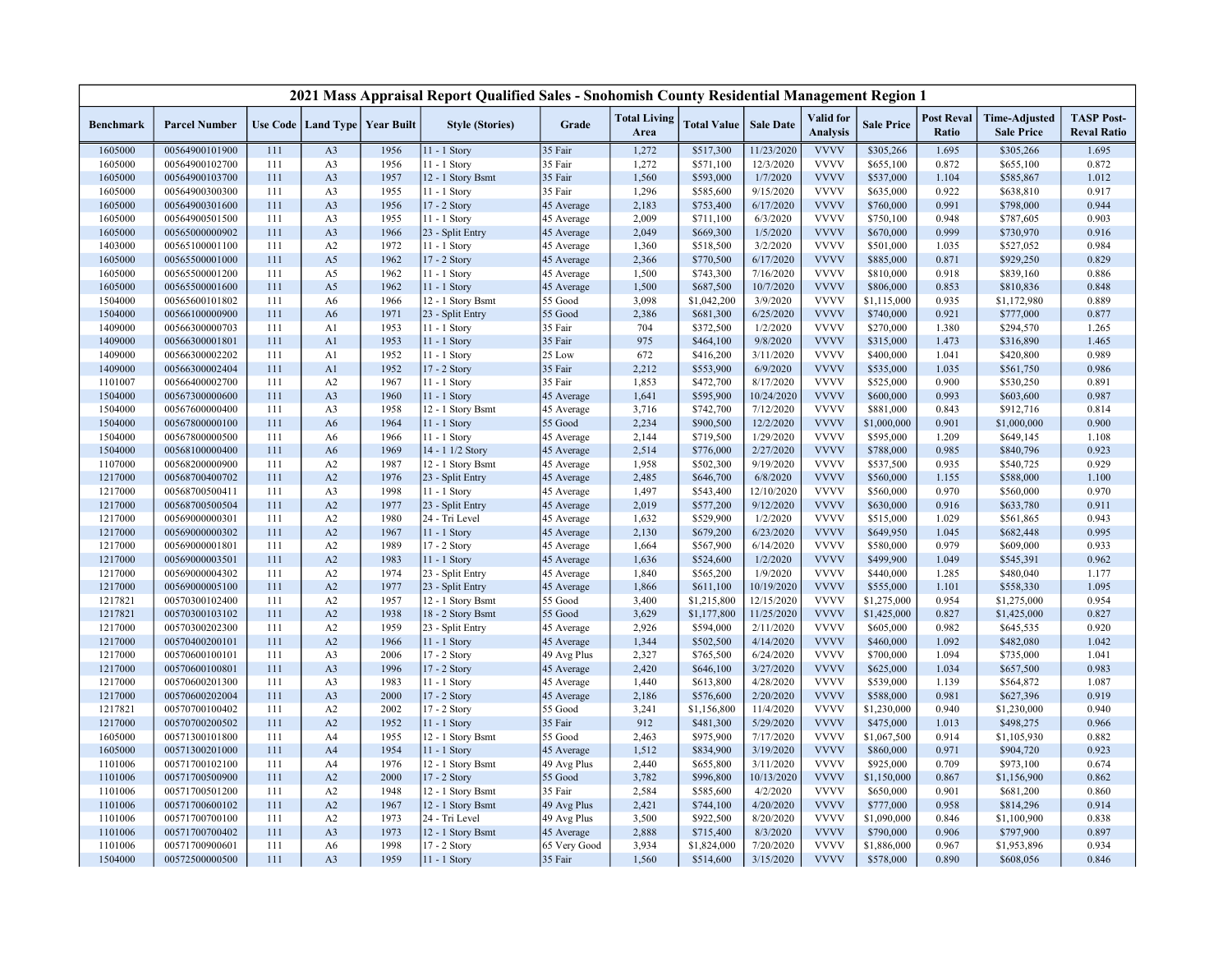|                    |                                  |            |                |                                   | 2021 Mass Appraisal Report Qualified Sales - Snohomish County Residential Management Region 1 |                            |                             |                        |                       |                              |                        |                            |                                           |                                         |
|--------------------|----------------------------------|------------|----------------|-----------------------------------|-----------------------------------------------------------------------------------------------|----------------------------|-----------------------------|------------------------|-----------------------|------------------------------|------------------------|----------------------------|-------------------------------------------|-----------------------------------------|
| <b>Benchmark</b>   | <b>Parcel Number</b>             |            |                | Use Code   Land Type   Year Built | <b>Style (Stories)</b>                                                                        | Grade                      | <b>Total Living</b><br>Area | <b>Total Value</b>     | <b>Sale Date</b>      | Valid for<br><b>Analysis</b> | <b>Sale Price</b>      | <b>Post Reval</b><br>Ratio | <b>Time-Adjusted</b><br><b>Sale Price</b> | <b>TASP Post-</b><br><b>Reval Ratio</b> |
| 1504000            | 00572500000700                   | 111        | A <sub>3</sub> | 1959                              | 12 - 1 Story Bsmt                                                                             | 35 Fair                    | 1,920                       | \$404,000              | 12/7/2020             | <b>VVVV</b>                  | \$576,000              | 0.701                      | \$576,000                                 | 0.701                                   |
| 1504000            | 00572500001100                   | 111        | A3             | 1959                              | 23 - Split Entry                                                                              | 45 Average                 | 2,446                       | \$572,600              | 1/10/2020             | <b>VVVV</b>                  | \$575,000              | 0.996                      | \$627,325                                 | 0.913                                   |
| 1605001            | 00572800000202                   | 111        | A7             | 1967                              | 17 - 2 Story                                                                                  | 55 Good                    | 2,736                       | \$1,113,500            | 11/19/2020            | <b>VVVV</b>                  | \$1,220,000            | 0.913                      | \$1,220,000                               | 0.913                                   |
| 1605001            | 00572800000700                   | 111        | A7             | 1976                              | 18 - 2 Story Bsmt                                                                             | 55 Good                    | 3,415                       | \$1,242,300            | 8/11/2020             | <b>VVVV</b>                  | \$1,450,000            | 0.857                      | \$1,464,500                               | 0.848                                   |
| 1403000            | 00573100000802                   | 111        | A2             | 1954                              | 11 - 1 Story                                                                                  | 45 Average                 | 1,704                       | \$648,000              | 5/5/2020              | <b>VVVV</b>                  | \$600,000              | 1.080                      | \$629,400                                 | 1.030                                   |
| 1403000            | 00573400000900                   | 111        | A2             | 1965                              | 23 - Split Entry                                                                              | 45 Average                 | 1,980                       | \$589,200              | 1/3/2020              | <b>VVVV</b>                  | \$580,000              | 1.016                      | \$632,780                                 | 0.931                                   |
| 1310000            | 00573700004000                   | 111        | A2             | 1963                              | 11 - 1 Story                                                                                  | 45 Average                 | 1,607                       | \$555,000              | 6/17/2020             | <b>VVVV</b>                  | \$525,000              | 1.057                      | \$551,250                                 | 1.007                                   |
| 1217000            | 00576100001000                   | 111        | A <sub>4</sub> | 1973                              | 24 - Tri Level                                                                                | 49 Avg Plus                | 2,302                       | \$681,500              | 2/20/2020             | <b>VVVV</b>                  | \$719,000              | 0.948                      | \$767,173                                 | 0.888                                   |
| 1201002            | 00576432801000                   | 111        | A2             | 1925                              | 12 - 1 Story Bsmt                                                                             | 45 Average                 | 2,383                       | \$508,600              | 9/4/2020              | <b>VVVV</b>                  | \$529,000              | 0.961                      | \$532,174                                 | 0.956                                   |
| 1605000            | 00576700002501                   | 111        | A <sub>3</sub> | 1951                              | 12 - 1 Story Bsmt                                                                             | 35 Fair                    | 1,460                       | \$665,300              | 2/28/2020             | <b>VVVV</b>                  | \$615,200              | 1.081                      | \$656,418                                 | 1.014                                   |
| 1605000            | 00576700002505                   | 111        | A3             | 1963                              | 11 - 1 Story                                                                                  | 35 Fair                    | 1,756                       | \$629,600              | 3/17/2020             | <b>VVVV</b>                  | \$642,700              | 0.980                      | \$676,120                                 | 0.931                                   |
| 1408000            | 00576700003108                   | 111        | A2             | 1951                              | 12 - 1 Story Bsmt                                                                             | 45 Average                 | 2,628                       | \$697,700              | 5/13/2020             | <b>VVVV</b>                  | \$655,000              | 1.065                      | \$687,095                                 | 1.015                                   |
| 1201004            | 00578700102700                   | 111        | A2             | 1920                              | 12 - 1 Story Bsmt                                                                             | 35 Fair                    | 1,114                       | \$345,400              | 5/21/2020             | <b>VVVV</b>                  | \$315,000              | 1.097                      | \$330,435                                 | 1.045                                   |
| 1201004            | 00578700102900                   | 111        | A2             | 1920                              | 12 - 1 Story Bsmt                                                                             | 35 Fair                    | 992                         | \$315,300              | 6/10/2020             | <b>VVVV</b>                  | \$270,000              | 1.168                      | \$283,500                                 | 1.112                                   |
| 1201005            | 00578800400201                   | 111        | A2             | 1926                              | 15 - 1 1/2 Story Bsmt                                                                         | 45 Average                 | 2,760                       | \$631,800              | 8/8/2020              | <b>VVVV</b>                  | \$627,500              | 1.007                      | \$633,775                                 | 0.997                                   |
| 1201005            | 00578800401100                   | 111        | A2             | 1914                              | 14 - 1 1/2 Story                                                                              | 45 Average                 | 1,362                       | \$417,000              | 7/5/2020              | <b>VVVV</b>                  | \$388,000              | 1.075                      | \$401,968                                 | 1.037                                   |
| 1107000            | 00578900000700                   | 111        | A <sub>3</sub> | 1979                              | 23 - Split Entry                                                                              | 45 Average                 | 1,939                       | \$558,600              | 4/27/2020             | <b>VVVV</b>                  | \$600,000              | 0.931                      | \$628,800                                 | 0.888                                   |
| 1107000            | 00578900001100                   | 111        | A3             | 1977                              | 12 - 1 Story Bsmt                                                                             | 49 Avg Plus                | 3,264                       | \$844,300              | 5/21/2020             | <b>VVVV</b>                  | \$805,000              | 1.049                      | \$844,445                                 | 1.000                                   |
| 1101008            | 00579300100702                   | 111        | A2             | 1957                              | $11 - 1$ Story                                                                                | 35 Fair                    | 1,080                       | \$365,900              | 4/30/2020             | <b>VVVV</b>                  | \$388,000              | 0.943                      | \$406,624                                 | 0.900                                   |
| 1101008            | 00579300201900                   | 111        | A2             | 1952                              | 11 - 1 Story                                                                                  | 35 Fair                    | 1,104                       | \$403,200              | 5/14/2020             | <b>VVVV</b>                  | \$375,000              | 1.075                      | \$393,375                                 | 1.025                                   |
| 1403000            | 00580800000500                   | 111        | A2             | 1973                              | 24 - Tri Level                                                                                | 45 Average                 | 1,570                       | \$518,000              | 10/2/2020             | <b>VVVV</b>                  | \$520,000              | 0.996                      | \$523,120                                 | 0.990                                   |
| 1605001            | 00582000200901                   | 111        | A7             | 1955                              | 11 - 1 Story                                                                                  | 35 Fair                    | 1,701                       | \$743,800              | 3/26/2020             | <b>VVVV</b>                  | \$737,000              | 1.009                      | \$775,324                                 | 0.959                                   |
| 1504001            | 00583800001400                   | 111        | A <sub>3</sub> | 1962                              | 24 - Tri Level                                                                                | 45 Average                 | 1,947                       | \$480,400              | 9/16/2020             | <b>VVVV</b>                  | \$535,000              | 0.898                      | \$538,210                                 | 0.893                                   |
| 1201005            | 00583972700400                   | 111        | A <sub>5</sub> | 1920                              | 18 - 2 Story Bsmt                                                                             | 45 Average                 | 2,308                       | \$601,000              | 6/30/2020             | <b>VVVV</b>                  | \$560,000              | 1.073                      | \$588,000                                 | 1.022                                   |
| 1504001            | 00584700003300                   | 111        | A <sub>3</sub> | 1966                              | 17 - 2 Story                                                                                  | 45 Average                 | 1,960                       | \$568,500              | 5/26/2020             | <b>VVVV</b>                  | \$545,000              | 1.043                      | \$571,705                                 | 0.994                                   |
| 1504001            | 00585000001000                   | 111        | A <sub>3</sub> | 1966                              | 11 - 1 Story                                                                                  | 45 Average                 | 1,440                       | \$487,300              | 6/22/2020             | <b>VVVV</b>                  | \$500,000              | 0.975                      | \$525,000                                 | 0.928                                   |
| 1504001            | 00585100002700                   | 111        | A3<br>A2       | 1970                              | 23 - Split Entry                                                                              | 45 Average                 | 1,913                       | \$625,100              | 3/5/2020<br>2/16/2020 | <b>VVVV</b><br><b>VVVV</b>   | \$623,000              | 1.003<br>0.991             | \$655,396                                 | 0.954<br>0.929                          |
| 1408000<br>1408000 | 00586100100500<br>00586100100700 | 111<br>111 | A2             | 1960<br>1960                      | 11 - 1 Story                                                                                  | 45 Average<br>35 Fair      | 1,282<br>2,042              | \$530,400              | 9/3/2020              | <b>VVVV</b>                  | \$535,000<br>\$580,000 | 0.968                      | \$570,845<br>\$583,480                    | 0.962                                   |
|                    | 00588900000100                   | 111        | A <sub>3</sub> | 1960                              | 12 - 1 Story Bsmt<br>11 - 1 Story                                                             | 35 Fair                    | 1,800                       | \$561,400<br>\$607,600 | 6/4/2020              | <b>VVVV</b>                  | \$555,683              | 1.093                      | \$583,467                                 | 1.041                                   |
| 1605000<br>1605000 | 00589100000900                   | 111        | A3             | 1975                              |                                                                                               |                            | 2,002                       | \$702,200              | 5/27/2020             | <b>VVVV</b>                  | \$715,000              | 0.982                      | \$750,035                                 | 0.936                                   |
| 1605000            | 00589100001700                   | 111        | A <sub>3</sub> | 1983                              | 23 - Split Entry<br>$11 - 1$ Story                                                            | 49 Avg Plus<br>49 Avg Plus | 1,838                       | \$641,800              | 4/13/2020             | <b>VVVV</b>                  | \$625,000              | 1.027                      | \$655,000                                 | 0.980                                   |
| 1107000            | 00589400000700                   | 111        | A2             | 1963                              | 11 - 1 Story                                                                                  | 45 Average                 | 1,702                       | \$538,400              | 5/8/2020              | <b>VVVV</b>                  | \$510,000              | 1.056                      | \$534,990                                 | 1.006                                   |
| 1201004            | 00591000101100                   | 111        | A2             | 1929                              | 12 - 1 Story Bsmt                                                                             | 35 Fair                    | 1,488                       | \$339,600              | 8/14/2020             | <b>VVVV</b>                  | \$380,000              | 0.894                      | \$383,800                                 | 0.885                                   |
| 1107000            | 00591100000512                   | 111        | A2             | 1995                              | 23 - Split Entry                                                                              | 45 Average                 | 2,643                       | \$702,600              | 6/8/2020              | <b>VVVV</b>                  | \$675,000              | 1.041                      | \$708,750                                 | 0.991                                   |
| 1409000            | 00591500001601                   | 111        | A <sub>1</sub> | 1963                              | 23 - Split Entry                                                                              | 45 Average                 | 2,576                       | \$694,400              | 2/27/2020             | <b>VVVV</b>                  | \$642,500              | 1.081                      | \$685,548                                 | 1.013                                   |
| 1409000            | 00591500002100                   | 111        | A <sub>1</sub> | 1962                              | 23 - Split Entry                                                                              | 45 Average                 | 2,256                       | \$618,500              | 3/26/2020             | <b>VVVV</b>                  | \$620,000              | 0.998                      | \$652,240                                 | 0.948                                   |
| 1605001            | 00592200000400                   | 111        | A7             | 1956                              | 11 - 1 Story                                                                                  | 45 Average                 | 1,152                       | \$782,200              | 1/15/2020             | <b>VVVV</b>                  | \$750,000              | 1.043                      | \$818,250                                 | 0.956                                   |
| 1605000            | 00593000000300                   | 111        | A3             | 1961                              | 12 - 1 Story Bsmt                                                                             | 45 Average                 | 1,200                       | \$588,400              | 4/10/2020             | <b>VVVV</b>                  | \$600,000              | 0.981                      | \$628,800                                 | 0.936                                   |
| 1201014            | 00594200200701                   | 111        | A <sub>3</sub> | 1985                              | 23 - Split Entry                                                                              | 45 Average                 | 2,430                       | \$525,600              | 6/22/2020             | <b>VVVV</b>                  | \$600,000              | 0.876                      | \$630,000                                 | 0.834                                   |
| 1504000            | 00594400005901                   | 111        | A6             | 1975                              | 15 - 1 1/2 Story Bsmt                                                                         | 55 Good                    | 3,037                       | \$969,400              | 7/14/2020             | <b>VVVV</b>                  | \$990,000              | 0.979                      | \$1,025,640                               | 0.945                                   |
| 1504000            | 00594400006200                   | 111        | A <sub>6</sub> | 1990                              | 11 - 1 Story                                                                                  | 55 Good                    | 2,792                       | \$1,008,600            | 10/23/2020            | <b>VVVV</b>                  | \$1,125,000            | 0.897                      | \$1,131,750                               | 0.891                                   |
| 1605000            | 00594600000100                   | 111        | A <sub>3</sub> | 1946                              | $11 - 1$ Story                                                                                | 35 Fair                    | 1,779                       | \$517,300              | 7/2/2020              | <b>VVVV</b>                  | \$556,500              | 0.930                      | \$576,534                                 | 0.897                                   |
| 1403000            | 00594700000300                   | 111        | A2             | 1975                              | 23 - Split Entry                                                                              | 45 Average                 | 1,812                       | \$519,500              | 6/23/2020             | <b>VVVV</b>                  | \$505,000              | 1.029                      | \$530,250                                 | 0.980                                   |
| 1504001            | 00595300001100                   | 111        | A <sub>3</sub> | 1973                              | 23 - Split Entry                                                                              | 45 Average                 | 2,061                       | \$537,200              | 1/3/2020              | <b>VVVV</b>                  | \$490,000              | 1.096                      | \$534,590                                 | 1.005                                   |
| 1605000            | 00595500000300                   | 111        | A <sub>3</sub> | 1958                              | 11 - 1 Story                                                                                  | 35 Fair                    | 1,176                       | \$562,400              | 6/26/2020             | <b>VVVV</b>                  | \$485,000              | 1.160                      | \$509,250                                 | 1.104                                   |
| 1605000            | 00595500000700                   | 111        | A3             | 1958                              | 11 - 1 Story                                                                                  | 35 Fair                    | 1,496                       | \$588,200              | 6/17/2020             | <b>VVVV</b>                  | \$500,000              | 1.176                      | \$525,000                                 | 1.120                                   |
| 1605000            | 00595800001800                   | 111        | A <sub>3</sub> | 1967                              | 11 - 1 Story                                                                                  | 35 Fair                    | 1,740                       | \$584,900              | 10/15/2020            | <b>VVVV</b>                  | \$675,000              | 0.867                      | \$679,050                                 | 0.861                                   |
| 1201013            | 00596100000200                   | 111        | A2             | 1963                              | 11 - 1 Story                                                                                  | 45 Average                 | 1,140                       | \$388,400              | 3/3/2020              | <b>VVVV</b>                  | \$415,000              | 0.936                      | \$436,580                                 | 0.890                                   |
| 1201013            | 00596100000600                   | 111        | A2             | 1962                              | $11 - 1$ Story                                                                                | 45 Average                 | 1,641                       | \$513,900              | 5/14/2020             | <b>VVVV</b>                  | \$495,000              | 1.038                      | \$519,255                                 | 0.990                                   |
| 1201005            | 00596200300500                   | 111        | A2             | 1926                              | 12 - 1 Story Bsmt                                                                             | 35 Fair                    | 1,568                       | \$310,700              | 3/31/2020             | <b>VVVV</b>                  | \$385,000              | 0.807                      | \$405,020                                 | 0.767                                   |
| 1201005            | 00596200400302                   | 111        | A2             | 1930                              | $11 - 1$ Story                                                                                | 35 Fair                    | 1,344                       | \$341,800              | 1/15/2020             | <b>VVVV</b>                  | \$330,000              | 1.036                      | \$360,030                                 | 0.949                                   |
| 1409000            | 00596300000400                   | 111        | A2             | 1961                              | 12 - 1 Story Bsmt                                                                             | 45 Average                 | 1,638                       | \$543,300              | 1/15/2020             | <b>VVVV</b>                  | \$605,000              | 0.898                      | \$660,055                                 | 0.823                                   |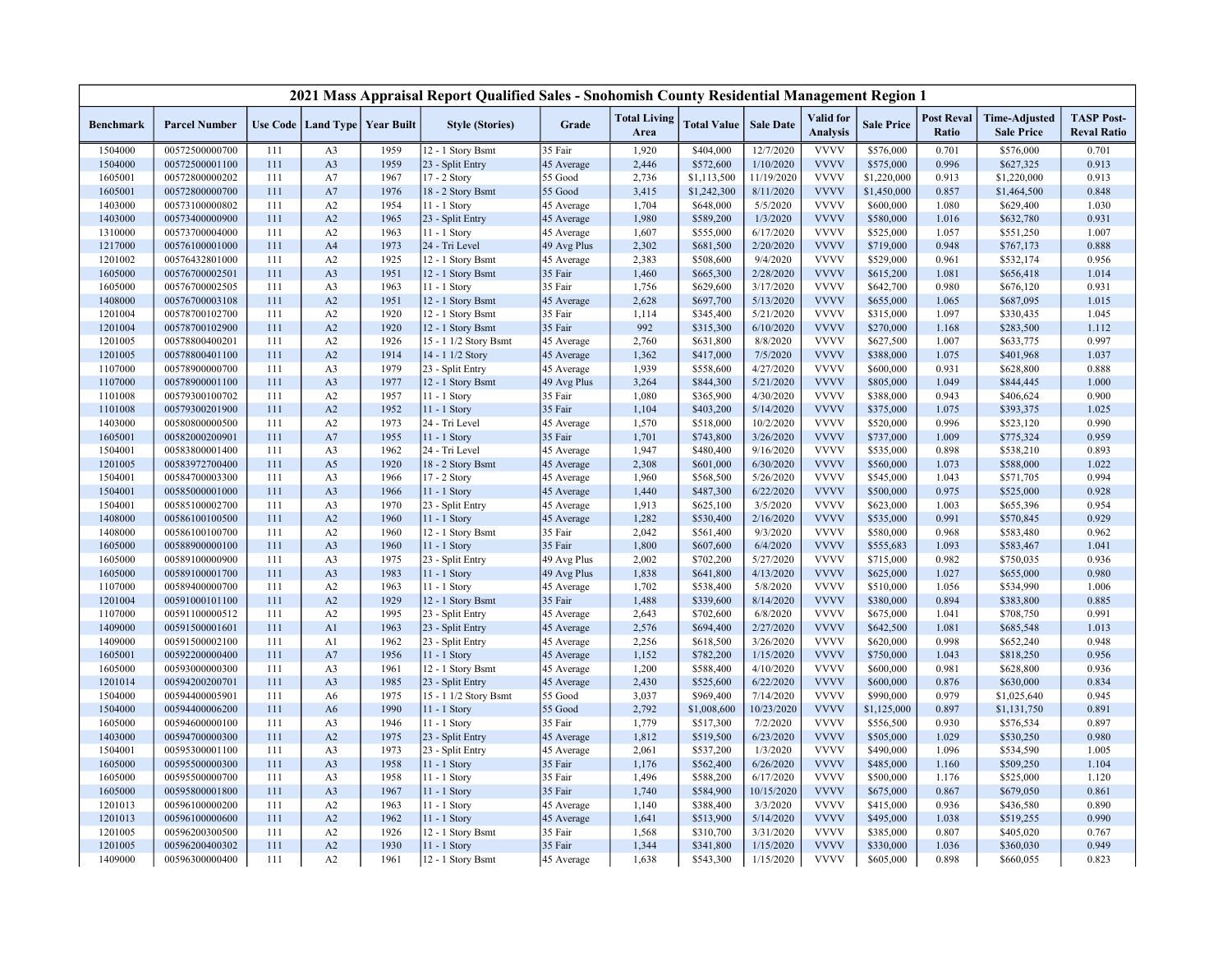|                    |                                  |            |                      |                   | 2021 Mass Appraisal Report Qualified Sales - Snohomish County Residential Management Region 1 |                    |                             |                        |                        |                                     |                        |                            |                                           |                                         |
|--------------------|----------------------------------|------------|----------------------|-------------------|-----------------------------------------------------------------------------------------------|--------------------|-----------------------------|------------------------|------------------------|-------------------------------------|------------------------|----------------------------|-------------------------------------------|-----------------------------------------|
| <b>Benchmark</b>   | <b>Parcel Number</b>             |            | Use Code   Land Type | <b>Year Built</b> | <b>Style (Stories)</b>                                                                        | Grade              | <b>Total Living</b><br>Area | <b>Total Value</b>     | <b>Sale Date</b>       | <b>Valid</b> for<br><b>Analysis</b> | <b>Sale Price</b>      | <b>Post Reval</b><br>Ratio | <b>Time-Adjusted</b><br><b>Sale Price</b> | <b>TASP Post-</b><br><b>Reval Ratio</b> |
| 1409000            | 00596300001400                   | 111        | A2                   | 1962              | 23 - Split Entry                                                                              | 35 Fair            | 1,976                       | \$559,100              | 9/10/2020              | <b>VVVV</b>                         | \$610,000              | 0.917                      | \$613,660                                 | 0.911                                   |
| 1409000            | 00596400000300                   | 111        | A2                   | 1967              | 23 - Split Entry                                                                              | 45 Average         | 1,880                       | \$686,600              | 2/7/2020               | <b>VVVV</b>                         | \$599,900              | 1.145                      | \$640,093                                 | 1.073                                   |
| 1409000            | 00596400001200                   | 111        | A2                   | 1965              | $11 - 1$ Story                                                                                | 45 Average         | 1,280                       | \$556,700              | 9/29/2020              | <b>VVVV</b>                         | \$630,000              | 0.884                      | \$633,780                                 | 0.878                                   |
| 1605000            | 00598200000600                   | 111        | A <sub>3</sub>       | 1968              | 23 - Split Entry                                                                              | 45 Average         | 2,056                       | \$631,200              | 6/23/2020              | <b>VVVV</b>                         | \$631,000              | 1.000                      | \$662,550                                 | 0.953                                   |
| 1101012            | 00598700000903                   | 111        | A2                   | 2005              | 17 - 2 Story                                                                                  | 45 Average         | 1,970                       | \$476,600              | 6/23/2020              | <b>VVVV</b>                         | \$533,000              | 0.894                      | \$559,650                                 | 0.852                                   |
| 1101012            | 00598700001103                   | 111        | A2                   | 2005              | 17 - 2 Story                                                                                  | 45 Average         | 1,998                       | \$519,000              | 9/5/2020               | <b>VVVV</b>                         | \$570,000              | 0.911                      | \$573,420                                 | 0.905                                   |
| 1201004            | 00602850703100                   | 111        | A2                   | 1940              | 11 - 1 Story                                                                                  | 35 Fair            | 970                         | \$312,300              | 5/29/2020              | <b>VVVV</b>                         | \$344,802              | 0.906                      | \$361,697                                 | 0.863                                   |
| 1201004            | 00602850901900                   | 111        | A <sub>1</sub>       | 1892              | $21 - 2 +$ Story Bsmt                                                                         | 55 Good            | 3,644                       | \$401,400              | 3/28/2020              | <b>VVVV</b>                         | \$365,000              | 1.100                      | \$383,980                                 | 1.045                                   |
| 1409000            | 00603200000800                   | 111        | A2                   | 1962              | 23 - Split Entry                                                                              | 35 Fair            | 1,728                       | \$426,900              | 2/4/2020               | <b>VVVV</b>                         | \$417,000              | 1.024                      | \$444,939                                 | 0.959                                   |
| 1201014            | 00603700001100                   | 111        | A <sub>3</sub>       | 1969              | 11 - 1 Story                                                                                  | 45 Average         | 2,096                       | \$513,400              | 7/9/2020               | <b>VVVV</b>                         | \$455,000              | 1.128                      | \$471,380                                 | 1.089                                   |
| 1201014            | 00603700002400                   | 111        | A <sub>3</sub>       | 1969              | 11 - 1 Story                                                                                  | 45 Average         | 1,563                       | \$495,100              | 7/7/2020               | <b>VVVV</b>                         | \$503,000              | 0.984                      | \$521,108                                 | 0.950                                   |
| 1201014            | 00603700003500                   | 111        | A <sub>3</sub>       | 1968              | 24 - Tri Level                                                                                | 45 Average         | 1,812                       | \$409,400              | 10/14/2020             | <b>VVVV</b>                         | \$476,000              | 0.860                      | \$478,856                                 | 0.855                                   |
| 1201014            | 00603700004400                   | 111        | A <sub>3</sub>       | 1968              | 24 - Tri Level                                                                                | 45 Average         | 1,628                       | \$463,700              | 4/1/2020               | <b>VVVV</b>                         | \$485,000              | 0.956                      | \$508,280                                 | 0.912                                   |
| 1201014            | 00603700009500                   | 111        | A <sub>3</sub>       | 1969              | 23 - Split Entry                                                                              | 45 Average         | 1,798                       | \$423,500              | 10/22/2020             | <b>VVVV</b>                         | \$450,000              | 0.941                      | \$452,700                                 | 0.935                                   |
| 1201014            | 00603700010400                   | 111        | A <sub>3</sub>       | 1969              | 23 - Split Entry                                                                              | 45 Average         | 1,754                       | \$493,400              | 10/8/2020              | <b>VVVV</b>                         | \$520,000              | 0.949                      | \$523,120                                 | 0.943                                   |
| 1201014            | 00603700011300                   | 111        | A3                   | 1969              | 24 - Tri Level                                                                                | 45 Average         | 1,628                       | \$413,700              | 1/12/2020              | <b>VVVV</b>                         | \$379,950              | 1.089                      | \$414,525                                 | 0.998                                   |
| 1201014            | 00603700014100                   | 111        | A <sub>3</sub>       | 1969              | 23 - Split Entry                                                                              | 45 Average         | 2,214                       | \$511,800              | 1/31/2020              | <b>VVVV</b>                         | \$470,000              | 1.089                      | \$512,770                                 | 0.998                                   |
| 1201014            | 00603700016200                   | 111        | A3                   | 1969              | 23 - Split Entry                                                                              | 45 Average         | 1,754                       | \$467,700              | 2/12/2020              | <b>VVVV</b>                         | \$467,500              | 1.000                      | \$498,823                                 | 0.938                                   |
| 1201014            | 00603700017300                   | 111        | A <sub>3</sub>       | 1969              | $11 - 1$ Story                                                                                | 45 Average         | 1,563                       | \$482,700              | 7/27/2020              | <b>VVVV</b>                         | \$495,000              | 0.975                      | \$512,820                                 | 0.941                                   |
| 1201014            | 00603700017500                   | 111        | A3                   | 1969              | 23 - Split Entry                                                                              | 45 Average         | 1,720                       | \$414,000              | 3/4/2020               | <b>VVVV</b>                         | \$378,000              | 1.095                      | \$397,656                                 | 1.041                                   |
| 1310000            | 00604300000800                   | 111        | A <sub>3</sub>       | 1974              | 11 - 1 Story                                                                                  | 45 Average         | 1,680                       | \$523,200              | 6/4/2020               | <b>VVVV</b>                         | \$482,000              | 1.085                      | \$506,100                                 | 1.034                                   |
| 1201002            | 00605400400300                   | 111        | A2                   | 1942              | 11 - 1 Story                                                                                  | 35 Fair            | 968                         | \$397,800              | 11/10/2020             | <b>VVVV</b>                         | \$434,500              | 0.916                      | \$434,500                                 | 0.916                                   |
| 1201002            | 00605400500600                   | 111        | A2                   | 1942              | $11 - 1$ Story                                                                                | 35 Fair            | 748                         | \$280,200              | 9/25/2020              | <b>VVVV</b>                         | \$208,000              | 1.347                      | \$209,248                                 | 1.339                                   |
| 1201002            | 00605400501300                   | 111        | A2                   | 1942              | 11 - 1 Story                                                                                  | 45 Average         | 1,190                       | \$467,500              | 6/25/2020              | <b>VVVV</b>                         | \$385,000              | 1.214                      | \$404,250                                 | 1.156                                   |
| 1201002<br>1201002 | 00605400501800<br>00605400600100 | 111<br>111 | A2                   | 1942<br>1942      | 11 - 1 Story                                                                                  | 35 Fair<br>35 Fair | 1,048<br>965                | \$377,200<br>\$362,600 | 3/10/2020<br>9/15/2020 | <b>VVVV</b><br><b>VVVV</b>          | \$385,000<br>\$387,000 | 0.980<br>0.937             | \$405,020<br>\$389,322                    | 0.931<br>0.931                          |
|                    |                                  |            | A2<br>A2             | 1942              | 11 - 1 Story                                                                                  | 35 Fair            | 744                         |                        | 6/9/2020               | <b>VVVV</b>                         |                        | 1.084                      |                                           | 1.033                                   |
| 1201002<br>1201002 | 00605400700700<br>00605400800800 | 111<br>111 | A2                   | 1942              | 11 - 1 Story<br>17 - 2 Story                                                                  | 35 Fair            | 1,336                       | \$366,500<br>\$388,300 | 11/11/2020             | <b>VVVV</b>                         | \$338,000<br>\$365,000 | 1.064                      | \$354,900<br>\$365,000                    | 1.064                                   |
| 1101009            | 00605501400303                   | 111        | A2                   | 1979              | 24 - Tri Level                                                                                | 45 Average         | 1,534                       | \$493,500              | 2/13/2020              | <b>VVVV</b>                         | \$505,000              | 0.977                      | \$538,835                                 | 0.916                                   |
| 1101009            | 00605502400301                   | 111        | A2                   | 1926              | 15 - 1 1/2 Story Bsmt                                                                         | 35 Fair            | 1,664                       | \$434,000              | 1/24/2020              | <b>VVVV</b>                         | \$385,000              | 1.127                      | \$420,035                                 | 1.033                                   |
| 1201010            | 00605700001300                   | 111        | A2                   | 1954              | 12 - 1 Story Bsmt                                                                             | 45 Average         | 2,516                       | \$473,900              | 3/3/2020               | <b>VVVV</b>                         | \$395,000              | 1.200                      | \$415,540                                 | 1.140                                   |
| 1201010            | 00605700001600                   | 111        | A2                   | 1963              | 12 - 1 Story Bsmt                                                                             | 45 Average         | 3,060                       | \$584,400              | 9/9/2020               | <b>VVVV</b>                         | \$600,000              | 0.974                      | \$603,600                                 | 0.968                                   |
| 1201010            | 00605700001900                   | 111        | A2                   | 1953              | 12 - 1 Story Bsmt                                                                             | 45 Average         | 2,816                       | \$564,100              | 1/15/2020              | <b>VVVV</b>                         | \$590,000              | 0.956                      | \$643,690                                 | 0.876                                   |
| 1201010            | 00605800000301                   | 111        | A2                   | 2014              | 17 - 2 Story                                                                                  | 45 Average         | 1,608                       | \$496,000              | 5/27/2020              | <b>VVVV</b>                         | \$500,000              | 0.992                      | \$524,500                                 | 0.946                                   |
| 1201010            | 00605800003400                   | 111        | A2                   | 1955              | 11 - 1 Story                                                                                  | 45 Average         | 1,784                       | \$553,800              | 6/2/2020               | <b>VVVV</b>                         | \$560,000              | 0.989                      | \$588,000                                 | 0.942                                   |
| 1310000            | 00605900001100                   | 111        | A3                   | 1975              | 23 - Split Entry                                                                              | 45 Average         | 1,836                       | \$532,100              | 5/5/2020               | <b>VVVV</b>                         | \$484,000              | 1.099                      | \$507,716                                 | 1.048                                   |
| 1605001            | 00606000000900                   | 111        | A7                   | 1960              | 18 - 2 Story Bsmt                                                                             | 55 Good            | 3,739                       | \$1,612,500            | 7/30/2020              | <b>VVVV</b>                         | \$1,540,000            | 1.047                      | \$1,595,440                               | 1.011                                   |
| 1101008            | 00606100000100                   | 111        | A4                   | 1989              | 12 - 1 Story Bsmt                                                                             | 55 Good            | 3,331                       | \$1,057,800            | 11/24/2020             | <b>VVVV</b>                         | \$1,225,000            | 0.864                      | \$1,225,000                               | 0.864                                   |
| 1101008            | 00606100003500                   | 111        | A2                   | 1953              | 11 - 1 Story                                                                                  | 45 Average         | 1,828                       | \$512,800              | 8/18/2020              | <b>VVVV</b>                         | \$554,000              | 0.926                      | \$559,540                                 | 0.916                                   |
| 1101008            | 00606100004500                   | 111        | A4                   | 1947              | 12 - 1 Story Bsmt                                                                             | 49 Avg Plus        | 1,696                       | \$531,700              | 7/21/2020              | <b>VVVV</b>                         | \$625,000              | 0.851                      | \$647,500                                 | 0.821                                   |
| 1101008            | 00606100005900                   | 111        | A2                   | 1945              | 11 - 1 Story                                                                                  | 35 Fair            | 1,464                       | \$367,600              | 6/29/2020              | <b>VVVV</b>                         | \$375,000              | 0.980                      | \$393,750                                 | 0.934                                   |
| 1101008            | 00606200000300                   | 111        | A2                   | 1948              | 12 - 1 Story Bsmt                                                                             | 35 Fair            | 1,360                       | \$396,100              | 9/16/2020              | <b>VVVV</b>                         | \$450,000              | 0.880                      | \$452,700                                 | 0.875                                   |
| 1101008            | 00606300001300                   | 111        | A2                   | 1951              | 11 - 1 Story                                                                                  | 25 Low             | 1,265                       | \$326,700              | 6/26/2020              | <b>VVVV</b>                         | \$291,000              | 1.123                      | \$305,550                                 | 1.069                                   |
| 1101008            | 00606300002700                   | 111        | A2                   | 1953              | 11 - 1 Story                                                                                  | 35 Fair            | 914                         | \$356,000              | 12/9/2020              | <b>VVVV</b>                         | \$375,000              | 0.949                      | \$375,000                                 | 0.949                                   |
| 1101008            | 00606300004300                   | 111        | A2                   | 1953              | 14 - 1 1/2 Story                                                                              | 35 Fair            | 1,630                       | \$429,900              | 8/28/2020              | <b>VVVV</b>                         | \$360,300              | 1.193                      | \$363,903                                 | 1.181                                   |
| 1101008            | 00606400003300                   | 111        | A2                   | 1954              | 12 - 1 Story Bsmt                                                                             | 35 Fair            | 2,509                       | \$457,000              | 9/29/2020              | <b>VVVV</b>                         | \$550,000              | 0.831                      | \$553,300                                 | 0.826                                   |
| 1101008            | 00606400003700                   | 111        | A2                   | 1958              | 12 - 1 Story Bsmt                                                                             | 45 Average         | 2,806                       | \$559,100              | 10/6/2020              | <b>VVVV</b>                         | \$636,000              | 0.879                      | \$639,816                                 | 0.874                                   |
| 1101008            | 00606500000800                   | 111        | A2                   | 1954              | 11 - 1 Story                                                                                  | 35 Fair            | 936                         | \$406,100              | 3/11/2020              | <b>VVVV</b>                         | \$407,000              | 0.998                      | \$428,164                                 | 0.948                                   |
| 1101009            | 00606900300200                   | 111        | A2                   | 1953              | 11 - 1 Story                                                                                  | 35 Fair            | 1,264                       | \$423,200              | 2/24/2020              | <b>VVVV</b>                         | \$435,000              | 0.973                      | \$464,145                                 | 0.912                                   |
| 1403000            | 00609900200500                   | 111        | A2                   | 1962              | 23 - Split Entry                                                                              | 45 Average         | 1,888                       | \$574,700              | 7/6/2020               | <b>VVVV</b>                         | \$580,000              | 0.991                      | \$600,880                                 | 0.956                                   |
| 1403000            | 00609900201600                   | 111        | A2                   | 1963              | 23 - Split Entry                                                                              | 45 Average         | 1,993                       | \$472,900              | 7/11/2020              | <b>VVVV</b>                         | \$511,000              | 0.925                      | \$529,396                                 | 0.893                                   |
| 1605000            | 00610400002700                   | 111        | A4                   | 1962              | 23 - Split Entry                                                                              | 45 Average         | 2,302                       | \$772,300              | 2/6/2020               | <b>VVVV</b>                         | \$759,000              | 1.018                      | \$809,853                                 | 0.954                                   |
| 1605000            | 00610700100701                   | 111        | A <sub>4</sub>       | 1976              | 23 - Split Entry                                                                              | 45 Average         | 2,640                       | \$828,100              | 6/22/2020              | <b>VVVV</b>                         | \$825,000              | 1.004                      | \$866,250                                 | 0.956                                   |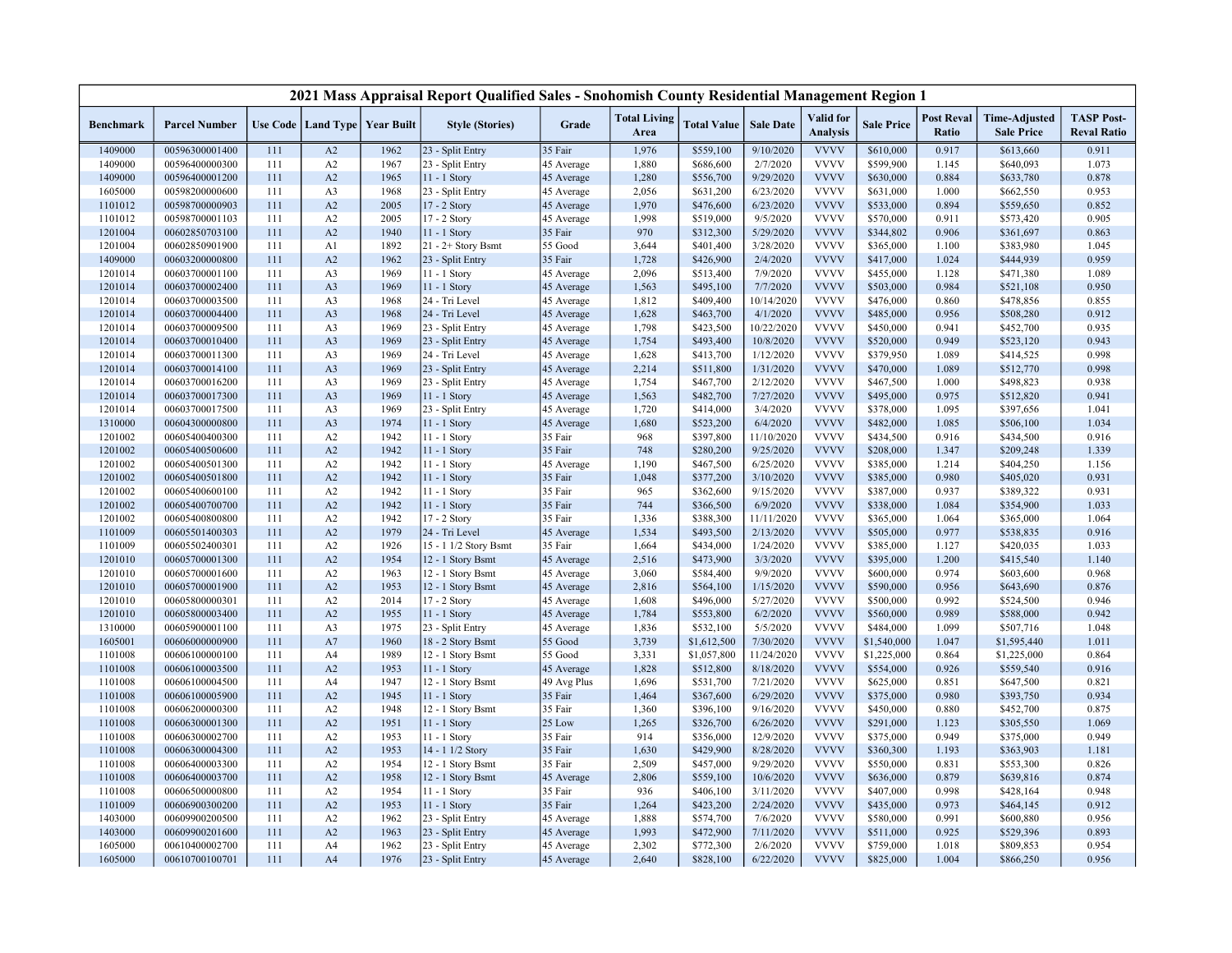|                    |                                  |            |                        |                                   | 2021 Mass Appraisal Report Qualified Sales - Snohomish County Residential Management Region 1 |                         |                             |                          |                        |                              |                          |                            |                                           |                                         |
|--------------------|----------------------------------|------------|------------------------|-----------------------------------|-----------------------------------------------------------------------------------------------|-------------------------|-----------------------------|--------------------------|------------------------|------------------------------|--------------------------|----------------------------|-------------------------------------------|-----------------------------------------|
| <b>Benchmark</b>   | <b>Parcel Number</b>             |            |                        | Use Code   Land Type   Year Built | <b>Style (Stories)</b>                                                                        | Grade                   | <b>Total Living</b><br>Area | <b>Total Value</b>       | <b>Sale Date</b>       | Valid for<br><b>Analysis</b> | <b>Sale Price</b>        | <b>Post Reval</b><br>Ratio | <b>Time-Adjusted</b><br><b>Sale Price</b> | <b>TASP Post-</b><br><b>Reval Ratio</b> |
| 1605000            | 00610700101000                   | 111        | A4                     | 1959                              | 12 - 1 Story Bsmt                                                                             | 45 Average              | 2,884                       | \$877,600                | 4/29/2020              | <b>VVVV</b>                  | \$800,000                | 1.097                      | \$838,400                                 | 1.047                                   |
| 1605000            | 00610700201602                   | 111        | A <sub>4</sub>         | 2001                              | 17 - 2 Story                                                                                  | 55 Good                 | 2,922                       | \$945,500                | 6/19/2020              | <b>VVVV</b>                  | \$975,000                | 0.970                      | \$1,023,750                               | 0.924                                   |
| 1605001            | 00610900001000                   | 111        | A7                     | 1977                              | 23 - Split Entry                                                                              | 49 Avg Plus             | 2,211                       | \$927,900                | 9/3/2020               | <b>VVVV</b>                  | \$870,000                | 1.067                      | \$875,220                                 | 1.060                                   |
| 1504001            | 00611000000900                   | 111        | A <sub>3</sub>         | 1959                              | 11 - 1 Story                                                                                  | 45 Average              | 1,546                       | \$548,100                | 6/2/2020               | <b>VVVV</b>                  | \$521,237                | 1.052                      | \$547,299                                 | 1.001                                   |
| 1101009            | 00611100009500                   | 111        | A2                     | 1957                              | 12 - 1 Story Bsmt                                                                             | 45 Average              | 2,568                       | \$459,400                | 8/14/2020              | <b>VVVV</b>                  | \$495,000                | 0.928                      | \$499,950                                 | 0.919                                   |
| 1101009            | 00611100009600                   | 111        | A2                     | 1954                              | 12 - 1 Story Bsmt                                                                             | 35 Fair                 | 2,880                       | \$342,700                | 4/7/2020               | <b>VVVV</b>                  | \$320,000                | 1.071                      | \$335,360                                 | 1.022                                   |
| 1107000            | 00611500000200                   | 111        | A2                     | 1963                              | 11 - 1 Story                                                                                  | 45 Average              | 1,548                       | \$526,600                | 4/14/2020              | <b>VVVV</b>                  | \$535,000                | 0.984                      | \$560,680                                 | 0.939                                   |
| 1107000            | 00611600000107                   | 111        | A2                     | 1995                              | 18 - 2 Story Bsmt                                                                             | 55 Good                 | 3,647                       | \$1,025,300              | 2/21/2020              | <b>VVVV</b>                  | \$1,120,000              | 0.915                      | \$1,195,040                               | 0.858                                   |
| 1107000            | 00611600002603                   | 111        | A4                     | 1990                              | 12 - 1 Story Bsmt                                                                             | 65 Very Good            | 5,563                       | \$1,802,400              | 7/1/2020               | <b>VVVV</b>                  | \$1,775,000              | 1.015                      | \$1,838,900                               | 0.980                                   |
| 1107000            | 00611600003301                   | 111        | A <sub>4</sub>         | 1947                              | 15 - 1 1/2 Story Bsmt                                                                         | 55 Good                 | 2,304                       | \$963,500                | 6/3/2020               | <b>VVVV</b>                  | \$949,000                | 1.015                      | \$996,450                                 | 0.967                                   |
| 1107000            | 00611600003302                   | 111        | A <sub>4</sub>         | 1996                              | 18 - 2 Story Bsmt                                                                             | 65 Very Good            | 3,757                       | \$1,073,100              | 8/31/2020              | <b>VVVV</b>                  | \$1,230,000              | 0.872                      | \$1,242,300                               | 0.864                                   |
| 1107000            | 00611600005201                   | 111        | A <sub>6</sub>         | 1999                              | 17 - 2 Story                                                                                  | 65 Very Good            | 3,211                       | \$1,012,100              | 10/2/2020              | <b>VVVV</b>                  | \$890,000                | 1.137                      | \$895,340                                 | 1.130                                   |
| 1107000            | 00611600008611                   | 111        | A2                     | 1959                              | 12 - 1 Story Bsmt                                                                             | 45 Average              | 2,434                       | \$605,300                | 1/22/2020              | <b>VVVV</b>                  | \$585,000                | 1.035                      | \$638,235                                 | 0.948                                   |
| 1107000            | 00611600014707                   | 111        | A2                     | 1986                              | 17 - 2 Story                                                                                  | 49 Avg Plus             | 1,470                       | \$604,300                | 5/7/2020               | <b>VVVV</b>                  | \$531,500                | 1.137                      | \$557,544                                 | 1.084                                   |
| 1107000            | 00611600015404                   | 111        | A2                     | 1974                              | 17 - 2 Story                                                                                  | 55 Good                 | 1,344                       | \$521,800                | 4/14/2020              | <b>VVVV</b>                  | \$530,900                | 0.983                      | \$556,383                                 | 0.938                                   |
| 1107000            | 00611600015405                   | 111        | A2                     | 1977                              | 18 - 2 Story Bsmt                                                                             | 49 Avg Plus             | 1,788                       | \$604,700                | 7/7/2020               | <b>VVVV</b>                  | \$579,000                | 1.044                      | \$599,844                                 | 1.008                                   |
| 1107000            | 00611600018104                   | 111        | A5                     | 2003                              | 18 - 2 Story Bsmt                                                                             | 45 Average              | 1,704                       | \$515,700                | 6/11/2020              | <b>VVVV</b>                  | \$550,000                | 0.938                      | \$577,500                                 | 0.893                                   |
| 1107000            | 00611600019015                   | 111        | A <sub>4</sub>         | 1961                              | 12 - 1 Story Bsmt                                                                             | 55 Good                 | 4,126                       | \$1,151,300              | 10/17/2020             | <b>VVVV</b>                  | \$1,225,000              | 0.940                      | \$1,232,350                               | 0.934                                   |
| 1101008            | 00612000001602                   | 111        | A <sub>1</sub>         | 2019                              | 23 - Split Entry                                                                              | 45 Average              | 1,532                       | \$455,900                | 2/7/2020               | <b>VVVV</b>                  | \$449,000                | 1.015                      | \$479,083                                 | 0.952                                   |
| 1101008            | 00612000003404                   | 111        | A <sub>1</sub>         | 1959                              | 11 - 1 Story                                                                                  | 35 Fair                 | 1,104                       | \$319,300                | 9/15/2020              | <b>VVVV</b>                  | \$363,000                | 0.880                      | \$365,178                                 | 0.874                                   |
| 1101008            | 00612000007100                   | 111        | A <sub>1</sub>         | 1951                              | 11 - 1 Story                                                                                  | 35 Fair                 | 1,100                       | \$352,800                | 5/14/2020              | <b>VVVV</b>                  | \$375,000                | 0.941                      | \$393,375                                 | 0.897                                   |
| 1101008            | 00612000010200                   | 111        | A <sub>1</sub>         | 1951                              | 11 - 1 Story                                                                                  | 45 Average              | 1,438                       | \$433,800                | 8/24/2020              | <b>VVVV</b>                  | \$300,000                | 1.446                      | \$303,000                                 | 1.432                                   |
| 1201002            | 00612300000800                   | 111        | A2                     | 1915                              | 12 - 1 Story Bsmt                                                                             | 45 Average              | 1,102                       | \$296,800                | 10/7/2020              | <b>VVVV</b>                  | \$299,900                | 0.990                      | \$301,699                                 | 0.984                                   |
| 1201002            | 00612300001000                   | 111        | A2                     | 1916                              | 12 - 1 Story Bsmt                                                                             | 45 Average              | 2,067                       | \$413,400                | 1/7/2020               | <b>VVVV</b>                  | \$467,000                | 0.885                      | \$509,497                                 | 0.811                                   |
| 1605000            | 00612900200400                   | 111        | A <sub>3</sub>         | 1955                              | 12 - 1 Story Bsmt                                                                             | 35 Fair                 | 1,786                       | \$652,700                | 12/4/2020              | <b>VVVV</b>                  | \$785,000                | 0.831                      | \$785,000                                 | 0.831                                   |
| 1605000            | 00612900200800                   | 111        | A <sub>3</sub>         | 1955                              | 11 - 1 Story                                                                                  | 35 Fair                 | 1,208                       | \$537,400                | 6/4/2020               | <b>VVVV</b>                  | \$512,750                | 1.048                      | \$538,388                                 | 0.998                                   |
| 1403000            | 00613200002200                   | 111        | A2                     | 1968                              | 24 - Tri Level                                                                                | 45 Average              | 1,814                       | \$543,800                | 4/29/2020              | <b>VVVV</b>                  | \$550,000                | 0.989                      | \$576,400                                 | 0.943                                   |
| 1605000            | 00614300003100                   | 111        | A <sub>3</sub>         | 1955                              | 11 - 1 Story                                                                                  | 45 Average              | 1,352                       | \$579,300                | 6/2/2020               | <b>VVVV</b><br><b>VVVV</b>   | \$445,000                | 1.302                      | \$467,250                                 | 1.240                                   |
| 1209000            | 00614700301500                   | 111        | <b>B6</b>              | 1970                              | 18 - 2 Story Bsmt                                                                             | 55 Good                 | 3,375                       | \$1,474,400              | 7/1/2020               |                              | \$1,550,000              | 0.951                      | \$1,605,800                               | 0.918                                   |
| 1209000            | 00614700401100                   | 111        | <b>B6</b>              | 1996                              | 17 - 2 Story                                                                                  | 49 Avg Plus             | 2,664                       | \$884,400                | 7/22/2020              | <b>VVVV</b>                  | \$845,000                | 1.047                      | \$875,420                                 | 1.010                                   |
| 1209000            | 00614700602100<br>00614700700800 | 111<br>111 | <b>B6</b><br><b>B6</b> | 1973<br>1963                      | 18 - 2 Story Bsmt                                                                             | 75 Excellent<br>35 Fair | 9,469                       | \$3,223,200              | 7/15/2020              | <b>VVVV</b><br><b>VVVV</b>   | \$2,750,000<br>\$635,000 | 1.172<br>0.884             | \$2,849,000                               | 1.131<br>0.879                          |
| 1209000            |                                  |            |                        |                                   | 12 - 1 Story Bsmt                                                                             |                         | 1,596                       | \$561,400                | 9/16/2020              | <b>VVVV</b>                  |                          | 1.077                      | \$638,810                                 |                                         |
| 1409000            | 00615900003402<br>00617100000900 | 111<br>111 | A2<br>A2               | 1961<br>1967                      | 14 - 1 1/2 Story<br>$11 - 1$ Story                                                            | 45 Average              | 2,148<br>1,373              | \$700,200                | 5/14/2020<br>3/23/2020 | <b>VVVV</b>                  | \$650,000<br>\$525,000   | 0.976                      | \$681,850                                 | 1.027<br>0.927                          |
| 1403000            | 00617600000401                   | 111        |                        | 1967                              | 14 - 1 1/2 Story                                                                              | 45 Average<br>55 Good   | 3,348                       | \$512,200<br>\$1,532,300 | 10/20/2020             | <b>VVVV</b>                  | \$2,170,000              | 0.706                      | \$552,300                                 | 0.702                                   |
| 1606000<br>1504001 | 00618300000400                   | 111        | A5<br>A3               | 1963                              | 23 - Split Entry                                                                              | 35 Fair                 | 2,864                       | \$619,400                | 7/16/2020              | <b>VVVV</b>                  | \$690,000                | 0.898                      | \$2,183,020<br>\$714,840                  | 0.866                                   |
| 1504001            | 00618300001900                   | 111        | A <sub>3</sub>         | 1962                              | 23 - Split Entry                                                                              | 45 Average              | 2,082                       | \$596,500                | 4/24/2020              | <b>VVVV</b>                  | \$640,000                | 0.932                      | \$670,720                                 | 0.889                                   |
| 1504001            | 00618400000300                   | 111        | A3                     | 1963                              | 23 - Split Entry                                                                              | 45 Average              | 2,082                       | \$559,700                | 4/3/2020               | <b>VVVV</b>                  | \$535,000                | 1.046                      | \$560,680                                 | 0.998                                   |
| 1504001            | 00618500001400                   | 111        | A3                     | 1964                              | 11 - 1 Story                                                                                  | 45 Average              | 1,434                       | \$523,500                | 2/19/2020              | <b>VVVV</b>                  | \$479,950                | 1.091                      | \$512,107                                 | 1.022                                   |
| 1504001            | 00618600000600                   | 111        | A <sub>3</sub>         | 1963                              | 11 - 1 Story                                                                                  | 45 Average              | 1,742                       | \$553,900                | 6/19/2020              | <b>VVVV</b>                  | \$560,000                | 0.989                      | \$588,000                                 | 0.942                                   |
| 1504001            | 00618600001000                   | 111        | A <sub>3</sub>         | 1964                              | 23 - Split Entry                                                                              | 45 Average              | 2,114                       | \$611,200                | 4/13/2020              | <b>VVVV</b>                  | \$625,000                | 0.978                      | \$655,000                                 | 0.933                                   |
| 1605001            | 00619400100700                   | 111        | A7                     | 1950                              | 15 - 1 1/2 Story Bsmt                                                                         | 49 Avg Plus             | 3,456                       | \$1,199,400              | 12/3/2020              | <b>VVVV</b>                  | \$1,200,000              | 1.000                      | \$1,200,000                               | 1.000                                   |
| 1605001            | 00619400200400                   | 111        | A7                     | 1930                              | 12 - 1 Story Bsmt                                                                             | 45 Average              | 1,848                       | \$818,900                | 5/6/2020               | <b>VVVV</b>                  | \$599,950                | 1.365                      | \$629,348                                 | 1.301                                   |
| 1605001            | 00619400500101                   | 111        | A7                     | 1999                              | 14 - 1 1/2 Story                                                                              | 49 Avg Plus             | 2,788                       | \$1,045,200              | 7/1/2020               | <b>VVVV</b>                  | \$1,195,000              | 0.875                      | \$1,238,020                               | 0.844                                   |
| 1605001            | 00619400700702                   | 111        | A7                     | 2017                              | 17 - 2 Story                                                                                  | 55 Good                 | 2,625                       | \$1,238,500              | 8/31/2020              | <b>VVVV</b>                  | \$1,395,000              | 0.888                      | \$1,408,950                               | 0.879                                   |
| 1201002            | 00619732601200                   | 111        | A2                     | 1982                              | 11 - 1 Story                                                                                  | 35 Fair                 | 1,058                       | \$322,000                | 7/16/2020              | <b>VVVV</b>                  | \$340,000                | 0.947                      | \$352,240                                 | 0.914                                   |
| 1101008            | 00623500001100                   | 111        | A2                     | 1969                              | 11 - 1 Story                                                                                  | 35 Fair                 | 1,592                       | \$446,000                | 3/3/2020               | <b>VVVV</b>                  | \$450,000                | 0.991                      | \$473,400                                 | 0.942                                   |
| 1101008            | 00623500001500                   | 111        | A2                     | 1969                              | 11 - 1 Story                                                                                  | 35 Fair                 | 1,353                       | \$370,400                | 12/1/2020              | <b>VVVV</b>                  | \$449,000                | 0.825                      | \$449,000                                 | 0.825                                   |
| 1101008            | 00623500002300                   | 111        | A2                     | 1971                              | 23 - Split Entry                                                                              | 45 Average              | 1,792                       | \$402,200                | 8/11/2020              | <b>VVVV</b>                  | \$488,000                | 0.824                      | \$492,880                                 | 0.816                                   |
| 1101008            | 00623500002400                   | 111        | A2                     | 1979                              | 24 - Tri Level                                                                                | 45 Average              | 1,602                       | \$344,300                | 1/16/2020              | <b>VVVV</b>                  | \$314,000                | 1.096                      | \$342,574                                 | 1.005                                   |
| 1101008            | 00623500005300                   | 111        | A2                     | 1968                              | 11 - 1 Story                                                                                  | 35 Fair                 | 1,116                       | \$389,800                | 6/25/2020              | <b>VVVV</b>                  | \$405,000                | 0.962                      | \$425,250                                 | 0.917                                   |
| 1310000            | 00625400000900                   | 111        | A1                     | 1969                              | 11 - 1 Story                                                                                  | 35 Fair                 | 1,388                       | \$349,500                | 5/19/2020              | <b>VVVV</b>                  | \$365,000                | 0.958                      | \$382,885                                 | 0.913                                   |
| 1101006            | 00626900000400                   | 111        | A4                     | 1970                              | 12 - 1 Story Bsmt                                                                             | 55 Good                 | 3,448                       | \$901,100                | 4/20/2020              | <b>VVVV</b>                  | \$850,000                | 1.060                      | \$890,800                                 | 1.012                                   |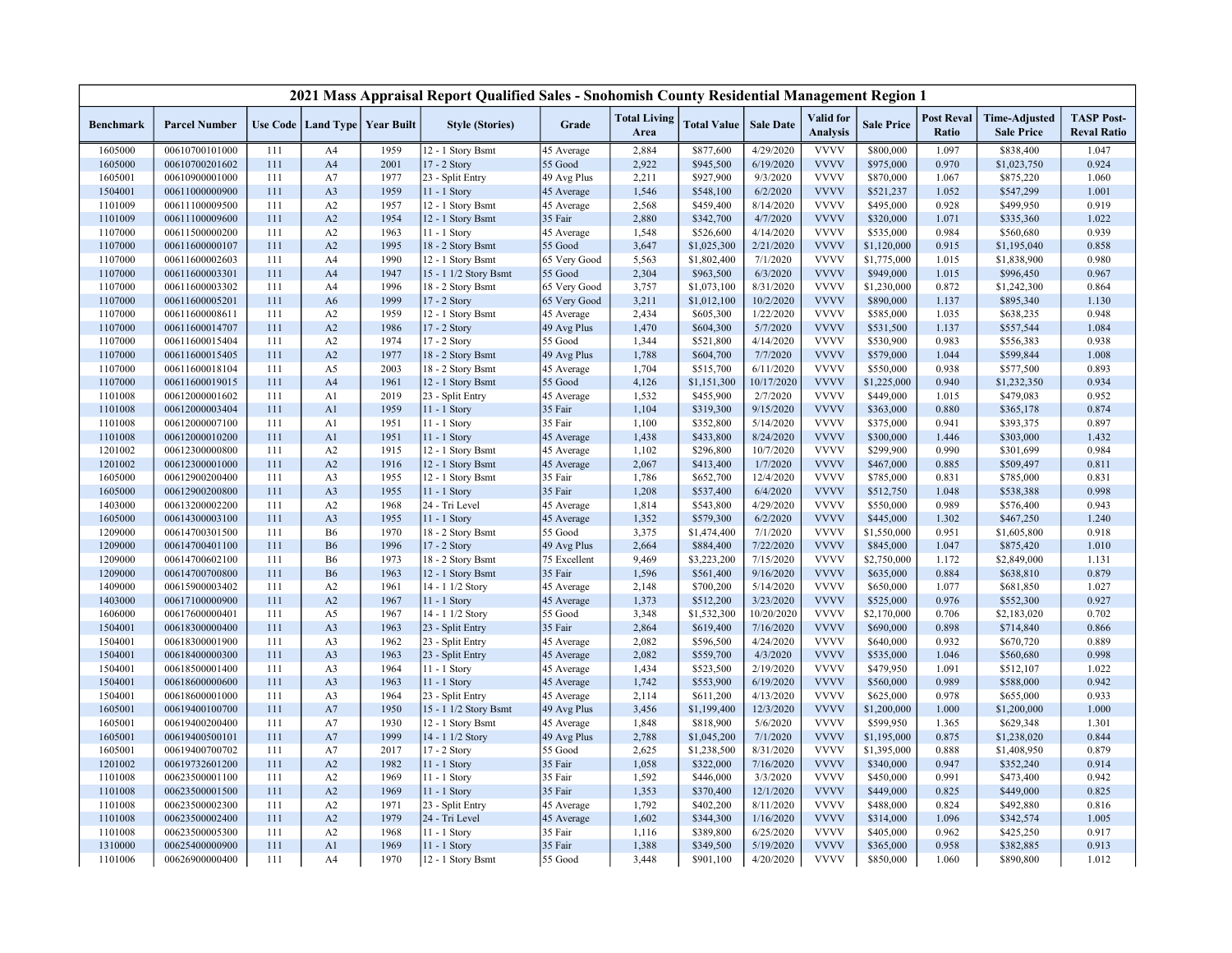|                  |                      |     |                      |                   | 2021 Mass Appraisal Report Qualified Sales - Snohomish County Residential Management Region 1 |             |                             |                    |                  |                                     |                   |                            |                                           |                                         |
|------------------|----------------------|-----|----------------------|-------------------|-----------------------------------------------------------------------------------------------|-------------|-----------------------------|--------------------|------------------|-------------------------------------|-------------------|----------------------------|-------------------------------------------|-----------------------------------------|
| <b>Benchmark</b> | <b>Parcel Number</b> |     | Use Code   Land Type | <b>Year Built</b> | <b>Style (Stories)</b>                                                                        | Grade       | <b>Total Living</b><br>Area | <b>Total Value</b> | <b>Sale Date</b> | <b>Valid</b> for<br><b>Analysis</b> | <b>Sale Price</b> | <b>Post Reval</b><br>Ratio | <b>Time-Adjusted</b><br><b>Sale Price</b> | <b>TASP Post-</b><br><b>Reval Ratio</b> |
| 1403000          | 00627900000200       | 111 | A2                   | 1979              | 23 - Split Entry                                                                              | 45 Average  | 2,659                       | \$611,200          | 11/3/2020        | <b>VVVV</b>                         | \$755,000         | 0.810                      | \$755,000                                 | 0.810                                   |
| 1217000          | 00628900000600       | 111 | A <sub>3</sub>       | 1975              | 23 - Split Entry                                                                              | 45 Average  | 1,888                       | \$594,000          | 9/4/2020         | <b>VVVV</b>                         | \$638,000         | 0.931                      | \$641,828                                 | 0.925                                   |
| 1217000          | 00628900001100       | 111 | A <sub>3</sub>       | 1975              | 23 - Split Entry                                                                              | 45 Average  | 2,152                       | \$535,500          | 6/23/2020        | <b>VVVV</b>                         | \$415,000         | 1.290                      | \$435,750                                 | 1.229                                   |
| 1101012          | 00631300000800       | 111 | A1                   | 1970              | 11 - 1 Story                                                                                  | 35 Fair     | 1,150                       | \$386,200          | 5/12/2020        | <b>VVVV</b>                         | \$325,000         | 1.188                      | \$340,925                                 | 1.133                                   |
| 1315000          | 00633300000500       | 111 | A2                   | 1969              | 23 - Split Entry                                                                              | 45 Average  | 1,728                       | \$511,100          | 4/22/2020        | <b>VVVV</b>                         | \$535,000         | 0.955                      | \$560,680                                 | 0.912                                   |
| 1605000          | 00634600000800       | 111 | A <sub>3</sub>       | 1973              | 23 - Split Entry                                                                              | 45 Average  | 1,986                       | \$620,500          | 9/28/2020        | <b>VVVV</b>                         | \$591,000         | 1.050                      | \$594,546                                 | 1.044                                   |
| 1605000          | 00635200000100       | 111 | A5                   | 1973              | 23 - Split Entry                                                                              | 45 Average  | 2,794                       | \$883,200          | 7/10/2020        | <b>VVVV</b>                         | \$900,000         | 0.981                      | \$932,400                                 | 0.947                                   |
| 1605000          | 00635400001800       | 111 | A5                   | 1974              | 23 - Split Entry                                                                              | 49 Avg Plus | 2,789                       | \$874,200          | 2/13/2020        | <b>VVVV</b>                         | \$825,000         | 1.060                      | \$880,275                                 | 0.993                                   |
| 1504001          | 00635500001400       | 111 | A <sub>3</sub>       | 1973              | 24 - Tri Level                                                                                | 45 Average  | 1,914                       | \$577,900          | 5/27/2020        | <b>VVVV</b>                         | \$620,000         | 0.932                      | \$650,380                                 | 0.889                                   |
| 1217000          | 00637300001200       | 111 | A4                   | 1975              | 23 - Split Entry                                                                              | 49 Avg Plus | 2,416                       | \$756,100          | 5/12/2020        | <b>VVVV</b>                         | \$690,000         | 1.096                      | \$723,810                                 | 1.045                                   |
| 1605000          | 00637800000400       | 111 | A <sub>4</sub>       | 1974              | 14 - 1 1/2 Story                                                                              | 45 Average  | 2,604                       | \$802,500          | 12/4/2020        | <b>VVVV</b>                         | \$825,000         | 0.973                      | \$825,000                                 | 0.973                                   |
| 1504002          | 00638100000900       | 111 | <b>B6</b>            | 1975              | 23 - Split Entry                                                                              | 45 Average  | 2,160                       | \$634,200          | 4/24/2020        | <b>VVVV</b>                         | \$635,000         | 0.999                      | \$665,480                                 | 0.953                                   |
| 1217000          | 00638400002800       | 111 | A <sub>3</sub>       | 1974              | 23 - Split Entry                                                                              | 45 Average  | 1,958                       | \$545,700          | 6/30/2020        | <b>VVVV</b>                         | \$620,000         | 0.880                      | \$651,000                                 | 0.838                                   |
| 1217000          | 00638400005000       | 111 | A <sub>3</sub>       | 1974              | 23 - Split Entry                                                                              | 45 Average  | 2,178                       | \$547,400          | 3/2/2020         | <b>VVVV</b>                         | \$522,500         | 1.048                      | \$549,670                                 | 0.996                                   |
| 1504000          | 00639700001300       | 111 | A <sub>6</sub>       | 1975              | 12 - 1 Story Bsmt                                                                             | 55 Good     | 3,623                       | \$1,208,800        | 2/21/2020        | <b>VVVV</b>                         | \$1,275,000       | 0.948                      | \$1,360,425                               | 0.889                                   |
| 1504000          | 00640100000300       | 111 | A4                   | 1975              | 17 - 2 Story                                                                                  | 49 Avg Plus | 2,480                       | \$731,800          | 9/3/2020         | <b>VVVV</b>                         | \$760,000         | 0.963                      | \$764,560                                 | 0.957                                   |
| 1310000          | 00640200001300       | 111 | A <sub>3</sub>       | 1976              | 11 - 1 Story                                                                                  | 45 Average  | 1,601                       | \$474,100          | 9/4/2020         | <b>VVVV</b>                         | \$482,500         | 0.983                      | \$485,395                                 | 0.977                                   |
| 1217000          | 00640400000500       | 111 | A3                   | 1975              | 23 - Split Entry                                                                              | 45 Average  | 1,962                       | \$566,600          | 7/20/2020        | <b>VVVV</b>                         | \$665,000         | 0.852                      | \$688,940                                 | 0.822                                   |
| 1409000          | 00641700001400       | 111 | A <sub>3</sub>       | 1975              | 23 - Split Entry                                                                              | 45 Average  | 2,380                       | \$640,200          | 3/30/2020        | <b>VVVV</b>                         | \$660,000         | 0.970                      | \$694,320                                 | 0.922                                   |
| 1409000          | 00641700002900       | 111 | A3                   | 1975              | 23 - Split Entry                                                                              | 45 Average  | 1,672                       | \$589,000          | 2/5/2020         | <b>VVVV</b>                         | \$580,000         | 1.016                      | \$618,860                                 | 0.952                                   |
| 1409000          | 00641700003300       | 111 | A <sub>3</sub>       | 1975              | 23 - Split Entry                                                                              | 45 Average  | 1,820                       | \$526,800          | 5/18/2020        | <b>VVVV</b>                         | \$515,000         | 1.023                      | \$540,235                                 | 0.975                                   |
| 1217000          | 00643800001400       | 111 | A4                   | 1975              | 17 - 2 Story                                                                                  | 49 Avg Plus | 2,733                       | \$823,100          | 6/10/2020        | <b>VVVV</b>                         | \$720,000         | 1.143                      | \$756,000                                 | 1.089                                   |
| 1217000          | 00643800004800       | 111 | A <sub>4</sub>       | 1976              | 24 - Tri Level                                                                                | 45 Average  | 1,840                       | \$683,500          | 10/16/2020       | <b>VVVV</b>                         | \$710,000         | 0.963                      | \$714,260                                 | 0.957                                   |
| 1101006          | 00644500000400       | 111 | A <sub>6</sub>       | 1981              | 18 - 2 Story Bsmt                                                                             | 55 Good     | 4,292                       | \$1,145,500        | 10/5/2020        | <b>VVVV</b>                         | \$1,315,000       | 0.871                      | \$1,322,890                               | 0.866                                   |
| 1101006          | 00644500001700       | 111 | A <sub>6</sub>       | 1993              | 18 - 2 Story Bsmt                                                                             | 55 Good     | 3,904                       | \$963,200          | 7/25/2020        | <b>VVVV</b>                         | \$930,000         | 1.036                      | \$963,480                                 | 1.000                                   |
| 1107000          | 00645700000600       | 111 | A4                   | 1977              | 12 - 1 Story Bsmt                                                                             | 45 Average  | 2,500                       | \$836,900          | 6/2/2020         | <b>VVVV</b>                         | \$774,950         | 1.080                      | \$813,698                                 | 1.029                                   |
| 1107000          | 00645700001200       | 111 | A <sub>4</sub>       | 1976              | 23 - Split Entry                                                                              | 45 Average  | 2,189                       | \$625,800          | 12/3/2020        | <b>VVVV</b>                         | \$675,000         | 0.927                      | \$675,000                                 | 0.927                                   |
| 1217000          | 00647200001300       | 111 | A <sub>3</sub>       | 1976              | 23 - Split Entry                                                                              | 45 Average  | 2,393                       | \$538,400          | 8/4/2020         | <b>VVVV</b>                         | \$599,500         | 0.898                      | \$605,495                                 | 0.889                                   |
| 1217000          | 00647200004300       | 111 | A <sub>3</sub>       | 1977              | 11 - 1 Story                                                                                  | 45 Average  | 1,652                       | \$565,500          | 6/10/2020        | <b>VVVV</b>                         | \$591,000         | 0.957                      | \$620,550                                 | 0.911                                   |
| 1217000          | 00647200004600       | 111 | A3                   | 1976              | 23 - Split Entry                                                                              | 45 Average  | 1,880                       | \$564,800          | 12/10/2020       | <b>VVVV</b>                         | \$600,000         | 0.941                      | \$600,000                                 | 0.941                                   |
| 1217000          | 00647200004800       | 111 | A <sub>3</sub>       | 1976              | 23 - Split Entry                                                                              | 45 Average  | 2,481                       | \$659,500          | 9/16/2020        | <b>VVVV</b>                         | \$710,000         | 0.929                      | \$714,260                                 | 0.923                                   |
| 1217000          | 00647200004900       | 111 | A <sub>3</sub>       | 1977              | 24 - Tri Level                                                                                | 45 Average  | 2,136                       | \$618,100          | 3/12/2020        | <b>VVVV</b>                         | \$685,000         | 0.902                      | \$720,620                                 | 0.858                                   |
| 1605000          | 00648000000900       | 111 | A <sub>3</sub>       | 1977              | 12 - 1 Story Bsmt                                                                             | 45 Average  | 2,271                       | \$682,100          | 11/2/2020        | <b>VVVV</b>                         | \$675,000         | 1.011                      | \$675,000                                 | 1.011                                   |
| 1310000          | 00648300001900       | 111 | A <sub>3</sub>       | 1976              | 24 - Tri Level                                                                                | 45 Average  | 1,852                       | \$497,700          | 10/2/2020        | <b>VVVV</b>                         | \$425,000         | 1.171                      | \$427,550                                 | 1.164                                   |
| 1107000          | 00648400000300       | 111 | A <sub>6</sub>       | 1990              | 18 - 2 Story Bsmt                                                                             | 49 Avg Plus | 3,874                       | \$757,700          | 1/7/2020         | <b>VVVV</b>                         | \$725,000         | 1.045                      | \$790,975                                 | 0.958                                   |
| 1107000          | 00648800001000       | 111 | A4                   | 1977              | 23 - Split Entry                                                                              | 45 Average  | 1,988                       | \$594,300          | 3/12/2020        | <b>VVVV</b>                         | \$620,000         | 0.959                      | \$652,240                                 | 0.911                                   |
| 1504000          | 00649500001000       | 111 | A <sub>6</sub>       | 1979              | 18 - 2 Story Bsmt                                                                             | 49 Avg Plus | 2,939                       | \$649,600          | 1/28/2020        | <b>VVVV</b>                         | \$525,000         | 1.237                      | \$572,775                                 | 1.134                                   |
| 1217000          | 00649800001100       | 111 | A <sub>3</sub>       | 1977              | 23 - Split Entry                                                                              | 45 Average  | 2,090                       | \$608,800          | 5/5/2020         | <b>VVVV</b>                         | \$614,000         | 0.992                      | \$644,086                                 | 0.945                                   |
| 1605000          | 00649900001300       | 111 | A <sub>3</sub>       | 1977              | 17 - 2 Story                                                                                  | 45 Average  | 1,945                       | \$593,700          | 8/12/2020        | <b>VVVV</b>                         | \$650,000         | 0.913                      | \$656,500                                 | 0.904                                   |
| 1209000          | 00650500005000       | 111 | A3                   | 1977              | 23 - Split Entry                                                                              | 45 Average  | 2,048                       | \$570,100          | 6/19/2020        | <b>VVVV</b>                         | \$600,000         | 0.950                      | \$630,000                                 | 0.905                                   |
| 1217000          | 00651200001800       | 111 | A <sub>3</sub>       | 1977              | 24 - Tri Level                                                                                | 45 Average  | 1,916                       | \$617,500          | 6/9/2020         | <b>VVVV</b>                         | \$620,000         | 0.996                      | \$651,000                                 | 0.949                                   |
| 1217000          | 00652100000700       | 111 | A3                   | 1977              | 11 - 1 Story                                                                                  | 45 Average  | 1,616                       | \$462,100          | 12/9/2020        | <b>VVVV</b>                         | \$529,950         | 0.872                      | \$529,950                                 | 0.872                                   |
| 1504001          | 00653200002000       | 111 | A <sub>3</sub>       | 1977              | 23 - Split Entry                                                                              | 45 Average  | 1,950                       | \$581,000          | 4/20/2020        | <b>VVVV</b>                         | \$565,000         | 1.028                      | \$592,120                                 | 0.981                                   |
| 1107000          | 00653500001100       | 111 | A <sub>3</sub>       | 1977              | 23 - Split Entry                                                                              | 45 Average  | 1,760                       | \$529,300          | 7/28/2020        | <b>VVVV</b>                         | \$545,000         | 0.971                      | \$564,620                                 | 0.937                                   |
| 1217000          | 00653600004000       | 111 | A <sub>4</sub>       | 1977              | 17 - 2 Story                                                                                  | 49 Avg Plus | 2,748                       | \$760,300          | 6/17/2020        | <b>VVVV</b>                         | \$710,000         | 1.071                      | \$745,500                                 | 1.020                                   |
| 1504002          | 00655100002100       | 111 | A4                   | 1977              | 17 - 2 Story                                                                                  | 55 Good     | 2,142                       | \$711,000          | 2/12/2020        | <b>VVVV</b>                         | \$725,000         | 0.981                      | \$773,575                                 | 0.919                                   |
| 1107000          | 00656200000900       | 111 | A <sub>4</sub>       | 1978              | 12 - 1 Story Bsmt                                                                             | 49 Avg Plus | 2,849                       | \$589,600          | 9/8/2020         | <b>VVVV</b>                         | \$600,000         | 0.983                      | \$603,600                                 | 0.977                                   |
| 1107000          | 00656200001000       | 111 | A4                   | 1978              | 17 - 2 Story                                                                                  | 49 Avg Plus | 2,296                       | \$628,100          | 10/8/2020        | <b>VVVV</b>                         | \$621,000         | 1.011                      | \$624,726                                 | 1.005                                   |
| 1605000          | 00657000000100       | 111 | A5                   | 1977              | 23 - Split Entry                                                                              | 45 Average  | 1,477                       | \$685,900          | 10/7/2020        | <b>VVVV</b>                         | \$710,000         | 0.966                      | \$714,260                                 | 0.960                                   |
| 1605000          | 00657000000900       | 111 | A5                   | 1977              | 23 - Split Entry                                                                              | 45 Average  | 2,556                       | \$846,500          | 9/8/2020         | <b>VVVV</b>                         | \$895,000         | 0.946                      | \$900,370                                 | 0.940                                   |
| 1403000          | 00657900000500       | 111 | A2                   | 1977              | 24 - Tri Level                                                                                | 45 Average  | 1,606                       | \$555,500          | 6/13/2020        | <b>VVVV</b>                         | \$549,000         | 1.012                      | \$576,450                                 | 0.964                                   |
| 1403000          | 00657900002500       | 111 | A2                   | 1978              | $11 - 1$ Story                                                                                | 45 Average  | 1,161                       | \$498,400          | 10/6/2020        | <b>VVVV</b>                         | \$485,000         | 1.028                      | \$487,910                                 | 1.021                                   |
| 1504000          | 00659200000800       | 111 | A <sub>3</sub>       | 1977              | 23 - Split Entry                                                                              | 45 Average  | 1,908                       | \$438,900          | 5/27/2020        | <b>VVVV</b>                         | \$471,400         | 0.931                      | \$494,499                                 | 0.888                                   |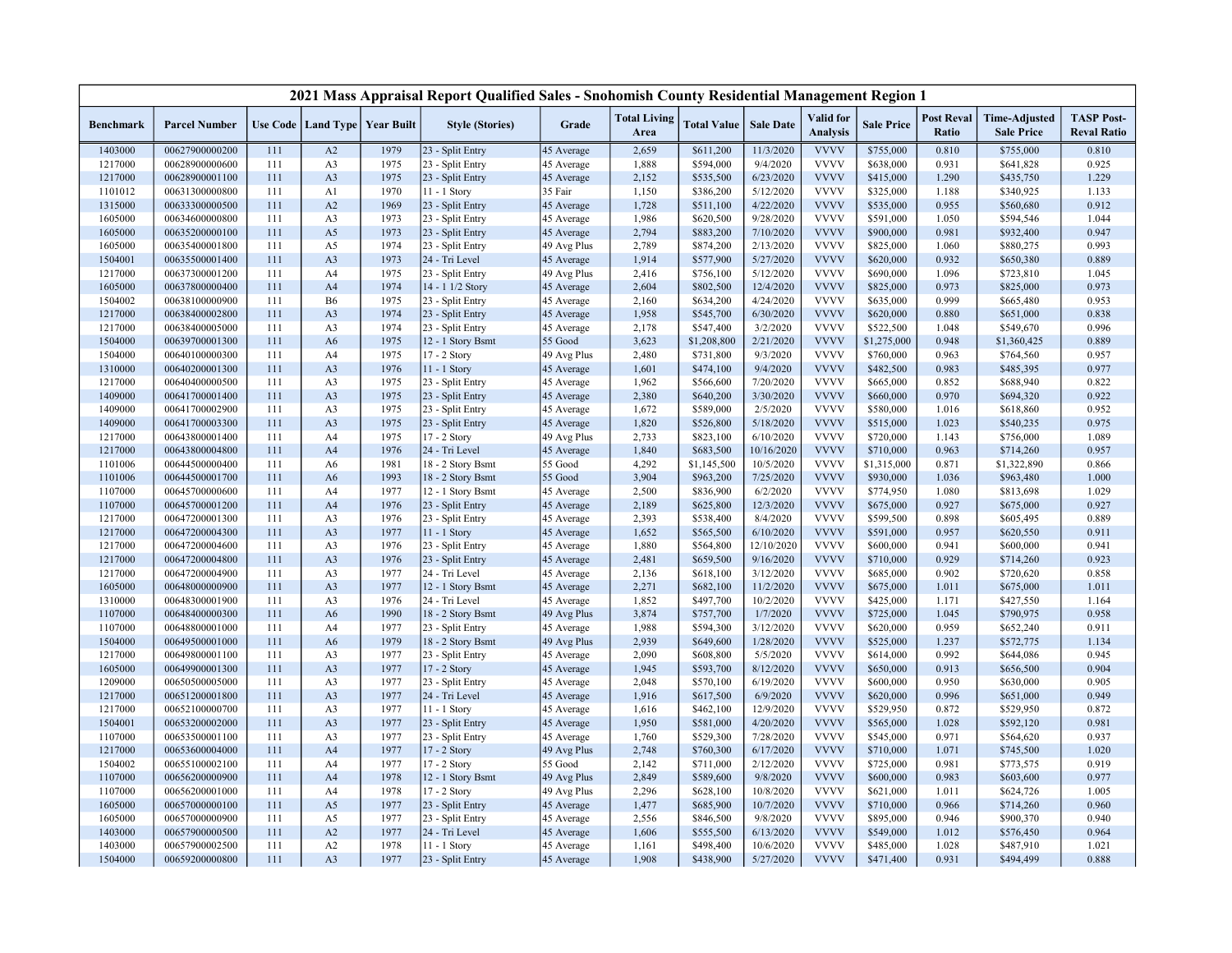|                    |                                  |            |                                  |                                   | 2021 Mass Appraisal Report Qualified Sales - Snohomish County Residential Management Region 1 |                          |                             |                          |                        |                              |                          |                                   |                                           |                                         |
|--------------------|----------------------------------|------------|----------------------------------|-----------------------------------|-----------------------------------------------------------------------------------------------|--------------------------|-----------------------------|--------------------------|------------------------|------------------------------|--------------------------|-----------------------------------|-------------------------------------------|-----------------------------------------|
| <b>Benchmark</b>   | <b>Parcel Number</b>             |            |                                  | Use Code   Land Type   Year Built | <b>Style (Stories)</b>                                                                        | Grade                    | <b>Total Living</b><br>Area | <b>Total Value</b>       | <b>Sale Date</b>       | Valid for<br><b>Analysis</b> | <b>Sale Price</b>        | <b>Post Reval</b><br><b>Ratio</b> | <b>Time-Adjusted</b><br><b>Sale Price</b> | <b>TASP Post-</b><br><b>Reval Ratio</b> |
| 1209000            | 00661200000700                   | 111        | A <sub>3</sub>                   | 1978                              | 17 - 2 Story                                                                                  | 45 Average               | 2,312                       | \$542,800                | 1/23/2020              | <b>VVVV</b>                  | \$550,000                | 0.987                             | \$600,050                                 | 0.905                                   |
| 1209000            | 00661200005300                   | 111        | A <sub>3</sub>                   | 1977                              | 24 - Tri Level                                                                                | 45 Average               | 1,848                       | \$553,100                | 11/1/2020              | <b>VVVV</b>                  | \$575,000                | 0.962                             | \$575,000                                 | 0.962                                   |
| 1107000            | 00661300000800                   | 111        | A4                               | 1978                              | 24 - Tri Level                                                                                | 45 Average               | 2,272                       | \$556,100                | 6/1/2020               | <b>VVVV</b>                  | \$536,005                | 1.037                             | \$562,805                                 | 0.988                                   |
| 1504002            | 00661700001000                   | 111        | A3                               | 1977                              | 11 - 1 Story                                                                                  | 45 Average               | 1,212                       | \$495,800                | 9/2/2020               | <b>VVVV</b>                  | \$525,000                | 0.944                             | \$528,150                                 | 0.939                                   |
| 1217000            | 00662400001800                   | 111        | A3                               | 1978                              | 23 - Split Entry                                                                              | 45 Average               | 2,536                       | \$628,700                | 12/8/2020              | <b>VVVV</b>                  | \$625,000                | 1.006                             | \$625,000                                 | 1.006                                   |
| 1217000            | 00662400002800                   | 111        | A <sub>3</sub>                   | 1978                              | 11 - 1 Story                                                                                  | 45 Average               | 1,478                       | \$534,200                | 7/21/2020              | <b>VVVV</b>                  | \$593,000                | 0.901                             | \$614,348                                 | 0.870                                   |
| 1217000            | 00662400010000                   | 111        | A3                               | 1978                              | 23 - Split Entry                                                                              | 45 Average               | 2,048                       | \$597,000                | 6/9/2020               | <b>VVVV</b>                  | \$646,250                | 0.924                             | \$678,563                                 | 0.880                                   |
| 1217000            | 00662400010300                   | 111        | A <sub>3</sub>                   | 1978                              | 17 - 2 Story                                                                                  | 45 Average               | 2,358                       | \$662,100                | 6/18/2020              | <b>VVVV</b>                  | \$650,000                | 1.019                             | \$682,500                                 | 0.970                                   |
| 1217000            | 00662900000900                   | 111        | A3                               | 1978                              | 11 - 1 Story                                                                                  | 45 Average               | 1,270                       | \$539,300                | 5/1/2020               | <b>VVVV</b>                  | \$537,000                | 1.004                             | \$563,313                                 | 0.957                                   |
| 1107000            | 00663600001100                   | 111        | A <sub>3</sub>                   | 1980                              | 12 - 1 Story Bsmt                                                                             | 45 Average               | 3,072                       | \$704,200                | 3/26/2020              | <b>VVVV</b>                  | \$700,000                | 1.006                             | \$736,400                                 | 0.956                                   |
| 1107000            | 00664000000500                   | 111        | A <sub>6</sub>                   | 1978                              | 15 - 1 1/2 Story Bsmt                                                                         | 55 Good                  | 3,809                       | \$1,078,700              | 8/25/2020              | <b>VVVV</b>                  | \$1,155,000              | 0.934                             | \$1,166,550                               | 0.925                                   |
| 1107000            | 00664000001100                   | 111        | A <sub>6</sub>                   | 2003                              | 18 - 2 Story Bsmt                                                                             | 55 Good                  | 5,058                       | \$1,171,300              | 6/11/2020              | <b>VVVV</b>                  | \$1,140,000              | 1.027                             | \$1,197,000                               | 0.979                                   |
| 1107000            | 00664000003400                   | 111        | A <sub>6</sub>                   | 1978                              | 23 - Split Entry                                                                              | 55 Good                  | 2,749                       | \$781,900                | 6/17/2020              | <b>VVVV</b>                  | \$785,000                | 0.996                             | \$824,250                                 | 0.949                                   |
| 1217000            | 00665200000900                   | 111        | A <sub>3</sub>                   | 1979                              | 23 - Split Entry                                                                              | 45 Average               | 1,911                       | \$562,300                | 9/1/2020               | <b>VVVV</b>                  | \$645,000                | 0.872                             | \$648,870                                 | 0.867                                   |
| 1217000            | 00665200002900                   | 111        | A <sub>3</sub>                   | 1980                              | 23 - Split Entry                                                                              | 45 Average               | 1,806                       | \$560,500                | 6/10/2020              | <b>VVVV</b>                  | \$590,000                | 0.950                             | \$619,500                                 | 0.905                                   |
| 1217000            | 00665200003000                   | 111        | A <sub>3</sub>                   | 1987                              | 24 - Tri Level                                                                                | 45 Average               | 2,264                       | \$622,400                | 6/13/2020              | <b>VVVV</b>                  | \$625,000                | 0.996                             | \$656,250                                 | 0.948                                   |
| 1407000            | 00666500000400                   | 111        | A2                               | 1978                              | 11 - 1 Story                                                                                  | 45 Average               | 1,296                       | \$439,700                | 5/27/2020              | <b>VVVV</b>                  | \$434,950                | 1.011                             | \$456,263                                 | 0.964                                   |
| 1504001            | 00668100001500                   | 111        | A <sub>3</sub>                   | 1978                              | 23 - Split Entry                                                                              | 45 Average               | 1,722                       | \$539,400                | 10/5/2020              | <b>VVVV</b>                  | \$515,000                | 1.047                             | \$518,090                                 | 1.041                                   |
| 1217000            | 00669700000500                   | 111        | A3                               | 1978                              | 23 - Split Entry                                                                              | 45 Average               | 1,804                       | \$434,400                | 1/28/2020              | <b>VVVV</b>                  | \$451,000                | 0.963                             | \$492,041                                 | 0.883                                   |
| 1217000            | 00669700004600                   | 111        | A <sub>3</sub>                   | 1978                              | 23 - Split Entry                                                                              | 45 Average               | 2,334                       | \$536,900                | 1/15/2020              | <b>VVVV</b>                  | \$510,000                | 1.053                             | \$556,410                                 | 0.965                                   |
| 1217000            | 00669700007100                   | 111        | A <sub>3</sub>                   | 1979                              | 11 - 1 Story                                                                                  | 45 Average               | 1,283                       | \$475,900                | 7/6/2020               | <b>VVVV</b>                  | \$481,000                | 0.989                             | \$498,316                                 | 0.955                                   |
| 1101006            | 00669800000800                   | 111        | A <sub>6</sub>                   | 1979                              | 23 - Split Entry                                                                              | 49 Avg Plus              | 2,634                       | \$742,100                | 7/27/2020              | <b>VVVV</b>                  | \$740,000                | 1.003                             | \$766,640                                 | 0.968                                   |
| 1107000            | 00671700000500                   | 111        | A5                               | 1990                              | 18 - 2 Story Bsmt                                                                             | 75 Excellent             | 3,809                       | \$1,364,400              | 9/28/2020              | <b>VVVV</b>                  | \$1,650,000              | 0.827                             | \$1,659,900                               | 0.822                                   |
| 1504002            | 00672200002000                   | 111        | A <sub>3</sub>                   | 1979                              | 23 - Split Entry                                                                              | 45 Average               | 1,736                       | \$544,400                | 10/7/2020              | <b>VVVV</b>                  | \$563,000                | 0.967                             | \$566,378                                 | 0.961                                   |
| 1310000            | 00673200000600                   | 111        | A <sub>3</sub>                   | 1979                              | 23 - Split Entry                                                                              | 45 Average               | 2,040                       | \$413,400                | 5/11/2020              | <b>VVVV</b>                  | \$325,000                | 1.272                             | \$340,925                                 | 1.213                                   |
| 1403000            | 00674400000600                   | 111        | A2                               | 1978                              | 11 - 1 Story                                                                                  | 45 Average               | 1,140                       | \$494,400                | 7/17/2020              | <b>VVVV</b>                  | \$501,000                | 0.987                             | \$519,036                                 | 0.953                                   |
| 1403000            | 00674400001800                   | 111        | A2                               | 1979                              | 23 - Split Entry                                                                              | 45 Average               | 1,708                       | \$561,300                | 7/19/2020              | <b>VVVV</b>                  | \$571,000                | 0.983                             | \$591,556                                 | 0.949                                   |
| 1217000            | 00677100000100                   | 111        | A <sub>4</sub>                   | 1980                              | 12 - 1 Story Bsmt                                                                             | 49 Avg Plus              | 2,238                       | \$607,800                | 10/19/2020             | <b>VVVV</b><br><b>VVVV</b>   | \$669,000                | 0.909<br>0.952                    | \$673,014                                 | 0.903                                   |
| 1217000            | 00677100004400                   | 111        | A4                               | 1979                              | 12 - 1 Story Bsmt                                                                             | 45 Average               | 2,780                       | \$728,600                | 5/25/2020              |                              | \$765,000                |                                   | \$802,485                                 | 0.908                                   |
| 1504002            | 00677900001300                   | 111        | A <sub>3</sub>                   | 1979<br>1979                      | 23 - Split Entry                                                                              | 45 Average               | 2,387                       | \$639,600                | 4/20/2020              | <b>VVVV</b><br><b>VVVV</b>   | \$679,000                | 0.942<br>1.012                    | \$711,592                                 | 0.899                                   |
| 1504002<br>1107000 | 00677900001400<br>00681400000800 | 111<br>111 | A <sub>3</sub><br>A5             | 1984                              | 24 - Tri Level                                                                                | 45 Average<br>55 Good    | 1,530<br>4,425              | \$530,400<br>\$1,295,000 | 9/3/2020<br>11/18/2020 | <b>VVVV</b>                  | \$524,000<br>\$1,700,000 | 0.762                             | \$527,144                                 | 1.006<br>0.762                          |
|                    |                                  |            |                                  | 1979                              | 12 - 1 Story Bsmt<br>23 - Split Entry                                                         |                          | 3,208                       | \$634,900                | 12/3/2020              | <b>VVVV</b>                  |                          | 0.876                             | \$1,700,000                               | 0.876                                   |
| 1403000            | 00683500000600<br>00685000005900 | 111        | A <sub>3</sub><br>A <sub>3</sub> | 1979                              | 23 - Split Entry                                                                              | 45 Average               | 2,004                       |                          | 7/13/2020              | <b>VVVV</b>                  | \$725,000<br>\$618,000   | 0.978                             | \$725,000<br>\$640,248                    | 0.944                                   |
| 1504001<br>1504001 | 00685200000700                   | 111<br>111 | A <sub>3</sub>                   | 1980                              | 11 - 1 Story                                                                                  | 45 Average               | 2,108                       | \$604,300<br>\$597,100   | 4/9/2020               | <b>VVVV</b>                  | \$590,500                | 1.011                             | \$618,844                                 | 0.965                                   |
| 1504001            | 00685200001600                   | 111        | A <sub>3</sub>                   | 1982                              | 23 - Split Entry                                                                              | 45 Average<br>45 Average | 2,098                       | \$582,500                | 6/9/2020               | <b>VVVV</b>                  | \$597,000                | 0.976                             | \$626,850                                 | 0.929                                   |
| 1504001            | 00685200002100                   | 111        | A <sub>3</sub>                   | 1979                              | 23 - Split Entry                                                                              | 45 Average               | 2,131                       | \$573,600                | 6/16/2020              | <b>VVVV</b>                  | \$552,200                | 1.039                             | \$579,810                                 | 0.989                                   |
| 1208000            | 00685900001200                   | 111        | A2                               | 1979                              | 24 - Tri Level                                                                                | 45 Average               | 1,352                       | \$428,600                | 9/2/2020               | <b>VVVV</b>                  | \$420,000                | 1.020                             | \$422,520                                 | 1.014                                   |
| 1504002            | 00687600001100                   | 111        | A3                               | 1984                              | 11 - 1 Story                                                                                  | 45 Average               | 1,538                       | \$541,600                | 7/24/2020              | <b>VVVV</b>                  | \$415,000                | 1.305                             | \$429,940                                 | 1.260                                   |
| 1504002            | 00687600001600                   | 111        | A <sub>3</sub>                   | 1984                              | 17 - 2 Story                                                                                  | 45 Average               | 1,848                       | \$556,200                | 7/16/2020              | <b>VVVV</b>                  | \$545,000                | 1.021                             | \$564,620                                 | 0.985                                   |
| 1107000            | 00687900002300                   | 111        | A <sub>3</sub>                   | 1981                              | 23 - Split Entry                                                                              | 45 Average               | 2,572                       | \$659,300                | 10/6/2020              | <b>VVVV</b>                  | \$680,000                | 0.970                             | \$684,080                                 | 0.964                                   |
| 1504001            | 00689200001500                   | 111        | A <sub>4</sub>                   | 1981                              | 24 - Tri Level                                                                                | 45 Average               | 1,998                       | \$654,000                | 7/8/2020               | <b>VVVV</b>                  | \$650,000                | 1.006                             | \$673,400                                 | 0.971                                   |
| 1504001            | 00689200002500                   | 111        | A4                               | 1983                              | 17 - 2 Story                                                                                  | 45 Average               | 1,840                       | \$512,700                | 3/19/2020              | <b>VVVV</b>                  | \$440,000                | 1.165                             | \$462,880                                 | 1.108                                   |
| 1504001            | 00689200007700                   | 111        | A <sub>4</sub>                   | 1987                              | 12 - 1 Story Bsmt                                                                             | 55 Good                  | 3,376                       | \$854,000                | 1/2/2020               | <b>VVVV</b>                  | \$811,000                | 1.053                             | \$884,801                                 | 0.965                                   |
| 1605000            | 00689500005500                   | 111        | A4                               | 1980                              | 14 - 1 1/2 Story                                                                              | 45 Average               | 1,872                       | \$703,300                | 2/5/2020               | <b>VVVV</b>                  | \$635,000                | 1.108                             | \$677,545                                 | 1.038                                   |
| 1504002            | 00690600002200                   | 111        | A <sub>4</sub>                   | 1981                              | 17 - 2 Story                                                                                  | 49 Avg Plus              | 2,595                       | \$761,000                | 10/6/2020              | <b>VVVV</b>                  | \$775,000                | 0.982                             | \$779,650                                 | 0.976                                   |
| 1201014            | 00691100001100                   | 111        | A3                               | 1984                              | 11 - 1 Story                                                                                  | 45 Average               | 1,366                       | \$477,700                | 1/7/2020               | <b>VVVV</b>                  | \$455,000                | 1.050                             | \$496,405                                 | 0.962                                   |
| 1208000            | 00691300000100                   | 111        | A <sub>3</sub>                   | 1980                              | 17 - 2 Story                                                                                  | 45 Average               | 1,638                       | \$530,600                | 9/12/2020              | <b>VVVV</b>                  | \$545,000                | 0.974                             | \$548,270                                 | 0.968                                   |
| 1208000            | 00691300002100                   | 111        | A3                               | 1980                              | 24 - Tri Level                                                                                | 35 Fair                  | 1,560                       | \$455,700                | 10/19/2020             | <b>VVVV</b>                  | \$480,000                | 0.949                             | \$482,880                                 | 0.944                                   |
| 1209000            | 00692400003800                   | 111        | A <sub>3</sub>                   | 1980                              | 14 - 1 1/2 Story                                                                              | 45 Average               | 1,628                       | \$543,200                | 3/4/2020               | <b>VVVV</b>                  | \$559,999                | 0.970                             | \$589,119                                 | 0.922                                   |
| 1310000            | 00692900002200                   | 111        | A1                               | 1980                              | 11 - 1 Story                                                                                  | 35 Fair                  | 1,032                       | \$410,800                | 5/13/2020              | <b>VVVV</b>                  | \$437,000                | 0.940                             | \$458,413                                 | 0.896                                   |
| 1310000            | 00692900005600                   | 111        | A1                               | 1980                              | 24 - Tri Level                                                                                | 35 Fair                  | 2,038                       | \$485,500                | 6/21/2020              | <b>VVVV</b>                  | \$490,000                | 0.991                             | \$514,500                                 | 0.944                                   |
| 1504002            | 00694600000200                   | 111        | A3                               | 1979                              | 23 - Split Entry                                                                              | 45 Average               | 3,080                       | \$659,600                | 2/4/2020               | <b>VVVV</b>                  | \$615,000                | 1.073                             | \$656,205                                 | 1.005                                   |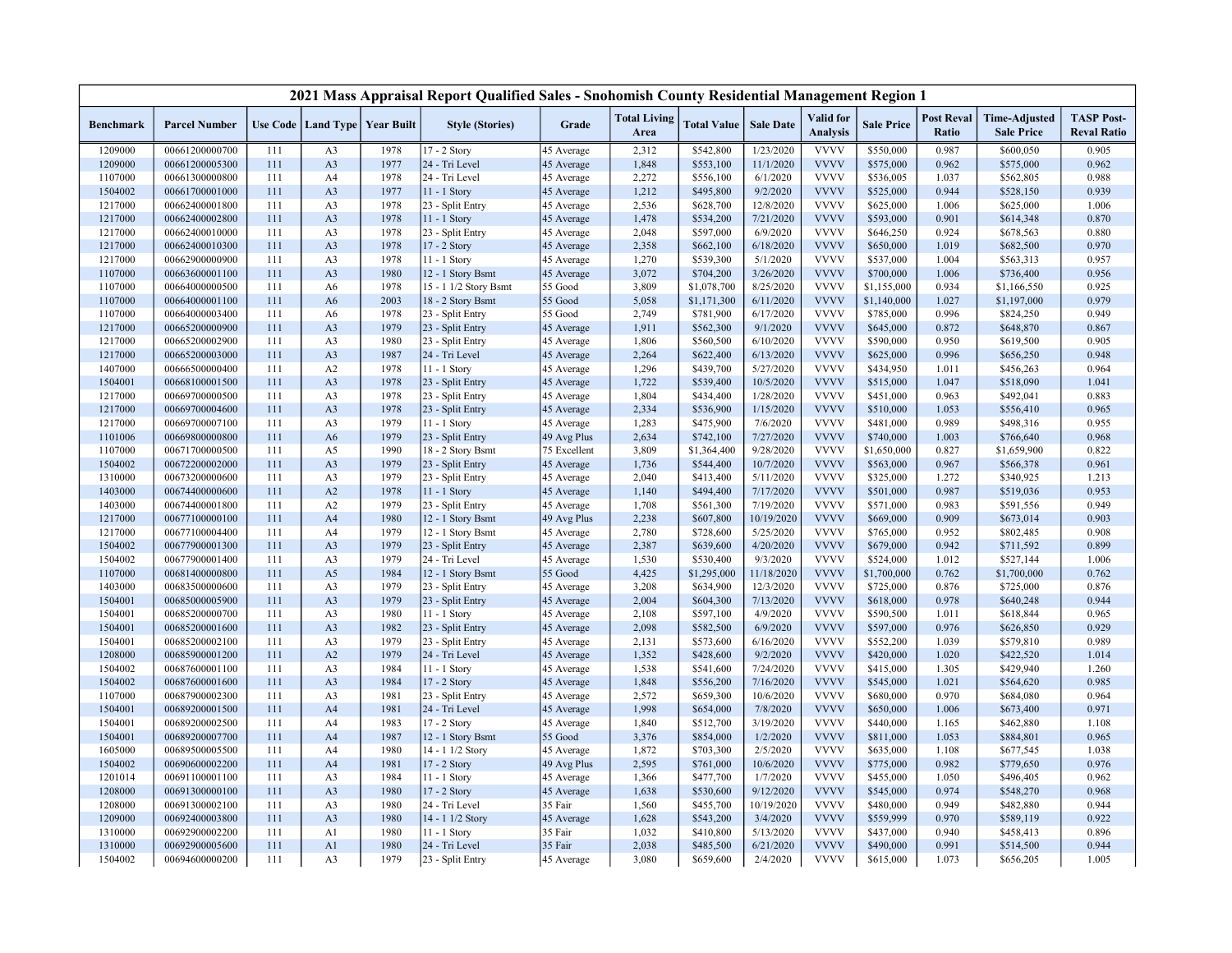|                    |                                  |            |                                   |              | 2021 Mass Appraisal Report Qualified Sales - Snohomish County Residential Management Region 1 |                           |                             |                        |                       |                                     |                        |                            |                                           |                                         |
|--------------------|----------------------------------|------------|-----------------------------------|--------------|-----------------------------------------------------------------------------------------------|---------------------------|-----------------------------|------------------------|-----------------------|-------------------------------------|------------------------|----------------------------|-------------------------------------------|-----------------------------------------|
| <b>Benchmark</b>   | <b>Parcel Number</b>             |            | Use Code   Land Type   Year Built |              | <b>Style (Stories)</b>                                                                        | Grade                     | <b>Total Living</b><br>Area | <b>Total Value</b>     | <b>Sale Date</b>      | <b>Valid</b> for<br><b>Analysis</b> | <b>Sale Price</b>      | <b>Post Reval</b><br>Ratio | <b>Time-Adjusted</b><br><b>Sale Price</b> | <b>TASP Post-</b><br><b>Reval Ratio</b> |
| 1101012            | 00695000001400                   | 111        | A <sub>3</sub>                    | 1981         | 24 - Tri Level                                                                                | 45 Average                | 1,544                       | \$503,600              | 4/5/2020              | <b>VVVV</b>                         | \$499,950              | 1.007                      | \$523,948                                 | 0.961                                   |
| 1101012            | 00695000002100                   | 111        | A2                                | 1988         | 11 - 1 Story                                                                                  | 41 Avg Minus              | 1,218                       | \$408,800              | 8/25/2020             | <b>VVVV</b>                         | \$425,000              | 0.962                      | \$429,250                                 | 0.952                                   |
| 1101012            | 00695000004200                   | 111        | A <sub>3</sub>                    | 1988         | 23 - Split Entry                                                                              | 45 Average                | 1,641                       | \$490,500              | 4/3/2020              | <b>VVVV</b>                         | \$460,000              | 1.066                      | \$482,080                                 | 1.017                                   |
| 1310000            | 00695300000600                   | 111        | A1                                | 1985         | 14 - 1 1/2 Story                                                                              | 41 Avg Minus              | 1,152                       | \$366,500              | 11/4/2020             | <b>VVVV</b>                         | \$360,000              | 1.018                      | \$360,000                                 | 1.018                                   |
| 1310000            | 00695300001800                   | 111        | A <sub>1</sub>                    | 1985         | 14 - 1 1/2 Story                                                                              | 35 Fair                   | 1,152                       | \$361,000              | 2/14/2020             | <b>VVVV</b>                         | \$359,500              | 1.004                      | \$383,587                                 | 0.941                                   |
| 1310000            | 00695300002000                   | 111        | A <sub>1</sub>                    | 1985         | 14 - 1 1/2 Story                                                                              | 41 Avg Minus              | 1,152                       | \$341,700              | 6/24/2020             | <b>VVVV</b>                         | \$330,000              | 1.035                      | \$346,500                                 | 0.986                                   |
| 1605001            | 00695800000100                   | 111        | A7                                | 1982         | 12 - 1 Story Bsmt                                                                             | 45 Average                | 2,100                       | \$846,200              | 9/9/2020              | <b>VVVV</b>                         | \$859,000              | 0.985                      | \$864,154                                 | 0.979                                   |
| 1605001            | 00695800000600                   | 111        | A7                                | 1980         | 11 - 1 Story                                                                                  | 45 Average                | 1,283                       | \$725,900              | 6/22/2020             | <b>VVVV</b>                         | \$700,000              | 1.037                      | \$735,000                                 | 0.988                                   |
| 1310000            | 00697000001600                   | 111        | A <sub>3</sub>                    | 1986         | 11 - 1 Story                                                                                  | 45 Average                | 1,780                       | \$515,500              | 5/26/2020             | <b>VVVV</b>                         | \$525,000              | 0.982                      | \$550,725                                 | 0.936                                   |
| 1310000            | 00697000002700                   | 111        | A3                                | 1986         | 11 - 1 Story                                                                                  | 45 Average                | 1,652                       | \$505,900              | 3/30/2020             | <b>VVVV</b>                         | \$510,000              | 0.992                      | \$536,520                                 | 0.943                                   |
| 1107000            | 00697300000500                   | 111        | A <sub>3</sub>                    | 1986         | 12 - 1 Story Bsmt                                                                             | 45 Average                | 2,703                       | \$652,100              | 4/28/2020             | <b>VVVV</b>                         | \$700,000              | 0.932                      | \$733,600                                 | 0.889                                   |
| 1107000            | 00697300000800                   | 111        | A3                                | 1980         | 14 - 1 1/2 Story                                                                              | 49 Avg Plus               | 2,026                       | \$607,800              | 7/8/2020              | <b>VVVV</b>                         | \$610,000              | 0.996                      | \$631,960                                 | 0.962                                   |
| 1107000            | 00697300001000                   | 111        | A <sub>3</sub>                    | 1988         | 18 - 2 Story Bsmt                                                                             | 55 Good                   | 3,276                       | \$803,500              | 3/18/2020             | <b>VVVV</b>                         | \$757,000              | 1.061                      | \$796,364                                 | 1.009                                   |
| 1101012            | 00701000001400                   | 111        | A3                                | 1981         | 11 - 1 Story                                                                                  | 35 Fair                   | 1,120                       | \$386,900              | 9/13/2020             | <b>VVVV</b>                         | \$365,000              | 1.060                      | \$367,190                                 | 1.054                                   |
| 1606000            | 00704300000300                   | 111        | A7                                | 1986         | 18 - 2 Story Bsmt                                                                             | 65 Very Good              | 5,826                       | \$2,086,200            | 11/20/2020            | <b>VVVV</b>                         | \$2,200,000            | 0.948                      | \$2,200,000                               | 0.948                                   |
| 1606000            | 00704300001000                   | 111        | A7                                | 1986         | 17 - 2 Story                                                                                  | 55 Good                   | 3,728                       | \$1,662,300            | 3/23/2020             | <b>VVVV</b>                         | \$1,513,000            | 1.099                      | \$1,591,676                               | 1.044                                   |
| 1606000            | 00704300002600                   | 111        | A7                                | 1990         | 18 - 2 Story Bsmt                                                                             | 55 Good                   | 4,149                       | \$1,542,000            | 12/10/2020            | <b>VVVV</b>                         | \$2,000,000            | 0.771                      | \$2,000,000                               | 0.771                                   |
| 1606000            | 00704300002800                   | 111        | A7                                | 1984         | 18 - 2 Story Bsmt                                                                             | 65 Very Good              | 8,833                       | \$2,421,100            | 6/6/2020              | <b>VVVV</b>                         | \$2,225,000            | 1.088                      | \$2,336,250                               | 1.036                                   |
| 1606000            | 00704300003100                   | 111        | A7                                | 1985         | 17 - 2 Story                                                                                  | 65 Very Good              | 4,468                       | \$1,701,000            | 2/3/2020              | <b>VVVV</b>                         | \$1,800,000            | 0.945                      | \$1,920,600                               | 0.886                                   |
| 1606000            | 00704300003300                   | 111        | A7                                | 2003         | 17 - 2 Story                                                                                  | 75 Excellent              | 5,009                       | \$2,096,500            | 3/6/2020              | <b>VVVV</b>                         | \$2,350,000            | 0.892                      | \$2,472,200                               | 0.848                                   |
| 1606000            | 00704300004000                   | 111        | A7                                | 1994         | 17 - 2 Story                                                                                  | 65 Very Good              | 5,135                       | \$1,897,400            | 2/11/2020             | <b>VVVV</b>                         | \$2,110,000            | 0.899                      | \$2,251,370                               | 0.843                                   |
| 1209000            | 00704600004800                   | 111        | A4                                | 1989         | 24 - Tri Level                                                                                | 49 Avg Plus               | 2,270                       | \$627,400              | 5/19/2020             | <b>VVVV</b>                         | \$700,000              | 0.896                      | \$734,300                                 | 0.854                                   |
| 1209000            | 00704600005600                   | 111        | A <sub>4</sub>                    | 1986         | 24 - Tri Level                                                                                | 49 Avg Plus               | 1,528                       | \$550,700              | 6/19/2020             | <b>VVVV</b>                         | \$520,000              | 1.059                      | \$546,000                                 | 1.009                                   |
| 1209000            | 00704600013000                   | 111        | A4                                | 1986         | 17 - 2 Story                                                                                  | 49 Avg Plus               | 1,822                       | \$556,300              | 1/31/2020             | <b>VVVV</b>                         | \$550,000              | 1.011                      | \$600,050                                 | 0.927                                   |
| 1605001            | 00705100000200                   | 111        | A7                                | 1988         | 18 - 2 Story Bsmt                                                                             | 65 Very Good              | 4,954                       | \$2,431,900            | 11/5/2020             | <b>VVVV</b>                         | \$2,350,000            | 1.035                      | \$2,350,000                               | 1.035                                   |
| 1504002            | 00705200000500                   | 111        | A <sub>3</sub>                    | 1981         | 17 - 2 Story                                                                                  | 45 Average                | 2,088                       | \$538,600              | 3/31/2020             | <b>VVVV</b>                         | \$485,000              | 1.111                      | \$510,220                                 | 1.056<br>0.930                          |
| 1107000            | 00706500002600                   | 111        | A <sub>4</sub>                    | 1987         | 24 - Tri Level                                                                                | 45 Average                | 1,874                       | \$553,000              | 3/17/2020             | <b>VVVV</b><br><b>VVVV</b>          | \$565,000              | 0.979<br>1.048             | \$594,380                                 | 0.999                                   |
| 1107000<br>1107000 | 00706500002700<br>00706500004200 | 111<br>111 | A4<br>A <sub>4</sub>              | 1984<br>1983 | 23 - Split Entry<br>11 - 1 Story                                                              | 49 Avg Plus<br>45 Average | 2,350<br>1,512              | \$635,900<br>\$540,100 | 5/5/2020<br>9/14/2020 | <b>VVVV</b>                         | \$607,000<br>\$565,000 | 0.956                      | \$636,743<br>\$568,390                    | 0.950                                   |
| 1217000            | 00707400000600                   | 111        | A3                                | 1982         | 23 - Split Entry                                                                              | 45 Average                | 1,660                       | \$543,800              | 6/23/2020             | <b>VVVV</b>                         | \$525,000              | 1.036                      | \$551,250                                 | 0.986                                   |
| 1209000            | 00707500003600                   | 111        | A <sub>4</sub>                    | 1985         | 14 - 1 1/2 Story                                                                              | 49 Avg Plus               | 2,384                       | \$702,400              | 4/14/2020             | <b>VVVV</b>                         | \$677,000              | 1.038                      | \$709,496                                 | 0.990                                   |
| 1209000            | 00707500007600                   | 111        | A4                                | 1986         | 11 - 1 Story                                                                                  | 49 Avg Plus               | 1,766                       | \$594,000              | 7/21/2020             | <b>VVVV</b>                         | \$574,950              | 1.033                      | \$595,648                                 | 0.997                                   |
| 1101012            | 00708000006900                   | 111        | A <sub>3</sub>                    | 1983         | 24 - Tri Level                                                                                | 45 Average                | 1,344                       | \$486,100              | 2/18/2020             | <b>VVVV</b>                         | \$465,000              | 1.045                      | \$496,155                                 | 0.980                                   |
| 1101012            | 00708000014100                   | 111        | A <sub>3</sub>                    | 1982         | 11 - 1 Story                                                                                  | 35 Fair                   | 1,288                       | \$415,500              | 8/26/2020             | <b>VVVV</b>                         | \$450,000              | 0.923                      | \$454,500                                 | 0.914                                   |
| 1101012            | 00708000014900                   | 111        | A <sub>3</sub>                    | 1983         | 11 - 1 Story                                                                                  | 35 Fair                   | 936                         | \$370,700              | 5/26/2020             | <b>VVVV</b>                         | \$400,000              | 0.927                      | \$419,600                                 | 0.883                                   |
| 1101012            | 00708000015200                   | 111        | A3                                | 1983         | 11 - 1 Story                                                                                  | 35 Fair                   | 1,176                       | \$402,300              | 7/10/2020             | <b>VVVV</b>                         | \$440,000              | 0.914                      | \$455,840                                 | 0.883                                   |
| 1101012            | 00708000015300                   | 111        | A <sub>3</sub>                    | 1985         | 11 - 1 Story                                                                                  | 45 Average                | 1,572                       | \$511,900              | 7/30/2020             | <b>VVVV</b>                         | \$520,000              | 0.984                      | \$538,720                                 | 0.950                                   |
| 1101012            | 00708000015800                   | 111        | A <sub>3</sub>                    | 1986         | 11 - 1 Story                                                                                  | 41 Avg Minus              | 1,535                       | \$456,100              | 5/26/2020             | <b>VVVV</b>                         | \$449,500              | 1.015                      | \$471,526                                 | 0.967                                   |
| 1504001            | 00709100000800                   | 111        | A <sub>4</sub>                    | 1987         | 11 - 1 Story                                                                                  | 49 Avg Plus               | 2,092                       | \$672,400              | 2/20/2020             | <b>VVVV</b>                         | \$764,000              | 0.880                      | \$815,188                                 | 0.825                                   |
| 1504001            | 00709100002700                   | 111        | A4                                | 1984         | 14 - 1 1/2 Story                                                                              | 49 Avg Plus               | 2,429                       | \$834,300              | 7/2/2020              | <b>VVVV</b>                         | \$776,000              | 1.075                      | \$803,936                                 | 1.038                                   |
| 1605000            | 00716000001900                   | 111        | A <sub>3</sub>                    | 1983         | 17 - 2 Story                                                                                  | 35 Fair                   | 1,346                       | \$574,300              | 10/15/2020            | <b>VVVV</b>                         | \$597,000              | 0.962                      | \$600,582                                 | 0.956                                   |
| 1217000            | 00718000002100                   | 111        | A7                                | 1986         | $20 - 2 +$ Story                                                                              | 55 Good                   | 3,379                       | \$914,600              | 7/16/2020             | <b>VVVV</b>                         | \$949,990              | 0.963                      | \$984,190                                 | 0.929                                   |
| 1217000            | 00718000002300                   | 111        | A7                                | 1987         | 11 - 1 Story                                                                                  | 65 Very Good              | 2,933                       | \$1,741,700            | 7/17/2020             | <b>VVVV</b>                         | \$1,758,000            | 0.991                      | \$1,821,288                               | 0.956                                   |
| 1217000            | 00718000002400                   | 111        | A7                                | 1987         | 12 - 1 Story Bsmt                                                                             | 55 Good                   | 3,599                       | \$1,389,800            | 11/4/2020             | <b>VVVV</b>                         | \$1,700,000            | 0.818                      | \$1,700,000                               | 0.818                                   |
| 1217000            | 00718000003500                   | 111        | A7                                | 1987         | 12 - 1 Story Bsmt                                                                             | 55 Good                   | 3,961                       | \$1,149,300            | 7/16/2020             | <b>VVVV</b>                         | \$1,135,000            | 1.013                      | \$1,175,860                               | 0.977                                   |
| 1217000            | 00718000003900                   | 111        | A7                                | 1986         | 12 - 1 Story Bsmt                                                                             | 65 Very Good              | 3,817                       | \$1,366,200            | 10/9/2020             | <b>VVVV</b>                         | \$1,348,000            | 1.014                      | \$1,356,088                               | 1.007                                   |
| 1217000            | 00718000005400                   | 111        | A7                                | 1984         | 17 - 2 Story                                                                                  | 65 Very Good              | 2,840                       | \$995,900              | 3/18/2020             | <b>VVVV</b>                         | \$950,000              | 1.048                      | \$999,400                                 | 0.996                                   |
| 1217000            | 00718000006100                   | 111        | A7                                | 1984         | 18 - 2 Story Bsmt                                                                             | 65 Very Good              | 3,666                       | \$1,328,000            | 12/9/2020             | <b>VVVV</b>                         | \$1,450,000            | 0.916                      | \$1,450,000                               | 0.916                                   |
| 1107000            | 00721800000600                   | 111        | A3                                | 1985         | 24 - Tri Level                                                                                | 45 Average                | 1,623                       | \$545,600              | 2/4/2020              | <b>VVVV</b>                         | \$532,700              | 1.024                      | \$568,391                                 | 0.960                                   |
| 1217000            | 00722000001000                   | 111        | A3                                | 1984         | 11 - 1 Story                                                                                  | 45 Average                | 1,379                       | \$558,800              | 7/23/2020             | <b>VVVV</b>                         | \$590,000              | 0.947                      | \$611,240                                 | 0.914                                   |
| 1209000            | 00724900001000                   | 111        | A <sub>4</sub>                    | 1989         | 12 - 1 Story Bsmt                                                                             | 55 Good                   | 3,924                       | \$1,363,600            | 6/15/2020             | <b>VVVV</b>                         | \$1,122,525            | 1.215                      | \$1,178,651                               | 1.157                                   |
| 1209000            | 00724900002300                   | 111        | A4                                | 1989         | 18 - 2 Story Bsmt                                                                             | 65 Very Good              | 3,319                       | \$1,381,100            | 8/27/2020             | <b>VVVV</b>                         | \$1,399,000            | 0.987                      | \$1,412,990                               | 0.977                                   |
| 1209000            | 00724900003400                   | 111        | A <sub>4</sub>                    | 1988         | 11 - 1 Story                                                                                  | 65 Very Good              | 2,831                       | \$1,293,100            | 8/24/2020             | <b>VVVV</b>                         | \$1,280,000            | 1.010                      | \$1,292,800                               | 1.000                                   |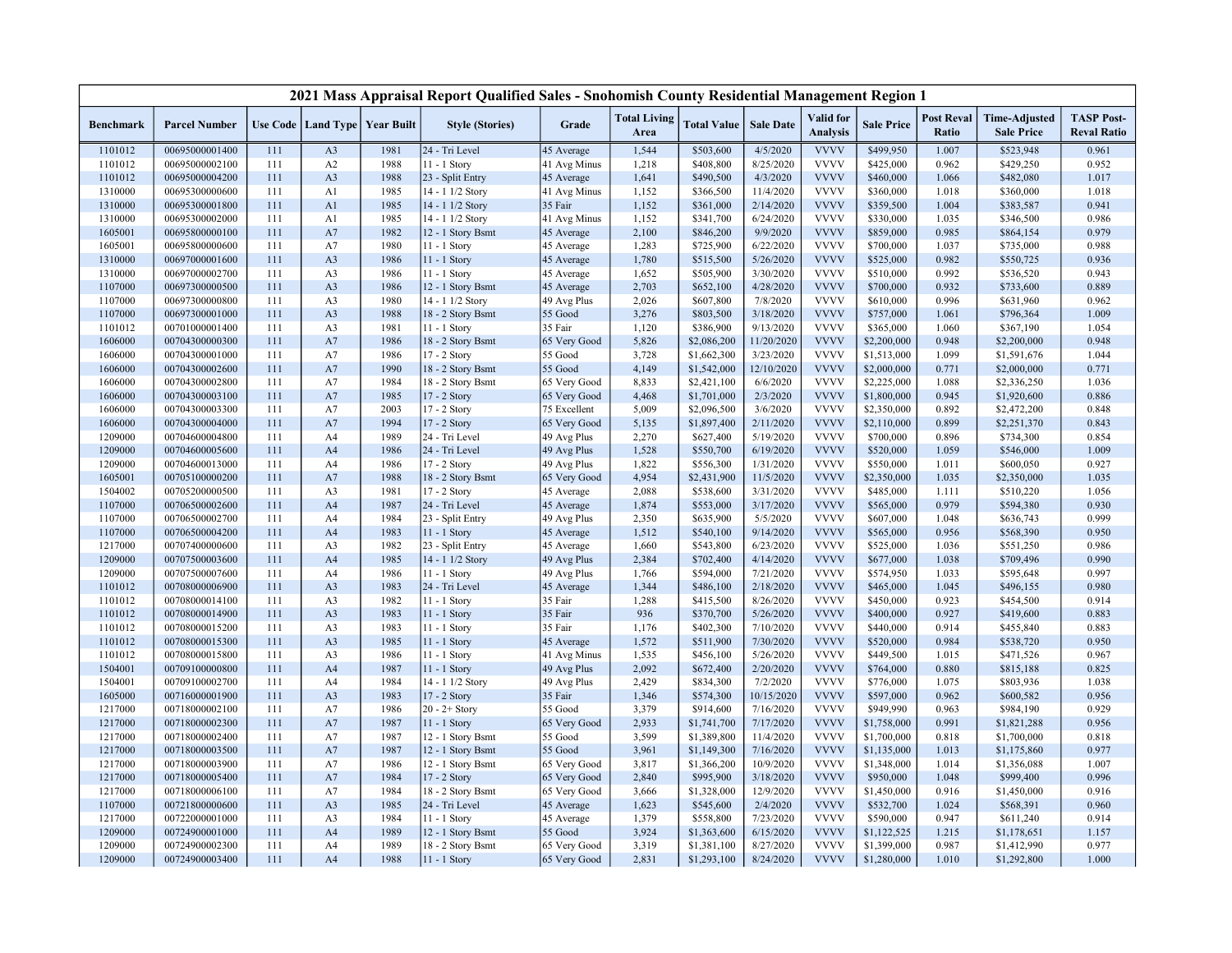| <b>Total Living</b><br>Valid for<br><b>Post Reval</b><br><b>TASP Post-</b><br><b>Time-Adjusted</b><br><b>Sale Date</b><br>Use Code   Land Type   Year Built<br><b>Style (Stories)</b><br>Grade<br><b>Total Value</b><br><b>Sale Price</b><br><b>Benchmark</b><br><b>Parcel Number</b><br><b>Analysis</b><br>Ratio<br><b>Reval Ratio</b><br>Area<br><b>Sale Price</b><br>7/6/2020<br><b>VVVV</b><br>\$642,500<br>1217000<br>00725300002500<br>111<br>1984<br>11 - 1 Story<br>49 Avg Plus<br>1,926<br>\$626,300<br>0.975<br>\$665,630<br>0.941<br>A4<br>24 - Tri Level<br><b>VVVV</b><br>1209000<br>00725600001600<br>1988<br>49 Avg Plus<br>2,422<br>\$661,600<br>3/16/2020<br>\$750,000<br>0.882<br>\$789,000<br>0.839<br>111<br>A <sub>6</sub><br><b>VVVV</b><br>0.980<br>0.932<br>1209000<br>111<br>1987<br>17 - 2 Story<br>55 Good<br>2,124<br>\$661,700<br>3/12/2020<br>\$675,000<br>00725600003500<br>A <sub>6</sub><br>\$710,100<br><b>VVVV</b><br>55 Good<br>2,316<br>1/31/2020<br>0.994<br>1209000<br>00725700000200<br>111<br>A <sub>6</sub><br>1986<br>11 - 1 Story<br>\$720,600<br>\$725,000<br>\$790,975<br>0.911<br><b>VVVV</b><br>1209000<br>00726100003900<br>111<br>A3<br>1985<br>11 - 1 Story<br>45 Average<br>1,480<br>\$525,300<br>5/26/2020<br>\$480,000<br>1.094<br>\$503,520<br>1.043<br><b>VVVV</b><br>1209000<br>A <sub>3</sub><br>1986<br>1,616<br>\$562,400<br>10/24/2020<br>\$595,000<br>0.945<br>\$598,570<br>0.940<br>00726100004400<br>111<br>11 - 1 Story<br>45 Average<br><b>VVVV</b><br>0.999<br>0.953<br>1504001<br>111<br>A3<br>1984<br>17 - 2 Story<br>41 Avg Minus<br>1,286<br>\$489,500<br>5/12/2020<br>\$489,900<br>\$513,905<br>00726600001100<br><b>VVVV</b><br>111<br>A <sub>3</sub><br>1984<br>45 Average<br>1,504<br>\$541,700<br>5/14/2020<br>0.965<br>1504002<br>00728000001200<br>$11 - 1$ Story<br>\$535,000<br>1.013<br>\$561,215<br><b>VVVV</b><br>4/3/2020<br>\$750,000<br>0.969<br>0.925<br>1504001<br>00728500001900<br>111<br>1989<br>11 - 1 Story<br>49 Avg Plus<br>2,448<br>\$727,100<br>\$786,000<br>A4<br><b>VVVV</b><br>1101006<br>00731700001200<br>111<br>A <sub>3</sub><br>1986<br>55 Good<br>2,755<br>\$813,800<br>4/15/2020<br>\$865,000<br>0.941<br>\$906,520<br>0.898<br>17 - 2 Story<br>55 Good<br>2,731<br>\$946,000<br>2/11/2020<br><b>VVVV</b><br>1.051<br>\$960,247<br>0.985<br>1605000<br>00732500000300<br>111<br>A3<br>1986<br>17 - 2 Story<br>\$899,950<br>12/4/2020<br><b>VVVV</b><br>1101006<br>00732800000400<br>111<br>A <sub>6</sub><br>1989<br>17 - 2 Story<br>4,496<br>\$1,554,000<br>\$1,475,000<br>1.054<br>\$1,475,000<br>1.054<br>75 Excellent<br><b>VVVV</b><br>1992<br>4,347<br>1/15/2020<br>1.052<br>1504000<br>00733000000100<br>111<br>A <sub>6</sub><br>18 - 2 Story Bsmt<br>55 Good<br>\$1,050,400<br>\$915,000<br>1.148<br>\$998,265<br><b>VVVV</b><br>00733800000100<br>A <sub>6</sub><br>1992<br>12 - 1 Story Bsmt<br>55 Good<br>2,816<br>\$1,018,600<br>7/13/2020<br>\$820,100<br>1.242<br>\$849,624<br>1.199<br>1101007<br>111<br><b>VVVV</b><br>23 - Split Entry<br>2,096<br>1101007<br>00733800000800<br>111<br>A <sub>6</sub><br>1987<br>49 Avg Plus<br>\$801,500<br>9/11/2020<br>\$675,000<br>1.187<br>\$679,050<br>1.180<br>1990<br>1/31/2020<br><b>VVVV</b><br>1.099<br>1.007<br>1101007<br>00733800002300<br>111<br>A <sub>6</sub><br>18 - 2 Story Bsmt<br>49 Avg Plus<br>3,210<br>\$851,800<br>\$775,000<br>\$845,525<br>1996<br>12 - 1 Story Bsmt<br>3,010<br>12/29/2020<br><b>VVVV</b><br>0.835<br>0.835<br>1101007<br>00733800003900<br>111<br>A <sub>6</sub><br>49 Avg Plus<br>\$834,700<br>\$1,000,000<br>\$1,000,000<br><b>VVVV</b><br>0.929<br>1504002<br>111<br>A3<br>1985<br>11 - 1 Story<br>45 Average<br>1,848<br>\$582,400<br>6/25/2020<br>\$597,000<br>0.976<br>\$626,850<br>00734600000900<br><b>VVVV</b><br>1101006<br>17 - 2 Story<br>55 Good<br>2,263<br>\$765,600<br>9/28/2020<br>\$735,000<br>1.042<br>\$739,410<br>1.035<br>00734800000700<br>111<br>A6<br>1988<br><b>VVVV</b><br>1.041<br>1101006<br>00734800000800<br>111<br>A <sub>6</sub><br>1988<br>17 - 2 Story<br>55 Good<br>2,180<br>\$767,100<br>8/11/2020<br>\$729,900<br>1.051<br>\$737,199<br><b>VVVV</b><br>1605001<br>111<br>A <sub>9</sub><br>1988<br>12 - 1 Story Bsmt<br>49 Avg Plus<br>2,320<br>\$683,300<br>10/5/2020<br>\$625,000<br>1.093<br>\$628,750<br>1.087<br>00736400002800<br><b>VVVV</b><br>1504001<br>1986<br>49 Avg Plus<br>2,070<br>\$687,900<br>2/25/2020<br>\$680,000<br>1.012<br>\$725,560<br>0.948<br>00737300004100<br>111<br>A <sub>4</sub><br>11 - 1 Story<br>2,377<br><b>VVVV</b><br>1989<br>49 Avg Plus<br>\$743,600<br>11/3/2020<br>\$817,000<br>0.910<br>0.910<br>1504001<br>00737300004300<br>111<br>A4<br>17 - 2 Story<br>\$817,000<br><b>VVVV</b><br>55 Good<br>4,236<br>1101006<br>00737500001900<br>111<br>A <sub>4</sub><br>1988<br>18 - 2 Story Bsmt<br>\$828,400<br>1/28/2020<br>\$728,000<br>1.138<br>\$794,248<br>1.043<br><b>VVVV</b><br>1107000<br>00737800012000<br>111<br>2004<br>17 - 2 Story<br>49 Avg Plus<br>2,774<br>\$694,600<br>4/29/2020<br>\$659,900<br>1.053<br>\$691,575<br>1.004<br>A4<br>1986<br>12 - 1 Story Bsmt<br>2,927<br>6/3/2020<br><b>VVVV</b><br>0.947<br>0.902<br>1605001<br>00738700000300<br>111<br>A7<br>55 Good<br>\$1,164,400<br>\$1,230,000<br>\$1,291,500<br><b>VVVV</b><br>0.975<br>1101007<br>111<br>A4<br>1988<br>18 - 2 Story Bsmt<br>49 Avg Plus<br>3,314<br>\$796,600<br>2/5/2020<br>\$817,000<br>\$871,739<br>0.914<br>00740400000800<br><b>VVVV</b><br>A <sub>3</sub><br>1986<br>11 - 1 Story<br>1,092<br>9/2/2020<br>1.021<br>\$392,340<br>1.014<br>1310000<br>00741400003300<br>111<br>41 Avg Minus<br>\$398,000<br>\$390,000<br><b>VVVV</b><br>10/28/2020<br>1310000<br>1986<br>11 - 1 Story<br>41 Avg Minus<br>1,092<br>\$398,500<br>\$395,000<br>1.009<br>\$397,370<br>1.003<br>00741400004600<br>111<br>A3<br><b>VVVV</b><br>1310000<br>00741400005300<br>111<br>A3<br>1986<br>41 Avg Minus<br>1,092<br>\$393,000<br>10/5/2020<br>\$390,000<br>1.008<br>\$392,340<br>1.002<br>$11 - 1$ Story<br>1,900<br>7/1/2020<br><b>VVVV</b><br>0.969<br>1101007<br>00742000002000<br>111<br>A3<br>1986<br>24 - Tri Level<br>45 Average<br>\$517,100<br>\$515,000<br>1.004<br>\$533,540<br>5/12/2020<br><b>VVVV</b><br>0.932<br>1101007<br>00742000003200<br>111<br>A <sub>3</sub><br>1987<br>11 - 1 Story<br>1,552<br>\$474,100<br>\$485,000<br>0.978<br>\$508,765<br>45 Average<br><b>VVVV</b><br>\$410,300<br>0.940<br>1310000<br>00742900003200<br>111<br>A3<br>1986<br>11 - 1 Story<br>45 Average<br>1,384<br>1/28/2020<br>\$400,000<br>1.026<br>\$436,400<br><b>VVVV</b><br>00743700004300<br>A <sub>3</sub><br>1986<br>17 - 2 Story<br>41 Avg Minus<br>2,310<br>\$536,700<br>4/11/2020<br>\$560,000<br>0.958<br>0.914<br>1208000<br>111<br>\$586,880<br><b>VVVV</b><br>1986<br>1,364<br>\$437,800<br>3/13/2020<br>\$450,000<br>0.973<br>\$473,400<br>0.925<br>1310000<br>00744000002600<br>111<br>A3<br>17 - 2 Story<br>41 Avg Minus<br>1,238<br>7/13/2020<br><b>VVVV</b><br>0.911<br>1310000<br>00744300000100<br>111<br>A3<br>1986<br>11 - 1 Story<br>41 Avg Minus<br>\$396,200<br>\$420,000<br>0.943<br>\$435,120<br>A <sub>3</sub><br>5/22/2020<br><b>VVVV</b><br>0.844<br>0.805<br>1310000<br>00744300001100<br>111<br>1986<br>11 - 1 Story<br>41 Avg Minus<br>1,214<br>\$359,700<br>\$426,000<br>\$446,874<br><b>VVVV</b><br>00745500000300<br>111<br>1986<br>17 - 2 Story<br>55 Good<br>2,840<br>\$890,600<br>6/23/2020<br>\$800,000<br>1.113<br>\$840,000<br>1.060<br>1504000<br>A <sub>6</sub><br><b>VVVV</b><br>24 - Tri Level<br>1,710<br>10/2/2020<br>\$649,950<br>1.040<br>1.034<br>1605000<br>00746100000300<br>111<br>A3<br>1987<br>45 Average<br>\$675,800<br>\$653,850<br><b>VVVV</b><br>0.940<br>1605000<br>00746900000100<br>111<br>A4<br>1987<br>17 - 2 Story<br>49 Avg Plus<br>1,756<br>\$682,400<br>3/19/2020<br>\$690,000<br>0.989<br>\$725,880<br>1,918<br><b>VVVV</b><br>1605000<br>00746900001500<br>111<br>1989<br>24 - Tri Level<br>49 Avg Plus<br>\$733,100<br>5/18/2020<br>\$625,000<br>1.173<br>\$655,625<br>1.118<br>A4<br><b>VVVV</b><br>1605000<br>A <sub>3</sub><br>1989<br>23 - Split Entry<br>1,772<br>\$683,800<br>5/13/2020<br>\$635,000<br>1.077<br>1.027<br>00748000000400<br>111<br>49 Avg Plus<br>\$666,115<br><b>VVVV</b><br>0.952<br>1987<br>11 - 1 Story<br>1,072<br>\$371,200<br>10/5/2020<br>\$390,000<br>\$392,340<br>0.946<br>1310000<br>00748400005700<br>111<br>A <sub>3</sub><br>41 Avg Minus<br><b>VVVV</b><br>1,092<br>1310000<br>00748400006700<br>111<br>A <sub>3</sub><br>1987<br>11 - 1 Story<br>41 Avg Minus<br>\$388,900<br>5/26/2020<br>\$375,000<br>1.037<br>\$393,375<br>0.989<br><b>VVVV</b><br>1209000<br>111<br>1987<br>17 - 2 Story<br>49 Avg Plus<br>2,304<br>\$708,600<br>6/16/2020<br>\$715,000<br>0.991<br>\$750,750<br>0.944<br>00749100002600<br>A4<br><b>VVVV</b><br>1209000<br>111<br>A <sub>4</sub><br>1987<br>17 - 2 Story<br>49 Avg Plus<br>1,886<br>\$620,600<br>6/1/2020<br>\$645,000<br>0.962<br>\$677,250<br>0.916<br>00749100002800<br><b>VVVV</b><br>1209000<br>111<br>1987<br>17 - 2 Story<br>49 Avg Plus<br>2,078<br>\$652,000<br>5/14/2020<br>\$675,000<br>0.966<br>\$708,075<br>0.921<br>00749100003200<br>A4<br><b>VVVV</b><br>A <sub>3</sub><br>1987<br>1,542<br>7/17/2020<br>0.917<br>1107000<br>00749600000700<br>111<br>17 - 2 Story<br>45 Average<br>\$489,500<br>\$515,000<br>0.950<br>\$533,540 |         |                |     |                |      | 2021 Mass Appraisal Report Qualified Sales - Snohomish County Residential Management Region 1 |         |       |             |          |             |             |       |             |       |
|--------------------------------------------------------------------------------------------------------------------------------------------------------------------------------------------------------------------------------------------------------------------------------------------------------------------------------------------------------------------------------------------------------------------------------------------------------------------------------------------------------------------------------------------------------------------------------------------------------------------------------------------------------------------------------------------------------------------------------------------------------------------------------------------------------------------------------------------------------------------------------------------------------------------------------------------------------------------------------------------------------------------------------------------------------------------------------------------------------------------------------------------------------------------------------------------------------------------------------------------------------------------------------------------------------------------------------------------------------------------------------------------------------------------------------------------------------------------------------------------------------------------------------------------------------------------------------------------------------------------------------------------------------------------------------------------------------------------------------------------------------------------------------------------------------------------------------------------------------------------------------------------------------------------------------------------------------------------------------------------------------------------------------------------------------------------------------------------------------------------------------------------------------------------------------------------------------------------------------------------------------------------------------------------------------------------------------------------------------------------------------------------------------------------------------------------------------------------------------------------------------------------------------------------------------------------------------------------------------------------------------------------------------------------------------------------------------------------------------------------------------------------------------------------------------------------------------------------------------------------------------------------------------------------------------------------------------------------------------------------------------------------------------------------------------------------------------------------------------------------------------------------------------------------------------------------------------------------------------------------------------------------------------------------------------------------------------------------------------------------------------------------------------------------------------------------------------------------------------------------------------------------------------------------------------------------------------------------------------------------------------------------------------------------------------------------------------------------------------------------------------------------------------------------------------------------------------------------------------------------------------------------------------------------------------------------------------------------------------------------------------------------------------------------------------------------------------------------------------------------------------------------------------------------------------------------------------------------------------------------------------------------------------------------------------------------------------------------------------------------------------------------------------------------------------------------------------------------------------------------------------------------------------------------------------------------------------------------------------------------------------------------------------------------------------------------------------------------------------------------------------------------------------------------------------------------------------------------------------------------------------------------------------------------------------------------------------------------------------------------------------------------------------------------------------------------------------------------------------------------------------------------------------------------------------------------------------------------------------------------------------------------------------------------------------------------------------------------------------------------------------------------------------------------------------------------------------------------------------------------------------------------------------------------------------------------------------------------------------------------------------------------------------------------------------------------------------------------------------------------------------------------------------------------------------------------------------------------------------------------------------------------------------------------------------------------------------------------------------------------------------------------------------------------------------------------------------------------------------------------------------------------------------------------------------------------------------------------------------------------------------------------------------------------------------------------------------------------------------------------------------------------------------------------------------------------------------------------------------------------------------------------------------------------------------------------------------------------------------------------------------------------------------------------------------------------------------------------------------------------------------------------------------------------------------------------------------------------------------------------------------------------------------------------------------------------------------------------------------------------------------------------------------------------------------------------------------------------------------------------------------------------------------------------------------------------------------------------------------------------------------------------------------------------------------------------------------------------------------------------------------------------------------------------------------------------------------------------------------------------------------------------------------------------------------------------------------------------------------------------------------------------------------------------------------------------------------------------------------------------------------------------------------------------------------------------------------------------------------------------------------------------------------------------------------------------------------------------------------------------------------------------------------------------------------------------------------------------------------------------------------------------------------------------------------------------------------------------------------------------------------------------------------------------------------------------------------------------------------------------------------------------------------------------------------------------------------------------------------------------------------------------------------------------------------------------------------------------------------------------------------------------------------------------------------------------------------------------------------------------------------------------------------------------------------------------------------------------------------------------------------------------------------------------------------------------------------------------------------------------------------------------------------------------------------------------------------------------------------------------------------------------------------------------------------------------------------------------------------------------------------------------------------------------------------------------------------------------------------------------------------------------------------------------------------------------------------------------------------|---------|----------------|-----|----------------|------|-----------------------------------------------------------------------------------------------|---------|-------|-------------|----------|-------------|-------------|-------|-------------|-------|
|                                                                                                                                                                                                                                                                                                                                                                                                                                                                                                                                                                                                                                                                                                                                                                                                                                                                                                                                                                                                                                                                                                                                                                                                                                                                                                                                                                                                                                                                                                                                                                                                                                                                                                                                                                                                                                                                                                                                                                                                                                                                                                                                                                                                                                                                                                                                                                                                                                                                                                                                                                                                                                                                                                                                                                                                                                                                                                                                                                                                                                                                                                                                                                                                                                                                                                                                                                                                                                                                                                                                                                                                                                                                                                                                                                                                                                                                                                                                                                                                                                                                                                                                                                                                                                                                                                                                                                                                                                                                                                                                                                                                                                                                                                                                                                                                                                                                                                                                                                                                                                                                                                                                                                                                                                                                                                                                                                                                                                                                                                                                                                                                                                                                                                                                                                                                                                                                                                                                                                                                                                                                                                                                                                                                                                                                                                                                                                                                                                                                                                                                                                                                                                                                                                                                                                                                                                                                                                                                                                                                                                                                                                                                                                                                                                                                                                                                                                                                                                                                                                                                                                                                                                                                                                                                                                                                                                                                                                                                                                                                                                                                                                                                                                                                                                                                                                                                                                                                                                                                                                                                                                                                                                                                                                                                                                                                                                                                                                                                                                                                                                                                                                                                                                                                                                                                                                                                                                                                                                                                                |         |                |     |                |      |                                                                                               |         |       |             |          |             |             |       |             |       |
|                                                                                                                                                                                                                                                                                                                                                                                                                                                                                                                                                                                                                                                                                                                                                                                                                                                                                                                                                                                                                                                                                                                                                                                                                                                                                                                                                                                                                                                                                                                                                                                                                                                                                                                                                                                                                                                                                                                                                                                                                                                                                                                                                                                                                                                                                                                                                                                                                                                                                                                                                                                                                                                                                                                                                                                                                                                                                                                                                                                                                                                                                                                                                                                                                                                                                                                                                                                                                                                                                                                                                                                                                                                                                                                                                                                                                                                                                                                                                                                                                                                                                                                                                                                                                                                                                                                                                                                                                                                                                                                                                                                                                                                                                                                                                                                                                                                                                                                                                                                                                                                                                                                                                                                                                                                                                                                                                                                                                                                                                                                                                                                                                                                                                                                                                                                                                                                                                                                                                                                                                                                                                                                                                                                                                                                                                                                                                                                                                                                                                                                                                                                                                                                                                                                                                                                                                                                                                                                                                                                                                                                                                                                                                                                                                                                                                                                                                                                                                                                                                                                                                                                                                                                                                                                                                                                                                                                                                                                                                                                                                                                                                                                                                                                                                                                                                                                                                                                                                                                                                                                                                                                                                                                                                                                                                                                                                                                                                                                                                                                                                                                                                                                                                                                                                                                                                                                                                                                                                                                                                |         |                |     |                |      |                                                                                               |         |       |             |          |             |             |       |             |       |
|                                                                                                                                                                                                                                                                                                                                                                                                                                                                                                                                                                                                                                                                                                                                                                                                                                                                                                                                                                                                                                                                                                                                                                                                                                                                                                                                                                                                                                                                                                                                                                                                                                                                                                                                                                                                                                                                                                                                                                                                                                                                                                                                                                                                                                                                                                                                                                                                                                                                                                                                                                                                                                                                                                                                                                                                                                                                                                                                                                                                                                                                                                                                                                                                                                                                                                                                                                                                                                                                                                                                                                                                                                                                                                                                                                                                                                                                                                                                                                                                                                                                                                                                                                                                                                                                                                                                                                                                                                                                                                                                                                                                                                                                                                                                                                                                                                                                                                                                                                                                                                                                                                                                                                                                                                                                                                                                                                                                                                                                                                                                                                                                                                                                                                                                                                                                                                                                                                                                                                                                                                                                                                                                                                                                                                                                                                                                                                                                                                                                                                                                                                                                                                                                                                                                                                                                                                                                                                                                                                                                                                                                                                                                                                                                                                                                                                                                                                                                                                                                                                                                                                                                                                                                                                                                                                                                                                                                                                                                                                                                                                                                                                                                                                                                                                                                                                                                                                                                                                                                                                                                                                                                                                                                                                                                                                                                                                                                                                                                                                                                                                                                                                                                                                                                                                                                                                                                                                                                                                                                                |         |                |     |                |      |                                                                                               |         |       |             |          |             |             |       |             |       |
|                                                                                                                                                                                                                                                                                                                                                                                                                                                                                                                                                                                                                                                                                                                                                                                                                                                                                                                                                                                                                                                                                                                                                                                                                                                                                                                                                                                                                                                                                                                                                                                                                                                                                                                                                                                                                                                                                                                                                                                                                                                                                                                                                                                                                                                                                                                                                                                                                                                                                                                                                                                                                                                                                                                                                                                                                                                                                                                                                                                                                                                                                                                                                                                                                                                                                                                                                                                                                                                                                                                                                                                                                                                                                                                                                                                                                                                                                                                                                                                                                                                                                                                                                                                                                                                                                                                                                                                                                                                                                                                                                                                                                                                                                                                                                                                                                                                                                                                                                                                                                                                                                                                                                                                                                                                                                                                                                                                                                                                                                                                                                                                                                                                                                                                                                                                                                                                                                                                                                                                                                                                                                                                                                                                                                                                                                                                                                                                                                                                                                                                                                                                                                                                                                                                                                                                                                                                                                                                                                                                                                                                                                                                                                                                                                                                                                                                                                                                                                                                                                                                                                                                                                                                                                                                                                                                                                                                                                                                                                                                                                                                                                                                                                                                                                                                                                                                                                                                                                                                                                                                                                                                                                                                                                                                                                                                                                                                                                                                                                                                                                                                                                                                                                                                                                                                                                                                                                                                                                                                                                |         |                |     |                |      |                                                                                               |         |       |             |          |             |             |       |             |       |
|                                                                                                                                                                                                                                                                                                                                                                                                                                                                                                                                                                                                                                                                                                                                                                                                                                                                                                                                                                                                                                                                                                                                                                                                                                                                                                                                                                                                                                                                                                                                                                                                                                                                                                                                                                                                                                                                                                                                                                                                                                                                                                                                                                                                                                                                                                                                                                                                                                                                                                                                                                                                                                                                                                                                                                                                                                                                                                                                                                                                                                                                                                                                                                                                                                                                                                                                                                                                                                                                                                                                                                                                                                                                                                                                                                                                                                                                                                                                                                                                                                                                                                                                                                                                                                                                                                                                                                                                                                                                                                                                                                                                                                                                                                                                                                                                                                                                                                                                                                                                                                                                                                                                                                                                                                                                                                                                                                                                                                                                                                                                                                                                                                                                                                                                                                                                                                                                                                                                                                                                                                                                                                                                                                                                                                                                                                                                                                                                                                                                                                                                                                                                                                                                                                                                                                                                                                                                                                                                                                                                                                                                                                                                                                                                                                                                                                                                                                                                                                                                                                                                                                                                                                                                                                                                                                                                                                                                                                                                                                                                                                                                                                                                                                                                                                                                                                                                                                                                                                                                                                                                                                                                                                                                                                                                                                                                                                                                                                                                                                                                                                                                                                                                                                                                                                                                                                                                                                                                                                                                                |         |                |     |                |      |                                                                                               |         |       |             |          |             |             |       |             |       |
|                                                                                                                                                                                                                                                                                                                                                                                                                                                                                                                                                                                                                                                                                                                                                                                                                                                                                                                                                                                                                                                                                                                                                                                                                                                                                                                                                                                                                                                                                                                                                                                                                                                                                                                                                                                                                                                                                                                                                                                                                                                                                                                                                                                                                                                                                                                                                                                                                                                                                                                                                                                                                                                                                                                                                                                                                                                                                                                                                                                                                                                                                                                                                                                                                                                                                                                                                                                                                                                                                                                                                                                                                                                                                                                                                                                                                                                                                                                                                                                                                                                                                                                                                                                                                                                                                                                                                                                                                                                                                                                                                                                                                                                                                                                                                                                                                                                                                                                                                                                                                                                                                                                                                                                                                                                                                                                                                                                                                                                                                                                                                                                                                                                                                                                                                                                                                                                                                                                                                                                                                                                                                                                                                                                                                                                                                                                                                                                                                                                                                                                                                                                                                                                                                                                                                                                                                                                                                                                                                                                                                                                                                                                                                                                                                                                                                                                                                                                                                                                                                                                                                                                                                                                                                                                                                                                                                                                                                                                                                                                                                                                                                                                                                                                                                                                                                                                                                                                                                                                                                                                                                                                                                                                                                                                                                                                                                                                                                                                                                                                                                                                                                                                                                                                                                                                                                                                                                                                                                                                                                |         |                |     |                |      |                                                                                               |         |       |             |          |             |             |       |             |       |
|                                                                                                                                                                                                                                                                                                                                                                                                                                                                                                                                                                                                                                                                                                                                                                                                                                                                                                                                                                                                                                                                                                                                                                                                                                                                                                                                                                                                                                                                                                                                                                                                                                                                                                                                                                                                                                                                                                                                                                                                                                                                                                                                                                                                                                                                                                                                                                                                                                                                                                                                                                                                                                                                                                                                                                                                                                                                                                                                                                                                                                                                                                                                                                                                                                                                                                                                                                                                                                                                                                                                                                                                                                                                                                                                                                                                                                                                                                                                                                                                                                                                                                                                                                                                                                                                                                                                                                                                                                                                                                                                                                                                                                                                                                                                                                                                                                                                                                                                                                                                                                                                                                                                                                                                                                                                                                                                                                                                                                                                                                                                                                                                                                                                                                                                                                                                                                                                                                                                                                                                                                                                                                                                                                                                                                                                                                                                                                                                                                                                                                                                                                                                                                                                                                                                                                                                                                                                                                                                                                                                                                                                                                                                                                                                                                                                                                                                                                                                                                                                                                                                                                                                                                                                                                                                                                                                                                                                                                                                                                                                                                                                                                                                                                                                                                                                                                                                                                                                                                                                                                                                                                                                                                                                                                                                                                                                                                                                                                                                                                                                                                                                                                                                                                                                                                                                                                                                                                                                                                                                                |         |                |     |                |      |                                                                                               |         |       |             |          |             |             |       |             |       |
|                                                                                                                                                                                                                                                                                                                                                                                                                                                                                                                                                                                                                                                                                                                                                                                                                                                                                                                                                                                                                                                                                                                                                                                                                                                                                                                                                                                                                                                                                                                                                                                                                                                                                                                                                                                                                                                                                                                                                                                                                                                                                                                                                                                                                                                                                                                                                                                                                                                                                                                                                                                                                                                                                                                                                                                                                                                                                                                                                                                                                                                                                                                                                                                                                                                                                                                                                                                                                                                                                                                                                                                                                                                                                                                                                                                                                                                                                                                                                                                                                                                                                                                                                                                                                                                                                                                                                                                                                                                                                                                                                                                                                                                                                                                                                                                                                                                                                                                                                                                                                                                                                                                                                                                                                                                                                                                                                                                                                                                                                                                                                                                                                                                                                                                                                                                                                                                                                                                                                                                                                                                                                                                                                                                                                                                                                                                                                                                                                                                                                                                                                                                                                                                                                                                                                                                                                                                                                                                                                                                                                                                                                                                                                                                                                                                                                                                                                                                                                                                                                                                                                                                                                                                                                                                                                                                                                                                                                                                                                                                                                                                                                                                                                                                                                                                                                                                                                                                                                                                                                                                                                                                                                                                                                                                                                                                                                                                                                                                                                                                                                                                                                                                                                                                                                                                                                                                                                                                                                                                                                |         |                |     |                |      |                                                                                               |         |       |             |          |             |             |       |             |       |
|                                                                                                                                                                                                                                                                                                                                                                                                                                                                                                                                                                                                                                                                                                                                                                                                                                                                                                                                                                                                                                                                                                                                                                                                                                                                                                                                                                                                                                                                                                                                                                                                                                                                                                                                                                                                                                                                                                                                                                                                                                                                                                                                                                                                                                                                                                                                                                                                                                                                                                                                                                                                                                                                                                                                                                                                                                                                                                                                                                                                                                                                                                                                                                                                                                                                                                                                                                                                                                                                                                                                                                                                                                                                                                                                                                                                                                                                                                                                                                                                                                                                                                                                                                                                                                                                                                                                                                                                                                                                                                                                                                                                                                                                                                                                                                                                                                                                                                                                                                                                                                                                                                                                                                                                                                                                                                                                                                                                                                                                                                                                                                                                                                                                                                                                                                                                                                                                                                                                                                                                                                                                                                                                                                                                                                                                                                                                                                                                                                                                                                                                                                                                                                                                                                                                                                                                                                                                                                                                                                                                                                                                                                                                                                                                                                                                                                                                                                                                                                                                                                                                                                                                                                                                                                                                                                                                                                                                                                                                                                                                                                                                                                                                                                                                                                                                                                                                                                                                                                                                                                                                                                                                                                                                                                                                                                                                                                                                                                                                                                                                                                                                                                                                                                                                                                                                                                                                                                                                                                                                                |         |                |     |                |      |                                                                                               |         |       |             |          |             |             |       |             |       |
|                                                                                                                                                                                                                                                                                                                                                                                                                                                                                                                                                                                                                                                                                                                                                                                                                                                                                                                                                                                                                                                                                                                                                                                                                                                                                                                                                                                                                                                                                                                                                                                                                                                                                                                                                                                                                                                                                                                                                                                                                                                                                                                                                                                                                                                                                                                                                                                                                                                                                                                                                                                                                                                                                                                                                                                                                                                                                                                                                                                                                                                                                                                                                                                                                                                                                                                                                                                                                                                                                                                                                                                                                                                                                                                                                                                                                                                                                                                                                                                                                                                                                                                                                                                                                                                                                                                                                                                                                                                                                                                                                                                                                                                                                                                                                                                                                                                                                                                                                                                                                                                                                                                                                                                                                                                                                                                                                                                                                                                                                                                                                                                                                                                                                                                                                                                                                                                                                                                                                                                                                                                                                                                                                                                                                                                                                                                                                                                                                                                                                                                                                                                                                                                                                                                                                                                                                                                                                                                                                                                                                                                                                                                                                                                                                                                                                                                                                                                                                                                                                                                                                                                                                                                                                                                                                                                                                                                                                                                                                                                                                                                                                                                                                                                                                                                                                                                                                                                                                                                                                                                                                                                                                                                                                                                                                                                                                                                                                                                                                                                                                                                                                                                                                                                                                                                                                                                                                                                                                                                                                |         |                |     |                |      |                                                                                               |         |       |             |          |             |             |       |             |       |
|                                                                                                                                                                                                                                                                                                                                                                                                                                                                                                                                                                                                                                                                                                                                                                                                                                                                                                                                                                                                                                                                                                                                                                                                                                                                                                                                                                                                                                                                                                                                                                                                                                                                                                                                                                                                                                                                                                                                                                                                                                                                                                                                                                                                                                                                                                                                                                                                                                                                                                                                                                                                                                                                                                                                                                                                                                                                                                                                                                                                                                                                                                                                                                                                                                                                                                                                                                                                                                                                                                                                                                                                                                                                                                                                                                                                                                                                                                                                                                                                                                                                                                                                                                                                                                                                                                                                                                                                                                                                                                                                                                                                                                                                                                                                                                                                                                                                                                                                                                                                                                                                                                                                                                                                                                                                                                                                                                                                                                                                                                                                                                                                                                                                                                                                                                                                                                                                                                                                                                                                                                                                                                                                                                                                                                                                                                                                                                                                                                                                                                                                                                                                                                                                                                                                                                                                                                                                                                                                                                                                                                                                                                                                                                                                                                                                                                                                                                                                                                                                                                                                                                                                                                                                                                                                                                                                                                                                                                                                                                                                                                                                                                                                                                                                                                                                                                                                                                                                                                                                                                                                                                                                                                                                                                                                                                                                                                                                                                                                                                                                                                                                                                                                                                                                                                                                                                                                                                                                                                                                                |         |                |     |                |      |                                                                                               |         |       |             |          |             |             |       |             |       |
|                                                                                                                                                                                                                                                                                                                                                                                                                                                                                                                                                                                                                                                                                                                                                                                                                                                                                                                                                                                                                                                                                                                                                                                                                                                                                                                                                                                                                                                                                                                                                                                                                                                                                                                                                                                                                                                                                                                                                                                                                                                                                                                                                                                                                                                                                                                                                                                                                                                                                                                                                                                                                                                                                                                                                                                                                                                                                                                                                                                                                                                                                                                                                                                                                                                                                                                                                                                                                                                                                                                                                                                                                                                                                                                                                                                                                                                                                                                                                                                                                                                                                                                                                                                                                                                                                                                                                                                                                                                                                                                                                                                                                                                                                                                                                                                                                                                                                                                                                                                                                                                                                                                                                                                                                                                                                                                                                                                                                                                                                                                                                                                                                                                                                                                                                                                                                                                                                                                                                                                                                                                                                                                                                                                                                                                                                                                                                                                                                                                                                                                                                                                                                                                                                                                                                                                                                                                                                                                                                                                                                                                                                                                                                                                                                                                                                                                                                                                                                                                                                                                                                                                                                                                                                                                                                                                                                                                                                                                                                                                                                                                                                                                                                                                                                                                                                                                                                                                                                                                                                                                                                                                                                                                                                                                                                                                                                                                                                                                                                                                                                                                                                                                                                                                                                                                                                                                                                                                                                                                                                |         |                |     |                |      |                                                                                               |         |       |             |          |             |             |       |             |       |
|                                                                                                                                                                                                                                                                                                                                                                                                                                                                                                                                                                                                                                                                                                                                                                                                                                                                                                                                                                                                                                                                                                                                                                                                                                                                                                                                                                                                                                                                                                                                                                                                                                                                                                                                                                                                                                                                                                                                                                                                                                                                                                                                                                                                                                                                                                                                                                                                                                                                                                                                                                                                                                                                                                                                                                                                                                                                                                                                                                                                                                                                                                                                                                                                                                                                                                                                                                                                                                                                                                                                                                                                                                                                                                                                                                                                                                                                                                                                                                                                                                                                                                                                                                                                                                                                                                                                                                                                                                                                                                                                                                                                                                                                                                                                                                                                                                                                                                                                                                                                                                                                                                                                                                                                                                                                                                                                                                                                                                                                                                                                                                                                                                                                                                                                                                                                                                                                                                                                                                                                                                                                                                                                                                                                                                                                                                                                                                                                                                                                                                                                                                                                                                                                                                                                                                                                                                                                                                                                                                                                                                                                                                                                                                                                                                                                                                                                                                                                                                                                                                                                                                                                                                                                                                                                                                                                                                                                                                                                                                                                                                                                                                                                                                                                                                                                                                                                                                                                                                                                                                                                                                                                                                                                                                                                                                                                                                                                                                                                                                                                                                                                                                                                                                                                                                                                                                                                                                                                                                                                                |         |                |     |                |      |                                                                                               |         |       |             |          |             |             |       |             |       |
|                                                                                                                                                                                                                                                                                                                                                                                                                                                                                                                                                                                                                                                                                                                                                                                                                                                                                                                                                                                                                                                                                                                                                                                                                                                                                                                                                                                                                                                                                                                                                                                                                                                                                                                                                                                                                                                                                                                                                                                                                                                                                                                                                                                                                                                                                                                                                                                                                                                                                                                                                                                                                                                                                                                                                                                                                                                                                                                                                                                                                                                                                                                                                                                                                                                                                                                                                                                                                                                                                                                                                                                                                                                                                                                                                                                                                                                                                                                                                                                                                                                                                                                                                                                                                                                                                                                                                                                                                                                                                                                                                                                                                                                                                                                                                                                                                                                                                                                                                                                                                                                                                                                                                                                                                                                                                                                                                                                                                                                                                                                                                                                                                                                                                                                                                                                                                                                                                                                                                                                                                                                                                                                                                                                                                                                                                                                                                                                                                                                                                                                                                                                                                                                                                                                                                                                                                                                                                                                                                                                                                                                                                                                                                                                                                                                                                                                                                                                                                                                                                                                                                                                                                                                                                                                                                                                                                                                                                                                                                                                                                                                                                                                                                                                                                                                                                                                                                                                                                                                                                                                                                                                                                                                                                                                                                                                                                                                                                                                                                                                                                                                                                                                                                                                                                                                                                                                                                                                                                                                                                |         |                |     |                |      |                                                                                               |         |       |             |          |             |             |       |             |       |
|                                                                                                                                                                                                                                                                                                                                                                                                                                                                                                                                                                                                                                                                                                                                                                                                                                                                                                                                                                                                                                                                                                                                                                                                                                                                                                                                                                                                                                                                                                                                                                                                                                                                                                                                                                                                                                                                                                                                                                                                                                                                                                                                                                                                                                                                                                                                                                                                                                                                                                                                                                                                                                                                                                                                                                                                                                                                                                                                                                                                                                                                                                                                                                                                                                                                                                                                                                                                                                                                                                                                                                                                                                                                                                                                                                                                                                                                                                                                                                                                                                                                                                                                                                                                                                                                                                                                                                                                                                                                                                                                                                                                                                                                                                                                                                                                                                                                                                                                                                                                                                                                                                                                                                                                                                                                                                                                                                                                                                                                                                                                                                                                                                                                                                                                                                                                                                                                                                                                                                                                                                                                                                                                                                                                                                                                                                                                                                                                                                                                                                                                                                                                                                                                                                                                                                                                                                                                                                                                                                                                                                                                                                                                                                                                                                                                                                                                                                                                                                                                                                                                                                                                                                                                                                                                                                                                                                                                                                                                                                                                                                                                                                                                                                                                                                                                                                                                                                                                                                                                                                                                                                                                                                                                                                                                                                                                                                                                                                                                                                                                                                                                                                                                                                                                                                                                                                                                                                                                                                                                                |         |                |     |                |      |                                                                                               |         |       |             |          |             |             |       |             |       |
|                                                                                                                                                                                                                                                                                                                                                                                                                                                                                                                                                                                                                                                                                                                                                                                                                                                                                                                                                                                                                                                                                                                                                                                                                                                                                                                                                                                                                                                                                                                                                                                                                                                                                                                                                                                                                                                                                                                                                                                                                                                                                                                                                                                                                                                                                                                                                                                                                                                                                                                                                                                                                                                                                                                                                                                                                                                                                                                                                                                                                                                                                                                                                                                                                                                                                                                                                                                                                                                                                                                                                                                                                                                                                                                                                                                                                                                                                                                                                                                                                                                                                                                                                                                                                                                                                                                                                                                                                                                                                                                                                                                                                                                                                                                                                                                                                                                                                                                                                                                                                                                                                                                                                                                                                                                                                                                                                                                                                                                                                                                                                                                                                                                                                                                                                                                                                                                                                                                                                                                                                                                                                                                                                                                                                                                                                                                                                                                                                                                                                                                                                                                                                                                                                                                                                                                                                                                                                                                                                                                                                                                                                                                                                                                                                                                                                                                                                                                                                                                                                                                                                                                                                                                                                                                                                                                                                                                                                                                                                                                                                                                                                                                                                                                                                                                                                                                                                                                                                                                                                                                                                                                                                                                                                                                                                                                                                                                                                                                                                                                                                                                                                                                                                                                                                                                                                                                                                                                                                                                                                |         |                |     |                |      |                                                                                               |         |       |             |          |             |             |       |             |       |
|                                                                                                                                                                                                                                                                                                                                                                                                                                                                                                                                                                                                                                                                                                                                                                                                                                                                                                                                                                                                                                                                                                                                                                                                                                                                                                                                                                                                                                                                                                                                                                                                                                                                                                                                                                                                                                                                                                                                                                                                                                                                                                                                                                                                                                                                                                                                                                                                                                                                                                                                                                                                                                                                                                                                                                                                                                                                                                                                                                                                                                                                                                                                                                                                                                                                                                                                                                                                                                                                                                                                                                                                                                                                                                                                                                                                                                                                                                                                                                                                                                                                                                                                                                                                                                                                                                                                                                                                                                                                                                                                                                                                                                                                                                                                                                                                                                                                                                                                                                                                                                                                                                                                                                                                                                                                                                                                                                                                                                                                                                                                                                                                                                                                                                                                                                                                                                                                                                                                                                                                                                                                                                                                                                                                                                                                                                                                                                                                                                                                                                                                                                                                                                                                                                                                                                                                                                                                                                                                                                                                                                                                                                                                                                                                                                                                                                                                                                                                                                                                                                                                                                                                                                                                                                                                                                                                                                                                                                                                                                                                                                                                                                                                                                                                                                                                                                                                                                                                                                                                                                                                                                                                                                                                                                                                                                                                                                                                                                                                                                                                                                                                                                                                                                                                                                                                                                                                                                                                                                                                                |         |                |     |                |      |                                                                                               |         |       |             |          |             |             |       |             |       |
|                                                                                                                                                                                                                                                                                                                                                                                                                                                                                                                                                                                                                                                                                                                                                                                                                                                                                                                                                                                                                                                                                                                                                                                                                                                                                                                                                                                                                                                                                                                                                                                                                                                                                                                                                                                                                                                                                                                                                                                                                                                                                                                                                                                                                                                                                                                                                                                                                                                                                                                                                                                                                                                                                                                                                                                                                                                                                                                                                                                                                                                                                                                                                                                                                                                                                                                                                                                                                                                                                                                                                                                                                                                                                                                                                                                                                                                                                                                                                                                                                                                                                                                                                                                                                                                                                                                                                                                                                                                                                                                                                                                                                                                                                                                                                                                                                                                                                                                                                                                                                                                                                                                                                                                                                                                                                                                                                                                                                                                                                                                                                                                                                                                                                                                                                                                                                                                                                                                                                                                                                                                                                                                                                                                                                                                                                                                                                                                                                                                                                                                                                                                                                                                                                                                                                                                                                                                                                                                                                                                                                                                                                                                                                                                                                                                                                                                                                                                                                                                                                                                                                                                                                                                                                                                                                                                                                                                                                                                                                                                                                                                                                                                                                                                                                                                                                                                                                                                                                                                                                                                                                                                                                                                                                                                                                                                                                                                                                                                                                                                                                                                                                                                                                                                                                                                                                                                                                                                                                                                                                |         |                |     |                |      |                                                                                               |         |       |             |          |             |             |       |             |       |
|                                                                                                                                                                                                                                                                                                                                                                                                                                                                                                                                                                                                                                                                                                                                                                                                                                                                                                                                                                                                                                                                                                                                                                                                                                                                                                                                                                                                                                                                                                                                                                                                                                                                                                                                                                                                                                                                                                                                                                                                                                                                                                                                                                                                                                                                                                                                                                                                                                                                                                                                                                                                                                                                                                                                                                                                                                                                                                                                                                                                                                                                                                                                                                                                                                                                                                                                                                                                                                                                                                                                                                                                                                                                                                                                                                                                                                                                                                                                                                                                                                                                                                                                                                                                                                                                                                                                                                                                                                                                                                                                                                                                                                                                                                                                                                                                                                                                                                                                                                                                                                                                                                                                                                                                                                                                                                                                                                                                                                                                                                                                                                                                                                                                                                                                                                                                                                                                                                                                                                                                                                                                                                                                                                                                                                                                                                                                                                                                                                                                                                                                                                                                                                                                                                                                                                                                                                                                                                                                                                                                                                                                                                                                                                                                                                                                                                                                                                                                                                                                                                                                                                                                                                                                                                                                                                                                                                                                                                                                                                                                                                                                                                                                                                                                                                                                                                                                                                                                                                                                                                                                                                                                                                                                                                                                                                                                                                                                                                                                                                                                                                                                                                                                                                                                                                                                                                                                                                                                                                                                                |         |                |     |                |      |                                                                                               |         |       |             |          |             |             |       |             |       |
|                                                                                                                                                                                                                                                                                                                                                                                                                                                                                                                                                                                                                                                                                                                                                                                                                                                                                                                                                                                                                                                                                                                                                                                                                                                                                                                                                                                                                                                                                                                                                                                                                                                                                                                                                                                                                                                                                                                                                                                                                                                                                                                                                                                                                                                                                                                                                                                                                                                                                                                                                                                                                                                                                                                                                                                                                                                                                                                                                                                                                                                                                                                                                                                                                                                                                                                                                                                                                                                                                                                                                                                                                                                                                                                                                                                                                                                                                                                                                                                                                                                                                                                                                                                                                                                                                                                                                                                                                                                                                                                                                                                                                                                                                                                                                                                                                                                                                                                                                                                                                                                                                                                                                                                                                                                                                                                                                                                                                                                                                                                                                                                                                                                                                                                                                                                                                                                                                                                                                                                                                                                                                                                                                                                                                                                                                                                                                                                                                                                                                                                                                                                                                                                                                                                                                                                                                                                                                                                                                                                                                                                                                                                                                                                                                                                                                                                                                                                                                                                                                                                                                                                                                                                                                                                                                                                                                                                                                                                                                                                                                                                                                                                                                                                                                                                                                                                                                                                                                                                                                                                                                                                                                                                                                                                                                                                                                                                                                                                                                                                                                                                                                                                                                                                                                                                                                                                                                                                                                                                                                |         |                |     |                |      |                                                                                               |         |       |             |          |             |             |       |             |       |
|                                                                                                                                                                                                                                                                                                                                                                                                                                                                                                                                                                                                                                                                                                                                                                                                                                                                                                                                                                                                                                                                                                                                                                                                                                                                                                                                                                                                                                                                                                                                                                                                                                                                                                                                                                                                                                                                                                                                                                                                                                                                                                                                                                                                                                                                                                                                                                                                                                                                                                                                                                                                                                                                                                                                                                                                                                                                                                                                                                                                                                                                                                                                                                                                                                                                                                                                                                                                                                                                                                                                                                                                                                                                                                                                                                                                                                                                                                                                                                                                                                                                                                                                                                                                                                                                                                                                                                                                                                                                                                                                                                                                                                                                                                                                                                                                                                                                                                                                                                                                                                                                                                                                                                                                                                                                                                                                                                                                                                                                                                                                                                                                                                                                                                                                                                                                                                                                                                                                                                                                                                                                                                                                                                                                                                                                                                                                                                                                                                                                                                                                                                                                                                                                                                                                                                                                                                                                                                                                                                                                                                                                                                                                                                                                                                                                                                                                                                                                                                                                                                                                                                                                                                                                                                                                                                                                                                                                                                                                                                                                                                                                                                                                                                                                                                                                                                                                                                                                                                                                                                                                                                                                                                                                                                                                                                                                                                                                                                                                                                                                                                                                                                                                                                                                                                                                                                                                                                                                                                                                                |         |                |     |                |      |                                                                                               |         |       |             |          |             |             |       |             |       |
|                                                                                                                                                                                                                                                                                                                                                                                                                                                                                                                                                                                                                                                                                                                                                                                                                                                                                                                                                                                                                                                                                                                                                                                                                                                                                                                                                                                                                                                                                                                                                                                                                                                                                                                                                                                                                                                                                                                                                                                                                                                                                                                                                                                                                                                                                                                                                                                                                                                                                                                                                                                                                                                                                                                                                                                                                                                                                                                                                                                                                                                                                                                                                                                                                                                                                                                                                                                                                                                                                                                                                                                                                                                                                                                                                                                                                                                                                                                                                                                                                                                                                                                                                                                                                                                                                                                                                                                                                                                                                                                                                                                                                                                                                                                                                                                                                                                                                                                                                                                                                                                                                                                                                                                                                                                                                                                                                                                                                                                                                                                                                                                                                                                                                                                                                                                                                                                                                                                                                                                                                                                                                                                                                                                                                                                                                                                                                                                                                                                                                                                                                                                                                                                                                                                                                                                                                                                                                                                                                                                                                                                                                                                                                                                                                                                                                                                                                                                                                                                                                                                                                                                                                                                                                                                                                                                                                                                                                                                                                                                                                                                                                                                                                                                                                                                                                                                                                                                                                                                                                                                                                                                                                                                                                                                                                                                                                                                                                                                                                                                                                                                                                                                                                                                                                                                                                                                                                                                                                                                                                |         |                |     |                |      |                                                                                               |         |       |             |          |             |             |       |             |       |
|                                                                                                                                                                                                                                                                                                                                                                                                                                                                                                                                                                                                                                                                                                                                                                                                                                                                                                                                                                                                                                                                                                                                                                                                                                                                                                                                                                                                                                                                                                                                                                                                                                                                                                                                                                                                                                                                                                                                                                                                                                                                                                                                                                                                                                                                                                                                                                                                                                                                                                                                                                                                                                                                                                                                                                                                                                                                                                                                                                                                                                                                                                                                                                                                                                                                                                                                                                                                                                                                                                                                                                                                                                                                                                                                                                                                                                                                                                                                                                                                                                                                                                                                                                                                                                                                                                                                                                                                                                                                                                                                                                                                                                                                                                                                                                                                                                                                                                                                                                                                                                                                                                                                                                                                                                                                                                                                                                                                                                                                                                                                                                                                                                                                                                                                                                                                                                                                                                                                                                                                                                                                                                                                                                                                                                                                                                                                                                                                                                                                                                                                                                                                                                                                                                                                                                                                                                                                                                                                                                                                                                                                                                                                                                                                                                                                                                                                                                                                                                                                                                                                                                                                                                                                                                                                                                                                                                                                                                                                                                                                                                                                                                                                                                                                                                                                                                                                                                                                                                                                                                                                                                                                                                                                                                                                                                                                                                                                                                                                                                                                                                                                                                                                                                                                                                                                                                                                                                                                                                                                                |         |                |     |                |      |                                                                                               |         |       |             |          |             |             |       |             |       |
|                                                                                                                                                                                                                                                                                                                                                                                                                                                                                                                                                                                                                                                                                                                                                                                                                                                                                                                                                                                                                                                                                                                                                                                                                                                                                                                                                                                                                                                                                                                                                                                                                                                                                                                                                                                                                                                                                                                                                                                                                                                                                                                                                                                                                                                                                                                                                                                                                                                                                                                                                                                                                                                                                                                                                                                                                                                                                                                                                                                                                                                                                                                                                                                                                                                                                                                                                                                                                                                                                                                                                                                                                                                                                                                                                                                                                                                                                                                                                                                                                                                                                                                                                                                                                                                                                                                                                                                                                                                                                                                                                                                                                                                                                                                                                                                                                                                                                                                                                                                                                                                                                                                                                                                                                                                                                                                                                                                                                                                                                                                                                                                                                                                                                                                                                                                                                                                                                                                                                                                                                                                                                                                                                                                                                                                                                                                                                                                                                                                                                                                                                                                                                                                                                                                                                                                                                                                                                                                                                                                                                                                                                                                                                                                                                                                                                                                                                                                                                                                                                                                                                                                                                                                                                                                                                                                                                                                                                                                                                                                                                                                                                                                                                                                                                                                                                                                                                                                                                                                                                                                                                                                                                                                                                                                                                                                                                                                                                                                                                                                                                                                                                                                                                                                                                                                                                                                                                                                                                                                                                |         |                |     |                |      |                                                                                               |         |       |             |          |             |             |       |             |       |
|                                                                                                                                                                                                                                                                                                                                                                                                                                                                                                                                                                                                                                                                                                                                                                                                                                                                                                                                                                                                                                                                                                                                                                                                                                                                                                                                                                                                                                                                                                                                                                                                                                                                                                                                                                                                                                                                                                                                                                                                                                                                                                                                                                                                                                                                                                                                                                                                                                                                                                                                                                                                                                                                                                                                                                                                                                                                                                                                                                                                                                                                                                                                                                                                                                                                                                                                                                                                                                                                                                                                                                                                                                                                                                                                                                                                                                                                                                                                                                                                                                                                                                                                                                                                                                                                                                                                                                                                                                                                                                                                                                                                                                                                                                                                                                                                                                                                                                                                                                                                                                                                                                                                                                                                                                                                                                                                                                                                                                                                                                                                                                                                                                                                                                                                                                                                                                                                                                                                                                                                                                                                                                                                                                                                                                                                                                                                                                                                                                                                                                                                                                                                                                                                                                                                                                                                                                                                                                                                                                                                                                                                                                                                                                                                                                                                                                                                                                                                                                                                                                                                                                                                                                                                                                                                                                                                                                                                                                                                                                                                                                                                                                                                                                                                                                                                                                                                                                                                                                                                                                                                                                                                                                                                                                                                                                                                                                                                                                                                                                                                                                                                                                                                                                                                                                                                                                                                                                                                                                                                                |         |                |     |                |      |                                                                                               |         |       |             |          |             |             |       |             |       |
|                                                                                                                                                                                                                                                                                                                                                                                                                                                                                                                                                                                                                                                                                                                                                                                                                                                                                                                                                                                                                                                                                                                                                                                                                                                                                                                                                                                                                                                                                                                                                                                                                                                                                                                                                                                                                                                                                                                                                                                                                                                                                                                                                                                                                                                                                                                                                                                                                                                                                                                                                                                                                                                                                                                                                                                                                                                                                                                                                                                                                                                                                                                                                                                                                                                                                                                                                                                                                                                                                                                                                                                                                                                                                                                                                                                                                                                                                                                                                                                                                                                                                                                                                                                                                                                                                                                                                                                                                                                                                                                                                                                                                                                                                                                                                                                                                                                                                                                                                                                                                                                                                                                                                                                                                                                                                                                                                                                                                                                                                                                                                                                                                                                                                                                                                                                                                                                                                                                                                                                                                                                                                                                                                                                                                                                                                                                                                                                                                                                                                                                                                                                                                                                                                                                                                                                                                                                                                                                                                                                                                                                                                                                                                                                                                                                                                                                                                                                                                                                                                                                                                                                                                                                                                                                                                                                                                                                                                                                                                                                                                                                                                                                                                                                                                                                                                                                                                                                                                                                                                                                                                                                                                                                                                                                                                                                                                                                                                                                                                                                                                                                                                                                                                                                                                                                                                                                                                                                                                                                                                |         |                |     |                |      |                                                                                               |         |       |             |          |             |             |       |             |       |
|                                                                                                                                                                                                                                                                                                                                                                                                                                                                                                                                                                                                                                                                                                                                                                                                                                                                                                                                                                                                                                                                                                                                                                                                                                                                                                                                                                                                                                                                                                                                                                                                                                                                                                                                                                                                                                                                                                                                                                                                                                                                                                                                                                                                                                                                                                                                                                                                                                                                                                                                                                                                                                                                                                                                                                                                                                                                                                                                                                                                                                                                                                                                                                                                                                                                                                                                                                                                                                                                                                                                                                                                                                                                                                                                                                                                                                                                                                                                                                                                                                                                                                                                                                                                                                                                                                                                                                                                                                                                                                                                                                                                                                                                                                                                                                                                                                                                                                                                                                                                                                                                                                                                                                                                                                                                                                                                                                                                                                                                                                                                                                                                                                                                                                                                                                                                                                                                                                                                                                                                                                                                                                                                                                                                                                                                                                                                                                                                                                                                                                                                                                                                                                                                                                                                                                                                                                                                                                                                                                                                                                                                                                                                                                                                                                                                                                                                                                                                                                                                                                                                                                                                                                                                                                                                                                                                                                                                                                                                                                                                                                                                                                                                                                                                                                                                                                                                                                                                                                                                                                                                                                                                                                                                                                                                                                                                                                                                                                                                                                                                                                                                                                                                                                                                                                                                                                                                                                                                                                                                                |         |                |     |                |      |                                                                                               |         |       |             |          |             |             |       |             |       |
|                                                                                                                                                                                                                                                                                                                                                                                                                                                                                                                                                                                                                                                                                                                                                                                                                                                                                                                                                                                                                                                                                                                                                                                                                                                                                                                                                                                                                                                                                                                                                                                                                                                                                                                                                                                                                                                                                                                                                                                                                                                                                                                                                                                                                                                                                                                                                                                                                                                                                                                                                                                                                                                                                                                                                                                                                                                                                                                                                                                                                                                                                                                                                                                                                                                                                                                                                                                                                                                                                                                                                                                                                                                                                                                                                                                                                                                                                                                                                                                                                                                                                                                                                                                                                                                                                                                                                                                                                                                                                                                                                                                                                                                                                                                                                                                                                                                                                                                                                                                                                                                                                                                                                                                                                                                                                                                                                                                                                                                                                                                                                                                                                                                                                                                                                                                                                                                                                                                                                                                                                                                                                                                                                                                                                                                                                                                                                                                                                                                                                                                                                                                                                                                                                                                                                                                                                                                                                                                                                                                                                                                                                                                                                                                                                                                                                                                                                                                                                                                                                                                                                                                                                                                                                                                                                                                                                                                                                                                                                                                                                                                                                                                                                                                                                                                                                                                                                                                                                                                                                                                                                                                                                                                                                                                                                                                                                                                                                                                                                                                                                                                                                                                                                                                                                                                                                                                                                                                                                                                                                |         |                |     |                |      |                                                                                               |         |       |             |          |             |             |       |             |       |
|                                                                                                                                                                                                                                                                                                                                                                                                                                                                                                                                                                                                                                                                                                                                                                                                                                                                                                                                                                                                                                                                                                                                                                                                                                                                                                                                                                                                                                                                                                                                                                                                                                                                                                                                                                                                                                                                                                                                                                                                                                                                                                                                                                                                                                                                                                                                                                                                                                                                                                                                                                                                                                                                                                                                                                                                                                                                                                                                                                                                                                                                                                                                                                                                                                                                                                                                                                                                                                                                                                                                                                                                                                                                                                                                                                                                                                                                                                                                                                                                                                                                                                                                                                                                                                                                                                                                                                                                                                                                                                                                                                                                                                                                                                                                                                                                                                                                                                                                                                                                                                                                                                                                                                                                                                                                                                                                                                                                                                                                                                                                                                                                                                                                                                                                                                                                                                                                                                                                                                                                                                                                                                                                                                                                                                                                                                                                                                                                                                                                                                                                                                                                                                                                                                                                                                                                                                                                                                                                                                                                                                                                                                                                                                                                                                                                                                                                                                                                                                                                                                                                                                                                                                                                                                                                                                                                                                                                                                                                                                                                                                                                                                                                                                                                                                                                                                                                                                                                                                                                                                                                                                                                                                                                                                                                                                                                                                                                                                                                                                                                                                                                                                                                                                                                                                                                                                                                                                                                                                                                                |         |                |     |                |      |                                                                                               |         |       |             |          |             |             |       |             |       |
|                                                                                                                                                                                                                                                                                                                                                                                                                                                                                                                                                                                                                                                                                                                                                                                                                                                                                                                                                                                                                                                                                                                                                                                                                                                                                                                                                                                                                                                                                                                                                                                                                                                                                                                                                                                                                                                                                                                                                                                                                                                                                                                                                                                                                                                                                                                                                                                                                                                                                                                                                                                                                                                                                                                                                                                                                                                                                                                                                                                                                                                                                                                                                                                                                                                                                                                                                                                                                                                                                                                                                                                                                                                                                                                                                                                                                                                                                                                                                                                                                                                                                                                                                                                                                                                                                                                                                                                                                                                                                                                                                                                                                                                                                                                                                                                                                                                                                                                                                                                                                                                                                                                                                                                                                                                                                                                                                                                                                                                                                                                                                                                                                                                                                                                                                                                                                                                                                                                                                                                                                                                                                                                                                                                                                                                                                                                                                                                                                                                                                                                                                                                                                                                                                                                                                                                                                                                                                                                                                                                                                                                                                                                                                                                                                                                                                                                                                                                                                                                                                                                                                                                                                                                                                                                                                                                                                                                                                                                                                                                                                                                                                                                                                                                                                                                                                                                                                                                                                                                                                                                                                                                                                                                                                                                                                                                                                                                                                                                                                                                                                                                                                                                                                                                                                                                                                                                                                                                                                                                                                |         |                |     |                |      |                                                                                               |         |       |             |          |             |             |       |             |       |
|                                                                                                                                                                                                                                                                                                                                                                                                                                                                                                                                                                                                                                                                                                                                                                                                                                                                                                                                                                                                                                                                                                                                                                                                                                                                                                                                                                                                                                                                                                                                                                                                                                                                                                                                                                                                                                                                                                                                                                                                                                                                                                                                                                                                                                                                                                                                                                                                                                                                                                                                                                                                                                                                                                                                                                                                                                                                                                                                                                                                                                                                                                                                                                                                                                                                                                                                                                                                                                                                                                                                                                                                                                                                                                                                                                                                                                                                                                                                                                                                                                                                                                                                                                                                                                                                                                                                                                                                                                                                                                                                                                                                                                                                                                                                                                                                                                                                                                                                                                                                                                                                                                                                                                                                                                                                                                                                                                                                                                                                                                                                                                                                                                                                                                                                                                                                                                                                                                                                                                                                                                                                                                                                                                                                                                                                                                                                                                                                                                                                                                                                                                                                                                                                                                                                                                                                                                                                                                                                                                                                                                                                                                                                                                                                                                                                                                                                                                                                                                                                                                                                                                                                                                                                                                                                                                                                                                                                                                                                                                                                                                                                                                                                                                                                                                                                                                                                                                                                                                                                                                                                                                                                                                                                                                                                                                                                                                                                                                                                                                                                                                                                                                                                                                                                                                                                                                                                                                                                                                                                                |         |                |     |                |      |                                                                                               |         |       |             |          |             |             |       |             |       |
|                                                                                                                                                                                                                                                                                                                                                                                                                                                                                                                                                                                                                                                                                                                                                                                                                                                                                                                                                                                                                                                                                                                                                                                                                                                                                                                                                                                                                                                                                                                                                                                                                                                                                                                                                                                                                                                                                                                                                                                                                                                                                                                                                                                                                                                                                                                                                                                                                                                                                                                                                                                                                                                                                                                                                                                                                                                                                                                                                                                                                                                                                                                                                                                                                                                                                                                                                                                                                                                                                                                                                                                                                                                                                                                                                                                                                                                                                                                                                                                                                                                                                                                                                                                                                                                                                                                                                                                                                                                                                                                                                                                                                                                                                                                                                                                                                                                                                                                                                                                                                                                                                                                                                                                                                                                                                                                                                                                                                                                                                                                                                                                                                                                                                                                                                                                                                                                                                                                                                                                                                                                                                                                                                                                                                                                                                                                                                                                                                                                                                                                                                                                                                                                                                                                                                                                                                                                                                                                                                                                                                                                                                                                                                                                                                                                                                                                                                                                                                                                                                                                                                                                                                                                                                                                                                                                                                                                                                                                                                                                                                                                                                                                                                                                                                                                                                                                                                                                                                                                                                                                                                                                                                                                                                                                                                                                                                                                                                                                                                                                                                                                                                                                                                                                                                                                                                                                                                                                                                                                                                |         |                |     |                |      |                                                                                               |         |       |             |          |             |             |       |             |       |
|                                                                                                                                                                                                                                                                                                                                                                                                                                                                                                                                                                                                                                                                                                                                                                                                                                                                                                                                                                                                                                                                                                                                                                                                                                                                                                                                                                                                                                                                                                                                                                                                                                                                                                                                                                                                                                                                                                                                                                                                                                                                                                                                                                                                                                                                                                                                                                                                                                                                                                                                                                                                                                                                                                                                                                                                                                                                                                                                                                                                                                                                                                                                                                                                                                                                                                                                                                                                                                                                                                                                                                                                                                                                                                                                                                                                                                                                                                                                                                                                                                                                                                                                                                                                                                                                                                                                                                                                                                                                                                                                                                                                                                                                                                                                                                                                                                                                                                                                                                                                                                                                                                                                                                                                                                                                                                                                                                                                                                                                                                                                                                                                                                                                                                                                                                                                                                                                                                                                                                                                                                                                                                                                                                                                                                                                                                                                                                                                                                                                                                                                                                                                                                                                                                                                                                                                                                                                                                                                                                                                                                                                                                                                                                                                                                                                                                                                                                                                                                                                                                                                                                                                                                                                                                                                                                                                                                                                                                                                                                                                                                                                                                                                                                                                                                                                                                                                                                                                                                                                                                                                                                                                                                                                                                                                                                                                                                                                                                                                                                                                                                                                                                                                                                                                                                                                                                                                                                                                                                                                                |         |                |     |                |      |                                                                                               |         |       |             |          |             |             |       |             |       |
|                                                                                                                                                                                                                                                                                                                                                                                                                                                                                                                                                                                                                                                                                                                                                                                                                                                                                                                                                                                                                                                                                                                                                                                                                                                                                                                                                                                                                                                                                                                                                                                                                                                                                                                                                                                                                                                                                                                                                                                                                                                                                                                                                                                                                                                                                                                                                                                                                                                                                                                                                                                                                                                                                                                                                                                                                                                                                                                                                                                                                                                                                                                                                                                                                                                                                                                                                                                                                                                                                                                                                                                                                                                                                                                                                                                                                                                                                                                                                                                                                                                                                                                                                                                                                                                                                                                                                                                                                                                                                                                                                                                                                                                                                                                                                                                                                                                                                                                                                                                                                                                                                                                                                                                                                                                                                                                                                                                                                                                                                                                                                                                                                                                                                                                                                                                                                                                                                                                                                                                                                                                                                                                                                                                                                                                                                                                                                                                                                                                                                                                                                                                                                                                                                                                                                                                                                                                                                                                                                                                                                                                                                                                                                                                                                                                                                                                                                                                                                                                                                                                                                                                                                                                                                                                                                                                                                                                                                                                                                                                                                                                                                                                                                                                                                                                                                                                                                                                                                                                                                                                                                                                                                                                                                                                                                                                                                                                                                                                                                                                                                                                                                                                                                                                                                                                                                                                                                                                                                                                                                |         |                |     |                |      |                                                                                               |         |       |             |          |             |             |       |             |       |
|                                                                                                                                                                                                                                                                                                                                                                                                                                                                                                                                                                                                                                                                                                                                                                                                                                                                                                                                                                                                                                                                                                                                                                                                                                                                                                                                                                                                                                                                                                                                                                                                                                                                                                                                                                                                                                                                                                                                                                                                                                                                                                                                                                                                                                                                                                                                                                                                                                                                                                                                                                                                                                                                                                                                                                                                                                                                                                                                                                                                                                                                                                                                                                                                                                                                                                                                                                                                                                                                                                                                                                                                                                                                                                                                                                                                                                                                                                                                                                                                                                                                                                                                                                                                                                                                                                                                                                                                                                                                                                                                                                                                                                                                                                                                                                                                                                                                                                                                                                                                                                                                                                                                                                                                                                                                                                                                                                                                                                                                                                                                                                                                                                                                                                                                                                                                                                                                                                                                                                                                                                                                                                                                                                                                                                                                                                                                                                                                                                                                                                                                                                                                                                                                                                                                                                                                                                                                                                                                                                                                                                                                                                                                                                                                                                                                                                                                                                                                                                                                                                                                                                                                                                                                                                                                                                                                                                                                                                                                                                                                                                                                                                                                                                                                                                                                                                                                                                                                                                                                                                                                                                                                                                                                                                                                                                                                                                                                                                                                                                                                                                                                                                                                                                                                                                                                                                                                                                                                                                                                                |         |                |     |                |      |                                                                                               |         |       |             |          |             |             |       |             |       |
|                                                                                                                                                                                                                                                                                                                                                                                                                                                                                                                                                                                                                                                                                                                                                                                                                                                                                                                                                                                                                                                                                                                                                                                                                                                                                                                                                                                                                                                                                                                                                                                                                                                                                                                                                                                                                                                                                                                                                                                                                                                                                                                                                                                                                                                                                                                                                                                                                                                                                                                                                                                                                                                                                                                                                                                                                                                                                                                                                                                                                                                                                                                                                                                                                                                                                                                                                                                                                                                                                                                                                                                                                                                                                                                                                                                                                                                                                                                                                                                                                                                                                                                                                                                                                                                                                                                                                                                                                                                                                                                                                                                                                                                                                                                                                                                                                                                                                                                                                                                                                                                                                                                                                                                                                                                                                                                                                                                                                                                                                                                                                                                                                                                                                                                                                                                                                                                                                                                                                                                                                                                                                                                                                                                                                                                                                                                                                                                                                                                                                                                                                                                                                                                                                                                                                                                                                                                                                                                                                                                                                                                                                                                                                                                                                                                                                                                                                                                                                                                                                                                                                                                                                                                                                                                                                                                                                                                                                                                                                                                                                                                                                                                                                                                                                                                                                                                                                                                                                                                                                                                                                                                                                                                                                                                                                                                                                                                                                                                                                                                                                                                                                                                                                                                                                                                                                                                                                                                                                                                                                |         |                |     |                |      |                                                                                               |         |       |             |          |             |             |       |             |       |
|                                                                                                                                                                                                                                                                                                                                                                                                                                                                                                                                                                                                                                                                                                                                                                                                                                                                                                                                                                                                                                                                                                                                                                                                                                                                                                                                                                                                                                                                                                                                                                                                                                                                                                                                                                                                                                                                                                                                                                                                                                                                                                                                                                                                                                                                                                                                                                                                                                                                                                                                                                                                                                                                                                                                                                                                                                                                                                                                                                                                                                                                                                                                                                                                                                                                                                                                                                                                                                                                                                                                                                                                                                                                                                                                                                                                                                                                                                                                                                                                                                                                                                                                                                                                                                                                                                                                                                                                                                                                                                                                                                                                                                                                                                                                                                                                                                                                                                                                                                                                                                                                                                                                                                                                                                                                                                                                                                                                                                                                                                                                                                                                                                                                                                                                                                                                                                                                                                                                                                                                                                                                                                                                                                                                                                                                                                                                                                                                                                                                                                                                                                                                                                                                                                                                                                                                                                                                                                                                                                                                                                                                                                                                                                                                                                                                                                                                                                                                                                                                                                                                                                                                                                                                                                                                                                                                                                                                                                                                                                                                                                                                                                                                                                                                                                                                                                                                                                                                                                                                                                                                                                                                                                                                                                                                                                                                                                                                                                                                                                                                                                                                                                                                                                                                                                                                                                                                                                                                                                                                                |         |                |     |                |      |                                                                                               |         |       |             |          |             |             |       |             |       |
|                                                                                                                                                                                                                                                                                                                                                                                                                                                                                                                                                                                                                                                                                                                                                                                                                                                                                                                                                                                                                                                                                                                                                                                                                                                                                                                                                                                                                                                                                                                                                                                                                                                                                                                                                                                                                                                                                                                                                                                                                                                                                                                                                                                                                                                                                                                                                                                                                                                                                                                                                                                                                                                                                                                                                                                                                                                                                                                                                                                                                                                                                                                                                                                                                                                                                                                                                                                                                                                                                                                                                                                                                                                                                                                                                                                                                                                                                                                                                                                                                                                                                                                                                                                                                                                                                                                                                                                                                                                                                                                                                                                                                                                                                                                                                                                                                                                                                                                                                                                                                                                                                                                                                                                                                                                                                                                                                                                                                                                                                                                                                                                                                                                                                                                                                                                                                                                                                                                                                                                                                                                                                                                                                                                                                                                                                                                                                                                                                                                                                                                                                                                                                                                                                                                                                                                                                                                                                                                                                                                                                                                                                                                                                                                                                                                                                                                                                                                                                                                                                                                                                                                                                                                                                                                                                                                                                                                                                                                                                                                                                                                                                                                                                                                                                                                                                                                                                                                                                                                                                                                                                                                                                                                                                                                                                                                                                                                                                                                                                                                                                                                                                                                                                                                                                                                                                                                                                                                                                                                                                |         |                |     |                |      |                                                                                               |         |       |             |          |             |             |       |             |       |
|                                                                                                                                                                                                                                                                                                                                                                                                                                                                                                                                                                                                                                                                                                                                                                                                                                                                                                                                                                                                                                                                                                                                                                                                                                                                                                                                                                                                                                                                                                                                                                                                                                                                                                                                                                                                                                                                                                                                                                                                                                                                                                                                                                                                                                                                                                                                                                                                                                                                                                                                                                                                                                                                                                                                                                                                                                                                                                                                                                                                                                                                                                                                                                                                                                                                                                                                                                                                                                                                                                                                                                                                                                                                                                                                                                                                                                                                                                                                                                                                                                                                                                                                                                                                                                                                                                                                                                                                                                                                                                                                                                                                                                                                                                                                                                                                                                                                                                                                                                                                                                                                                                                                                                                                                                                                                                                                                                                                                                                                                                                                                                                                                                                                                                                                                                                                                                                                                                                                                                                                                                                                                                                                                                                                                                                                                                                                                                                                                                                                                                                                                                                                                                                                                                                                                                                                                                                                                                                                                                                                                                                                                                                                                                                                                                                                                                                                                                                                                                                                                                                                                                                                                                                                                                                                                                                                                                                                                                                                                                                                                                                                                                                                                                                                                                                                                                                                                                                                                                                                                                                                                                                                                                                                                                                                                                                                                                                                                                                                                                                                                                                                                                                                                                                                                                                                                                                                                                                                                                                                                |         |                |     |                |      |                                                                                               |         |       |             |          |             |             |       |             |       |
|                                                                                                                                                                                                                                                                                                                                                                                                                                                                                                                                                                                                                                                                                                                                                                                                                                                                                                                                                                                                                                                                                                                                                                                                                                                                                                                                                                                                                                                                                                                                                                                                                                                                                                                                                                                                                                                                                                                                                                                                                                                                                                                                                                                                                                                                                                                                                                                                                                                                                                                                                                                                                                                                                                                                                                                                                                                                                                                                                                                                                                                                                                                                                                                                                                                                                                                                                                                                                                                                                                                                                                                                                                                                                                                                                                                                                                                                                                                                                                                                                                                                                                                                                                                                                                                                                                                                                                                                                                                                                                                                                                                                                                                                                                                                                                                                                                                                                                                                                                                                                                                                                                                                                                                                                                                                                                                                                                                                                                                                                                                                                                                                                                                                                                                                                                                                                                                                                                                                                                                                                                                                                                                                                                                                                                                                                                                                                                                                                                                                                                                                                                                                                                                                                                                                                                                                                                                                                                                                                                                                                                                                                                                                                                                                                                                                                                                                                                                                                                                                                                                                                                                                                                                                                                                                                                                                                                                                                                                                                                                                                                                                                                                                                                                                                                                                                                                                                                                                                                                                                                                                                                                                                                                                                                                                                                                                                                                                                                                                                                                                                                                                                                                                                                                                                                                                                                                                                                                                                                                                                |         |                |     |                |      |                                                                                               |         |       |             |          |             |             |       |             |       |
|                                                                                                                                                                                                                                                                                                                                                                                                                                                                                                                                                                                                                                                                                                                                                                                                                                                                                                                                                                                                                                                                                                                                                                                                                                                                                                                                                                                                                                                                                                                                                                                                                                                                                                                                                                                                                                                                                                                                                                                                                                                                                                                                                                                                                                                                                                                                                                                                                                                                                                                                                                                                                                                                                                                                                                                                                                                                                                                                                                                                                                                                                                                                                                                                                                                                                                                                                                                                                                                                                                                                                                                                                                                                                                                                                                                                                                                                                                                                                                                                                                                                                                                                                                                                                                                                                                                                                                                                                                                                                                                                                                                                                                                                                                                                                                                                                                                                                                                                                                                                                                                                                                                                                                                                                                                                                                                                                                                                                                                                                                                                                                                                                                                                                                                                                                                                                                                                                                                                                                                                                                                                                                                                                                                                                                                                                                                                                                                                                                                                                                                                                                                                                                                                                                                                                                                                                                                                                                                                                                                                                                                                                                                                                                                                                                                                                                                                                                                                                                                                                                                                                                                                                                                                                                                                                                                                                                                                                                                                                                                                                                                                                                                                                                                                                                                                                                                                                                                                                                                                                                                                                                                                                                                                                                                                                                                                                                                                                                                                                                                                                                                                                                                                                                                                                                                                                                                                                                                                                                                                                |         |                |     |                |      |                                                                                               |         |       |             |          |             |             |       |             |       |
|                                                                                                                                                                                                                                                                                                                                                                                                                                                                                                                                                                                                                                                                                                                                                                                                                                                                                                                                                                                                                                                                                                                                                                                                                                                                                                                                                                                                                                                                                                                                                                                                                                                                                                                                                                                                                                                                                                                                                                                                                                                                                                                                                                                                                                                                                                                                                                                                                                                                                                                                                                                                                                                                                                                                                                                                                                                                                                                                                                                                                                                                                                                                                                                                                                                                                                                                                                                                                                                                                                                                                                                                                                                                                                                                                                                                                                                                                                                                                                                                                                                                                                                                                                                                                                                                                                                                                                                                                                                                                                                                                                                                                                                                                                                                                                                                                                                                                                                                                                                                                                                                                                                                                                                                                                                                                                                                                                                                                                                                                                                                                                                                                                                                                                                                                                                                                                                                                                                                                                                                                                                                                                                                                                                                                                                                                                                                                                                                                                                                                                                                                                                                                                                                                                                                                                                                                                                                                                                                                                                                                                                                                                                                                                                                                                                                                                                                                                                                                                                                                                                                                                                                                                                                                                                                                                                                                                                                                                                                                                                                                                                                                                                                                                                                                                                                                                                                                                                                                                                                                                                                                                                                                                                                                                                                                                                                                                                                                                                                                                                                                                                                                                                                                                                                                                                                                                                                                                                                                                                                                |         |                |     |                |      |                                                                                               |         |       |             |          |             |             |       |             |       |
|                                                                                                                                                                                                                                                                                                                                                                                                                                                                                                                                                                                                                                                                                                                                                                                                                                                                                                                                                                                                                                                                                                                                                                                                                                                                                                                                                                                                                                                                                                                                                                                                                                                                                                                                                                                                                                                                                                                                                                                                                                                                                                                                                                                                                                                                                                                                                                                                                                                                                                                                                                                                                                                                                                                                                                                                                                                                                                                                                                                                                                                                                                                                                                                                                                                                                                                                                                                                                                                                                                                                                                                                                                                                                                                                                                                                                                                                                                                                                                                                                                                                                                                                                                                                                                                                                                                                                                                                                                                                                                                                                                                                                                                                                                                                                                                                                                                                                                                                                                                                                                                                                                                                                                                                                                                                                                                                                                                                                                                                                                                                                                                                                                                                                                                                                                                                                                                                                                                                                                                                                                                                                                                                                                                                                                                                                                                                                                                                                                                                                                                                                                                                                                                                                                                                                                                                                                                                                                                                                                                                                                                                                                                                                                                                                                                                                                                                                                                                                                                                                                                                                                                                                                                                                                                                                                                                                                                                                                                                                                                                                                                                                                                                                                                                                                                                                                                                                                                                                                                                                                                                                                                                                                                                                                                                                                                                                                                                                                                                                                                                                                                                                                                                                                                                                                                                                                                                                                                                                                                                                |         |                |     |                |      |                                                                                               |         |       |             |          |             |             |       |             |       |
|                                                                                                                                                                                                                                                                                                                                                                                                                                                                                                                                                                                                                                                                                                                                                                                                                                                                                                                                                                                                                                                                                                                                                                                                                                                                                                                                                                                                                                                                                                                                                                                                                                                                                                                                                                                                                                                                                                                                                                                                                                                                                                                                                                                                                                                                                                                                                                                                                                                                                                                                                                                                                                                                                                                                                                                                                                                                                                                                                                                                                                                                                                                                                                                                                                                                                                                                                                                                                                                                                                                                                                                                                                                                                                                                                                                                                                                                                                                                                                                                                                                                                                                                                                                                                                                                                                                                                                                                                                                                                                                                                                                                                                                                                                                                                                                                                                                                                                                                                                                                                                                                                                                                                                                                                                                                                                                                                                                                                                                                                                                                                                                                                                                                                                                                                                                                                                                                                                                                                                                                                                                                                                                                                                                                                                                                                                                                                                                                                                                                                                                                                                                                                                                                                                                                                                                                                                                                                                                                                                                                                                                                                                                                                                                                                                                                                                                                                                                                                                                                                                                                                                                                                                                                                                                                                                                                                                                                                                                                                                                                                                                                                                                                                                                                                                                                                                                                                                                                                                                                                                                                                                                                                                                                                                                                                                                                                                                                                                                                                                                                                                                                                                                                                                                                                                                                                                                                                                                                                                                                                |         |                |     |                |      |                                                                                               |         |       |             |          |             |             |       |             |       |
|                                                                                                                                                                                                                                                                                                                                                                                                                                                                                                                                                                                                                                                                                                                                                                                                                                                                                                                                                                                                                                                                                                                                                                                                                                                                                                                                                                                                                                                                                                                                                                                                                                                                                                                                                                                                                                                                                                                                                                                                                                                                                                                                                                                                                                                                                                                                                                                                                                                                                                                                                                                                                                                                                                                                                                                                                                                                                                                                                                                                                                                                                                                                                                                                                                                                                                                                                                                                                                                                                                                                                                                                                                                                                                                                                                                                                                                                                                                                                                                                                                                                                                                                                                                                                                                                                                                                                                                                                                                                                                                                                                                                                                                                                                                                                                                                                                                                                                                                                                                                                                                                                                                                                                                                                                                                                                                                                                                                                                                                                                                                                                                                                                                                                                                                                                                                                                                                                                                                                                                                                                                                                                                                                                                                                                                                                                                                                                                                                                                                                                                                                                                                                                                                                                                                                                                                                                                                                                                                                                                                                                                                                                                                                                                                                                                                                                                                                                                                                                                                                                                                                                                                                                                                                                                                                                                                                                                                                                                                                                                                                                                                                                                                                                                                                                                                                                                                                                                                                                                                                                                                                                                                                                                                                                                                                                                                                                                                                                                                                                                                                                                                                                                                                                                                                                                                                                                                                                                                                                                                                |         |                |     |                |      |                                                                                               |         |       |             |          |             |             |       |             |       |
|                                                                                                                                                                                                                                                                                                                                                                                                                                                                                                                                                                                                                                                                                                                                                                                                                                                                                                                                                                                                                                                                                                                                                                                                                                                                                                                                                                                                                                                                                                                                                                                                                                                                                                                                                                                                                                                                                                                                                                                                                                                                                                                                                                                                                                                                                                                                                                                                                                                                                                                                                                                                                                                                                                                                                                                                                                                                                                                                                                                                                                                                                                                                                                                                                                                                                                                                                                                                                                                                                                                                                                                                                                                                                                                                                                                                                                                                                                                                                                                                                                                                                                                                                                                                                                                                                                                                                                                                                                                                                                                                                                                                                                                                                                                                                                                                                                                                                                                                                                                                                                                                                                                                                                                                                                                                                                                                                                                                                                                                                                                                                                                                                                                                                                                                                                                                                                                                                                                                                                                                                                                                                                                                                                                                                                                                                                                                                                                                                                                                                                                                                                                                                                                                                                                                                                                                                                                                                                                                                                                                                                                                                                                                                                                                                                                                                                                                                                                                                                                                                                                                                                                                                                                                                                                                                                                                                                                                                                                                                                                                                                                                                                                                                                                                                                                                                                                                                                                                                                                                                                                                                                                                                                                                                                                                                                                                                                                                                                                                                                                                                                                                                                                                                                                                                                                                                                                                                                                                                                                                                |         |                |     |                |      |                                                                                               |         |       |             |          |             |             |       |             |       |
|                                                                                                                                                                                                                                                                                                                                                                                                                                                                                                                                                                                                                                                                                                                                                                                                                                                                                                                                                                                                                                                                                                                                                                                                                                                                                                                                                                                                                                                                                                                                                                                                                                                                                                                                                                                                                                                                                                                                                                                                                                                                                                                                                                                                                                                                                                                                                                                                                                                                                                                                                                                                                                                                                                                                                                                                                                                                                                                                                                                                                                                                                                                                                                                                                                                                                                                                                                                                                                                                                                                                                                                                                                                                                                                                                                                                                                                                                                                                                                                                                                                                                                                                                                                                                                                                                                                                                                                                                                                                                                                                                                                                                                                                                                                                                                                                                                                                                                                                                                                                                                                                                                                                                                                                                                                                                                                                                                                                                                                                                                                                                                                                                                                                                                                                                                                                                                                                                                                                                                                                                                                                                                                                                                                                                                                                                                                                                                                                                                                                                                                                                                                                                                                                                                                                                                                                                                                                                                                                                                                                                                                                                                                                                                                                                                                                                                                                                                                                                                                                                                                                                                                                                                                                                                                                                                                                                                                                                                                                                                                                                                                                                                                                                                                                                                                                                                                                                                                                                                                                                                                                                                                                                                                                                                                                                                                                                                                                                                                                                                                                                                                                                                                                                                                                                                                                                                                                                                                                                                                                                |         |                |     |                |      |                                                                                               |         |       |             |          |             |             |       |             |       |
|                                                                                                                                                                                                                                                                                                                                                                                                                                                                                                                                                                                                                                                                                                                                                                                                                                                                                                                                                                                                                                                                                                                                                                                                                                                                                                                                                                                                                                                                                                                                                                                                                                                                                                                                                                                                                                                                                                                                                                                                                                                                                                                                                                                                                                                                                                                                                                                                                                                                                                                                                                                                                                                                                                                                                                                                                                                                                                                                                                                                                                                                                                                                                                                                                                                                                                                                                                                                                                                                                                                                                                                                                                                                                                                                                                                                                                                                                                                                                                                                                                                                                                                                                                                                                                                                                                                                                                                                                                                                                                                                                                                                                                                                                                                                                                                                                                                                                                                                                                                                                                                                                                                                                                                                                                                                                                                                                                                                                                                                                                                                                                                                                                                                                                                                                                                                                                                                                                                                                                                                                                                                                                                                                                                                                                                                                                                                                                                                                                                                                                                                                                                                                                                                                                                                                                                                                                                                                                                                                                                                                                                                                                                                                                                                                                                                                                                                                                                                                                                                                                                                                                                                                                                                                                                                                                                                                                                                                                                                                                                                                                                                                                                                                                                                                                                                                                                                                                                                                                                                                                                                                                                                                                                                                                                                                                                                                                                                                                                                                                                                                                                                                                                                                                                                                                                                                                                                                                                                                                                                                |         |                |     |                |      |                                                                                               |         |       |             |          |             |             |       |             |       |
|                                                                                                                                                                                                                                                                                                                                                                                                                                                                                                                                                                                                                                                                                                                                                                                                                                                                                                                                                                                                                                                                                                                                                                                                                                                                                                                                                                                                                                                                                                                                                                                                                                                                                                                                                                                                                                                                                                                                                                                                                                                                                                                                                                                                                                                                                                                                                                                                                                                                                                                                                                                                                                                                                                                                                                                                                                                                                                                                                                                                                                                                                                                                                                                                                                                                                                                                                                                                                                                                                                                                                                                                                                                                                                                                                                                                                                                                                                                                                                                                                                                                                                                                                                                                                                                                                                                                                                                                                                                                                                                                                                                                                                                                                                                                                                                                                                                                                                                                                                                                                                                                                                                                                                                                                                                                                                                                                                                                                                                                                                                                                                                                                                                                                                                                                                                                                                                                                                                                                                                                                                                                                                                                                                                                                                                                                                                                                                                                                                                                                                                                                                                                                                                                                                                                                                                                                                                                                                                                                                                                                                                                                                                                                                                                                                                                                                                                                                                                                                                                                                                                                                                                                                                                                                                                                                                                                                                                                                                                                                                                                                                                                                                                                                                                                                                                                                                                                                                                                                                                                                                                                                                                                                                                                                                                                                                                                                                                                                                                                                                                                                                                                                                                                                                                                                                                                                                                                                                                                                                                                |         |                |     |                |      |                                                                                               |         |       |             |          |             |             |       |             |       |
|                                                                                                                                                                                                                                                                                                                                                                                                                                                                                                                                                                                                                                                                                                                                                                                                                                                                                                                                                                                                                                                                                                                                                                                                                                                                                                                                                                                                                                                                                                                                                                                                                                                                                                                                                                                                                                                                                                                                                                                                                                                                                                                                                                                                                                                                                                                                                                                                                                                                                                                                                                                                                                                                                                                                                                                                                                                                                                                                                                                                                                                                                                                                                                                                                                                                                                                                                                                                                                                                                                                                                                                                                                                                                                                                                                                                                                                                                                                                                                                                                                                                                                                                                                                                                                                                                                                                                                                                                                                                                                                                                                                                                                                                                                                                                                                                                                                                                                                                                                                                                                                                                                                                                                                                                                                                                                                                                                                                                                                                                                                                                                                                                                                                                                                                                                                                                                                                                                                                                                                                                                                                                                                                                                                                                                                                                                                                                                                                                                                                                                                                                                                                                                                                                                                                                                                                                                                                                                                                                                                                                                                                                                                                                                                                                                                                                                                                                                                                                                                                                                                                                                                                                                                                                                                                                                                                                                                                                                                                                                                                                                                                                                                                                                                                                                                                                                                                                                                                                                                                                                                                                                                                                                                                                                                                                                                                                                                                                                                                                                                                                                                                                                                                                                                                                                                                                                                                                                                                                                                                                | 1504000 | 00752000000300 | 111 | A <sub>6</sub> | 1989 | 12 - 1 Story Bsmt                                                                             | 55 Good | 4,142 | \$1,315,200 | 2/7/2020 | <b>VVVV</b> | \$1,472,000 | 0.893 | \$1,570,624 | 0.837 |
| <b>VVVV</b><br>1107000<br>A2<br>1987<br>11 - 1 Story<br>45 Average<br>1,405<br>\$499,200<br>5/21/2020<br>\$508,500<br>0.982<br>\$533,417<br>0.936<br>00753900003300<br>111                                                                                                                                                                                                                                                                                                                                                                                                                                                                                                                                                                                                                                                                                                                                                                                                                                                                                                                                                                                                                                                                                                                                                                                                                                                                                                                                                                                                                                                                                                                                                                                                                                                                                                                                                                                                                                                                                                                                                                                                                                                                                                                                                                                                                                                                                                                                                                                                                                                                                                                                                                                                                                                                                                                                                                                                                                                                                                                                                                                                                                                                                                                                                                                                                                                                                                                                                                                                                                                                                                                                                                                                                                                                                                                                                                                                                                                                                                                                                                                                                                                                                                                                                                                                                                                                                                                                                                                                                                                                                                                                                                                                                                                                                                                                                                                                                                                                                                                                                                                                                                                                                                                                                                                                                                                                                                                                                                                                                                                                                                                                                                                                                                                                                                                                                                                                                                                                                                                                                                                                                                                                                                                                                                                                                                                                                                                                                                                                                                                                                                                                                                                                                                                                                                                                                                                                                                                                                                                                                                                                                                                                                                                                                                                                                                                                                                                                                                                                                                                                                                                                                                                                                                                                                                                                                                                                                                                                                                                                                                                                                                                                                                                                                                                                                                                                                                                                                                                                                                                                                                                                                                                                                                                                                                                                                                                                                                                                                                                                                                                                                                                                                                                                                                                                                                                                                                     |         |                |     |                |      |                                                                                               |         |       |             |          |             |             |       |             |       |
| 2,212<br><b>VVVV</b><br>1209000<br>00754600005100<br>111<br>A4<br>1988<br>23 - Split Entry<br>49 Avg Plus<br>\$596,200<br>4/13/2020<br>\$590,000<br>1.011<br>\$618,320<br>0.964                                                                                                                                                                                                                                                                                                                                                                                                                                                                                                                                                                                                                                                                                                                                                                                                                                                                                                                                                                                                                                                                                                                                                                                                                                                                                                                                                                                                                                                                                                                                                                                                                                                                                                                                                                                                                                                                                                                                                                                                                                                                                                                                                                                                                                                                                                                                                                                                                                                                                                                                                                                                                                                                                                                                                                                                                                                                                                                                                                                                                                                                                                                                                                                                                                                                                                                                                                                                                                                                                                                                                                                                                                                                                                                                                                                                                                                                                                                                                                                                                                                                                                                                                                                                                                                                                                                                                                                                                                                                                                                                                                                                                                                                                                                                                                                                                                                                                                                                                                                                                                                                                                                                                                                                                                                                                                                                                                                                                                                                                                                                                                                                                                                                                                                                                                                                                                                                                                                                                                                                                                                                                                                                                                                                                                                                                                                                                                                                                                                                                                                                                                                                                                                                                                                                                                                                                                                                                                                                                                                                                                                                                                                                                                                                                                                                                                                                                                                                                                                                                                                                                                                                                                                                                                                                                                                                                                                                                                                                                                                                                                                                                                                                                                                                                                                                                                                                                                                                                                                                                                                                                                                                                                                                                                                                                                                                                                                                                                                                                                                                                                                                                                                                                                                                                                                                                                |         |                |     |                |      |                                                                                               |         |       |             |          |             |             |       |             |       |
| 1990<br>2,116<br><b>VVVV</b><br>0.983<br>0.937<br>1209000<br>00755600013300<br>111<br>A4<br>17 - 2 Story<br>\$623,900<br>5/26/2020<br>\$635,000<br>\$666,115<br>49 Avg Plus                                                                                                                                                                                                                                                                                                                                                                                                                                                                                                                                                                                                                                                                                                                                                                                                                                                                                                                                                                                                                                                                                                                                                                                                                                                                                                                                                                                                                                                                                                                                                                                                                                                                                                                                                                                                                                                                                                                                                                                                                                                                                                                                                                                                                                                                                                                                                                                                                                                                                                                                                                                                                                                                                                                                                                                                                                                                                                                                                                                                                                                                                                                                                                                                                                                                                                                                                                                                                                                                                                                                                                                                                                                                                                                                                                                                                                                                                                                                                                                                                                                                                                                                                                                                                                                                                                                                                                                                                                                                                                                                                                                                                                                                                                                                                                                                                                                                                                                                                                                                                                                                                                                                                                                                                                                                                                                                                                                                                                                                                                                                                                                                                                                                                                                                                                                                                                                                                                                                                                                                                                                                                                                                                                                                                                                                                                                                                                                                                                                                                                                                                                                                                                                                                                                                                                                                                                                                                                                                                                                                                                                                                                                                                                                                                                                                                                                                                                                                                                                                                                                                                                                                                                                                                                                                                                                                                                                                                                                                                                                                                                                                                                                                                                                                                                                                                                                                                                                                                                                                                                                                                                                                                                                                                                                                                                                                                                                                                                                                                                                                                                                                                                                                                                                                                                                                                                    |         |                |     |                |      |                                                                                               |         |       |             |          |             |             |       |             |       |
| <b>VVVV</b><br>1989<br>17 - 2 Story<br>2,958<br>\$760,000<br>1.061<br>1504000<br>00757200000100<br>111<br>A4<br>49 Avg Plus<br>\$806,100<br>10/7/2020<br>\$764,560<br>1.054                                                                                                                                                                                                                                                                                                                                                                                                                                                                                                                                                                                                                                                                                                                                                                                                                                                                                                                                                                                                                                                                                                                                                                                                                                                                                                                                                                                                                                                                                                                                                                                                                                                                                                                                                                                                                                                                                                                                                                                                                                                                                                                                                                                                                                                                                                                                                                                                                                                                                                                                                                                                                                                                                                                                                                                                                                                                                                                                                                                                                                                                                                                                                                                                                                                                                                                                                                                                                                                                                                                                                                                                                                                                                                                                                                                                                                                                                                                                                                                                                                                                                                                                                                                                                                                                                                                                                                                                                                                                                                                                                                                                                                                                                                                                                                                                                                                                                                                                                                                                                                                                                                                                                                                                                                                                                                                                                                                                                                                                                                                                                                                                                                                                                                                                                                                                                                                                                                                                                                                                                                                                                                                                                                                                                                                                                                                                                                                                                                                                                                                                                                                                                                                                                                                                                                                                                                                                                                                                                                                                                                                                                                                                                                                                                                                                                                                                                                                                                                                                                                                                                                                                                                                                                                                                                                                                                                                                                                                                                                                                                                                                                                                                                                                                                                                                                                                                                                                                                                                                                                                                                                                                                                                                                                                                                                                                                                                                                                                                                                                                                                                                                                                                                                                                                                                                                                    |         |                |     |                |      |                                                                                               |         |       |             |          |             |             |       |             |       |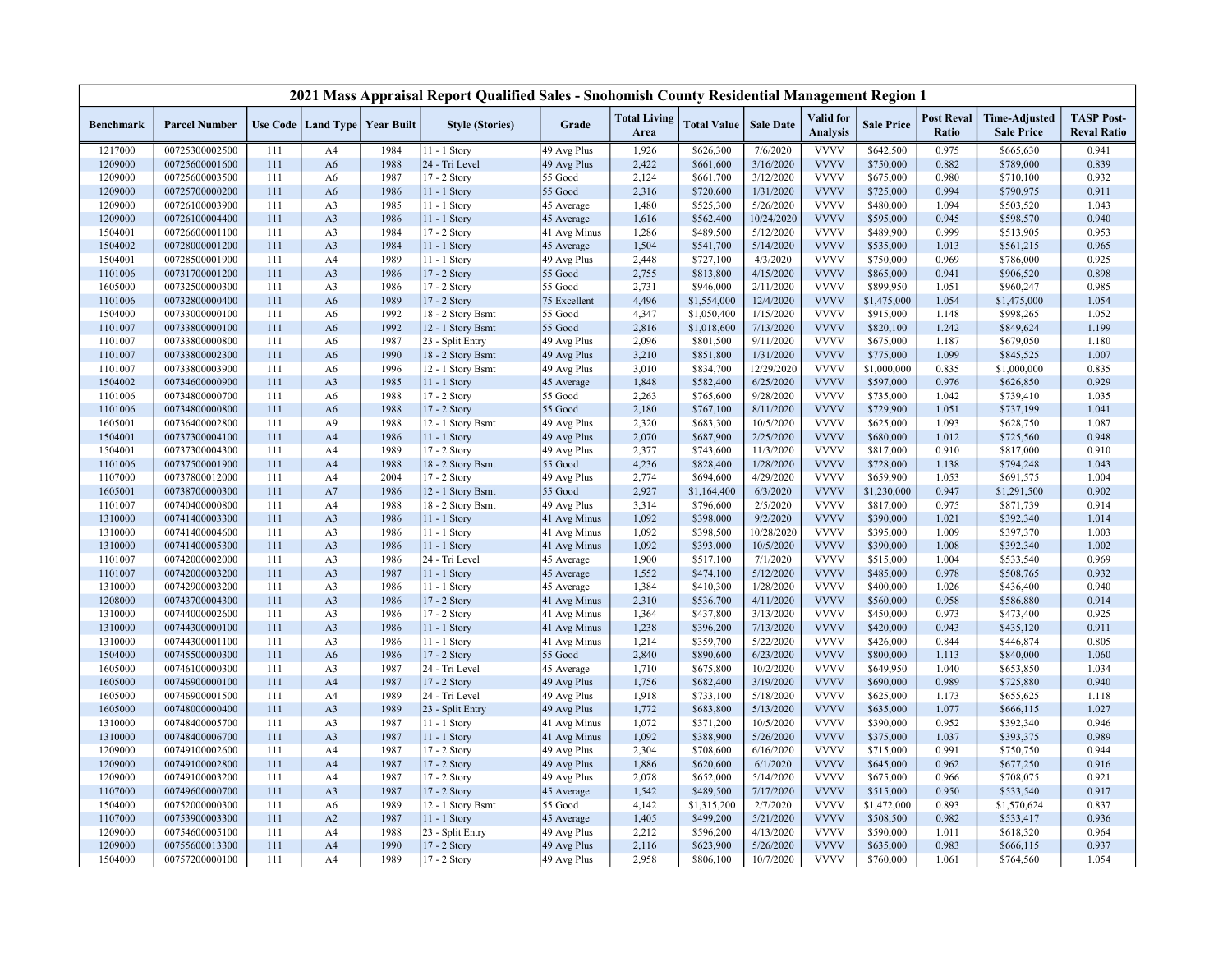|                  |                      |     |                                   |      | 2021 Mass Appraisal Report Qualified Sales - Snohomish County Residential Management Region 1 |              |                             |                    |                  |                                     |                   |                            |                                           |                                         |
|------------------|----------------------|-----|-----------------------------------|------|-----------------------------------------------------------------------------------------------|--------------|-----------------------------|--------------------|------------------|-------------------------------------|-------------------|----------------------------|-------------------------------------------|-----------------------------------------|
| <b>Benchmark</b> | <b>Parcel Number</b> |     | Use Code   Land Type   Year Built |      | <b>Style (Stories)</b>                                                                        | Grade        | <b>Total Living</b><br>Area | <b>Total Value</b> | <b>Sale Date</b> | <b>Valid</b> for<br><b>Analysis</b> | <b>Sale Price</b> | <b>Post Reval</b><br>Ratio | <b>Time-Adjusted</b><br><b>Sale Price</b> | <b>TASP Post-</b><br><b>Reval Ratio</b> |
| 1209000          | 00760300001400       | 111 | A <sub>6</sub>                    | 1989 | 17 - 2 Story                                                                                  | 49 Avg Plus  | 2,180                       | \$666,000          | 6/12/2020        | <b>VVVV</b>                         | \$670,000         | 0.994                      | \$703,500                                 | 0.947                                   |
| 1209000          | 00760300002000       | 111 | A6                                | 1989 | 17 - 2 Story                                                                                  | 55 Good      | 2,216                       | \$689,300          | 6/25/2020        | <b>VVVV</b>                         | \$685,050         | 1.006                      | \$719,303                                 | 0.958                                   |
| 1209000          | 00761700000900       | 111 | A4                                | 1989 | 17 - 2 Story                                                                                  | 49 Avg Plus  | 2,430                       | \$676,200          | 10/1/2020        | <b>VVVV</b>                         | \$819,000         | 0.826                      | \$823,914                                 | 0.821                                   |
| 1209000          | 00761700001000       | 111 | A4                                | 1988 | 17 - 2 Story                                                                                  | 49 Avg Plus  | 2,704                       | \$726,800          | 5/15/2020        | <b>VVVV</b>                         | \$835,000         | 0.870                      | \$875,915                                 | 0.830                                   |
| 1209000          | 00761700010003       | 111 | A4                                | 1998 | 18 - 2 Story Bsmt                                                                             | 65 Very Good | 4,336                       | \$1,523,700        | 12/15/2020       | <b>VVVV</b>                         | \$1,825,000       | 0.835                      | \$1,825,000                               | 0.835                                   |
| 1310000          | 00762500000100       | 111 | A3                                | 1954 | 12 - 1 Story Bsmt                                                                             | 35 Fair      | 1,696                       | \$454,800          | 7/18/2020        | <b>VVVV</b>                         | \$485,000         | 0.938                      | \$502,460                                 | 0.905                                   |
| 1310000          | 00762500000600       | 111 | A3                                | 1988 | 11 - 1 Story                                                                                  | 41 Avg Minus | 1,140                       | \$414,200          | 1/22/2020        | <b>VVVV</b>                         | \$386,000         | 1.073                      | \$421,126                                 | 0.984                                   |
| 1310000          | 00762500001900       | 111 | A <sub>3</sub>                    | 1989 | $11 - 1$ Story                                                                                | 41 Avg Minus | 1,296                       | \$419,300          | 6/22/2020        | <b>VVVV</b>                         | \$315,000         | 1.331                      | \$330,750                                 | 1.268                                   |
| 1310000          | 00762600000500       | 111 | A <sub>3</sub>                    | 1988 | 11 - 1 Story                                                                                  | 41 Avg Minus | 1,248                       | \$427,900          | 5/1/2020         | <b>VVVV</b>                         | \$468,000         | 0.914                      | \$490,932                                 | 0.872                                   |
| 1504002          | 00763300000800       | 111 | A3                                | 1989 | $11 - 1$ Story                                                                                | 45 Average   | 1,260                       | \$505,800          | 5/4/2020         | <b>VVVV</b>                         | \$500,000         | 1.012                      | \$524,500                                 | 0.964                                   |
| 1209000          | 00764200000900       | 111 | A <sub>4</sub>                    | 1989 | 17 - 2 Story                                                                                  | 49 Avg Plus  | 2,536                       | \$711,000          | 5/29/2020        | <b>VVVV</b>                         | \$750,000         | 0.948                      | \$786,750                                 | 0.904                                   |
| 1209000          | 00764200003100       | 111 | A4                                | 1989 | $11 - 1$ Story                                                                                | 49 Avg Plus  | 2,105                       | \$634,200          | 10/6/2020        | <b>VVVV</b>                         | \$675,000         | 0.940                      | \$679,050                                 | 0.934                                   |
| 1217000          | 00765100000900       | 111 | A <sub>3</sub>                    | 1989 | 24 - Tri Level                                                                                | 45 Average   | 2,223                       | \$611,500          | 6/4/2020         | <b>VVVV</b>                         | \$623,000         | 0.982                      | \$654,150                                 | 0.935                                   |
| 1209000          | 00766000001000       | 111 | A4                                | 1990 | 17 - 2 Story                                                                                  | 49 Avg Plus  | 2,745                       | \$738,300          | 3/5/2020         | <b>VVVV</b>                         | \$742,500         | 0.994                      | \$781,110                                 | 0.945                                   |
| 1209000          | 00766000002400       | 111 | A <sub>4</sub>                    | 1989 | 17 - 2 Story                                                                                  | 55 Good      | 3,346                       | \$934,700          | 4/29/2020        | <b>VVVV</b>                         | \$845,000         | 1.106                      | \$885,560                                 | 1.055                                   |
| 1209000          | 00766000003400       | 111 | A4                                | 1990 | 17 - 2 Story                                                                                  | 49 Avg Plus  | 2,645                       | \$737,500          | 4/27/2020        | <b>VVVV</b>                         | \$728,000         | 1.013                      | \$762,944                                 | 0.967                                   |
| 1209000          | 00766000006600       | 111 | A <sub>4</sub>                    | 1989 | 17 - 2 Story                                                                                  | 49 Avg Plus  | 2,515                       | \$682,300          | 5/9/2020         | <b>VVVV</b>                         | \$630,000         | 1.083                      | \$660,870                                 | 1.032                                   |
| 1209000          | 00766000007900       | 111 | A4                                | 1990 | 17 - 2 Story                                                                                  | 49 Avg Plus  | 2,674                       | \$696,100          | 1/14/2020        | <b>VVVV</b>                         | \$600,000         | 1.160                      | \$654,600                                 | 1.063                                   |
| 1209000          | 00766000008800       | 111 | A4                                | 1990 | 17 - 2 Story                                                                                  | 49 Avg Plus  | 2,402                       | \$668,400          | 4/8/2020         | <b>VVVV</b>                         | \$720,000         | 0.928                      | \$754,560                                 | 0.886                                   |
| 1209000          | 00767800000600       | 111 | A6                                | 1989 | 17 - 2 Story                                                                                  | 55 Good      | 2,727                       | \$802,500          | 6/22/2020        | <b>VVVV</b>                         | \$859,900         | 0.933                      | \$902,895                                 | 0.889                                   |
| 1209000          | 00767800002400       | 111 | A <sub>6</sub>                    | 1989 | 17 - 2 Story                                                                                  | 55 Good      | 2,721                       | \$823,600          | 5/5/2020         | <b>VVVV</b>                         | \$804,000         | 1.024                      | \$843,396                                 | 0.977                                   |
| 1209000          | 00767800002700       | 111 | A6                                | 1989 | 17 - 2 Story                                                                                  | 55 Good      | 2,294                       | \$724,000          | 6/24/2020        | <b>VVVV</b>                         | \$765,000         | 0.946                      | \$803,250                                 | 0.901                                   |
| 1209000          | 00767800005400       | 111 | A <sub>6</sub>                    | 1990 | $11 - 1$ Story                                                                                | 55 Good      | 2,283                       | \$758,900          | 4/29/2020        | <b>VVVV</b>                         | \$749,000         | 1.013                      | \$784,952                                 | 0.967                                   |
| 1209000          | 00767800006900       | 111 | A6                                | 1990 | 17 - 2 Story                                                                                  | 55 Good      | 2,944                       | \$815,400          | 7/16/2020        | <b>VVVV</b>                         | \$910,000         | 0.896                      | \$942,760                                 | 0.865                                   |
| 1209000          | 00767800007400       | 111 | A6                                | 1990 | 17 - 2 Story                                                                                  | 55 Good      | 2,979                       | \$804,800          | 9/2/2020         | <b>VVVV</b>                         | \$860,000         | 0.936                      | \$865,160                                 | 0.930                                   |
| 1101008          | 00767900000200       | 111 | A3                                | 1989 | 24 - Tri Level                                                                                | 45 Average   | 1,587                       | \$477,500          | 8/22/2020        | <b>VVVV</b>                         | \$530,499         | 0.900                      | \$535,804                                 | 0.891                                   |
| 1209000          | 00768000000100       | 111 | A <sub>6</sub>                    | 1989 | 24 - Tri Level                                                                                | 55 Good      | 2,122                       | \$693,100          | 7/18/2020        | <b>VVVV</b>                         | \$700,000         | 0.990                      | \$725,200                                 | 0.956                                   |
| 1209000          | 00768000000500       | 111 | A <sub>6</sub>                    | 1990 | 17 - 2 Story                                                                                  | 55 Good      | 2,079                       | \$725,500          | 5/19/2020        | <b>VVVV</b>                         | \$655,000         | 1.108                      | \$687,095                                 | 1.056                                   |
| 1209000          | 00768000001600       | 111 | A6                                | 1989 | 17 - 2 Story                                                                                  | 55 Good      | 1,981                       | \$694,200          | 3/27/2020        | <b>VVVV</b>                         | \$685,000         | 1.013                      | \$720,620                                 | 0.963                                   |
| 1107000          | 00771200000600       | 111 | A6                                | 1994 | 17 - 2 Story                                                                                  | 55 Good      | 2,640                       | \$823,300          | 10/12/2020       | <b>VVVV</b>                         | \$822,000         | 1.002                      | \$826,932                                 | 0.996                                   |
| 1107000          | 00771200002800       | 111 | A <sub>6</sub>                    | 1991 | 12 - 1 Story Bsmt                                                                             | 65 Very Good | 4,100                       | \$1,271,400        | 10/21/2020       | <b>VVVV</b>                         | \$1,180,000       | 1.077                      | \$1,187,080                               | 1.071                                   |
| 1107000          | 00771200003700       | 111 | A6                                | 1996 | 12 - 1 Story Bsmt                                                                             | 65 Very Good | 5,292                       | \$1,206,300        | 10/21/2020       | <b>VVVV</b>                         | \$1,105,000       | 1.092                      | \$1,111,630                               | 1.085                                   |
| 1107000          | 00771200003800       | 111 | A <sub>6</sub>                    | 1990 | 17 - 2 Story                                                                                  | 65 Very Good | 3,526                       | \$1,019,000        | 7/29/2020        | <b>VVVV</b>                         | \$930,000         | 1.096                      | \$963,480                                 | 1.058                                   |
| 1107000          | 00771200004000       | 111 | A6                                | 1991 | 17 - 2 Story                                                                                  | 65 Very Good | 4,428                       | \$1,297,300        | 10/22/2020       | <b>VVVV</b>                         | \$1,050,000       | 1.236                      | \$1,056,300                               | 1.228                                   |
| 1107000          | 00771200004500       | 111 | A <sub>6</sub>                    | 1994 | 17 - 2 Story                                                                                  | 55 Good      | 3,459                       | \$878,200          | 12/1/2020        | <b>VVVV</b>                         | \$1,010,000       | 0.870                      | \$1,010,000                               | 0.870                                   |
| 1209000          | 00774400000600       | 111 | A4                                | 1994 | 17 - 2 Story                                                                                  | 55 Good      | 3,431                       | \$941,700          | 9/2/2020         | <b>VVVV</b>                         | \$930,000         | 1.013                      | \$935,580                                 | 1.007                                   |
| 1504000          | 00776200000600       | 111 | A <sub>6</sub>                    | 1998 | 17 - 2 Story                                                                                  | 65 Very Good | 4,067                       | \$1,326,700        | 9/7/2020         | <b>VVVV</b>                         | \$1,368,000       | 0.970                      | \$1,376,208                               | 0.964                                   |
| 1209000          | 00777500000200       | 111 | A6                                | 1990 | 24 - Tri Level                                                                                | 55 Good      | 2,193                       | \$679,800          | 6/16/2020        | <b>VVVV</b>                         | \$663,000         | 1.025                      | \$696,150                                 | 0.977                                   |
| 1217000          | 00777600000400       | 111 | A4                                | 1990 | $17 - 2$ Story                                                                                | 55 Good      | 1,998                       | \$595,300          | 9/13/2020        | <b>VVVV</b>                         | \$629,000         | 0.946                      | \$632,774                                 | 0.941                                   |
| 1217000          | 00780500000300       | 111 | A7                                | 1992 | 18 - 2 Story Bsmt                                                                             | 65 Very Good | 4,695                       | \$1,300,800        | 7/28/2020        | <b>VVVV</b>                         | \$1,315,000       | 0.989                      | \$1,362,340                               | 0.955                                   |
| 1101007          | 00781100000200       | 111 | A <sub>3</sub>                    | 1990 | 17 - 2 Story                                                                                  | 49 Avg Plus  | 2,026                       | \$567,400          | 5/28/2020        | <b>VVVV</b>                         | \$549,950         | 1.032                      | \$576,898                                 | 0.984                                   |
| 1101007          | 00781100001500       | 111 | A4                                | 1990 | 17 - 2 Story                                                                                  | 45 Average   | 1,861                       | \$559,600          | 8/22/2020        | <b>VVVV</b>                         | \$555,000         | 1.008                      | \$560,550                                 | 0.998                                   |
| 1101007          | 00781200001100       | 111 | A <sub>4</sub>                    | 1990 | 24 - Tri Level                                                                                | 45 Average   | 1,856                       | \$545,800          | 9/24/2020        | <b>VVVV</b>                         | \$555,000         | 0.983                      | \$558,330                                 | 0.978                                   |
| 1101007          | 00781200001500       | 111 | A4                                | 1990 | 12 - 1 Story Bsmt                                                                             | 45 Average   | 2,443                       | \$573,100          | 6/19/2020        | <b>VVVV</b>                         | \$525,000         | 1.092                      | \$551,250                                 | 1.040                                   |
| 1407000          | 00783000000100       | 111 | A4                                | 1990 | 17 - 2 Story                                                                                  | 49 Avg Plus  | 1,987                       | \$648,400          | 3/2/2020         | <b>VVVV</b>                         | \$684,000         | 0.948                      | \$719,568                                 | 0.901                                   |
| 1217000          | 00784800002200       | 111 | A4                                | 1991 | 17 - 2 Story                                                                                  | 49 Avg Plus  | 1,958                       | \$624,400          | 7/30/2020        | <b>VVVV</b>                         | \$645,000         | 0.968                      | \$668,220                                 | 0.934                                   |
| 1101008          | 00784900008300       | 111 | A <sub>3</sub>                    | 1991 | 17 - 2 Story                                                                                  | 45 Average   | 2,419                       | \$512,400          | 2/20/2020        | <b>VVVV</b>                         | \$520,000         | 0.985                      | \$554,840                                 | 0.924                                   |
| 1605000          | 00791300000200       | 111 | A5                                | 1991 | 11 - 1 Story                                                                                  | 65 Very Good | 2,376                       | \$1,003,300        | 1/13/2020        | <b>VVVV</b>                         | \$889,000         | 1.129                      | \$969,899                                 | 1.034                                   |
| 1101012          | 00792400001500       | 111 | A3                                | 1991 | 11 - 1 Story                                                                                  | 41 Avg Minus | 960                         | \$415,900          | 7/17/2020        | <b>VVVV</b>                         | \$410,000         | 1.014                      | \$424,760                                 | 0.979                                   |
| 1101012          | 00792400002000       | 111 | A3                                | 1991 | 23 - Split Entry                                                                              | 45 Average   | 1,747                       | \$489,800          | 8/27/2020        | <b>VVVV</b>                         | \$459,000         | 1.067                      | \$463,590                                 | 1.057                                   |
| 1101012          | 00792400003200       | 111 | A <sub>3</sub>                    | 1991 | 11 - 1 Story                                                                                  | 41 Avg Minus | 1,108                       | \$420,600          | 3/27/2020        | <b>VVVV</b>                         | \$462,500         | 0.909                      | \$486,550                                 | 0.864                                   |
| 1107000          | 00793400000700       | 111 | A3                                | 1992 | 15 - 1 1/2 Story Bsmt                                                                         | 55 Good      | 2,846                       | \$840,700          | 7/29/2020        | <b>VVVV</b>                         | \$935,000         | 0.899                      | \$968,660                                 | 0.868                                   |
| 1101008          | 00794100001800       | 111 | A3                                | 1992 | 24 - Tri Level                                                                                | 45 Average   | 1,648                       | \$475,200          | 7/29/2020        | <b>VVVV</b>                         | \$456,000         | 1.042                      | \$472,416                                 | 1.006                                   |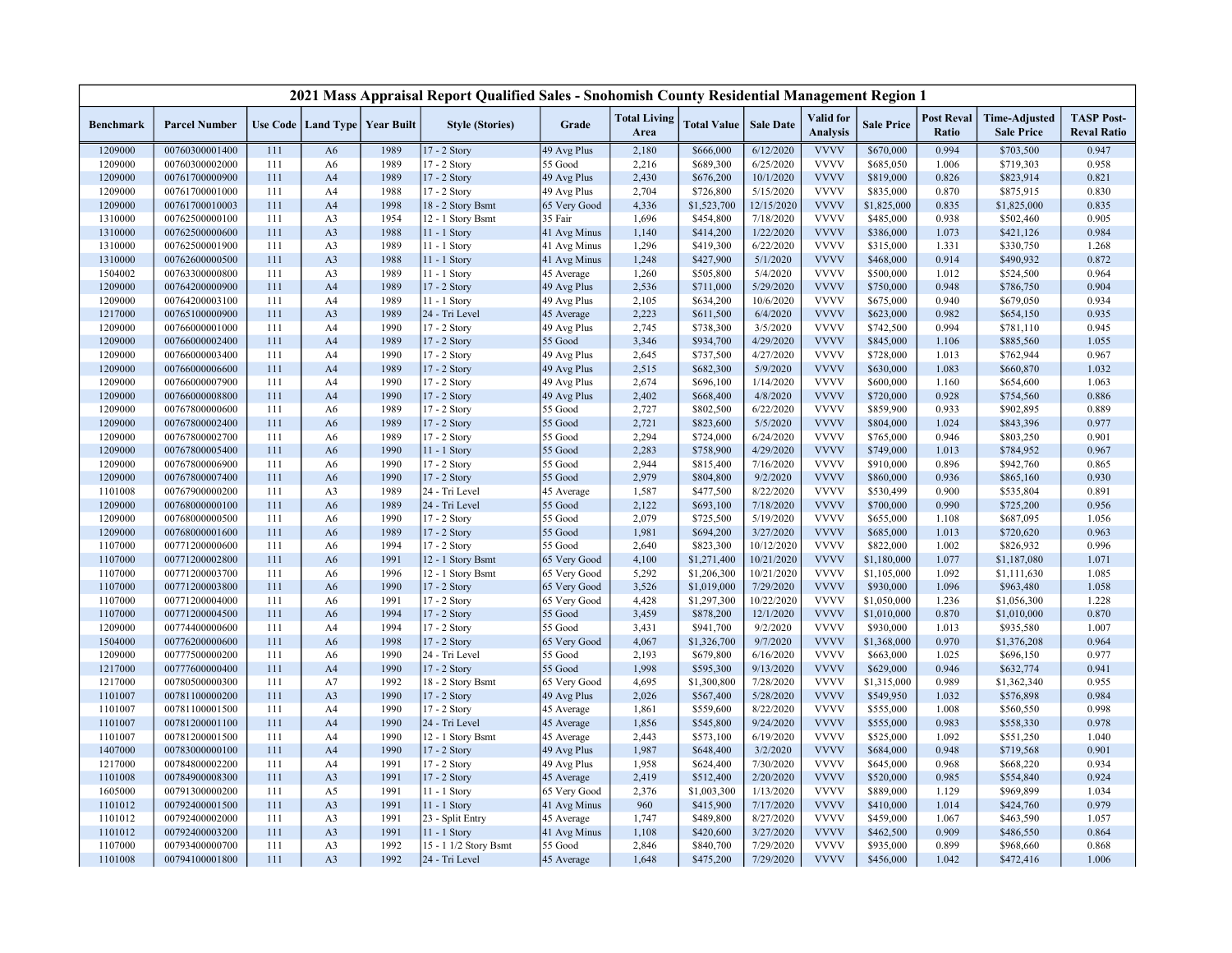|                  |                      |     |                                   |      | 2021 Mass Appraisal Report Qualified Sales - Snohomish County Residential Management Region 1 |                           |                             |                    |                  |                              |                   |                            |                                           |                                         |
|------------------|----------------------|-----|-----------------------------------|------|-----------------------------------------------------------------------------------------------|---------------------------|-----------------------------|--------------------|------------------|------------------------------|-------------------|----------------------------|-------------------------------------------|-----------------------------------------|
| <b>Benchmark</b> | <b>Parcel Number</b> |     | Use Code   Land Type   Year Built |      | <b>Style (Stories)</b>                                                                        | Grade                     | <b>Total Living</b><br>Area | <b>Total Value</b> | <b>Sale Date</b> | Valid for<br><b>Analysis</b> | <b>Sale Price</b> | <b>Post Reval</b><br>Ratio | <b>Time-Adjusted</b><br><b>Sale Price</b> | <b>TASP Post-</b><br><b>Reval Ratio</b> |
| 1101008          | 00794100002200       | 111 | A <sub>3</sub>                    | 1992 | 17 - 2 Story                                                                                  | 45 Average                | 1,638                       | \$471,200          | 8/31/2020        | <b>VVVV</b>                  | \$472,000         | 0.998                      | \$476,720                                 | 0.988                                   |
| 1107000          | 00794200000400       | 111 | A4                                | 1992 | 17 - 2 Story                                                                                  | 49 Avg Plus               | 2,108                       | \$630,100          | 6/10/2020        | <b>VVVV</b>                  | \$640,000         | 0.985                      | \$672,000                                 | 0.938                                   |
| 1101008          | 00795300000200       | 111 | A <sub>3</sub>                    | 1994 | 23 - Split Entry                                                                              | 45 Average                | 2,326                       | \$547,600          | 7/23/2020        | <b>VVVV</b>                  | \$535,000         | 1.024                      | \$554,260                                 | 0.988                                   |
| 1101008          | 00795300003000       | 111 | A <sub>3</sub>                    | 1993 | 17 - 2 Story                                                                                  | 45 Average                | 2,020                       | \$522,700          | 2/26/2020        | <b>VVVV</b>                  | \$549,000         | 0.952                      | \$585,783                                 | 0.892                                   |
| 1101008          | 00795300003900       | 111 | A3                                | 1994 | 11 - 1 Story                                                                                  | 45 Average                | 1,578                       | \$506,600          | 5/18/2020        | <b>VVVV</b>                  | \$499,950         | 1.013                      | \$524,448                                 | 0.966                                   |
| 1101008          | 00795300006700       | 111 | A <sub>3</sub>                    | 1994 | 17 - 2 Story                                                                                  | 45 Average                | 2,111                       | \$515,800          | 7/20/2020        | <b>VVVV</b>                  | \$525,000         | 0.982                      | \$543,900                                 | 0.948                                   |
| 1101008          | 00795300006800       | 111 | A3                                | 1993 | 24 - Tri Level                                                                                | 45 Average                | 1,700                       | \$495,400          | 9/15/2020        | <b>VVVV</b>                  | \$530,000         | 0.935                      | \$533,180                                 | 0.929                                   |
| 1107000          | 00796300001100       | 111 | A <sub>6</sub>                    | 1993 | 17 - 2 Story                                                                                  | 55 Good                   | 4,626                       | \$1,009,400        | 2/14/2020        | <b>VVVV</b>                  | \$886,000         | 1.139                      | \$945,362                                 | 1.068                                   |
| 1209000          | 00797700000700       | 111 | A4                                | 1993 | 17 - 2 Story                                                                                  | 49 Avg Plus               | 2,158                       | \$608,000          | 11/6/2020        | <b>VVVV</b>                  | \$700,000         | 0.869                      | \$700,000                                 | 0.869                                   |
| 1209000          | 00798600000700       | 111 | A6                                | 1993 | 17 - 2 Story                                                                                  | 55 Good                   | 4,418                       | \$1,079,800        | 10/14/2020       | <b>VVVV</b>                  | \$989,000         | 1.092                      | \$994,934                                 | 1.085                                   |
| 1201005          | 00801900001700       | 111 | A4                                | 1994 | 17 - 2 Story                                                                                  | 49 Avg Plus               | 2,477                       | \$641,800          | 9/10/2020        | <b>VVVV</b>                  | \$600,000         | 1.070                      | \$603,600                                 | 1.063                                   |
| 1201005          | 00801900002800       | 111 | A4                                | 1995 | 17 - 2 Story                                                                                  | 49 Avg Plus               | 2,388                       | \$626,800          | 6/30/2020        | <b>VVVV</b>                  | \$659,900         | 0.950                      | \$692,895                                 | 0.905                                   |
| 1201005          | 00801900003200       | 111 | A4                                | 1994 | 17 - 2 Story                                                                                  | 49 Avg Plus               | 1,832                       | \$553,100          | 4/27/2020        | <b>VVVV</b>                  | \$578,500         | 0.956                      | \$606,268                                 | 0.912                                   |
| 1403000          | 00802000001200       | 111 | A <sub>4</sub>                    | 1992 | 17 - 2 Story                                                                                  | 49 Avg Plus               | 2,139                       | \$680,000          | 7/2/2020         | <b>VVVV</b>                  | \$650,000         | 1.046                      | \$673,400                                 | 1.010                                   |
| 1403000          | 00802200000500       | 111 | A <sub>4</sub>                    | 1993 | 18 - 2 Story Bsmt                                                                             | 49 Avg Plus               | 3,146                       | \$788,000          | 7/8/2020         | <b>VVVV</b>                  | \$760,000         | 1.037                      | \$787,360                                 | 1.001                                   |
| 1403000          | 00802200000800       | 111 | A <sub>4</sub>                    | 1993 | 17 - 2 Story                                                                                  | 49 Avg Plus               | 1,842                       | \$652,000          | 2/7/2020         | <b>VVVV</b>                  | \$512,000         | 1.273                      | \$546,304                                 | 1.193                                   |
| 1403000          | 00802300000300       | 111 | A4                                | 1993 | 17 - 2 Story                                                                                  | 49 Avg Plus               | 1,773                       | \$640,700          | 3/13/2020        | <b>VVVV</b>                  | \$575,000         | 1.114                      | \$604,900                                 | 1.059                                   |
| 1310000          | 00803700002500       | 111 | A <sub>3</sub>                    | 1993 | 24 - Tri Level                                                                                | 45 Average                | 1,865                       | \$531,500          | 2/20/2020        | <b>VVVV</b>                  | \$515,000         | 1.032                      | \$549,505                                 | 0.967                                   |
| 1310000          | 00803700003700       | 111 | A3                                | 1993 | $17 - 2$ Story                                                                                | 45 Average                | 1,689                       | \$486,100          | 5/13/2020        | <b>VVVV</b>                  | \$505,000         | 0.963                      | \$529,745                                 | 0.918                                   |
| 1107000          | 00805400000600       | 111 | A4                                | 1992 | 17 - 2 Story                                                                                  | 49 Avg Plus               | 2,064                       | \$772,400          | 4/15/2020        | <b>VVVV</b>                  | \$758,000         | 1.019                      | \$794,384                                 | 0.972                                   |
| 1504001          | 00808100001000       | 111 | A4                                | 1993 | 11 - 1 Story                                                                                  | 49 Avg Plus               | 2,440                       | \$736,500          | 7/1/2020         | <b>VVVV</b>                  | \$784,000         | 0.939                      | \$812,224                                 | 0.907                                   |
| 1605000          | 00808800000300       | 111 | A5                                | 1994 | 24 - Tri Level                                                                                | 55 Good                   | 2,804                       | \$1,131,700        | 8/10/2020        | <b>VVVV</b>                  | \$1,115,000       | 1.015                      | \$1,126,150                               | 1.005                                   |
| 1403000          | 00810200001500       | 111 | A4                                | 1994 | 17 - 2 Story                                                                                  | 49 Avg Plus               | 2,584                       | \$734,000          | 6/19/2020        | <b>VVVV</b>                  | \$715,000         | 1.027                      | \$750,750                                 | 0.978                                   |
| 1209000          | 00811200002800       | 111 | A <sub>6</sub>                    | 1994 | 17 - 2 Story                                                                                  | 55 Good                   | 2,723                       | \$928,500          | 11/24/2020       | <b>VVVV</b>                  | \$1,000,000       | 0.929                      | \$1,000,000                               | 0.928                                   |
| 1209000          | 00811800001600       | 111 | A <sub>6</sub>                    | 1993 | 11 - 1 Story                                                                                  | 55 Good                   | 2,110                       | \$704,800          | 9/3/2020         | <b>VVVV</b>                  | \$725,000         | 0.972                      | \$729,350                                 | 0.966                                   |
| 1209000          | 00811800003500       | 111 | A <sub>6</sub>                    | 1993 | 17 - 2 Story                                                                                  | 55 Good                   | 3,638                       | \$862,300          | 2/21/2020        | <b>VVVV</b>                  | \$845,000         | 1.020                      | \$901,615                                 | 0.956                                   |
| 1101006          | 00813500002400       | 111 | A <sub>6</sub>                    | 1994 | 17 - 2 Story                                                                                  | 49 Avg Plus               | 2,817                       | \$785,500          | 8/4/2020         | <b>VVVV</b>                  | \$850,000         | 0.924                      | \$858,500                                 | 0.915                                   |
| 1101006          | 00813500004800       | 111 | A <sub>6</sub>                    | 1994 | 17 - 2 Story                                                                                  | 49 Avg Plus               | 3,224                       | \$824,200          | 3/12/2020        | <b>VVVV</b>                  | \$765,000         | 1.077                      | \$804,780                                 | 1.024                                   |
| 1101008          | 00816600002500       | 111 | A3                                | 1994 | 17 - 2 Story                                                                                  | 41 Avg Minus              | 1,608                       | \$420,700          | 11/2/2020        | <b>VVVV</b>                  | \$420,000         | 1.002                      | \$420,000                                 | 1.002                                   |
| 1101008          | 00816600003200       | 111 | A <sub>3</sub>                    | 1994 | 23 - Split Entry                                                                              | 41 Avg Minus              | 1,721                       | \$494,400          | 7/22/2020        | <b>VVVV</b>                  | \$534,000         | 0.926                      | \$553,224                                 | 0.894                                   |
| 1605000          | 00820200000100       | 111 | A <sub>6</sub>                    | 1944 |                                                                                               |                           | 1,800                       | \$696,900          | 6/5/2020         | <b>VVVV</b>                  | \$650,000         | 1.072                      | \$682,500                                 | 1.021                                   |
| 1504002          | 00824900000800       | 111 | A4                                | 1995 | 12 - 1 Story Bsmt<br>17 - 2 Story                                                             | 45 Average<br>49 Avg Plus | 1,847                       | \$638,000          | 1/17/2020        | <b>VVVV</b>                  | \$590,000         | 1.081                      | \$643,690                                 | 0.991                                   |
|                  |                      |     |                                   | 1995 |                                                                                               |                           |                             |                    |                  | <b>VVVV</b>                  |                   |                            |                                           |                                         |
| 1504002          | 00828000000600       | 111 | A3                                |      | 11 - 1 Story                                                                                  | 45 Average                | 1,392                       | \$526,100          | 9/28/2020        | <b>VVVV</b>                  | \$495,000         | 1.063                      | \$497,970                                 | 1.056                                   |
| 1209000          | 00829300000500       | 111 | A7                                | 1995 | 17 - 2 Story                                                                                  | 65 Very Good              | 3,798                       | \$1,433,800        | 10/8/2020        |                              | \$1,435,000       | 0.999                      | \$1,443,610                               | 0.993                                   |
| 1217000          | 00833100001600       | 111 | A3                                | 1995 | 17 - 2 Story                                                                                  | 45 Average                | 1,800                       | \$548,700          | 3/16/2020        | <b>VVVV</b>                  | \$549,500         | 0.999                      | \$578,074                                 | 0.949                                   |
| 1217000          | 00833100003900       | 111 | A3                                | 1996 | 17 - 2 Story                                                                                  | 45 Average                | 1,594                       | \$536,000          | 6/1/2020         | <b>VVVV</b>                  | \$553,000         | 0.969                      | \$580,650                                 | 0.923                                   |
| 1101012          | 00834000000900       | 111 | A <sub>3</sub>                    | 1995 | 24 - Tri Level                                                                                | 45 Average                | 1,518                       | \$472,500          | 4/21/2020        | <b>VVVV</b>                  | \$470,000         | 1.005                      | \$492,560                                 | 0.959                                   |
| 1101012          | 00834000003300       | 111 | A3                                | 1946 | 12 - 1 Story Bsmt                                                                             | 45 Average                | 1,212                       | \$429,000          | 4/21/2020        | <b>VVVV</b>                  | \$395,000         | 1.086                      | \$413,960                                 | 1.036                                   |
| 1209000          | 00834700000400       | 111 | A7                                | 1998 | $17 - 2$ Story                                                                                | 65 Very Good              | 3,321                       | \$1,063,300        | 11/24/2020       | <b>VVVV</b>                  | \$1,095,000       | 0.971                      | \$1,095,000                               | 0.971                                   |
| 1101007          | 00836700001300       | 111 | A <sub>3</sub>                    | 1995 | 26 - Quad Level                                                                               | 45 Average                | 2,140                       | \$518,000          | 6/2/2020         | <b>VVVV</b>                  | \$524,900         | 0.987                      | \$551,145                                 | 0.940                                   |
| 1101007          | 00836700002300       | 111 | A3                                | 1995 | 24 - Tri Level                                                                                | 45 Average                | 1,910                       | \$528,100          | 7/27/2020        | <b>VVVV</b>                  | \$524,900         | 1.006                      | \$543,796                                 | 0.971                                   |
| 1403000          | 00841200000500       | 111 | A <sub>3</sub>                    | 1996 | 17 - 2 Story                                                                                  | 45 Average                | 1,418                       | \$498,500          | 2/24/2020        | <b>VVVV</b>                  | \$469,000         | 1.063                      | \$500,423                                 | 0.996                                   |
| 1310000          | 00843600000900       | 111 | A <sub>3</sub>                    | 1996 | 26 - Quad Level                                                                               | 45 Average                | 1,732                       | \$491,200          | 6/25/2020        | <b>VVVV</b>                  | \$500,000         | 0.982                      | \$525,000                                 | 0.936                                   |
| 1310000          | 00843600003500       | 111 | A <sub>3</sub>                    | 1996 | 24 - Tri Level                                                                                | 45 Average                | 2,140                       | \$523,100          | 7/7/2020         | <b>VVVV</b>                  | \$505,000         | 1.036                      | \$523,180                                 | 1.000                                   |
| 1504002          | 00844500000300       | 111 | A <sub>3</sub>                    | 1996 | 17 - 2 Story                                                                                  | 49 Avg Plus               | 1,979                       | \$642,000          | 11/8/2020        | <b>VVVV</b>                  | \$725,000         | 0.886                      | \$725,000                                 | 0.886                                   |
| 1107000          | 00845300000300       | 111 | A <sub>3</sub>                    | 1996 | 12 - 1 Story Bsmt                                                                             | 49 Avg Plus               | 2,764                       | \$717,100          | 1/9/2020         | <b>VVVV</b>                  | \$650,000         | 1.103                      | \$709,150                                 | 1.011                                   |
| 1101012          | 00846000000700       | 111 | A3                                | 1996 | 11 - 1 Story                                                                                  | 45 Average                | 1,168                       | \$439,900          | 3/5/2020         | <b>VVVV</b>                  | \$440,000         | 1.000                      | \$462,880                                 | 0.950                                   |
| 1101007          | 00847000001200       | 111 | A <sub>3</sub>                    | 1998 | 24 - Tri Level                                                                                | 45 Average                | 1,661                       | \$492,900          | 8/21/2020        | <b>VVVV</b>                  | \$485,000         | 1.016                      | \$489,850                                 | 1.006                                   |
| 1101007          | 00847000002000       | 111 | A3                                | 1997 | 17 - 2 Story                                                                                  | 45 Average                | 1,842                       | \$499,900          | 1/31/2020        | <b>VVVV</b>                  | \$497,000         | 1.006                      | \$542,227                                 | 0.922                                   |
| 1101007          | 00847000005800       | 111 | A3                                | 1997 | 17 - 2 Story                                                                                  | 45 Average                | 1,701                       | \$483,500          | 8/18/2020        | <b>VVVV</b>                  | \$485,000         | 0.997                      | \$489,850                                 | 0.987                                   |
| 1107000          | 00851500000400       | 111 | A6                                | 1996 | 18 - 2 Story Bsmt                                                                             | 65 Very Good              | 4,404                       | \$1,555,200        | 9/25/2020        | <b>VVVV</b>                  | \$1,699,950       | 0.915                      | \$1,710,150                               | 0.909                                   |
| 1107000          | 00851500001000       | 111 | A <sub>6</sub>                    | 1998 | 17 - 2 Story                                                                                  | 65 Very Good              | 3,844                       | \$1,261,200        | 3/31/2020        | <b>VVVV</b>                  | \$1,175,000       | 1.073                      | \$1,236,100                               | 1.020                                   |
| 1101008          | 00852400001500       | 111 | A3                                | 1996 | 11 - 1 Story                                                                                  | 45 Average                | 1,024                       | \$428,400          | 6/25/2020        | <b>VVVV</b>                  | \$465,000         | 0.921                      | \$488,250                                 | 0.877                                   |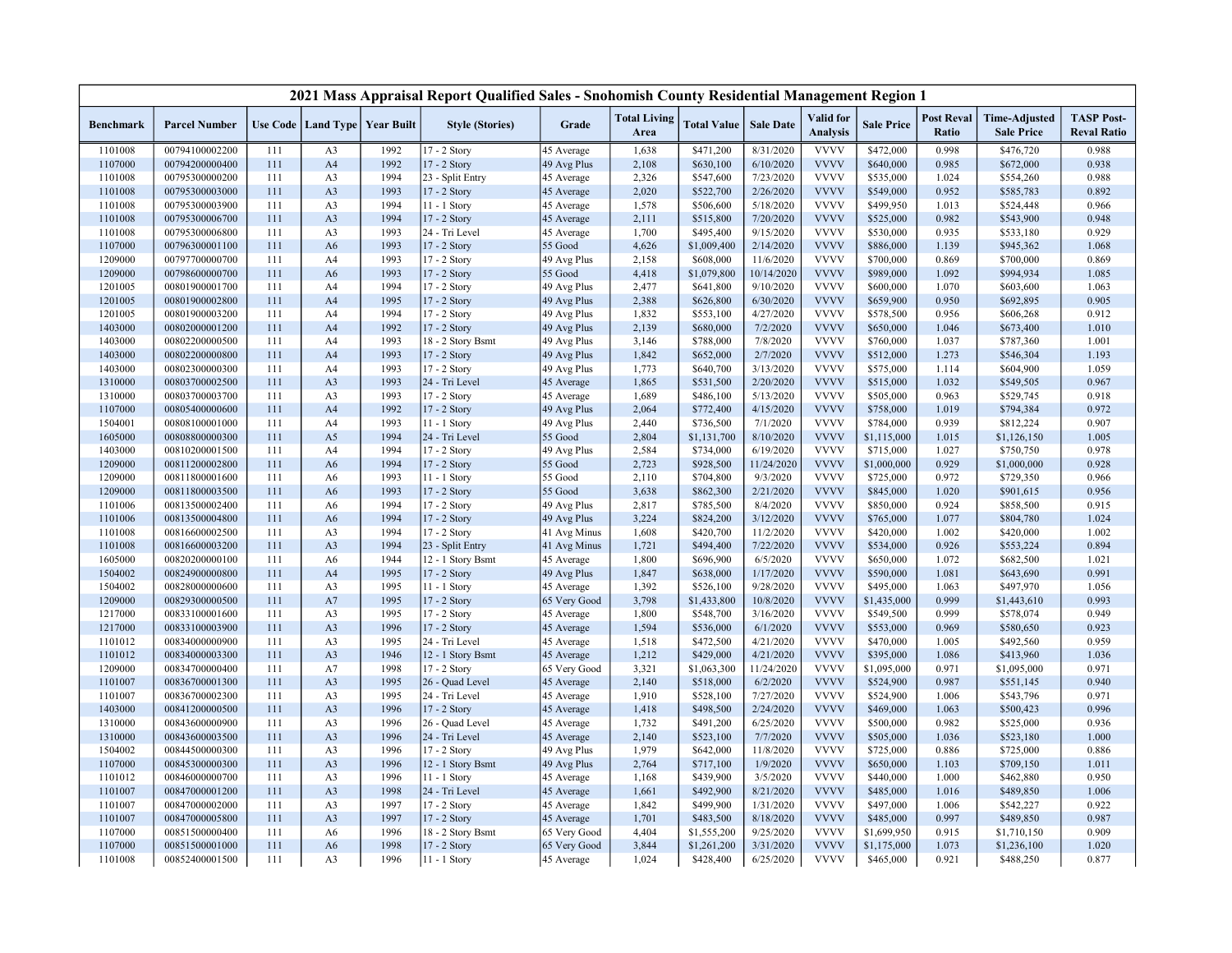| <b>Valid</b> for<br><b>Post Reval</b><br><b>TASP Post-</b><br><b>Total Living</b><br><b>Time-Adjusted</b><br>Use Code   Land Type  <br><b>Year Built</b><br><b>Style (Stories)</b><br>Grade<br><b>Total Value</b><br><b>Sale Date</b><br><b>Sale Price</b><br><b>Benchmark</b><br><b>Parcel Number</b><br><b>Analysis</b><br>Ratio<br><b>Reval Ratio</b><br>Area<br><b>Sale Price</b><br>23 - Split Entry<br>11/2/2020<br>1217000<br>00853500001900<br>1998<br>2,482<br>\$645,900<br><b>VVVV</b><br>\$715,000<br>0.903<br>\$715,000<br>0.903<br>111<br>A <sub>3</sub><br>45 Average<br><b>VVVV</b><br>1217000<br>00853600000100<br>1998<br>17 - 2 Story<br>3,490<br>\$1,043,000<br>11/6/2020<br>\$1,040,000<br>1.003<br>\$1,040,000<br>1.003<br>111<br>A7<br>65 Very Good<br><b>VVVV</b><br>1997<br>10/7/2020<br>0.894<br>0.888<br>1217000<br>00853600001800<br>A7<br>17 - 2 Story<br>65 Very Good<br>3,471<br>\$1,090,400<br>\$1,220,000<br>\$1,227,320<br>111<br>1997<br><b>VVVV</b><br>0.918<br>0.913<br>1217000<br>00853600003500<br>111<br>A7<br>17 - 2 Story<br>65 Very Good<br>3,673<br>\$1,136,700<br>10/13/2020<br>\$1,238,000<br>\$1,245,428<br><b>VVVV</b><br>1.042<br>1217000<br>00855300001000<br>111<br>A <sub>3</sub><br>1997<br>17 - 2 Story<br>45 Average<br>1,898<br>\$597,500<br>9/8/2020<br>\$570,000<br>1.048<br>\$573,420<br><b>VVVV</b><br>1217000<br>1997<br>\$558,200<br>6/2/2020<br>\$570,000<br>0.979<br>\$598,500<br>0.933<br>00855300001900<br>111<br>A <sub>3</sub><br>17 - 2 Story<br>45 Average<br>1,856<br>1997<br>\$578,300<br>5/20/2020<br><b>VVVV</b><br>1.050<br>1217000<br>00855300002900<br>111<br>A <sub>3</sub><br>17 - 2 Story<br>45 Average<br>1,689<br>\$525,000<br>1.102<br>\$550,725<br><b>VVVV</b><br>1217000<br>A <sub>3</sub><br>1997<br>2,213<br>\$588,500<br>3/27/2020<br>\$600,000<br>0.981<br>\$631,200<br>0.932<br>00855300003300<br>111<br>23 - Split Entry<br>45 Average<br><b>VVVV</b><br>1997<br>1,598<br>\$439,000<br>1/23/2020<br>1.298<br>1310000<br>00860000000600<br>111<br>A <sub>3</sub><br>11 - 1 Story<br>\$310,000<br>1.416<br>\$338,210<br>41 Avg Minus<br><b>VVVV</b><br>1209000<br>00860300001100<br>A6<br>1997<br>17 - 2 Story<br>55 Good<br>2,533<br>\$726,200<br>7/29/2020<br>\$751,000<br>0.967<br>\$778,036<br>0.933<br>111<br>1998<br>17 - 2 Story<br>55 Good<br>1,982<br>\$646,800<br>10/17/2020<br><b>VVVV</b><br>\$715,000<br>0.905<br>\$719,290<br>0.899<br>1209000<br>00860300003200<br>111<br>A <sub>6</sub><br>1,927<br>2/12/2020<br><b>VVVV</b><br>0.955<br>1217000<br>00860600000600<br>111<br>A3<br>1997<br>17 - 2 Story<br>45 Average<br>\$642,000<br>\$629,950<br>1.019<br>\$672,157<br><b>VVVV</b><br>1605001<br>A7<br>1999<br>12 - 1 Story Bsmt<br>3,384<br>\$1,456,100<br>10/5/2020<br>\$1,495,000<br>0.974<br>\$1,503,970<br>0.968<br>00860800000200<br>111<br>65 Very Good<br>2,090<br><b>VVVV</b><br>0.916<br>1302000<br>00864900000200<br>111<br>1997<br>17 - 2 Story<br>49 Avg Plus<br>\$604,400<br>11/13/2020<br>\$660,000<br>0.916<br>\$660,000<br>A4<br><b>VVVV</b><br>1998<br>17 - 2 Story<br>49 Avg Plus<br>5/25/2020<br>0.909<br>0.867<br>1302000<br>00864900000500<br>111<br>A <sub>4</sub><br>2,120<br>\$620,100<br>\$682,000<br>\$715,418<br><b>VVVV</b><br>1998<br>2,031<br>\$598,800<br>10/9/2020<br>\$633,000<br>0.946<br>0.940<br>1302000<br>00864900001500<br>111<br>A4<br>17 - 2 Story<br>49 Avg Plus<br>\$636,798<br><b>VVVV</b><br>0.892<br>1107000<br>00871000000300<br>111<br>A5<br>2004<br>18 - 2 Story Bsmt<br>65 Very Good<br>5,487<br>\$1,450,600<br>12/31/2020<br>\$1,626,500<br>0.892<br>\$1,626,500<br><b>VVVV</b><br>1998<br>55 Good<br>2,475<br>3/19/2020<br>\$797,500<br>1.018<br>0.968<br>1605000<br>00873100000300<br>111<br>A3<br>17 - 2 Story<br>\$812,100<br>\$838,970<br><b>VVVV</b><br>1983<br>5/4/2020<br>0.943<br>0.899<br>1605000<br>00873100000900<br>111<br>A <sub>3</sub><br>17 - 2 Story<br>2,178<br>\$688,600<br>\$730,000<br>\$765,770<br>45 Average<br><b>VVVV</b><br>2000<br>1.041<br>0.992<br>1209000<br>00879200000200<br>111<br>A <sub>6</sub><br>17 - 2 Story<br>55 Good<br>2,493<br>\$760,000<br>5/15/2020<br>\$730,000<br>\$765,770<br>2/11/2020<br><b>VVVV</b><br>\$740,000<br>1209000<br>00879200007200<br>111<br>A <sub>6</sub><br>2000<br>17 - 2 Story<br>55 Good<br>2,671<br>\$880,700<br>1.190<br>\$789,580<br>1.115<br><b>VVVV</b><br>1310000<br>00892200000700<br>2000<br>23 - Split Entry<br>1,604<br>\$466,100<br>5/1/2020<br>\$494,400<br>0.943<br>0.899<br>111<br>A <sub>3</sub><br>45 Average<br>\$518,626<br><b>VVVV</b><br>A <sub>3</sub><br>2000<br>1,936<br>5/11/2020<br>0.941<br>0.897<br>1302000<br>00893400000200<br>111<br>23 - Split Entry<br>\$504,400<br>\$535,950<br>\$562,212<br>45 Average<br><b>VVVV</b><br>A <sub>4</sub><br>2000<br>17 - 2 Story<br>2,284<br>\$601,900<br>7/11/2020<br>\$675,000<br>0.892<br>\$699,300<br>0.861<br>1101006<br>00897000001700<br>111<br>45 Average<br><b>VVVV</b><br>0.944<br>1101006<br>00897000002700<br>111<br>A <sub>4</sub><br>2001<br>17 - 2 Story<br>45 Average<br>2,503<br>\$631,400<br>9/12/2020<br>\$664,950<br>0.950<br>\$668,940<br><b>VVVV</b><br>1101007<br>2000<br>1,554<br>\$462,500<br>9/29/2020<br>\$483,000<br>0.958<br>\$485,898<br>0.952<br>00901900000600<br>111<br>A <sub>3</sub><br>17 - 2 Story<br>45 Average<br><b>VVVV</b><br>1209000<br>00903300000300<br>2004<br>49 Avg Plus<br>2,305<br>\$608,700<br>8/18/2020<br>\$668,000<br>0.911<br>\$674,680<br>0.902<br>111<br>A <sub>6</sub><br>17 - 2 Story<br><b>VVVV</b><br>1209000<br>111<br>2000<br>49 Avg Plus<br>2,144<br>\$603,400<br>12/1/2020<br>\$685,000<br>0.881<br>\$685,000<br>0.881<br>00903300006700<br>A <sub>6</sub><br>17 - 2 Story<br><b>VVVV</b><br>1209000<br>2000<br>2,168<br>\$602,900<br>5/1/2020<br>\$587,500<br>1.026<br>0.978<br>00903300012400<br>111<br>A <sub>6</sub><br>17 - 2 Story<br>49 Avg Plus<br>\$616,288<br><b>VVVV</b><br>0.948<br>0.901<br>1209000<br>00903300012600<br>111<br>A <sub>6</sub><br>2001<br>17 - 2 Story<br>49 Avg Plus<br>2,030<br>\$592,200<br>3/30/2020<br>\$624,950<br>\$657,447<br><b>VVVV</b><br>00903300013600<br>2000<br>17 - 2 Story<br>55 Good<br>2,247<br>\$674,000<br>2/27/2020<br>\$650,000<br>1.037<br>0.972<br>1209000<br>111<br>A <sub>6</sub><br>\$693,550<br>1,872<br>\$600,300<br>6/16/2020<br><b>VVVV</b><br>\$630,951<br>0.906<br>1209000<br>00903300014300<br>111<br>2000<br>17 - 2 Story<br>49 Avg Plus<br>0.951<br>\$662,499<br>A <sub>6</sub><br><b>VVVV</b><br>0.944<br>1209000<br>00903300014800<br>A6<br>2001<br>49 Avg Plus<br>1,913<br>\$580,600<br>7/22/2020<br>\$614,950<br>\$637,088<br>0.911<br>111<br>17 - 2 Story<br><b>VVVV</b><br>2,357<br>0.906<br>0.849<br>1209000<br>00903300016300<br>111<br>A <sub>6</sub><br>2002<br>17 - 2 Story<br>49 Avg Plus<br>\$628,800<br>2/20/2020<br>\$694,000<br>\$740,498<br><b>VVVV</b><br>1209000<br>00903300017600<br>111<br>2003<br>17 - 2 Story<br>55 Good<br>2,186<br>\$686,600<br>10/9/2020<br>\$700,000<br>0.981<br>\$704,200<br>0.975<br>A <sub>6</sub><br><b>VVVV</b><br>1209000<br>2004<br>55 Good<br>2,339<br>4/3/2020<br>\$665,000<br>1.047<br>\$696,920<br>0.999<br>00903300022300<br>111<br>A6<br>17 - 2 Story<br>\$696,100<br>2002<br>2,037<br>10/2/2020<br><b>VVVV</b><br>1.055<br>1.048<br>1302000<br>00907600004200<br>111<br>A <sub>4</sub><br>17 - 2 Story<br>45 Average<br>\$595,800<br>\$565,000<br>\$568,390<br><b>VVVV</b><br>111<br>2001<br>1,741<br>\$538,600<br>1/22/2020<br>\$495,000<br>1.088<br>\$540,045<br>0.997<br>1302000<br>00907600004700<br>A4<br>17 - 2 Story<br>45 Average<br><b>VVVV</b><br>2,342<br>\$749,500<br>10/20/2020<br>0.937<br>0.931<br>1107000<br>00908000000200<br>111<br>A6<br>2001<br>11 - 1 Story<br>55 Good<br>\$800,000<br>\$804,800<br><b>VVVV</b><br>2002<br>65 Very Good<br>3,879<br>\$1,320,100<br>6/25/2020<br>1.056<br>1.006<br>1606000<br>00913200001100<br>111<br>A <sub>9</sub><br>17 - 2 Story<br>\$1,250,000<br>\$1,312,500<br>00913200001400<br>A <sub>9</sub><br>2002<br>3,949<br>\$1,327,800<br>10/22/2020<br><b>VVVV</b><br>0.984<br>0.978<br>1606000<br>111<br>17 - 2 Story<br>65 Very Good<br>\$1,350,000<br>\$1,358,100<br>3/19/2020<br><b>VVVV</b><br>1606000<br>00913200002400<br>A <sub>9</sub><br>2001<br>17 - 2 Story<br>65 Very Good<br>3,775<br>\$1,264,000<br>\$1,250,000<br>1.011<br>\$1,315,000<br>0.961<br>111<br><b>VVVV</b><br>A <sub>9</sub><br>2004<br>3,871<br>\$1,300,200<br>3/25/2020<br>0.963<br>0.916<br>1606000<br>00913200004900<br>111<br>17 - 2 Story<br>65 Very Good<br>\$1,350,000<br>\$1,420,200<br><b>VVVV</b><br>1606000<br>00913200005100<br>A <sub>9</sub><br>2003<br>17 - 2 Story<br>65 Very Good<br>4,101<br>\$1,364,500<br>12/1/2020<br>\$1,325,000<br>1.030<br>\$1,325,000<br>1.030<br>111<br><b>VVVV</b><br>2004<br>5,189<br>\$1,608,200<br>1/24/2020<br>0.893<br>1606000<br>00913200007500<br>111<br>A <sub>9</sub><br>17 - 2 Story<br>65 Very Good<br>\$1,650,000<br>0.975<br>\$1,800,150<br>2005<br>6,030<br>\$2,100,200<br>9/29/2020<br><b>VVVV</b><br>0.968<br>0.962<br>1606000<br>00913200007900<br>111<br>A <sub>9</sub><br>17 - 2 Story<br>75 Excellent<br>\$2,170,000<br>\$2,183,020<br><b>VVVV</b><br>0.942<br>1606000<br>00913200009300<br>111<br>A <sub>9</sub><br>2004<br>17 - 2 Story<br>65 Very Good<br>5,189<br>\$1,629,000<br>8/12/2020<br>\$1,712,500<br>0.951<br>\$1,729,625<br>2,195<br>6/15/2020<br><b>VVVV</b><br>0.962<br>1302000<br>00913500001300<br>111<br>A <sub>3</sub><br>2002<br>23 - Split Entry<br>45 Average<br>\$530,300<br>\$525,000<br>1.010<br>\$551,250<br><b>VVVV</b><br>7/22/2020<br>1302000<br>00913500002700<br>111<br>A <sub>3</sub><br>2001<br>23 - Split Entry<br>2,546<br>\$588,600<br>\$550,000<br>1.070<br>\$569,800<br>1.033<br>45 Average<br><b>VVVV</b><br>49 Avg Plus<br>9/4/2020<br>1.003<br>0.997<br>1315000<br>00914900002600<br>111<br>A4<br>2001<br>17 - 2 Story<br>2,531<br>\$668,900<br>\$667,000<br>\$671,002<br><b>VVVV</b><br>1315000<br>00914900003000<br>111<br>A <sub>4</sub><br>2001<br>17 - 2 Story<br>49 Avg Plus<br>2,515<br>\$640,300<br>2/28/2020<br>\$634,000<br>1.010<br>\$676,478<br>0.947<br><b>VVVV</b><br>1504002<br>00915000002000<br>2001<br>17 - 2 Story<br>1,784<br>\$535,900<br>3/18/2020<br>\$555,000<br>0.966<br>\$583,860<br>0.918<br>111<br>A <sub>3</sub><br>45 Average |         |                |     |                |      | 2021 Mass Appraisal Report Qualified Sales - Snohomish County Residential Management Region 1 |            |       |           |           |             |           |       |           |       |
|-------------------------------------------------------------------------------------------------------------------------------------------------------------------------------------------------------------------------------------------------------------------------------------------------------------------------------------------------------------------------------------------------------------------------------------------------------------------------------------------------------------------------------------------------------------------------------------------------------------------------------------------------------------------------------------------------------------------------------------------------------------------------------------------------------------------------------------------------------------------------------------------------------------------------------------------------------------------------------------------------------------------------------------------------------------------------------------------------------------------------------------------------------------------------------------------------------------------------------------------------------------------------------------------------------------------------------------------------------------------------------------------------------------------------------------------------------------------------------------------------------------------------------------------------------------------------------------------------------------------------------------------------------------------------------------------------------------------------------------------------------------------------------------------------------------------------------------------------------------------------------------------------------------------------------------------------------------------------------------------------------------------------------------------------------------------------------------------------------------------------------------------------------------------------------------------------------------------------------------------------------------------------------------------------------------------------------------------------------------------------------------------------------------------------------------------------------------------------------------------------------------------------------------------------------------------------------------------------------------------------------------------------------------------------------------------------------------------------------------------------------------------------------------------------------------------------------------------------------------------------------------------------------------------------------------------------------------------------------------------------------------------------------------------------------------------------------------------------------------------------------------------------------------------------------------------------------------------------------------------------------------------------------------------------------------------------------------------------------------------------------------------------------------------------------------------------------------------------------------------------------------------------------------------------------------------------------------------------------------------------------------------------------------------------------------------------------------------------------------------------------------------------------------------------------------------------------------------------------------------------------------------------------------------------------------------------------------------------------------------------------------------------------------------------------------------------------------------------------------------------------------------------------------------------------------------------------------------------------------------------------------------------------------------------------------------------------------------------------------------------------------------------------------------------------------------------------------------------------------------------------------------------------------------------------------------------------------------------------------------------------------------------------------------------------------------------------------------------------------------------------------------------------------------------------------------------------------------------------------------------------------------------------------------------------------------------------------------------------------------------------------------------------------------------------------------------------------------------------------------------------------------------------------------------------------------------------------------------------------------------------------------------------------------------------------------------------------------------------------------------------------------------------------------------------------------------------------------------------------------------------------------------------------------------------------------------------------------------------------------------------------------------------------------------------------------------------------------------------------------------------------------------------------------------------------------------------------------------------------------------------------------------------------------------------------------------------------------------------------------------------------------------------------------------------------------------------------------------------------------------------------------------------------------------------------------------------------------------------------------------------------------------------------------------------------------------------------------------------------------------------------------------------------------------------------------------------------------------------------------------------------------------------------------------------------------------------------------------------------------------------------------------------------------------------------------------------------------------------------------------------------------------------------------------------------------------------------------------------------------------------------------------------------------------------------------------------------------------------------------------------------------------------------------------------------------------------------------------------------------------------------------------------------------------------------------------------------------------------------------------------------------------------------------------------------------------------------------------------------------------------------------------------------------------------------------------------------------------------------------------------------------------------------------------------------------------------------------------------------------------------------------------------------------------------------------------------------------------------------------------------------------------------------------------------------------------------------------------------------------------------------------------------------------------------------------------------------------------------------------------------------------------------------------------------------------------------------------------------------------------------------------------------------------------------------------------------------------------------------------------------------------------------------------------------------------------------------------------------------------------------------------------------------------------------------------------------------------------------------------------------------------------------------------------------------------------------------------------------------------------------------------------------------------------------------------------------------------------------------------------------------------------------------------------------------------------------------------------------------------------------------------------------------------------------------------------------------------------------------------------------------------------------------------------------------------------------------------------------------------------------------------------------------------------------------------------------------------------------------------------------------------------------------------------------------------------------------------------------------------------------------------------------------------------------------------------------------------------------------------------------------------------------------------------------------------------------------------------------------------------------------------------------------------------------------------------------------------------------------------------------------------------------------------------------------------------------------------------------------------------------------------------------------------------------------------------------------------------------------------------------------------------------------------------------------------------------------------------------------------------------------------------------------------------------------------------------------------------------------------------------------------------------------------------------------------------------------------------------------------------------------------------------|---------|----------------|-----|----------------|------|-----------------------------------------------------------------------------------------------|------------|-------|-----------|-----------|-------------|-----------|-------|-----------|-------|
|                                                                                                                                                                                                                                                                                                                                                                                                                                                                                                                                                                                                                                                                                                                                                                                                                                                                                                                                                                                                                                                                                                                                                                                                                                                                                                                                                                                                                                                                                                                                                                                                                                                                                                                                                                                                                                                                                                                                                                                                                                                                                                                                                                                                                                                                                                                                                                                                                                                                                                                                                                                                                                                                                                                                                                                                                                                                                                                                                                                                                                                                                                                                                                                                                                                                                                                                                                                                                                                                                                                                                                                                                                                                                                                                                                                                                                                                                                                                                                                                                                                                                                                                                                                                                                                                                                                                                                                                                                                                                                                                                                                                                                                                                                                                                                                                                                                                                                                                                                                                                                                                                                                                                                                                                                                                                                                                                                                                                                                                                                                                                                                                                                                                                                                                                                                                                                                                                                                                                                                                                                                                                                                                                                                                                                                                                                                                                                                                                                                                                                                                                                                                                                                                                                                                                                                                                                                                                                                                                                                                                                                                                                                                                                                                                                                                                                                                                                                                                                                                                                                                                                                                                                                                                                                                                                                                                                                                                                                                                                                                                                                                                                                                                                                                                                                                                                                                                                                                                                                                                                                                                                                                                                                                                                                                                                                                                                                                                                                                                                                                                                                                                                                                                                                                                                                                                                                                                                                                                                                                                                                                                                                                                                                                                                                                                                                                                                                                                                                                                                                                                                                                                                                                                                                                                                                                                                                                                                                                       |         |                |     |                |      |                                                                                               |            |       |           |           |             |           |       |           |       |
|                                                                                                                                                                                                                                                                                                                                                                                                                                                                                                                                                                                                                                                                                                                                                                                                                                                                                                                                                                                                                                                                                                                                                                                                                                                                                                                                                                                                                                                                                                                                                                                                                                                                                                                                                                                                                                                                                                                                                                                                                                                                                                                                                                                                                                                                                                                                                                                                                                                                                                                                                                                                                                                                                                                                                                                                                                                                                                                                                                                                                                                                                                                                                                                                                                                                                                                                                                                                                                                                                                                                                                                                                                                                                                                                                                                                                                                                                                                                                                                                                                                                                                                                                                                                                                                                                                                                                                                                                                                                                                                                                                                                                                                                                                                                                                                                                                                                                                                                                                                                                                                                                                                                                                                                                                                                                                                                                                                                                                                                                                                                                                                                                                                                                                                                                                                                                                                                                                                                                                                                                                                                                                                                                                                                                                                                                                                                                                                                                                                                                                                                                                                                                                                                                                                                                                                                                                                                                                                                                                                                                                                                                                                                                                                                                                                                                                                                                                                                                                                                                                                                                                                                                                                                                                                                                                                                                                                                                                                                                                                                                                                                                                                                                                                                                                                                                                                                                                                                                                                                                                                                                                                                                                                                                                                                                                                                                                                                                                                                                                                                                                                                                                                                                                                                                                                                                                                                                                                                                                                                                                                                                                                                                                                                                                                                                                                                                                                                                                                                                                                                                                                                                                                                                                                                                                                                                                                                                                                                       |         |                |     |                |      |                                                                                               |            |       |           |           |             |           |       |           |       |
|                                                                                                                                                                                                                                                                                                                                                                                                                                                                                                                                                                                                                                                                                                                                                                                                                                                                                                                                                                                                                                                                                                                                                                                                                                                                                                                                                                                                                                                                                                                                                                                                                                                                                                                                                                                                                                                                                                                                                                                                                                                                                                                                                                                                                                                                                                                                                                                                                                                                                                                                                                                                                                                                                                                                                                                                                                                                                                                                                                                                                                                                                                                                                                                                                                                                                                                                                                                                                                                                                                                                                                                                                                                                                                                                                                                                                                                                                                                                                                                                                                                                                                                                                                                                                                                                                                                                                                                                                                                                                                                                                                                                                                                                                                                                                                                                                                                                                                                                                                                                                                                                                                                                                                                                                                                                                                                                                                                                                                                                                                                                                                                                                                                                                                                                                                                                                                                                                                                                                                                                                                                                                                                                                                                                                                                                                                                                                                                                                                                                                                                                                                                                                                                                                                                                                                                                                                                                                                                                                                                                                                                                                                                                                                                                                                                                                                                                                                                                                                                                                                                                                                                                                                                                                                                                                                                                                                                                                                                                                                                                                                                                                                                                                                                                                                                                                                                                                                                                                                                                                                                                                                                                                                                                                                                                                                                                                                                                                                                                                                                                                                                                                                                                                                                                                                                                                                                                                                                                                                                                                                                                                                                                                                                                                                                                                                                                                                                                                                                                                                                                                                                                                                                                                                                                                                                                                                                                                                                                       |         |                |     |                |      |                                                                                               |            |       |           |           |             |           |       |           |       |
|                                                                                                                                                                                                                                                                                                                                                                                                                                                                                                                                                                                                                                                                                                                                                                                                                                                                                                                                                                                                                                                                                                                                                                                                                                                                                                                                                                                                                                                                                                                                                                                                                                                                                                                                                                                                                                                                                                                                                                                                                                                                                                                                                                                                                                                                                                                                                                                                                                                                                                                                                                                                                                                                                                                                                                                                                                                                                                                                                                                                                                                                                                                                                                                                                                                                                                                                                                                                                                                                                                                                                                                                                                                                                                                                                                                                                                                                                                                                                                                                                                                                                                                                                                                                                                                                                                                                                                                                                                                                                                                                                                                                                                                                                                                                                                                                                                                                                                                                                                                                                                                                                                                                                                                                                                                                                                                                                                                                                                                                                                                                                                                                                                                                                                                                                                                                                                                                                                                                                                                                                                                                                                                                                                                                                                                                                                                                                                                                                                                                                                                                                                                                                                                                                                                                                                                                                                                                                                                                                                                                                                                                                                                                                                                                                                                                                                                                                                                                                                                                                                                                                                                                                                                                                                                                                                                                                                                                                                                                                                                                                                                                                                                                                                                                                                                                                                                                                                                                                                                                                                                                                                                                                                                                                                                                                                                                                                                                                                                                                                                                                                                                                                                                                                                                                                                                                                                                                                                                                                                                                                                                                                                                                                                                                                                                                                                                                                                                                                                                                                                                                                                                                                                                                                                                                                                                                                                                                                                                       |         |                |     |                |      |                                                                                               |            |       |           |           |             |           |       |           |       |
|                                                                                                                                                                                                                                                                                                                                                                                                                                                                                                                                                                                                                                                                                                                                                                                                                                                                                                                                                                                                                                                                                                                                                                                                                                                                                                                                                                                                                                                                                                                                                                                                                                                                                                                                                                                                                                                                                                                                                                                                                                                                                                                                                                                                                                                                                                                                                                                                                                                                                                                                                                                                                                                                                                                                                                                                                                                                                                                                                                                                                                                                                                                                                                                                                                                                                                                                                                                                                                                                                                                                                                                                                                                                                                                                                                                                                                                                                                                                                                                                                                                                                                                                                                                                                                                                                                                                                                                                                                                                                                                                                                                                                                                                                                                                                                                                                                                                                                                                                                                                                                                                                                                                                                                                                                                                                                                                                                                                                                                                                                                                                                                                                                                                                                                                                                                                                                                                                                                                                                                                                                                                                                                                                                                                                                                                                                                                                                                                                                                                                                                                                                                                                                                                                                                                                                                                                                                                                                                                                                                                                                                                                                                                                                                                                                                                                                                                                                                                                                                                                                                                                                                                                                                                                                                                                                                                                                                                                                                                                                                                                                                                                                                                                                                                                                                                                                                                                                                                                                                                                                                                                                                                                                                                                                                                                                                                                                                                                                                                                                                                                                                                                                                                                                                                                                                                                                                                                                                                                                                                                                                                                                                                                                                                                                                                                                                                                                                                                                                                                                                                                                                                                                                                                                                                                                                                                                                                                                                                       |         |                |     |                |      |                                                                                               |            |       |           |           |             |           |       |           |       |
|                                                                                                                                                                                                                                                                                                                                                                                                                                                                                                                                                                                                                                                                                                                                                                                                                                                                                                                                                                                                                                                                                                                                                                                                                                                                                                                                                                                                                                                                                                                                                                                                                                                                                                                                                                                                                                                                                                                                                                                                                                                                                                                                                                                                                                                                                                                                                                                                                                                                                                                                                                                                                                                                                                                                                                                                                                                                                                                                                                                                                                                                                                                                                                                                                                                                                                                                                                                                                                                                                                                                                                                                                                                                                                                                                                                                                                                                                                                                                                                                                                                                                                                                                                                                                                                                                                                                                                                                                                                                                                                                                                                                                                                                                                                                                                                                                                                                                                                                                                                                                                                                                                                                                                                                                                                                                                                                                                                                                                                                                                                                                                                                                                                                                                                                                                                                                                                                                                                                                                                                                                                                                                                                                                                                                                                                                                                                                                                                                                                                                                                                                                                                                                                                                                                                                                                                                                                                                                                                                                                                                                                                                                                                                                                                                                                                                                                                                                                                                                                                                                                                                                                                                                                                                                                                                                                                                                                                                                                                                                                                                                                                                                                                                                                                                                                                                                                                                                                                                                                                                                                                                                                                                                                                                                                                                                                                                                                                                                                                                                                                                                                                                                                                                                                                                                                                                                                                                                                                                                                                                                                                                                                                                                                                                                                                                                                                                                                                                                                                                                                                                                                                                                                                                                                                                                                                                                                                                                                                       |         |                |     |                |      |                                                                                               |            |       |           |           |             |           |       |           |       |
|                                                                                                                                                                                                                                                                                                                                                                                                                                                                                                                                                                                                                                                                                                                                                                                                                                                                                                                                                                                                                                                                                                                                                                                                                                                                                                                                                                                                                                                                                                                                                                                                                                                                                                                                                                                                                                                                                                                                                                                                                                                                                                                                                                                                                                                                                                                                                                                                                                                                                                                                                                                                                                                                                                                                                                                                                                                                                                                                                                                                                                                                                                                                                                                                                                                                                                                                                                                                                                                                                                                                                                                                                                                                                                                                                                                                                                                                                                                                                                                                                                                                                                                                                                                                                                                                                                                                                                                                                                                                                                                                                                                                                                                                                                                                                                                                                                                                                                                                                                                                                                                                                                                                                                                                                                                                                                                                                                                                                                                                                                                                                                                                                                                                                                                                                                                                                                                                                                                                                                                                                                                                                                                                                                                                                                                                                                                                                                                                                                                                                                                                                                                                                                                                                                                                                                                                                                                                                                                                                                                                                                                                                                                                                                                                                                                                                                                                                                                                                                                                                                                                                                                                                                                                                                                                                                                                                                                                                                                                                                                                                                                                                                                                                                                                                                                                                                                                                                                                                                                                                                                                                                                                                                                                                                                                                                                                                                                                                                                                                                                                                                                                                                                                                                                                                                                                                                                                                                                                                                                                                                                                                                                                                                                                                                                                                                                                                                                                                                                                                                                                                                                                                                                                                                                                                                                                                                                                                                                                       |         |                |     |                |      |                                                                                               |            |       |           |           |             |           |       |           |       |
|                                                                                                                                                                                                                                                                                                                                                                                                                                                                                                                                                                                                                                                                                                                                                                                                                                                                                                                                                                                                                                                                                                                                                                                                                                                                                                                                                                                                                                                                                                                                                                                                                                                                                                                                                                                                                                                                                                                                                                                                                                                                                                                                                                                                                                                                                                                                                                                                                                                                                                                                                                                                                                                                                                                                                                                                                                                                                                                                                                                                                                                                                                                                                                                                                                                                                                                                                                                                                                                                                                                                                                                                                                                                                                                                                                                                                                                                                                                                                                                                                                                                                                                                                                                                                                                                                                                                                                                                                                                                                                                                                                                                                                                                                                                                                                                                                                                                                                                                                                                                                                                                                                                                                                                                                                                                                                                                                                                                                                                                                                                                                                                                                                                                                                                                                                                                                                                                                                                                                                                                                                                                                                                                                                                                                                                                                                                                                                                                                                                                                                                                                                                                                                                                                                                                                                                                                                                                                                                                                                                                                                                                                                                                                                                                                                                                                                                                                                                                                                                                                                                                                                                                                                                                                                                                                                                                                                                                                                                                                                                                                                                                                                                                                                                                                                                                                                                                                                                                                                                                                                                                                                                                                                                                                                                                                                                                                                                                                                                                                                                                                                                                                                                                                                                                                                                                                                                                                                                                                                                                                                                                                                                                                                                                                                                                                                                                                                                                                                                                                                                                                                                                                                                                                                                                                                                                                                                                                                                                       |         |                |     |                |      |                                                                                               |            |       |           |           |             |           |       |           |       |
|                                                                                                                                                                                                                                                                                                                                                                                                                                                                                                                                                                                                                                                                                                                                                                                                                                                                                                                                                                                                                                                                                                                                                                                                                                                                                                                                                                                                                                                                                                                                                                                                                                                                                                                                                                                                                                                                                                                                                                                                                                                                                                                                                                                                                                                                                                                                                                                                                                                                                                                                                                                                                                                                                                                                                                                                                                                                                                                                                                                                                                                                                                                                                                                                                                                                                                                                                                                                                                                                                                                                                                                                                                                                                                                                                                                                                                                                                                                                                                                                                                                                                                                                                                                                                                                                                                                                                                                                                                                                                                                                                                                                                                                                                                                                                                                                                                                                                                                                                                                                                                                                                                                                                                                                                                                                                                                                                                                                                                                                                                                                                                                                                                                                                                                                                                                                                                                                                                                                                                                                                                                                                                                                                                                                                                                                                                                                                                                                                                                                                                                                                                                                                                                                                                                                                                                                                                                                                                                                                                                                                                                                                                                                                                                                                                                                                                                                                                                                                                                                                                                                                                                                                                                                                                                                                                                                                                                                                                                                                                                                                                                                                                                                                                                                                                                                                                                                                                                                                                                                                                                                                                                                                                                                                                                                                                                                                                                                                                                                                                                                                                                                                                                                                                                                                                                                                                                                                                                                                                                                                                                                                                                                                                                                                                                                                                                                                                                                                                                                                                                                                                                                                                                                                                                                                                                                                                                                                                                                       |         |                |     |                |      |                                                                                               |            |       |           |           |             |           |       |           |       |
|                                                                                                                                                                                                                                                                                                                                                                                                                                                                                                                                                                                                                                                                                                                                                                                                                                                                                                                                                                                                                                                                                                                                                                                                                                                                                                                                                                                                                                                                                                                                                                                                                                                                                                                                                                                                                                                                                                                                                                                                                                                                                                                                                                                                                                                                                                                                                                                                                                                                                                                                                                                                                                                                                                                                                                                                                                                                                                                                                                                                                                                                                                                                                                                                                                                                                                                                                                                                                                                                                                                                                                                                                                                                                                                                                                                                                                                                                                                                                                                                                                                                                                                                                                                                                                                                                                                                                                                                                                                                                                                                                                                                                                                                                                                                                                                                                                                                                                                                                                                                                                                                                                                                                                                                                                                                                                                                                                                                                                                                                                                                                                                                                                                                                                                                                                                                                                                                                                                                                                                                                                                                                                                                                                                                                                                                                                                                                                                                                                                                                                                                                                                                                                                                                                                                                                                                                                                                                                                                                                                                                                                                                                                                                                                                                                                                                                                                                                                                                                                                                                                                                                                                                                                                                                                                                                                                                                                                                                                                                                                                                                                                                                                                                                                                                                                                                                                                                                                                                                                                                                                                                                                                                                                                                                                                                                                                                                                                                                                                                                                                                                                                                                                                                                                                                                                                                                                                                                                                                                                                                                                                                                                                                                                                                                                                                                                                                                                                                                                                                                                                                                                                                                                                                                                                                                                                                                                                                                                                       |         |                |     |                |      |                                                                                               |            |       |           |           |             |           |       |           |       |
|                                                                                                                                                                                                                                                                                                                                                                                                                                                                                                                                                                                                                                                                                                                                                                                                                                                                                                                                                                                                                                                                                                                                                                                                                                                                                                                                                                                                                                                                                                                                                                                                                                                                                                                                                                                                                                                                                                                                                                                                                                                                                                                                                                                                                                                                                                                                                                                                                                                                                                                                                                                                                                                                                                                                                                                                                                                                                                                                                                                                                                                                                                                                                                                                                                                                                                                                                                                                                                                                                                                                                                                                                                                                                                                                                                                                                                                                                                                                                                                                                                                                                                                                                                                                                                                                                                                                                                                                                                                                                                                                                                                                                                                                                                                                                                                                                                                                                                                                                                                                                                                                                                                                                                                                                                                                                                                                                                                                                                                                                                                                                                                                                                                                                                                                                                                                                                                                                                                                                                                                                                                                                                                                                                                                                                                                                                                                                                                                                                                                                                                                                                                                                                                                                                                                                                                                                                                                                                                                                                                                                                                                                                                                                                                                                                                                                                                                                                                                                                                                                                                                                                                                                                                                                                                                                                                                                                                                                                                                                                                                                                                                                                                                                                                                                                                                                                                                                                                                                                                                                                                                                                                                                                                                                                                                                                                                                                                                                                                                                                                                                                                                                                                                                                                                                                                                                                                                                                                                                                                                                                                                                                                                                                                                                                                                                                                                                                                                                                                                                                                                                                                                                                                                                                                                                                                                                                                                                                                                       |         |                |     |                |      |                                                                                               |            |       |           |           |             |           |       |           |       |
|                                                                                                                                                                                                                                                                                                                                                                                                                                                                                                                                                                                                                                                                                                                                                                                                                                                                                                                                                                                                                                                                                                                                                                                                                                                                                                                                                                                                                                                                                                                                                                                                                                                                                                                                                                                                                                                                                                                                                                                                                                                                                                                                                                                                                                                                                                                                                                                                                                                                                                                                                                                                                                                                                                                                                                                                                                                                                                                                                                                                                                                                                                                                                                                                                                                                                                                                                                                                                                                                                                                                                                                                                                                                                                                                                                                                                                                                                                                                                                                                                                                                                                                                                                                                                                                                                                                                                                                                                                                                                                                                                                                                                                                                                                                                                                                                                                                                                                                                                                                                                                                                                                                                                                                                                                                                                                                                                                                                                                                                                                                                                                                                                                                                                                                                                                                                                                                                                                                                                                                                                                                                                                                                                                                                                                                                                                                                                                                                                                                                                                                                                                                                                                                                                                                                                                                                                                                                                                                                                                                                                                                                                                                                                                                                                                                                                                                                                                                                                                                                                                                                                                                                                                                                                                                                                                                                                                                                                                                                                                                                                                                                                                                                                                                                                                                                                                                                                                                                                                                                                                                                                                                                                                                                                                                                                                                                                                                                                                                                                                                                                                                                                                                                                                                                                                                                                                                                                                                                                                                                                                                                                                                                                                                                                                                                                                                                                                                                                                                                                                                                                                                                                                                                                                                                                                                                                                                                                                                                       |         |                |     |                |      |                                                                                               |            |       |           |           |             |           |       |           |       |
|                                                                                                                                                                                                                                                                                                                                                                                                                                                                                                                                                                                                                                                                                                                                                                                                                                                                                                                                                                                                                                                                                                                                                                                                                                                                                                                                                                                                                                                                                                                                                                                                                                                                                                                                                                                                                                                                                                                                                                                                                                                                                                                                                                                                                                                                                                                                                                                                                                                                                                                                                                                                                                                                                                                                                                                                                                                                                                                                                                                                                                                                                                                                                                                                                                                                                                                                                                                                                                                                                                                                                                                                                                                                                                                                                                                                                                                                                                                                                                                                                                                                                                                                                                                                                                                                                                                                                                                                                                                                                                                                                                                                                                                                                                                                                                                                                                                                                                                                                                                                                                                                                                                                                                                                                                                                                                                                                                                                                                                                                                                                                                                                                                                                                                                                                                                                                                                                                                                                                                                                                                                                                                                                                                                                                                                                                                                                                                                                                                                                                                                                                                                                                                                                                                                                                                                                                                                                                                                                                                                                                                                                                                                                                                                                                                                                                                                                                                                                                                                                                                                                                                                                                                                                                                                                                                                                                                                                                                                                                                                                                                                                                                                                                                                                                                                                                                                                                                                                                                                                                                                                                                                                                                                                                                                                                                                                                                                                                                                                                                                                                                                                                                                                                                                                                                                                                                                                                                                                                                                                                                                                                                                                                                                                                                                                                                                                                                                                                                                                                                                                                                                                                                                                                                                                                                                                                                                                                                                                       |         |                |     |                |      |                                                                                               |            |       |           |           |             |           |       |           |       |
|                                                                                                                                                                                                                                                                                                                                                                                                                                                                                                                                                                                                                                                                                                                                                                                                                                                                                                                                                                                                                                                                                                                                                                                                                                                                                                                                                                                                                                                                                                                                                                                                                                                                                                                                                                                                                                                                                                                                                                                                                                                                                                                                                                                                                                                                                                                                                                                                                                                                                                                                                                                                                                                                                                                                                                                                                                                                                                                                                                                                                                                                                                                                                                                                                                                                                                                                                                                                                                                                                                                                                                                                                                                                                                                                                                                                                                                                                                                                                                                                                                                                                                                                                                                                                                                                                                                                                                                                                                                                                                                                                                                                                                                                                                                                                                                                                                                                                                                                                                                                                                                                                                                                                                                                                                                                                                                                                                                                                                                                                                                                                                                                                                                                                                                                                                                                                                                                                                                                                                                                                                                                                                                                                                                                                                                                                                                                                                                                                                                                                                                                                                                                                                                                                                                                                                                                                                                                                                                                                                                                                                                                                                                                                                                                                                                                                                                                                                                                                                                                                                                                                                                                                                                                                                                                                                                                                                                                                                                                                                                                                                                                                                                                                                                                                                                                                                                                                                                                                                                                                                                                                                                                                                                                                                                                                                                                                                                                                                                                                                                                                                                                                                                                                                                                                                                                                                                                                                                                                                                                                                                                                                                                                                                                                                                                                                                                                                                                                                                                                                                                                                                                                                                                                                                                                                                                                                                                                                                                       |         |                |     |                |      |                                                                                               |            |       |           |           |             |           |       |           |       |
|                                                                                                                                                                                                                                                                                                                                                                                                                                                                                                                                                                                                                                                                                                                                                                                                                                                                                                                                                                                                                                                                                                                                                                                                                                                                                                                                                                                                                                                                                                                                                                                                                                                                                                                                                                                                                                                                                                                                                                                                                                                                                                                                                                                                                                                                                                                                                                                                                                                                                                                                                                                                                                                                                                                                                                                                                                                                                                                                                                                                                                                                                                                                                                                                                                                                                                                                                                                                                                                                                                                                                                                                                                                                                                                                                                                                                                                                                                                                                                                                                                                                                                                                                                                                                                                                                                                                                                                                                                                                                                                                                                                                                                                                                                                                                                                                                                                                                                                                                                                                                                                                                                                                                                                                                                                                                                                                                                                                                                                                                                                                                                                                                                                                                                                                                                                                                                                                                                                                                                                                                                                                                                                                                                                                                                                                                                                                                                                                                                                                                                                                                                                                                                                                                                                                                                                                                                                                                                                                                                                                                                                                                                                                                                                                                                                                                                                                                                                                                                                                                                                                                                                                                                                                                                                                                                                                                                                                                                                                                                                                                                                                                                                                                                                                                                                                                                                                                                                                                                                                                                                                                                                                                                                                                                                                                                                                                                                                                                                                                                                                                                                                                                                                                                                                                                                                                                                                                                                                                                                                                                                                                                                                                                                                                                                                                                                                                                                                                                                                                                                                                                                                                                                                                                                                                                                                                                                                                                                                       |         |                |     |                |      |                                                                                               |            |       |           |           |             |           |       |           |       |
|                                                                                                                                                                                                                                                                                                                                                                                                                                                                                                                                                                                                                                                                                                                                                                                                                                                                                                                                                                                                                                                                                                                                                                                                                                                                                                                                                                                                                                                                                                                                                                                                                                                                                                                                                                                                                                                                                                                                                                                                                                                                                                                                                                                                                                                                                                                                                                                                                                                                                                                                                                                                                                                                                                                                                                                                                                                                                                                                                                                                                                                                                                                                                                                                                                                                                                                                                                                                                                                                                                                                                                                                                                                                                                                                                                                                                                                                                                                                                                                                                                                                                                                                                                                                                                                                                                                                                                                                                                                                                                                                                                                                                                                                                                                                                                                                                                                                                                                                                                                                                                                                                                                                                                                                                                                                                                                                                                                                                                                                                                                                                                                                                                                                                                                                                                                                                                                                                                                                                                                                                                                                                                                                                                                                                                                                                                                                                                                                                                                                                                                                                                                                                                                                                                                                                                                                                                                                                                                                                                                                                                                                                                                                                                                                                                                                                                                                                                                                                                                                                                                                                                                                                                                                                                                                                                                                                                                                                                                                                                                                                                                                                                                                                                                                                                                                                                                                                                                                                                                                                                                                                                                                                                                                                                                                                                                                                                                                                                                                                                                                                                                                                                                                                                                                                                                                                                                                                                                                                                                                                                                                                                                                                                                                                                                                                                                                                                                                                                                                                                                                                                                                                                                                                                                                                                                                                                                                                                                                       |         |                |     |                |      |                                                                                               |            |       |           |           |             |           |       |           |       |
|                                                                                                                                                                                                                                                                                                                                                                                                                                                                                                                                                                                                                                                                                                                                                                                                                                                                                                                                                                                                                                                                                                                                                                                                                                                                                                                                                                                                                                                                                                                                                                                                                                                                                                                                                                                                                                                                                                                                                                                                                                                                                                                                                                                                                                                                                                                                                                                                                                                                                                                                                                                                                                                                                                                                                                                                                                                                                                                                                                                                                                                                                                                                                                                                                                                                                                                                                                                                                                                                                                                                                                                                                                                                                                                                                                                                                                                                                                                                                                                                                                                                                                                                                                                                                                                                                                                                                                                                                                                                                                                                                                                                                                                                                                                                                                                                                                                                                                                                                                                                                                                                                                                                                                                                                                                                                                                                                                                                                                                                                                                                                                                                                                                                                                                                                                                                                                                                                                                                                                                                                                                                                                                                                                                                                                                                                                                                                                                                                                                                                                                                                                                                                                                                                                                                                                                                                                                                                                                                                                                                                                                                                                                                                                                                                                                                                                                                                                                                                                                                                                                                                                                                                                                                                                                                                                                                                                                                                                                                                                                                                                                                                                                                                                                                                                                                                                                                                                                                                                                                                                                                                                                                                                                                                                                                                                                                                                                                                                                                                                                                                                                                                                                                                                                                                                                                                                                                                                                                                                                                                                                                                                                                                                                                                                                                                                                                                                                                                                                                                                                                                                                                                                                                                                                                                                                                                                                                                                                                       |         |                |     |                |      |                                                                                               |            |       |           |           |             |           |       |           |       |
|                                                                                                                                                                                                                                                                                                                                                                                                                                                                                                                                                                                                                                                                                                                                                                                                                                                                                                                                                                                                                                                                                                                                                                                                                                                                                                                                                                                                                                                                                                                                                                                                                                                                                                                                                                                                                                                                                                                                                                                                                                                                                                                                                                                                                                                                                                                                                                                                                                                                                                                                                                                                                                                                                                                                                                                                                                                                                                                                                                                                                                                                                                                                                                                                                                                                                                                                                                                                                                                                                                                                                                                                                                                                                                                                                                                                                                                                                                                                                                                                                                                                                                                                                                                                                                                                                                                                                                                                                                                                                                                                                                                                                                                                                                                                                                                                                                                                                                                                                                                                                                                                                                                                                                                                                                                                                                                                                                                                                                                                                                                                                                                                                                                                                                                                                                                                                                                                                                                                                                                                                                                                                                                                                                                                                                                                                                                                                                                                                                                                                                                                                                                                                                                                                                                                                                                                                                                                                                                                                                                                                                                                                                                                                                                                                                                                                                                                                                                                                                                                                                                                                                                                                                                                                                                                                                                                                                                                                                                                                                                                                                                                                                                                                                                                                                                                                                                                                                                                                                                                                                                                                                                                                                                                                                                                                                                                                                                                                                                                                                                                                                                                                                                                                                                                                                                                                                                                                                                                                                                                                                                                                                                                                                                                                                                                                                                                                                                                                                                                                                                                                                                                                                                                                                                                                                                                                                                                                                                                       |         |                |     |                |      |                                                                                               |            |       |           |           |             |           |       |           |       |
|                                                                                                                                                                                                                                                                                                                                                                                                                                                                                                                                                                                                                                                                                                                                                                                                                                                                                                                                                                                                                                                                                                                                                                                                                                                                                                                                                                                                                                                                                                                                                                                                                                                                                                                                                                                                                                                                                                                                                                                                                                                                                                                                                                                                                                                                                                                                                                                                                                                                                                                                                                                                                                                                                                                                                                                                                                                                                                                                                                                                                                                                                                                                                                                                                                                                                                                                                                                                                                                                                                                                                                                                                                                                                                                                                                                                                                                                                                                                                                                                                                                                                                                                                                                                                                                                                                                                                                                                                                                                                                                                                                                                                                                                                                                                                                                                                                                                                                                                                                                                                                                                                                                                                                                                                                                                                                                                                                                                                                                                                                                                                                                                                                                                                                                                                                                                                                                                                                                                                                                                                                                                                                                                                                                                                                                                                                                                                                                                                                                                                                                                                                                                                                                                                                                                                                                                                                                                                                                                                                                                                                                                                                                                                                                                                                                                                                                                                                                                                                                                                                                                                                                                                                                                                                                                                                                                                                                                                                                                                                                                                                                                                                                                                                                                                                                                                                                                                                                                                                                                                                                                                                                                                                                                                                                                                                                                                                                                                                                                                                                                                                                                                                                                                                                                                                                                                                                                                                                                                                                                                                                                                                                                                                                                                                                                                                                                                                                                                                                                                                                                                                                                                                                                                                                                                                                                                                                                                                                                       |         |                |     |                |      |                                                                                               |            |       |           |           |             |           |       |           |       |
|                                                                                                                                                                                                                                                                                                                                                                                                                                                                                                                                                                                                                                                                                                                                                                                                                                                                                                                                                                                                                                                                                                                                                                                                                                                                                                                                                                                                                                                                                                                                                                                                                                                                                                                                                                                                                                                                                                                                                                                                                                                                                                                                                                                                                                                                                                                                                                                                                                                                                                                                                                                                                                                                                                                                                                                                                                                                                                                                                                                                                                                                                                                                                                                                                                                                                                                                                                                                                                                                                                                                                                                                                                                                                                                                                                                                                                                                                                                                                                                                                                                                                                                                                                                                                                                                                                                                                                                                                                                                                                                                                                                                                                                                                                                                                                                                                                                                                                                                                                                                                                                                                                                                                                                                                                                                                                                                                                                                                                                                                                                                                                                                                                                                                                                                                                                                                                                                                                                                                                                                                                                                                                                                                                                                                                                                                                                                                                                                                                                                                                                                                                                                                                                                                                                                                                                                                                                                                                                                                                                                                                                                                                                                                                                                                                                                                                                                                                                                                                                                                                                                                                                                                                                                                                                                                                                                                                                                                                                                                                                                                                                                                                                                                                                                                                                                                                                                                                                                                                                                                                                                                                                                                                                                                                                                                                                                                                                                                                                                                                                                                                                                                                                                                                                                                                                                                                                                                                                                                                                                                                                                                                                                                                                                                                                                                                                                                                                                                                                                                                                                                                                                                                                                                                                                                                                                                                                                                                                                       |         |                |     |                |      |                                                                                               |            |       |           |           |             |           |       |           |       |
|                                                                                                                                                                                                                                                                                                                                                                                                                                                                                                                                                                                                                                                                                                                                                                                                                                                                                                                                                                                                                                                                                                                                                                                                                                                                                                                                                                                                                                                                                                                                                                                                                                                                                                                                                                                                                                                                                                                                                                                                                                                                                                                                                                                                                                                                                                                                                                                                                                                                                                                                                                                                                                                                                                                                                                                                                                                                                                                                                                                                                                                                                                                                                                                                                                                                                                                                                                                                                                                                                                                                                                                                                                                                                                                                                                                                                                                                                                                                                                                                                                                                                                                                                                                                                                                                                                                                                                                                                                                                                                                                                                                                                                                                                                                                                                                                                                                                                                                                                                                                                                                                                                                                                                                                                                                                                                                                                                                                                                                                                                                                                                                                                                                                                                                                                                                                                                                                                                                                                                                                                                                                                                                                                                                                                                                                                                                                                                                                                                                                                                                                                                                                                                                                                                                                                                                                                                                                                                                                                                                                                                                                                                                                                                                                                                                                                                                                                                                                                                                                                                                                                                                                                                                                                                                                                                                                                                                                                                                                                                                                                                                                                                                                                                                                                                                                                                                                                                                                                                                                                                                                                                                                                                                                                                                                                                                                                                                                                                                                                                                                                                                                                                                                                                                                                                                                                                                                                                                                                                                                                                                                                                                                                                                                                                                                                                                                                                                                                                                                                                                                                                                                                                                                                                                                                                                                                                                                                                                                       |         |                |     |                |      |                                                                                               |            |       |           |           |             |           |       |           |       |
|                                                                                                                                                                                                                                                                                                                                                                                                                                                                                                                                                                                                                                                                                                                                                                                                                                                                                                                                                                                                                                                                                                                                                                                                                                                                                                                                                                                                                                                                                                                                                                                                                                                                                                                                                                                                                                                                                                                                                                                                                                                                                                                                                                                                                                                                                                                                                                                                                                                                                                                                                                                                                                                                                                                                                                                                                                                                                                                                                                                                                                                                                                                                                                                                                                                                                                                                                                                                                                                                                                                                                                                                                                                                                                                                                                                                                                                                                                                                                                                                                                                                                                                                                                                                                                                                                                                                                                                                                                                                                                                                                                                                                                                                                                                                                                                                                                                                                                                                                                                                                                                                                                                                                                                                                                                                                                                                                                                                                                                                                                                                                                                                                                                                                                                                                                                                                                                                                                                                                                                                                                                                                                                                                                                                                                                                                                                                                                                                                                                                                                                                                                                                                                                                                                                                                                                                                                                                                                                                                                                                                                                                                                                                                                                                                                                                                                                                                                                                                                                                                                                                                                                                                                                                                                                                                                                                                                                                                                                                                                                                                                                                                                                                                                                                                                                                                                                                                                                                                                                                                                                                                                                                                                                                                                                                                                                                                                                                                                                                                                                                                                                                                                                                                                                                                                                                                                                                                                                                                                                                                                                                                                                                                                                                                                                                                                                                                                                                                                                                                                                                                                                                                                                                                                                                                                                                                                                                                                                                       |         |                |     |                |      |                                                                                               |            |       |           |           |             |           |       |           |       |
|                                                                                                                                                                                                                                                                                                                                                                                                                                                                                                                                                                                                                                                                                                                                                                                                                                                                                                                                                                                                                                                                                                                                                                                                                                                                                                                                                                                                                                                                                                                                                                                                                                                                                                                                                                                                                                                                                                                                                                                                                                                                                                                                                                                                                                                                                                                                                                                                                                                                                                                                                                                                                                                                                                                                                                                                                                                                                                                                                                                                                                                                                                                                                                                                                                                                                                                                                                                                                                                                                                                                                                                                                                                                                                                                                                                                                                                                                                                                                                                                                                                                                                                                                                                                                                                                                                                                                                                                                                                                                                                                                                                                                                                                                                                                                                                                                                                                                                                                                                                                                                                                                                                                                                                                                                                                                                                                                                                                                                                                                                                                                                                                                                                                                                                                                                                                                                                                                                                                                                                                                                                                                                                                                                                                                                                                                                                                                                                                                                                                                                                                                                                                                                                                                                                                                                                                                                                                                                                                                                                                                                                                                                                                                                                                                                                                                                                                                                                                                                                                                                                                                                                                                                                                                                                                                                                                                                                                                                                                                                                                                                                                                                                                                                                                                                                                                                                                                                                                                                                                                                                                                                                                                                                                                                                                                                                                                                                                                                                                                                                                                                                                                                                                                                                                                                                                                                                                                                                                                                                                                                                                                                                                                                                                                                                                                                                                                                                                                                                                                                                                                                                                                                                                                                                                                                                                                                                                                                                                       |         |                |     |                |      |                                                                                               |            |       |           |           |             |           |       |           |       |
|                                                                                                                                                                                                                                                                                                                                                                                                                                                                                                                                                                                                                                                                                                                                                                                                                                                                                                                                                                                                                                                                                                                                                                                                                                                                                                                                                                                                                                                                                                                                                                                                                                                                                                                                                                                                                                                                                                                                                                                                                                                                                                                                                                                                                                                                                                                                                                                                                                                                                                                                                                                                                                                                                                                                                                                                                                                                                                                                                                                                                                                                                                                                                                                                                                                                                                                                                                                                                                                                                                                                                                                                                                                                                                                                                                                                                                                                                                                                                                                                                                                                                                                                                                                                                                                                                                                                                                                                                                                                                                                                                                                                                                                                                                                                                                                                                                                                                                                                                                                                                                                                                                                                                                                                                                                                                                                                                                                                                                                                                                                                                                                                                                                                                                                                                                                                                                                                                                                                                                                                                                                                                                                                                                                                                                                                                                                                                                                                                                                                                                                                                                                                                                                                                                                                                                                                                                                                                                                                                                                                                                                                                                                                                                                                                                                                                                                                                                                                                                                                                                                                                                                                                                                                                                                                                                                                                                                                                                                                                                                                                                                                                                                                                                                                                                                                                                                                                                                                                                                                                                                                                                                                                                                                                                                                                                                                                                                                                                                                                                                                                                                                                                                                                                                                                                                                                                                                                                                                                                                                                                                                                                                                                                                                                                                                                                                                                                                                                                                                                                                                                                                                                                                                                                                                                                                                                                                                                                                                       |         |                |     |                |      |                                                                                               |            |       |           |           |             |           |       |           |       |
|                                                                                                                                                                                                                                                                                                                                                                                                                                                                                                                                                                                                                                                                                                                                                                                                                                                                                                                                                                                                                                                                                                                                                                                                                                                                                                                                                                                                                                                                                                                                                                                                                                                                                                                                                                                                                                                                                                                                                                                                                                                                                                                                                                                                                                                                                                                                                                                                                                                                                                                                                                                                                                                                                                                                                                                                                                                                                                                                                                                                                                                                                                                                                                                                                                                                                                                                                                                                                                                                                                                                                                                                                                                                                                                                                                                                                                                                                                                                                                                                                                                                                                                                                                                                                                                                                                                                                                                                                                                                                                                                                                                                                                                                                                                                                                                                                                                                                                                                                                                                                                                                                                                                                                                                                                                                                                                                                                                                                                                                                                                                                                                                                                                                                                                                                                                                                                                                                                                                                                                                                                                                                                                                                                                                                                                                                                                                                                                                                                                                                                                                                                                                                                                                                                                                                                                                                                                                                                                                                                                                                                                                                                                                                                                                                                                                                                                                                                                                                                                                                                                                                                                                                                                                                                                                                                                                                                                                                                                                                                                                                                                                                                                                                                                                                                                                                                                                                                                                                                                                                                                                                                                                                                                                                                                                                                                                                                                                                                                                                                                                                                                                                                                                                                                                                                                                                                                                                                                                                                                                                                                                                                                                                                                                                                                                                                                                                                                                                                                                                                                                                                                                                                                                                                                                                                                                                                                                                                                                       |         |                |     |                |      |                                                                                               |            |       |           |           |             |           |       |           |       |
|                                                                                                                                                                                                                                                                                                                                                                                                                                                                                                                                                                                                                                                                                                                                                                                                                                                                                                                                                                                                                                                                                                                                                                                                                                                                                                                                                                                                                                                                                                                                                                                                                                                                                                                                                                                                                                                                                                                                                                                                                                                                                                                                                                                                                                                                                                                                                                                                                                                                                                                                                                                                                                                                                                                                                                                                                                                                                                                                                                                                                                                                                                                                                                                                                                                                                                                                                                                                                                                                                                                                                                                                                                                                                                                                                                                                                                                                                                                                                                                                                                                                                                                                                                                                                                                                                                                                                                                                                                                                                                                                                                                                                                                                                                                                                                                                                                                                                                                                                                                                                                                                                                                                                                                                                                                                                                                                                                                                                                                                                                                                                                                                                                                                                                                                                                                                                                                                                                                                                                                                                                                                                                                                                                                                                                                                                                                                                                                                                                                                                                                                                                                                                                                                                                                                                                                                                                                                                                                                                                                                                                                                                                                                                                                                                                                                                                                                                                                                                                                                                                                                                                                                                                                                                                                                                                                                                                                                                                                                                                                                                                                                                                                                                                                                                                                                                                                                                                                                                                                                                                                                                                                                                                                                                                                                                                                                                                                                                                                                                                                                                                                                                                                                                                                                                                                                                                                                                                                                                                                                                                                                                                                                                                                                                                                                                                                                                                                                                                                                                                                                                                                                                                                                                                                                                                                                                                                                                                                                       |         |                |     |                |      |                                                                                               |            |       |           |           |             |           |       |           |       |
|                                                                                                                                                                                                                                                                                                                                                                                                                                                                                                                                                                                                                                                                                                                                                                                                                                                                                                                                                                                                                                                                                                                                                                                                                                                                                                                                                                                                                                                                                                                                                                                                                                                                                                                                                                                                                                                                                                                                                                                                                                                                                                                                                                                                                                                                                                                                                                                                                                                                                                                                                                                                                                                                                                                                                                                                                                                                                                                                                                                                                                                                                                                                                                                                                                                                                                                                                                                                                                                                                                                                                                                                                                                                                                                                                                                                                                                                                                                                                                                                                                                                                                                                                                                                                                                                                                                                                                                                                                                                                                                                                                                                                                                                                                                                                                                                                                                                                                                                                                                                                                                                                                                                                                                                                                                                                                                                                                                                                                                                                                                                                                                                                                                                                                                                                                                                                                                                                                                                                                                                                                                                                                                                                                                                                                                                                                                                                                                                                                                                                                                                                                                                                                                                                                                                                                                                                                                                                                                                                                                                                                                                                                                                                                                                                                                                                                                                                                                                                                                                                                                                                                                                                                                                                                                                                                                                                                                                                                                                                                                                                                                                                                                                                                                                                                                                                                                                                                                                                                                                                                                                                                                                                                                                                                                                                                                                                                                                                                                                                                                                                                                                                                                                                                                                                                                                                                                                                                                                                                                                                                                                                                                                                                                                                                                                                                                                                                                                                                                                                                                                                                                                                                                                                                                                                                                                                                                                                                                                       |         |                |     |                |      |                                                                                               |            |       |           |           |             |           |       |           |       |
|                                                                                                                                                                                                                                                                                                                                                                                                                                                                                                                                                                                                                                                                                                                                                                                                                                                                                                                                                                                                                                                                                                                                                                                                                                                                                                                                                                                                                                                                                                                                                                                                                                                                                                                                                                                                                                                                                                                                                                                                                                                                                                                                                                                                                                                                                                                                                                                                                                                                                                                                                                                                                                                                                                                                                                                                                                                                                                                                                                                                                                                                                                                                                                                                                                                                                                                                                                                                                                                                                                                                                                                                                                                                                                                                                                                                                                                                                                                                                                                                                                                                                                                                                                                                                                                                                                                                                                                                                                                                                                                                                                                                                                                                                                                                                                                                                                                                                                                                                                                                                                                                                                                                                                                                                                                                                                                                                                                                                                                                                                                                                                                                                                                                                                                                                                                                                                                                                                                                                                                                                                                                                                                                                                                                                                                                                                                                                                                                                                                                                                                                                                                                                                                                                                                                                                                                                                                                                                                                                                                                                                                                                                                                                                                                                                                                                                                                                                                                                                                                                                                                                                                                                                                                                                                                                                                                                                                                                                                                                                                                                                                                                                                                                                                                                                                                                                                                                                                                                                                                                                                                                                                                                                                                                                                                                                                                                                                                                                                                                                                                                                                                                                                                                                                                                                                                                                                                                                                                                                                                                                                                                                                                                                                                                                                                                                                                                                                                                                                                                                                                                                                                                                                                                                                                                                                                                                                                                                                                       |         |                |     |                |      |                                                                                               |            |       |           |           |             |           |       |           |       |
|                                                                                                                                                                                                                                                                                                                                                                                                                                                                                                                                                                                                                                                                                                                                                                                                                                                                                                                                                                                                                                                                                                                                                                                                                                                                                                                                                                                                                                                                                                                                                                                                                                                                                                                                                                                                                                                                                                                                                                                                                                                                                                                                                                                                                                                                                                                                                                                                                                                                                                                                                                                                                                                                                                                                                                                                                                                                                                                                                                                                                                                                                                                                                                                                                                                                                                                                                                                                                                                                                                                                                                                                                                                                                                                                                                                                                                                                                                                                                                                                                                                                                                                                                                                                                                                                                                                                                                                                                                                                                                                                                                                                                                                                                                                                                                                                                                                                                                                                                                                                                                                                                                                                                                                                                                                                                                                                                                                                                                                                                                                                                                                                                                                                                                                                                                                                                                                                                                                                                                                                                                                                                                                                                                                                                                                                                                                                                                                                                                                                                                                                                                                                                                                                                                                                                                                                                                                                                                                                                                                                                                                                                                                                                                                                                                                                                                                                                                                                                                                                                                                                                                                                                                                                                                                                                                                                                                                                                                                                                                                                                                                                                                                                                                                                                                                                                                                                                                                                                                                                                                                                                                                                                                                                                                                                                                                                                                                                                                                                                                                                                                                                                                                                                                                                                                                                                                                                                                                                                                                                                                                                                                                                                                                                                                                                                                                                                                                                                                                                                                                                                                                                                                                                                                                                                                                                                                                                                                                                       |         |                |     |                |      |                                                                                               |            |       |           |           |             |           |       |           |       |
|                                                                                                                                                                                                                                                                                                                                                                                                                                                                                                                                                                                                                                                                                                                                                                                                                                                                                                                                                                                                                                                                                                                                                                                                                                                                                                                                                                                                                                                                                                                                                                                                                                                                                                                                                                                                                                                                                                                                                                                                                                                                                                                                                                                                                                                                                                                                                                                                                                                                                                                                                                                                                                                                                                                                                                                                                                                                                                                                                                                                                                                                                                                                                                                                                                                                                                                                                                                                                                                                                                                                                                                                                                                                                                                                                                                                                                                                                                                                                                                                                                                                                                                                                                                                                                                                                                                                                                                                                                                                                                                                                                                                                                                                                                                                                                                                                                                                                                                                                                                                                                                                                                                                                                                                                                                                                                                                                                                                                                                                                                                                                                                                                                                                                                                                                                                                                                                                                                                                                                                                                                                                                                                                                                                                                                                                                                                                                                                                                                                                                                                                                                                                                                                                                                                                                                                                                                                                                                                                                                                                                                                                                                                                                                                                                                                                                                                                                                                                                                                                                                                                                                                                                                                                                                                                                                                                                                                                                                                                                                                                                                                                                                                                                                                                                                                                                                                                                                                                                                                                                                                                                                                                                                                                                                                                                                                                                                                                                                                                                                                                                                                                                                                                                                                                                                                                                                                                                                                                                                                                                                                                                                                                                                                                                                                                                                                                                                                                                                                                                                                                                                                                                                                                                                                                                                                                                                                                                                                                       |         |                |     |                |      |                                                                                               |            |       |           |           |             |           |       |           |       |
|                                                                                                                                                                                                                                                                                                                                                                                                                                                                                                                                                                                                                                                                                                                                                                                                                                                                                                                                                                                                                                                                                                                                                                                                                                                                                                                                                                                                                                                                                                                                                                                                                                                                                                                                                                                                                                                                                                                                                                                                                                                                                                                                                                                                                                                                                                                                                                                                                                                                                                                                                                                                                                                                                                                                                                                                                                                                                                                                                                                                                                                                                                                                                                                                                                                                                                                                                                                                                                                                                                                                                                                                                                                                                                                                                                                                                                                                                                                                                                                                                                                                                                                                                                                                                                                                                                                                                                                                                                                                                                                                                                                                                                                                                                                                                                                                                                                                                                                                                                                                                                                                                                                                                                                                                                                                                                                                                                                                                                                                                                                                                                                                                                                                                                                                                                                                                                                                                                                                                                                                                                                                                                                                                                                                                                                                                                                                                                                                                                                                                                                                                                                                                                                                                                                                                                                                                                                                                                                                                                                                                                                                                                                                                                                                                                                                                                                                                                                                                                                                                                                                                                                                                                                                                                                                                                                                                                                                                                                                                                                                                                                                                                                                                                                                                                                                                                                                                                                                                                                                                                                                                                                                                                                                                                                                                                                                                                                                                                                                                                                                                                                                                                                                                                                                                                                                                                                                                                                                                                                                                                                                                                                                                                                                                                                                                                                                                                                                                                                                                                                                                                                                                                                                                                                                                                                                                                                                                                                                       |         |                |     |                |      |                                                                                               |            |       |           |           |             |           |       |           |       |
|                                                                                                                                                                                                                                                                                                                                                                                                                                                                                                                                                                                                                                                                                                                                                                                                                                                                                                                                                                                                                                                                                                                                                                                                                                                                                                                                                                                                                                                                                                                                                                                                                                                                                                                                                                                                                                                                                                                                                                                                                                                                                                                                                                                                                                                                                                                                                                                                                                                                                                                                                                                                                                                                                                                                                                                                                                                                                                                                                                                                                                                                                                                                                                                                                                                                                                                                                                                                                                                                                                                                                                                                                                                                                                                                                                                                                                                                                                                                                                                                                                                                                                                                                                                                                                                                                                                                                                                                                                                                                                                                                                                                                                                                                                                                                                                                                                                                                                                                                                                                                                                                                                                                                                                                                                                                                                                                                                                                                                                                                                                                                                                                                                                                                                                                                                                                                                                                                                                                                                                                                                                                                                                                                                                                                                                                                                                                                                                                                                                                                                                                                                                                                                                                                                                                                                                                                                                                                                                                                                                                                                                                                                                                                                                                                                                                                                                                                                                                                                                                                                                                                                                                                                                                                                                                                                                                                                                                                                                                                                                                                                                                                                                                                                                                                                                                                                                                                                                                                                                                                                                                                                                                                                                                                                                                                                                                                                                                                                                                                                                                                                                                                                                                                                                                                                                                                                                                                                                                                                                                                                                                                                                                                                                                                                                                                                                                                                                                                                                                                                                                                                                                                                                                                                                                                                                                                                                                                                                                       |         |                |     |                |      |                                                                                               |            |       |           |           |             |           |       |           |       |
|                                                                                                                                                                                                                                                                                                                                                                                                                                                                                                                                                                                                                                                                                                                                                                                                                                                                                                                                                                                                                                                                                                                                                                                                                                                                                                                                                                                                                                                                                                                                                                                                                                                                                                                                                                                                                                                                                                                                                                                                                                                                                                                                                                                                                                                                                                                                                                                                                                                                                                                                                                                                                                                                                                                                                                                                                                                                                                                                                                                                                                                                                                                                                                                                                                                                                                                                                                                                                                                                                                                                                                                                                                                                                                                                                                                                                                                                                                                                                                                                                                                                                                                                                                                                                                                                                                                                                                                                                                                                                                                                                                                                                                                                                                                                                                                                                                                                                                                                                                                                                                                                                                                                                                                                                                                                                                                                                                                                                                                                                                                                                                                                                                                                                                                                                                                                                                                                                                                                                                                                                                                                                                                                                                                                                                                                                                                                                                                                                                                                                                                                                                                                                                                                                                                                                                                                                                                                                                                                                                                                                                                                                                                                                                                                                                                                                                                                                                                                                                                                                                                                                                                                                                                                                                                                                                                                                                                                                                                                                                                                                                                                                                                                                                                                                                                                                                                                                                                                                                                                                                                                                                                                                                                                                                                                                                                                                                                                                                                                                                                                                                                                                                                                                                                                                                                                                                                                                                                                                                                                                                                                                                                                                                                                                                                                                                                                                                                                                                                                                                                                                                                                                                                                                                                                                                                                                                                                                                                                       |         |                |     |                |      |                                                                                               |            |       |           |           |             |           |       |           |       |
|                                                                                                                                                                                                                                                                                                                                                                                                                                                                                                                                                                                                                                                                                                                                                                                                                                                                                                                                                                                                                                                                                                                                                                                                                                                                                                                                                                                                                                                                                                                                                                                                                                                                                                                                                                                                                                                                                                                                                                                                                                                                                                                                                                                                                                                                                                                                                                                                                                                                                                                                                                                                                                                                                                                                                                                                                                                                                                                                                                                                                                                                                                                                                                                                                                                                                                                                                                                                                                                                                                                                                                                                                                                                                                                                                                                                                                                                                                                                                                                                                                                                                                                                                                                                                                                                                                                                                                                                                                                                                                                                                                                                                                                                                                                                                                                                                                                                                                                                                                                                                                                                                                                                                                                                                                                                                                                                                                                                                                                                                                                                                                                                                                                                                                                                                                                                                                                                                                                                                                                                                                                                                                                                                                                                                                                                                                                                                                                                                                                                                                                                                                                                                                                                                                                                                                                                                                                                                                                                                                                                                                                                                                                                                                                                                                                                                                                                                                                                                                                                                                                                                                                                                                                                                                                                                                                                                                                                                                                                                                                                                                                                                                                                                                                                                                                                                                                                                                                                                                                                                                                                                                                                                                                                                                                                                                                                                                                                                                                                                                                                                                                                                                                                                                                                                                                                                                                                                                                                                                                                                                                                                                                                                                                                                                                                                                                                                                                                                                                                                                                                                                                                                                                                                                                                                                                                                                                                                                                                       |         |                |     |                |      |                                                                                               |            |       |           |           |             |           |       |           |       |
|                                                                                                                                                                                                                                                                                                                                                                                                                                                                                                                                                                                                                                                                                                                                                                                                                                                                                                                                                                                                                                                                                                                                                                                                                                                                                                                                                                                                                                                                                                                                                                                                                                                                                                                                                                                                                                                                                                                                                                                                                                                                                                                                                                                                                                                                                                                                                                                                                                                                                                                                                                                                                                                                                                                                                                                                                                                                                                                                                                                                                                                                                                                                                                                                                                                                                                                                                                                                                                                                                                                                                                                                                                                                                                                                                                                                                                                                                                                                                                                                                                                                                                                                                                                                                                                                                                                                                                                                                                                                                                                                                                                                                                                                                                                                                                                                                                                                                                                                                                                                                                                                                                                                                                                                                                                                                                                                                                                                                                                                                                                                                                                                                                                                                                                                                                                                                                                                                                                                                                                                                                                                                                                                                                                                                                                                                                                                                                                                                                                                                                                                                                                                                                                                                                                                                                                                                                                                                                                                                                                                                                                                                                                                                                                                                                                                                                                                                                                                                                                                                                                                                                                                                                                                                                                                                                                                                                                                                                                                                                                                                                                                                                                                                                                                                                                                                                                                                                                                                                                                                                                                                                                                                                                                                                                                                                                                                                                                                                                                                                                                                                                                                                                                                                                                                                                                                                                                                                                                                                                                                                                                                                                                                                                                                                                                                                                                                                                                                                                                                                                                                                                                                                                                                                                                                                                                                                                                                                                                       |         |                |     |                |      |                                                                                               |            |       |           |           |             |           |       |           |       |
|                                                                                                                                                                                                                                                                                                                                                                                                                                                                                                                                                                                                                                                                                                                                                                                                                                                                                                                                                                                                                                                                                                                                                                                                                                                                                                                                                                                                                                                                                                                                                                                                                                                                                                                                                                                                                                                                                                                                                                                                                                                                                                                                                                                                                                                                                                                                                                                                                                                                                                                                                                                                                                                                                                                                                                                                                                                                                                                                                                                                                                                                                                                                                                                                                                                                                                                                                                                                                                                                                                                                                                                                                                                                                                                                                                                                                                                                                                                                                                                                                                                                                                                                                                                                                                                                                                                                                                                                                                                                                                                                                                                                                                                                                                                                                                                                                                                                                                                                                                                                                                                                                                                                                                                                                                                                                                                                                                                                                                                                                                                                                                                                                                                                                                                                                                                                                                                                                                                                                                                                                                                                                                                                                                                                                                                                                                                                                                                                                                                                                                                                                                                                                                                                                                                                                                                                                                                                                                                                                                                                                                                                                                                                                                                                                                                                                                                                                                                                                                                                                                                                                                                                                                                                                                                                                                                                                                                                                                                                                                                                                                                                                                                                                                                                                                                                                                                                                                                                                                                                                                                                                                                                                                                                                                                                                                                                                                                                                                                                                                                                                                                                                                                                                                                                                                                                                                                                                                                                                                                                                                                                                                                                                                                                                                                                                                                                                                                                                                                                                                                                                                                                                                                                                                                                                                                                                                                                                                                                       |         |                |     |                |      |                                                                                               |            |       |           |           |             |           |       |           |       |
|                                                                                                                                                                                                                                                                                                                                                                                                                                                                                                                                                                                                                                                                                                                                                                                                                                                                                                                                                                                                                                                                                                                                                                                                                                                                                                                                                                                                                                                                                                                                                                                                                                                                                                                                                                                                                                                                                                                                                                                                                                                                                                                                                                                                                                                                                                                                                                                                                                                                                                                                                                                                                                                                                                                                                                                                                                                                                                                                                                                                                                                                                                                                                                                                                                                                                                                                                                                                                                                                                                                                                                                                                                                                                                                                                                                                                                                                                                                                                                                                                                                                                                                                                                                                                                                                                                                                                                                                                                                                                                                                                                                                                                                                                                                                                                                                                                                                                                                                                                                                                                                                                                                                                                                                                                                                                                                                                                                                                                                                                                                                                                                                                                                                                                                                                                                                                                                                                                                                                                                                                                                                                                                                                                                                                                                                                                                                                                                                                                                                                                                                                                                                                                                                                                                                                                                                                                                                                                                                                                                                                                                                                                                                                                                                                                                                                                                                                                                                                                                                                                                                                                                                                                                                                                                                                                                                                                                                                                                                                                                                                                                                                                                                                                                                                                                                                                                                                                                                                                                                                                                                                                                                                                                                                                                                                                                                                                                                                                                                                                                                                                                                                                                                                                                                                                                                                                                                                                                                                                                                                                                                                                                                                                                                                                                                                                                                                                                                                                                                                                                                                                                                                                                                                                                                                                                                                                                                                                                                       |         |                |     |                |      |                                                                                               |            |       |           |           |             |           |       |           |       |
|                                                                                                                                                                                                                                                                                                                                                                                                                                                                                                                                                                                                                                                                                                                                                                                                                                                                                                                                                                                                                                                                                                                                                                                                                                                                                                                                                                                                                                                                                                                                                                                                                                                                                                                                                                                                                                                                                                                                                                                                                                                                                                                                                                                                                                                                                                                                                                                                                                                                                                                                                                                                                                                                                                                                                                                                                                                                                                                                                                                                                                                                                                                                                                                                                                                                                                                                                                                                                                                                                                                                                                                                                                                                                                                                                                                                                                                                                                                                                                                                                                                                                                                                                                                                                                                                                                                                                                                                                                                                                                                                                                                                                                                                                                                                                                                                                                                                                                                                                                                                                                                                                                                                                                                                                                                                                                                                                                                                                                                                                                                                                                                                                                                                                                                                                                                                                                                                                                                                                                                                                                                                                                                                                                                                                                                                                                                                                                                                                                                                                                                                                                                                                                                                                                                                                                                                                                                                                                                                                                                                                                                                                                                                                                                                                                                                                                                                                                                                                                                                                                                                                                                                                                                                                                                                                                                                                                                                                                                                                                                                                                                                                                                                                                                                                                                                                                                                                                                                                                                                                                                                                                                                                                                                                                                                                                                                                                                                                                                                                                                                                                                                                                                                                                                                                                                                                                                                                                                                                                                                                                                                                                                                                                                                                                                                                                                                                                                                                                                                                                                                                                                                                                                                                                                                                                                                                                                                                                                                       |         |                |     |                |      |                                                                                               |            |       |           |           |             |           |       |           |       |
|                                                                                                                                                                                                                                                                                                                                                                                                                                                                                                                                                                                                                                                                                                                                                                                                                                                                                                                                                                                                                                                                                                                                                                                                                                                                                                                                                                                                                                                                                                                                                                                                                                                                                                                                                                                                                                                                                                                                                                                                                                                                                                                                                                                                                                                                                                                                                                                                                                                                                                                                                                                                                                                                                                                                                                                                                                                                                                                                                                                                                                                                                                                                                                                                                                                                                                                                                                                                                                                                                                                                                                                                                                                                                                                                                                                                                                                                                                                                                                                                                                                                                                                                                                                                                                                                                                                                                                                                                                                                                                                                                                                                                                                                                                                                                                                                                                                                                                                                                                                                                                                                                                                                                                                                                                                                                                                                                                                                                                                                                                                                                                                                                                                                                                                                                                                                                                                                                                                                                                                                                                                                                                                                                                                                                                                                                                                                                                                                                                                                                                                                                                                                                                                                                                                                                                                                                                                                                                                                                                                                                                                                                                                                                                                                                                                                                                                                                                                                                                                                                                                                                                                                                                                                                                                                                                                                                                                                                                                                                                                                                                                                                                                                                                                                                                                                                                                                                                                                                                                                                                                                                                                                                                                                                                                                                                                                                                                                                                                                                                                                                                                                                                                                                                                                                                                                                                                                                                                                                                                                                                                                                                                                                                                                                                                                                                                                                                                                                                                                                                                                                                                                                                                                                                                                                                                                                                                                                                                                       |         |                |     |                |      |                                                                                               |            |       |           |           |             |           |       |           |       |
|                                                                                                                                                                                                                                                                                                                                                                                                                                                                                                                                                                                                                                                                                                                                                                                                                                                                                                                                                                                                                                                                                                                                                                                                                                                                                                                                                                                                                                                                                                                                                                                                                                                                                                                                                                                                                                                                                                                                                                                                                                                                                                                                                                                                                                                                                                                                                                                                                                                                                                                                                                                                                                                                                                                                                                                                                                                                                                                                                                                                                                                                                                                                                                                                                                                                                                                                                                                                                                                                                                                                                                                                                                                                                                                                                                                                                                                                                                                                                                                                                                                                                                                                                                                                                                                                                                                                                                                                                                                                                                                                                                                                                                                                                                                                                                                                                                                                                                                                                                                                                                                                                                                                                                                                                                                                                                                                                                                                                                                                                                                                                                                                                                                                                                                                                                                                                                                                                                                                                                                                                                                                                                                                                                                                                                                                                                                                                                                                                                                                                                                                                                                                                                                                                                                                                                                                                                                                                                                                                                                                                                                                                                                                                                                                                                                                                                                                                                                                                                                                                                                                                                                                                                                                                                                                                                                                                                                                                                                                                                                                                                                                                                                                                                                                                                                                                                                                                                                                                                                                                                                                                                                                                                                                                                                                                                                                                                                                                                                                                                                                                                                                                                                                                                                                                                                                                                                                                                                                                                                                                                                                                                                                                                                                                                                                                                                                                                                                                                                                                                                                                                                                                                                                                                                                                                                                                                                                                                                                       |         |                |     |                |      |                                                                                               |            |       |           |           |             |           |       |           |       |
|                                                                                                                                                                                                                                                                                                                                                                                                                                                                                                                                                                                                                                                                                                                                                                                                                                                                                                                                                                                                                                                                                                                                                                                                                                                                                                                                                                                                                                                                                                                                                                                                                                                                                                                                                                                                                                                                                                                                                                                                                                                                                                                                                                                                                                                                                                                                                                                                                                                                                                                                                                                                                                                                                                                                                                                                                                                                                                                                                                                                                                                                                                                                                                                                                                                                                                                                                                                                                                                                                                                                                                                                                                                                                                                                                                                                                                                                                                                                                                                                                                                                                                                                                                                                                                                                                                                                                                                                                                                                                                                                                                                                                                                                                                                                                                                                                                                                                                                                                                                                                                                                                                                                                                                                                                                                                                                                                                                                                                                                                                                                                                                                                                                                                                                                                                                                                                                                                                                                                                                                                                                                                                                                                                                                                                                                                                                                                                                                                                                                                                                                                                                                                                                                                                                                                                                                                                                                                                                                                                                                                                                                                                                                                                                                                                                                                                                                                                                                                                                                                                                                                                                                                                                                                                                                                                                                                                                                                                                                                                                                                                                                                                                                                                                                                                                                                                                                                                                                                                                                                                                                                                                                                                                                                                                                                                                                                                                                                                                                                                                                                                                                                                                                                                                                                                                                                                                                                                                                                                                                                                                                                                                                                                                                                                                                                                                                                                                                                                                                                                                                                                                                                                                                                                                                                                                                                                                                                                                                       |         |                |     |                |      |                                                                                               |            |       |           |           |             |           |       |           |       |
|                                                                                                                                                                                                                                                                                                                                                                                                                                                                                                                                                                                                                                                                                                                                                                                                                                                                                                                                                                                                                                                                                                                                                                                                                                                                                                                                                                                                                                                                                                                                                                                                                                                                                                                                                                                                                                                                                                                                                                                                                                                                                                                                                                                                                                                                                                                                                                                                                                                                                                                                                                                                                                                                                                                                                                                                                                                                                                                                                                                                                                                                                                                                                                                                                                                                                                                                                                                                                                                                                                                                                                                                                                                                                                                                                                                                                                                                                                                                                                                                                                                                                                                                                                                                                                                                                                                                                                                                                                                                                                                                                                                                                                                                                                                                                                                                                                                                                                                                                                                                                                                                                                                                                                                                                                                                                                                                                                                                                                                                                                                                                                                                                                                                                                                                                                                                                                                                                                                                                                                                                                                                                                                                                                                                                                                                                                                                                                                                                                                                                                                                                                                                                                                                                                                                                                                                                                                                                                                                                                                                                                                                                                                                                                                                                                                                                                                                                                                                                                                                                                                                                                                                                                                                                                                                                                                                                                                                                                                                                                                                                                                                                                                                                                                                                                                                                                                                                                                                                                                                                                                                                                                                                                                                                                                                                                                                                                                                                                                                                                                                                                                                                                                                                                                                                                                                                                                                                                                                                                                                                                                                                                                                                                                                                                                                                                                                                                                                                                                                                                                                                                                                                                                                                                                                                                                                                                                                                                                                       |         |                |     |                |      |                                                                                               |            |       |           |           |             |           |       |           |       |
|                                                                                                                                                                                                                                                                                                                                                                                                                                                                                                                                                                                                                                                                                                                                                                                                                                                                                                                                                                                                                                                                                                                                                                                                                                                                                                                                                                                                                                                                                                                                                                                                                                                                                                                                                                                                                                                                                                                                                                                                                                                                                                                                                                                                                                                                                                                                                                                                                                                                                                                                                                                                                                                                                                                                                                                                                                                                                                                                                                                                                                                                                                                                                                                                                                                                                                                                                                                                                                                                                                                                                                                                                                                                                                                                                                                                                                                                                                                                                                                                                                                                                                                                                                                                                                                                                                                                                                                                                                                                                                                                                                                                                                                                                                                                                                                                                                                                                                                                                                                                                                                                                                                                                                                                                                                                                                                                                                                                                                                                                                                                                                                                                                                                                                                                                                                                                                                                                                                                                                                                                                                                                                                                                                                                                                                                                                                                                                                                                                                                                                                                                                                                                                                                                                                                                                                                                                                                                                                                                                                                                                                                                                                                                                                                                                                                                                                                                                                                                                                                                                                                                                                                                                                                                                                                                                                                                                                                                                                                                                                                                                                                                                                                                                                                                                                                                                                                                                                                                                                                                                                                                                                                                                                                                                                                                                                                                                                                                                                                                                                                                                                                                                                                                                                                                                                                                                                                                                                                                                                                                                                                                                                                                                                                                                                                                                                                                                                                                                                                                                                                                                                                                                                                                                                                                                                                                                                                                                                                       |         |                |     |                |      |                                                                                               |            |       |           |           |             |           |       |           |       |
|                                                                                                                                                                                                                                                                                                                                                                                                                                                                                                                                                                                                                                                                                                                                                                                                                                                                                                                                                                                                                                                                                                                                                                                                                                                                                                                                                                                                                                                                                                                                                                                                                                                                                                                                                                                                                                                                                                                                                                                                                                                                                                                                                                                                                                                                                                                                                                                                                                                                                                                                                                                                                                                                                                                                                                                                                                                                                                                                                                                                                                                                                                                                                                                                                                                                                                                                                                                                                                                                                                                                                                                                                                                                                                                                                                                                                                                                                                                                                                                                                                                                                                                                                                                                                                                                                                                                                                                                                                                                                                                                                                                                                                                                                                                                                                                                                                                                                                                                                                                                                                                                                                                                                                                                                                                                                                                                                                                                                                                                                                                                                                                                                                                                                                                                                                                                                                                                                                                                                                                                                                                                                                                                                                                                                                                                                                                                                                                                                                                                                                                                                                                                                                                                                                                                                                                                                                                                                                                                                                                                                                                                                                                                                                                                                                                                                                                                                                                                                                                                                                                                                                                                                                                                                                                                                                                                                                                                                                                                                                                                                                                                                                                                                                                                                                                                                                                                                                                                                                                                                                                                                                                                                                                                                                                                                                                                                                                                                                                                                                                                                                                                                                                                                                                                                                                                                                                                                                                                                                                                                                                                                                                                                                                                                                                                                                                                                                                                                                                                                                                                                                                                                                                                                                                                                                                                                                                                                                                                       |         |                |     |                |      |                                                                                               |            |       |           |           |             |           |       |           |       |
|                                                                                                                                                                                                                                                                                                                                                                                                                                                                                                                                                                                                                                                                                                                                                                                                                                                                                                                                                                                                                                                                                                                                                                                                                                                                                                                                                                                                                                                                                                                                                                                                                                                                                                                                                                                                                                                                                                                                                                                                                                                                                                                                                                                                                                                                                                                                                                                                                                                                                                                                                                                                                                                                                                                                                                                                                                                                                                                                                                                                                                                                                                                                                                                                                                                                                                                                                                                                                                                                                                                                                                                                                                                                                                                                                                                                                                                                                                                                                                                                                                                                                                                                                                                                                                                                                                                                                                                                                                                                                                                                                                                                                                                                                                                                                                                                                                                                                                                                                                                                                                                                                                                                                                                                                                                                                                                                                                                                                                                                                                                                                                                                                                                                                                                                                                                                                                                                                                                                                                                                                                                                                                                                                                                                                                                                                                                                                                                                                                                                                                                                                                                                                                                                                                                                                                                                                                                                                                                                                                                                                                                                                                                                                                                                                                                                                                                                                                                                                                                                                                                                                                                                                                                                                                                                                                                                                                                                                                                                                                                                                                                                                                                                                                                                                                                                                                                                                                                                                                                                                                                                                                                                                                                                                                                                                                                                                                                                                                                                                                                                                                                                                                                                                                                                                                                                                                                                                                                                                                                                                                                                                                                                                                                                                                                                                                                                                                                                                                                                                                                                                                                                                                                                                                                                                                                                                                                                                                                                       |         |                |     |                |      |                                                                                               |            |       |           |           |             |           |       |           |       |
|                                                                                                                                                                                                                                                                                                                                                                                                                                                                                                                                                                                                                                                                                                                                                                                                                                                                                                                                                                                                                                                                                                                                                                                                                                                                                                                                                                                                                                                                                                                                                                                                                                                                                                                                                                                                                                                                                                                                                                                                                                                                                                                                                                                                                                                                                                                                                                                                                                                                                                                                                                                                                                                                                                                                                                                                                                                                                                                                                                                                                                                                                                                                                                                                                                                                                                                                                                                                                                                                                                                                                                                                                                                                                                                                                                                                                                                                                                                                                                                                                                                                                                                                                                                                                                                                                                                                                                                                                                                                                                                                                                                                                                                                                                                                                                                                                                                                                                                                                                                                                                                                                                                                                                                                                                                                                                                                                                                                                                                                                                                                                                                                                                                                                                                                                                                                                                                                                                                                                                                                                                                                                                                                                                                                                                                                                                                                                                                                                                                                                                                                                                                                                                                                                                                                                                                                                                                                                                                                                                                                                                                                                                                                                                                                                                                                                                                                                                                                                                                                                                                                                                                                                                                                                                                                                                                                                                                                                                                                                                                                                                                                                                                                                                                                                                                                                                                                                                                                                                                                                                                                                                                                                                                                                                                                                                                                                                                                                                                                                                                                                                                                                                                                                                                                                                                                                                                                                                                                                                                                                                                                                                                                                                                                                                                                                                                                                                                                                                                                                                                                                                                                                                                                                                                                                                                                                                                                                                                                       |         |                |     |                |      |                                                                                               |            |       |           |           |             |           |       |           |       |
|                                                                                                                                                                                                                                                                                                                                                                                                                                                                                                                                                                                                                                                                                                                                                                                                                                                                                                                                                                                                                                                                                                                                                                                                                                                                                                                                                                                                                                                                                                                                                                                                                                                                                                                                                                                                                                                                                                                                                                                                                                                                                                                                                                                                                                                                                                                                                                                                                                                                                                                                                                                                                                                                                                                                                                                                                                                                                                                                                                                                                                                                                                                                                                                                                                                                                                                                                                                                                                                                                                                                                                                                                                                                                                                                                                                                                                                                                                                                                                                                                                                                                                                                                                                                                                                                                                                                                                                                                                                                                                                                                                                                                                                                                                                                                                                                                                                                                                                                                                                                                                                                                                                                                                                                                                                                                                                                                                                                                                                                                                                                                                                                                                                                                                                                                                                                                                                                                                                                                                                                                                                                                                                                                                                                                                                                                                                                                                                                                                                                                                                                                                                                                                                                                                                                                                                                                                                                                                                                                                                                                                                                                                                                                                                                                                                                                                                                                                                                                                                                                                                                                                                                                                                                                                                                                                                                                                                                                                                                                                                                                                                                                                                                                                                                                                                                                                                                                                                                                                                                                                                                                                                                                                                                                                                                                                                                                                                                                                                                                                                                                                                                                                                                                                                                                                                                                                                                                                                                                                                                                                                                                                                                                                                                                                                                                                                                                                                                                                                                                                                                                                                                                                                                                                                                                                                                                                                                                                                                       |         |                |     |                |      |                                                                                               |            |       |           |           |             |           |       |           |       |
|                                                                                                                                                                                                                                                                                                                                                                                                                                                                                                                                                                                                                                                                                                                                                                                                                                                                                                                                                                                                                                                                                                                                                                                                                                                                                                                                                                                                                                                                                                                                                                                                                                                                                                                                                                                                                                                                                                                                                                                                                                                                                                                                                                                                                                                                                                                                                                                                                                                                                                                                                                                                                                                                                                                                                                                                                                                                                                                                                                                                                                                                                                                                                                                                                                                                                                                                                                                                                                                                                                                                                                                                                                                                                                                                                                                                                                                                                                                                                                                                                                                                                                                                                                                                                                                                                                                                                                                                                                                                                                                                                                                                                                                                                                                                                                                                                                                                                                                                                                                                                                                                                                                                                                                                                                                                                                                                                                                                                                                                                                                                                                                                                                                                                                                                                                                                                                                                                                                                                                                                                                                                                                                                                                                                                                                                                                                                                                                                                                                                                                                                                                                                                                                                                                                                                                                                                                                                                                                                                                                                                                                                                                                                                                                                                                                                                                                                                                                                                                                                                                                                                                                                                                                                                                                                                                                                                                                                                                                                                                                                                                                                                                                                                                                                                                                                                                                                                                                                                                                                                                                                                                                                                                                                                                                                                                                                                                                                                                                                                                                                                                                                                                                                                                                                                                                                                                                                                                                                                                                                                                                                                                                                                                                                                                                                                                                                                                                                                                                                                                                                                                                                                                                                                                                                                                                                                                                                                                                                       |         |                |     |                |      |                                                                                               |            |       |           |           |             |           |       |           |       |
|                                                                                                                                                                                                                                                                                                                                                                                                                                                                                                                                                                                                                                                                                                                                                                                                                                                                                                                                                                                                                                                                                                                                                                                                                                                                                                                                                                                                                                                                                                                                                                                                                                                                                                                                                                                                                                                                                                                                                                                                                                                                                                                                                                                                                                                                                                                                                                                                                                                                                                                                                                                                                                                                                                                                                                                                                                                                                                                                                                                                                                                                                                                                                                                                                                                                                                                                                                                                                                                                                                                                                                                                                                                                                                                                                                                                                                                                                                                                                                                                                                                                                                                                                                                                                                                                                                                                                                                                                                                                                                                                                                                                                                                                                                                                                                                                                                                                                                                                                                                                                                                                                                                                                                                                                                                                                                                                                                                                                                                                                                                                                                                                                                                                                                                                                                                                                                                                                                                                                                                                                                                                                                                                                                                                                                                                                                                                                                                                                                                                                                                                                                                                                                                                                                                                                                                                                                                                                                                                                                                                                                                                                                                                                                                                                                                                                                                                                                                                                                                                                                                                                                                                                                                                                                                                                                                                                                                                                                                                                                                                                                                                                                                                                                                                                                                                                                                                                                                                                                                                                                                                                                                                                                                                                                                                                                                                                                                                                                                                                                                                                                                                                                                                                                                                                                                                                                                                                                                                                                                                                                                                                                                                                                                                                                                                                                                                                                                                                                                                                                                                                                                                                                                                                                                                                                                                                                                                                                                                       |         |                |     |                |      |                                                                                               |            |       |           |           |             |           |       |           |       |
|                                                                                                                                                                                                                                                                                                                                                                                                                                                                                                                                                                                                                                                                                                                                                                                                                                                                                                                                                                                                                                                                                                                                                                                                                                                                                                                                                                                                                                                                                                                                                                                                                                                                                                                                                                                                                                                                                                                                                                                                                                                                                                                                                                                                                                                                                                                                                                                                                                                                                                                                                                                                                                                                                                                                                                                                                                                                                                                                                                                                                                                                                                                                                                                                                                                                                                                                                                                                                                                                                                                                                                                                                                                                                                                                                                                                                                                                                                                                                                                                                                                                                                                                                                                                                                                                                                                                                                                                                                                                                                                                                                                                                                                                                                                                                                                                                                                                                                                                                                                                                                                                                                                                                                                                                                                                                                                                                                                                                                                                                                                                                                                                                                                                                                                                                                                                                                                                                                                                                                                                                                                                                                                                                                                                                                                                                                                                                                                                                                                                                                                                                                                                                                                                                                                                                                                                                                                                                                                                                                                                                                                                                                                                                                                                                                                                                                                                                                                                                                                                                                                                                                                                                                                                                                                                                                                                                                                                                                                                                                                                                                                                                                                                                                                                                                                                                                                                                                                                                                                                                                                                                                                                                                                                                                                                                                                                                                                                                                                                                                                                                                                                                                                                                                                                                                                                                                                                                                                                                                                                                                                                                                                                                                                                                                                                                                                                                                                                                                                                                                                                                                                                                                                                                                                                                                                                                                                                                                                                       |         |                |     |                |      |                                                                                               |            |       |           |           |             |           |       |           |       |
|                                                                                                                                                                                                                                                                                                                                                                                                                                                                                                                                                                                                                                                                                                                                                                                                                                                                                                                                                                                                                                                                                                                                                                                                                                                                                                                                                                                                                                                                                                                                                                                                                                                                                                                                                                                                                                                                                                                                                                                                                                                                                                                                                                                                                                                                                                                                                                                                                                                                                                                                                                                                                                                                                                                                                                                                                                                                                                                                                                                                                                                                                                                                                                                                                                                                                                                                                                                                                                                                                                                                                                                                                                                                                                                                                                                                                                                                                                                                                                                                                                                                                                                                                                                                                                                                                                                                                                                                                                                                                                                                                                                                                                                                                                                                                                                                                                                                                                                                                                                                                                                                                                                                                                                                                                                                                                                                                                                                                                                                                                                                                                                                                                                                                                                                                                                                                                                                                                                                                                                                                                                                                                                                                                                                                                                                                                                                                                                                                                                                                                                                                                                                                                                                                                                                                                                                                                                                                                                                                                                                                                                                                                                                                                                                                                                                                                                                                                                                                                                                                                                                                                                                                                                                                                                                                                                                                                                                                                                                                                                                                                                                                                                                                                                                                                                                                                                                                                                                                                                                                                                                                                                                                                                                                                                                                                                                                                                                                                                                                                                                                                                                                                                                                                                                                                                                                                                                                                                                                                                                                                                                                                                                                                                                                                                                                                                                                                                                                                                                                                                                                                                                                                                                                                                                                                                                                                                                                                                                       |         |                |     |                |      |                                                                                               |            |       |           |           |             |           |       |           |       |
|                                                                                                                                                                                                                                                                                                                                                                                                                                                                                                                                                                                                                                                                                                                                                                                                                                                                                                                                                                                                                                                                                                                                                                                                                                                                                                                                                                                                                                                                                                                                                                                                                                                                                                                                                                                                                                                                                                                                                                                                                                                                                                                                                                                                                                                                                                                                                                                                                                                                                                                                                                                                                                                                                                                                                                                                                                                                                                                                                                                                                                                                                                                                                                                                                                                                                                                                                                                                                                                                                                                                                                                                                                                                                                                                                                                                                                                                                                                                                                                                                                                                                                                                                                                                                                                                                                                                                                                                                                                                                                                                                                                                                                                                                                                                                                                                                                                                                                                                                                                                                                                                                                                                                                                                                                                                                                                                                                                                                                                                                                                                                                                                                                                                                                                                                                                                                                                                                                                                                                                                                                                                                                                                                                                                                                                                                                                                                                                                                                                                                                                                                                                                                                                                                                                                                                                                                                                                                                                                                                                                                                                                                                                                                                                                                                                                                                                                                                                                                                                                                                                                                                                                                                                                                                                                                                                                                                                                                                                                                                                                                                                                                                                                                                                                                                                                                                                                                                                                                                                                                                                                                                                                                                                                                                                                                                                                                                                                                                                                                                                                                                                                                                                                                                                                                                                                                                                                                                                                                                                                                                                                                                                                                                                                                                                                                                                                                                                                                                                                                                                                                                                                                                                                                                                                                                                                                                                                                                                                       |         |                |     |                |      |                                                                                               |            |       |           |           |             |           |       |           |       |
|                                                                                                                                                                                                                                                                                                                                                                                                                                                                                                                                                                                                                                                                                                                                                                                                                                                                                                                                                                                                                                                                                                                                                                                                                                                                                                                                                                                                                                                                                                                                                                                                                                                                                                                                                                                                                                                                                                                                                                                                                                                                                                                                                                                                                                                                                                                                                                                                                                                                                                                                                                                                                                                                                                                                                                                                                                                                                                                                                                                                                                                                                                                                                                                                                                                                                                                                                                                                                                                                                                                                                                                                                                                                                                                                                                                                                                                                                                                                                                                                                                                                                                                                                                                                                                                                                                                                                                                                                                                                                                                                                                                                                                                                                                                                                                                                                                                                                                                                                                                                                                                                                                                                                                                                                                                                                                                                                                                                                                                                                                                                                                                                                                                                                                                                                                                                                                                                                                                                                                                                                                                                                                                                                                                                                                                                                                                                                                                                                                                                                                                                                                                                                                                                                                                                                                                                                                                                                                                                                                                                                                                                                                                                                                                                                                                                                                                                                                                                                                                                                                                                                                                                                                                                                                                                                                                                                                                                                                                                                                                                                                                                                                                                                                                                                                                                                                                                                                                                                                                                                                                                                                                                                                                                                                                                                                                                                                                                                                                                                                                                                                                                                                                                                                                                                                                                                                                                                                                                                                                                                                                                                                                                                                                                                                                                                                                                                                                                                                                                                                                                                                                                                                                                                                                                                                                                                                                                                                                                       | 1302000 | 00916400002000 | 111 | A <sub>3</sub> | 2001 | 17 - 2 Story                                                                                  | 45 Average | 1,580 | \$534,300 | 2/21/2020 | <b>VVVV</b> | \$550,000 | 0.971 | \$586,850 | 0.910 |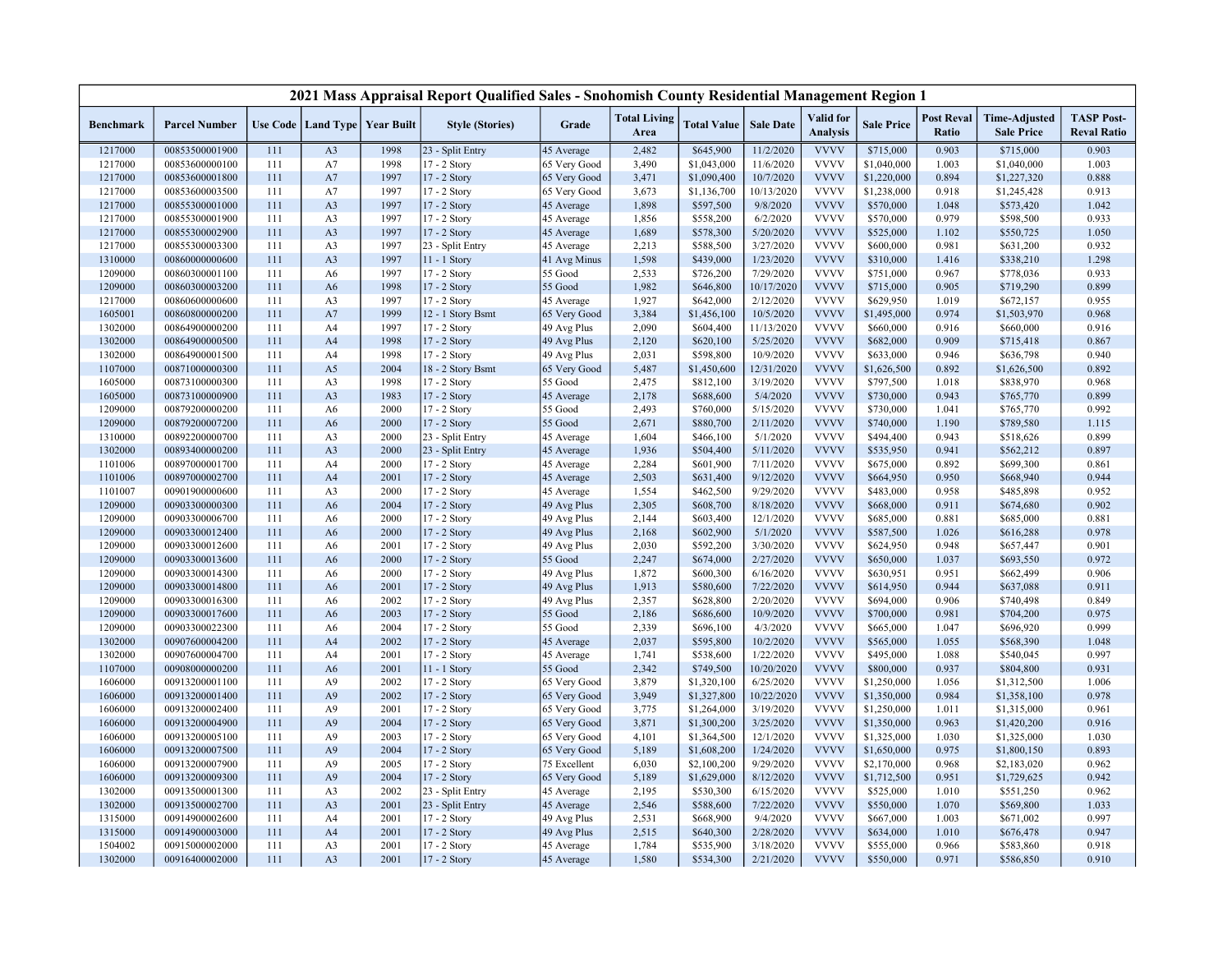|                    |                                  |            |                      |                                   | 2021 Mass Appraisal Report Qualified Sales - Snohomish County Residential Management Region 1 |              |                             |                    |                  |                              |                        |                            |                                           |                                         |
|--------------------|----------------------------------|------------|----------------------|-----------------------------------|-----------------------------------------------------------------------------------------------|--------------|-----------------------------|--------------------|------------------|------------------------------|------------------------|----------------------------|-------------------------------------------|-----------------------------------------|
| <b>Benchmark</b>   | <b>Parcel Number</b>             |            |                      | Use Code   Land Type   Year Built | <b>Style (Stories)</b>                                                                        | Grade        | <b>Total Living</b><br>Area | <b>Total Value</b> | <b>Sale Date</b> | Valid for<br><b>Analysis</b> | <b>Sale Price</b>      | <b>Post Reval</b><br>Ratio | <b>Time-Adjusted</b><br><b>Sale Price</b> | <b>TASP Post-</b><br><b>Reval Ratio</b> |
| 1315000            | 00917200002000                   | 111        | A4                   | 2002                              | 17 - 2 Story                                                                                  | 49 Avg Plus  | 2,495                       | \$668,400          | 5/21/2020        | <b>VVVV</b>                  | \$650,000              | 1.028                      | \$681,850                                 | 0.980                                   |
| 1315000            | 00917200004600                   | 111        | A <sub>4</sub>       | 2001                              | 17 - 2 Story                                                                                  | 49 Avg Plus  | 2,454                       | \$639,300          | 4/3/2020         | <b>VVVV</b>                  | \$625,000              | 1.023                      | \$655,000                                 | 0.976                                   |
| 1217000            | 00919000000800                   | 111        | A <sub>3</sub>       | 2002                              | 17 - 2 Story                                                                                  | 45 Average   | 1,928                       | \$561,800          | 6/5/2020         | <b>VVVV</b>                  | \$525,000              | 1.070                      | \$551,250                                 | 1.019                                   |
| 1409000            | 00926800003000                   | 111        | A4                   | 2002                              | 17 - 2 Story                                                                                  | 49 Avg Plus  | 2,214                       | \$517,900          | 5/28/2020        | <b>VVVV</b>                  | \$550,000              | 0.942                      | \$576,950                                 | 0.898                                   |
| 1315000            | 00929900002500                   | 111        | A <sub>3</sub>       | 2002                              | 11 - 1 Story                                                                                  | 41 Avg Minus | 1,302                       | \$453,500          | 9/8/2020         | <b>VVVV</b>                  | \$485,000              | 0.935                      | \$487,910                                 | 0.929                                   |
| 1302000            | 00941200004100                   | 111        | A <sub>3</sub>       | 2003                              | 17 - 2 Story                                                                                  | 45 Average   | 1,612                       | \$519,200          | 3/18/2020        | <b>VVVV</b>                  | \$515,000              | 1.008                      | \$541,780                                 | 0.958                                   |
| 1208000            | 00947000000800                   | 111        | A3                   | 2003                              | 17 - 2 Story                                                                                  | 41 Avg Minus | 1,227                       | \$398,100          | 2/28/2020        | <b>VVVV</b>                  | \$395,000              | 1.008                      | \$421,465                                 | 0.945                                   |
| 1208000            | 00947000002900                   | 111        | A <sub>3</sub>       | 2003                              | 17 - 2 Story                                                                                  | 41 Avg Minus | 1,251                       | \$416,000          | 4/10/2020        | <b>VVVV</b>                  | \$413,000              | 1.007                      | \$432,824                                 | 0.961                                   |
| 1403000            | 00949400000100                   | 111        | A6                   | 2003                              | 17 - 2 Story                                                                                  | 55 Good      | 2,713                       | \$815,300          | 3/9/2020         | <b>VVVV</b>                  | \$832,000              | 0.980                      | \$875,264                                 | 0.931                                   |
| 1403000            | 00956200000600                   | 111        | A <sub>6</sub>       | 2004                              | 17 - 2 Story                                                                                  | 55 Good      | 2,466                       | \$780,900          | 7/21/2020        | <b>VVVV</b>                  | \$770,000              | 1.014                      | \$797,720                                 | 0.979                                   |
| 1315000            | 00957300002900                   | 111        | A <sub>4</sub>       | 2004                              | 17 - 2 Story                                                                                  | 45 Average   | 2,821                       | \$609,200          | 5/5/2020         | <b>VVVV</b>                  | \$600,000              | 1.015                      | \$629,400                                 | 0.968                                   |
| 1403000            | 00959500000500                   | 111        | A <sub>6</sub>       | 2008                              | 18 - 2 Story Bsmt                                                                             | 55 Good      | 3,180                       | \$830,200          | 12/1/2020        | <b>VVVV</b>                  | \$875,000              | 0.949                      | \$875,000                                 | 0.949                                   |
| 1403000            | 00959500000600                   | 111        | A <sub>6</sub>       | 2007                              | 17 - 2 Story                                                                                  | 55 Good      | 3,436                       | \$887,900          | 10/1/2020        | <b>VVVV</b>                  | \$900,000              | 0.987                      | \$905,400                                 | 0.981                                   |
| 1101007            | 00959900001300                   | 111        | A <sub>3</sub>       | 2004                              | 17 - 2 Story                                                                                  | 45 Average   | 1,972                       | \$481,300          | 9/26/2020        | <b>VVVV</b>                  | \$524,000              | 0.919                      | \$527,144                                 | 0.913                                   |
| 1208000            | 01001800000500                   | 111        | A <sub>3</sub>       | 2004                              | 17 - 2 Story                                                                                  | 45 Average   | 1,889                       | \$507,400          | 5/14/2020        | <b>VVVV</b>                  | \$475,000              | 1.068                      | \$498,275                                 | 1.018                                   |
| 1315000            | 01004800000800                   | 111        | A <sub>4</sub>       | 2005                              | 17 - 2 Story                                                                                  | 49 Avg Plus  | 2,244                       | \$624,900          | 4/29/2020        | <b>VVVV</b>                  | \$620,000              | 1.008                      | \$649,760                                 | 0.962                                   |
| 1315000            | 01004800003200                   | 111        | A4                   | 2005                              | 17 - 2 Story                                                                                  | 49 Avg Plus  | 2,178                       | \$587,400          | 2/6/2020         | <b>VVVV</b>                  | \$567,000              | 1.036                      | \$604,989                                 | 0.971                                   |
| 1315000            | 01004800006200                   | 111        | A <sub>4</sub>       | 2004                              | 17 - 2 Story                                                                                  | 49 Avg Plus  | 2,526                       | \$637,900          | 12/5/2020        | <b>VVVV</b>                  | \$655,000              | 0.974                      | \$655,000                                 | 0.974                                   |
| 1315000            | 01004800007500                   | 111        | A <sub>4</sub>       | 2004                              | 17 - 2 Story                                                                                  | 49 Avg Plus  | 2,203                       | \$600,600          | 10/2/2020        | <b>VVVV</b>                  | \$630,000              | 0.953                      | \$633,780                                 | 0.948                                   |
| 1315000            | 01004800007800                   | 111        | A4                   | 2005                              | 17 - 2 Story                                                                                  | 49 Avg Plus  | 2,535                       | \$639,500          | 10/2/2020        | <b>VVVV</b>                  | \$668,000              | 0.957                      | \$672,008                                 | 0.952                                   |
| 1315000            | 01004800007900                   | 111        | A4                   | 2004                              | 17 - 2 Story                                                                                  | 49 Avg Plus  | 2,237                       | \$605,700          | 6/11/2020        | <b>VVVV</b>                  | \$619,000              | 0.979                      | \$649,950                                 | 0.932                                   |
| 1107000            | 01007600000300                   | 111        | A4                   | 2005                              | 17 - 2 Story                                                                                  | 49 Avg Plus  | 3,050                       | \$731,400          | 5/8/2020         | <b>VVVV</b>                  | \$759,500              | 0.963                      | \$796,716                                 | 0.918                                   |
| 1107000            | 01007600003900                   | 111        | A4                   | 2004                              | 17 - 2 Story                                                                                  | 49 Avg Plus  | 2,861                       | \$705,800          | 6/23/2020        | <b>VVVV</b>                  | \$779,900              | 0.905                      | \$818,895                                 | 0.862                                   |
| 1403000            | 01010400000500                   | 111        | A <sub>4</sub>       | 2005                              | 17 - 2 Story                                                                                  | 49 Avg Plus  | 2,483                       | \$730,300          | 2/6/2020         | <b>VVVV</b>                  | \$682,000              | 1.071                      | \$727,694                                 | 1.004                                   |
| 1209000            | 01014400000100                   | 111        | A7                   | 2005                              | 18 - 2 Story Bsmt                                                                             | 65 Very Good | 3,178                       | \$912,300          | 6/18/2020        | <b>VVVV</b>                  | \$892,000              | 1.023                      | \$936,600                                 | 0.974                                   |
| 1209000            | 01014400000500                   | 111        | A7                   | 2006                              | 18 - 2 Story Bsmt                                                                             | 65 Very Good | 3,242                       | \$957,000          | 10/2/2020        | <b>VVVV</b>                  | \$915,000              | 1.046                      | \$920,490                                 | 1.040                                   |
| 1209000            | 01014400001200                   | 111        | A7                   | 2006                              | 12 - 1 Story Bsmt                                                                             | 65 Very Good | 3,264                       | \$1,371,600        | 12/26/2020       | <b>VVVV</b>                  | \$1,525,000            | 0.899                      | \$1,525,000                               | 0.899                                   |
| 1209000            | 01014400004300                   | 111        | A7                   | 2006                              | 18 - 2 Story Bsmt                                                                             | 65 Very Good | 3,242                       | \$930,600          | 3/21/2020        | <b>VVVV</b>                  | \$845,000              | 1.101                      | \$888,940                                 | 1.047                                   |
| 1101009            | 01014600000900                   | 111        | A3                   | 2005                              | $20 - 2 +$ Story                                                                              | 45 Average   | 1,960                       | \$473,700          | 2/14/2020        | <b>VVVV</b>                  | \$485,000              | 0.977                      | \$517,495                                 | 0.915                                   |
| 1101009            | 01014600001300                   | 111        | A <sub>3</sub>       | 2006                              | $20 - 2 +$ Story                                                                              | 45 Average   | 2,051                       | \$463,500          | 12/2/2020        | <b>VVVV</b>                  | \$512,500              | 0.904                      | \$512,500                                 | 0.904                                   |
| 1101009            | 01014600001700                   | 111        | A <sub>3</sub>       | 2005                              | $20 - 2 +$ Story                                                                              | 45 Average   | 1,950                       | \$458,000          | 2/3/2020         | <b>VVVV</b>                  | \$473,500              | 0.967                      | \$505,225                                 | 0.907                                   |
| 1101009            | 01014600001900                   | 111        | A <sub>3</sub>       | 2006                              | $20 - 2 +$ Story                                                                              | 45 Average   | 2,204                       | \$483,700          | 8/4/2020         | <b>VVVV</b>                  | \$493,000              | 0.981                      | \$497,930                                 | 0.971                                   |
| 1101009            | 01014600002500                   | 111        | A <sub>3</sub>       | 2005                              | $20 - 2 +$ Story                                                                              | 45 Average   | 1,897                       | \$451,000          | 10/2/2020        | <b>VVVV</b>                  | \$460,000              | 0.980                      | \$462,760                                 | 0.975                                   |
| 1101009            | 01014600003200                   | 111        | A <sub>3</sub>       | 2005                              | $20 - 2 +$ Story                                                                              | 45 Average   | 1,897                       | \$454,200          | 5/6/2020         | <b>VVVV</b>                  | \$475,000              | 0.956                      | \$498,275                                 | 0.912                                   |
| 1504000            | 01017300000500                   | 111        | A <sub>6</sub>       | 2005                              | 17 - 2 Story                                                                                  | 55 Good      | 3,286                       | \$973,100          | 1/21/2020        | <b>VVVV</b>                  | \$825,000              | 1.180                      | \$900,075                                 | 1.081                                   |
| 1504000            | 01017300000700                   | 111        | A <sub>6</sub>       | 2006                              | 18 - 2 Story Bsmt                                                                             | 55 Good      | 4,024                       | \$1,016,600        | 9/21/2020        | <b>VVVV</b>                  | \$1,060,000            | 0.959                      | \$1,066,360                               | 0.953                                   |
| 1504000            | 01017300000800                   | 111        | A <sub>6</sub>       | 2006                              | 18 - 2 Story Bsmt                                                                             | 55 Good      | 4,024                       | \$1,057,800        | 4/29/2020        | <b>VVVV</b>                  | \$1,150,000            | 0.920                      | \$1,205,200                               | 0.878                                   |
| 1408000            | 01023000000500                   | 111        | A <sub>9</sub>       | 2005                              | 17 - 2 Story                                                                                  | 41 Avg Minus | 1,704                       | \$459,000          | 6/16/2020        | <b>VVVV</b>                  | \$460,000              | 0.998                      | \$483,000                                 | 0.950                                   |
| 1408000            | 01027200001900                   | 111        | A4                   | 2006                              | 18 - 2 Story Bsmt                                                                             | 49 Avg Plus  | 3,474                       | \$783,500          | 1/28/2020        | <b>VVVV</b>                  | \$729,000              | 1.075                      | \$795,339                                 | 0.985                                   |
| 1403000            | 01027700006700                   | 111        | A4                   | 2007                              | 17 - 2 Story                                                                                  | 49 Avg Plus  | 3,623                       | \$855,200          | 10/21/2020       | <b>VVVV</b>                  | \$876,000              | 0.976                      | \$881,256                                 | 0.970                                   |
| 1209000            | 01040400002900                   | 111        | A <sub>6</sub>       | 2008                              | 18 - 2 Story Bsmt                                                                             | 55 Good      | 4,087                       | \$885,800          | 1/8/2020         | <b>VVVV</b>                  | \$800,000              | 1.107                      | \$872,800                                 | 1.015                                   |
| 1209000            | 01040400008000                   | 111        | A <sub>6</sub>       | 2006                              | 17 - 2 Story                                                                                  | 55 Good      | 3,117                       | \$790,800          | 3/2/2020         | <b>VVVV</b>                  | \$750,000              | 1.054                      | \$789,000                                 | 1.002                                   |
| 1208000            | 01043400000600                   | 111        | A <sub>3</sub>       | 2006                              | 17 - 2 Story                                                                                  | 45 Average   | 1,986                       | \$531,200          | 6/3/2020         | <b>VVVV</b>                  | \$460,000              | 1.155                      | \$483,000                                 | 1.100                                   |
| 1209000            | 01048100001700                   |            | A <sub>6</sub>       | 2015                              | $20 - 2 +$ Story                                                                              | 65 Very Good | 3,558                       | \$1,321,800        | 2/13/2020        | <b>VVVV</b>                  | \$1,250,000            | 1.057                      | \$1,333,750                               | 0.991                                   |
|                    | 01048300000500                   | 111<br>111 | A <sub>3</sub>       | 2007                              |                                                                                               |              | 3,014                       | \$771,000          | 8/14/2020        | <b>VVVV</b>                  | \$800,000              | 0.964                      |                                           | 0.954                                   |
| 1408000            |                                  | 111        | A <sub>3</sub>       | 2007                              | 17 - 2 Story                                                                                  | 49 Avg Plus  | 2,701                       | \$723,400          | 8/18/2020        | <b>VVVV</b>                  |                        | 0.933                      | \$808,000                                 | 0.924                                   |
| 1408000            | 01048300000600                   |            |                      | 1925                              | 17 - 2 Story<br>14 - 1 1/2 Story                                                              | 49 Avg Plus  |                             |                    | 9/12/2020        | <b>VVVV</b>                  | \$775,000<br>\$420,000 | 0.882                      | \$782,750                                 |                                         |
| 1201002            | 01053500000300                   | 111<br>111 | A <sub>1</sub><br>A1 | 1925                              | 15 - 1 1/2 Story Bsmt                                                                         | 45 Average   | 1,254<br>1,965              | \$370,500          | 10/1/2020        | <b>VVVV</b>                  |                        |                            | \$422,520                                 | 0.877<br>1.020                          |
| 1201002            | 01053500000700                   |            |                      | 2007                              |                                                                                               | 45 Average   |                             | \$436,200          |                  | <b>VVVV</b>                  | \$425,300              | 1.026<br>0.948             | \$427,852                                 |                                         |
| 1201013<br>1407000 | 01068300000300<br>01081700000300 | 111<br>111 | A2                   | 2008                              | 17 - 2 Story<br>23 - Split Entry                                                              | 45 Average   | 2,008<br>2,570              | \$497,900          | 12/7/2020        | <b>VVVV</b>                  | \$525,000              | 1.051                      | \$525,000                                 | 0.948<br>1.002                          |
|                    | 01095900000100                   | 111        | A4                   |                                   |                                                                                               | 49 Avg Plus  |                             | \$724,800          | 5/26/2020        | <b>VVVV</b>                  | \$689,500              |                            | \$723,286                                 |                                         |
| 1605000            |                                  |            | A2                   | 2008                              | 17 - 2 Story                                                                                  | 45 Average   | 1,581                       | \$525,000          | 7/15/2020        | <b>VVVV</b>                  | \$540,000              | 0.972                      | \$559,440                                 | 0.938                                   |
| 1209000            | 01100400001000                   | 111        | A <sub>6</sub>       | 2013                              | 17 - 2 Story                                                                                  | 55 Good      | 2,238                       | \$658,700          | 2/14/2020        |                              | \$678,000              | 0.972                      | \$723,426                                 | 0.911                                   |
| 1315000            | 01110700002000                   | 111        | A4                   | 2009                              | 17 - 2 Story                                                                                  | 49 Avg Plus  | 2,430                       | \$614,500          | 2/5/2020         | <b>VVVV</b>                  | \$625,000              | 0.983                      | \$666,875                                 | 0.921                                   |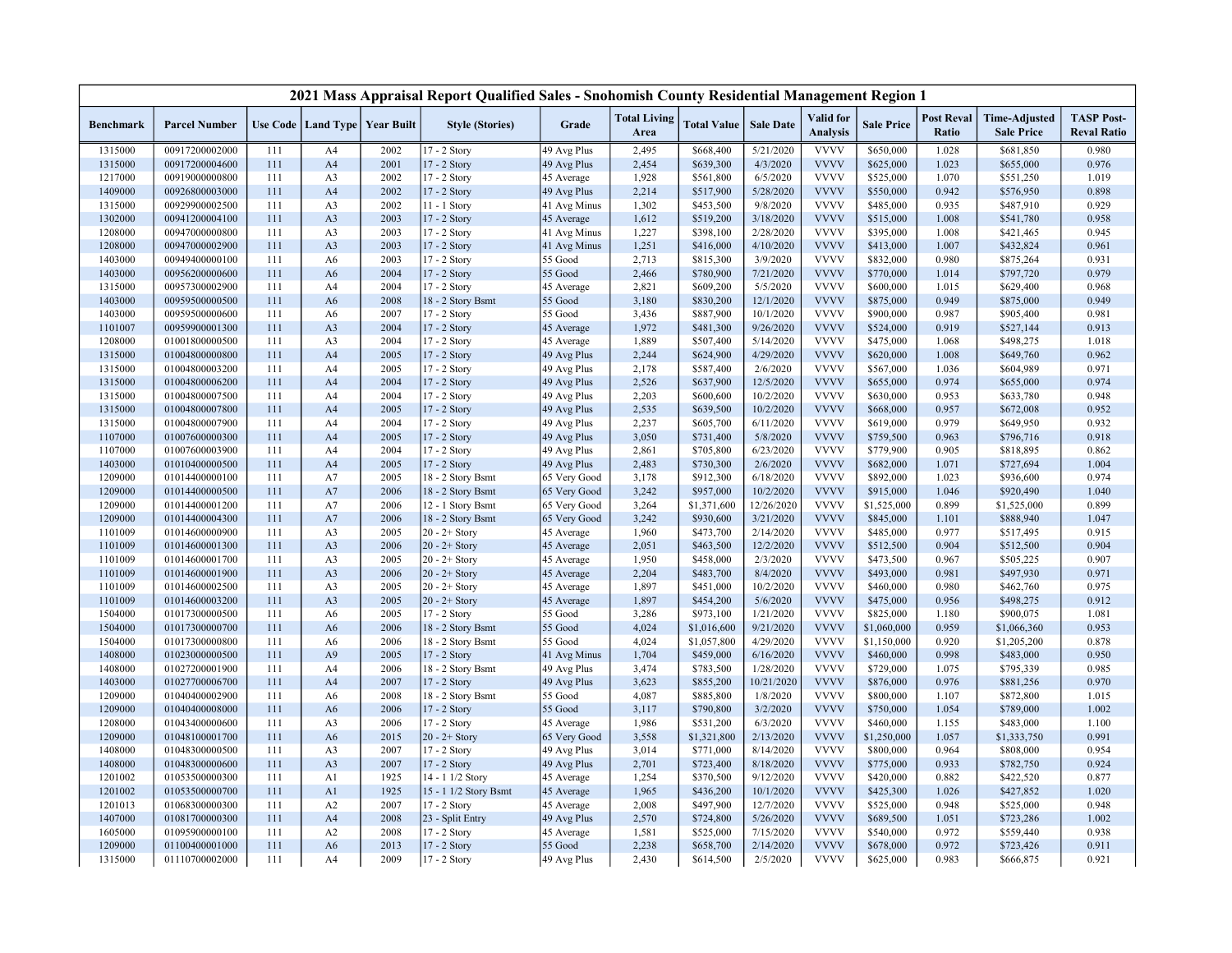|                    |                                  |            |                                   |              | 2021 Mass Appraisal Report Qualified Sales - Snohomish County Residential Management Region 1 |                    |                             |                            |                       |                                     |                            |                                   |                                           |                                         |
|--------------------|----------------------------------|------------|-----------------------------------|--------------|-----------------------------------------------------------------------------------------------|--------------------|-----------------------------|----------------------------|-----------------------|-------------------------------------|----------------------------|-----------------------------------|-------------------------------------------|-----------------------------------------|
| <b>Benchmark</b>   | <b>Parcel Number</b>             |            | Use Code   Land Type   Year Built |              | <b>Style (Stories)</b>                                                                        | Grade              | <b>Total Living</b><br>Area | <b>Total Value</b>         | <b>Sale Date</b>      | <b>Valid</b> for<br><b>Analysis</b> | <b>Sale Price</b>          | <b>Post Reval</b><br><b>Ratio</b> | <b>Time-Adjusted</b><br><b>Sale Price</b> | <b>TASP Post-</b><br><b>Reval Ratio</b> |
| 1315000            | 01114400000800                   | 111        | A <sub>4</sub>                    | 2010         | 23 - Split Entry                                                                              | 49 Avg Plus        | 2,570                       | \$664,800                  | 11/16/2020            | <b>VVVV</b>                         | \$720,000                  | 0.923                             | \$720,000                                 | 0.923                                   |
| 1107000            | 01116500000200                   | 111        | A6                                | 2013         | 17 - 2 Story                                                                                  | 55 Good            | 3,134                       | \$863,700                  | 7/13/2020             | <b>VVVV</b>                         | \$870,000                  | 0.993                             | \$901,320                                 | 0.958                                   |
| 1605000            | 01129500000400                   | 111        | A <sub>4</sub>                    | 2013         | 17 - 2 Story                                                                                  | 49 Avg Plus        | 3,021                       | \$881,900                  | 2/10/2020             | <b>VVVV</b>                         | \$900,000                  | 0.980                             | \$960,300                                 | 0.918                                   |
| 1107000            | 01132000000900                   | 111        | A4                                | 2015         | 18 - 2 Story Bsmt                                                                             | 49 Avg Plus        | 3,461                       | \$821,100                  | 12/10/2020            | <b>VVVV</b>                         | \$1,050,000                | 0.782                             | \$1,050,000                               | 0.782                                   |
| 1217000            | 01135900001100                   | 111        | A <sub>4</sub>                    | 2015         | 17 - 2 Story                                                                                  | 49 Avg Plus        | 2,904                       | \$764,100                  | 5/28/2020             | <b>VVVV</b>                         | \$737,000                  | 1.037                             | \$773,113                                 | 0.988                                   |
| 1605000            | 01136400000600                   | 111        | A4                                | 2015         | 17 - 2 Story                                                                                  | 55 Good            | 2,889                       | \$964,200                  | 5/21/2020             | <b>VVVV</b>                         | \$1,175,000                | 0.821                             | \$1,232,575                               | 0.782                                   |
| 1403000            | 01138000000400                   | 111        | A <sub>6</sub>                    | 2015         | 17 - 2 Story                                                                                  | 55 Good            | 3,487                       | \$960,000                  | 10/7/2020             | <b>VVVV</b>                         | \$950,000                  | 1.011                             | \$955,700                                 | 1.004                                   |
| 1310000            | 01143300000300                   | 111        | A <sub>3</sub>                    | 2015         | 17 - 2 Story                                                                                  | 45 Average         | 2,267                       | \$541,900                  | 2/27/2020             | <b>VVVV</b>                         | \$525,000                  | 1.032                             | \$560,175                                 | 0.967                                   |
| 1315000            | 01151100000600                   | 111        | A <sub>4</sub>                    | 2016         | 17 - 2 Story                                                                                  | 49 Avg Plus        | 3,203                       | \$748,700                  | 6/23/2020             | <b>VVVV</b>                         | \$753,990                  | 0.993                             | \$791,690                                 | 0.946                                   |
| 1409000            | 01156800000600                   | 111        | A4                                | 2017         | 17 - 2 Story                                                                                  | 49 Avg Plus        | 2,637                       | \$823,800                  | 12/10/2020            | <b>VVVV</b>                         | \$897,100                  | 0.918                             | \$897,100                                 | 0.918                                   |
| 1605001            | 01157300000200                   | 111        | A7                                | 2016         | 17 - 2 Story                                                                                  | 55 Good            | 3,276                       | \$1,307,500                | 4/28/2020             | <b>VVVV</b>                         | \$1,500,000                | 0.872                             | \$1,572,000                               | 0.832                                   |
| 1605001            | 01157300000500                   | 111        | A7                                | 2016         | 12 - 1 Story Bsmt                                                                             | 55 Good            | 3,748                       | \$1,303,000                | 6/29/2020             | <b>VVVV</b>                         | \$1,300,000                | 1.002                             | \$1,365,000                               | 0.955                                   |
| 1605001            | 01157300000700                   | 111        | A7                                | 2016         | 17 - 2 Story                                                                                  | 55 Good            | 3,185                       | \$1,305,500                | 4/7/2020              | <b>VVVV</b>                         | \$1,200,000                | 1.088                             | \$1,257,600                               | 1.038                                   |
| 1201006            | 01161300001500                   | 111        | A3                                | 2016         | 17 - 2 Story                                                                                  | 45 Average         | 1,814                       | \$484,200                  | 6/7/2020              | <b>VVVV</b>                         | \$494,950                  | 0.978                             | \$519,698                                 | 0.932                                   |
| 1201006            | 01161300002400                   | 111        | A <sub>3</sub>                    | 2017         | 17 - 2 Story                                                                                  | 45 Average         | 2,082                       | \$506,600                  | 6/8/2020              | <b>VVVV</b>                         | \$510,000                  | 0.993                             | \$535,500                                 | 0.946                                   |
| 1201006            | 01161300004700                   | 111        | A3                                | 2016         | 17 - 2 Story                                                                                  | 45 Average         | 1,814                       | \$494,100                  | 7/27/2020             | <b>VVVV</b>                         | \$515,000                  | 0.959                             | \$533,540                                 | 0.926                                   |
| 1201006            | 01161300004800                   | 111        | A <sub>3</sub>                    | 2018         | 17 - 2 Story                                                                                  | 45 Average         | 2,082                       | \$529,600                  | 12/4/2020             | <b>VVVV</b>                         | \$542,000                  | 0.977                             | \$542,000                                 | 0.977                                   |
| 1201006            | 01161300005500                   | 111        | A3                                | 2018         | 17 - 2 Story                                                                                  | 45 Average         | 2,907                       | \$639,000                  | 8/15/2020             | <b>VVVV</b>                         | \$649,000                  | 0.985                             | \$655,490                                 | 0.975                                   |
| 1201006            | 01161300005800                   | 111        | A <sub>3</sub>                    | 2016         | $17 - 2$ Story                                                                                | 45 Average         | 2,907                       | \$620,600                  | 10/22/2020            | <b>VVVV</b>                         | \$658,000                  | 0.943                             | \$661,948                                 | 0.938                                   |
| 1201006            | 01161300005900                   | 111        | A <sub>3</sub>                    | 2017         | 17 - 2 Story                                                                                  | 45 Average         | 2,907                       | \$624,800                  | 9/15/2020             | <b>VVVV</b>                         | \$635,000                  | 0.984                             | \$638,810                                 | 0.978                                   |
| 1201006            | 01167800001500                   | 111        | A <sub>3</sub>                    | 2018         | 17 - 2 Story                                                                                  | 45 Average         | 2,728                       | \$586,400                  | 9/1/2020              | <b>VVVV</b>                         | \$615,000                  | 0.953                             | \$618,690                                 | 0.948                                   |
| 1201006            | 01167800007000                   | 111        | A <sub>3</sub>                    | 2017         | 17 - 2 Story                                                                                  | 45 Average         | 2,148                       | \$510,700                  | 4/14/2020             | <b>VVVV</b>                         | \$515,000                  | 0.992                             | \$539,720                                 | 0.946                                   |
| 1409000            | 01169300000100                   | 111        | A <sub>3</sub>                    | 2018         | 17 - 2 Story                                                                                  | 49 Avg Plus        | 3,080                       | \$830,300                  | 1/9/2020              | <b>VVVV</b>                         | \$825,000                  | 1.006                             | \$900,075                                 | 0.922                                   |
| 1403000            | 01172100000800                   | 111        | A <sub>6</sub>                    | 2019         | 18 - 2 Story Bsmt                                                                             | 49 Avg Plus        | 3,819                       | \$914,000                  | 9/1/2020              | <b>VVVV</b><br><b>VVVV</b>          | \$995,000                  | 0.919                             | \$1,000,970                               | 0.913                                   |
| 1403000            | 01174900000600                   | 111<br>111 | A <sub>4</sub><br>A <sub>4</sub>  | 2019<br>2019 | 17 - 2 Story                                                                                  | 55 Good<br>55 Good | 3,509                       | \$993,900                  | 1/23/2020             | <b>VVVV</b>                         | \$1,039,950<br>\$1,079,580 | 0.956<br>0.939                    | \$1,134,585                               | 0.876                                   |
| 1403000            | 01174900000700<br>01174900000800 |            |                                   | 2019         | 17 - 2 Story                                                                                  | 55 Good            | 3,647<br>3,714              | \$1,013,400<br>\$1,017,400 | 2/10/2020<br>1/1/2020 | <b>VVVV</b>                         |                            | 0.942                             | \$1,151,912                               | 0.880<br>0.863                          |
| 1403000<br>1403000 | 01174900001100                   | 111<br>111 | A <sub>4</sub><br>A4              | 2020         | 17 - 2 Story<br>17 - 2 Story                                                                  | 55 Good            | 3,714                       | \$1,044,100                | 5/5/2020              | <b>VVVV</b>                         | \$1,080,000<br>\$1,090,000 | 0.958                             | \$1,178,280<br>\$1,143,410                | 0.913                                   |
| 1201006            | 01184800000100                   | 111        | A <sub>3</sub>                    | 2020         | 17 - 2 Story                                                                                  | 45 Average         | 1,814                       | \$500,100                  | 6/17/2020             | <b>VVVV</b>                         | \$506,019                  | 0.988                             | \$531,320                                 | 0.941                                   |
| 1201006            | 01184800000200                   | 111        | A3                                | 2020         | 17 - 2 Story                                                                                  | 45 Average         | 2,082                       | \$529,600                  | 3/23/2020             | <b>VVVV</b>                         | \$504,542                  | 1.050                             | \$530,778                                 | 0.998                                   |
| 1201006            | 01184800000300                   | 111        | A <sub>3</sub>                    | 2020         | 17 - 2 Story                                                                                  | 45 Average         | 1,814                       | \$500,100                  | 3/4/2020              | <b>VVVV</b>                         | \$485,412                  | 1.030                             | \$510,653                                 | 0.979                                   |
| 1201006            | 01184800000400                   | 111        | A3                                | 2020         | 17 - 2 Story                                                                                  | 45 Average         | 2,082                       | \$529,600                  | 3/2/2020              | <b>VVVV</b>                         | \$499,277                  | 1.061                             | \$525,239                                 | 1.008                                   |
| 1201006            | 01184800000500                   | 111        | A <sub>3</sub>                    | 2020         | 17 - 2 Story                                                                                  | 45 Average         | 1,814                       | \$500,100                  | 2/6/2020              | <b>VVVV</b>                         | \$486,930                  | 1.027                             | \$519,554                                 | 0.963                                   |
| 1201006            | 01184800000600                   | 111        | A3                                | 2020         | 17 - 2 Story                                                                                  | 45 Average         | 2,082                       | \$529,600                  | 1/7/2020              | <b>VVVV</b>                         | \$493,584                  | 1.073                             | \$538,500                                 | 0.983                                   |
| 1201006            | 01184800001800                   | 111        | A <sub>3</sub>                    | 2020         | 17 - 2 Story                                                                                  | 45 Average         | 2,907                       | \$629,000                  | 4/2/2020              | <b>VVVV</b>                         | \$613,882                  | 1.025                             | \$643,348                                 | 0.978                                   |
| 1201006            | 01184800001900                   | 111        | A <sub>3</sub>                    | 2020         | 17 - 2 Story                                                                                  | 45 Average         | 2,728                       | \$605,500                  | 3/23/2020             | <b>VVVV</b>                         | \$594,542                  | 1.018                             | \$625,458                                 | 0.968                                   |
| 1201006            | 01184800002000                   | 111        | A <sub>3</sub>                    | 2020         | 17 - 2 Story                                                                                  | 45 Average         | 2,728                       | \$610,500                  | 3/10/2020             | <b>VVVV</b>                         | \$593,375                  | 1.029                             | \$624,231                                 | 0.978                                   |
| 1201006            | 01184800002100                   | 111        | A <sub>3</sub>                    | 2020         | 17 - 2 Story                                                                                  | 45 Average         | 2,907                       | \$629,000                  | 3/12/2020             | <b>VVVV</b>                         | \$606,259                  | 1.038                             | \$637,784                                 | 0.986                                   |
| 1201006            | 01184800002200                   | 111        | A <sub>3</sub>                    | 2020         | 17 - 2 Story                                                                                  | 45 Average         | 2,728                       | \$601,500                  | 4/28/2020             | <b>VVVV</b>                         | \$595,990                  | 1.009                             | \$624,598                                 | 0.963                                   |
| 1201006            | 01184800002300                   | 111        | A <sub>3</sub>                    | 2020         | 17 - 2 Story                                                                                  | 45 Average         | 2,907                       | \$629,000                  | 6/3/2020              | <b>VVVV</b>                         | \$604,755                  | 1.040                             | \$634,993                                 | 0.991                                   |
| 1201006            | 01184800002700                   | 111        | A <sub>3</sub>                    | 2020         | 17 - 2 Story                                                                                  | 45 Average         | 2,907                       | \$629,000                  | 1/7/2020              | <b>VVVV</b>                         | \$595,990                  | 1.055                             | \$650,225                                 | 0.967                                   |
| 1201006            | 01184800003700                   | 111        | A <sub>3</sub>                    | 2018         | 17 - 2 Story                                                                                  | 45 Average         | 2,728                       | \$605,500                  | 7/6/2020              | <b>VVVV</b>                         | \$610,490                  | 0.992                             | \$632,468                                 | 0.957                                   |
| 1201006            | 01184800003900                   | 111        | A <sub>3</sub>                    | 2018         | 17 - 2 Story                                                                                  | 45 Average         | 2,397                       | \$573,900                  | 3/5/2020              | <b>VVVV</b>                         | \$569,000                  | 1.009                             | \$598,588                                 | 0.959                                   |
| 1201006            | 01184800004700                   | 111        | A3                                | 2020         | 17 - 2 Story                                                                                  | 45 Average         | 2,397                       | \$567,900                  | 1/16/2020             | <b>VVVV</b>                         | \$567,990                  | 1.000                             | \$619,677                                 | 0.916                                   |
| 1201006            | 01184800004800                   | 111        | A <sub>3</sub>                    | 2020         | 17 - 2 Story                                                                                  | 45 Average         | 2,148                       | \$542,300                  | 1/15/2020             | <b>VVVV</b>                         | \$539,990                  | 1.004                             | \$589,129                                 | 0.921                                   |
| 1201006            | 01184800004900                   | 111        | A3                                | 2020         | 17 - 2 Story                                                                                  | 45 Average         | 2,397                       | \$567,900                  | 2/10/2020             | <b>VVVV</b>                         | \$572,990                  | 0.991                             | \$611,380                                 | 0.929                                   |
| 1201006            | 01184800005000                   | 111        | A <sub>3</sub>                    | 2020         | 17 - 2 Story                                                                                  | 45 Average         | 2,397                       | \$567,900                  | 7/1/2020              | <b>VVVV</b>                         | \$569,764                  | 0.997                             | \$590,276                                 | 0.962                                   |
| 1201006            | 01184800005200                   | 111        | A3                                | 2020         | 17 - 2 Story                                                                                  | 45 Average         | 2,397                       | \$572,900                  | 7/9/2020              | <b>VVVV</b>                         | \$582,956                  | 0.983                             | \$603,942                                 | 0.949                                   |
| 1201006            | 01184800005300                   | 111        | A <sub>3</sub>                    | 2020         | $17 - 2$ Story                                                                                | 45 Average         | 2,397                       | \$567,900                  | 7/17/2020             | <b>VVVV</b>                         | \$590,007                  | 0.963                             | \$611,247                                 | 0.929                                   |
| 1201006            | 01184800005400                   | 111        | A3                                | 2020         | 17 - 2 Story                                                                                  | 45 Average         | 2,148                       | \$538,300                  | 7/8/2020              | <b>VVVV</b>                         | \$549,990                  | 0.979                             | \$569,790                                 | 0.945                                   |
| 1201006            | 01184800005500                   | 111        | A <sub>3</sub>                    | 2020         | 17 - 2 Story                                                                                  | 45 Average         | 2,907                       | \$629,000                  | 7/22/2020             | <b>VVVV</b>                         | \$629,542                  | 0.999                             | \$652,206                                 | 0.964                                   |
| 1201006            | 01184800006500                   | 111        | A <sub>3</sub>                    | 2020         | 17 - 2 Story                                                                                  | 45 Average         | 2,907                       | \$629,000                  | 10/2/2020             | <b>VVVV</b>                         | \$634,096                  | 0.992                             | \$637,901                                 | 0.986                                   |
| 1201006            | 01184800006800                   | 111        | A <sub>3</sub>                    | 2020         | 17 - 2 Story                                                                                  | 45 Average         | 2,907                       | \$634,000                  | 6/25/2020             | <b>VVVV</b>                         | \$629,035                  | 1.008                             | \$660,487                                 | 0.960                                   |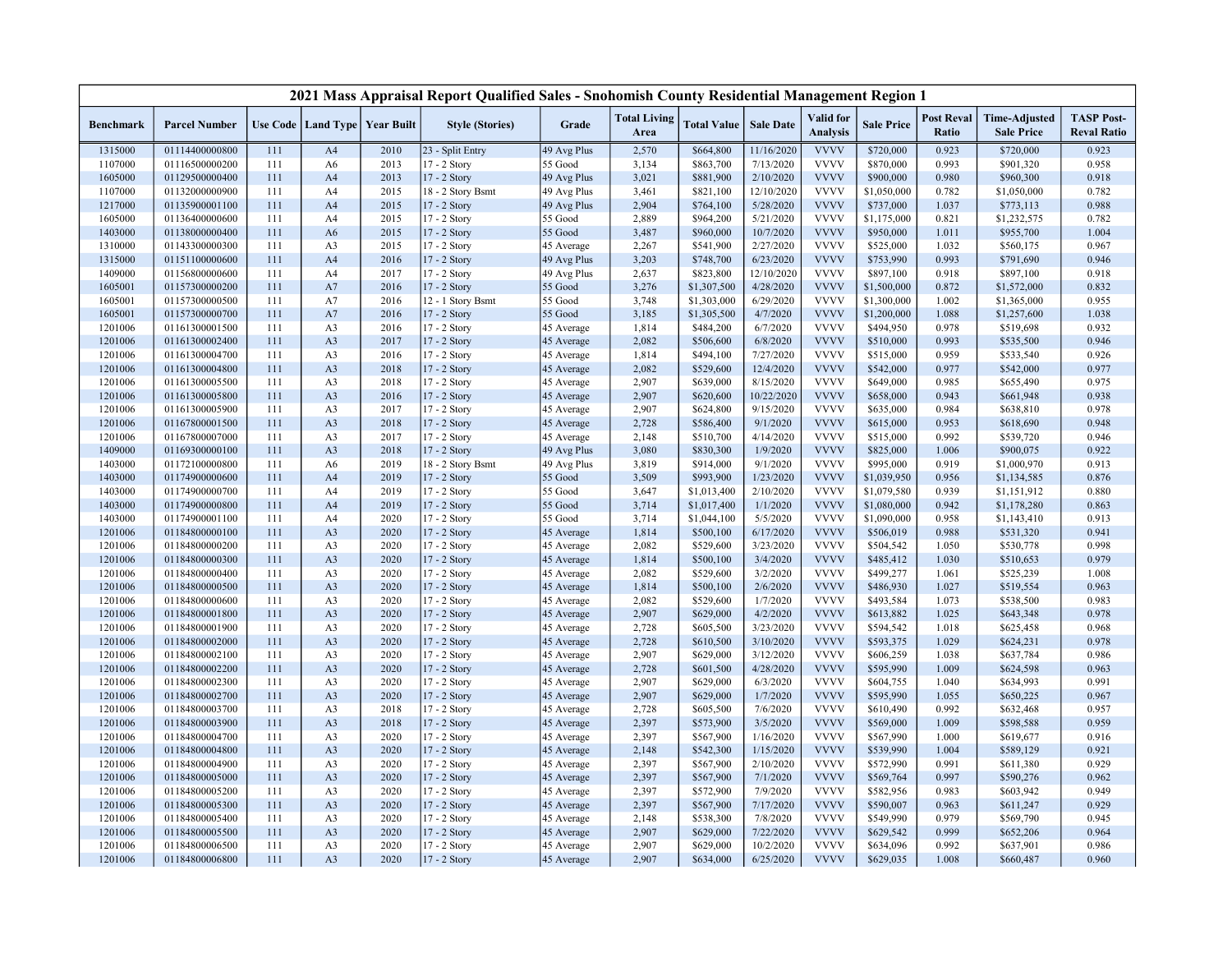|                  |                      |     |                      |                   | 2021 Mass Appraisal Report Qualified Sales - Snohomish County Residential Management Region 1 |             |                             |                    |                  |                                     |                   |                            |                                           |                                         |
|------------------|----------------------|-----|----------------------|-------------------|-----------------------------------------------------------------------------------------------|-------------|-----------------------------|--------------------|------------------|-------------------------------------|-------------------|----------------------------|-------------------------------------------|-----------------------------------------|
| <b>Benchmark</b> | <b>Parcel Number</b> |     | Use Code   Land Type | <b>Year Built</b> | <b>Style (Stories)</b>                                                                        | Grade       | <b>Total Living</b><br>Area | <b>Total Value</b> | <b>Sale Date</b> | <b>Valid</b> for<br><b>Analysis</b> | <b>Sale Price</b> | <b>Post Reval</b><br>Ratio | <b>Time-Adjusted</b><br><b>Sale Price</b> | <b>TASP Post-</b><br><b>Reval Ratio</b> |
| 1201006          | 01184800006900       | 111 | A <sub>3</sub>       | 2020              | 17 - 2 Story                                                                                  | 45 Average  | 2,728                       | \$610,500          | 7/20/2020        | <b>VVVV</b>                         | \$614,966         | 0.993                      | \$637,105                                 | 0.958                                   |
| 1201006          | 01184800007000       | 111 | A3                   | 2020              | 17 - 2 Story                                                                                  | 45 Average  | 2,907                       | \$629,000          | 6/1/2020         | <b>VVVV</b>                         | \$615,146         | 1.023                      | \$645,903                                 | 0.974                                   |
| 1201006          | 01184800007100       | 111 | A <sub>3</sub>       | 2020              | 17 - 2 Story                                                                                  | 45 Average  | 2,728                       | \$605,500          | 5/29/2020        | <b>VVVV</b>                         | \$595,894         | 1.016                      | \$625,093                                 | 0.969                                   |
| 1201006          | 01184800007200       | 111 | A <sub>3</sub>       | 2020              | 17 - 2 Story                                                                                  | 45 Average  | 2,728                       | \$605,500          | 2/5/2020         | <b>VVVV</b>                         | \$597,390         | 1.014                      | \$637,415                                 | 0.950                                   |
| 1201006          | 01184800007300       | 111 | A <sub>3</sub>       | 2020              | 17 - 2 Story                                                                                  | 45 Average  | 2,907                       | \$634,000          | 2/18/2020        | <b>VVVV</b>                         | \$614,747         | 1.031                      | \$655,935                                 | 0.967                                   |
| 1201006          | 01184800007400       | 111 | A <sub>3</sub>       | 2020              | 17 - 2 Story                                                                                  | 45 Average  | 2,907                       | \$634,000          | 2/26/2020        | <b>VVVV</b>                         | \$619,041         | 1.024                      | \$660,517                                 | 0.960                                   |
| 1201006          | 01184800007500       | 111 | A <sub>3</sub>       | 2020              | 17 - 2 Story                                                                                  | 45 Average  | 2,728                       | \$605,500          | 3/4/2020         | <b>VVVV</b>                         | \$584,990         | 1.035                      | \$615,409                                 | 0.984                                   |
| 1201006          | 01184800007600       | 111 | A <sub>3</sub>       | 2020              | 17 - 2 Story                                                                                  | 45 Average  | 2,907                       | \$629,000          | 2/4/2020         | <b>VVVV</b>                         | \$614,622         | 1.023                      | \$655,802                                 | 0.959                                   |
| 1605000          | 01187000000100       | 111 | A5                   | 2020              | 17 - 2 Story                                                                                  | 55 Good     | 2,628                       | \$923,800          | 12/23/2020       | <b>VVVV</b>                         | \$1,185,450       | 0.779                      | \$1,185,450                               | 0.779                                   |
| 1605000          | 01187000000200       | 111 | A5                   | 2020              | 17 - 2 Story                                                                                  | 55 Good     | 3,135                       | \$953,000          | 7/24/2020        | <b>VVVV</b>                         | \$1,100,000       | 0.866                      | \$1,139,600                               | 0.836                                   |
| 1605000          | 01187000000300       | 111 | A5                   | 2020              | 17 - 2 Story                                                                                  | 55 Good     | 3,258                       | \$996,200          | 8/24/2020        | <b>VVVV</b>                         | \$1,100,000       | 0.906                      | \$1,111,000                               | 0.897                                   |
| 1605000          | 01187000000400       | 111 | A <sub>5</sub>       | 2020              | 17 - 2 Story                                                                                  | 55 Good     | 3,161                       | \$989,200          | 12/7/2020        | <b>VVVV</b>                         | \$1,175,000       | 0.842                      | \$1,175,000                               | 0.842                                   |
| 1605000          | 01187000000500       | 111 | A5                   | 2020              | 17 - 2 Story                                                                                  | 55 Good     | 2,936                       | \$930,200          | 9/25/2020        | <b>VVVV</b>                         | \$1,125,000       | 0.827                      | \$1,131,750                               | 0.822                                   |
| 1605000          | 01191300000100       | 111 | A <sub>4</sub>       | 2020              | 17 - 2 Story                                                                                  | 55 Good     | 3,267                       | \$1,042,900        | 10/12/2020       | <b>VVVV</b>                         | \$1,385,000       | 0.753                      | \$1,393,310                               | 0.749                                   |
| 1605000          | 01191300000200       | 111 | A4                   | 2020              | 17 - 2 Story                                                                                  | 55 Good     | 3,276                       | \$1,039,200        | 11/5/2020        | <b>VVVV</b>                         | \$1,385,000       | 0.750                      | \$1,385,000                               | 0.750                                   |
| 1605000          | 01191300000300       | 111 | A <sub>4</sub>       | 2020              | 17 - 2 Story                                                                                  | 55 Good     | 3,294                       | \$1,052,800        | 11/23/2020       | <b>VVVV</b>                         | \$1,385,000       | 0.760                      | \$1,385,000                               | 0.760                                   |
| 1605000          | 01191300000500       | 111 | A4                   | 2020              | 17 - 2 Story                                                                                  | 55 Good     | 3,276                       | \$1,039,200        | 11/18/2020       | <b>VVVV</b>                         | \$1,350,000       | 0.770                      | \$1,350,000                               | 0.770                                   |
| 1605000          | 01191300000700       | 111 | A <sub>4</sub>       | 2020              | 17 - 2 Story                                                                                  | 55 Good     | 3,294                       | \$1,052,800        | 10/29/2020       | <b>VVVV</b>                         | \$1,375,000       | 0.766                      | \$1,383,250                               | 0.761                                   |
| 1605000          | 01191300000900       | 111 | A4                   | 2018              | 17 - 2 Story                                                                                  | 55 Good     | 3,175                       | \$1,023,800        | 12/10/2020       | <b>VVVV</b>                         | \$1,375,000       | 0.745                      | \$1,375,000                               | 0.745                                   |
| 1605000          | 01191300001000       | 111 | A <sub>4</sub>       | 2020              | 17 - 2 Story                                                                                  | 55 Good     | 3,294                       | \$1,052,800        | 10/29/2020       | <b>VVVV</b>                         | \$1,325,000       | 0.795                      | \$1,332,950                               | 0.790                                   |
| 1504000          | 27031300303700       | 111 | A <sub>6</sub>       | 1945              | 17 - 2 Story                                                                                  | 45 Average  | 4,666                       | \$595,000          | 6/11/2020        | <b>VVVV</b>                         | \$1,180,000       | 0.504                      | \$1,239,000                               | 0.480                                   |
| 1504000          | 27031300411700       | 111 | A6                   | 1974              | $11 - 1$ Story                                                                                | 45 Average  | 1,932                       | \$1,078,800        | 11/9/2020        | <b>VVVV</b>                         | \$1,535,000       | 0.703                      | \$1,535,000                               | 0.703                                   |
| 1605001          | 27032400205000       | 111 | A7                   | 1971              | 17 - 2 Story                                                                                  | 45 Average  | 2,184                       | \$984,000          | 8/18/2020        | <b>VVVV</b>                         | \$1,117,500       | 0.881                      | \$1,128,675                               | 0.872                                   |
| 1605001          | 27032400205300       | 111 | A7                   | 1962              | 17 - 2 Story                                                                                  | 45 Average  | 2,460                       | \$941,700          | 1/9/2020         | <b>VVVV</b>                         | \$1,000,000       | 0.942                      | \$1,091,000                               | 0.863                                   |
| 1605001          | 27032400206500       | 111 | A7                   | 1928              | 14 - 1 1/2 Story                                                                              | 45 Average  | 1,414                       | \$889,300          | 1/8/2020         | <b>VVVV</b>                         | \$799,000         | 1.113                      | \$871,709                                 | 1.020                                   |
| 1605001          | 27032400207000       | 111 | A7                   | 1926              | 15 - 1 1/2 Story Bsmt                                                                         | 55 Good     | 2,866                       | \$1,058,100        | 4/14/2020        | <b>VVVV</b>                         | \$1,145,000       | 0.924                      | \$1,199,960                               | 0.882                                   |
| 1605001          | 27032400213500       | 111 | A7                   | 1961              | 12 - 1 Story Bsmt                                                                             | 45 Average  | 2,500                       | \$1,206,200        | 11/20/2020       | <b>VVVV</b>                         | \$1,195,000       | 1.009                      | \$1,195,000                               | 1.009                                   |
| 1605001          | 27032400222500       | 111 | A7                   | 1973              | 23 - Split Entry                                                                              | 45 Average  | 2,149                       | \$841,100          | 7/1/2020         | <b>VVVV</b>                         | \$950,000         | 0.885                      | \$984,200                                 | 0.855                                   |
| 1605001          | 27032400222600       | 111 | A7                   | 1976              | 11 - 1 Story                                                                                  | 49 Avg Plus | 1,649                       | \$878,500          | 7/7/2020         | <b>VVVV</b>                         | \$921,500         | 0.953                      | \$954,674                                 | 0.920                                   |
| 1605001          | 27032400222700       | 111 | A7                   | 1974              | 11 - 1 Story                                                                                  | 45 Average  | 1,530                       | \$727,500          | 6/30/2020        | <b>VVVV</b>                         | \$775,000         | 0.939                      | \$813,750                                 | 0.894                                   |
| 1605001          | 27032400223300       | 111 | A7                   | 1978              | 24 - Tri Level                                                                                | 49 Avg Plus | 2,382                       | \$953,700          | 11/19/2020       | <b>VVVV</b>                         | \$1,050,000       | 0.908                      | \$1,050,000                               | 0.908                                   |
| 1605000          | 27032500104700       | 111 | A <sub>3</sub>       | 1976              | 17 - 2 Story                                                                                  | 55 Good     | 1,910                       | \$943,800          | 4/17/2020        | <b>VVVV</b>                         | \$886,500         | 1.065                      | \$929,052                                 | 1.016                                   |
| 1605000          | 27032500105600       | 111 | A <sub>3</sub>       | 1969              | 23 - Split Entry                                                                              | 55 Good     | 3,762                       | \$1,067,000        | 7/2/2020         | <b>VVVV</b>                         | \$1,361,600       | 0.784                      | \$1,410,618                               | 0.756                                   |
| 1605000          | 27032500110500       | 111 | A <sub>3</sub>       | 1976              | 23 - Split Entry                                                                              | 45 Average  | 1,934                       | \$682,400          | 5/28/2020        | <b>VVVV</b>                         | \$725,000         | 0.941                      | \$760,525                                 | 0.897                                   |
| 1605001          | 27032500113700       | 111 | A7                   | 1990              | 26 - Quad Level                                                                               | 49 Avg Plus | 3,450                       | \$1,137,400        | 9/30/2020        | <b>VVVV</b>                         | \$1,085,000       | 1.048                      | \$1,091,510                               | 1.042                                   |
| 1605001          | 27032500116700       | 111 | A7                   | 2019              | 17 - 2 Story                                                                                  | 55 Good     | 4,260                       | \$1,520,800        | 3/25/2020        | <b>VVVV</b>                         | \$1,795,000       | 0.847                      | \$1,888,340                               | 0.805                                   |
| 1605001          | 27032500116800       | 111 | A7                   | 2019              | 23 - Split Entry                                                                              | 55 Good     | 3,214                       | \$1,310,900        | 11/9/2020        | <b>VVVV</b>                         | \$1,450,000       | 0.904                      | \$1,450,000                               | 0.904                                   |
| 1605001          | 27032500200700       | 111 | A7                   | 1983              | 24 - Tri Level                                                                                | 45 Average  | 2,436                       | \$973,500          | 9/19/2020        | <b>VVVV</b>                         | \$1,135,000       | 0.858                      | \$1,141,810                               | 0.853                                   |
| 1605001          | 27032500206700       | 111 | A7                   | 1899              | 17 - 2 Story                                                                                  | 45 Average  | 2,168                       | \$878,100          | 6/15/2020        | <b>VVVV</b>                         | \$1,010,000       | 0.869                      | \$1,060,500                               | 0.828                                   |
| 1605001          | 27032500208500       | 111 | A7                   | 1942              | 17 - 2 Story                                                                                  | 45 Average  | 2,128                       | \$1,062,500        | 8/19/2020        | <b>VVVV</b>                         | \$1,375,000       | 0.773                      | \$1,388,750                               | 0.765                                   |
| 1605001          | 27032500217200       | 111 | A7                   | 2002              | 17 - 2 Story                                                                                  | 45 Average  | 2,176                       | \$874,900          | 5/14/2020        | <b>VVVV</b>                         | \$835,000         | 1.048                      | \$875,915                                 | 0.999                                   |
| 1605001          | 27032500217700       | 111 | A7                   | 1977              | 23 - Split Entry                                                                              | 45 Average  | 2,174                       | \$933,500          | 8/5/2020         | <b>VVVV</b>                         | \$980,000         | 0.953                      | \$989,800                                 | 0.943                                   |
| 1605001          | 27032500218400       | 111 | A7                   | 1978              | 17 - 2 Story                                                                                  | 45 Average  | 2,902                       | \$1,103,500        | 11/19/2020       | <b>VVVV</b>                         | \$1,410,000       | 0.783                      | \$1,410,000                               | 0.783                                   |
| 1605001          | 27032500220900       | 111 | A7                   | 2013              | 18 - 2 Story Bsmt                                                                             | 49 Avg Plus | 4,580                       | \$1,250,800        | 6/15/2020        | <b>VVVV</b>                         | \$1,340,000       | 0.933                      | \$1,407,000                               | 0.889                                   |
| 1605000          | 27032500300100       | 111 | A5                   | 1978              | 18 - 2 Story Bsmt                                                                             | 55 Good     | 2,647                       | \$910,500          | 12/8/2020        | <b>VVVV</b>                         | \$1,110,000       | 0.820                      | \$1,110,000                               | 0.820                                   |
| 1605000          | 27032500301800       | 111 | A5                   | 2005              | 12 - 1 Story Bsmt                                                                             | 55 Good     | 3,196                       | \$938,200          | 5/21/2020        | <b>VVVV</b>                         | \$870,000         | 1.078                      | \$912,630                                 | 1.028                                   |
| 1605000          | 27032500315800       | 111 | A5                   | 1974              | 12 - 1 Story Bsmt                                                                             | 55 Good     | 2,670                       | \$961,700          | 1/2/2020         | <b>VVVV</b>                         | \$935,000         | 1.029                      | \$1,020,085                               | 0.943                                   |
| 1605000          | 27032500400300       | 111 | A <sub>3</sub>       | 1996              | 17 - 2 Story                                                                                  | 45 Average  | 1,846                       | \$600,100          | 7/7/2020         | <b>VVVV</b>                         | \$702,500         | 0.854                      | \$727,790                                 | 0.825                                   |
| 1606000          | 27033500401700       | 111 | A5                   | 1931              | 11 - 1 Story                                                                                  | 35 Fair     | 1,020                       | \$468,500          | 1/14/2020        | <b>VVVV</b>                         | \$450,000         | 1.041                      | \$490,950                                 | 0.954                                   |
| 1606000          | 27033500402700       | 111 | A5                   | 1992              | 23 - Split Entry                                                                              | 55 Good     | 5,307                       | \$1,152,500        | 8/17/2020        | <b>VVVV</b>                         | \$1,200,000       | 0.960                      | \$1,212,000                               | 0.951                                   |
| 1605000          | 27033600108400       | 111 | A3                   | 1935              | 12 - 1 Story Bsmt                                                                             | 35 Fair     | 959                         | \$587,100          | 8/5/2020         | <b>VVVV</b>                         | \$555,000         | 1.058                      | \$560,550                                 | 1.047                                   |
| 1605000          | 27033600109900       | 111 | A <sub>3</sub>       | 1957              | 24 - Tri Level                                                                                | 45 Average  | 2,157                       | \$602,300          | 3/25/2020        | <b>VVVV</b>                         | \$525,000         | 1.147                      | \$552,300                                 | 1.091                                   |
| 1605000          | 27033600111000       | 111 | A <sub>3</sub>       | 1982              | 17 - 2 Story                                                                                  | 49 Avg Plus | 1,620                       | \$705,600          | 2/14/2020        | <b>VVVV</b>                         | \$680,940         | 1.036                      | \$726,563                                 | 0.971                                   |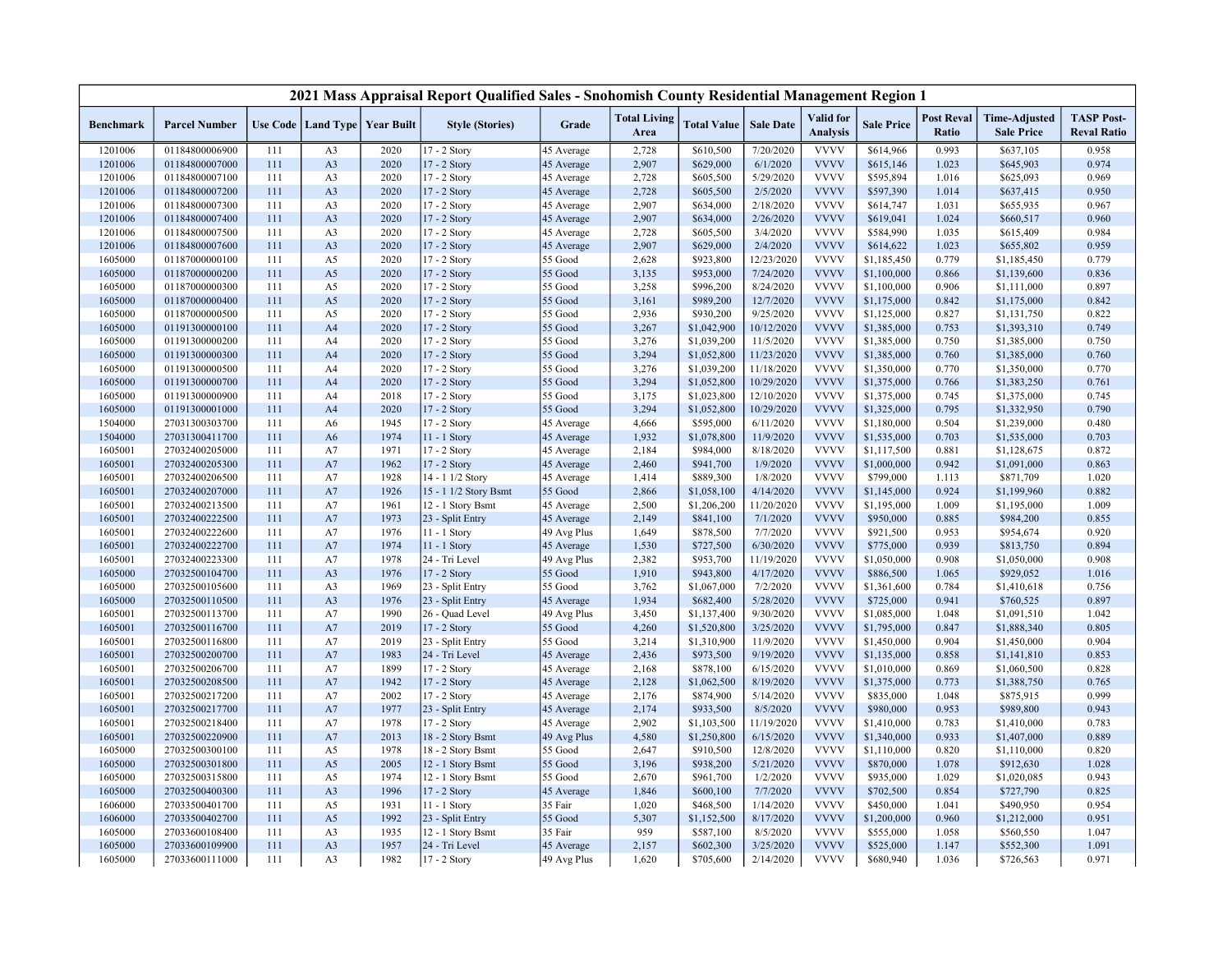|                  |                      |     |                      |                   | 2021 Mass Appraisal Report Qualified Sales - Snohomish County Residential Management Region 1 |              |                             |                    |                  |                                     |                   |                            |                                           |                                         |
|------------------|----------------------|-----|----------------------|-------------------|-----------------------------------------------------------------------------------------------|--------------|-----------------------------|--------------------|------------------|-------------------------------------|-------------------|----------------------------|-------------------------------------------|-----------------------------------------|
| <b>Benchmark</b> | <b>Parcel Number</b> |     | Use Code   Land Type | <b>Year Built</b> | <b>Style (Stories)</b>                                                                        | Grade        | <b>Total Living</b><br>Area | <b>Total Value</b> | <b>Sale Date</b> | <b>Valid</b> for<br><b>Analysis</b> | <b>Sale Price</b> | <b>Post Reval</b><br>Ratio | <b>Time-Adjusted</b><br><b>Sale Price</b> | <b>TASP Post-</b><br><b>Reval Ratio</b> |
| 1605000          | 27033600203100       | 111 | A <sub>4</sub>       | 2001              | 17 - 2 Story                                                                                  | 45 Average   | 2,160                       | \$775,100          | 9/8/2020         | <b>VVVV</b>                         | \$895,000         | 0.866                      | \$900,370                                 | 0.861                                   |
| 1605000          | 27033600203400       | 111 | A4                   | 1992              | 17 - 2 Story                                                                                  | 55 Good      | 4,166                       | \$1,143,000        | 12/17/2020       | <b>VVVV</b>                         | \$1,410,000       | 0.811                      | \$1,410,000                               | 0.811                                   |
| 1605000          | 27033600203500       | 111 | A <sub>4</sub>       | 2020              | 17 - 2 Story                                                                                  | 55 Good      | 3,353                       | \$1,072,000        | 3/20/2020        | <b>VVVV</b>                         | \$1,108,920       | 0.967                      | \$1,166,584                               | 0.919                                   |
| 1605000          | 27033600203600       | 111 | A4                   |                   | N/A                                                                                           | N/A          |                             | \$529,000          | 1/2/2020         | <b>VVVV</b>                         | \$650,000         | 0.814                      | \$709,150                                 | 0.746                                   |
| 1605000          | 27033600405800       | 111 | A <sub>3</sub>       | 1981              | 23 - Split Entry                                                                              | 45 Average   | 1,498                       | \$633,500          | 8/21/2020        | <b>VVVV</b>                         | \$616,250         | 1.028                      | \$622,413                                 | 1.018                                   |
| 1605000          | 27033600405900       | 111 | A <sub>3</sub>       | 1981              | 23 - Split Entry                                                                              | 45 Average   | 1,498                       | \$626,100          | 5/5/2020         | <b>VVVV</b>                         | \$610,000         | 1.026                      | \$639,890                                 | 0.978                                   |
| 1302000          | 27040200303400       | 111 | A2                   | 1992              | 17 - 2 Story                                                                                  | 45 Average   | 1,858                       | \$530,300          | 1/2/2020         | <b>VVVV</b>                         | \$489,000         | 1.084                      | \$533,499                                 | 0.994                                   |
| 1504000          | 27040700103100       | 111 | A6                   | 2008              | 11 - 1 Story                                                                                  | 65 Very Good | 3,374                       | \$2,043,000        | 7/22/2020        | <b>VVVV</b>                         | \$2,100,000       | 0.973                      | \$2,175,600                               | 0.939                                   |
| 1504000          | 27040700107000       | 111 | A <sub>6</sub>       | 1988              | 17 - 2 Story                                                                                  | 45 Average   | 2,198                       | \$713,400          | 1/13/2020        | <b>VVVV</b>                         | \$595,500         | 1.198                      | \$649,691                                 | 1.098                                   |
| 1403000          | 27041500201700       | 111 | A2                   | 1946              | 11 - 1 Story                                                                                  | 35 Fair      | 1,214                       | \$403,700          | 1/16/2020        | <b>VVVV</b>                         | \$375,000         | 1.077                      | \$409,125                                 | 0.987                                   |
| 1403000          | 27041600101300       | 111 | A2                   | 1967              | 11 - 1 Story                                                                                  | 45 Average   | 1,223                       | \$479,900          | 8/27/2020        | <b>VVVV</b>                         | \$451,000         | 1.064                      | \$455,510                                 | 1.054                                   |
| 1403000          | 27041600101800       | 111 | A2                   | 1966              | 11 - 1 Story                                                                                  | 45 Average   | 1,080                       | \$465,100          | 4/15/2020        | <b>VVVV</b>                         | \$461,500         | 1.008                      | \$483,652                                 | 0.962                                   |
| 1504001          | 27041700301100       | 111 | A <sub>3</sub>       | 1984              | 17 - 2 Story                                                                                  | 45 Average   | 1,676                       | \$532,000          | 7/13/2020        | <b>VVVV</b>                         | \$585,000         | 0.909                      | \$606,060                                 | 0.878                                   |
| 1504000          | 27041800107200       | 111 | A6                   | 1999              | 17 - 2 Story                                                                                  | 65 Very Good | 4,170                       | \$1,234,200        | 11/25/2020       | <b>VVVV</b>                         | \$1,040,000       | 1.187                      | \$1,040,000                               | 1.187                                   |
| 1504000          | 27041800108900       | 111 | A <sub>6</sub>       | 2019              | 18 - 2 Story Bsmt                                                                             | 75 Excellent | 4,822                       | \$1,660,700        | 5/11/2020        | <b>VVVV</b>                         | \$1,550,000       | 1.071                      | \$1,625,950                               | 1.021                                   |
| 1504000          | 27041800109000       | 111 | A6                   | 2020              | 17 - 2 Story                                                                                  | 65 Very Good | 3,534                       | \$1,307,500        | 9/7/2020         | <b>VVVV</b>                         | \$1,400,000       | 0.934                      | \$1,408,400                               | 0.928                                   |
| 1504000          | 27041800311300       | 111 | A <sub>4</sub>       | 1979              | 17 - 2 Story                                                                                  | 49 Avg Plus  | 2,361                       | \$719,300          | 2/20/2020        | <b>VVVV</b>                         | \$799,950         | 0.899                      | \$853,547                                 | 0.843                                   |
| 1504000          | 27041800313700       | 111 | A4                   | 2015              | 17 - 2 Story                                                                                  | 55 Good      | 3,151                       | \$951,000          | 7/21/2020        | <b>VVVV</b>                         | \$1,100,000       | 0.865                      | \$1,139,600                               | 0.835                                   |
| 1504000          | 27041800406700       | 111 | A <sub>4</sub>       | 2019              | 17 - 2 Story                                                                                  | 55 Good      | 3,294                       | \$984,000          | 1/6/2020         | <b>VVVV</b>                         | \$1,045,000       | 0.942                      | \$1,140,095                               | 0.863                                   |
| 1605000          | 27041900103300       | 111 | A3                   | 1955              | 11 - 1 Story                                                                                  | 35 Fair      | 950                         | \$551,800          | 7/2/2020         | <b>VVVV</b>                         | \$546,700         | 1.009                      | \$566,381                                 | 0.974                                   |
| 1605000          | 27041900106800       | 111 | A <sub>3</sub>       | 1954              | 12 - 1 Story Bsmt                                                                             | 45 Average   | 2,027                       | \$669,400          | 3/5/2020         | <b>VVVV</b>                         | \$453,000         | 1.478                      | \$476,556                                 | 1.405                                   |
| 1605000          | 27041900119600       | 111 | A <sub>3</sub>       | 2019              | 17 - 2 Story                                                                                  | 49 Avg Plus  | 3,133                       | \$914,100          | 3/4/2020         | <b>VVVV</b>                         | \$985,000         | 0.928                      | \$1,036,220                               | 0.882                                   |
| 1605000          | 27041900119700       | 111 | A <sub>3</sub>       | 2019              | 17 - 2 Story                                                                                  | 55 Good      | 3,273                       | \$1,008,900        | 1/3/2020         | <b>VVVV</b>                         | \$975,000         | 1.035                      | \$1,063,725                               | 0.948                                   |
| 1605000          | 27041900200600       | 111 | A <sub>3</sub>       | 1939              | 11 - 1 Story                                                                                  | 35 Fair      | 1,318                       | \$521,100          | 1/28/2020        | <b>VVVV</b>                         | \$451,100         | 1.155                      | \$492,150                                 | 1.059                                   |
| 1605000          | 27041900210200       | 111 | A <sub>4</sub>       | 1964              | 23 - Split Entry                                                                              | 45 Average   | 1,947                       | \$803,300          | 7/1/2020         | <b>VVVV</b>                         | \$734,000         | 1.094                      | \$760,424                                 | 1.056                                   |
| 1504000          | 27041900213200       | 111 | A4                   | 2004              | 17 - 2 Story                                                                                  | 55 Good      | 2,826                       | \$882,900          | 10/12/2020       | <b>VVVV</b>                         | \$850,000         | 1.039                      | \$855,100                                 | 1.033                                   |
| 1605000          | 27041900214500       | 111 | A <sub>4</sub>       | 2019              | 17 - 2 Story                                                                                  | 55 Good      | 3,049                       | \$1,015,100        | 8/24/2020        | <b>VVVV</b>                         | \$1,150,000       | 0.883                      | \$1,161,500                               | 0.874                                   |
| 1407000          | 27042100302800       | 111 | A <sub>2</sub>       | 1954              | 11 - 1 Story                                                                                  | 35 Fair      | 1,344                       | \$316,700          | 5/4/2020         | <b>VVVV</b>                         | \$328,000         | 0.966                      | \$344,072                                 | 0.920                                   |
| 1407000          | 27042100303600       | 111 | A2                   | 1963              | 11 - 1 Story                                                                                  | 35 Fair      | 1,496                       | \$492,900          | 3/31/2020        | <b>VVVV</b>                         | \$522,000         | 0.944                      | \$549,144                                 | 0.898                                   |
| 1407000          | 27042100304400       | 111 | A2                   | 1955              | 11 - 1 Story                                                                                  | 45 Average   | 1,447                       | \$598,800          | 1/15/2020        | <b>VVVV</b>                         | \$550,000         | 1.089                      | \$600,050                                 | 0.998                                   |
| 1409000          | 27042100403100       | 111 | A2                   | 1964              | 11 - 1 Story                                                                                  | 45 Average   | 1,409                       | \$537,800          | 3/11/2020        | <b>VVVV</b>                         | \$515,000         | 1.044                      | \$541,780                                 | 0.993                                   |
| 1409000          | 27042800302300       | 111 | A2                   | 1962              | 23 - Split Entry                                                                              | 35 Fair      | 2,016                       | \$456,800          | 6/24/2020        | <b>VVVV</b>                         | \$435,000         | 1.050                      | \$456,750                                 | 1.000                                   |
| 1605000          | 27043000101600       | 111 | A <sub>3</sub>       | 1951              | 11 - 1 Story                                                                                  | 35 Fair      | 1,014                       | \$571,600          | 1/21/2020        | <b>VVVV</b>                         | \$400,000         | 1.429                      | \$436,400                                 | 1.310                                   |
| 1605000          | 27043000208700       | 111 | A <sub>3</sub>       | 1986              | 17 - 2 Story                                                                                  | 49 Avg Plus  | 2,283                       | \$725,000          | 2/18/2020        | <b>VVVV</b>                         | \$704,000         | 1.030                      | \$751,168                                 | 0.965                                   |
| 1605000          | 27043000302400       | 111 | A <sub>3</sub>       | 1955              | 11 - 1 Story                                                                                  | 35 Fair      | 1,513                       | \$569,800          | 6/17/2020        | <b>VVVV</b>                         | \$543,000         | 1.049                      | \$570,150                                 | 0.999                                   |
| 1605000          | 27043000303400       | 111 | A3                   | 1960              | 17 - 2 Story                                                                                  | 55 Good      | 3,262                       | \$1,029,900        | 6/23/2020        | <b>VVVV</b>                         | \$950,000         | 1.084                      | \$997,500                                 | 1.032                                   |
| 1605000          | 27043000400300       | 111 | A <sub>3</sub>       | 1942              | 11 - 1 Story                                                                                  | 35 Fair      | 924                         | \$489,000          | 1/15/2020        | <b>VVVV</b>                         | \$320,000         | 1.528                      | \$349,120                                 | 1.401                                   |
| 1605000          | 27043100206600       | 111 | A <sub>3</sub>       | 1969              | 11 - 1 Story                                                                                  | 45 Average   | 1,920                       | \$550,500          | 1/10/2020        | <b>VVVV</b>                         | \$470,000         | 1.171                      | \$512,770                                 | 1.074                                   |
| 1408831          | 27043200200400       | 111 | A2                   | 1950              | 12 - 1 Story Bsmt                                                                             | 45 Average   | 2,768                       | \$1,120,900        | 10/24/2020       | <b>VVVV</b>                         | \$1,200,000       | 0.934                      | \$1,207,200                               | 0.929                                   |
| 1409000          | 27043300302600       | 111 | A1                   | 2007              | $20 - 2 +$ Story                                                                              | 55 Good      | 3,356                       | \$877,300          | 2/5/2020         | <b>VVVV</b>                         | \$875,000         | 1.003                      | \$933,625                                 | 0.940                                   |
| 1101007          | 28040100201700       | 111 | A <sub>3</sub>       | 1990              | 24 - Tri Level                                                                                | 45 Average   | 1,762                       | \$505,000          | 5/28/2020        | <b>VVVV</b>                         | \$449,000         | 1.125                      | \$471,001                                 | 1.072                                   |
| 1101007          | 28040100202000       | 111 | A3                   | 1990              | 24 - Tri Level                                                                                | 45 Average   | 1,762                       | \$525,200          | 3/17/2020        | <b>VVVV</b>                         | \$520,000         | 1.010                      | \$547,040                                 | 0.960                                   |
| 1107000          | 28040400100400       | 111 | A <sub>4</sub>       | 1993              | 18 - 2 Story Bsmt                                                                             | 55 Good      | 2,775                       | \$934,800          | 3/17/2020        | <b>VVVV</b>                         | \$905,000         | 1.033                      | \$952,060                                 | 0.982                                   |
| 1107000          | 28040400402400       | 111 | A4                   | 1989              | 24 - Tri Level                                                                                | 55 Good      | 4,161                       | \$1,090,400        | 9/2/2020         | <b>VVVV</b>                         | \$1,015,000       | 1.074                      | \$1,021,090                               | 1.068                                   |
| 1107000          | 28040900102900       | 111 | A2                   | 1999              | 18 - 2 Story Bsmt                                                                             | 55 Good      | 2,973                       | \$931,400          | 5/22/2020        | <b>VVVV</b>                         | \$899,500         | 1.035                      | \$943,576                                 | 0.987                                   |
| 1107000          | 28040900103600       | 111 | A2                   | 1993              | 17 - 2 Story                                                                                  | 55 Good      | 3,066                       | \$835,600          | 10/14/2020       | <b>VVVV</b>                         | \$845,000         | 0.989                      | \$850,070                                 | 0.983                                   |
| 1101012          | 28041200400200       | 111 | A2                   | 1933              | 15 - 1 1/2 Story Bsmt                                                                         | 35 Fair      | 1,376                       | \$460,200          | 3/16/2020        | <b>VVVV</b>                         | \$472,500         | 0.974                      | \$497,070                                 | 0.926                                   |
| 1208000          | 28041300301400       | 111 | A2                   |                   | N/A                                                                                           | N/A          |                             | \$356,400          | 3/16/2020        | <b>VVVV</b>                         | \$462,000         | 0.771                      | \$486,024                                 | 0.733                                   |
| 1208000          | 28041300302000       | 111 | A2                   | 1950              | 17 - 2 Story                                                                                  | 35 Fair      | 1,488                       | \$374,800          | 4/27/2020        | <b>VVVV</b>                         | \$395,000         | 0.949                      | \$413,960                                 | 0.905                                   |
| 1310000          | 28042400407000       | 111 | A2                   | 1962              | 11 - 1 Story                                                                                  | 45 Average   | 1,713                       | \$464,800          | 3/1/2020         | <b>VVVV</b>                         | \$460,000         | 1.010                      | \$483,920                                 | 0.960                                   |
| 1310000          | 28042400410500       | 111 | A2                   | 2015              | 23 - Split Entry                                                                              | 45 Average   | 1,957                       | \$481,700          | 7/23/2020        | <b>VVVV</b>                         | \$515,000         | 0.935                      | \$533,540                                 | 0.903                                   |
| 1101008          | 28050600303600       | 111 | A2                   | 2007              | 11 - 1 Story                                                                                  | 45 Average   | 1,674                       | \$476,800          | 4/2/2020         | <b>VVVV</b>                         | \$475,500         | 1.003                      | \$498,324                                 | 0.957                                   |
| 1201013          | 28050700106200       | 111 | A2                   | 1998              | 23 - Split Entry                                                                              | 45 Average   | 1,720                       | \$480,100          | 5/21/2020        | <b>VVVV</b>                         | \$472,000         | 1.017                      | \$495,128                                 | 0.970                                   |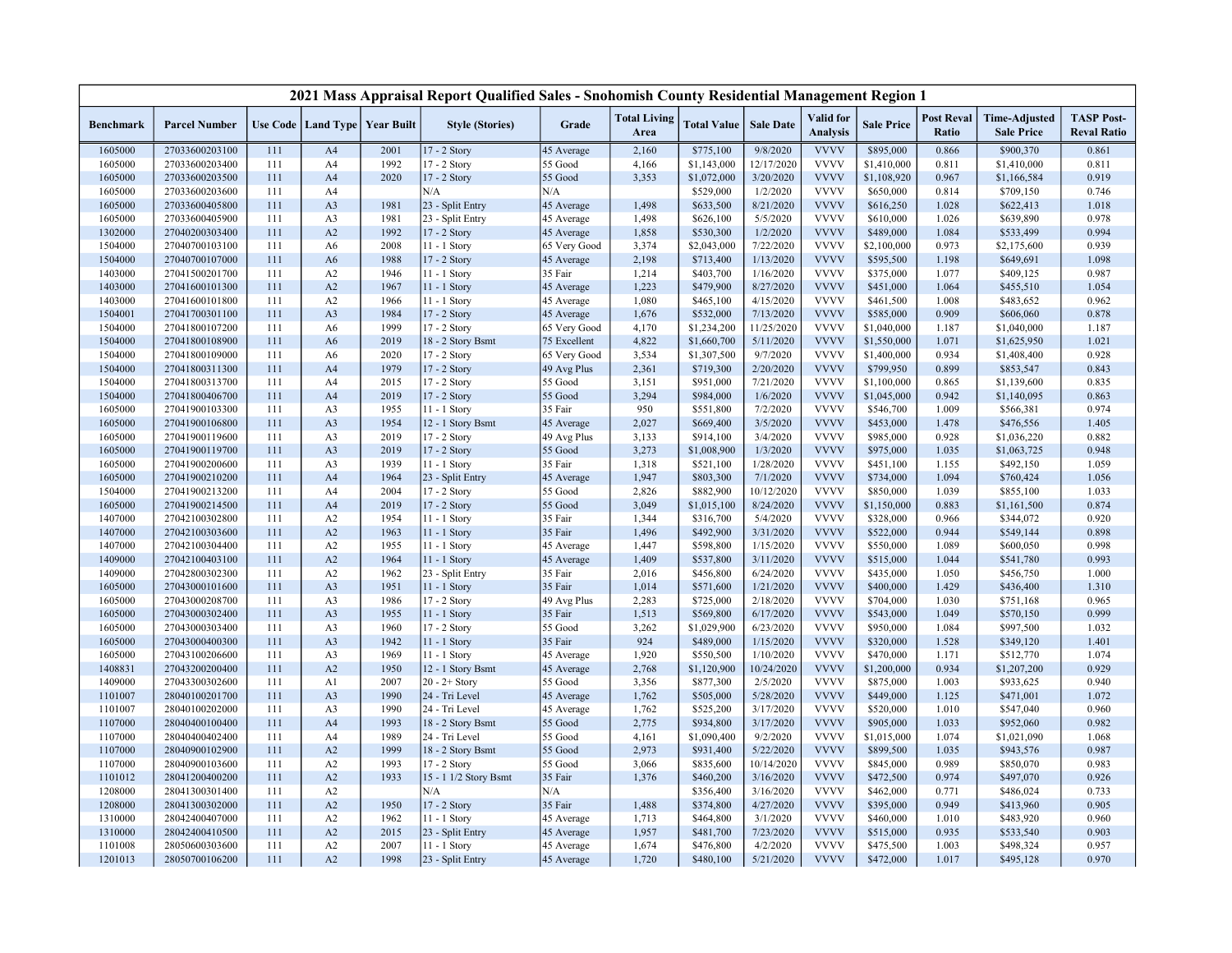|                  |                      |     |                |                                   | 2021 Mass Appraisal Report Qualified Sales - Snohomish County Residential Management Region 1 |              |                             |                    |                  |                              |                   |                            |                                           |                                         |
|------------------|----------------------|-----|----------------|-----------------------------------|-----------------------------------------------------------------------------------------------|--------------|-----------------------------|--------------------|------------------|------------------------------|-------------------|----------------------------|-------------------------------------------|-----------------------------------------|
| <b>Benchmark</b> | <b>Parcel Number</b> |     |                | Use Code   Land Type   Year Built | <b>Style (Stories)</b>                                                                        | Grade        | <b>Total Living</b><br>Area | <b>Total Value</b> | <b>Sale Date</b> | Valid for<br><b>Analysis</b> | <b>Sale Price</b> | <b>Post Reval</b><br>Ratio | <b>Time-Adjusted</b><br><b>Sale Price</b> | <b>TASP Post-</b><br><b>Reval Ratio</b> |
| 1101012          | 28050700200900       | 111 | A2             | 1954                              | 11 - 1 Story                                                                                  | 35 Fair      | 1,460                       | \$368,700          | 4/13/2020        | <b>VVVV</b>                  | \$355,000         | 1.039                      | \$372,040                                 | 0.991                                   |
| 1201013          | 28050700400100       | 111 | A2             | 1984                              | 17 - 2 Story                                                                                  | 45 Average   | 1,428                       | \$476,700          | 7/1/2020         | <b>VVVV</b>                  | \$505,000         | 0.944                      | \$523,180                                 | 0.911                                   |
| 1201013          | 28050800204000       | 111 | A2             | 1957                              | 11 - 1 Story                                                                                  | 45 Average   | 1,464                       | \$481,600          | 6/4/2020         | <b>VVVV</b>                  | \$485,000         | 0.993                      | \$509,250                                 | 0.946                                   |
| 1310000          | 28051800305200       | 111 | A2             | 1996                              | 11 - 1 Story                                                                                  | 41 Avg Minus | 1,293                       | \$428,800          | 2/20/2020        | <b>VVVV</b>                  | \$440,000         | 0.975                      | \$469,480                                 | 0.913                                   |
| 1107000          | 29043300400200       | 111 | A4             | 2006                              | 12 - 1 Story Bsmt                                                                             | 55 Good      | 5,800                       | \$1,563,300        | 6/8/2020         | <b>VVVV</b>                  | \$1,550,000       | 1.009                      | \$1,627,500                               | 0.961                                   |
| 1107000          | 29043300400800       | 111 | A <sub>4</sub> | 1999                              | 12 - 1 Story Bsmt                                                                             | 65 Very Good | 3,982                       | \$1,455,800        | 9/8/2020         | <b>VVVV</b>                  | \$1,839,435       | 0.791                      | \$1,850,472                               | 0.787                                   |
| 1107000          | 29043300400900       | 111 | A4             | 2005                              | 17 - 2 Story                                                                                  | 55 Good      | 3,222                       | \$1,107,300        | 1/16/2020        | <b>VVVV</b>                  | \$1,100,000       | 1.007                      | \$1,200,100                               | 0.923                                   |
| 1107000          | 29043400303500       | 111 | A <sub>5</sub> | 2001                              | 18 - 2 Story Bsmt                                                                             | 65 Very Good | 5,088                       | \$1,544,800        | 4/6/2020         | <b>VVVV</b>                  | \$1,555,000       | 0.993                      | \$1,629,640                               | 0.948                                   |
| 1101006          | 29043400405400       | 111 | A4             | 2010                              | 12 - 1 Story Bsmt                                                                             | 49 Avg Plus  | 3,910                       | \$848,000          | 7/13/2020        | <b>VVVV</b>                  | \$875,000         | 0.969                      | \$906,500                                 | 0.935                                   |
| 1101006          | 29043400406000       | 111 | A <sub>4</sub> | 2011                              | 23 - Split Entry                                                                              | 49 Avg Plus  | 2,327                       | \$673,900          | 8/11/2020        | <b>VVVV</b>                  | \$670,000         | 1.006                      | \$676,700                                 | 0.996                                   |
| 1101006          | 29043400406400       | 111 | A <sub>4</sub> | 1949                              | 12 - 1 Story Bsmt                                                                             | 35 Fair      | 1,064                       | \$494,100          | 11/4/2020        | <b>VVVV</b>                  | \$600,000         | 0.824                      | \$600,000                                 | 0.824                                   |
| 1101007          | 29043500402100       | 111 | A <sub>6</sub> | 1990                              | 12 - 1 Story Bsmt                                                                             | 55 Good      | 3,563                       | \$982,400          | 9/2/2020         | <b>VVVV</b>                  | \$1,150,000       | 0.854                      | \$1,156,900                               | 0.849                                   |
| 1101008          | 29043600100900       | 111 | A2             | 2005                              | 17 - 2 Story                                                                                  | 49 Avg Plus  | 2,471                       | \$647,500          | 8/6/2020         | <b>VVVV</b>                  | \$668,000         | 0.969                      | \$674,680                                 | 0.960                                   |
| 1101007          | 29043600303000       | 111 | A2             | 1990                              | 18 - 2 Story Bsmt                                                                             | 55 Good      | 3,119                       | \$847,400          | 8/28/2020        | <b>VVVV</b>                  | \$837,000         | 1.012                      | \$845,370                                 | 1.002                                   |
| 1101007          | 29043600305500       | 111 | A2             | 1945                              | 15 - 1 1/2 Story Bsmt                                                                         | 35 Fair      | 2,550                       | \$626,800          | 4/1/2020         | <b>VVVV</b>                  | \$595,000         | 1.053                      | \$623,560                                 | 1.005                                   |
| 1101007          | 29043600307400       | 111 | A2             | 1968                              | 12 - 1 Story Bsmt                                                                             | 35 Fair      | 2,240                       | \$461,600          | 6/4/2020         | <b>VVVV</b>                  | \$510,000         | 0.905                      | \$535,500                                 | 0.862                                   |
| 1101007          | 29043600308300       | 111 | A4             | 1990                              | 17 - 2 Story                                                                                  | 55 Good      | 2,531                       | \$729,200          | 8/27/2020        | <b>VVVV</b>                  | \$699,999         | 1.042                      | \$706,999                                 | 1.031                                   |
| 1101007          | 29043600309100       | 111 | A2             | 1999                              | 23 - Split Entry                                                                              | 45 Average   | 1,542                       | \$478,300          | 7/29/2020        | <b>VVVV</b>                  | \$500,000         | 0.957                      | \$518,000                                 | 0.923                                   |
| 1101007          | 29043600311300       | 111 | A2             | 1960                              | 11 - 1 Story                                                                                  | 35 Fair      | 1,757                       | \$420,900          | 1/14/2020        | <b>VVVV</b>                  | \$436,000         | 0.965                      | \$475,676                                 | 0.885                                   |
| 1101008          | 29043600402300       | 111 | A2             | 1940                              | 14 - 1 1/2 Story                                                                              | 35 Fair      | 1,879                       | \$441,900          | 4/30/2020        | <b>VVVV</b>                  | \$425,000         | 1.040                      | \$445,400                                 | 0.992                                   |
| 1101008          | 29043600406000       | 111 | A2             | 1969                              | 11 - 1 Story                                                                                  | 35 Fair      | 1,040                       | \$389,800          | 4/21/2020        | <b>VVVV</b>                  | \$367,500         | 1.061                      | \$385,140                                 | 1.012                                   |
| 1201001          | 29051700205400       | 111 | A2             | 1950                              | 12 - 1 Story Bsmt                                                                             | 35 Fair      | 2,038                       | \$464,300          | 7/5/2020         | <b>VVVV</b>                  | \$475,000         | 0.977                      | \$492,100                                 | 0.944                                   |
| 1201001          | 29051700210500       | 111 | A2             | 1915                              | 14 - 1 1/2 Story                                                                              | 35 Fair      | 1,175                       | \$391,500          | 9/28/2020        | <b>VVVV</b>                  | \$399,950         | 0.979                      | \$402,350                                 | 0.973                                   |
| 1201001          | 29051700302700       | 111 | A2             | 1914                              | 15 - 1 1/2 Story Bsmt                                                                         | 45 Average   | 1,176                       | \$413,000          | 7/24/2020        | <b>VVVV</b>                  | \$408,000         | 1.012                      | \$422,688                                 | 0.977                                   |
| 1201002          | 29051700303300       | 111 | A2             | 1970                              | 11 - 1 Story                                                                                  | 35 Fair      | 1,064                       | \$396,100          | 8/13/2020        | <b>VVVV</b>                  | \$433,000         | 0.915                      | \$437,330                                 | 0.906                                   |
| 1201004          | 29052000101000       | 111 | A2             | 1906                              | 11 - 1 Story                                                                                  | 35 Fair      | 828                         | \$354,700          | 1/29/2020        | <b>VVVV</b>                  | \$353,500         | 1.003                      | \$385,669                                 | 0.920                                   |
| 1201004          | 29052000300300       | 111 | A2             | 1930                              | 15 - 1 1/2 Story Bsmt                                                                         | 35 Fair      | 1,040                       | \$330,800          | 7/17/2020        | <b>VVVV</b>                  | \$350,000         | 0.945                      | \$362,600                                 | 0.912                                   |
| 1201004          | 29052000400900       | 111 | A2             | 1910                              | 14 - 1 1/2 Story                                                                              | 35 Fair      | 1,056                       | \$276,800          | 1/9/2020         | <b>VVVV</b>                  | \$250,000         | 1.107                      | \$272,750                                 | 1.015                                   |
| 1201004          | 29052100200500       | 111 | A1             | 1918                              | 12 - 1 Story Bsmt                                                                             | 35 Fair      | 1,492                       | \$374,000          | 6/16/2020        | <b>VVVV</b>                  | \$411,000         | 0.910                      | \$431,550                                 | 0.867                                   |
| 1201005          | 29053000200900       | 111 | A <sub>5</sub> | 1915                              | 11 - 1 Story                                                                                  | 25 Low       | 836                         | \$346,100          | 8/11/2020        | <b>VVVV</b>                  | \$400,000         | 0.865                      | \$404,000                                 | 0.857                                   |
| 1201005          | 29053000303000       | 111 | A2             |                                   | N/A                                                                                           | N/A          |                             | \$267,700          | 2/26/2020        | <b>VVVV</b>                  | \$200,000         | 1.339                      | \$213,400                                 | 1.254                                   |
| 1101009          | 29053100304700       | 111 | A2             | 1951                              | 12 - 1 Story Bsmt                                                                             | 45 Average   | 3,740                       | \$700,700          | 6/15/2020        | <b>VVVV</b>                  | \$669,950         | 1.046                      | \$703,448                                 | 0.996                                   |
| 1201010          | 29053100402700       | 111 | A4             | 1950                              | 12 - 1 Story Bsmt                                                                             | 45 Average   | 2,512                       | \$554,300          | 3/2/2020         | <b>VVVV</b>                  | \$500,000         | 1.109                      | \$526,000                                 | 1.054                                   |
| 1201006          | 29053200205400       | 111 | A <sub>1</sub> | 1916                              | 11 - 1 Story                                                                                  | 35 Fair      | 840                         | \$222,800          | 2/20/2020        | <b>VVVV</b>                  | \$165,000         | 1.350                      | \$176,055                                 | 1.266                                   |
| 1201006          | 29053200300400       | 111 | A <sub>1</sub> | 1925                              | 15 - 1 1/2 Story Bsmt                                                                         | 35 Fair      | 1,704                       | \$370,300          | 3/3/2020         | <b>VVVV</b>                  | \$389,000         | 0.952                      | \$409,228                                 | 0.905                                   |
| 1201002          | 00401435900800       | 112 | A2             | 1913                              | 14 - 1 1/2 Story                                                                              | 45 Average   | 1,312                       | \$458,300          | 3/20/2020        | <b>VVVV</b>                  | \$447,950         | 1.023                      | \$471,243                                 | 0.973                                   |
| 1605001          | 00434206400100       | 112 | A7             | 1953                              | 11 - 1 Story                                                                                  | 45 Average   | 1,440                       | \$780,300          | 3/19/2020        | <b>VVVV</b>                  | \$805,000         | 0.969                      | \$846,860                                 | 0.921                                   |
| 1201003          | 00439147802100       | 112 | A2             | 1943                              | 11 - 1 Story                                                                                  | 25 Low       | 582                         | \$371,500          | 7/26/2020        | <b>VVVV</b>                  | \$350,000         | 1.061                      | \$362,600                                 | 1.025                                   |
| 1101008          | 00471700004801       | 112 | A2             | 1943                              | 12 - 1 Story Bsmt                                                                             | 45 Average   | 2,108                       | \$583,700          | 5/4/2020         | <b>VVVV</b>                  | \$555,000         | 1.052                      | \$582,195                                 | 1.003                                   |
| 1201006          | 00500303200200       | 112 | A <sub>1</sub> | 1956                              | 11 - 1 Story                                                                                  | 35 Fair      | 902                         | \$404,800          | 1/31/2020        | <b>VVVV</b>                  | \$485,000         | 0.835                      | \$529,135                                 | 0.765                                   |
| 1201013          | 00531600002200       | 112 | A2             | 1925                              | 11 - 1 Story                                                                                  | 25 Low       | 900                         | \$259,500          | 10/23/2020       | <b>VVVV</b>                  | \$375,000         | 0.692                      | \$377,250                                 | 0.688                                   |
| 1201004          | 00563239800700       | 112 | A2             | 1898                              | 14 - 1 1/2 Story                                                                              | 45 Average   | 1,528                       | \$540,400          | 7/9/2020         | <b>VVVV</b>                  | \$525,000         | 1.029                      | \$543,900                                 | 0.994                                   |
| 1201004          | 00563240900500       | 112 | A2             | 1915                              | 14 - 1 1/2 Story                                                                              | 45 Average   | 1,260                       | \$451,400          | 1/3/2020         | <b>VVVV</b>                  | \$449,995         | 1.003                      | \$490,945                                 | 0.919                                   |
| 1605000          | 00702800000300       | 112 | A <sub>4</sub> | 1951                              | 12 - 1 Story Bsmt                                                                             | 55 Good      | 3,174                       | \$937,700          | 2/11/2020        | <b>VVVV</b>                  | \$932,000         | 1.006                      | \$994,444                                 | 0.943                                   |
| 1107000          | 28040400300400       | 112 | A4             | 1910                              | 11 - 1 Story                                                                                  | 35 Fair      | 704                         | \$1,198,200        | 9/10/2020        | <b>VVVV</b>                  | \$1,415,000       | 0.847                      | \$1,423,490                               | 0.842                                   |
| 1310000          | 00695300004300       | 116 | C6             | 1980                              | 17 - 2 Story                                                                                  | 35 Fair      | 1,432                       | \$272,500          | 6/16/2020        | <b>VVVV</b>                  | \$266,000         | 1.024                      | \$279,300                                 | 0.976                                   |
| 1208000          | 00745200000300       | 116 | C <sub>6</sub> | 1986                              | 17 - 2 Story                                                                                  | 41 Avg Minus | 1,316                       | \$371,100          | 9/11/2020        | <b>VVVV</b>                  | \$365,000         | 1.017                      | \$367,190                                 | 1.011                                   |
| 1208000          | 00745200003000       | 116 | C6             | 1986                              | 17 - 2 Story                                                                                  | 41 Avg Minus | 1,170                       | \$346,100          | 12/1/2020        | <b>VVVV</b>                  | \$280,000         | 1.236                      | \$280,000                                 | 1.236                                   |
| 1315000          | 00780600001700       | 116 | C <sub>6</sub> | 1992                              | 17 - 2 Story                                                                                  | 45 Average   | 1,458                       | \$398,300          | 1/3/2020         | <b>VVVV</b>                  | \$408,000         | 0.976                      | \$445,128                                 | 0.895                                   |
| 1315000          | 00780600001800       | 116 | C6             | 1992                              | $17 - 2$ Story                                                                                | 45 Average   | 1,458                       | \$404,800          | 1/21/2020        | <b>VVVV</b>                  | \$267,500         | 1.513                      | \$291,843                                 | 1.387                                   |
| 1209000          | 00828900003500       | 116 | C <sub>6</sub> | 1995                              | 12 - 1 Story Bsmt                                                                             | 55 Good      | 2,016                       | \$654,400          | 2/12/2020        | <b>VVVV</b>                  | \$566,000         | 1.156                      | \$603,922                                 | 1.084                                   |
| 1403000          | 00835000003000       | 116 | F1             | 1995                              | 18 - 2 Story Bsmt                                                                             | 45 Average   | 1,706                       | \$435,600          | 10/6/2020        | <b>VVVV</b>                  | \$475,000         | 0.917                      | \$477,850                                 | 0.912                                   |
| 1409000          | 00850400003200       | 116 | C <sub>6</sub> | 1997                              | 17 - 2 Story                                                                                  | 45 Average   | 1,368                       | \$458,600          | 5/20/2020        | <b>VVVV</b>                  | \$425,000         | 1.079                      | \$445,825                                 | 1.029                                   |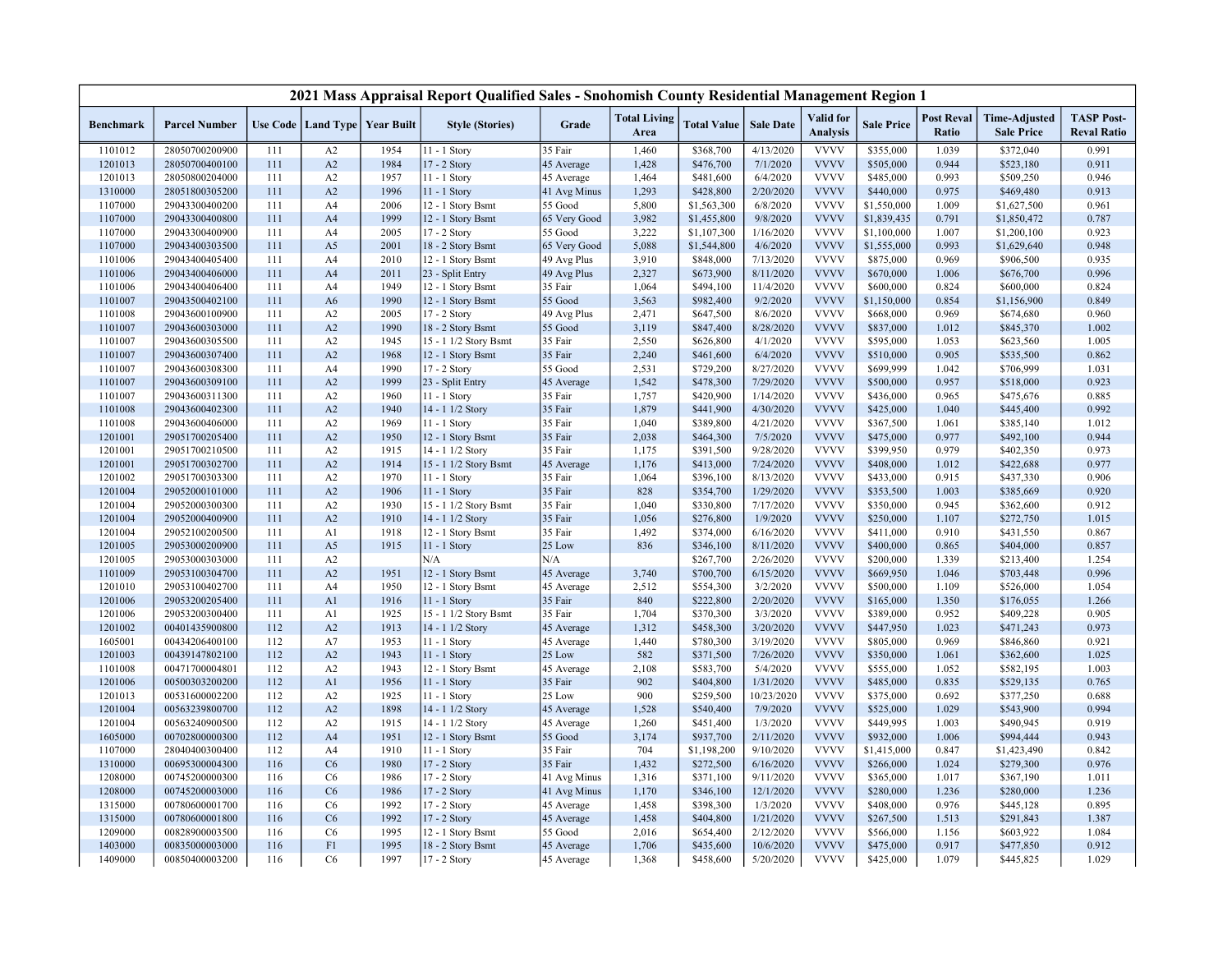|                    |                                  |            |                                   |              | 2021 Mass Appraisal Report Qualified Sales - Snohomish County Residential Management Region 1 |                          |                             |                        |                        |                              |                        |                                   |                                           |                                         |
|--------------------|----------------------------------|------------|-----------------------------------|--------------|-----------------------------------------------------------------------------------------------|--------------------------|-----------------------------|------------------------|------------------------|------------------------------|------------------------|-----------------------------------|-------------------------------------------|-----------------------------------------|
| <b>Benchmark</b>   | <b>Parcel Number</b>             |            | Use Code   Land Type   Year Built |              | <b>Style (Stories)</b>                                                                        | Grade                    | <b>Total Living</b><br>Area | <b>Total Value</b>     | <b>Sale Date</b>       | Valid for<br><b>Analysis</b> | <b>Sale Price</b>      | <b>Post Reval</b><br><b>Ratio</b> | <b>Time-Adjusted</b><br><b>Sale Price</b> | <b>TASP Post-</b><br><b>Reval Ratio</b> |
| 1504002            | 00861300001100                   | 116        | C6                                | 1997         | 17 - 2 Story                                                                                  | 45 Average               | 1,606                       | \$458,200              | 9/1/2020               | <b>VVVV</b>                  | \$465,000              | 0.985                             | \$467,790                                 | 0.979                                   |
| 1409000            | 00879700000300                   | 116        | C <sub>6</sub>                    | 1999         | 17 - 2 Story                                                                                  | 45 Average               | 1,515                       | \$533,800              | 6/6/2020               | <b>VVVV</b>                  | \$505,000              | 1.057                             | \$530,250                                 | 1.007                                   |
| 1409000            | 00879700000500                   | 116        | C6                                | 1999         | 17 - 2 Story                                                                                  | 45 Average               | 1,515                       | \$531,700              | 1/7/2020               | <b>VVVV</b>                  | \$450,000              | 1.182                             | \$490,950                                 | 1.083                                   |
| 1409000            | 00879700001900                   | 116        | C <sub>6</sub>                    | 1999         | 17 - 2 Story                                                                                  | 45 Average               | 1,315                       | \$526,100              | 6/24/2020              | <b>VVVV</b>                  | \$465,000              | 1.131                             | \$488,250                                 | 1.078                                   |
| 1409000            | 00879700002100                   | 116        | C6                                | 1999         | 17 - 2 Story                                                                                  | 45 Average               | 1,515                       | \$534,200              | 4/21/2020              | <b>VVVV</b>                  | \$515,000              | 1.037                             | \$539,720                                 | 0.990                                   |
| 1310000            | 00885200000300                   | 116        | C <sub>6</sub>                    | 1999         | 17 - 2 Story                                                                                  | 45 Average               | 1,555                       | \$354,200              | 6/8/2020               | <b>VVVV</b>                  | \$385,000              | 0.920                             | \$404,250                                 | 0.876                                   |
| 1310000            | 00885200000600                   | 116        | C6                                | 1999         | 17 - 2 Story                                                                                  | 45 Average               | 1,733                       | \$370,500              | 10/7/2020              | <b>VVVV</b>                  | \$428,000              | 0.866                             | \$430,568                                 | 0.860                                   |
| 1310000            | 00885200001500                   | 116        | C <sub>6</sub>                    | 1999         | 17 - 2 Story                                                                                  | 45 Average               | 1,555                       | \$341,600              | 6/26/2020              | <b>VVVV</b>                  | \$395,000              | 0.865                             | \$414,750                                 | 0.824                                   |
| 1209000            | 01023300001300                   | 116        | C9                                | 2005         | 17 - 2 Story                                                                                  | 49 Avg Plus              | 1,147                       | \$384,600              | 1/31/2020              | <b>VVVV</b>                  | \$365,000              | 1.054                             | \$398,215                                 | 0.966                                   |
| 1209000            | 01023300003500                   | 116        | C9                                | 2006         | 17 - 2 Story                                                                                  | 49 Avg Plus              | 1,353                       | \$429,200              | 3/13/2020              | <b>VVVV</b>                  | \$430,000              | 0.998                             | \$452,360                                 | 0.949                                   |
| 1209000            | 01023300005500                   | 116        | C9                                | 2006         | 17 - 2 Story                                                                                  | 49 Avg Plus              | 1,485                       | \$448,600              | 9/9/2020               | <b>VVVV</b>                  | \$459,000              | 0.977                             | \$461,754                                 | 0.972                                   |
| 1209000            | 01023300007600                   | 116        | C9                                | 2007         | 17 - 2 Story                                                                                  | 49 Avg Plus              | 1,147                       | \$385,900              | 6/1/2020               | <b>VVVV</b>                  | \$397,500              | 0.971                             | \$417,375                                 | 0.925                                   |
| 1209000            | 01023300008400                   | 116        | C9                                | 2007         | 17 - 2 Story                                                                                  | 49 Avg Plus              | 1,265                       | \$408,300              | 12/1/2020              | <b>VVVV</b>                  | \$450,000              | 0.907                             | \$450,000                                 | 0.907                                   |
| 1209000            | 01023300009300                   | 116        | C9                                | 2007         | 17 - 2 Story                                                                                  | 49 Avg Plus              | 1,265                       | \$408,000              | 1/7/2020               | <b>VVVV</b>                  | \$400,000              | 1.020                             | \$436,400                                 | 0.935                                   |
| 1209000            | 01023300009600                   | 116        | C9                                | 2007         | 17 - 2 Story                                                                                  | 49 Avg Plus              | 1,147                       | \$396,600              | 10/31/2020             | <b>VVVV</b>                  | \$416,000              | 0.953                             | \$418,496                                 | 0.948                                   |
| 1201002            | 01064000000200                   | 116        | F1                                | 2007         | $20 - 2 +$ Story                                                                              | 45 Average               | 1,394                       | \$350,600              | 4/6/2020               | <b>VVVV</b>                  | \$340,000              | 1.031                             | \$356,320                                 | 0.984                                   |
| 1201002            | 01064000000600                   | 116        | F1                                | 2007         | $20 - 2 +$ Story                                                                              | 45 Average               | 1,394                       | \$349,100              | 2/27/2020              | <b>VVVV</b>                  | \$330,000              | 1.058                             | \$352,110                                 | 0.991                                   |
| 1201002            | 01064000000900                   | 116        | C <sub>6</sub>                    | 2007         | $20 - 2 +$ Story                                                                              | 45 Average               | 2,154                       | \$418,900              | 6/29/2020              | <b>VVVV</b>                  | \$419,000              | 1.000                             | \$439,950                                 | 0.952                                   |
| 1201002            | 01064000001700                   | 116        | F1                                | 2007         | $20 - 2 +$ Story                                                                              | 45 Average               | 1,349                       | \$341,600              | 9/2/2020               | <b>VVVV</b>                  | \$349,950              | 0.976                             | \$352,050                                 | 0.970                                   |
| 1201002            | 01064000001900                   | 116        | C6                                | 2007         | $20 - 2 +$ Story                                                                              | 45 Average               | 2,154                       | \$412,400              | 8/19/2020              | <b>VVVV</b>                  | \$425,000              | 0.970                             | \$429,250                                 | 0.961                                   |
| 1201002            | 01064000002400                   | 116        | F1                                | 2008         | $20 - 2 +$ Story                                                                              | 45 Average               | 1,330                       | \$329,800              | 2/13/2020              | <b>VVVV</b>                  | \$325,000              | 1.015                             | \$346,775                                 | 0.951                                   |
| 1201002            | 01064000005500                   | 116        | F1                                | 2008         | $20 - 2 +$ Story                                                                              | 45 Average               | 1,338                       | \$336,900              | 10/7/2020              | <b>VVVV</b>                  | \$350,000              | 0.963                             | \$352,100                                 | 0.957                                   |
| 1201002            | 01064000006300                   | 116        | C6                                | 2008         | $20 - 2 +$ Story                                                                              | 45 Average               | 1,956                       | \$427,000              | 12/4/2020              | <b>VVVV</b>                  | \$430,000              | 0.993                             | \$430,000                                 | 0.993                                   |
| 1201002            | 01064000006700                   | 116        | C <sub>6</sub>                    | 2007         | 17 - 2 Story                                                                                  | 45 Average               | 1,794                       | \$415,100              | 4/23/2020              | <b>VVVV</b><br><b>VVVV</b>   | \$395,000              | 1.051                             | \$413,960                                 | 1.003                                   |
| 1409000            | 01119600004700<br>01156400000400 | 116<br>116 | C6<br>C6                          | 2010<br>2016 | $20 - 2 +$ Story                                                                              | 45 Average               | 1,536<br>1,794              | \$513,800<br>\$524,900 | 5/15/2020<br>3/10/2020 | <b>VVVV</b>                  | \$499,900<br>\$499,950 | 1.028<br>1.050                    | \$524,395<br>\$525,947                    | 0.980<br>0.998                          |
| 1504000<br>1504000 | 01156400002100                   | 116        | C6                                | 2016         | $20 - 2 +$ Story<br>$20 - 2 +$ Story                                                          | 45 Average<br>45 Average | 2,509                       | \$587,800              | 10/26/2020             | <b>VVVV</b>                  | \$605,000              | 0.972                             | \$608,630                                 | 0.966                                   |
| 1201013            | 01157100001500                   | 116        | C <sub>6</sub>                    | 2017         | $20 - 2 +$ Story                                                                              | 45 Average               | 2,493                       | \$484,900              | 9/14/2020              | <b>VVVV</b>                  | \$505,000              | 0.960                             | \$508,030                                 | 0.954                                   |
| 1201013            | 01157100003100                   | 116        | F1                                | 2017         | $20 - 2 +$ Story                                                                              | 45 Average               | 1,936                       | \$437,700              | 10/2/2020              | <b>VVVV</b>                  | \$453,000              | 0.966                             | \$455,718                                 | 0.960                                   |
| 1201013            | 01157100005700                   | 116        | F1                                | 2018         | $20 - 2 +$ Story                                                                              | 45 Average               | 1,936                       | \$422,700              | 6/4/2020               | <b>VVVV</b>                  | \$439,950              | 0.961                             | \$461,948                                 | 0.915                                   |
| 1201013            | 01157100006900                   | 116        | C6                                | 2018         | 18 - 2 Story Bsmt                                                                             | 45 Average               | 2,459                       | \$486,600              | 6/13/2020              | <b>VVVV</b>                  | \$500,000              | 0.973                             | \$525,000                                 | 0.927                                   |
| 1504002            | 01161400000500                   | 116        | C <sub>6</sub>                    | 2016         | $20 - 2 +$ Story                                                                              | 45 Average               | 1,678                       | \$458,600              | 9/2/2020               | <b>VVVV</b>                  | \$500,000              | 0.917                             | \$503,000                                 | 0.912                                   |
| 1504002            | 01161400001000                   | 116        | C6                                | 2016         | $20 - 2 +$ Story                                                                              | 45 Average               | 1,706                       | \$468,900              | 3/26/2020              | <b>VVVV</b>                  | \$465,000              | 1.008                             | \$489,180                                 | 0.959                                   |
| 1201006            | 01162800000400                   | 116        | F1                                | 2018         | $20 - 2 +$ Story                                                                              | 45 Average               | 1,425                       | \$381,300              | 11/22/2020             | <b>VVVV</b>                  | \$400,000              | 0.953                             | \$400,000                                 | 0.953                                   |
| 1201006            | 01162800000500                   | 116        | C6                                | 2018         | $20 - 2 +$ Story                                                                              | 45 Average               | 2,048                       | \$480,000              | 7/8/2020               | <b>VVVV</b>                  | \$495,000              | 0.970                             | \$512,820                                 | 0.936                                   |
| 1201006            | 01162800000600                   | 116        | C <sub>6</sub>                    | 2018         | $20 - 2 +$ Story                                                                              | 45 Average               | 2,048                       | \$480,000              | 9/19/2020              | <b>VVVV</b>                  | \$475,000              | 1.011                             | \$477,850                                 | 1.004                                   |
| 1201006            | 01162800002700                   | 116        | F1                                | 2018         | $20 - 2 +$ Story                                                                              | 45 Average               | 1,425                       | \$390,700              | 10/6/2020              | <b>VVVV</b>                  | \$400,000              | 0.977                             | \$402,400                                 | 0.971                                   |
| 1201006            | 01162800005600                   | 116        | F1                                | 2018         | $20 - 2 +$ Story                                                                              | 45 Average               | 1,410                       | \$378,200              | 4/11/2020              | <b>VVVV</b>                  | \$380,000              | 0.995                             | \$398,240                                 | 0.950                                   |
| 1201006            | 01162800006900                   | 116        | F1                                | 2018         | $20 - 2 +$ Story                                                                              | 45 Average               | 1,410                       | \$378,200              | 6/1/2020               | <b>VVVV</b>                  | \$395,000              | 0.957                             | \$414,750                                 | 0.912                                   |
| 1201006            | 01162800007200                   | 116        | C <sub>6</sub>                    | 2018         | $20 - 2 +$ Story                                                                              | 45 Average               | 1,666                       | \$437,700              | 7/8/2020               | <b>VVVV</b>                  | \$414,000              | 1.057                             | \$428,904                                 | 1.021                                   |
| 1201006            | 01162800007400                   | 116        | F1                                | 2017         | $20 - 2 +$ Story                                                                              | 45 Average               | 1,426                       | \$380,400              | 7/29/2020              | <b>VVVV</b>                  | \$395,000              | 0.963                             | \$409,220                                 | 0.930                                   |
| 1201006            | 01162800008700                   | 116        | F1                                | 2017         | $20 - 2 +$ Story                                                                              | 45 Average               | 1,410                       | \$388,600              | 11/24/2020             | <b>VVVV</b>                  | \$395,000              | 0.984                             | \$395,000                                 | 0.984                                   |
| 1201006            | 01162800008900                   | 116        | F1                                | 2017         | $20 - 2 +$ Story                                                                              | 45 Average               | 1,410                       | \$388,600              | 7/20/2020              | <b>VVVV</b>                  | \$399,950              | 0.972                             | \$414,348                                 | 0.938                                   |
| 1201006            | 01162800009800                   | 116        | C <sub>6</sub>                    | 2017         | $20 - 2 +$ Story                                                                              | 45 Average               | 1,682                       | \$448,700              | 10/27/2020             | <b>VVVV</b>                  | \$405,000              | 1.108                             | \$407,430                                 | 1.101                                   |
| 1201006            | 01162800009900                   | 116        | F1                                | 2017         | $20 - 2 +$ Story                                                                              | 45 Average               | 1,426                       | \$390,900              | 6/22/2020              | <b>VVVV</b>                  | \$395,000              | 0.990                             | \$414,750                                 | 0.942                                   |
| 1201006            | 01162800010000                   | 116        | F1                                | 2017         | $20 - 2 +$ Story                                                                              | 45 Average               | 1,426                       | \$390,900              | 2/13/2020              | <b>VVVV</b>                  | \$390,000              | 1.002                             | \$416,130                                 | 0.939                                   |
| 1201006            | 01162800010800                   | 116        | F1                                | 2018         | $20 - 2 +$ Story                                                                              | 45 Average               | 1,426                       | \$393,500              | 11/2/2020              | <b>VVVV</b>                  | \$408,000              | 0.964                             | \$408,000                                 | 0.964                                   |
| 1201006            | 01162800015800                   | 116        | C <sub>6</sub>                    | 2018         | $20 - 2 +$ Story                                                                              | 45 Average               | 2,048                       | \$499,600              | 8/9/2020               | <b>VVVV</b>                  | \$490,000              | 1.020                             | \$494,900                                 | 1.009                                   |
| 1201006            | 01162800018500                   | 116        | C6                                | 2017         | $20 - 2 +$ Story                                                                              | 45 Average               | 2,048                       | \$503,900              | 3/4/2020               | <b>VVVV</b>                  | \$449,950              | 1.120                             | \$473,347                                 | 1.065                                   |
| 1315000            | 01165700000400                   | 116        | C <sub>6</sub>                    | 2017         | $20 - 2 +$ Story                                                                              | 45 Average               | 1,840                       | \$466,900              | 3/8/2020               | <b>VVVV</b>                  | \$489,000              | 0.955                             | \$514,428                                 | 0.908                                   |
| 1315000            | 01165700001400                   | 116        | F1                                | 2017         | $20 - 2 +$ Story                                                                              | 45 Average               | 1,995                       | \$443,500              | 6/24/2020              | <b>VVVV</b>                  | \$482,000              | 0.920                             | \$506,100                                 | 0.876                                   |
| 1315000            | 01165700001800                   | 116        | C <sub>6</sub>                    | 2017         | $20 - 2 +$ Story                                                                              | 45 Average               | 1,824                       | \$462,200              | 5/30/2020              | <b>VVVV</b>                  | \$489,888              | 0.943                             | \$513,893                                 | 0.899                                   |
| 1315000            | 01167400001500                   | 116        | F1                                | 2017         | $20 - 2 +$ Story                                                                              | 45 Average               | 1,494                       | \$412,400              | 9/13/2020              | <b>VVVV</b>                  | \$425,000              | 0.970                             | \$427,550                                 | 0.965                                   |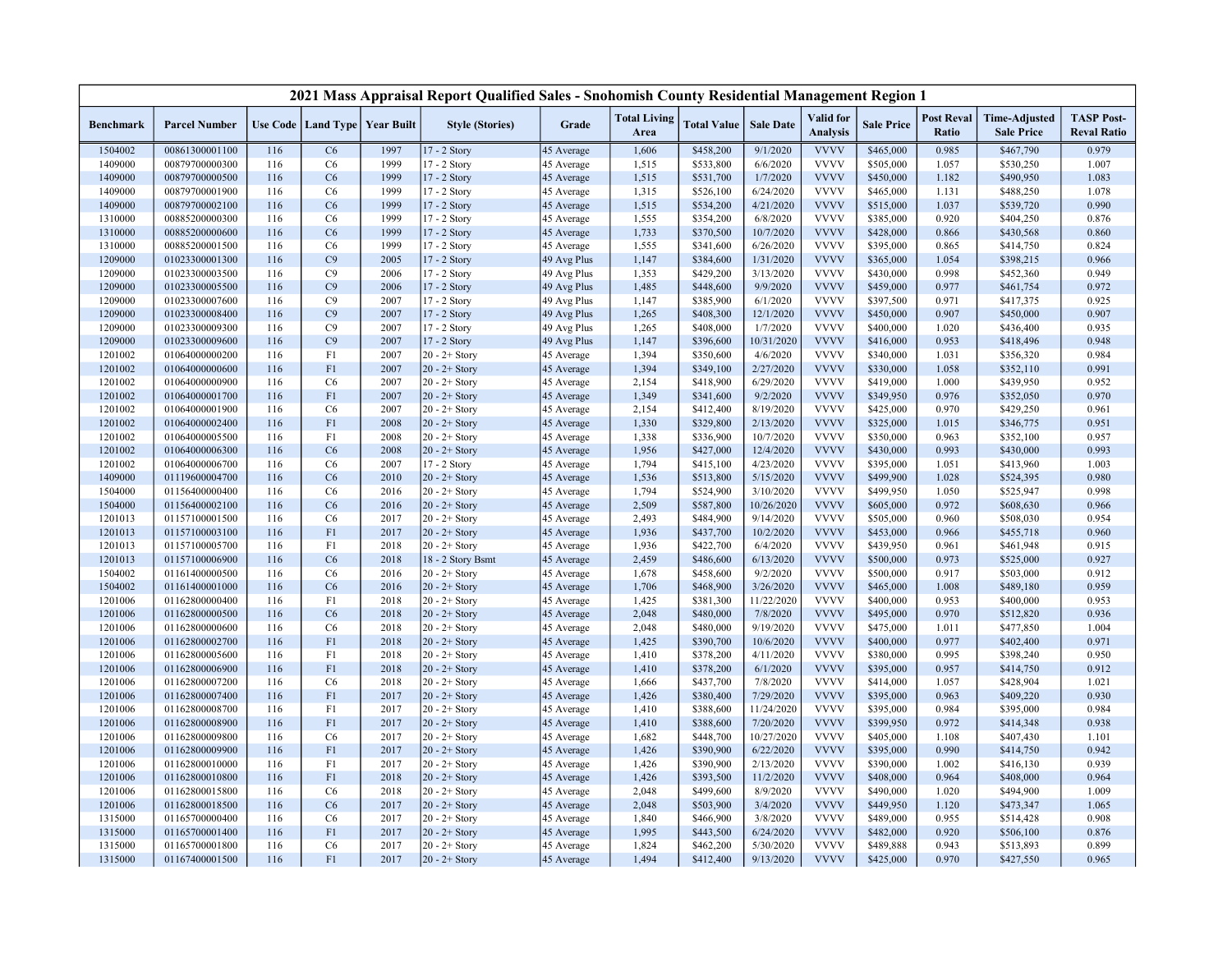|                  |                      |     |                      |                   | 2021 Mass Appraisal Report Qualified Sales - Snohomish County Residential Management Region 1 |             |                             |                    |                  |                                     |                   |                            |                                           |                                         |
|------------------|----------------------|-----|----------------------|-------------------|-----------------------------------------------------------------------------------------------|-------------|-----------------------------|--------------------|------------------|-------------------------------------|-------------------|----------------------------|-------------------------------------------|-----------------------------------------|
| <b>Benchmark</b> | <b>Parcel Number</b> |     | Use Code   Land Type | <b>Year Built</b> | <b>Style (Stories)</b>                                                                        | Grade       | <b>Total Living</b><br>Area | <b>Total Value</b> | <b>Sale Date</b> | <b>Valid</b> for<br><b>Analysis</b> | <b>Sale Price</b> | <b>Post Reval</b><br>Ratio | <b>Time-Adjusted</b><br><b>Sale Price</b> | <b>TASP Post-</b><br><b>Reval Ratio</b> |
| 1504002          | 01168400004900       | 116 | F1                   | 2018              | $20 - 2 +$ Story                                                                              | 49 Avg Plus | 1,436                       | \$455,100          | 10/1/2020        | <b>VVVV</b>                         | \$434,950         | 1.046                      | \$437,560                                 | 1.040                                   |
| 1403000          | 01170600002900       | 116 | F1                   | 2018              | $20 - 2 +$ Story                                                                              | 45 Average  | 1,392                       | \$426,100          | 6/24/2020        | <b>VVVV</b>                         | \$405,000         | 1.052                      | \$425,250                                 | 1.002                                   |
| 1403000          | 01172300001300       | 116 | C <sub>6</sub>       | 2017              | $20 - 2 +$ Story                                                                              | 45 Average  | 2,022                       | \$498,300          | 9/2/2020         | <b>VVVV</b>                         | \$532,100         | 0.936                      | \$535,293                                 | 0.931                                   |
| 1403000          | 01172300002000       | 116 | F1                   | 2017              | $20 - 2 +$ Story                                                                              | 45 Average  | 1,550                       | \$425,300          | 6/16/2020        | <b>VVVV</b>                         | \$400,000         | 1.063                      | \$420,000                                 | 1.013                                   |
| 1409000          | 01173600001300       | 116 | F1                   | 2018              | $20 - 2 +$ Story                                                                              | 45 Average  | 1,274                       | \$461,600          | 6/23/2020        | <b>VVVV</b>                         | \$440,000         | 1.049                      | \$462,000                                 | 0.999                                   |
| 1409000          | 01173600002300       | 116 | F1                   | 2018              | $20 - 2 +$ Story                                                                              | 45 Average  | 1,274                       | \$461,600          | 6/10/2020        | <b>VVVV</b>                         | \$443,000         | 1.042                      | \$465,150                                 | 0.992                                   |
| 1605000          | 01173800000900       | 116 | F1                   | 2017              | $20 - 2 +$ Story                                                                              | 45 Average  | 1,296                       | \$498,200          | 9/18/2020        | <b>VVVV</b>                         | \$520,000         | 0.958                      | \$523,120                                 | 0.952                                   |
| 1315000          | 01175800000100       | 116 | C6                   | 2020              | $20 - 2 +$ Story                                                                              | 45 Average  | 2,390                       | \$580,400          | 12/3/2020        | <b>VVVV</b>                         | \$613,025         | 0.947                      | \$613,025                                 | 0.947                                   |
| 1315000          | 01175800000200       | 116 | F1                   | 2020              | $20 - 2 +$ Story                                                                              | 45 Average  | 2,429                       | \$555,100          | 12/3/2020        | <b>VVVV</b>                         | \$569,000         | 0.976                      | \$569,000                                 | 0.976                                   |
| 1315000          | 01175800000300       | 116 | F1                   | 2020              | $20 - 2 +$ Story                                                                              | 45 Average  | 2,429                       | \$555,100          | 12/3/2020        | <b>VVVV</b>                         | \$583,719         | 0.951                      | \$583,719                                 | 0.951                                   |
| 1315000          | 01175800000400       | 116 | F1                   | 2020              | $20 - 2 +$ Story                                                                              | 45 Average  | 2,429                       | \$555,100          | 12/3/2020        | <b>VVVV</b>                         | \$581,990         | 0.954                      | \$581,990                                 | 0.954                                   |
| 1315000          | 01175800000500       | 116 | F1                   | 2020              | $20 - 2 +$ Story                                                                              | 45 Average  | 2,429                       | \$555,100          | 12/2/2020        | <b>VVVV</b>                         | \$573,990         | 0.967                      | \$573,990                                 | 0.967                                   |
| 1315000          | 01175800000600       | 116 | C6                   | 2020              | $20 - 2 +$ Story                                                                              | 45 Average  | 2,390                       | \$580,400          | 12/9/2020        | <b>VVVV</b>                         | \$604,174         | 0.961                      | \$604,174                                 | 0.961                                   |
| 1315000          | 01175800001200       | 116 | F1                   | 2019              | $20 - 2 +$ Story                                                                              | 45 Average  | 2,429                       | \$560,100          | 3/1/2020         | <b>VVVV</b>                         | \$569,990         | 0.983                      | \$599,629                                 | 0.934                                   |
| 1315000          | 01175800001500       | 116 | F1                   | 2019              | $20 - 2 +$ Story                                                                              | 45 Average  | 2,429                       | \$555,100          | 3/19/2020        | <b>VVVV</b>                         | \$569,990         | 0.974                      | \$599,629                                 | 0.926                                   |
| 1315000          | 01175800001600       | 116 | F1                   | 2019              | $20 - 2 +$ Story                                                                              | 45 Average  | 2,429                       | \$555,100          | 10/8/2020        | <b>VVVV</b>                         | \$550,000         | 1.009                      | \$553,300                                 | 1.003                                   |
| 1315000          | 01175800001700       | 116 | F1                   | 2019              | $20 - 2 +$ Story                                                                              | 45 Average  | 2,429                       | \$555,100          | 3/10/2020        | <b>VVVV</b>                         | \$564,990         | 0.982                      | \$594,369                                 | 0.934                                   |
| 1315000          | 01175800001900       | 116 | C6                   | 2020              | $20 - 2 +$ Story                                                                              | 45 Average  | 2,390                       | \$589,400          | 12/21/2020       | <b>VVVV</b>                         | \$663,000         | 0.889                      | \$663,000                                 | 0.889                                   |
| 1315000          | 01175800002000       | 116 | F1                   | 2020              | $20 - 2 +$ Story                                                                              | 45 Average  | 2,429                       | \$555,100          | 10/21/2020       | <b>VVVV</b>                         | \$551,273         | 1.007                      | \$554,581                                 | 1.001                                   |
| 1315000          | 01175800002100       | 116 | F1                   | 2020              | $20 - 2 +$ Story                                                                              | 45 Average  | 2,429                       | \$555,100          | 11/5/2020        | <b>VVVV</b>                         | \$572,344         | 0.970                      | \$572,344                                 | 0.970                                   |
| 1315000          | 01175800002300       | 116 | F1                   | 2020              | $20 - 2 +$ Story                                                                              | 45 Average  | 2,429                       | \$555,100          | 11/3/2020        | <b>VVVV</b>                         | \$568,690         | 0.976                      | \$568,690                                 | 0.976                                   |
| 1315000          | 01175800002400       | 116 | C6                   | 2020              | $20 - 2 +$ Story                                                                              | 45 Average  | 2,390                       | \$585,400          | 11/3/2020        | <b>VVVV</b>                         | \$580,707         | 1.008                      | \$580,707                                 | 1.008                                   |
| 1315000          | 01175800002600       | 116 | F1                   | 2019              | $20 - 2 +$ Story                                                                              | 45 Average  | 2,605                       | \$584,600          | 7/13/2020        | <b>VVVV</b>                         | \$589,990         | 0.991                      | \$611,230                                 | 0.956                                   |
| 1315000          | 01175800002700       | 116 | F1                   | 2019              | $20 - 2 +$ Story                                                                              | 45 Average  | 2,605                       | \$584,600          | 5/1/2020         | <b>VVVV</b>                         | \$599,000         | 0.976                      | \$628,351                                 | 0.930                                   |
| 1315000          | 01175800002800       | 116 | F1                   | 2019              | $20 - 2 +$ Story                                                                              | 45 Average  | 2,605                       | \$584,600          | 10/13/2020       | <b>VVVV</b>                         | \$599,990         | 0.974                      | \$603,590                                 | 0.969                                   |
| 1315000          | 01175800002900       | 116 | F1                   | 2019              | $20 - 2 +$ Story                                                                              | 45 Average  | 2,605                       | \$580,600          | 6/16/2020        | <b>VVVV</b>                         | \$589,990         | 0.984                      | \$619,490                                 | 0.937                                   |
| 1315000          | 01175800003100       | 116 | C <sub>6</sub>       | 2019              | $20 - 2 +$ Story                                                                              | 45 Average  | 2,390                       | \$596,400          | 7/6/2020         | <b>VVVV</b>                         | \$587,510         | 1.015                      | \$608,660                                 | 0.980                                   |
| 1315000          | 01175800003200       | 116 | F1                   | 2019              | $20 - 2 +$ Story                                                                              | 45 Average  | 2,429                       | \$555,100          | 7/8/2020         | <b>VVVV</b>                         | \$569,990         | 0.974                      | \$590,510                                 | 0.940                                   |
| 1315000          | 01175800003300       | 116 | F1                   | 2019              | $20 - 2 +$ Story                                                                              | 45 Average  | 2,429                       | \$555,100          | 7/8/2020         | <b>VVVV</b>                         | \$578,002         | 0.960                      | \$598,810                                 | 0.927                                   |
| 1315000          | 01175800003400       | 116 | F1                   | 2019              | $20 - 2 +$ Story                                                                              | 45 Average  | 2,429                       | \$555,100          | 8/24/2020        | <b>VVVV</b>                         | \$567,990         | 0.977                      | \$573,670                                 | 0.968                                   |
| 1315000          | 01175800003500       | 116 | F1                   | 2019              | $20 - 2 +$ Story                                                                              | 45 Average  | 2,429                       | \$555,100          | 9/3/2020         | <b>VVVV</b>                         | \$569,990         | 0.974                      | \$573,410                                 | 0.968                                   |
| 1315000          | 01175800003600       | 116 | C <sub>6</sub>       | 2019              | $20 - 2 +$ Story                                                                              | 45 Average  | 2,390                       | \$585,400          | 7/13/2020        | <b>VVVV</b>                         | \$573,846         | 1.020                      | \$594,504                                 | 0.985                                   |
| 1315000          | 01175800003700       | 116 | C <sub>6</sub>       | 2020              | $20 - 2 +$ Story                                                                              | 45 Average  | 2,390                       | \$585,400          | 8/27/2020        | <b>VVVV</b>                         | \$581,296         | 1.007                      | \$587,109                                 | 0.997                                   |
| 1315000          | 01175800003800       | 116 | F1                   | 2020              | $20 - 2 +$ Story                                                                              | 45 Average  | 2,429                       | \$555,100          | 10/28/2020       | <b>VVVV</b>                         | \$584,990         | 0.949                      | \$588,500                                 | 0.943                                   |
| 1315000          | 01175800003900       | 116 | F1                   | 2020              | $20 - 2 +$ Story                                                                              | 45 Average  | 2,429                       | \$555,100          | 11/1/2020        | <b>VVVV</b>                         | \$565,990         | 0.981                      | \$565,990                                 | 0.981                                   |
| 1315000          | 01175800004100       | 116 | F1                   | 2020              | $20 - 2 +$ Story                                                                              | 45 Average  | 2,429                       | \$555,100          | 11/3/2020        | <b>VVVV</b>                         | \$584,990         | 0.949                      | \$584,990                                 | 0.949                                   |
| 1315000          | 01175800004200       | 116 | C <sub>6</sub>       | 2020              | $20 - 2 +$ Story                                                                              | 45 Average  | 2,390                       | \$580,400          | 8/25/2020        | <b>VVVV</b>                         | \$580,448         | 1.000                      | \$586,252                                 | 0.990                                   |
| 1315000          | 01181600000100       | 116 | C6                   | 2020              | $20 - 2 +$ Story                                                                              | 45 Average  | 1,950                       | \$534,100          | 5/13/2020        | <b>VVVV</b>                         | \$508,000         | 1.051                      | \$532,892                                 | 1.002                                   |
| 1315000          | 01181600000200       | 116 | F1                   | 2020              | $20 - 2 +$ Story                                                                              | 45 Average  | 1,957                       | \$502,500          | 7/17/2020        | <b>VVVV</b>                         | \$519,990         | 0.966                      | \$538,710                                 | 0.933                                   |
| 1315000          | 01181600000300       | 116 | F1                   | 2020              | $20 - 2 +$ Story                                                                              | 45 Average  | 1,957                       | \$502,500          | 11/25/2020       | <b>VVVV</b>                         | \$517,990         | 0.970                      | \$517,990                                 | 0.970                                   |
| 1315000          | 01181600000400       | 116 | F1                   | 2020              | $20 - 2 +$ Story                                                                              | 45 Average  | 1,957                       | \$506,500          | 11/18/2020       | <b>VVVV</b>                         | \$531,990         | 0.952                      | \$531,990                                 | 0.952                                   |
| 1315000          | 01181600000500       | 116 | F1                   | 2020              | $20 - 2 +$ Story                                                                              | 45 Average  | 1,957                       | \$502,500          | 9/29/2020        | <b>VVVV</b>                         | \$514,990         | 0.976                      | \$518,080                                 | 0.970                                   |
| 1315000          | 01181600000600       | 116 | F1                   | 2020              | $20 - 2 +$ Story                                                                              | 45 Average  | 1,957                       | \$502,500          | 10/6/2020        | <b>VVVV</b>                         | \$517,990         | 0.970                      | \$521,098                                 | 0.964                                   |
| 1315000          | 01181600000700       | 116 | F1                   | 2020              | $20 - 2 +$ Story                                                                              | 45 Average  | 1,957                       | \$502,500          | 6/2/2020         | <b>VVVV</b>                         | \$519,990         | 0.966                      | \$545,990                                 | 0.920                                   |
| 1315000          | 01181600000800       | 116 | C <sub>6</sub>       | 2020              | $20 - 2 +$ Story                                                                              | 45 Average  | 1,950                       | \$534,100          | 5/11/2020        | <b>VVVV</b>                         | \$509,990         | 1.047                      | \$534,980                                 | 0.998                                   |
| 1315000          | 01181600000900       | 116 | C6                   | 2019              | $20 - 2 +$ Story                                                                              | 45 Average  | 1,950                       | \$534,100          | 2/20/2020        | <b>VVVV</b>                         | \$512,540         | 1.042                      | \$546,880                                 | 0.977                                   |
| 1315000          | 01181600001000       | 116 | F1                   | 2019              | $20 - 2 +$ Story                                                                              | 45 Average  | 1,806                       | \$481,600          | 2/4/2020         | <b>VVVV</b>                         | \$499,990         | 0.963                      | \$533,489                                 | 0.903                                   |
| 1315000          | 01181600001100       | 116 | F1                   | 2019              | $20 - 2 +$ Story                                                                              | 45 Average  | 1,806                       | \$481,600          | 4/13/2020        | <b>VVVV</b>                         | \$497,990         | 0.967                      | \$521,894                                 | 0.923                                   |
| 1315000          | 01181600001200       | 116 | F1                   | 2019              | $20 - 2 +$ Story                                                                              | 45 Average  | 1,806                       | \$481,600          | 8/18/2020        | <b>VVVV</b>                         | \$489,990         | 0.983                      | \$494,890                                 | 0.973                                   |
| 1315000          | 01181600001400       | 116 | F1                   | 2019              | $20 - 2 +$ Story                                                                              | 45 Average  | 1,806                       | \$481,600          | 9/8/2020         | <b>VVVV</b>                         | \$489,990         | 0.983                      | \$492,930                                 | 0.977                                   |
| 1315000          | 01181600001700       | 116 | F1                   | 2019              | $20 - 2 +$ Story                                                                              | 45 Average  | 1,806                       | \$480,200          | 10/2/2020        | <b>VVVV</b>                         | \$481,990         | 0.996                      | \$484,882                                 | 0.990                                   |
| 1315000          | 01181600001800       | 116 | F1                   | 2019              | $20 - 2 +$ Story                                                                              | 45 Average  | 1,806                       | \$477,600          | 6/11/2020        | <b>VVVV</b>                         | \$490,990         | 0.973                      | \$515,540                                 | 0.926                                   |
| 1315000          | 01181600001900       | 116 | F1                   | 2019              | $20 - 2 +$ Story                                                                              | 45 Average  | 1,806                       | \$477,600          | 3/22/2020        | <b>VVVV</b>                         | \$495,990         | 0.963                      | \$521,781                                 | 0.915                                   |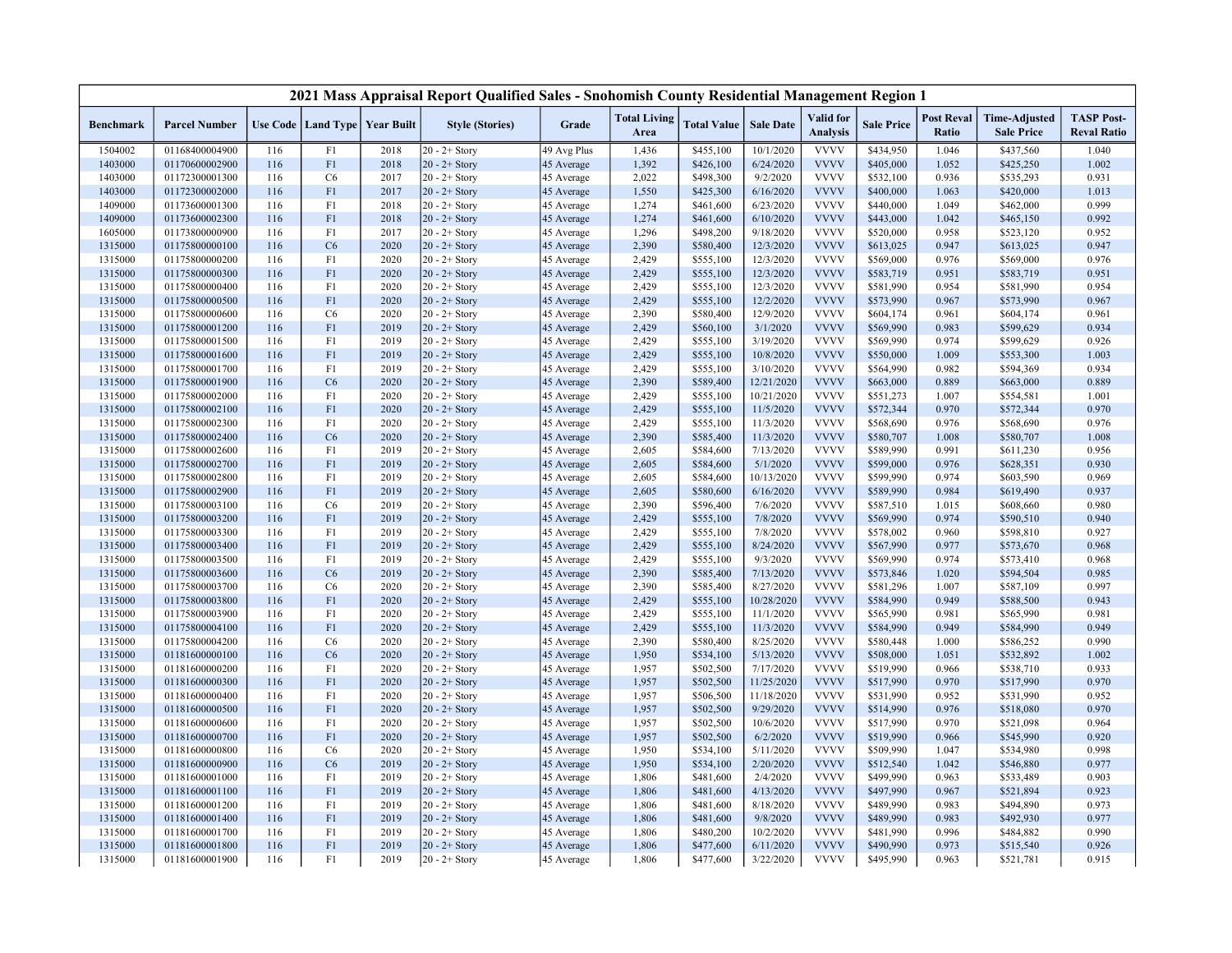|                  |                      |     |                |                                   | 2021 Mass Appraisal Report Qualified Sales - Snohomish County Residential Management Region 1 |             |                             |                    |                  |                                     |                   |                            |                                           |                                         |
|------------------|----------------------|-----|----------------|-----------------------------------|-----------------------------------------------------------------------------------------------|-------------|-----------------------------|--------------------|------------------|-------------------------------------|-------------------|----------------------------|-------------------------------------------|-----------------------------------------|
| <b>Benchmark</b> | <b>Parcel Number</b> |     |                | Use Code   Land Type   Year Built | <b>Style (Stories)</b>                                                                        | Grade       | <b>Total Living</b><br>Area | <b>Total Value</b> | <b>Sale Date</b> | <b>Valid</b> for<br><b>Analysis</b> | <b>Sale Price</b> | <b>Post Reval</b><br>Ratio | <b>Time-Adjusted</b><br><b>Sale Price</b> | <b>TASP Post-</b><br><b>Reval Ratio</b> |
| 1315000          | 01181600002000       | 116 | F1             | 2019                              | $20 - 2 +$ Story                                                                              | 45 Average  | 1,806                       | \$477,600          | 9/2/2020         | <b>VVVV</b>                         | \$489,990         | 0.975                      | \$492,930                                 | 0.969                                   |
| 1605000          | 01182800000700       | 116 | C <sub>6</sub> | 2019                              | $20 - 2 +$ Story                                                                              | 45 Average  | 2,286                       | \$663,700          | 3/4/2020         | <b>VVVV</b>                         | \$655,000         | 1.013                      | \$689,060                                 | 0.963                                   |
| 1409000          | 01182900000100       | 116 | C <sub>6</sub> | 2019                              | $20 - 2 +$ Story                                                                              | 49 Avg Plus | 1,891                       | \$623,600          | 2/23/2020        | <b>VVVV</b>                         | \$635,000         | 0.982                      | \$677,545                                 | 0.920                                   |
| 1409000          | 01182900000200       | 116 | C <sub>6</sub> | 2019                              | $20 - 2 +$ Story                                                                              | 49 Avg Plus | 1,997                       | \$632,000          | 2/12/2020        | <b>VVVV</b>                         | \$610,000         | 1.036                      | \$650,870                                 | 0.971                                   |
| 1409000          | 01182900000300       | 116 | C <sub>6</sub> | 2019                              | $20 - 2 +$ Story                                                                              | 49 Avg Plus | 1,882                       | \$622,500          | 2/12/2020        | <b>VVVV</b>                         | \$610,000         | 1.020                      | \$650,870                                 | 0.956                                   |
| 1409000          | 01182900000400       | 116 | C6             | 2019                              | $20 - 2 +$ Story                                                                              | 49 Avg Plus | 1,882                       | \$622,500          | 2/6/2020         | <b>VVVV</b>                         | \$618,000         | 1.007                      | \$659,406                                 | 0.944                                   |
| 1409000          | 01182900000500       | 116 | C <sub>6</sub> | 2019                              | $20 - 2 +$ Story                                                                              | 49 Avg Plus | 1,882                       | \$622,500          | 2/14/2020        | <b>VVVV</b>                         | \$610,000         | 1.020                      | \$650,870                                 | 0.956                                   |
| 1409000          | 01182900000600       | 116 | C <sub>6</sub> | 2019                              | $20 - 2 +$ Story                                                                              | 45 Average  | 1,882                       | \$577,000          | 2/12/2020        | <b>VVVV</b>                         | \$605,000         | 0.954                      | \$645,535                                 | 0.894                                   |
| 1409000          | 01182900000700       | 116 | C <sub>6</sub> | 2019                              | $20 - 2 +$ Story                                                                              | 45 Average  | 1,882                       | \$577,000          | 2/21/2020        | <b>VVVV</b>                         | \$600,000         | 0.962                      | \$640,200                                 | 0.901                                   |
| 1409000          | 01182900000800       | 116 | C <sub>6</sub> | 2019                              | $20 - 2 +$ Story                                                                              | 45 Average  | 1,882                       | \$577,000          | 2/21/2020        | <b>VVVV</b>                         | \$610,000         | 0.946                      | \$650,870                                 | 0.887                                   |
| 1409000          | 01182900000900       | 116 | C <sub>6</sub> | 2019                              | $20 - 2 +$ Story                                                                              | 45 Average  | 1,882                       | \$577,000          | 2/21/2020        | <b>VVVV</b>                         | \$622,000         | 0.928                      | \$663,674                                 | 0.869                                   |
| 1409000          | 01182900001000       | 116 | C <sub>6</sub> | 2019                              | $20 - 2 +$ Story                                                                              | 45 Average  | 1,882                       | \$577,000          | 2/28/2020        | <b>VVVV</b>                         | \$610,000         | 0.946                      | \$650,870                                 | 0.887                                   |
| 1409000          | 01182900001100       | 116 | C <sub>6</sub> | 2019                              | $20 - 2 +$ Story                                                                              | 49 Avg Plus | 1,891                       | \$623,600          | 2/21/2020        | <b>VVVV</b>                         | \$610,000         | 1.022                      | \$650,870                                 | 0.958                                   |
| 1409000          | 01182900001200       | 116 | C6             | 2019                              | $20 - 2 +$ Story                                                                              | 49 Avg Plus | 1,997                       | \$632,000          | 2/12/2020        | <b>VVVV</b>                         | \$635,000         | 0.995                      | \$677,545                                 | 0.933                                   |
| 1409000          | 01189000000100       | 116 | C <sub>6</sub> | 2020                              | $20 - 2 +$ Story                                                                              | 49 Avg Plus | 1,830                       | \$618,000          | 8/20/2020        | <b>VVVV</b>                         | \$595,000         | 1.039                      | \$600,950                                 | 1.028                                   |
| 1409000          | 01189000000300       | 116 | F1             | 2020                              | 20 - 2+ Story                                                                                 | 49 Avg Plus | 1,830                       | \$590,000          | 9/2/2020         | <b>VVVV</b>                         | \$634,950         | 0.929                      | \$638,760                                 | 0.924                                   |
| 1409000          | 01189000000400       | 116 | F1             | 2020                              | $20 - 2 +$ Story                                                                              | 49 Avg Plus | 1,830                       | \$590,000          | 9/2/2020         | <b>VVVV</b>                         | \$640,995         | 0.920                      | \$644,841                                 | 0.915                                   |
| 1409000          | 01189000000500       | 116 | F1             | 2020                              | $20 - 2 +$ Story                                                                              | 49 Avg Plus | 1,518                       | \$546,300          | 10/14/2020       | <b>VVVV</b>                         | \$619,950         | 0.881                      | \$623,670                                 | 0.876                                   |
| 1409000          | 01189000000800       | 116 | F1             | 2020                              | $20 - 2 +$ Story                                                                              | 49 Avg Plus | 1,961                       | \$607,500          | 9/28/2020        | <b>VVVV</b>                         | \$632,950         | 0.960                      | \$636,748                                 | 0.954                                   |
| 1409000          | 01189000000900       | 116 | F1             | 2020                              | $20 - 2 +$ Story                                                                              | 49 Avg Plus | 1,961                       | \$609,200          | 7/1/2020         | <b>VVVV</b>                         | \$639,950         | 0.952                      | \$662,988                                 | 0.919                                   |
| 1409000          | 01189000001000       | 116 | F1             | 2020                              | $20 - 2 +$ Story                                                                              | 49 Avg Plus | 1,812                       | \$593,000          | 7/15/2020        | <b>VVVV</b>                         | \$641,750         | 0.924                      | \$664,853                                 | 0.892                                   |
| 1409000          | 01189000001200       | 116 | C <sub>6</sub> | 2020                              | $20 - 2 +$ Story                                                                              | 49 Avg Plus | 1,728                       | \$614,800          | 7/10/2020        | <b>VVVV</b>                         | \$635,000         | 0.968                      | \$657,860                                 | 0.935                                   |
| 1409000          | 01189000001300       | 116 | C6             | 2020                              | $20 - 2 +$ Story                                                                              | 49 Avg Plus | 1,754                       | \$615,800          | 7/10/2020        | <b>VVVV</b>                         | \$605,000         | 1.018                      | \$626,780                                 | 0.982                                   |
| 1409000          | 01189000001400       | 116 | F1             | 2020                              | $20 - 2 +$ Story                                                                              | 49 Avg Plus | 1,831                       | \$593,000          | 7/14/2020        | <b>VVVV</b>                         | \$601,750         | 0.985                      | \$623,413                                 | 0.951                                   |
| 1409000          | 01189000001900       | 116 | C <sub>6</sub> | 2020                              | $20 - 2 +$ Story                                                                              | 49 Avg Plus | 1,754                       | \$609,800          | 7/1/2020         | <b>VVVV</b>                         | \$604,950         | 1.008                      | \$626,728                                 | 0.973                                   |
| 1504002          | 01190100000100       | 116 | C6             | 2020                              | 18 - 2 Story Bsmt                                                                             | 45 Average  | 1,912                       | \$512,800          | 2/19/2020        | <b>VVVV</b>                         | \$499,995         | 1.026                      | \$533,495                                 | 0.961                                   |
| 1504002          | 01190100000200       | 116 | F1             | 2020                              | 17 - 2 Story                                                                                  | 45 Average  | 1,376                       | \$423,100          | 1/27/2020        | <b>VVVV</b>                         | \$414,995         | 1.020                      | \$452,760                                 | 0.934                                   |
| 1504002          | 01190100000700       | 116 | C6             | 2020                              | $20 - 2 +$ Story                                                                              | 45 Average  | 1,912                       | \$510,900          | 1/6/2020         | <b>VVVV</b>                         | \$474,995         | 1.076                      | \$518,220                                 | 0.986                                   |
| 1504002          | 01190100000800       | 116 | F1             | 2020                              | $20 - 2 +$ Story                                                                              | 45 Average  | 1,376                       | \$413,000          | 1/3/2020         | <b>VVVV</b>                         | \$414,995         | 0.995                      | \$452,760                                 | 0.912                                   |
| 1504002          | 01190100000900       | 116 | F1             | 2020                              | $20 - 2 +$ Story                                                                              | 45 Average  | 1,626                       | \$439,900          | 1/3/2020         | <b>VVVV</b>                         | \$429,995         | 1.023                      | \$469,125                                 | 0.938                                   |
| 1504002          | 01190100001000       | 116 | F1             | 2020                              | $20 - 2 +$ Story                                                                              | 45 Average  | 1,912                       | \$467,900          | 1/3/2020         | <b>VVVV</b>                         | \$429,995         | 1.088                      | \$469,125                                 | 0.997                                   |
| 1504002          | 01190100001100       | 116 | F1             | 2020                              | $20 - 2 +$ Story                                                                              | 45 Average  | 1,376                       | \$413,000          | 1/27/2020        | <b>VVVV</b>                         | \$414,995         | 0.995                      | \$452,760                                 | 0.912                                   |
| 1504002          | 01190100001200       | 116 | C <sub>6</sub> | 2020                              | $20 - 2 +$ Story                                                                              | 45 Average  | 1,912                       | \$510,900          | 1/6/2020         | <b>VVVV</b>                         | \$469,995         | 1.087                      | \$512,765                                 | 0.996                                   |
| 1504002          | 01190100001300       | 116 | C6             | 2020                              | $20 - 2 +$ Story                                                                              | 45 Average  | 1,912                       | \$510,900          | 2/6/2020         | <b>VVVV</b>                         | \$464,995         | 1.099                      | \$496,150                                 | 1.030                                   |
| 1504002          | 01190100001400       | 116 | F1             | 2020                              | $20 - 2 +$ Story                                                                              | 45 Average  | 1,626                       | \$439,900          | 2/27/2020        | <b>VVVV</b>                         | \$429,995         | 1.023                      | \$458,805                                 | 0.959                                   |
| 1504002          | 01190100001500       | 116 | F1             | 2020                              | $20 - 2 +$ Story                                                                              | 45 Average  | 1,376                       | \$413,000          | 2/27/2020        | <b>VVVV</b>                         | \$399,995         | 1.033                      | \$426,795                                 | 0.968                                   |
| 1504002          | 01190100001600       | 116 | F1             | 2020                              | $20 - 2 +$ Story                                                                              | 45 Average  | 1,626                       | \$439,900          | 2/27/2020        | <b>VVVV</b>                         | \$399,995         | 1.100                      | \$426,795                                 | 1.031                                   |
| 1504002          | 01190100001700       | 116 | F1             | 2020                              | $20 - 2 +$ Story                                                                              | 45 Average  | 1,626                       | \$439,900          | 3/5/2020         | <b>VVVV</b>                         | \$430,000         | 1.023                      | \$452,360                                 | 0.972                                   |
| 1504002          | 01190100001800       | 116 | F1             | 2020                              | $20 - 2 +$ Story                                                                              | 45 Average  | 1,376                       | \$413,000          | 3/5/2020         | <b>VVVV</b>                         | \$439,995         | 0.939                      | \$462,875                                 | 0.892                                   |
| 1504002          | 01190100001900       | 116 | F1             | 2020                              | $20 - 2 +$ Story                                                                              | 45 Average  | 1,376                       | \$413,000          | 3/5/2020         | <b>VVVV</b>                         | \$399,995         | 1.033                      | \$420,795                                 | 0.981                                   |
| 1504002          | 01190100002000       | 116 | C <sub>6</sub> | 2020                              | $20 - 2 +$ Story                                                                              | 45 Average  | 1,912                       | \$510,900          | 3/5/2020         | <b>VVVV</b>                         | \$474,995         | 1.076                      | \$499,695                                 | 1.022                                   |
| 1605000          | 00461000500505       | 118 | A3             | 1996                              | 71 - DW Manuf. Home                                                                           | 55 Good     |                             | \$578,100          | 6/29/2020        | <b>VVVV</b>                         | \$480,000         | 1.204                      | \$504,000                                 | 1.147                                   |
| 1208000          | 00552300401400       | 118 | A2             | 1985                              | 71 - DW Manuf. Home                                                                           | 55 Good     |                             | \$370,900          | 5/19/2020        | <b>VVVV</b>                         | \$395,000         | 0.939                      | \$414,355                                 | 0.895                                   |
| 1208000          | 00552400700302       | 118 | A2             | 1978                              | 71 - DW Manuf. Home                                                                           | 45 Average  |                             | \$320,200          | 6/12/2020        | <b>VVVV</b>                         | \$325,000         | 0.985                      | \$341,250                                 | 0.938                                   |
| 1208000          | 00552500003500       | 118 | A2             | 1982                              | 71 - DW Manuf. Home                                                                           | 45 Average  |                             | \$297,900          | 4/2/2020         | <b>VVVV</b>                         | \$293,300         | 1.016                      | \$307,378                                 | 0.969                                   |
| 1310000          | 00573700001301       | 118 | B2             | 1985                              | 71 - DW Manuf. Home                                                                           | 55 Good     |                             | \$327,900          | 1/14/2020        | <b>VVVV</b>                         | \$378,000         | 0.867                      | \$412,398                                 | 0.795                                   |
| 1310000          | 00663500000100       | 118 | A1             | 1983                              | 71 - DW Manuf. Home                                                                           | 55 Good     |                             | \$326,400          | 2/3/2020         | <b>VVVV</b>                         | \$375,000         | 0.870                      | \$400,125                                 | 0.816                                   |
| 1310000          | 00663500001300       | 118 | A <sub>1</sub> | 1976                              | 74 - SW Manuf. Home                                                                           | 35 Fair     |                             | \$229,400          | 5/12/2020        | <b>VVVV</b>                         | \$165,000         | 1.390                      | \$173,085                                 | 1.325                                   |
| 1315908          | 00960000600100       | 119 | N/A            | 1981                              | 74 - SW Manuf. Home                                                                           | 35 Fair     |                             | \$11,400           | 6/9/2020         | <b>VVVV</b>                         | \$7,000           | 1.629                      | \$7,000                                   | 1.629                                   |
| 1315908          | 00960000600600       | 119 | N/A            | 1969                              | 74 - SW Manuf. Home                                                                           | 35 Fair     |                             | \$4,300            | 3/10/2020        | <b>VVVV</b>                         | \$4,000           | 1.075                      | \$4,000                                   | 1.075                                   |
| 1407901          | 00960001000300       | 119 | N/A            | 1967                              | 74 - SW Manuf. Home                                                                           | 25 Low      |                             | \$4,100            | 2/13/2020        | <b>VVVV</b>                         | \$4,500           | 0.911                      | \$4,500                                   | 0.911                                   |
| 1403901          | 00960001302800       | 119 | N/A            | 1979                              | 74 - SW Manuf. Home                                                                           | 45 Average  |                             | \$29,400           | 2/12/2020        | <b>VVVV</b>                         | \$35,000          | 0.840                      | \$35,000                                  | 0.840                                   |
| 1208908          | 00960001602100       | 119 | N/A            | 1968                              | 74 - SW Manuf. Home                                                                           | 35 Fair     |                             | \$58,800           | 9/30/2020        | <b>VVVV</b>                         | \$53,000          | 1.109                      | \$53,000                                  | 1.109                                   |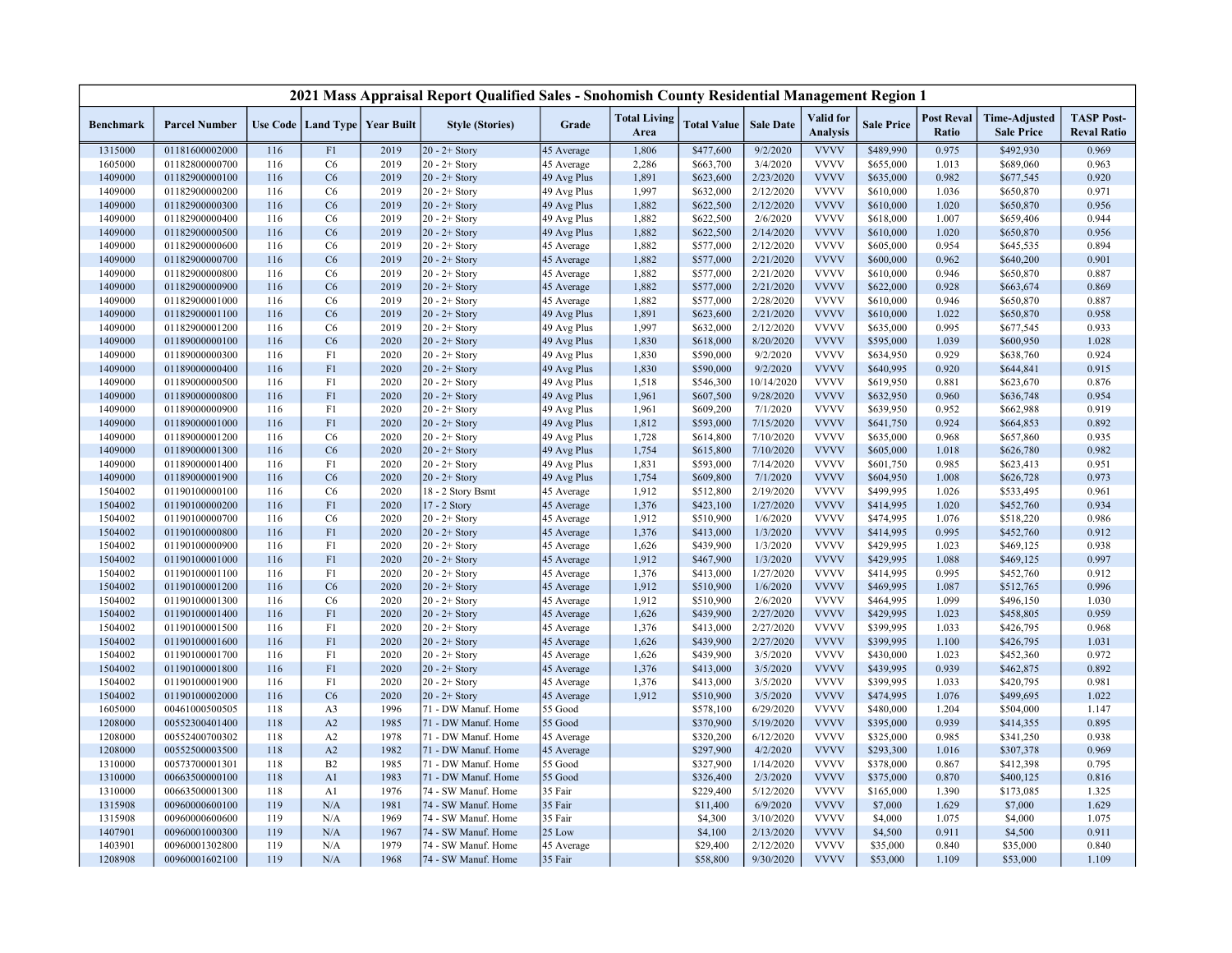|                  |                      |     |     |                                   | 2021 Mass Appraisal Report Qualified Sales - Snohomish County Residential Management Region 1 |              |                             |                    |                  |                              |                   |                            |                                           |                                         |
|------------------|----------------------|-----|-----|-----------------------------------|-----------------------------------------------------------------------------------------------|--------------|-----------------------------|--------------------|------------------|------------------------------|-------------------|----------------------------|-------------------------------------------|-----------------------------------------|
| <b>Benchmark</b> | <b>Parcel Number</b> |     |     | Use Code   Land Type   Year Built | <b>Style (Stories)</b>                                                                        | Grade        | <b>Total Living</b><br>Area | <b>Total Value</b> | <b>Sale Date</b> | Valid for<br><b>Analysis</b> | <b>Sale Price</b> | <b>Post Reval</b><br>Ratio | <b>Time-Adjusted</b><br><b>Sale Price</b> | <b>TASP Post-</b><br><b>Reval Ratio</b> |
| 1208908          | 00960001604600       | 119 | N/A | 1966                              | 74 - SW Manuf. Home                                                                           | 25 Low       |                             | \$44,000           | 4/1/2020         | <b>VVVV</b>                  | \$34,950          | 1.259                      | \$34,950                                  | 1.259                                   |
| 1208908          | 00960001605000       | 119 | N/A | 1966                              | 74 - SW Manuf. Home                                                                           | 25 Low       |                             | \$41,600           | 3/26/2020        | <b>VVVV</b>                  | \$55,855          | 0.745                      | \$55,855                                  | 0.745                                   |
| 1208908          | 00960001615500       | 119 | N/A | 1974                              | 71 - DW Manuf. Home                                                                           | 45 Average   |                             | \$98,500           | 9/16/2020        | <b>VVVV</b>                  | \$134,500         | 0.732                      | \$134,500                                 | 0.732                                   |
| 1208909          | 00960001617000       | 119 | N/A | 1978                              | 71 - DW Manuf. Home                                                                           | 45 Average   |                             | \$93,500           | 9/28/2020        | <b>VVVV</b>                  | \$115,750         | 0.808                      | \$115,750                                 | 0.808                                   |
| 1208909          | 00960001622100       | 119 | N/A | 1978                              | 71 - DW Manuf. Home                                                                           | 45 Average   |                             | \$75,000           | 2/28/2020        | <b>VVVV</b>                  | \$69,000          | 1.087                      | \$69,000                                  | 1.087                                   |
| 1101902          | 00960002900100       | 119 | N/A | 1987                              | 71 - DW Manuf. Home                                                                           | 55 Good      |                             | \$69,100           | 7/21/2020        | <b>VVVV</b>                  | \$75,000          | 0.921                      | \$75,000                                  | 0.921                                   |
| 1101902          | 00960002901500       | 119 | N/A | 1989                              | 71 - DW Manuf. Home                                                                           | 55 Good      |                             | \$74,300           | 8/20/2020        | <b>VVVV</b>                  | \$99,999          | 0.743                      | \$99,999                                  | 0.743                                   |
| 1101902          | 00960002907000       | 119 | N/A | 2016                              | 71 - DW Manuf. Home                                                                           | 55 Good      |                             | \$154,400          | 7/21/2020        | <b>VVVV</b>                  | \$124,500         | 1.240                      | \$124,500                                 | 1.240                                   |
| 1101902          | 00960002908900       | 119 | N/A | 1987                              | 71 - DW Manuf. Home                                                                           | 55 Good      |                             | \$146,400          | 8/19/2020        | <b>VVVV</b>                  | \$160,000         | 0.915                      | \$160,000                                 | 0.915                                   |
| 1101902          | 00960002909100       | 119 | N/A | 1987                              | 71 - DW Manuf. Home                                                                           | 55 Good      |                             | \$68,300           | 10/9/2020        | <b>VVVV</b>                  | \$84,000          | 0.813                      | \$84,000                                  | 0.813                                   |
| 1101902          | 00960002909200       | 119 | N/A | 1987                              | 71 - DW Manuf. Home                                                                           | 55 Good      |                             | \$94,600           | 7/21/2020        | <b>VVVV</b>                  | \$117,000         | 0.809                      | \$117,000                                 | 0.809                                   |
| 1208902          | 00960003602600       | 119 | N/A | 1986                              | 71 - DW Manuf. Home                                                                           | 55 Good      |                             | \$110,200          | 8/31/2020        | <b>VVVV</b>                  | \$140,000         | 0.787                      | \$140,000                                 | 0.787                                   |
| 1208901          | 00960003604600       | 119 | N/A | 1987                              | 71 - DW Manuf. Home                                                                           | 55 Good      |                             | \$123,800          | 9/15/2020        | <b>VVVV</b>                  | \$120,000         | 1.032                      | \$120,000                                 | 1.032                                   |
| 1208901          | 00960003607100       | 119 | N/A | 1986                              | 71 - DW Manuf. Home                                                                           | 55 Good      |                             | \$161,600          | 10/26/2020       | <b>VVVV</b>                  | \$161,500         | 1.001                      | \$161,500                                 | 1.001                                   |
| 1208910          | 00960003609700       | 119 | N/A | 1984                              | 71 - DW Manuf. Home                                                                           | 55 Good      |                             | \$106,600          | 7/28/2020        | <b>VVVV</b>                  | \$110,000         | 0.969                      | \$110,000                                 | 0.969                                   |
| 1208910          | 00960003610000       | 119 | N/A | 2016                              | 71 - DW Manuf. Home                                                                           | 65 Very Good |                             | \$227,700          | 2/28/2020        | <b>VVVV</b>                  | \$242,000         | 0.941                      | \$242,000                                 | 0.941                                   |
| 1208901          | 00960003611200       | 119 | N/A | 1976                              | 71 - DW Manuf. Home                                                                           | 45 Average   |                             | \$79,900           | 6/19/2020        | <b>VVVV</b>                  | \$80,000          | 0.999                      | \$80,000                                  | 0.999                                   |
| 1208901          | 00960003611500       | 119 | N/A | 1987                              | 71 - DW Manuf. Home                                                                           | 55 Good      |                             | \$132,500          | 3/5/2020         | <b>VVVV</b>                  | \$140,000         | 0.946                      | \$140,000                                 | 0.946                                   |
| 1208901          | 00960003611700       | 119 | N/A | 1987                              | 71 - DW Manuf. Home                                                                           | 55 Good      |                             | \$144,600          | 6/5/2020         | <b>VVVV</b>                  | \$215,000         | 0.673                      | \$215,000                                 | 0.673                                   |
| 1208901          | 00960003613400       | 119 | N/A | 1986                              | 71 - DW Manuf. Home                                                                           | 55 Good      |                             | \$153,500          | 6/8/2020         | <b>VVVV</b>                  | \$160,000         | 0.959                      | \$160,000                                 | 0.959                                   |
| 1208901          | 00960003613700       | 119 | N/A | 1988                              | 71 - DW Manuf. Home                                                                           | 55 Good      |                             | \$146,200          | 3/5/2020         | <b>VVVV</b>                  | \$117,500         | 1.244                      | \$117,500                                 | 1.244                                   |
| 1208901          | 00960003614900       | 119 | N/A | 1988                              | 71 - DW Manuf. Home                                                                           | 55 Good      |                             | \$152,300          | 1/6/2020         | <b>VVVV</b>                  | \$165,000         | 0.923                      | \$165,000                                 | 0.923                                   |
| 1208901          | 00960003615800       | 119 | N/A | 1988                              | 71 - DW Manuf. Home                                                                           | 55 Good      |                             | \$127,900          | 7/13/2020        | <b>VVVV</b>                  | \$110,000         | 1.163                      | \$110,000                                 | 1.163                                   |
| 1310906          | 00960003900100       | 119 | N/A | 1996                              | 71 - DW Manuf. Home                                                                           | 55 Good      |                             | \$64,000           | 2/14/2020        | <b>VVVV</b>                  | \$78,000          | 0.821                      | \$78,000                                  | 0.821                                   |
| 1310906          | 00960003903200       | 119 | N/A | 1996                              | 71 - DW Manuf. Home                                                                           | 55 Good      |                             | \$95,800           | 10/26/2020       | <b>VVVV</b>                  | \$129,000         | 0.743                      | \$129,000                                 | 0.743                                   |
| 1403902          | 00960005401100       | 119 | N/A | 2011                              | 71 - DW Manuf. Home                                                                           | 65 Very Good |                             | \$100,400          | 11/13/2020       | <b>VVVV</b>                  | \$150,000         | 0.669                      | \$150,000                                 | 0.669                                   |
| 1403902          | 00960005401500       | 119 | N/A | 2010                              | 71 - DW Manuf. Home                                                                           | 65 Very Good |                             | \$100,400          | 11/20/2020       | <b>VVVV</b>                  | \$160,000         | 0.628                      | \$160,000                                 | 0.628                                   |
| 1403902          | 00960005403300       | 119 | N/A | 2016                              | 71 - DW Manuf. Home                                                                           | 55 Good      |                             | \$111,300          | 1/7/2020         | <b>VVVV</b>                  | \$175,000         | 0.636                      | \$175,000                                 | 0.636                                   |
| 1504902          | 00960005506100       | 119 | N/A | 1972                              | 74 - SW Manuf. Home                                                                           | 35 Fair      |                             | \$8,600            | 2/18/2020        | <b>VVVV</b>                  | \$15,000          | 0.573                      | \$15,000                                  | 0.573                                   |
| 1310901          | 00960005713000       | 119 | N/A | 1979                              | 71 - DW Manuf. Home                                                                           | 45 Average   |                             | \$73,400           | 5/6/2020         | <b>VVVV</b>                  | \$67,900          | 1.081                      | \$67,900                                  | 1.081                                   |
| 1310901          | 00960005717500       | 119 | N/A | 1979                              | 71 - DW Manuf. Home                                                                           | 45 Average   |                             | \$115,700          | 6/4/2020         | <b>VVVV</b>                  | \$195,000         | 0.593                      | \$195,000                                 | 0.593                                   |
| 1310901          | 00960005718400       | 119 | N/A | 1983                              | 71 - DW Manuf. Home                                                                           | 45 Average   |                             | \$69,200           | 2/18/2020        | <b>VVVV</b>                  | \$55,000          | 1.258                      | \$55,000                                  | 1.258                                   |
| 1310901          | 00960005720900       | 119 | N/A | 1982                              | 71 - DW Manuf. Home                                                                           | 45 Average   |                             | \$93,700           | 9/3/2020         | <b>VVVV</b>                  | \$112,000         | 0.837                      | \$112,000                                 | 0.837                                   |
| 1310901          | 00960005722300       | 119 | N/A | 1983                              | 71 - DW Manuf. Home                                                                           | 55 Good      |                             | \$89,000           | 3/17/2020        | <b>VVVV</b>                  | \$90,000          | 0.989                      | \$90,000                                  | 0.989                                   |
| 1310901          | 00960005730000       | 119 | N/A | 1979                              | 71 - DW Manuf. Home                                                                           | 45 Average   |                             | \$79,400           | 2/21/2020        | <b>VVVV</b>                  | \$90,000          | 0.882                      | \$90,000                                  | 0.882                                   |
| 1310901          | 00960005730100       | 119 | N/A | 1979                              | 71 - DW Manuf. Home                                                                           | 45 Average   |                             | \$60,000           | 8/7/2020         | <b>VVVV</b>                  | \$80,000          | 0.750                      | \$80,000                                  | 0.750                                   |
| 1310901          | 00960005731100       | 119 | N/A | 1980                              | 71 - DW Manuf. Home                                                                           | 45 Average   |                             | \$37,400           | 3/18/2020        | <b>VVVV</b>                  | \$60,000          | 0.623                      | \$60,000                                  | 0.623                                   |
| 1310901          | 00960005731700       | 119 | N/A | 1978                              | 71 - DW Manuf. Home                                                                           | 45 Average   |                             | \$120,900          | 10/5/2020        | <b>VVVV</b>                  | \$84,000          | 1.439                      | \$84,000                                  | 1.439                                   |
| 1310901          | 00960005736600       | 119 | N/A | 1982                              | 71 - DW Manuf. Home                                                                           | 45 Average   |                             | \$69,200           | 8/5/2020         | <b>VVVV</b>                  | \$83,000          | 0.834                      | \$83,000                                  | 0.834                                   |
| 1208903          | 00960006403700       | 119 | N/A | 1984                              | 74 - SW Manuf. Home                                                                           | 45 Average   |                             | \$26,000           | 11/13/2020       | <b>VVVV</b>                  | \$59,500          | 0.437                      | \$59,500                                  | 0.437                                   |
| 1403903          | 00960006601500       | 119 | N/A | 1977                              | 71 - DW Manuf. Home                                                                           | 45 Average   |                             | \$73,100           | 10/28/2020       | <b>VVVV</b>                  | \$93,500          | 0.782                      | \$93,500                                  | 0.782                                   |
| 1403903          | 00960006603900       | 119 | N/A | 1977                              | 74 - SW Manuf. Home                                                                           | 35 Fair      |                             | \$18,900           | 9/22/2020        | <b>VVVV</b>                  | \$30,000          | 0.630                      | \$30,000                                  | 0.630                                   |
| 1403903          | 00960006604600       | 119 | N/A | 1977                              | 74 - SW Manuf. Home                                                                           | 35 Fair      |                             | \$20,000           | 1/17/2020        | <b>VVVV</b>                  | \$58,500          | 0.342                      | \$58,500                                  | 0.342                                   |
| 1403903          | 00960006605000       | 119 | N/A | 2018                              | 74 - SW Manuf. Home                                                                           | 55 Good      |                             | \$92,200           | 8/28/2020        | <b>VVVV</b>                  | \$110,000         | 0.838                      | \$110,000                                 | 0.838                                   |
| 1403903          | 00960006606700       | 119 | N/A | 1978                              | 71 - DW Manuf. Home                                                                           | 45 Average   |                             | \$81,300           | 7/6/2020         | <b>VVVV</b>                  | \$110,000         | 0.739                      | \$110,000                                 | 0.739                                   |
| 1504903          | 00960006701100       | 119 | N/A | 1974                              | 71 - DW Manuf. Home                                                                           | 35 Fair      |                             | \$21,900           | 7/30/2020        | <b>VVVV</b>                  | \$65,000          | 0.337                      | \$65,000                                  | 0.337                                   |
| 1310905          | 00960007002000       | 119 | N/A | 2009                              | 71 - DW Manuf. Home                                                                           | 55 Good      |                             | \$149,000          | 1/31/2020        | <b>VVVV</b>                  | \$180,000         | 0.828                      | \$180,000                                 | 0.828                                   |
| 1310905          | 00960007009000       | 119 | N/A | 2013                              | 74 - SW Manuf. Home                                                                           | 55 Good      |                             | \$56,500           | 7/30/2020        | <b>VVVV</b>                  | \$74,000          | 0.764                      | \$74,000                                  | 0.764                                   |
| 1310905          | 00960007011600       | 119 | N/A | 2011                              | 71 - DW Manuf. Home                                                                           | 65 Very Good |                             | \$221,300          | 9/25/2020        | <b>VVVV</b>                  | \$250,000         | 0.885                      | \$250,000                                 | 0.885                                   |
| 1310905          | 00960007014700       | 119 | N/A | 1978                              | 71 - DW Manuf. Home                                                                           | 35 Fair      |                             | \$83,700           | 5/4/2020         | <b>VVVV</b>                  | \$120,950         | 0.692                      | \$120,950                                 | 0.692                                   |
| 1310905          | 00960007015100       | 119 | N/A | 1979                              | 71 - DW Manuf. Home                                                                           | 35 Fair      |                             | \$78,500           | 4/7/2020         | <b>VVVV</b>                  | \$109,950         | 0.714                      | \$109,950                                 | 0.714                                   |
| 1504904          | 00960007400600       | 119 | N/A | 1992                              | 71 - DW Manuf. Home                                                                           | 55 Good      |                             | \$118,200          | 7/1/2020         | <b>VVVV</b>                  | \$125,000         | 0.946                      | \$125,000                                 | 0.946                                   |
| 1504904          | 00960007401500       | 119 | N/A | 1995                              | 74 - SW Manuf. Home                                                                           | 45 Average   |                             | \$19,300           | 9/16/2020        | <b>VVVV</b>                  | \$65,000          | 0.297                      | \$65,000                                  | 0.297                                   |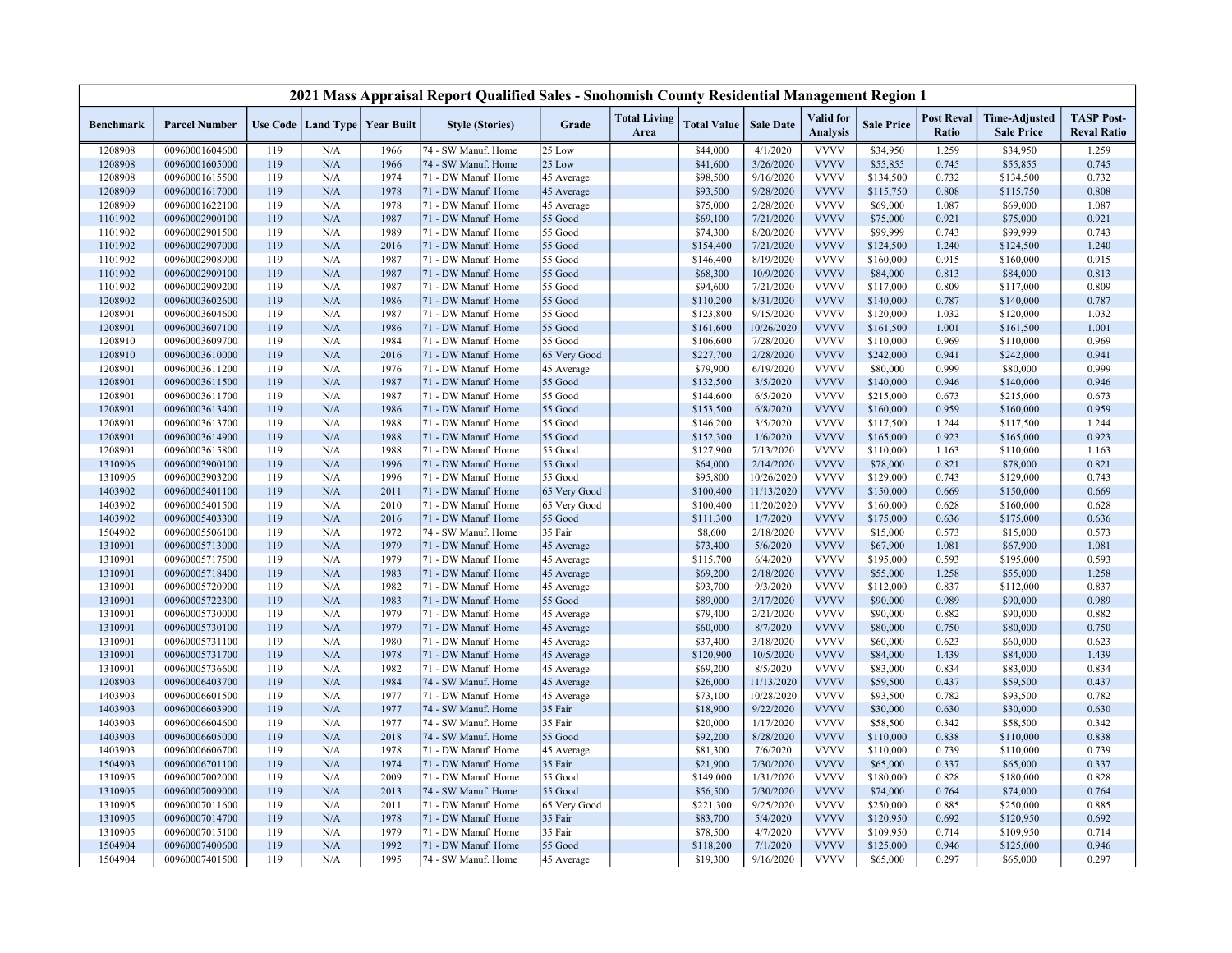|                  |                      |     |                                   |      | 2021 Mass Appraisal Report Qualified Sales - Snohomish County Residential Management Region 1 |              |                             |                    |                  |                                     |                   |                            |                                           |                                         |
|------------------|----------------------|-----|-----------------------------------|------|-----------------------------------------------------------------------------------------------|--------------|-----------------------------|--------------------|------------------|-------------------------------------|-------------------|----------------------------|-------------------------------------------|-----------------------------------------|
| <b>Benchmark</b> | <b>Parcel Number</b> |     | Use Code   Land Type   Year Built |      | <b>Style (Stories)</b>                                                                        | Grade        | <b>Total Living</b><br>Area | <b>Total Value</b> | <b>Sale Date</b> | <b>Valid</b> for<br><b>Analysis</b> | <b>Sale Price</b> | <b>Post Reval</b><br>Ratio | <b>Time-Adjusted</b><br><b>Sale Price</b> | <b>TASP Post-</b><br><b>Reval Ratio</b> |
| 1310908          | 00960007602000       | 119 | N/A                               | 1986 | 71 - DW Manuf. Home                                                                           | 55 Good      |                             | \$65,100           | 4/29/2020        | <b>VVVV</b>                         | \$130,000         | 0.501                      | \$130,000                                 | 0.501                                   |
| 1310908          | 00960007606400       | 119 | N/A                               | 1986 | 71 - DW Manuf. Home                                                                           | 55 Good      |                             | \$128,200          | 9/18/2020        | <b>VVVV</b>                         | \$118,800         | 1.079                      | \$118,800                                 | 1.079                                   |
| 1310908          | 00960007606800       | 119 | N/A                               | 1987 | 71 - DW Manuf. Home                                                                           | 55 Good      |                             | \$43,400           | 9/21/2020        | <b>VVVV</b>                         | \$89,000          | 0.488                      | \$89,000                                  | 0.488                                   |
| 1310908          | 00960007607200       | 119 | N/A                               | 1987 | 71 - DW Manuf. Home                                                                           | 55 Good      |                             | \$55,200           | 7/2/2020         | <b>VVVV</b>                         | \$125,000         | 0.442                      | \$125,000                                 | 0.442                                   |
| 1310908          | 00960007609100       | 119 | N/A                               | 1988 | 71 - DW Manuf. Home                                                                           | 55 Good      |                             | \$47,300           | 9/3/2020         | <b>VVVV</b>                         | \$140,000         | 0.338                      | \$140,000                                 | 0.338                                   |
| 1310908          | 00960007609600       | 119 | N/A                               | 1982 | 71 - DW Manuf. Home                                                                           | 45 Average   |                             | \$62,900           | 12/4/2020        | <b>VVVV</b>                         | \$148,000         | 0.425                      | \$148,000                                 | 0.425                                   |
| 1310902          | 00960007800700       | 119 | N/A                               | 1968 | 71 - DW Manuf. Home                                                                           | 35 Fair      |                             | \$47,900           | 1/27/2020        | <b>VVVV</b>                         | \$55,000          | 0.871                      | \$55,000                                  | 0.871                                   |
| 1310902          | 00960007811400       | 119 | N/A                               | 1971 | 71 - DW Manuf. Home                                                                           | 35 Fair      |                             | \$78,200           | 5/11/2020        | <b>VVVV</b>                         | \$92,000          | 0.850                      | \$92,000                                  | 0.850                                   |
| 1310902          | 00960007814800       | 119 | N/A                               | 1972 | 71 - DW Manuf. Home                                                                           | 35 Fair      |                             | \$69,600           | 1/10/2020        | <b>VVVV</b>                         | \$83,250          | 0.836                      | \$83,250                                  | 0.836                                   |
| 1310902          | 00960007815100       | 119 | N/A                               | 2016 | 71 - DW Manuf. Home                                                                           | 65 Very Good |                             | \$163,300          | 11/13/2020       | <b>VVVV</b>                         | \$195,000         | 0.837                      | \$195,000                                 | 0.837                                   |
| 1310902          | 00960007816100       | 119 | N/A                               | 1977 | 71 - DW Manuf. Home                                                                           | 45 Average   |                             | \$56,600           | 10/27/2020       | <b>VVVV</b>                         | \$67,000          | 0.845                      | \$67,000                                  | 0.845                                   |
| 1310903          | 00960007820200       | 119 | N/A                               | 1976 | 71 - DW Manuf. Home                                                                           | 45 Average   |                             | \$83,800           | 4/16/2020        | <b>VVVV</b>                         | \$75,000          | 1.117                      | \$75,000                                  | 1.117                                   |
| 1409903          | 00960008400100       | 119 | N/A                               | 1968 | 74 - SW Manuf. Home                                                                           | 25 Low       |                             | \$21,000           | 1/22/2020        | <b>VVVV</b>                         | \$30,000          | 0.700                      | \$30,000                                  | 0.700                                   |
| 1605901          | 00960009701400       | 119 | N/A                               | 1968 | 74 - SW Manuf. Home                                                                           | 25 Low       |                             | \$8,800            | 1/7/2020         | <b>VVVV</b>                         | \$6,000           | 1.467                      | \$6,000                                   | 1.467                                   |
| 1403905          | 00960010301900       | 119 | N/A                               | 2010 | 71 - DW Manuf. Home                                                                           | 45 Average   |                             | \$50,100           | 8/20/2020        | <b>VVVV</b>                         | \$72,500          | 0.691                      | \$72,500                                  | 0.691                                   |
| 1403905          | 00960010302300       | 119 | N/A                               | 1986 | 71 - DW Manuf. Home                                                                           | 55 Good      |                             | \$66,400           | 5/22/2020        | <b>VVVV</b>                         | \$68,000          | 0.976                      | \$68,000                                  | 0.976                                   |
| 1403905          | 00960010302700       | 119 | N/A                               | 1985 | 74 - SW Manuf. Home                                                                           | 45 Average   |                             | \$15,500           | 9/29/2020        | <b>VVVV</b>                         | \$55,000          | 0.282                      | \$55,000                                  | 0.282                                   |
| 1403905          | 00960010303900       | 119 | N/A                               | 1976 | 74 - SW Manuf. Home                                                                           | 35 Fair      |                             | \$21,000           | 10/15/2020       | <b>VVVV</b>                         | \$18,000          | 1.167                      | \$18,000                                  | 1.167                                   |
| 1315904          | 00960010602700       | 119 | N/A                               | 1960 | 71 - DW Manuf. Home                                                                           | 25 Low       |                             | \$12,900           | 4/30/2020        | <b>VVVV</b>                         | \$30,000          | 0.430                      | \$30,000                                  | 0.430                                   |
| 1315904          | 00960010604000       | 119 | N/A                               | 1979 | 71 - DW Manuf. Home                                                                           | 45 Average   |                             | \$37,800           | 1/30/2020        | <b>VVVV</b>                         | \$76,900          | 0.492                      | \$76,900                                  | 0.492                                   |
| 1315904          | 00960010606000       | 119 | N/A                               | 2019 | 74 - SW Manuf. Home                                                                           | 55 Good      |                             | \$22,000           | 1/29/2020        | <b>VVVV</b>                         | \$73,000          | 0.301                      | \$73,000                                  | 0.301                                   |
| 1315904          | 00960010613200       | 119 | N/A                               | 2019 | 71 - DW Manuf. Home                                                                           | 65 Very Good |                             | \$141,600          | 10/13/2020       | <b>VVVV</b>                         | \$167,500         | 0.845                      | \$167,500                                 | 0.845                                   |
| 1403906          | 00960011600500       | 119 | N/A                               | 1998 | 71 - DW Manuf. Home                                                                           | 55 Good      |                             | \$72,500           | 10/27/2020       | <b>VVVV</b>                         | \$143,000         | 0.507                      | \$143,000                                 | 0.507                                   |
| 1310904          | 00960012704700       | 119 | N/A                               | 1979 | 71 - DW Manuf. Home                                                                           | 45 Average   |                             | \$74,500           | 11/20/2020       | <b>VVVV</b>                         | \$82,000          | 0.909                      | \$82,000                                  | 0.909                                   |
| 1310904          | 00960012705500       | 119 | N/A                               | 1979 | 71 - DW Manuf. Home                                                                           | 45 Average   |                             | \$90,400           | 10/15/2020       | <b>VVVV</b>                         | \$139,000         | 0.650                      | \$139,000                                 | 0.650                                   |
| 1101901          | 00960013203000       | 119 | N/A                               | 1979 | 71 - DW Manuf. Home                                                                           | 45 Average   |                             | \$39,700           | 5/29/2020        | <b>VVVV</b>                         | \$70,000          | 0.567                      | \$70,000                                  | 0.567                                   |
| 1101901          | 00960013205600       | 119 | N/A                               | 1989 | 71 - DW Manuf. Home                                                                           | 55 Good      |                             | \$61,800           | 5/20/2020        | <b>VVVV</b>                         | \$78,000          | 0.792                      | \$78,000                                  | 0.792                                   |
| 1101901          | 00960013207200       | 119 | N/A                               | 1982 | 71 - DW Manuf. Home                                                                           | 45 Average   |                             | \$58,600           | 2/21/2020        | <b>VVVV</b>                         | \$70,000          | 0.837                      | \$70,000                                  | 0.837                                   |
| 1101901          | 00960013207900       | 119 | N/A                               | 1987 | 71 - DW Manuf. Home                                                                           | 55 Good      |                             | \$92,600           | 6/27/2020        | <b>VVVV</b>                         | \$60,000          | 1.543                      | \$60,000                                  | 1.543                                   |
| 1409902          | 00960013504900       | 119 | N/A                               | 1976 | 74 - SW Manuf. Home                                                                           | 35 Fair      |                             | \$26,100           | 4/24/2020        | <b>VVVV</b>                         | \$34,500          | 0.757                      | \$34,500                                  | 0.757                                   |
| 1409902          | 00960013506800       | 119 | N/A                               | 1986 | 71 - DW Manuf. Home                                                                           | 55 Good      |                             | \$60,900           | 5/20/2020        | <b>VVVV</b>                         | \$95,000          | 0.641                      | \$95,000                                  | 0.641                                   |
| 1201005          | 00437578401501       | 121 | A5                                | 1911 | 18 - 2 Story Bsmt                                                                             | 45 Average   | 3,182                       | \$520,100          | 7/11/2020        | <b>VVVV</b>                         | \$530,000         | 0.981                      | \$549,080                                 | 0.947                                   |
| 1201002          | 00438833301100       | 121 | A2                                | 1925 | 18 - 2 Story Bsmt                                                                             | 45 Average   | 2,817                       | \$669,300          | 5/27/2020        | <b>VVVV</b>                         | \$530,000         | 1.263                      | \$555,970                                 | 1.204                                   |
| 1201006          | 00500400303300       | 121 | A1                                | 1915 | 18 - 2 Story Bsmt                                                                             | 45 Average   | 2,220                       | \$464,000          | 9/30/2020        | <b>VVVV</b>                         | \$607,000         | 0.764                      | \$610,642                                 | 0.760                                   |
| 1605000          | 00527800000400       | 121 | A <sub>3</sub>                    | 1956 | 12 - 1 Story Bsmt                                                                             | 35 Fair      | 2,088                       | \$688,000          | 7/8/2020         | <b>VVVV</b>                         | \$562,500         | 1.223                      | \$582,750                                 | 1.181                                   |
| 1201013          | 00544700303300       | 121 | A2                                | 1948 | 12 - 1 Story Bsmt                                                                             | 35 Fair      | 3,294                       | \$699,600          | 10/28/2020       | <b>VVVV</b>                         | \$774,000         | 0.904                      | \$778,644                                 | 0.898                                   |
| 1217000          | 00570300103201       | 121 | A2                                | 1946 | 12 - 1 Story Bsmt                                                                             | 35 Fair      | 2,553                       | \$604,200          | 11/30/2020       | <b>VVVV</b>                         | \$630,000         | 0.959                      | \$630,000                                 | 0.959                                   |
| 1302000          | 00373701700905       | 122 | A2                                | 1990 | 11 - 1 Story                                                                                  | 45 Average   | 2,300                       | \$668,300          | 8/10/2020        | <b>VVVV</b>                         | \$950,000         | 0.703                      | \$959,500                                 | 0.697                                   |
| 1310000          | 00373800602005       | 122 | A2                                | 1977 | 11 - 1 Story                                                                                  | 45 Average   | 1,738                       | \$490,500          | 4/27/2020        | <b>VVVV</b>                         | \$530,300         | 0.925                      | \$555,754                                 | 0.883                                   |
| 1101012          | 00392000000204       | 122 | A2                                | 1992 | 17 - 2 Story                                                                                  | 41 Avg Minus | 2,248                       | \$543,500          | 9/22/2020        | <b>VVVV</b>                         | \$495,000         | 1.098                      | \$497,970                                 | 1.091                                   |
| 1101012          | 00392000003406       | 122 | A2                                | 1979 | 17 - 2 Story                                                                                  | 35 Fair      | 1,832                       | \$467,700          | 7/13/2020        | <b>VVVV</b>                         | \$535,000         | 0.874                      | \$554,260                                 | 0.844                                   |
| 1208000          | 00392400000101       | 122 | A2                                | 1996 | 17 - 2 Story                                                                                  | 45 Average   | 2,768                       | \$557,200          | 8/21/2020        | <b>VVVV</b>                         | \$528,500         | 1.054                      | \$533,785                                 | 1.044                                   |
| 1201013          | 00392900200103       | 122 | A2                                | 1990 | 11 - 1 Story                                                                                  | 45 Average   | 2,497                       | \$651,700          | 10/22/2020       | <b>VVVV</b>                         | \$615,000         | 1.060                      | \$618,690                                 | 1.053                                   |
| 1201013          | 00392900800300       | 122 | A2                                | 1976 | 11 - 1 Story                                                                                  | 45 Average   | 1,776                       | \$500,700          | 6/16/2020        | <b>VVVV</b>                         | \$470,000         | 1.065                      | \$493,500                                 | 1.015                                   |
| 1201013          | 00392901100701       | 122 | A2                                | 1975 | $11 - 1$ Story                                                                                | 35 Fair      | 1,808                       | \$511,800          | 8/3/2020         | <b>VVVV</b>                         | \$530,000         | 0.966                      | \$535,300                                 | 0.956                                   |
| 1101008          | 00400000000702       | 122 | A2                                | 1978 | 17 - 2 Story                                                                                  | 35 Fair      | 1,820                       | \$482,100          | 3/25/2020        | <b>VVVV</b>                         | \$540,000         | 0.893                      | \$568,080                                 | 0.849                                   |
| 1101008          | 00400000000703       | 122 | A2                                | 1978 | 17 - 2 Story                                                                                  | 35 Fair      | 1,916                       | \$488,900          | 3/25/2020        | <b>VVVV</b>                         | \$540,000         | 0.905                      | \$568,080                                 | 0.861                                   |
| 1310000          | 00402500004500       | 122 | A2                                | 1959 | 11 - 1 Story                                                                                  | 35 Fair      | 1,400                       | \$376,800          | 12/23/2020       | <b>VVVV</b>                         | \$414,000         | 0.910                      | \$414,000                                 | 0.910                                   |
| 1101009          | 00402900001800       | 122 | A <sub>1</sub>                    | 1940 | 11 - 1 Story                                                                                  | 25 Low       | 1,686                       | \$384,400          | 8/27/2020        | <b>VVVV</b>                         | \$500,000         | 0.769                      | \$505,000                                 | 0.761                                   |
| 1101009          | 00402900002500       | 122 | A1                                | 1941 | 11 - 1 Story                                                                                  | 25 Low       | 1,326                       | \$309,200          | 5/22/2020        | <b>VVVV</b>                         | \$400,000         | 0.773                      | \$419,600                                 | 0.737                                   |
| 1101009          | 00412000100900       | 122 | A2                                | 1957 | 11 - 1 Story                                                                                  | 35 Fair      | 1,188                       | \$387,900          | 8/12/2020        | <b>VVVV</b>                         | \$415,000         | 0.935                      | \$419,150                                 | 0.925                                   |
| 1101007          | 00412700000401       | 122 | A <sub>1</sub>                    | 1978 | 12 - 1 Story Bsmt                                                                             | 35 Fair      | 1,776                       | \$461,900          | 5/1/2020         | <b>VVVV</b>                         | \$415,000         | 1.113                      | \$435,335                                 | 1.061                                   |
| 1101008          | 00436800000301       | 122 | A2                                | 1989 | 17 - 2 Story                                                                                  | 41 Avg Minus | 2,380                       | \$477,600          | 10/14/2020       | <b>VVVV</b>                         | \$575,000         | 0.831                      | \$578,450                                 | 0.826                                   |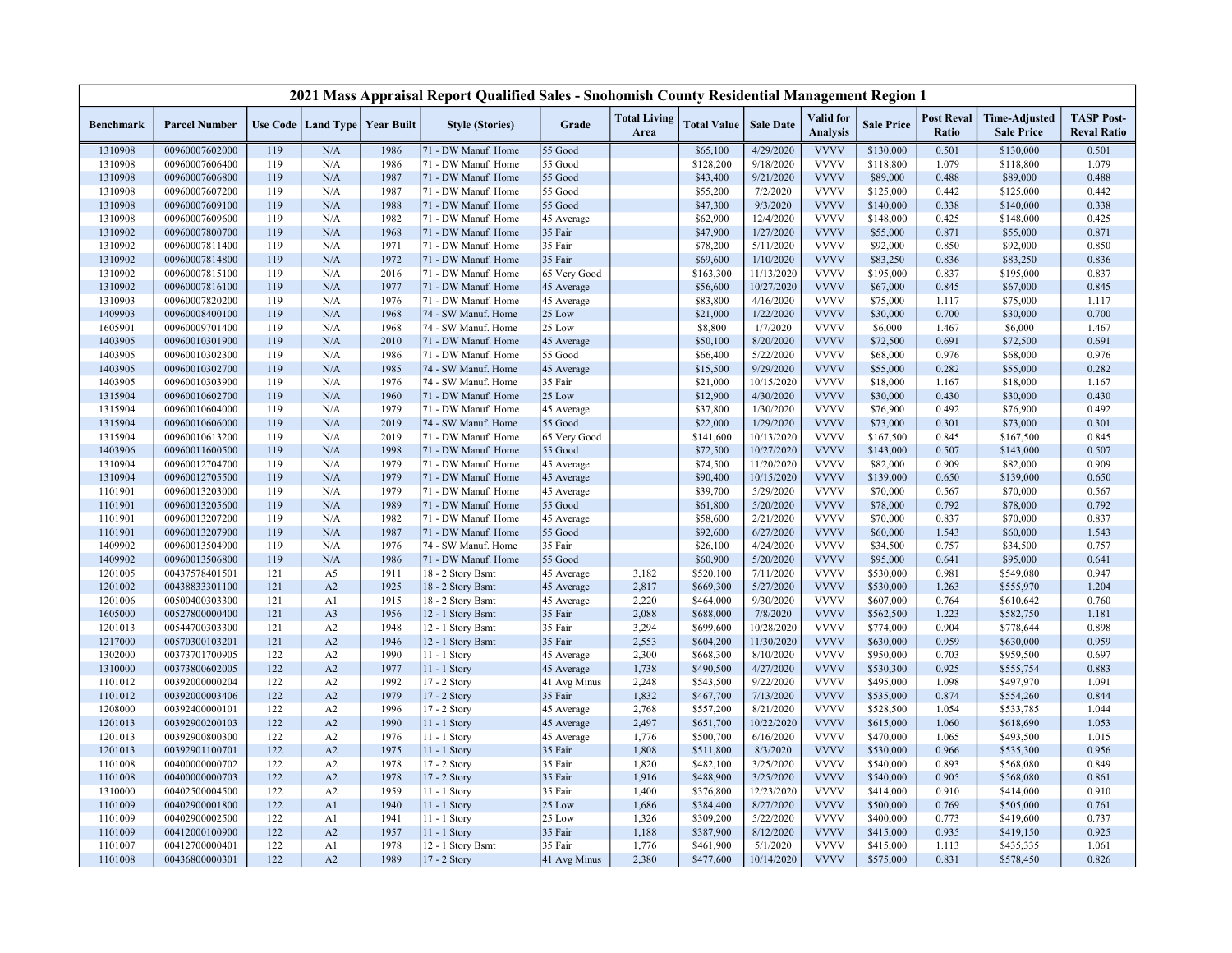|                  |                                  |            |                |                                   | 2021 Mass Appraisal Report Qualified Sales - Snohomish County Residential Management Region 1 |                       |                             |                    |                         |                              |                   |                                   |                                           |                                         |
|------------------|----------------------------------|------------|----------------|-----------------------------------|-----------------------------------------------------------------------------------------------|-----------------------|-----------------------------|--------------------|-------------------------|------------------------------|-------------------|-----------------------------------|-------------------------------------------|-----------------------------------------|
| <b>Benchmark</b> | <b>Parcel Number</b>             |            |                | Use Code   Land Type   Year Built | <b>Style (Stories)</b>                                                                        | Grade                 | <b>Total Living</b><br>Area | <b>Total Value</b> | <b>Sale Date</b>        | Valid for<br><b>Analysis</b> | <b>Sale Price</b> | <b>Post Reval</b><br><b>Ratio</b> | <b>Time-Adjusted</b><br><b>Sale Price</b> | <b>TASP Post-</b><br><b>Reval Ratio</b> |
| 1101008          | 00436800000400                   | 122        | A2             | 1989                              | 17 - 2 Story                                                                                  | 41 Avg Minus          | 2,604                       | \$455,600          | 9/24/2020               | <b>VVVV</b>                  | \$572,250         | 0.796                             | \$575,684                                 | 0.791                                   |
| 1101007          | 00436800002901                   | 122        | A2             | 1967                              | 11 - 1 Story                                                                                  | 35 Fair               | 1,800                       | \$420,200          | 11/10/2020              | <b>VVVV</b>                  | \$450,000         | 0.934                             | \$450,000                                 | 0.934                                   |
| 1101007          | 00436800002902                   | 122        | A2             | 1968                              | $11 - 1$ Story                                                                                | 35 Fair               | 2,040                       | \$483,000          | 11/10/2020              | <b>VVVV</b>                  | \$500,000         | 0.966                             | \$500,000                                 | 0.966                                   |
| 1310000          | 00480401705302                   | 122        | A2             | 1997                              | 11 - 1 Story                                                                                  | 45 Average            | 2,544                       | \$702,000          | 11/4/2020               | <b>VVVV</b>                  | \$700,000         | 1.003                             | \$700,000                                 | 1.003                                   |
| 1310000          | 00480401801601                   | 122        | A2             | 1994                              | 17 - 2 Story                                                                                  | 45 Average            | 2,320                       | \$587,700          | 12/1/2020               | <b>VVVV</b>                  | \$652,000         | 0.901                             | \$652,000                                 | 0.901                                   |
| 1201013          | 00531700500301                   | 122        | A2             | 1979                              | $11 - 1$ Story                                                                                | 45 Average            | 1,628                       | \$363,500          | 9/30/2020               | <b>VVVV</b>                  | \$450,000         | 0.808                             | \$452,700                                 | 0.803                                   |
| 1101008          | 00541900000708                   | 122        | A2             | 1932                              | 17 - 2 Story                                                                                  | 45 Average            | 4,660                       | \$729,800          | 6/29/2020               | <b>VVVV</b>                  | \$675,000         | 1.081                             | \$708,750                                 | 1.030                                   |
| 1208000          | 00552300400302                   | 122        | A2             | 1988                              | 17 - 2 Story                                                                                  | 45 Average            | 2,444                       | \$624,400          | 10/7/2020               | <b>VVVV</b>                  | \$620,000         | 1.007                             | \$623,720                                 | 1.001                                   |
| 1208000          | 00552400700800                   | 122        | A2             | 1960                              | 11 - 1 Story                                                                                  | 35 Fair               | 1,830                       | \$399,900          | 8/4/2020                | <b>VVVV</b>                  | \$432,500         | 0.925                             | \$436,825                                 | 0.915                                   |
| 1201004          | 00563239600600                   | 122        | A2             | 1992                              | $11 - 1$ Story                                                                                | 41 Avg Minus          | 1,996                       | \$525,800          | 5/21/2020               | <b>VVVV</b>                  | \$465,000         | 1.131                             | \$487,785                                 | 1.078                                   |
| 1201004          | 00563239601200                   | 122        | A2             | 1992                              | 11 - 1 Story                                                                                  | 41 Avg Minus          | 1,996                       | \$526,000          | 5/19/2020               | <b>VVVV</b>                  | \$460,000         | 1.143                             | \$482,540                                 | 1.090                                   |
| 1201004          | 00563241101900                   | 122        | A2             | 1979                              | 11 - 1 Story                                                                                  | 45 Average            | 2,243                       | \$559,100          | 5/28/2020               | <b>VVVV</b>                  | \$552,000         | 1.013                             | \$579,048                                 | 0.966                                   |
| 1201004          | 00563241202800                   | 122        | A2             | 1990                              | 17 - 2 Story                                                                                  | 45 Average            | 2,252                       | \$526,400          | 5/18/2020               | <b>VVVV</b>                  | \$560,000         | 0.940                             | \$587,440                                 | 0.896                                   |
| 1201004          | 00563241203000                   | 122        | A2             | 1990                              | 17 - 2 Story                                                                                  | 45 Average            | 2,252                       | \$528,300          | 8/12/2020               | <b>VVVV</b>                  | \$600,000         | 0.881                             | \$606,000                                 | 0.872                                   |
| 1217000          | 00568800300401                   | 122        | A2             | 2019                              | 17 - 2 Story                                                                                  | 45 Average            | 3,280                       | \$770,600          | 3/5/2020                | <b>VVVV</b>                  | \$863,200         | 0.893                             | \$908,086                                 | 0.849                                   |
| 1217000          | 00570400300904                   | 122        | A2             | 1995                              | 17 - 2 Story                                                                                  | 45 Average            | 2,784                       | \$676,200          | 2/12/2020               | <b>VVVV</b>                  | \$700,000         | 0.966                             | \$746,900                                 | 0.905                                   |
| 1310000          | 00574200007401                   | 122        | A2             | 2004                              | $11 - 1$ Story                                                                                | 45 Average            | 1,192                       | \$734,200          | 5/22/2020               | <b>VVVV</b>                  | \$691,000         | 1.063                             | \$724,859                                 | 1.013                                   |
| 1310000          | 00574200009100                   | 122        | A2             | 1998                              | 17 - 2 Story                                                                                  | 45 Average            | 2,560                       | \$668,500          | 6/5/2020                | <b>VVVV</b>                  | \$612,000         | 1.092                             | \$642,600                                 | 1.040                                   |
| 1201004          | 00578700202700                   | 122        | A2             | 1979                              | 11 - 1 Story                                                                                  | 35 Fair               | 1,882                       | \$492,300          | 10/13/2020              | <b>VVVV</b>                  | \$500,000         | 0.985                             | \$503,000                                 | 0.979                                   |
| 1107000          | 00589400000300                   | 122        | A2             | 1979                              | 17 - 2 Story                                                                                  | 45 Average            | 2,656                       | \$424,300          | 4/8/2020                | <b>VVVV</b>                  | \$470,000         | 0.903                             | \$492,560                                 | 0.861                                   |
|                  |                                  |            |                |                                   |                                                                                               |                       |                             |                    |                         |                              |                   | 0.853                             |                                           |                                         |
| 1217000          | 00603100200101<br>00621600200100 | 122<br>122 | A2<br>A2       | 1996<br>1969                      | 17 - 2 Story                                                                                  | 45 Average<br>35 Fair | 2,768                       | \$718,000          | 12/14/2020<br>6/15/2020 | <b>VVVV</b><br><b>VVVV</b>   | \$842,220         | 1.068                             | \$842,220                                 | 0.853<br>1.017                          |
| 1101008          |                                  |            |                |                                   | 17 - 2 Story                                                                                  |                       | 2,081                       | \$475,300          |                         | <b>VVVV</b>                  | \$445,000         | 0.959                             | \$467,250                                 |                                         |
| 1208000          | 00693600000400                   | 122        | A2             | 1980                              | $11 - 1$ Story                                                                                | 35 Fair               | 2,150                       | \$528,200          | 10/10/2020              |                              | \$551,000         |                                   | \$554,306                                 | 0.953                                   |
| 1101007          | 00700300000200                   | 122        | A <sub>3</sub> | 1980                              | 17 - 2 Story                                                                                  | 45 Average            | 2,088                       | \$576,700          | 8/28/2020               | <b>VVVV</b>                  | \$540,000         | 1.068                             | \$545,400                                 | 1.057                                   |
| 1101007          | 00700300000400                   | 122        | A <sub>3</sub> | 1980                              | 18 - 2 Story Bsmt                                                                             | 45 Average            | 3,444                       | \$639,500          | 4/28/2020               | <b>VVVV</b>                  | \$595,000         | 1.075                             | \$623,560                                 | 1.026                                   |
| 1101008          | 00713200000300                   | 122        | A <sub>3</sub> | 1987                              | 17 - 2 Story                                                                                  | 45 Average            | 2,944                       | \$565,000          | 7/21/2020               | <b>VVVV</b>                  | \$700,000         | 0.807                             | \$725,200                                 | 0.779                                   |
| 1504002          | 00742700000600                   | 122        | A <sub>3</sub> | 1986                              | 11 - 1 Story                                                                                  | 45 Average            | 2,092                       | \$676,900          | 11/10/2020              | <b>VVVV</b>                  | \$725,000         | 0.934                             | \$725,000                                 | 0.934                                   |
| 1504002          | 00742700000700                   | 122        | A <sub>3</sub> | 1986                              | 11 - 1 Story                                                                                  | 45 Average            | 2,092                       | \$676,900          | 8/27/2020               | <b>VVVV</b>                  | \$744,889         | 0.909                             | \$752,338                                 | 0.900                                   |
| 1605000          | 27033600112200                   | 122        | A3             | 1999                              | 17 - 2 Story                                                                                  | 45 Average            | 2,656                       | \$848,800          | 9/14/2020               | <b>VVVV</b>                  | \$925,000         | 0.918                             | \$930,550                                 | 0.912                                   |
| 1310000          | 28042400406200                   | 122        | A2             | 1997                              | 17 - 2 Story                                                                                  | 45 Average            | 3,076                       | \$686,600          | 5/26/2020               | <b>VVVV</b>                  | \$525,000         | 1.308                             | \$550,725                                 | 1.247                                   |
| 1310000          | 28042400406300                   | 122        | A2             | 1997                              | 17 - 2 Story                                                                                  | 45 Average            | 2,860                       | \$657,700          | 12/28/2020              | <b>VVVV</b>                  | \$525,000         | 1.253                             | \$525,000                                 | 1.253                                   |
| 1201004          | 00401547301700                   | 123        | A2             | 1934                              | 15 - 1 1/2 Story Bsmt                                                                         | 45 Average            | 3,616                       | \$605,600          | 10/7/2020               | <b>VVVV</b>                  | \$660,000         | 0.918                             | \$663,960                                 | 0.912                                   |
| 1201003          | 00439155000400                   | 123        | A2             | 1901                              | 18 - 2 Story Bsmt                                                                             | 55 Good               | 1,594                       | \$448,300          | 5/26/2020               | <b>VVVV</b>                  | \$375,000         | 1.195                             | \$393,375                                 | 1.140                                   |
| 1302000          | 00923400003100                   | 141        | C <sub>2</sub> | 2002                              | 17 - 2 Story                                                                                  | 45 Average            | 1,988                       | \$564,000          | 10/1/2020               | <b>VVVV</b>                  | \$580,000         | 0.972                             | \$583,480                                 | 0.967                                   |
| 1315000          | 00944700101100                   | 141        | C <sub>2</sub> | 2003                              | 24 - Tri Level                                                                                | 45 Average            | 1,605                       | \$478,900          | 1/17/2020               | <b>VVVV</b>                  | \$435,000         | 1.101                             | \$474,585                                 | 1.009                                   |
| 1315000          | 00944700101900                   | 141        | C <sub>2</sub> | 2003                              | 17 - 2 Story                                                                                  | 45 Average            | 1,796                       | \$494,500          | 7/23/2020               | <b>VVVV</b>                  | \$465,000         | 1.063                             | \$481,740                                 | 1.026                                   |
| 1315000          | 00944700104000                   | 141        | C2             | 2003                              | 17 - 2 Story                                                                                  | 45 Average            | 1,796                       | \$497,300          | 10/1/2020               | <b>VVVV</b>                  | \$447,000         | 1.113                             | \$449,682                                 | 1.106                                   |
| 1504002          | 00949300000501                   | 141        | C1             | 2007                              | $20 - 2 +$ Story                                                                              | 41 Avg Minus          | 1,872                       | \$468,900          | 4/23/2020               | <b>VVVV</b>                  | \$483,500         | 0.970                             | \$506,708                                 | 0.925                                   |
| 1302000          | 00950200000900                   | 141        | C <sub>2</sub> | 2004                              | 17 - 2 Story                                                                                  | 45 Average            | 1,596                       | \$517,300          | 3/31/2020               | <b>VVVV</b>                  | \$489,000         | 1.058                             | \$514,428                                 | 1.006                                   |
| 1302000          | 00950200001900                   | 141        | C <sub>2</sub> | 2004                              | 17 - 2 Story                                                                                  | 45 Average            | 1,596                       | \$519,300          | 7/31/2020               | <b>VVVV</b>                  | \$495,000         | 1.049                             | \$512,820                                 | 1.013                                   |
| 1302000          | 00950200002300                   | 141        | C2             | 2004                              | 17 - 2 Story                                                                                  | 45 Average            | 2,047                       | \$585,400          | 3/3/2020                | <b>VVVV</b>                  | \$515,000         | 1.137                             | \$541,780                                 | 1.081                                   |
| 1315000          | 00950300000900                   | 141        | C2             | 2004                              | 17 - 2 Story                                                                                  | 45 Average            | 2,319                       | \$581,200          | 3/10/2020               | <b>VVVV</b>                  | \$588,000         | 0.988                             | \$618,576                                 | 0.940                                   |
| 1310000          | 00953900001600                   | 141        | C2             | 2004                              | 17 - 2 Story                                                                                  | 41 Avg Minus          | 1,688                       | \$417,800          | 3/27/2020               | <b>VVVV</b>                  | \$460,000         | 0.908                             | \$483,920                                 | 0.863                                   |
| 1315000          | 00958200001800                   | 141        | C <sub>3</sub> | 2004                              | 17 - 2 Story                                                                                  | 45 Average            | 2,007                       | \$528,900          | 4/6/2020                | <b>VVVV</b>                  | \$510,000         | 1.037                             | \$534,480                                 | 0.990                                   |
| 1208000          | 01008100001700                   | 141        | C <sub>2</sub> | 2004                              | 17 - 2 Story                                                                                  | 45 Average            | 1,403                       | \$383,100          | 9/15/2020               | <b>VVVV</b>                  | \$406,000         | 0.944                             | \$408,436                                 | 0.938                                   |
| 1208000          | 01008100003500                   | 141        | C <sub>2</sub> | 2005                              | 17 - 2 Story                                                                                  | 45 Average            | 1,403                       | \$382,800          | 8/3/2020                | <b>VVVV</b>                  | \$415,000         | 0.922                             | \$419,150                                 | 0.913                                   |
| 1208000          | 01008100003600                   | 141        | C <sub>2</sub> | 2004                              | 18 - 2 Story Bsmt                                                                             | 45 Average            | 1,852                       | \$443,700          | 7/9/2020                | <b>VVVV</b>                  | \$431,000         | 1.029                             | \$446,516                                 | 0.994                                   |
| 1208000          | 01008100004400                   | 141        | C <sub>2</sub> | 2004                              | 18 - 2 Story Bsmt                                                                             | 45 Average            | 1,799                       | \$427,600          | 12/3/2020               | <b>VVVV</b>                  | \$435,000         | 0.983                             | \$435,000                                 | 0.983                                   |
| 1315000          | 01011200000100                   | 141        | C <sub>2</sub> | 2006                              | 17 - 2 Story                                                                                  | 45 Average            | 2,561                       | \$590,000          | 9/10/2020               | <b>VVVV</b>                  | \$575,000         | 1.026                             | \$578,450                                 | 1.020                                   |
| 1315000          | 01011200002600                   | 141        | C2             | 2005                              | 17 - 2 Story                                                                                  | 45 Average            | 1,994                       | \$525,900          | 8/25/2020               | <b>VVVV</b>                  | \$465,000         | 1.131                             | \$469,650                                 | 1.120                                   |
| 1409000          | 01012200001300                   | 141        | C2             | 2004                              | $20 - 2 +$ Story                                                                              | 45 Average            | 2,000                       | \$570,500          | 3/20/2020               | <b>VVVV</b>                  | \$539,950         | 1.057                             | \$568,027                                 | 1.004                                   |
| 1409000          | 01012200001500                   | 141        | C <sub>2</sub> | 2004                              | $20 - 2 +$ Story                                                                              | 45 Average            | 2,000                       | \$575,100          | 3/24/2020               | <b>VVVV</b>                  | \$550,000         | 1.046                             | \$578,600                                 | 0.994                                   |
| 1208000          | 01019000002100                   | 141        | C2             | 2005                              | 17 - 2 Story                                                                                  | 45 Average            | 1,606                       | \$431,900          | 10/10/2020              | <b>VVVV</b>                  | \$505,000         | 0.855                             | \$508,030                                 | 0.850                                   |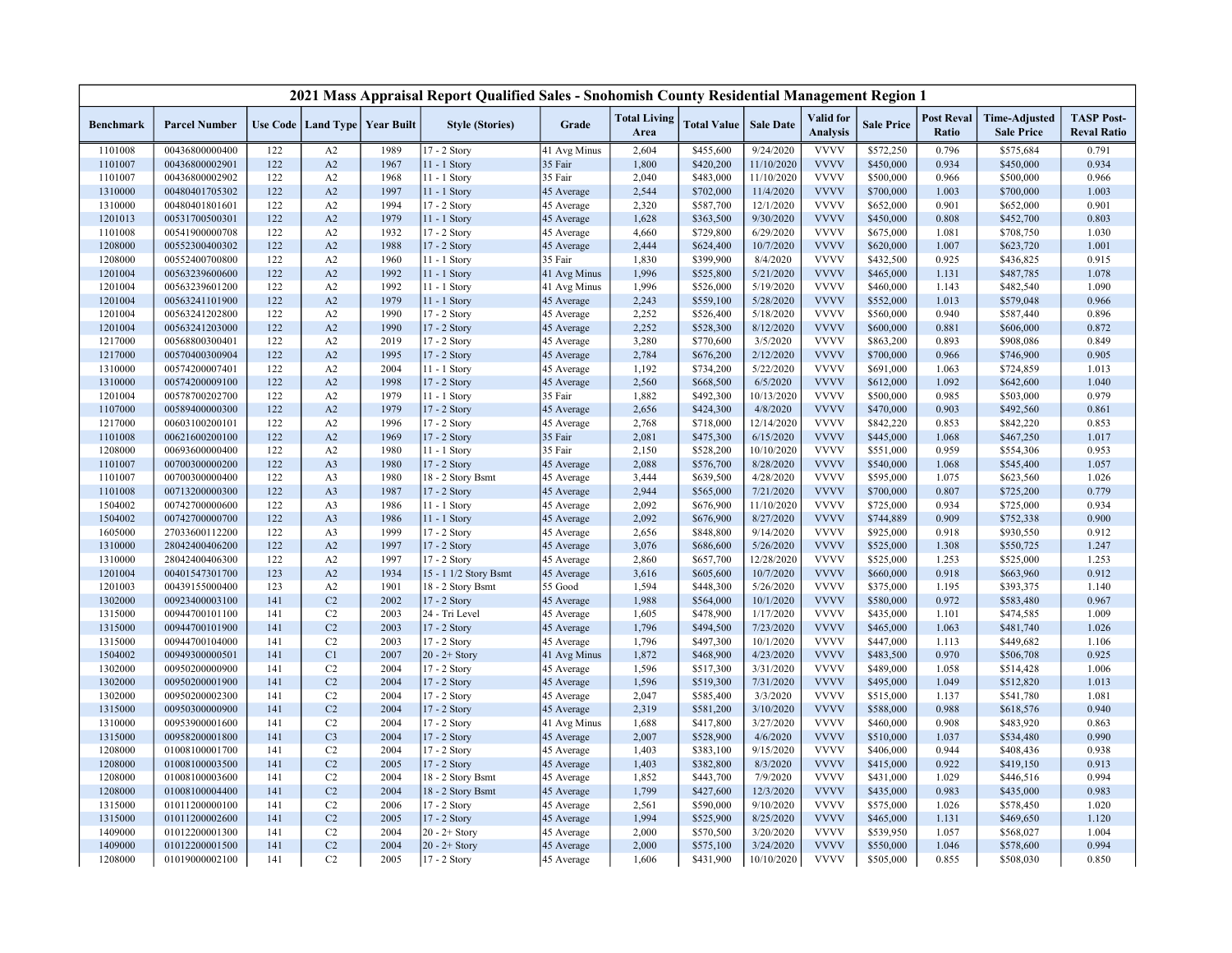|                  |                      |     |                      |                   | 2021 Mass Appraisal Report Qualified Sales - Snohomish County Residential Management Region 1 |              |                             |                    |                  |                                     |                   |                            |                                           |                                         |
|------------------|----------------------|-----|----------------------|-------------------|-----------------------------------------------------------------------------------------------|--------------|-----------------------------|--------------------|------------------|-------------------------------------|-------------------|----------------------------|-------------------------------------------|-----------------------------------------|
| <b>Benchmark</b> | <b>Parcel Number</b> |     | Use Code   Land Type | <b>Year Built</b> | <b>Style (Stories)</b>                                                                        | Grade        | <b>Total Living</b><br>Area | <b>Total Value</b> | <b>Sale Date</b> | <b>Valid</b> for<br><b>Analysis</b> | <b>Sale Price</b> | <b>Post Reval</b><br>Ratio | <b>Time-Adjusted</b><br><b>Sale Price</b> | <b>TASP Post-</b><br><b>Reval Ratio</b> |
| 1315000          | 01021400002100       | 141 | C <sub>2</sub>       | 2005              | 17 - 2 Story                                                                                  | 45 Average   | 2,554                       | \$587,800          | 4/16/2020        | <b>VVVV</b>                         | \$577,000         | 1.019                      | \$604,696                                 | 0.972                                   |
| 1315000          | 01021400003200       | 141 | C2                   | 2005              | 17 - 2 Story                                                                                  | 45 Average   | 2,554                       | \$589,700          | 6/18/2020        | <b>VVVV</b>                         | \$540,000         | 1.092                      | \$567,000                                 | 1.040                                   |
| 1310000          | 01023100004700       | 141 | C2                   | 2005              | 17 - 2 Story                                                                                  | 45 Average   | 1,674                       | \$429,800          | 2/13/2020        | <b>VVVV</b>                         | \$435,000         | 0.988                      | \$464,145                                 | 0.926                                   |
| 1217000          | 01023500000800       | 141 | C2                   | 1977              | 17 - 2 Story                                                                                  | 45 Average   | 2,324                       | \$558,400          | 1/17/2020        | <b>VVVV</b>                         | \$512,000         | 1.091                      | \$558,592                                 | 1.000                                   |
| 1302000          | 01024500000200       | 141 | C2                   | 2005              | $20 - 2 +$ Story                                                                              | 41 Avg Minus | 1,583                       | \$431,500          | 7/24/2020        | <b>VVVV</b>                         | \$450,000         | 0.959                      | \$466,200                                 | 0.926                                   |
| 1302000          | 01024500001500       | 141 | C2                   | 2005              | $20 - 2 +$ Story                                                                              | 41 Avg Minus | 1,583                       | \$382,300          | 6/10/2020        | <b>VVVV</b>                         | \$410,000         | 0.932                      | \$430,500                                 | 0.888                                   |
| 1302000          | 01024500002000       | 141 | C2                   | 2005              | $20 - 2 +$ Story                                                                              | 41 Avg Minus | 1,841                       | \$449,400          | 6/27/2020        | <b>VVVV</b>                         | \$465,000         | 0.966                      | \$488,250                                 | 0.920                                   |
| 1302000          | 01024500002200       | 141 | C2                   | 2005              | $20 - 2 +$ Story                                                                              | 41 Avg Minus | 1,583                       | \$419,900          | 5/22/2020        | <b>VVVV</b>                         | \$452,750         | 0.927                      | \$474,935                                 | 0.884                                   |
| 1302000          | 01028100000300       | 141 | C <sub>2</sub>       | 2006              | 17 - 2 Story                                                                                  | 45 Average   | 1,369                       | \$512,600          | 9/8/2020         | <b>VVVV</b>                         | \$525,000         | 0.976                      | \$528,150                                 | 0.971                                   |
| 1302000          | 01028100001700       | 141 | C2                   | 2006              | 17 - 2 Story                                                                                  | 45 Average   | 1,825                       | \$539,300          | 7/26/2020        | <b>VVVV</b>                         | \$500,000         | 1.079                      | \$518,000                                 | 1.041                                   |
| 1315000          | 01028900002800       | 141 | C1                   | 2006              | 17 - 2 Story                                                                                  | 41 Avg Minus | 1,901                       | \$457,000          | 6/29/2020        | <b>VVVV</b>                         | \$437,000         | 1.046                      | \$458,850                                 | 0.996                                   |
| 1315000          | 01028900004000       | 141 | C1                   | 2006              | 17 - 2 Story                                                                                  | 41 Avg Minus | 1,948                       | \$453,400          | 4/2/2020         | <b>VVVV</b>                         | \$376,154         | 1.205                      | \$394,209                                 | 1.150                                   |
| 1208000          | 01030900000300       | 141 | C2                   | 2006              | 17 - 2 Story                                                                                  | 45 Average   | 1,638                       | \$455,900          | 5/28/2020        | <b>VVVV</b>                         | \$432,500         | 1.054                      | \$453,693                                 | 1.005                                   |
| 1310000          | 01032500002000       | 141 | C2                   | 2006              | 17 - 2 Story                                                                                  | 45 Average   | 2,028                       | \$477,700          | 3/2/2020         | <b>VVVV</b>                         | \$480,000         | 0.995                      | \$504,960                                 | 0.946                                   |
| 1310000          | 01034400001100       | 141 | C2                   | 2006              | $20 - 2 +$ Story                                                                              | 45 Average   | 1,857                       | \$454,200          | 9/10/2020        | <b>VVVV</b>                         | \$478,000         | 0.950                      | \$480,868                                 | 0.945                                   |
| 1310000          | 01034400001400       | 141 | C2                   | 2006              | $20 - 2 +$ Story                                                                              | 45 Average   | 1,586                       | \$409,400          | 2/27/2020        | <b>VVVV</b>                         | \$379,950         | 1.078                      | \$405,407                                 | 1.010                                   |
| 1310000          | 01034400005600       | 141 | C2                   | 2007              | $20 - 2 +$ Story                                                                              | 45 Average   | 1,690                       | \$441,500          | 6/30/2020        | <b>VVVV</b>                         | \$429,000         | 1.029                      | \$450,450                                 | 0.980                                   |
| 1310000          | 01034700009100       | 141 | C2                   | 2007              | $20 - 2 +$ Story                                                                              | 45 Average   | 1,845                       | \$425,300          | 6/8/2020         | <b>VVVV</b>                         | \$428,500         | 0.993                      | \$449,925                                 | 0.945                                   |
| 1315000          | 01034900702400       | 141 | C <sub>2</sub>       | 2006              | 17 - 2 Story                                                                                  | 45 Average   | 1,985                       | \$547,900          | 3/17/2020        | <b>VVVV</b>                         | \$520,500         | 1.053                      | \$547,566                                 | 1.001                                   |
| 1315000          | 01034900704100       | 141 | C2                   | 2006              | 17 - 2 Story                                                                                  | 45 Average   | 2,067                       | \$541,200          | 5/12/2020        | <b>VVVV</b>                         | \$515,000         | 1.051                      | \$540,235                                 | 1.002                                   |
| 1201013          | 01037600000400       | 141 | C <sub>2</sub>       | 2006              | 17 - 2 Story                                                                                  | 45 Average   | 1,737                       | \$429,100          | 6/23/2020        | <b>VVVV</b>                         | \$465,000         | 0.923                      | \$488,250                                 | 0.879                                   |
| 1208000          | 01042800000400       | 141 | C <sub>2</sub>       | 2006              | 17 - 2 Story                                                                                  | 45 Average   | 1,796                       | \$446,600          | 8/3/2020         | <b>VVVV</b>                         | \$470,000         | 0.950                      | \$474,700                                 | 0.941                                   |
| 1315000          | 01047500002100       | 141 | C <sub>2</sub>       | 2010              | 17 - 2 Story                                                                                  | 45 Average   | 1,562                       | \$469,200          | 5/2/2020         | <b>VVVV</b>                         | \$449,999         | 1.043                      | \$472,049                                 | 0.994                                   |
| 1315000          | 01048500000800       | 141 | C2                   | 2006              | 17 - 2 Story                                                                                  | 45 Average   | 1,963                       | \$539,600          | 5/28/2020        | <b>VVVV</b>                         | \$520,000         | 1.038                      | \$545,480                                 | 0.989                                   |
| 1315000          | 01048500001200       | 141 | C <sub>2</sub>       | 2006              | 17 - 2 Story                                                                                  | 45 Average   | 1,963                       | \$536,500          | 2/7/2020         | <b>VVVV</b>                         | \$525,000         | 1.022                      | \$560,175                                 | 0.958                                   |
| 1403000          | 01049500001800       | 141 | C2                   | 2007              | 17 - 2 Story                                                                                  | 45 Average   | 1,213                       | \$456,800          | 6/18/2020        | <b>VVVV</b>                         | \$410,000         | 1.114                      | \$430,500                                 | 1.061                                   |
| 1403000          | 01049500004000       | 141 | C2                   | 2007              | 17 - 2 Story                                                                                  | 45 Average   | 1,397                       | \$482,200          | 4/15/2020        | <b>VVVV</b>                         | \$430,000         | 1.121                      | \$450,640                                 | 1.070                                   |
| 1605000          | 01049900000800       | 141 | C2                   | 2006              | 17 - 2 Story                                                                                  | 45 Average   | 2,492                       | \$671,000          | 3/13/2020        | <b>VVVV</b>                         | \$620,000         | 1.082                      | \$652,240                                 | 1.029                                   |
| 1208000          | 01056100000300       | 141 | C2                   | 2008              | $20 - 2 +$ Story                                                                              | 45 Average   | 1,986                       | \$451,700          | 7/15/2020        | <b>VVVV</b>                         | \$440,000         | 1.027                      | \$455,840                                 | 0.991                                   |
| 1208000          | 01056100000700       | 141 | C2                   | 2008              | 17 - 2 Story                                                                                  | 45 Average   | 1,754                       | \$413,600          | 10/2/2020        | <b>VVVV</b>                         | \$425,000         | 0.973                      | \$427,550                                 | 0.967                                   |
| 1208000          | 01056100001300       | 141 | C <sub>2</sub>       | 2008              | $20 - 2 +$ Story                                                                              | 45 Average   | 1,986                       | \$429,600          | 7/15/2020        | <b>VVVV</b>                         | \$440,000         | 0.976                      | \$455,840                                 | 0.942                                   |
| 1208000          | 01056100001800       | 141 | C <sub>2</sub>       | 2008              | $20 - 2 +$ Story                                                                              | 45 Average   | 1,979                       | \$428,100          | 1/30/2020        | <b>VVVV</b>                         | \$403,000         | 1.062                      | \$439,673                                 | 0.974                                   |
| 1403000          | 01060300000500       | 141 | C <sub>2</sub>       | 2007              | 17 - 2 Story                                                                                  | 45 Average   | 2,070                       | \$565,500          | 9/28/2020        | <b>VVVV</b>                         | \$542,000         | 1.043                      | \$545,252                                 | 1.037                                   |
| 1310000          | 01060800000900       | 141 | C2                   | 2006              | 14 - 1 1/2 Story                                                                              | 45 Average   | 1,016                       | \$344,200          | 2/18/2020        | <b>VVVV</b>                         | \$340,000         | 1.012                      | \$362,780                                 | 0.949                                   |
| 1403000          | 01066900000100       | 141 | C1                   | 2007              | 17 - 2 Story                                                                                  | 41 Avg Minus | 2,230                       | \$570,700          | 9/9/2020         | <b>VVVV</b>                         | \$535,500         | 1.066                      | \$538,713                                 | 1.059                                   |
| 1403000          | 01066900004500       | 141 | C1                   | 2008              | 17 - 2 Story                                                                                  | 41 Avg Minus | 2,230                       | \$527,900          | 4/10/2020        | <b>VVVV</b>                         | \$490,000         | 1.077                      | \$513,520                                 | 1.028                                   |
| 1310000          | 01070600002100       | 141 | C2                   | 2009              | $20 - 2 +$ Story                                                                              | 45 Average   | 1,714                       | \$398,500          | 3/20/2020        | <b>VVVV</b>                         | \$399,999         | 0.996                      | \$420,799                                 | 0.947                                   |
| 1315000          | 01072000000300       | 141 | C <sub>3</sub>       | 2006              | 17 - 2 Story                                                                                  | 49 Avg Plus  | 2,256                       | \$591,800          | 6/28/2020        | <b>VVVV</b>                         | \$539,000         | 1.098                      | \$565,950                                 | 1.046                                   |
| 1201013          | 01073000000100       | 141 | C2                   | 1945              | $11 - 1$ Story                                                                                | 41 Avg Minus | 1,818                       | \$438,100          | 4/3/2020         | <b>VVVV</b>                         | \$457,000         | 0.959                      | \$478,936                                 | 0.915                                   |
| 1302000          | 01073900000800       | 141 | C2                   | 2007              | 17 - 2 Story                                                                                  | 49 Avg Plus  | 2,104                       | \$596,400          | 6/27/2020        | <b>VVVV</b>                         | \$569,000         | 1.048                      | \$597,450                                 | 0.998                                   |
| 1302000          | 01074300001300       | 141 | C2                   | 2011              | 17 - 2 Story                                                                                  | 45 Average   | 1,989                       | \$555,100          | 6/22/2020        | <b>VVVV</b>                         | \$534,950         | 1.038                      | \$561,698                                 | 0.988                                   |
| 1302000          | 01074300002500       | 141 | C <sub>2</sub>       | 2007              | 17 - 2 Story                                                                                  | 45 Average   | 2,226                       | \$569,100          | 6/12/2020        | <b>VVVV</b>                         | \$525,000         | 1.084                      | \$551,250                                 | 1.032                                   |
| 1302000          | 01074300003500       | 141 | C <sub>2</sub>       | 2008              | 17 - 2 Story                                                                                  | 45 Average   | 1,762                       | \$525,400          | 6/11/2020        | <b>VVVV</b>                         | \$500,000         | 1.051                      | \$525,000                                 | 1.001                                   |
| 1208000          | 01079700001200       | 141 | C2                   | 2007              | 17 - 2 Story                                                                                  | 45 Average   | 2,239                       | \$503,200          | 6/2/2020         | <b>VVVV</b>                         | \$499,950         | 1.007                      | \$524,948                                 | 0.959                                   |
| 1208000          | 01080200001600       | 141 | C <sub>2</sub>       | 2008              | $20 - 2 +$ Story                                                                              | 45 Average   | 1,986                       | \$444,800          | 6/16/2020        | <b>VVVV</b>                         | \$449,000         | 0.991                      | \$471,450                                 | 0.943                                   |
| 1208000          | 01082000000802       | 141 | C2                   | 2019              | 17 - 2 Story                                                                                  | 45 Average   | 2,631                       | \$583,000          | 7/13/2020        | <b>VVVV</b>                         | \$515,000         | 1.132                      | \$533,540                                 | 1.093                                   |
| 1310000          | 01082700001100       | 141 | C2                   | 2013              | $20 - 2 +$ Story                                                                              | 45 Average   | 1,617                       | \$410,000          | 7/11/2020        | <b>VVVV</b>                         | \$410,000         | 1.000                      | \$424,760                                 | 0.965                                   |
| 1310000          | 01082700001200       | 141 | C2                   | 2012              | $20 - 2 +$ Story                                                                              | 45 Average   | 2,010                       | \$446,600          | 2/12/2020        | <b>VVVV</b>                         | \$424,950         | 1.051                      | \$453,422                                 | 0.985                                   |
| 1310000          | 01082700002600       | 141 | C <sub>2</sub>       | 2012              | $20 - 2 +$ Story                                                                              | 45 Average   | 2,063                       | \$427,600          | 1/16/2020        | <b>VVVV</b>                         | \$424,000         | 1.008                      | \$462,584                                 | 0.924                                   |
| 1310000          | 01082700002800       | 141 | C2                   | 2008              | $20 - 2 +$ Story                                                                              | 45 Average   | 1,769                       | \$411,100          | 6/9/2020         | <b>VVVV</b>                         | \$420,000         | 0.979                      | \$441,000                                 | 0.932                                   |
| 1310000          | 01082700004700       | 141 | C <sub>2</sub>       | 2012              | $20 - 2 +$ Story                                                                              | 45 Average   | 2,099                       | \$450,500          | 12/4/2020        | <b>VVVV</b>                         | \$487,700         | 0.924                      | \$487,700                                 | 0.924                                   |
| 1310000          | 01082700006600       | 141 | C <sub>2</sub>       | 2013              | $20 - 2 +$ Story                                                                              | 45 Average   | 1,801                       | \$441,900          | 3/17/2020        | <b>VVVV</b>                         | \$420,000         | 1.052                      | \$441,840                                 | 1.000                                   |
| 1315000          | 01089000000200       | 141 | C2                   | 2009              | 17 - 2 Story                                                                                  | 41 Avg Minus | 1,624                       | \$447,900          | 12/2/2020        | <b>VVVV</b>                         | \$502,000         | 0.892                      | \$502,000                                 | 0.892                                   |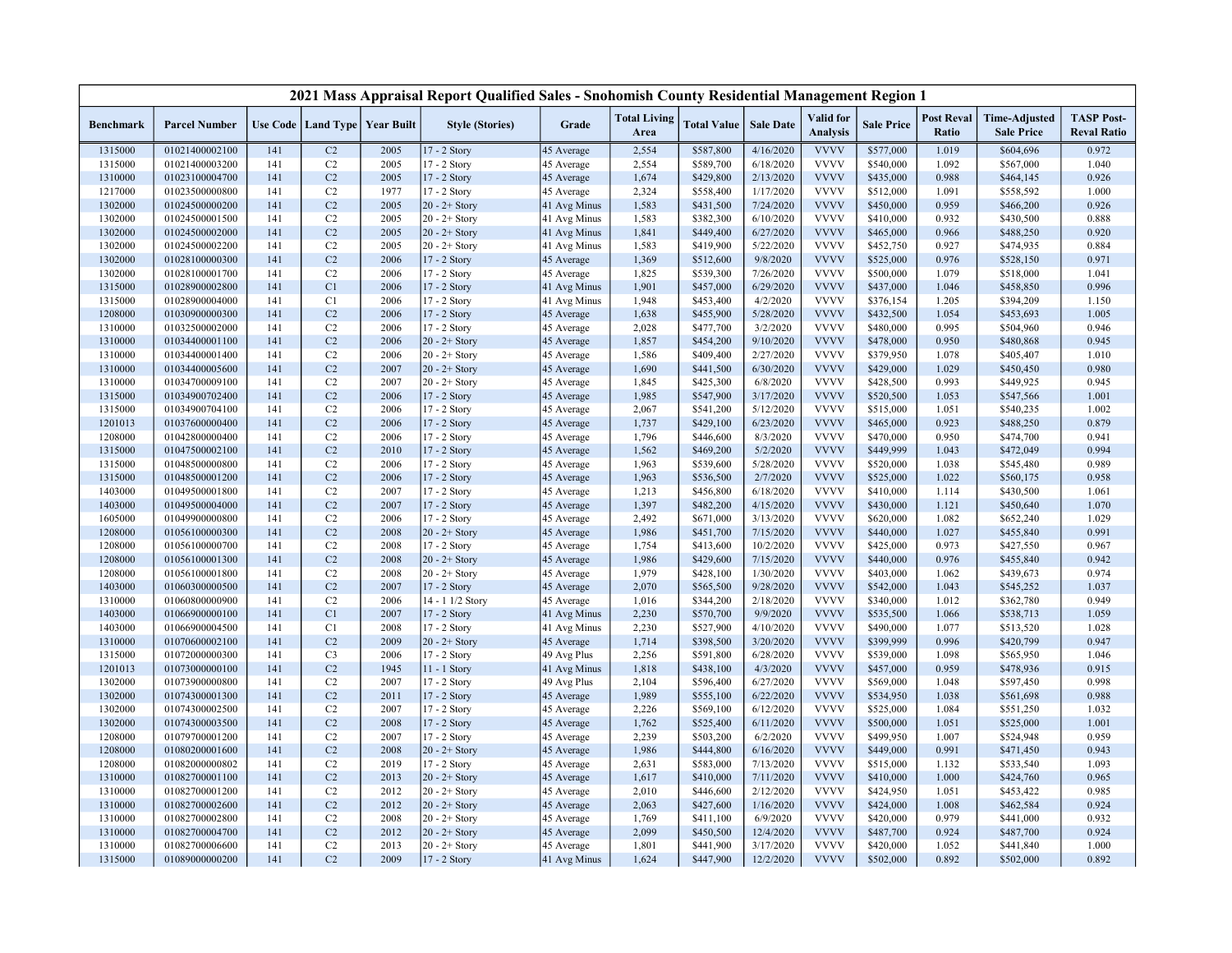|                  |                      |     |                      |                   | 2021 Mass Appraisal Report Qualified Sales - Snohomish County Residential Management Region 1 |              |                             |                    |                  |                                     |                   |                            |                                           |                                         |
|------------------|----------------------|-----|----------------------|-------------------|-----------------------------------------------------------------------------------------------|--------------|-----------------------------|--------------------|------------------|-------------------------------------|-------------------|----------------------------|-------------------------------------------|-----------------------------------------|
| <b>Benchmark</b> | <b>Parcel Number</b> |     | Use Code   Land Type | <b>Year Built</b> | <b>Style (Stories)</b>                                                                        | Grade        | <b>Total Living</b><br>Area | <b>Total Value</b> | <b>Sale Date</b> | <b>Valid</b> for<br><b>Analysis</b> | <b>Sale Price</b> | <b>Post Reval</b><br>Ratio | <b>Time-Adjusted</b><br><b>Sale Price</b> | <b>TASP Post-</b><br><b>Reval Ratio</b> |
| 1315000          | 01089000000601       | 141 | C2                   | 2013              | 17 - 2 Story                                                                                  | 41 Avg Minus | 1,974                       | \$499,400          | 4/6/2020         | <b>VVVV</b>                         | \$485,500         | 1.029                      | \$508,804                                 | 0.982                                   |
| 1315000          | 01089000001301       | 141 | C2                   | 2009              | 17 - 2 Story                                                                                  | 41 Avg Minus | 1,974                       | \$499,300          | 11/4/2020        | <b>VVVV</b>                         | \$525,000         | 0.951                      | \$525,000                                 | 0.951                                   |
| 1315000          | 01089100002401       | 141 | C2                   | 2009              | 17 - 2 Story                                                                                  | 45 Average   | 2,181                       | \$530,700          | 6/14/2020        | <b>VVVV</b>                         | \$505,000         | 1.051                      | \$530,250                                 | 1.001                                   |
| 1310000          | 01101200002700       | 141 | C2                   | 2013              | $20 - 2 +$ Story                                                                              | 45 Average   | 2,148                       | \$443,500          | 4/27/2020        | <b>VVVV</b>                         | \$408,000         | 1.087                      | \$427,584                                 | 1.037                                   |
| 1302000          | 01102700001900       | 141 | C2                   | 2009              | 18 - 2 Story Bsmt                                                                             | 41 Avg Minus | 2,261                       | \$535,900          | 5/29/2020        | <b>VVVV</b>                         | \$502,500         | 1.066                      | \$527,123                                 | 1.017                                   |
| 1302000          | 01102700003200       | 141 | C <sub>2</sub>       | 2008              | 11 - 1 Story                                                                                  | 41 Avg Minus | 1,118                       | \$475,500          | 1/30/2020        | <b>VVVV</b>                         | \$407,000         | 1.168                      | \$444,037                                 | 1.071                                   |
| 1208000          | 01109100000500       | 141 | C2                   | 2009              | 17 - 2 Story                                                                                  | 41 Avg Minus | 1,847                       | \$420,700          | 7/27/2020        | <b>VVVV</b>                         | \$450,000         | 0.935                      | \$466,200                                 | 0.902                                   |
| 1208000          | 01109100002400       | 141 | C <sub>2</sub>       | 2009              | 17 - 2 Story                                                                                  | 41 Avg Minus | 1,709                       | \$405,600          | 1/21/2020        | <b>VVVV</b>                         | \$435,000         | 0.932                      | \$474,585                                 | 0.855                                   |
| 1315000          | 01111300001100       | 141 | C2                   | 2012              | 17 - 2 Story                                                                                  | 45 Average   | 1,654                       | \$506,800          | 5/28/2020        | <b>VVVV</b>                         | \$474,000         | 1.069                      | \$497,226                                 | 1.019                                   |
| 1209000          | 01118100000500       | 141 | C <sub>3</sub>       | 2012              | 18 - 2 Story Bsmt                                                                             | 49 Avg Plus  | 2,497                       | \$683,600          | 9/11/2020        | <b>VVVV</b>                         | \$719,950         | 0.950                      | \$724,270                                 | 0.944                                   |
| 1209000          | 01118100001800       | 141 | C <sub>3</sub>       | 2012              | 17 - 2 Story                                                                                  | 49 Avg Plus  | 2,415                       | \$687,100          | 9/21/2020        | <b>VVVV</b>                         | \$700,500         | 0.981                      | \$704,703                                 | 0.975                                   |
| 1208000          | 01122400000400       | 141 | C <sub>2</sub>       | 2011              | 17 - 2 Story                                                                                  | 45 Average   | 1,484                       | \$447,900          | 9/11/2020        | <b>VVVV</b>                         | \$452,000         | 0.991                      | \$454,712                                 | 0.985                                   |
| 1208000          | 01123000000500       | 141 | C2                   | 2011              | $20 - 2 +$ Story                                                                              | 45 Average   | 2,153                       | \$484,900          | 4/29/2020        | <b>VVVV</b>                         | \$495,000         | 0.980                      | \$518,760                                 | 0.935                                   |
| 1302000          | 01123500000700       | 141 | C <sub>2</sub>       | 2011              | 17 - 2 Story                                                                                  | 45 Average   | 2,201                       | \$571,900          | 2/3/2020         | <b>VVVV</b>                         | \$534,950         | 1.069                      | \$570,792                                 | 1.002                                   |
| 1315000          | 01125100000400       | 141 | C2                   | 2013              | 17 - 2 Story                                                                                  | 45 Average   | 2,101                       | \$567,400          | 5/4/2020         | <b>VVVV</b>                         | \$574,950         | 0.987                      | \$603,123                                 | 0.941                                   |
| 1315000          | 01125100002300       | 141 | C2                   | 2012              | 17 - 2 Story                                                                                  | 45 Average   | 2,098                       | \$556,600          | 6/2/2020         | <b>VVVV</b>                         | \$574,138         | 0.969                      | \$602,845                                 | 0.923                                   |
| 1315000          | 01125100010000       | 141 | C2                   | 2012              | $20 - 2 +$ Story                                                                              | 45 Average   | 1,895                       | \$541,500          | 7/10/2020        | <b>VVVV</b>                         | \$522,000         | 1.037                      | \$540,792                                 | 1.001                                   |
| 1208000          | 01125400001200       | 141 | C2                   | 2012              | 17 - 2 Story                                                                                  | 45 Average   | 1,573                       | \$421,800          | 11/23/2020       | <b>VVVV</b>                         | \$465,000         | 0.907                      | \$465,000                                 | 0.907                                   |
| 1208000          | 01131200000700       | 141 | C <sub>2</sub>       | 2013              | 23 - Split Entry                                                                              | 45 Average   | 1,505                       | \$433,700          | 2/10/2020        | <b>VVVV</b>                         | \$430,000         | 1.009                      | \$458,810                                 | 0.945                                   |
| 1208000          | 01133300000900       | 141 | C2                   | 2013              | 23 - Split Entry                                                                              | 45 Average   | 1,802                       | \$456,700          | 6/8/2020         | <b>VVVV</b>                         | \$450,000         | 1.015                      | \$472,500                                 | 0.967                                   |
| 1504002          | 01134200001200       | 141 | C <sub>3</sub>       | 2015              | 17 - 2 Story                                                                                  | 49 Avg Plus  | 3,221                       | \$804,200          | 10/7/2020        | <b>VVVV</b>                         | \$790,500         | 1.017                      | \$795,243                                 | 1.011                                   |
| 1504002          | 01134200003500       | 141 | C <sub>3</sub>       | 2014              | 17 - 2 Story                                                                                  | 49 Avg Plus  | 2,846                       | \$738,800          | 2/21/2020        | <b>VVVV</b>                         | \$650,000         | 1.137                      | \$693,550                                 | 1.065                                   |
| 1201002          | 01134400000200       | 141 | C2                   | 2009              | $20 - 2 +$ Story                                                                              | 41 Avg Minus | 1,992                       | \$394,900          | 3/25/2020        | <b>VVVV</b>                         | \$410,000         | 0.963                      | \$431,320                                 | 0.916                                   |
| 1504002          | 01134600002200       | 141 | C <sub>2</sub>       | 2014              | $20 - 2 +$ Story                                                                              | 45 Average   | 2,466                       | \$605,900          | 3/10/2020        | <b>VVVV</b>                         | \$600,000         | 1.010                      | \$631,200                                 | 0.960                                   |
| 1504002          | 01134700000400       | 141 | C2                   | 2013              | 17 - 2 Story                                                                                  | 45 Average   | 1,565                       | \$473,600          | 6/10/2020        | <b>VVVV</b>                         | \$500,000         | 0.947                      | \$525,000                                 | 0.902                                   |
| 1310000          | 01135600001400       | 141 | C2                   | 2014              | 17 - 2 Story                                                                                  | 45 Average   | 2,261                       | \$513,500          | 2/14/2020        | <b>VVVV</b>                         | \$526,000         | 0.976                      | \$561,242                                 | 0.915                                   |
| 1310000          | 01135600001600       | 141 | C2                   | 2015              | $20 - 2 +$ Story                                                                              | 45 Average   | 1,890                       | \$474,500          | 6/18/2020        | <b>VVVV</b>                         | \$450,000         | 1.054                      | \$472,500                                 | 1.004                                   |
| 1315000          | 01139100001000       | 141 | C <sub>2</sub>       | 2014              | 17 - 2 Story                                                                                  | 45 Average   | 2,326                       | \$578,600          | 3/25/2020        | <b>VVVV</b>                         | \$555,000         | 1.043                      | \$583,860                                 | 0.991                                   |
| 1310000          | 01140700000100       | 141 | C2                   | 2014              | 17 - 2 Story                                                                                  | 45 Average   | 2,246                       | \$504,200          | 3/2/2020         | <b>VVVV</b>                         | \$495,000         | 1.019                      | \$520,740                                 | 0.968                                   |
| 1315000          | 01142100001200       | 141 | C2                   | 2014              | $20 - 2 +$ Story                                                                              | 45 Average   | 1,588                       | \$439,500          | 5/18/2020        | <b>VVVV</b>                         | \$462,500         | 0.950                      | \$485,163                                 | 0.906                                   |
| 1403000          | 01144300000700       | 141 | C <sub>3</sub>       | 2015              | 17 - 2 Story                                                                                  | 45 Average   | 2,027                       | \$558,100          | 7/6/2020         | <b>VVVV</b>                         | \$565,000         | 0.988                      | \$585,340                                 | 0.953                                   |
| 1302000          | 01147600001100       | 141 | C <sub>2</sub>       | 2015              | $20 - 2 +$ Story                                                                              | 45 Average   | 1,448                       | \$447,800          | 5/18/2020        | <b>VVVV</b>                         | \$475,000         | 0.943                      | \$498,275                                 | 0.899                                   |
| 1302000          | 01148700000100       | 141 | C <sub>3</sub>       | 2015              | 17 - 2 Story                                                                                  | 45 Average   | 2,010                       | \$577,500          | 10/21/2020       | <b>VVVV</b>                         | \$600,000         | 0.963                      | \$603,600                                 | 0.957                                   |
| 1310000          | 01153000000100       | 141 | C <sub>2</sub>       | 1952              | 11 - 1 Story                                                                                  | 35 Fair      | 924                         | \$304,000          | 3/16/2020        | <b>VVVV</b>                         | \$339,000         | 0.897                      | \$356,628                                 | 0.852                                   |
| 1504002          | 01156500001500       | 141 | C <sub>2</sub>       | 2016              | 17 - 2 Story                                                                                  | 45 Average   | 1,999                       | \$571,900          | 5/21/2020        | <b>VVVV</b>                         | \$550,000         | 1.040                      | \$576,950                                 | 0.991                                   |
| 1315000          | 01160900000200       | 141 | C <sub>3</sub>       | 2016              | 17 - 2 Story                                                                                  | 49 Avg Plus  | 2,188                       | \$617,400          | 7/9/2020         | <b>VVVV</b>                         | \$595,000         | 1.038                      | \$616,420                                 | 1.002                                   |
| 1107000          | 01162100000800       | 141 | C <sub>3</sub>       | 2017              | 17 - 2 Story                                                                                  | 49 Avg Plus  | 1,928                       | \$648,000          | 7/11/2020        | <b>VVVV</b>                         | \$605,000         | 1.071                      | \$626,780                                 | 1.034                                   |
| 1315000          | 01166300001300       | 141 | C2                   | 2017              | 18 - 2 Story Bsmt                                                                             | 45 Average   | 2,667                       | \$606,400          | 10/2/2020        | <b>VVVV</b>                         | \$579,950         | 1.046                      | \$583,430                                 | 1.039                                   |
| 1315000          | 01166300001500       | 141 | C <sub>2</sub>       | 2017              | 17 - 2 Story                                                                                  | 45 Average   | 1,577                       | \$490,400          | 4/24/2020        | <b>VVVV</b>                         | \$494,950         | 0.991                      | \$518,708                                 | 0.945                                   |
| 1315000          | 01166300002700       | 141 | C2                   | 2017              | 23 - Split Entry                                                                              | 45 Average   | 1,745                       | \$553,200          | 7/24/2020        | <b>VVVV</b>                         | \$530,000         | 1.044                      | \$549,080                                 | 1.008                                   |
| 1315000          | 01166300003000       | 141 | C2                   | 2017              | 23 - Split Entry                                                                              | 45 Average   | 1,534                       | \$501,200          | 6/13/2020        | <b>VVVV</b>                         | \$491,000         | 1.021                      | \$515,550                                 | 0.972                                   |
| 1315000          | 01167000000500       | 141 | C2                   | 2017              | $20 - 2 +$ Story                                                                              | 45 Average   | 2,240                       | \$583,300          | 1/23/2020        | <b>VVVV</b>                         | \$545,000         | 1.070                      | \$594,595                                 | 0.981                                   |
| 1208000          | 01167500000200       | 141 | C <sub>3</sub>       | 2017              | 17 - 2 Story                                                                                  | 49 Avg Plus  | 2,105                       | \$520,400          | 12/5/2020        | <b>VVVV</b>                         | \$540,000         | 0.964                      | \$540,000                                 | 0.964                                   |
| 1302000          | 01169100000800       | 141 | C <sub>2</sub>       | 2017              | $20 - 2 +$ Story                                                                              | 45 Average   | 2,635                       | \$612,300          | 7/24/2020        | <b>VVVV</b>                         | \$615,000         | 0.996                      | \$637,140                                 | 0.961                                   |
| 1302000          | 01169100001900       | 141 | C2                   | 2018              | $20 - 2 +$ Story                                                                              | 45 Average   | 2,529                       | \$627,200          | 12/1/2020        | <b>VVVV</b>                         | \$705,000         | 0.890                      | \$705,000                                 | 0.890                                   |
| 1302000          | 01169100004800       | 141 | C <sub>2</sub>       | 2018              | $20 - 2 +$ Story                                                                              | 45 Average   | 2,529                       | \$606,900          | 6/24/2020        | <b>VVVV</b>                         | \$580,000         | 1.046                      | \$609,000                                 | 0.997                                   |
| 1302000          | 01169800000600       | 141 | C2                   | 2018              | 23 - Split Entry                                                                              | 45 Average   | 2,120                       | \$626,100          | 6/22/2020        | <b>VVVV</b>                         | \$561,000         | 1.116                      | \$589,050                                 | 1.063                                   |
| 1302000          | 01169800001700       | 141 | C <sub>2</sub>       | 2018              | 18 - 2 Story Bsmt                                                                             | 45 Average   | 2,489                       | \$634,300          | 10/6/2020        | <b>VVVV</b>                         | \$615,500         | 1.031                      | \$619,193                                 | 1.024                                   |
| 1217000          | 01171400000100       | 141 | C2                   | 2018              | 17 - 2 Story                                                                                  | 49 Avg Plus  | 2,217                       | \$655,900          | 12/3/2020        | <b>VVVV</b>                         | \$775,000         | 0.846                      | \$775,000                                 | 0.846                                   |
| 1217000          | 01174200000700       | 141 | C2                   | 2018              | 23 - Split Entry                                                                              | 49 Avg Plus  | 1,937                       | \$615,600          | 10/19/2020       | <b>VVVV</b>                         | \$595,000         | 1.035                      | \$598,570                                 | 1.028                                   |
| 1217000          | 01174200001000       | 141 | C2                   | 2018              | 23 - Split Entry                                                                              | 49 Avg Plus  | 2,120                       | \$649,000          | 3/9/2020         | <b>VVVV</b>                         | \$605,000         | 1.073                      | \$636,460                                 | 1.020                                   |
| 1217000          | 01174200001300       | 141 | C <sub>2</sub>       | 2018              | 12 - 1 Story Bsmt                                                                             | 49 Avg Plus  | 2,150                       | \$652,600          | 2/19/2020        | <b>VVVV</b>                         | \$615,000         | 1.061                      | \$656,205                                 | 0.995                                   |
| 1605000          | 01180100000100       | 141 | C2                   | 1960              | 23 - Split Entry                                                                              | 35 Fair      | 2,186                       | \$564,700          | 9/4/2020         | <b>VVVV</b>                         | \$610,000         | 0.926                      | \$613,660                                 | 0.920                                   |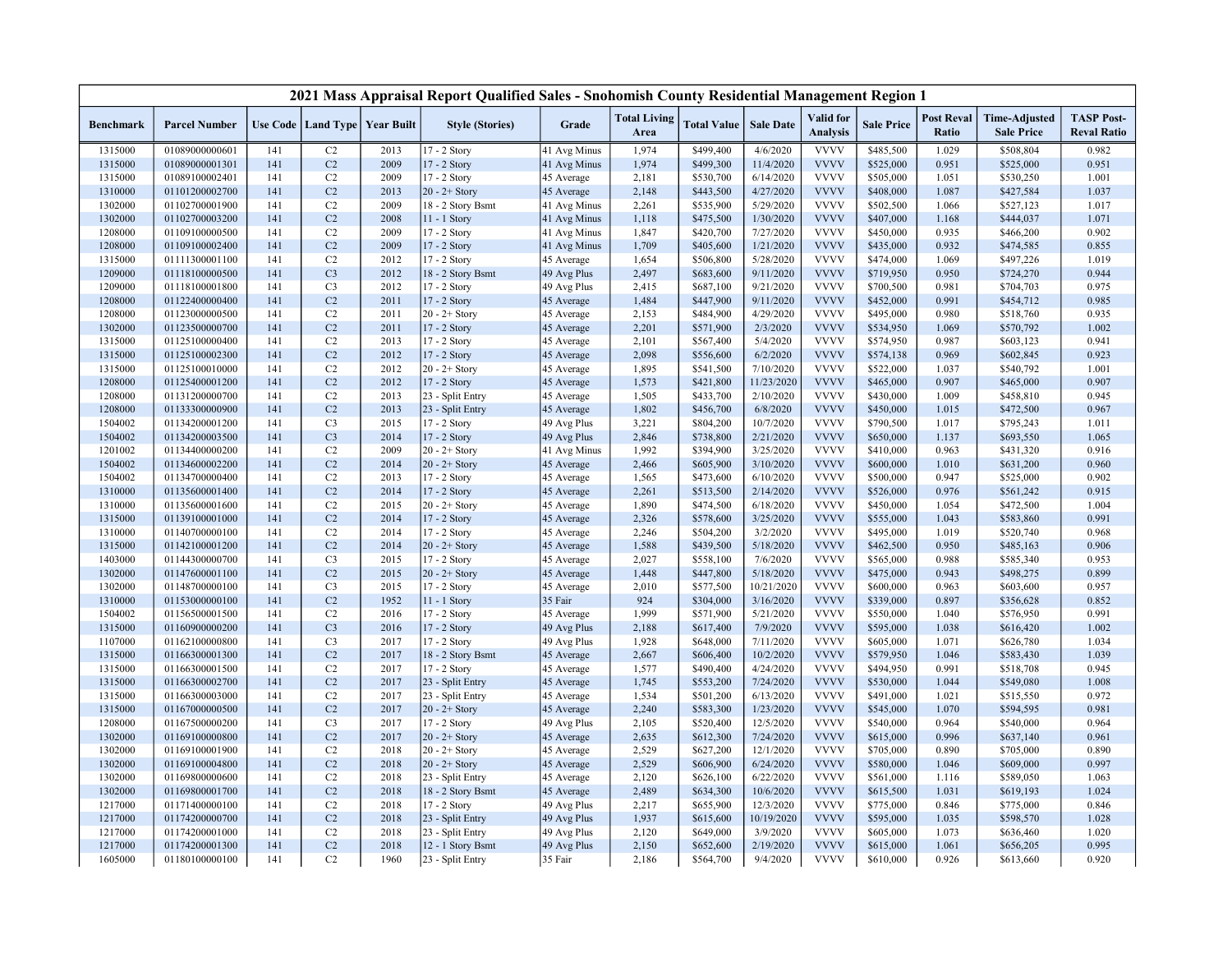| <b>Total Living</b><br><b>Valid</b> for<br><b>Post Reval</b><br><b>TASP Post-</b><br><b>Time-Adjusted</b><br>Use Code   Land Type   Year Built<br><b>Style (Stories)</b><br>Grade<br><b>Total Value</b><br><b>Sale Date</b><br><b>Sale Price</b><br><b>Benchmark</b><br><b>Parcel Number</b><br><b>Analysis</b><br>Ratio<br><b>Sale Price</b><br><b>Reval Ratio</b><br>Area<br>17 - 2 Story<br>2/25/2020<br>1208000<br>01182600000500<br>C <sub>2</sub><br>2019<br>2,096<br>\$502,900<br><b>VVVV</b><br>\$485,500<br>1.036<br>\$518,029<br>0.971<br>141<br>45 Average<br><b>VVVV</b><br>1208000<br>01182600000600<br>C2<br>2019<br>17 - 2 Story<br>2,096<br>\$502,900<br>7/21/2020<br>\$505,000<br>0.996<br>\$523,180<br>0.961<br>141<br>45 Average<br><b>VVVV</b><br>C2<br>2019<br>2,062<br>\$703,000<br>1/31/2020<br>\$699,950<br>1.004<br>0.921<br>1605000<br>01184400000500<br>141<br>17 - 2 Story<br>49 Avg Plus<br>\$763,645<br><b>VVVV</b><br>C <sub>2</sub><br>2019<br>2,062<br>\$695,000<br>3/18/2020<br>\$709,950<br>0.979<br>0.931<br>1605000<br>01184400000600<br>141<br>17 - 2 Story<br>49 Avg Plus<br>\$746,867<br>C <sub>2</sub><br>2019<br>1,742<br><b>VVVV</b><br>0.971<br>1302000<br>01184600001500<br>141<br>$20 - 2 +$ Story<br>45 Average<br>\$537,000<br>2/24/2020<br>\$518,500<br>1.036<br>\$553,240<br><b>VVVV</b><br>1302000<br>C2<br>2019<br>$20 - 2 +$ Story<br>1,644<br>\$513,000<br>7/15/2020<br>\$515,000<br>0.996<br>\$533,540<br>0.962<br>01184600004100<br>141<br>45 Average<br>C2<br>2019<br>1,512<br>\$492,800<br>5/1/2020<br><b>VVVV</b><br>1.049<br>\$492,978<br>1.000<br>1302000<br>01184600004400<br>141<br>$20 - 2 +$ Story<br>45 Average<br>\$469,950<br><b>VVVV</b><br>1403000<br>01184700000100<br>141<br>C2<br>2019<br>$20 - 2 +$ Story<br>2,774<br>\$692,500<br>1/2/2020<br>\$646,955<br>1.070<br>\$705,828<br>0.981<br>45 Average<br>C <sub>2</sub><br><b>VVVV</b><br>1403000<br>2019<br>2,838<br>\$704,600<br>1/14/2020<br>\$647,562<br>1.088<br>0.997<br>01184700001400<br>141<br>18 - 2 Story Bsmt<br>\$706,490<br>45 Average<br>2019<br><b>VVVV</b><br>0.975<br>1403000<br>01184700001600<br>141<br>C2<br>$20 - 2 +$ Story<br>45 Average<br>2,699<br>\$670,200<br>1/15/2020<br>\$629,990<br>1.064<br>\$687,319<br>01184700001700<br>C <sub>2</sub><br>2019<br>$20 - 2 +$ Story<br>2,699<br>\$670,200<br>1/15/2020<br><b>VVVV</b><br>\$619,000<br>1.083<br>\$675,329<br>0.992<br>1403000<br>141<br>45 Average<br>C2<br>2019<br>\$600,400<br>1/2/2020<br><b>VVVV</b><br>0.971<br>1403000<br>01184700002300<br>141<br>17 - 2 Story<br>45 Average<br>2,038<br>\$566,849<br>1.059<br>\$618,432<br>C <sub>2</sub><br>2019<br>1/29/2020<br><b>VVVV</b><br>1403000<br>01184700002400<br>141<br>$20 - 2 +$ Story<br>2,699<br>\$684,700<br>\$675,000<br>1.014<br>\$736,425<br>0.930<br>45 Average<br>C <sub>2</sub><br>2020<br>1,914<br>9/9/2020<br><b>VVVV</b><br>0.995<br>1302000<br>01188800000100<br>141<br>17 - 2 Story<br>45 Average<br>\$592,700<br>\$592,030<br>1.001<br>\$595,582<br><b>VVVV</b><br>141<br>C2<br>2020<br>2,063<br>\$600,300<br>9/9/2020<br>\$592,025<br>1.014<br>\$595,577<br>1.008<br>1302000<br>01188800000200<br>17 - 2 Story<br>45 Average<br><b>VVVV</b><br>1302000<br>01188800000400<br>C2<br>2020<br>2,163<br>\$601,200<br>6/1/2020<br>\$595,595<br>1.009<br>\$625,375<br>0.961<br>141<br>17 - 2 Story<br>45 Average<br>C2<br>2020<br>2,063<br>\$592,300<br>6/1/2020<br><b>VVVV</b><br>1.004<br>\$619,495<br>0.956<br>1302000<br>01188800000500<br>141<br>17 - 2 Story<br>45 Average<br>\$589,995<br><b>VVVV</b><br>1302000<br>141<br>C <sub>2</sub><br>2020<br>17 - 2 Story<br>1,914<br>\$578,300<br>7/8/2020<br>\$570,595<br>1.014<br>\$591,136<br>0.978<br>01188800000600<br>45 Average<br>C <sub>2</sub><br>7/2/2020<br><b>VVVV</b><br>2020<br>2,063<br>\$595,100<br>\$584,995<br>1.017<br>0.982<br>1302000<br>01188800000700<br>141<br>17 - 2 Story<br>\$606,055<br>45 Average<br><b>VVVV</b><br>2020<br>C2<br>2,063<br>\$609,300<br>7/8/2020<br>\$586,950<br>1.038<br>\$608,080<br>1.002<br>1302000<br>01188800000800<br>141<br>$17 - 2$ Story<br>45 Average<br>01188800001600<br>C <sub>2</sub><br>2020<br>2,063<br>\$609,300<br>9/9/2020<br><b>VVVV</b><br>\$605,460<br>1.006<br>1.000<br>1302000<br>141<br>17 - 2 Story<br>45 Average<br>\$609,093<br>C2<br>2019<br>1/7/2020<br><b>VVVV</b><br>0.936<br>1302000<br>01189200000900<br>141<br>17 - 2 Story<br>2,119<br>\$617,900<br>\$604,950<br>1.021<br>\$660,000<br>45 Average<br>C <sub>2</sub><br><b>VVVV</b><br>1302000<br>141<br>2019<br>2,098<br>\$601,900<br>1/7/2020<br>\$599,950<br>1.003<br>\$654,545<br>0.920<br>01189200001500<br>17 - 2 Story<br>45 Average<br><b>VVVV</b><br>C2<br>2019<br>1,962<br>\$571,000<br>3/5/2020<br>1.025<br>0.974<br>1217000<br>01189900000100<br>141<br>$20 - 2 +$ Story<br>45 Average<br>\$557,000<br>\$585,964<br><b>VVVV</b><br>2019<br>0.933<br>C <sub>2</sub><br>$20 - 2 +$ Story<br>1,962<br>\$560,000<br>1/24/2020<br>\$550,000<br>\$600,050<br>1217000<br>01189900000200<br>141<br>45 Average<br>1.018<br><b>VVVV</b><br>2019<br>1,962<br>\$560,000<br>2/24/2020<br>\$550,000<br>1.018<br>0.954<br>1217000<br>01189900000300<br>141<br>C2<br>$20 - 2 +$ Story<br>45 Average<br>\$586,850<br>C2<br>2019<br>1,962<br>\$560,000<br>2/6/2020<br><b>VVVV</b><br>0.954<br>1217000<br>01189900000400<br>141<br>$20 - 2 +$ Story<br>45 Average<br>\$550,000<br>1.018<br>\$586,850<br><b>VVVV</b><br>C2<br>2019<br>17 - 2 Story<br>2,004<br>\$558,400<br>1/30/2020<br>0.988<br>0.906<br>1315000<br>01190200000200<br>141<br>45 Average<br>\$565,000<br>\$616,415<br>C2<br>2019<br>2,004<br>\$558,400<br>2/5/2020<br><b>VVVV</b><br>1.006<br>0.943<br>1315000<br>01190200000400<br>141<br>17 - 2 Story<br>\$555,000<br>\$592,185<br>45 Average<br><b>VVVV</b><br>2019<br>C2<br>2,004<br>\$553,400<br>1/30/2020<br>0.979<br>0.898<br>1315000<br>01190200000600<br>141<br>17 - 2 Story<br>45 Average<br>\$565,000<br>\$616,415<br>C2<br><b>VVVV</b><br>1315000<br>01190200000800<br>141<br>2019<br>17 - 2 Story<br>45 Average<br>2,004<br>\$571,400<br>2/26/2020<br>\$565,000<br>1.011<br>\$602,855<br>0.948 |  |  | 2021 Mass Appraisal Report Qualified Sales - Snohomish County Residential Management Region 1 |  |  |  |  |  |
|------------------------------------------------------------------------------------------------------------------------------------------------------------------------------------------------------------------------------------------------------------------------------------------------------------------------------------------------------------------------------------------------------------------------------------------------------------------------------------------------------------------------------------------------------------------------------------------------------------------------------------------------------------------------------------------------------------------------------------------------------------------------------------------------------------------------------------------------------------------------------------------------------------------------------------------------------------------------------------------------------------------------------------------------------------------------------------------------------------------------------------------------------------------------------------------------------------------------------------------------------------------------------------------------------------------------------------------------------------------------------------------------------------------------------------------------------------------------------------------------------------------------------------------------------------------------------------------------------------------------------------------------------------------------------------------------------------------------------------------------------------------------------------------------------------------------------------------------------------------------------------------------------------------------------------------------------------------------------------------------------------------------------------------------------------------------------------------------------------------------------------------------------------------------------------------------------------------------------------------------------------------------------------------------------------------------------------------------------------------------------------------------------------------------------------------------------------------------------------------------------------------------------------------------------------------------------------------------------------------------------------------------------------------------------------------------------------------------------------------------------------------------------------------------------------------------------------------------------------------------------------------------------------------------------------------------------------------------------------------------------------------------------------------------------------------------------------------------------------------------------------------------------------------------------------------------------------------------------------------------------------------------------------------------------------------------------------------------------------------------------------------------------------------------------------------------------------------------------------------------------------------------------------------------------------------------------------------------------------------------------------------------------------------------------------------------------------------------------------------------------------------------------------------------------------------------------------------------------------------------------------------------------------------------------------------------------------------------------------------------------------------------------------------------------------------------------------------------------------------------------------------------------------------------------------------------------------------------------------------------------------------------------------------------------------------------------------------------------------------------------------------------------------------------------------------------------------------------------------------------------------------------------------------------------------------------------------------------------------------------------------------------------------------------------------------------------------------------------------------------------------------------------------------------------------------------------------------------------------------------------------------------------------------------------------------------------------------------------------------------------------------------------------------------------------------------------------------------------------------------------------------------------------------------------------------------------------------------------------------------------------------------------------------------------------------------------------------------------------------------------------------------------------------------------------------------------------------------------------------------------------------------------------------------------------------------------------------------------------------------------------------------------------------------------------------------------------------------------------------------------------------------------------------------------------------------------------------------------------------------------------------------------------------------------------------------------------------------------------------------------------------------------------------------------------------------------------------------------------------------------------------------------------------------------------|--|--|-----------------------------------------------------------------------------------------------|--|--|--|--|--|
|                                                                                                                                                                                                                                                                                                                                                                                                                                                                                                                                                                                                                                                                                                                                                                                                                                                                                                                                                                                                                                                                                                                                                                                                                                                                                                                                                                                                                                                                                                                                                                                                                                                                                                                                                                                                                                                                                                                                                                                                                                                                                                                                                                                                                                                                                                                                                                                                                                                                                                                                                                                                                                                                                                                                                                                                                                                                                                                                                                                                                                                                                                                                                                                                                                                                                                                                                                                                                                                                                                                                                                                                                                                                                                                                                                                                                                                                                                                                                                                                                                                                                                                                                                                                                                                                                                                                                                                                                                                                                                                                                                                                                                                                                                                                                                                                                                                                                                                                                                                                                                                                                                                                                                                                                                                                                                                                                                                                                                                                                                                                                                                                                                                                                                                                                                                                                                                                                                                                                                                                                                                                                                                                                                                    |  |  |                                                                                               |  |  |  |  |  |
|                                                                                                                                                                                                                                                                                                                                                                                                                                                                                                                                                                                                                                                                                                                                                                                                                                                                                                                                                                                                                                                                                                                                                                                                                                                                                                                                                                                                                                                                                                                                                                                                                                                                                                                                                                                                                                                                                                                                                                                                                                                                                                                                                                                                                                                                                                                                                                                                                                                                                                                                                                                                                                                                                                                                                                                                                                                                                                                                                                                                                                                                                                                                                                                                                                                                                                                                                                                                                                                                                                                                                                                                                                                                                                                                                                                                                                                                                                                                                                                                                                                                                                                                                                                                                                                                                                                                                                                                                                                                                                                                                                                                                                                                                                                                                                                                                                                                                                                                                                                                                                                                                                                                                                                                                                                                                                                                                                                                                                                                                                                                                                                                                                                                                                                                                                                                                                                                                                                                                                                                                                                                                                                                                                                    |  |  |                                                                                               |  |  |  |  |  |
|                                                                                                                                                                                                                                                                                                                                                                                                                                                                                                                                                                                                                                                                                                                                                                                                                                                                                                                                                                                                                                                                                                                                                                                                                                                                                                                                                                                                                                                                                                                                                                                                                                                                                                                                                                                                                                                                                                                                                                                                                                                                                                                                                                                                                                                                                                                                                                                                                                                                                                                                                                                                                                                                                                                                                                                                                                                                                                                                                                                                                                                                                                                                                                                                                                                                                                                                                                                                                                                                                                                                                                                                                                                                                                                                                                                                                                                                                                                                                                                                                                                                                                                                                                                                                                                                                                                                                                                                                                                                                                                                                                                                                                                                                                                                                                                                                                                                                                                                                                                                                                                                                                                                                                                                                                                                                                                                                                                                                                                                                                                                                                                                                                                                                                                                                                                                                                                                                                                                                                                                                                                                                                                                                                                    |  |  |                                                                                               |  |  |  |  |  |
|                                                                                                                                                                                                                                                                                                                                                                                                                                                                                                                                                                                                                                                                                                                                                                                                                                                                                                                                                                                                                                                                                                                                                                                                                                                                                                                                                                                                                                                                                                                                                                                                                                                                                                                                                                                                                                                                                                                                                                                                                                                                                                                                                                                                                                                                                                                                                                                                                                                                                                                                                                                                                                                                                                                                                                                                                                                                                                                                                                                                                                                                                                                                                                                                                                                                                                                                                                                                                                                                                                                                                                                                                                                                                                                                                                                                                                                                                                                                                                                                                                                                                                                                                                                                                                                                                                                                                                                                                                                                                                                                                                                                                                                                                                                                                                                                                                                                                                                                                                                                                                                                                                                                                                                                                                                                                                                                                                                                                                                                                                                                                                                                                                                                                                                                                                                                                                                                                                                                                                                                                                                                                                                                                                                    |  |  |                                                                                               |  |  |  |  |  |
|                                                                                                                                                                                                                                                                                                                                                                                                                                                                                                                                                                                                                                                                                                                                                                                                                                                                                                                                                                                                                                                                                                                                                                                                                                                                                                                                                                                                                                                                                                                                                                                                                                                                                                                                                                                                                                                                                                                                                                                                                                                                                                                                                                                                                                                                                                                                                                                                                                                                                                                                                                                                                                                                                                                                                                                                                                                                                                                                                                                                                                                                                                                                                                                                                                                                                                                                                                                                                                                                                                                                                                                                                                                                                                                                                                                                                                                                                                                                                                                                                                                                                                                                                                                                                                                                                                                                                                                                                                                                                                                                                                                                                                                                                                                                                                                                                                                                                                                                                                                                                                                                                                                                                                                                                                                                                                                                                                                                                                                                                                                                                                                                                                                                                                                                                                                                                                                                                                                                                                                                                                                                                                                                                                                    |  |  |                                                                                               |  |  |  |  |  |
|                                                                                                                                                                                                                                                                                                                                                                                                                                                                                                                                                                                                                                                                                                                                                                                                                                                                                                                                                                                                                                                                                                                                                                                                                                                                                                                                                                                                                                                                                                                                                                                                                                                                                                                                                                                                                                                                                                                                                                                                                                                                                                                                                                                                                                                                                                                                                                                                                                                                                                                                                                                                                                                                                                                                                                                                                                                                                                                                                                                                                                                                                                                                                                                                                                                                                                                                                                                                                                                                                                                                                                                                                                                                                                                                                                                                                                                                                                                                                                                                                                                                                                                                                                                                                                                                                                                                                                                                                                                                                                                                                                                                                                                                                                                                                                                                                                                                                                                                                                                                                                                                                                                                                                                                                                                                                                                                                                                                                                                                                                                                                                                                                                                                                                                                                                                                                                                                                                                                                                                                                                                                                                                                                                                    |  |  |                                                                                               |  |  |  |  |  |
|                                                                                                                                                                                                                                                                                                                                                                                                                                                                                                                                                                                                                                                                                                                                                                                                                                                                                                                                                                                                                                                                                                                                                                                                                                                                                                                                                                                                                                                                                                                                                                                                                                                                                                                                                                                                                                                                                                                                                                                                                                                                                                                                                                                                                                                                                                                                                                                                                                                                                                                                                                                                                                                                                                                                                                                                                                                                                                                                                                                                                                                                                                                                                                                                                                                                                                                                                                                                                                                                                                                                                                                                                                                                                                                                                                                                                                                                                                                                                                                                                                                                                                                                                                                                                                                                                                                                                                                                                                                                                                                                                                                                                                                                                                                                                                                                                                                                                                                                                                                                                                                                                                                                                                                                                                                                                                                                                                                                                                                                                                                                                                                                                                                                                                                                                                                                                                                                                                                                                                                                                                                                                                                                                                                    |  |  |                                                                                               |  |  |  |  |  |
|                                                                                                                                                                                                                                                                                                                                                                                                                                                                                                                                                                                                                                                                                                                                                                                                                                                                                                                                                                                                                                                                                                                                                                                                                                                                                                                                                                                                                                                                                                                                                                                                                                                                                                                                                                                                                                                                                                                                                                                                                                                                                                                                                                                                                                                                                                                                                                                                                                                                                                                                                                                                                                                                                                                                                                                                                                                                                                                                                                                                                                                                                                                                                                                                                                                                                                                                                                                                                                                                                                                                                                                                                                                                                                                                                                                                                                                                                                                                                                                                                                                                                                                                                                                                                                                                                                                                                                                                                                                                                                                                                                                                                                                                                                                                                                                                                                                                                                                                                                                                                                                                                                                                                                                                                                                                                                                                                                                                                                                                                                                                                                                                                                                                                                                                                                                                                                                                                                                                                                                                                                                                                                                                                                                    |  |  |                                                                                               |  |  |  |  |  |
|                                                                                                                                                                                                                                                                                                                                                                                                                                                                                                                                                                                                                                                                                                                                                                                                                                                                                                                                                                                                                                                                                                                                                                                                                                                                                                                                                                                                                                                                                                                                                                                                                                                                                                                                                                                                                                                                                                                                                                                                                                                                                                                                                                                                                                                                                                                                                                                                                                                                                                                                                                                                                                                                                                                                                                                                                                                                                                                                                                                                                                                                                                                                                                                                                                                                                                                                                                                                                                                                                                                                                                                                                                                                                                                                                                                                                                                                                                                                                                                                                                                                                                                                                                                                                                                                                                                                                                                                                                                                                                                                                                                                                                                                                                                                                                                                                                                                                                                                                                                                                                                                                                                                                                                                                                                                                                                                                                                                                                                                                                                                                                                                                                                                                                                                                                                                                                                                                                                                                                                                                                                                                                                                                                                    |  |  |                                                                                               |  |  |  |  |  |
|                                                                                                                                                                                                                                                                                                                                                                                                                                                                                                                                                                                                                                                                                                                                                                                                                                                                                                                                                                                                                                                                                                                                                                                                                                                                                                                                                                                                                                                                                                                                                                                                                                                                                                                                                                                                                                                                                                                                                                                                                                                                                                                                                                                                                                                                                                                                                                                                                                                                                                                                                                                                                                                                                                                                                                                                                                                                                                                                                                                                                                                                                                                                                                                                                                                                                                                                                                                                                                                                                                                                                                                                                                                                                                                                                                                                                                                                                                                                                                                                                                                                                                                                                                                                                                                                                                                                                                                                                                                                                                                                                                                                                                                                                                                                                                                                                                                                                                                                                                                                                                                                                                                                                                                                                                                                                                                                                                                                                                                                                                                                                                                                                                                                                                                                                                                                                                                                                                                                                                                                                                                                                                                                                                                    |  |  |                                                                                               |  |  |  |  |  |
|                                                                                                                                                                                                                                                                                                                                                                                                                                                                                                                                                                                                                                                                                                                                                                                                                                                                                                                                                                                                                                                                                                                                                                                                                                                                                                                                                                                                                                                                                                                                                                                                                                                                                                                                                                                                                                                                                                                                                                                                                                                                                                                                                                                                                                                                                                                                                                                                                                                                                                                                                                                                                                                                                                                                                                                                                                                                                                                                                                                                                                                                                                                                                                                                                                                                                                                                                                                                                                                                                                                                                                                                                                                                                                                                                                                                                                                                                                                                                                                                                                                                                                                                                                                                                                                                                                                                                                                                                                                                                                                                                                                                                                                                                                                                                                                                                                                                                                                                                                                                                                                                                                                                                                                                                                                                                                                                                                                                                                                                                                                                                                                                                                                                                                                                                                                                                                                                                                                                                                                                                                                                                                                                                                                    |  |  |                                                                                               |  |  |  |  |  |
|                                                                                                                                                                                                                                                                                                                                                                                                                                                                                                                                                                                                                                                                                                                                                                                                                                                                                                                                                                                                                                                                                                                                                                                                                                                                                                                                                                                                                                                                                                                                                                                                                                                                                                                                                                                                                                                                                                                                                                                                                                                                                                                                                                                                                                                                                                                                                                                                                                                                                                                                                                                                                                                                                                                                                                                                                                                                                                                                                                                                                                                                                                                                                                                                                                                                                                                                                                                                                                                                                                                                                                                                                                                                                                                                                                                                                                                                                                                                                                                                                                                                                                                                                                                                                                                                                                                                                                                                                                                                                                                                                                                                                                                                                                                                                                                                                                                                                                                                                                                                                                                                                                                                                                                                                                                                                                                                                                                                                                                                                                                                                                                                                                                                                                                                                                                                                                                                                                                                                                                                                                                                                                                                                                                    |  |  |                                                                                               |  |  |  |  |  |
|                                                                                                                                                                                                                                                                                                                                                                                                                                                                                                                                                                                                                                                                                                                                                                                                                                                                                                                                                                                                                                                                                                                                                                                                                                                                                                                                                                                                                                                                                                                                                                                                                                                                                                                                                                                                                                                                                                                                                                                                                                                                                                                                                                                                                                                                                                                                                                                                                                                                                                                                                                                                                                                                                                                                                                                                                                                                                                                                                                                                                                                                                                                                                                                                                                                                                                                                                                                                                                                                                                                                                                                                                                                                                                                                                                                                                                                                                                                                                                                                                                                                                                                                                                                                                                                                                                                                                                                                                                                                                                                                                                                                                                                                                                                                                                                                                                                                                                                                                                                                                                                                                                                                                                                                                                                                                                                                                                                                                                                                                                                                                                                                                                                                                                                                                                                                                                                                                                                                                                                                                                                                                                                                                                                    |  |  |                                                                                               |  |  |  |  |  |
|                                                                                                                                                                                                                                                                                                                                                                                                                                                                                                                                                                                                                                                                                                                                                                                                                                                                                                                                                                                                                                                                                                                                                                                                                                                                                                                                                                                                                                                                                                                                                                                                                                                                                                                                                                                                                                                                                                                                                                                                                                                                                                                                                                                                                                                                                                                                                                                                                                                                                                                                                                                                                                                                                                                                                                                                                                                                                                                                                                                                                                                                                                                                                                                                                                                                                                                                                                                                                                                                                                                                                                                                                                                                                                                                                                                                                                                                                                                                                                                                                                                                                                                                                                                                                                                                                                                                                                                                                                                                                                                                                                                                                                                                                                                                                                                                                                                                                                                                                                                                                                                                                                                                                                                                                                                                                                                                                                                                                                                                                                                                                                                                                                                                                                                                                                                                                                                                                                                                                                                                                                                                                                                                                                                    |  |  |                                                                                               |  |  |  |  |  |
|                                                                                                                                                                                                                                                                                                                                                                                                                                                                                                                                                                                                                                                                                                                                                                                                                                                                                                                                                                                                                                                                                                                                                                                                                                                                                                                                                                                                                                                                                                                                                                                                                                                                                                                                                                                                                                                                                                                                                                                                                                                                                                                                                                                                                                                                                                                                                                                                                                                                                                                                                                                                                                                                                                                                                                                                                                                                                                                                                                                                                                                                                                                                                                                                                                                                                                                                                                                                                                                                                                                                                                                                                                                                                                                                                                                                                                                                                                                                                                                                                                                                                                                                                                                                                                                                                                                                                                                                                                                                                                                                                                                                                                                                                                                                                                                                                                                                                                                                                                                                                                                                                                                                                                                                                                                                                                                                                                                                                                                                                                                                                                                                                                                                                                                                                                                                                                                                                                                                                                                                                                                                                                                                                                                    |  |  |                                                                                               |  |  |  |  |  |
|                                                                                                                                                                                                                                                                                                                                                                                                                                                                                                                                                                                                                                                                                                                                                                                                                                                                                                                                                                                                                                                                                                                                                                                                                                                                                                                                                                                                                                                                                                                                                                                                                                                                                                                                                                                                                                                                                                                                                                                                                                                                                                                                                                                                                                                                                                                                                                                                                                                                                                                                                                                                                                                                                                                                                                                                                                                                                                                                                                                                                                                                                                                                                                                                                                                                                                                                                                                                                                                                                                                                                                                                                                                                                                                                                                                                                                                                                                                                                                                                                                                                                                                                                                                                                                                                                                                                                                                                                                                                                                                                                                                                                                                                                                                                                                                                                                                                                                                                                                                                                                                                                                                                                                                                                                                                                                                                                                                                                                                                                                                                                                                                                                                                                                                                                                                                                                                                                                                                                                                                                                                                                                                                                                                    |  |  |                                                                                               |  |  |  |  |  |
|                                                                                                                                                                                                                                                                                                                                                                                                                                                                                                                                                                                                                                                                                                                                                                                                                                                                                                                                                                                                                                                                                                                                                                                                                                                                                                                                                                                                                                                                                                                                                                                                                                                                                                                                                                                                                                                                                                                                                                                                                                                                                                                                                                                                                                                                                                                                                                                                                                                                                                                                                                                                                                                                                                                                                                                                                                                                                                                                                                                                                                                                                                                                                                                                                                                                                                                                                                                                                                                                                                                                                                                                                                                                                                                                                                                                                                                                                                                                                                                                                                                                                                                                                                                                                                                                                                                                                                                                                                                                                                                                                                                                                                                                                                                                                                                                                                                                                                                                                                                                                                                                                                                                                                                                                                                                                                                                                                                                                                                                                                                                                                                                                                                                                                                                                                                                                                                                                                                                                                                                                                                                                                                                                                                    |  |  |                                                                                               |  |  |  |  |  |
|                                                                                                                                                                                                                                                                                                                                                                                                                                                                                                                                                                                                                                                                                                                                                                                                                                                                                                                                                                                                                                                                                                                                                                                                                                                                                                                                                                                                                                                                                                                                                                                                                                                                                                                                                                                                                                                                                                                                                                                                                                                                                                                                                                                                                                                                                                                                                                                                                                                                                                                                                                                                                                                                                                                                                                                                                                                                                                                                                                                                                                                                                                                                                                                                                                                                                                                                                                                                                                                                                                                                                                                                                                                                                                                                                                                                                                                                                                                                                                                                                                                                                                                                                                                                                                                                                                                                                                                                                                                                                                                                                                                                                                                                                                                                                                                                                                                                                                                                                                                                                                                                                                                                                                                                                                                                                                                                                                                                                                                                                                                                                                                                                                                                                                                                                                                                                                                                                                                                                                                                                                                                                                                                                                                    |  |  |                                                                                               |  |  |  |  |  |
|                                                                                                                                                                                                                                                                                                                                                                                                                                                                                                                                                                                                                                                                                                                                                                                                                                                                                                                                                                                                                                                                                                                                                                                                                                                                                                                                                                                                                                                                                                                                                                                                                                                                                                                                                                                                                                                                                                                                                                                                                                                                                                                                                                                                                                                                                                                                                                                                                                                                                                                                                                                                                                                                                                                                                                                                                                                                                                                                                                                                                                                                                                                                                                                                                                                                                                                                                                                                                                                                                                                                                                                                                                                                                                                                                                                                                                                                                                                                                                                                                                                                                                                                                                                                                                                                                                                                                                                                                                                                                                                                                                                                                                                                                                                                                                                                                                                                                                                                                                                                                                                                                                                                                                                                                                                                                                                                                                                                                                                                                                                                                                                                                                                                                                                                                                                                                                                                                                                                                                                                                                                                                                                                                                                    |  |  |                                                                                               |  |  |  |  |  |
|                                                                                                                                                                                                                                                                                                                                                                                                                                                                                                                                                                                                                                                                                                                                                                                                                                                                                                                                                                                                                                                                                                                                                                                                                                                                                                                                                                                                                                                                                                                                                                                                                                                                                                                                                                                                                                                                                                                                                                                                                                                                                                                                                                                                                                                                                                                                                                                                                                                                                                                                                                                                                                                                                                                                                                                                                                                                                                                                                                                                                                                                                                                                                                                                                                                                                                                                                                                                                                                                                                                                                                                                                                                                                                                                                                                                                                                                                                                                                                                                                                                                                                                                                                                                                                                                                                                                                                                                                                                                                                                                                                                                                                                                                                                                                                                                                                                                                                                                                                                                                                                                                                                                                                                                                                                                                                                                                                                                                                                                                                                                                                                                                                                                                                                                                                                                                                                                                                                                                                                                                                                                                                                                                                                    |  |  |                                                                                               |  |  |  |  |  |
|                                                                                                                                                                                                                                                                                                                                                                                                                                                                                                                                                                                                                                                                                                                                                                                                                                                                                                                                                                                                                                                                                                                                                                                                                                                                                                                                                                                                                                                                                                                                                                                                                                                                                                                                                                                                                                                                                                                                                                                                                                                                                                                                                                                                                                                                                                                                                                                                                                                                                                                                                                                                                                                                                                                                                                                                                                                                                                                                                                                                                                                                                                                                                                                                                                                                                                                                                                                                                                                                                                                                                                                                                                                                                                                                                                                                                                                                                                                                                                                                                                                                                                                                                                                                                                                                                                                                                                                                                                                                                                                                                                                                                                                                                                                                                                                                                                                                                                                                                                                                                                                                                                                                                                                                                                                                                                                                                                                                                                                                                                                                                                                                                                                                                                                                                                                                                                                                                                                                                                                                                                                                                                                                                                                    |  |  |                                                                                               |  |  |  |  |  |
|                                                                                                                                                                                                                                                                                                                                                                                                                                                                                                                                                                                                                                                                                                                                                                                                                                                                                                                                                                                                                                                                                                                                                                                                                                                                                                                                                                                                                                                                                                                                                                                                                                                                                                                                                                                                                                                                                                                                                                                                                                                                                                                                                                                                                                                                                                                                                                                                                                                                                                                                                                                                                                                                                                                                                                                                                                                                                                                                                                                                                                                                                                                                                                                                                                                                                                                                                                                                                                                                                                                                                                                                                                                                                                                                                                                                                                                                                                                                                                                                                                                                                                                                                                                                                                                                                                                                                                                                                                                                                                                                                                                                                                                                                                                                                                                                                                                                                                                                                                                                                                                                                                                                                                                                                                                                                                                                                                                                                                                                                                                                                                                                                                                                                                                                                                                                                                                                                                                                                                                                                                                                                                                                                                                    |  |  |                                                                                               |  |  |  |  |  |
|                                                                                                                                                                                                                                                                                                                                                                                                                                                                                                                                                                                                                                                                                                                                                                                                                                                                                                                                                                                                                                                                                                                                                                                                                                                                                                                                                                                                                                                                                                                                                                                                                                                                                                                                                                                                                                                                                                                                                                                                                                                                                                                                                                                                                                                                                                                                                                                                                                                                                                                                                                                                                                                                                                                                                                                                                                                                                                                                                                                                                                                                                                                                                                                                                                                                                                                                                                                                                                                                                                                                                                                                                                                                                                                                                                                                                                                                                                                                                                                                                                                                                                                                                                                                                                                                                                                                                                                                                                                                                                                                                                                                                                                                                                                                                                                                                                                                                                                                                                                                                                                                                                                                                                                                                                                                                                                                                                                                                                                                                                                                                                                                                                                                                                                                                                                                                                                                                                                                                                                                                                                                                                                                                                                    |  |  |                                                                                               |  |  |  |  |  |
|                                                                                                                                                                                                                                                                                                                                                                                                                                                                                                                                                                                                                                                                                                                                                                                                                                                                                                                                                                                                                                                                                                                                                                                                                                                                                                                                                                                                                                                                                                                                                                                                                                                                                                                                                                                                                                                                                                                                                                                                                                                                                                                                                                                                                                                                                                                                                                                                                                                                                                                                                                                                                                                                                                                                                                                                                                                                                                                                                                                                                                                                                                                                                                                                                                                                                                                                                                                                                                                                                                                                                                                                                                                                                                                                                                                                                                                                                                                                                                                                                                                                                                                                                                                                                                                                                                                                                                                                                                                                                                                                                                                                                                                                                                                                                                                                                                                                                                                                                                                                                                                                                                                                                                                                                                                                                                                                                                                                                                                                                                                                                                                                                                                                                                                                                                                                                                                                                                                                                                                                                                                                                                                                                                                    |  |  |                                                                                               |  |  |  |  |  |
|                                                                                                                                                                                                                                                                                                                                                                                                                                                                                                                                                                                                                                                                                                                                                                                                                                                                                                                                                                                                                                                                                                                                                                                                                                                                                                                                                                                                                                                                                                                                                                                                                                                                                                                                                                                                                                                                                                                                                                                                                                                                                                                                                                                                                                                                                                                                                                                                                                                                                                                                                                                                                                                                                                                                                                                                                                                                                                                                                                                                                                                                                                                                                                                                                                                                                                                                                                                                                                                                                                                                                                                                                                                                                                                                                                                                                                                                                                                                                                                                                                                                                                                                                                                                                                                                                                                                                                                                                                                                                                                                                                                                                                                                                                                                                                                                                                                                                                                                                                                                                                                                                                                                                                                                                                                                                                                                                                                                                                                                                                                                                                                                                                                                                                                                                                                                                                                                                                                                                                                                                                                                                                                                                                                    |  |  |                                                                                               |  |  |  |  |  |
|                                                                                                                                                                                                                                                                                                                                                                                                                                                                                                                                                                                                                                                                                                                                                                                                                                                                                                                                                                                                                                                                                                                                                                                                                                                                                                                                                                                                                                                                                                                                                                                                                                                                                                                                                                                                                                                                                                                                                                                                                                                                                                                                                                                                                                                                                                                                                                                                                                                                                                                                                                                                                                                                                                                                                                                                                                                                                                                                                                                                                                                                                                                                                                                                                                                                                                                                                                                                                                                                                                                                                                                                                                                                                                                                                                                                                                                                                                                                                                                                                                                                                                                                                                                                                                                                                                                                                                                                                                                                                                                                                                                                                                                                                                                                                                                                                                                                                                                                                                                                                                                                                                                                                                                                                                                                                                                                                                                                                                                                                                                                                                                                                                                                                                                                                                                                                                                                                                                                                                                                                                                                                                                                                                                    |  |  |                                                                                               |  |  |  |  |  |
|                                                                                                                                                                                                                                                                                                                                                                                                                                                                                                                                                                                                                                                                                                                                                                                                                                                                                                                                                                                                                                                                                                                                                                                                                                                                                                                                                                                                                                                                                                                                                                                                                                                                                                                                                                                                                                                                                                                                                                                                                                                                                                                                                                                                                                                                                                                                                                                                                                                                                                                                                                                                                                                                                                                                                                                                                                                                                                                                                                                                                                                                                                                                                                                                                                                                                                                                                                                                                                                                                                                                                                                                                                                                                                                                                                                                                                                                                                                                                                                                                                                                                                                                                                                                                                                                                                                                                                                                                                                                                                                                                                                                                                                                                                                                                                                                                                                                                                                                                                                                                                                                                                                                                                                                                                                                                                                                                                                                                                                                                                                                                                                                                                                                                                                                                                                                                                                                                                                                                                                                                                                                                                                                                                                    |  |  |                                                                                               |  |  |  |  |  |
|                                                                                                                                                                                                                                                                                                                                                                                                                                                                                                                                                                                                                                                                                                                                                                                                                                                                                                                                                                                                                                                                                                                                                                                                                                                                                                                                                                                                                                                                                                                                                                                                                                                                                                                                                                                                                                                                                                                                                                                                                                                                                                                                                                                                                                                                                                                                                                                                                                                                                                                                                                                                                                                                                                                                                                                                                                                                                                                                                                                                                                                                                                                                                                                                                                                                                                                                                                                                                                                                                                                                                                                                                                                                                                                                                                                                                                                                                                                                                                                                                                                                                                                                                                                                                                                                                                                                                                                                                                                                                                                                                                                                                                                                                                                                                                                                                                                                                                                                                                                                                                                                                                                                                                                                                                                                                                                                                                                                                                                                                                                                                                                                                                                                                                                                                                                                                                                                                                                                                                                                                                                                                                                                                                                    |  |  |                                                                                               |  |  |  |  |  |
|                                                                                                                                                                                                                                                                                                                                                                                                                                                                                                                                                                                                                                                                                                                                                                                                                                                                                                                                                                                                                                                                                                                                                                                                                                                                                                                                                                                                                                                                                                                                                                                                                                                                                                                                                                                                                                                                                                                                                                                                                                                                                                                                                                                                                                                                                                                                                                                                                                                                                                                                                                                                                                                                                                                                                                                                                                                                                                                                                                                                                                                                                                                                                                                                                                                                                                                                                                                                                                                                                                                                                                                                                                                                                                                                                                                                                                                                                                                                                                                                                                                                                                                                                                                                                                                                                                                                                                                                                                                                                                                                                                                                                                                                                                                                                                                                                                                                                                                                                                                                                                                                                                                                                                                                                                                                                                                                                                                                                                                                                                                                                                                                                                                                                                                                                                                                                                                                                                                                                                                                                                                                                                                                                                                    |  |  |                                                                                               |  |  |  |  |  |
|                                                                                                                                                                                                                                                                                                                                                                                                                                                                                                                                                                                                                                                                                                                                                                                                                                                                                                                                                                                                                                                                                                                                                                                                                                                                                                                                                                                                                                                                                                                                                                                                                                                                                                                                                                                                                                                                                                                                                                                                                                                                                                                                                                                                                                                                                                                                                                                                                                                                                                                                                                                                                                                                                                                                                                                                                                                                                                                                                                                                                                                                                                                                                                                                                                                                                                                                                                                                                                                                                                                                                                                                                                                                                                                                                                                                                                                                                                                                                                                                                                                                                                                                                                                                                                                                                                                                                                                                                                                                                                                                                                                                                                                                                                                                                                                                                                                                                                                                                                                                                                                                                                                                                                                                                                                                                                                                                                                                                                                                                                                                                                                                                                                                                                                                                                                                                                                                                                                                                                                                                                                                                                                                                                                    |  |  |                                                                                               |  |  |  |  |  |
|                                                                                                                                                                                                                                                                                                                                                                                                                                                                                                                                                                                                                                                                                                                                                                                                                                                                                                                                                                                                                                                                                                                                                                                                                                                                                                                                                                                                                                                                                                                                                                                                                                                                                                                                                                                                                                                                                                                                                                                                                                                                                                                                                                                                                                                                                                                                                                                                                                                                                                                                                                                                                                                                                                                                                                                                                                                                                                                                                                                                                                                                                                                                                                                                                                                                                                                                                                                                                                                                                                                                                                                                                                                                                                                                                                                                                                                                                                                                                                                                                                                                                                                                                                                                                                                                                                                                                                                                                                                                                                                                                                                                                                                                                                                                                                                                                                                                                                                                                                                                                                                                                                                                                                                                                                                                                                                                                                                                                                                                                                                                                                                                                                                                                                                                                                                                                                                                                                                                                                                                                                                                                                                                                                                    |  |  |                                                                                               |  |  |  |  |  |
|                                                                                                                                                                                                                                                                                                                                                                                                                                                                                                                                                                                                                                                                                                                                                                                                                                                                                                                                                                                                                                                                                                                                                                                                                                                                                                                                                                                                                                                                                                                                                                                                                                                                                                                                                                                                                                                                                                                                                                                                                                                                                                                                                                                                                                                                                                                                                                                                                                                                                                                                                                                                                                                                                                                                                                                                                                                                                                                                                                                                                                                                                                                                                                                                                                                                                                                                                                                                                                                                                                                                                                                                                                                                                                                                                                                                                                                                                                                                                                                                                                                                                                                                                                                                                                                                                                                                                                                                                                                                                                                                                                                                                                                                                                                                                                                                                                                                                                                                                                                                                                                                                                                                                                                                                                                                                                                                                                                                                                                                                                                                                                                                                                                                                                                                                                                                                                                                                                                                                                                                                                                                                                                                                                                    |  |  |                                                                                               |  |  |  |  |  |
| <b>VVVV</b><br>1315000<br>01190700000200<br>C2<br>2019<br>$20 - 2 +$ Story<br>2,452<br>\$587,900<br>9/2/2020<br>\$635,000<br>0.926<br>\$638,810<br>0.920<br>141<br>45 Average                                                                                                                                                                                                                                                                                                                                                                                                                                                                                                                                                                                                                                                                                                                                                                                                                                                                                                                                                                                                                                                                                                                                                                                                                                                                                                                                                                                                                                                                                                                                                                                                                                                                                                                                                                                                                                                                                                                                                                                                                                                                                                                                                                                                                                                                                                                                                                                                                                                                                                                                                                                                                                                                                                                                                                                                                                                                                                                                                                                                                                                                                                                                                                                                                                                                                                                                                                                                                                                                                                                                                                                                                                                                                                                                                                                                                                                                                                                                                                                                                                                                                                                                                                                                                                                                                                                                                                                                                                                                                                                                                                                                                                                                                                                                                                                                                                                                                                                                                                                                                                                                                                                                                                                                                                                                                                                                                                                                                                                                                                                                                                                                                                                                                                                                                                                                                                                                                                                                                                                                      |  |  |                                                                                               |  |  |  |  |  |
| <b>VVVV</b><br>1315000<br>01190700000400<br>C2<br>2019<br>2,449<br>\$593,900<br>8/13/2020<br>\$649,950<br>0.914<br>\$656,450<br>0.905<br>141<br>$20 - 2 +$ Story<br>45 Average                                                                                                                                                                                                                                                                                                                                                                                                                                                                                                                                                                                                                                                                                                                                                                                                                                                                                                                                                                                                                                                                                                                                                                                                                                                                                                                                                                                                                                                                                                                                                                                                                                                                                                                                                                                                                                                                                                                                                                                                                                                                                                                                                                                                                                                                                                                                                                                                                                                                                                                                                                                                                                                                                                                                                                                                                                                                                                                                                                                                                                                                                                                                                                                                                                                                                                                                                                                                                                                                                                                                                                                                                                                                                                                                                                                                                                                                                                                                                                                                                                                                                                                                                                                                                                                                                                                                                                                                                                                                                                                                                                                                                                                                                                                                                                                                                                                                                                                                                                                                                                                                                                                                                                                                                                                                                                                                                                                                                                                                                                                                                                                                                                                                                                                                                                                                                                                                                                                                                                                                     |  |  |                                                                                               |  |  |  |  |  |
| C2<br><b>VVVV</b><br>0.948<br>0.939<br>141<br>2019<br>$20 - 2 +$ Story<br>2,452<br>\$587,900<br>8/13/2020<br>\$619,950<br>\$626,150<br>1315000<br>01190700000500<br>45 Average                                                                                                                                                                                                                                                                                                                                                                                                                                                                                                                                                                                                                                                                                                                                                                                                                                                                                                                                                                                                                                                                                                                                                                                                                                                                                                                                                                                                                                                                                                                                                                                                                                                                                                                                                                                                                                                                                                                                                                                                                                                                                                                                                                                                                                                                                                                                                                                                                                                                                                                                                                                                                                                                                                                                                                                                                                                                                                                                                                                                                                                                                                                                                                                                                                                                                                                                                                                                                                                                                                                                                                                                                                                                                                                                                                                                                                                                                                                                                                                                                                                                                                                                                                                                                                                                                                                                                                                                                                                                                                                                                                                                                                                                                                                                                                                                                                                                                                                                                                                                                                                                                                                                                                                                                                                                                                                                                                                                                                                                                                                                                                                                                                                                                                                                                                                                                                                                                                                                                                                                     |  |  |                                                                                               |  |  |  |  |  |
| <b>VVVV</b><br>C <sub>2</sub><br>2019<br>2,452<br>\$587,900<br>1/6/2020<br>\$609,950<br>0.964<br>0.883<br>1315000<br>01190700000800<br>141<br>$20 - 2 +$ Story<br>45 Average<br>\$665,455                                                                                                                                                                                                                                                                                                                                                                                                                                                                                                                                                                                                                                                                                                                                                                                                                                                                                                                                                                                                                                                                                                                                                                                                                                                                                                                                                                                                                                                                                                                                                                                                                                                                                                                                                                                                                                                                                                                                                                                                                                                                                                                                                                                                                                                                                                                                                                                                                                                                                                                                                                                                                                                                                                                                                                                                                                                                                                                                                                                                                                                                                                                                                                                                                                                                                                                                                                                                                                                                                                                                                                                                                                                                                                                                                                                                                                                                                                                                                                                                                                                                                                                                                                                                                                                                                                                                                                                                                                                                                                                                                                                                                                                                                                                                                                                                                                                                                                                                                                                                                                                                                                                                                                                                                                                                                                                                                                                                                                                                                                                                                                                                                                                                                                                                                                                                                                                                                                                                                                                          |  |  |                                                                                               |  |  |  |  |  |
| <b>VVVV</b><br>1315000<br>01190700000900<br>141<br>C2<br>2019<br>$20 - 2 +$ Story<br>2,449<br>\$593,900<br>7/14/2020<br>\$659,950<br>0.900<br>\$683,708<br>0.869<br>45 Average                                                                                                                                                                                                                                                                                                                                                                                                                                                                                                                                                                                                                                                                                                                                                                                                                                                                                                                                                                                                                                                                                                                                                                                                                                                                                                                                                                                                                                                                                                                                                                                                                                                                                                                                                                                                                                                                                                                                                                                                                                                                                                                                                                                                                                                                                                                                                                                                                                                                                                                                                                                                                                                                                                                                                                                                                                                                                                                                                                                                                                                                                                                                                                                                                                                                                                                                                                                                                                                                                                                                                                                                                                                                                                                                                                                                                                                                                                                                                                                                                                                                                                                                                                                                                                                                                                                                                                                                                                                                                                                                                                                                                                                                                                                                                                                                                                                                                                                                                                                                                                                                                                                                                                                                                                                                                                                                                                                                                                                                                                                                                                                                                                                                                                                                                                                                                                                                                                                                                                                                     |  |  |                                                                                               |  |  |  |  |  |
| <b>VVVV</b><br>1315000<br>01190700001000<br>C <sub>2</sub><br>2019<br>2,456<br>\$595,600<br>2/11/2020<br>\$629,950<br>0.945<br>\$672,157<br>0.886<br>141<br>$20 - 2 +$ Story<br>45 Average                                                                                                                                                                                                                                                                                                                                                                                                                                                                                                                                                                                                                                                                                                                                                                                                                                                                                                                                                                                                                                                                                                                                                                                                                                                                                                                                                                                                                                                                                                                                                                                                                                                                                                                                                                                                                                                                                                                                                                                                                                                                                                                                                                                                                                                                                                                                                                                                                                                                                                                                                                                                                                                                                                                                                                                                                                                                                                                                                                                                                                                                                                                                                                                                                                                                                                                                                                                                                                                                                                                                                                                                                                                                                                                                                                                                                                                                                                                                                                                                                                                                                                                                                                                                                                                                                                                                                                                                                                                                                                                                                                                                                                                                                                                                                                                                                                                                                                                                                                                                                                                                                                                                                                                                                                                                                                                                                                                                                                                                                                                                                                                                                                                                                                                                                                                                                                                                                                                                                                                         |  |  |                                                                                               |  |  |  |  |  |
| <b>VVVV</b><br>C2<br>2019<br>$20 - 2 +$ Story<br>2,452<br>\$587,900<br>2/25/2020<br>\$599,950<br>0.980<br>0.918<br>1315000<br>01190700001200<br>141<br>45 Average<br>\$640,147                                                                                                                                                                                                                                                                                                                                                                                                                                                                                                                                                                                                                                                                                                                                                                                                                                                                                                                                                                                                                                                                                                                                                                                                                                                                                                                                                                                                                                                                                                                                                                                                                                                                                                                                                                                                                                                                                                                                                                                                                                                                                                                                                                                                                                                                                                                                                                                                                                                                                                                                                                                                                                                                                                                                                                                                                                                                                                                                                                                                                                                                                                                                                                                                                                                                                                                                                                                                                                                                                                                                                                                                                                                                                                                                                                                                                                                                                                                                                                                                                                                                                                                                                                                                                                                                                                                                                                                                                                                                                                                                                                                                                                                                                                                                                                                                                                                                                                                                                                                                                                                                                                                                                                                                                                                                                                                                                                                                                                                                                                                                                                                                                                                                                                                                                                                                                                                                                                                                                                                                     |  |  |                                                                                               |  |  |  |  |  |
| C2<br>2020<br>\$595,900<br>3/13/2020<br><b>VVVV</b><br>\$639,950<br>0.885<br>1315000<br>01190700001300<br>141<br>$20 - 2 +$ Story<br>2,465<br>0.931<br>\$673,227<br>45 Average                                                                                                                                                                                                                                                                                                                                                                                                                                                                                                                                                                                                                                                                                                                                                                                                                                                                                                                                                                                                                                                                                                                                                                                                                                                                                                                                                                                                                                                                                                                                                                                                                                                                                                                                                                                                                                                                                                                                                                                                                                                                                                                                                                                                                                                                                                                                                                                                                                                                                                                                                                                                                                                                                                                                                                                                                                                                                                                                                                                                                                                                                                                                                                                                                                                                                                                                                                                                                                                                                                                                                                                                                                                                                                                                                                                                                                                                                                                                                                                                                                                                                                                                                                                                                                                                                                                                                                                                                                                                                                                                                                                                                                                                                                                                                                                                                                                                                                                                                                                                                                                                                                                                                                                                                                                                                                                                                                                                                                                                                                                                                                                                                                                                                                                                                                                                                                                                                                                                                                                                     |  |  |                                                                                               |  |  |  |  |  |
| <b>VVVV</b><br>C <sub>2</sub><br>2019<br>2,438<br>\$593,000<br>8/13/2020<br>\$649,950<br>0.912<br>0.903<br>1315000<br>01190700001400<br>141<br>$20 - 2 +$ Story<br>45 Average<br>\$656,450                                                                                                                                                                                                                                                                                                                                                                                                                                                                                                                                                                                                                                                                                                                                                                                                                                                                                                                                                                                                                                                                                                                                                                                                                                                                                                                                                                                                                                                                                                                                                                                                                                                                                                                                                                                                                                                                                                                                                                                                                                                                                                                                                                                                                                                                                                                                                                                                                                                                                                                                                                                                                                                                                                                                                                                                                                                                                                                                                                                                                                                                                                                                                                                                                                                                                                                                                                                                                                                                                                                                                                                                                                                                                                                                                                                                                                                                                                                                                                                                                                                                                                                                                                                                                                                                                                                                                                                                                                                                                                                                                                                                                                                                                                                                                                                                                                                                                                                                                                                                                                                                                                                                                                                                                                                                                                                                                                                                                                                                                                                                                                                                                                                                                                                                                                                                                                                                                                                                                                                         |  |  |                                                                                               |  |  |  |  |  |
| C2<br><b>VVVV</b><br>1315000<br>01190700001500<br>141<br>2019<br>$20 - 2 +$ Story<br>45 Average<br>2,353<br>\$590,200<br>3/19/2020<br>\$619,007<br>0.953<br>\$651,195<br>0.906                                                                                                                                                                                                                                                                                                                                                                                                                                                                                                                                                                                                                                                                                                                                                                                                                                                                                                                                                                                                                                                                                                                                                                                                                                                                                                                                                                                                                                                                                                                                                                                                                                                                                                                                                                                                                                                                                                                                                                                                                                                                                                                                                                                                                                                                                                                                                                                                                                                                                                                                                                                                                                                                                                                                                                                                                                                                                                                                                                                                                                                                                                                                                                                                                                                                                                                                                                                                                                                                                                                                                                                                                                                                                                                                                                                                                                                                                                                                                                                                                                                                                                                                                                                                                                                                                                                                                                                                                                                                                                                                                                                                                                                                                                                                                                                                                                                                                                                                                                                                                                                                                                                                                                                                                                                                                                                                                                                                                                                                                                                                                                                                                                                                                                                                                                                                                                                                                                                                                                                                     |  |  |                                                                                               |  |  |  |  |  |
| <b>VVVV</b><br>1315000<br>C <sub>2</sub><br>2019<br>$20 - 2 +$ Story<br>2,695<br>\$630,300<br>3/9/2020<br>\$684,950<br>0.920<br>\$720,567<br>0.875<br>01190700001600<br>141<br>45 Average                                                                                                                                                                                                                                                                                                                                                                                                                                                                                                                                                                                                                                                                                                                                                                                                                                                                                                                                                                                                                                                                                                                                                                                                                                                                                                                                                                                                                                                                                                                                                                                                                                                                                                                                                                                                                                                                                                                                                                                                                                                                                                                                                                                                                                                                                                                                                                                                                                                                                                                                                                                                                                                                                                                                                                                                                                                                                                                                                                                                                                                                                                                                                                                                                                                                                                                                                                                                                                                                                                                                                                                                                                                                                                                                                                                                                                                                                                                                                                                                                                                                                                                                                                                                                                                                                                                                                                                                                                                                                                                                                                                                                                                                                                                                                                                                                                                                                                                                                                                                                                                                                                                                                                                                                                                                                                                                                                                                                                                                                                                                                                                                                                                                                                                                                                                                                                                                                                                                                                                          |  |  |                                                                                               |  |  |  |  |  |
| C2<br>2020<br>2,465<br>\$605,900<br>2/3/2020<br><b>VVVV</b><br>0.970<br>0.909<br>1315000<br>01190700001700<br>141<br>$20 - 2 +$ Story<br>45 Average<br>\$624,950<br>\$666,822                                                                                                                                                                                                                                                                                                                                                                                                                                                                                                                                                                                                                                                                                                                                                                                                                                                                                                                                                                                                                                                                                                                                                                                                                                                                                                                                                                                                                                                                                                                                                                                                                                                                                                                                                                                                                                                                                                                                                                                                                                                                                                                                                                                                                                                                                                                                                                                                                                                                                                                                                                                                                                                                                                                                                                                                                                                                                                                                                                                                                                                                                                                                                                                                                                                                                                                                                                                                                                                                                                                                                                                                                                                                                                                                                                                                                                                                                                                                                                                                                                                                                                                                                                                                                                                                                                                                                                                                                                                                                                                                                                                                                                                                                                                                                                                                                                                                                                                                                                                                                                                                                                                                                                                                                                                                                                                                                                                                                                                                                                                                                                                                                                                                                                                                                                                                                                                                                                                                                                                                      |  |  |                                                                                               |  |  |  |  |  |
| C <sub>2</sub><br><b>VVVV</b><br>141<br>2019<br>2,353<br>\$590,200<br>1/6/2020<br>\$599,950<br>0.984<br>\$654,545<br>0.902<br>1315000<br>01190700001800<br>$20 - 2 +$ Story<br>45 Average                                                                                                                                                                                                                                                                                                                                                                                                                                                                                                                                                                                                                                                                                                                                                                                                                                                                                                                                                                                                                                                                                                                                                                                                                                                                                                                                                                                                                                                                                                                                                                                                                                                                                                                                                                                                                                                                                                                                                                                                                                                                                                                                                                                                                                                                                                                                                                                                                                                                                                                                                                                                                                                                                                                                                                                                                                                                                                                                                                                                                                                                                                                                                                                                                                                                                                                                                                                                                                                                                                                                                                                                                                                                                                                                                                                                                                                                                                                                                                                                                                                                                                                                                                                                                                                                                                                                                                                                                                                                                                                                                                                                                                                                                                                                                                                                                                                                                                                                                                                                                                                                                                                                                                                                                                                                                                                                                                                                                                                                                                                                                                                                                                                                                                                                                                                                                                                                                                                                                                                          |  |  |                                                                                               |  |  |  |  |  |
| <b>VVVV</b><br>C <sub>2</sub><br>2019<br>2,438<br>1/3/2020<br>0.947<br>0.868<br>1315000<br>01190700001900<br>141<br>$20 - 2 +$ Story<br>45 Average<br>\$599,400<br>\$632,950<br>\$690,548                                                                                                                                                                                                                                                                                                                                                                                                                                                                                                                                                                                                                                                                                                                                                                                                                                                                                                                                                                                                                                                                                                                                                                                                                                                                                                                                                                                                                                                                                                                                                                                                                                                                                                                                                                                                                                                                                                                                                                                                                                                                                                                                                                                                                                                                                                                                                                                                                                                                                                                                                                                                                                                                                                                                                                                                                                                                                                                                                                                                                                                                                                                                                                                                                                                                                                                                                                                                                                                                                                                                                                                                                                                                                                                                                                                                                                                                                                                                                                                                                                                                                                                                                                                                                                                                                                                                                                                                                                                                                                                                                                                                                                                                                                                                                                                                                                                                                                                                                                                                                                                                                                                                                                                                                                                                                                                                                                                                                                                                                                                                                                                                                                                                                                                                                                                                                                                                                                                                                                                          |  |  |                                                                                               |  |  |  |  |  |
| 3/9/2020<br><b>VVVV</b><br>1315000<br>01190700002000<br>141<br>C2<br>2020<br>$20 - 2 +$ Story<br>2,465<br>\$595,900<br>\$634,950<br>0.938<br>\$667,967<br>0.892<br>45 Average                                                                                                                                                                                                                                                                                                                                                                                                                                                                                                                                                                                                                                                                                                                                                                                                                                                                                                                                                                                                                                                                                                                                                                                                                                                                                                                                                                                                                                                                                                                                                                                                                                                                                                                                                                                                                                                                                                                                                                                                                                                                                                                                                                                                                                                                                                                                                                                                                                                                                                                                                                                                                                                                                                                                                                                                                                                                                                                                                                                                                                                                                                                                                                                                                                                                                                                                                                                                                                                                                                                                                                                                                                                                                                                                                                                                                                                                                                                                                                                                                                                                                                                                                                                                                                                                                                                                                                                                                                                                                                                                                                                                                                                                                                                                                                                                                                                                                                                                                                                                                                                                                                                                                                                                                                                                                                                                                                                                                                                                                                                                                                                                                                                                                                                                                                                                                                                                                                                                                                                                      |  |  |                                                                                               |  |  |  |  |  |
| 01190700002100<br>C <sub>2</sub><br>2019<br>2,438<br>\$593,000<br>3/13/2020<br><b>VVVV</b><br>\$644,950<br>0.919<br>0.874<br>1315000<br>141<br>$20 - 2 +$ Story<br>45 Average<br>\$678,487                                                                                                                                                                                                                                                                                                                                                                                                                                                                                                                                                                                                                                                                                                                                                                                                                                                                                                                                                                                                                                                                                                                                                                                                                                                                                                                                                                                                                                                                                                                                                                                                                                                                                                                                                                                                                                                                                                                                                                                                                                                                                                                                                                                                                                                                                                                                                                                                                                                                                                                                                                                                                                                                                                                                                                                                                                                                                                                                                                                                                                                                                                                                                                                                                                                                                                                                                                                                                                                                                                                                                                                                                                                                                                                                                                                                                                                                                                                                                                                                                                                                                                                                                                                                                                                                                                                                                                                                                                                                                                                                                                                                                                                                                                                                                                                                                                                                                                                                                                                                                                                                                                                                                                                                                                                                                                                                                                                                                                                                                                                                                                                                                                                                                                                                                                                                                                                                                                                                                                                         |  |  |                                                                                               |  |  |  |  |  |
| 2020<br><b>VVVV</b><br>0.931<br>0.925<br>1315000<br>01190700002200<br>141<br>C2<br>$20 - 2 +$ Story<br>45 Average<br>2,353<br>\$585,200<br>10/26/2020<br>\$628,605<br>\$632,377                                                                                                                                                                                                                                                                                                                                                                                                                                                                                                                                                                                                                                                                                                                                                                                                                                                                                                                                                                                                                                                                                                                                                                                                                                                                                                                                                                                                                                                                                                                                                                                                                                                                                                                                                                                                                                                                                                                                                                                                                                                                                                                                                                                                                                                                                                                                                                                                                                                                                                                                                                                                                                                                                                                                                                                                                                                                                                                                                                                                                                                                                                                                                                                                                                                                                                                                                                                                                                                                                                                                                                                                                                                                                                                                                                                                                                                                                                                                                                                                                                                                                                                                                                                                                                                                                                                                                                                                                                                                                                                                                                                                                                                                                                                                                                                                                                                                                                                                                                                                                                                                                                                                                                                                                                                                                                                                                                                                                                                                                                                                                                                                                                                                                                                                                                                                                                                                                                                                                                                                    |  |  |                                                                                               |  |  |  |  |  |
| C <sub>2</sub><br><b>VVVV</b><br>0.893<br>1315000<br>01190700002300<br>141<br>2019<br>$20 - 2 +$ Story<br>2,307<br>\$587,100<br>10/5/2020<br>\$653,435<br>0.898<br>\$657,356<br>45 Average                                                                                                                                                                                                                                                                                                                                                                                                                                                                                                                                                                                                                                                                                                                                                                                                                                                                                                                                                                                                                                                                                                                                                                                                                                                                                                                                                                                                                                                                                                                                                                                                                                                                                                                                                                                                                                                                                                                                                                                                                                                                                                                                                                                                                                                                                                                                                                                                                                                                                                                                                                                                                                                                                                                                                                                                                                                                                                                                                                                                                                                                                                                                                                                                                                                                                                                                                                                                                                                                                                                                                                                                                                                                                                                                                                                                                                                                                                                                                                                                                                                                                                                                                                                                                                                                                                                                                                                                                                                                                                                                                                                                                                                                                                                                                                                                                                                                                                                                                                                                                                                                                                                                                                                                                                                                                                                                                                                                                                                                                                                                                                                                                                                                                                                                                                                                                                                                                                                                                                                         |  |  |                                                                                               |  |  |  |  |  |
| <b>VVVV</b><br>C2<br>2020<br>2,353<br>10/5/2020<br>\$619,950<br>0.944<br>0.938<br>1315000<br>01190700002500<br>141<br>$20 - 2 +$ Story<br>45 Average<br>\$585,200<br>\$623,670                                                                                                                                                                                                                                                                                                                                                                                                                                                                                                                                                                                                                                                                                                                                                                                                                                                                                                                                                                                                                                                                                                                                                                                                                                                                                                                                                                                                                                                                                                                                                                                                                                                                                                                                                                                                                                                                                                                                                                                                                                                                                                                                                                                                                                                                                                                                                                                                                                                                                                                                                                                                                                                                                                                                                                                                                                                                                                                                                                                                                                                                                                                                                                                                                                                                                                                                                                                                                                                                                                                                                                                                                                                                                                                                                                                                                                                                                                                                                                                                                                                                                                                                                                                                                                                                                                                                                                                                                                                                                                                                                                                                                                                                                                                                                                                                                                                                                                                                                                                                                                                                                                                                                                                                                                                                                                                                                                                                                                                                                                                                                                                                                                                                                                                                                                                                                                                                                                                                                                                                     |  |  |                                                                                               |  |  |  |  |  |
| $\rm{C2}$<br><b>VVVV</b><br>2019<br>2,438<br>\$593,000<br>2/27/2020<br>\$644,950<br>0.919<br>0.862<br>1315000<br>01190700002600<br>141<br>$20 - 2 +$ Story<br>45 Average<br>\$688,162                                                                                                                                                                                                                                                                                                                                                                                                                                                                                                                                                                                                                                                                                                                                                                                                                                                                                                                                                                                                                                                                                                                                                                                                                                                                                                                                                                                                                                                                                                                                                                                                                                                                                                                                                                                                                                                                                                                                                                                                                                                                                                                                                                                                                                                                                                                                                                                                                                                                                                                                                                                                                                                                                                                                                                                                                                                                                                                                                                                                                                                                                                                                                                                                                                                                                                                                                                                                                                                                                                                                                                                                                                                                                                                                                                                                                                                                                                                                                                                                                                                                                                                                                                                                                                                                                                                                                                                                                                                                                                                                                                                                                                                                                                                                                                                                                                                                                                                                                                                                                                                                                                                                                                                                                                                                                                                                                                                                                                                                                                                                                                                                                                                                                                                                                                                                                                                                                                                                                                                              |  |  |                                                                                               |  |  |  |  |  |
| <b>VVVV</b><br>1315000<br>01190700002700<br>C2<br>2020<br>$20 - 2 +$ Story<br>2,465<br>\$595,900<br>2/21/2020<br>\$644,950<br>0.924<br>0.866<br>141<br>45 Average<br>\$688,162                                                                                                                                                                                                                                                                                                                                                                                                                                                                                                                                                                                                                                                                                                                                                                                                                                                                                                                                                                                                                                                                                                                                                                                                                                                                                                                                                                                                                                                                                                                                                                                                                                                                                                                                                                                                                                                                                                                                                                                                                                                                                                                                                                                                                                                                                                                                                                                                                                                                                                                                                                                                                                                                                                                                                                                                                                                                                                                                                                                                                                                                                                                                                                                                                                                                                                                                                                                                                                                                                                                                                                                                                                                                                                                                                                                                                                                                                                                                                                                                                                                                                                                                                                                                                                                                                                                                                                                                                                                                                                                                                                                                                                                                                                                                                                                                                                                                                                                                                                                                                                                                                                                                                                                                                                                                                                                                                                                                                                                                                                                                                                                                                                                                                                                                                                                                                                                                                                                                                                                                     |  |  |                                                                                               |  |  |  |  |  |
| 1315000<br>C2<br>2019<br>2/13/2020<br><b>VVVV</b><br>0.919<br>01190700002800<br>141<br>$20 - 2 +$ Story<br>2,438<br>\$593,000<br>\$644,950<br>\$688,162<br>0.862<br>45 Average                                                                                                                                                                                                                                                                                                                                                                                                                                                                                                                                                                                                                                                                                                                                                                                                                                                                                                                                                                                                                                                                                                                                                                                                                                                                                                                                                                                                                                                                                                                                                                                                                                                                                                                                                                                                                                                                                                                                                                                                                                                                                                                                                                                                                                                                                                                                                                                                                                                                                                                                                                                                                                                                                                                                                                                                                                                                                                                                                                                                                                                                                                                                                                                                                                                                                                                                                                                                                                                                                                                                                                                                                                                                                                                                                                                                                                                                                                                                                                                                                                                                                                                                                                                                                                                                                                                                                                                                                                                                                                                                                                                                                                                                                                                                                                                                                                                                                                                                                                                                                                                                                                                                                                                                                                                                                                                                                                                                                                                                                                                                                                                                                                                                                                                                                                                                                                                                                                                                                                                                     |  |  |                                                                                               |  |  |  |  |  |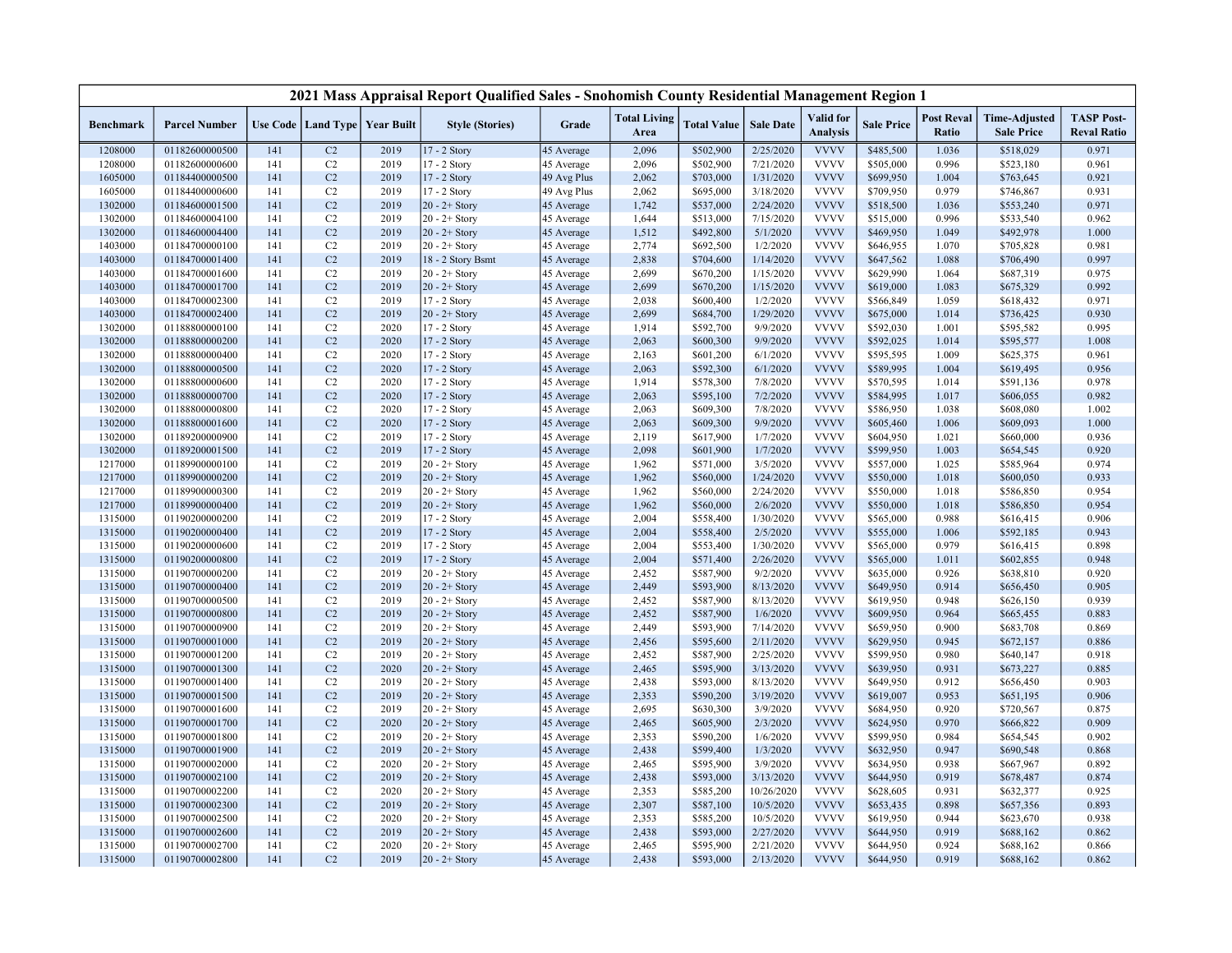|                  |                      |     |                      |                   | 2021 Mass Appraisal Report Qualified Sales - Snohomish County Residential Management Region 1 |             |                             |                    |                  |                                     |                   |                            |                                           |                                         |
|------------------|----------------------|-----|----------------------|-------------------|-----------------------------------------------------------------------------------------------|-------------|-----------------------------|--------------------|------------------|-------------------------------------|-------------------|----------------------------|-------------------------------------------|-----------------------------------------|
| <b>Benchmark</b> | <b>Parcel Number</b> |     | Use Code   Land Type | <b>Year Built</b> | <b>Style (Stories)</b>                                                                        | Grade       | <b>Total Living</b><br>Area | <b>Total Value</b> | <b>Sale Date</b> | <b>Valid</b> for<br><b>Analysis</b> | <b>Sale Price</b> | <b>Post Reval</b><br>Ratio | <b>Time-Adjusted</b><br><b>Sale Price</b> | <b>TASP Post-</b><br><b>Reval Ratio</b> |
| 1315000          | 01190700003000       | 141 | C2                   | 2019              | $20 - 2 +$ Story                                                                              | 45 Average  | 2,695                       | \$630,300          | 1/3/2020         | <b>VVVV</b>                         | \$710,000         | 0.888                      | \$774,610                                 | 0.814                                   |
| 1315000          | 01190700003200       | 141 | C2                   | 2019              | $20 - 2 +$ Story                                                                              | 45 Average  | 2,659                       | \$631,500          | 2/21/2020        | <b>VVVV</b>                         | \$709,950         | 0.889                      | \$757,517                                 | 0.834                                   |
| 1315000          | 01190700003400       | 141 | C2                   | 2019              | $20 - 2 +$ Story                                                                              | 45 Average  | 2,249                       | \$586,800          | 2/21/2020        | <b>VVVV</b>                         | \$644,950         | 0.910                      | \$688,162                                 | 0.853                                   |
| 1315000          | 01190700003500       | 141 | C2                   | 2019              | $20 - 2 +$ Story                                                                              | 45 Average  | 2,449                       | \$593,900          | 3/9/2020         | <b>VVVV</b>                         | \$629,950         | 0.943                      | \$662,707                                 | 0.896                                   |
| 1315000          | 01191000000200       | 141 | C2                   | 2020              | $20 - 2 +$ Story                                                                              | 49 Avg Plus | 2,517                       | \$661,700          | 10/14/2020       | <b>VVVV</b>                         | \$708,990         | 0.933                      | \$713,244                                 | 0.928                                   |
| 1315000          | 01191000002600       | 141 | C <sub>2</sub>       | 2020              | 17 - 2 Story                                                                                  | 49 Avg Plus | 2,017                       | \$621,400          | 6/4/2020         | <b>VVVV</b>                         | \$617,990         | 1.006                      | \$648,890                                 | 0.958                                   |
| 1315000          | 01191000002700       | 141 | C2                   | 2020              | 17 - 2 Story                                                                                  | 49 Avg Plus | 2,556                       | \$669,900          | 6/29/2020        | <b>VVVV</b>                         | \$705,000         | 0.950                      | \$740,250                                 | 0.905                                   |
| 1315000          | 01191000002800       | 141 | C <sub>2</sub>       | 2020              | 17 - 2 Story                                                                                  | 49 Avg Plus | 2,556                       | \$650,100          | 9/28/2020        | <b>VVVV</b>                         | \$715,000         | 0.909                      | \$719,290                                 | 0.904                                   |
| 1315000          | 01191000002900       | 141 | C2                   | 2020              | 17 - 2 Story                                                                                  | 49 Avg Plus | 2,017                       | \$629,400          | 7/31/2020        | <b>VVVV</b>                         | \$603,234         | 1.043                      | \$624,950                                 | 1.007                                   |
| 1315000          | 01191500000100       | 141 | C <sub>2</sub>       | 2020              | 17 - 2 Story                                                                                  | 45 Average  | 2,773                       | \$666,300          | 1/6/2020         | <b>VVVV</b>                         | \$665,820         | 1.001                      | \$726,410                                 | 0.917                                   |
| 1315000          | 01191500000200       | 141 | C2                   | 2020              | 17 - 2 Story                                                                                  | 45 Average  | 2,405                       | \$618,900          | 3/5/2020         | <b>VVVV</b>                         | \$640,295         | 0.967                      | \$673,590                                 | 0.919                                   |
| 1315000          | 01191500000300       | 141 | C <sub>2</sub>       | 2020              | 17 - 2 Story                                                                                  | 45 Average  | 2,668                       | \$661,700          | 1/3/2020         | <b>VVVV</b>                         | \$658,180         | 1.005                      | \$718,074                                 | 0.921                                   |
| 1315000          | 01191500000500       | 141 | C2                   | 2020              | 17 - 2 Story                                                                                  | 45 Average  | 2,668                       | \$661,700          | 2/4/2020         | <b>VVVV</b>                         | \$654,995         | 1.010                      | \$698,880                                 | 0.947                                   |
| 1315000          | 01191500000600       | 141 | C <sub>2</sub>       | 2020              | 17 - 2 Story                                                                                  | 45 Average  | 2,773                       | \$673,300          | 1/27/2020        | <b>VVVV</b>                         | \$670,060         | 1.005                      | \$731,035                                 | 0.921                                   |
| 1315000          | 01191500000700       | 141 | C2                   | 2020              | 17 - 2 Story                                                                                  | 45 Average  | 2,405                       | \$624,000          | 3/27/2020        | <b>VVVV</b>                         | \$636,995         | 0.980                      | \$670,119                                 | 0.931                                   |
| 1315000          | 01191500000800       | 141 | C2                   | 2020              | 17 - 2 Story                                                                                  | 45 Average  | 2,668                       | \$661,700          | 3/5/2020         | <b>VVVV</b>                         | \$669,995         | 0.988                      | \$704,835                                 | 0.939                                   |
| 1315000          | 01191500000900       | 141 | C2                   | 2020              | 17 - 2 Story                                                                                  | 45 Average  | 2,405                       | \$625,900          | 3/5/2020         | <b>VVVV</b>                         | \$634,110         | 0.987                      | \$667,084                                 | 0.938                                   |
| 1315000          | 01191500001000       | 141 | C2                   | 2020              | 17 - 2 Story                                                                                  | 45 Average  | 2,773                       | \$674,500          | 6/12/2020        | <b>VVVV</b>                         | \$682,995         | 0.988                      | \$717,145                                 | 0.941                                   |
| 1315000          | 01191500001100       | 141 | C2                   | 2020              | 17 - 2 Story                                                                                  | 45 Average  | 2,668                       | \$661,700          | 5/20/2020        | <b>VVVV</b>                         | \$690,595         | 0.958                      | \$724,434                                 | 0.913                                   |
| 1315000          | 01191500001200       | 141 | C2                   | 2020              | 17 - 2 Story                                                                                  | 45 Average  | 2,405                       | \$625,900          | 6/8/2020         | <b>VVVV</b>                         | \$636,995         | 0.983                      | \$668,845                                 | 0.936                                   |
| 1315000          | 01191500001300       | 141 | C2                   | 2020              | 17 - 2 Story                                                                                  | 45 Average  | 2,668                       | \$661,700          | 7/8/2020         | <b>VVVV</b>                         | \$699,600         | 0.946                      | \$724,786                                 | 0.913                                   |
| 1315000          | 01191500001400       | 141 | C2                   | 2020              | 17 - 2 Story                                                                                  | 45 Average  | 2,773                       | \$673,300          | 7/8/2020         | <b>VVVV</b>                         | \$751,295         | 0.896                      | \$778,342                                 | 0.865                                   |
| 1315000          | 01191500001900       | 141 | C2                   | 2020              | 17 - 2 Story                                                                                  | 45 Average  | 2,773                       | \$666,300          | 9/9/2020         | <b>VVVV</b>                         | \$703,635         | 0.947                      | \$707,857                                 | 0.941                                   |
| 1315000          | 01191500002300       | 141 | C2                   | 2020              | 18 - 2 Story Bsmt                                                                             | 45 Average  | 2,861                       | \$660,400          | 3/22/2020        | <b>VVVV</b>                         | \$670,440         | 0.985                      | \$705,303                                 | 0.936                                   |
| 1315000          | 01191500002400       | 141 | C2                   | 2020              | 18 - 2 Story Bsmt                                                                             | 45 Average  | 3,209                       | \$687,500          | 7/8/2020         | <b>VVVV</b>                         | \$699,995         | 0.982                      | \$725,195                                 | 0.948                                   |
| 1315000          | 01191500003000       | 141 | C2                   | 2020              | 18 - 2 Story Bsmt                                                                             | 45 Average  | 2,861                       | \$645,400          | 7/8/2020         | <b>VVVV</b>                         | \$723,065         | 0.893                      | \$749,095                                 | 0.862                                   |
| 1315000          | 01191500003100       | 141 | C2                   | 2020              | 18 - 2 Story Bsmt                                                                             | 45 Average  | 3,209                       | \$687,500          | 6/2/2020         | <b>VVVV</b>                         | \$704,015         | 0.977                      | \$739,216                                 | 0.930                                   |
| 1315000          | 01191500003200       | 141 | C2                   | 2020              | 18 - 2 Story Bsmt                                                                             | 45 Average  | 3,354                       | \$702,700          | 2/6/2020         | <b>VVVV</b>                         | \$699,995         | 1.004                      | \$746,895                                 | 0.941                                   |
| 1315000          | 01191500003300       | 141 | C2                   | 2020              | 18 - 2 Story Bsmt                                                                             | 45 Average  | 3,354                       | \$702,700          | 1/29/2020        | <b>VVVV</b>                         | \$703,585         | 0.999                      | \$767,611                                 | 0.915                                   |
| 1315000          | 01191500003400       | 141 | C2                   | 2020              | 18 - 2 Story Bsmt                                                                             | 45 Average  | 3,510                       | \$823,200          | 1/2/2020         | <b>VVVV</b>                         | \$714,995         | 1.151                      | \$780,060                                 | 1.055                                   |
| 1315000          | 01192000000200       | 141 | C <sub>3</sub>       | 2020              | $20 - 2 +$ Story                                                                              | 49 Avg Plus | 2,438                       | \$638,300          | 4/20/2020        | <b>VVVV</b>                         | \$624,950         | 1.021                      | \$654,948                                 | 0.975                                   |
| 1315000          | 01192000000400       | 141 | C <sub>3</sub>       | 2020              | $20 - 2 +$ Story                                                                              | 49 Avg Plus | 2,465                       | \$641,700          | 3/9/2020         | <b>VVVV</b>                         | \$624,950         | 1.027                      | \$657,447                                 | 0.976                                   |
| 1315000          | 01192000000500       | 141 | C <sub>3</sub>       | 2020              | $20 - 2 +$ Story                                                                              | 49 Avg Plus | 2,353                       | \$629,700          | 3/13/2020        | <b>VVVV</b>                         | \$599,950         | 1.050                      | \$631,147                                 | 0.998                                   |
| 1315000          | 01192000000600       | 141 | C <sub>3</sub>       | 2020              | $20 - 2 +$ Story                                                                              | 49 Avg Plus | 2,465                       | \$641,700          | 4/6/2020         | <b>VVVV</b>                         | \$632,950         | 1.014                      | \$663,332                                 | 0.967                                   |
| 1315000          | 01192000000800       | 141 | C <sub>3</sub>       | 2020              | $20 - 2 +$ Story                                                                              | 49 Avg Plus | 2,438                       | \$650,400          | 5/1/2020         | <b>VVVV</b>                         | \$633,065         | 1.027                      | \$664,085                                 | 0.979                                   |
| 1315000          | 01192000001100       | 141 | C <sub>3</sub>       | 2020              | $20 - 2 +$ Story                                                                              | 49 Avg Plus | 2,438                       | \$638,300          | 4/8/2020         | <b>VVVV</b>                         | \$624,950         | 1.021                      | \$654,948                                 | 0.975                                   |
| 1315000          | 01192000001200       | 141 | C <sub>3</sub>       | 2020              | $20 - 2 +$ Story                                                                              | 49 Avg Plus | 2,465                       | \$641,700          | 7/14/2020        | <b>VVVV</b>                         | \$624,950         | 1.027                      | \$647,448                                 | 0.991                                   |
| 1315000          | 01192000001400       | 141 | C <sub>3</sub>       | 2020              | $20 - 2 +$ Story                                                                              | 49 Avg Plus | 2,438                       | \$656,300          | 5/1/2020         | <b>VVVV</b>                         | \$633,065         | 1.037                      | \$664,085                                 | 0.988                                   |
| 1315000          | 01192000001700       | 141 | C3                   | 2020              | $20 - 2 +$ Story                                                                              | 49 Avg Plus | 2,465                       | \$641,700          | 9/10/2020        | <b>VVVV</b>                         | \$625,000         | 1.027                      | \$628,750                                 | 1.021                                   |
| 1315000          | 01192000002100       | 141 | C <sub>3</sub>       | 2020              | $20 - 2 +$ Story                                                                              | 49 Avg Plus | 2,307                       | \$629,100          | 9/9/2020         | <b>VVVV</b>                         | \$634,950         | 0.991                      | \$638,760                                 | 0.985                                   |
| 1315000          | 01192000002300       | 141 | C <sub>3</sub>       | 2020              | $20 - 2 +$ Story                                                                              | 49 Avg Plus | 2,307                       | \$629,100          | 6/15/2020        | <b>VVVV</b>                         | \$629,950         | 0.999                      | \$661,448                                 | 0.951                                   |
| 1315000          | 01192000002500       | 141 | C <sub>3</sub>       | 2020              | $20 - 2 +$ Story                                                                              | 49 Avg Plus | 2,465                       | \$641,700          | 7/1/2020         | <b>VVVV</b>                         | \$624,950         | 1.027                      | \$647,448                                 | 0.991                                   |
| 1315000          | 01192000002600       | 141 | C <sub>3</sub>       | 2020              | $20 - 2 +$ Story                                                                              | 49 Avg Plus | 2,353                       | \$629,700          | 9/9/2020         | <b>VVVV</b>                         | \$603,205         | 1.044                      | \$606,824                                 | 1.038                                   |
| 1208000          | 01192100000300       | 141 | C <sub>3</sub>       | 2020              | 17 - 2 Story                                                                                  | 49 Avg Plus | 2,005                       | \$570,200          | 1/23/2020        | <b>VVVV</b>                         | \$573,965         | 0.993                      | \$626,196                                 | 0.911                                   |
| 1208000          | 01192100000500       | 141 | C <sub>3</sub>       | 2020              | $20 - 2 +$ Story                                                                              | 49 Avg Plus | 2,523                       | \$618,000          | 2/27/2020        | <b>VVVV</b>                         | \$579,950         | 1.066                      | \$618,807                                 | 0.999                                   |
| 1208000          | 01192100000600       | 141 | C <sub>3</sub>       | 2020              | 17 - 2 Story                                                                                  | 49 Avg Plus | 2,005                       | \$566,200          | 3/9/2020         | <b>VVVV</b>                         | \$569,950         | 0.993                      | \$599,587                                 | 0.944                                   |
| 1208000          | 01192100000700       | 141 | C <sub>3</sub>       | 2020              | $20 - 2 +$ Story                                                                              | 49 Avg Plus | 2,523                       | \$618,000          | 3/9/2020         | <b>VVVV</b>                         | \$585,000         | 1.056                      | \$615,420                                 | 1.004                                   |
| 1208000          | 01192100000800       | 141 | C <sub>3</sub>       | 2019              | $20 - 2 +$ Story                                                                              | 49 Avg Plus | 2,438                       | \$610,900          | 5/29/2020        | <b>VVVV</b>                         | \$604,950         | 1.010                      | \$634,593                                 | 0.963                                   |
| 1208000          | 01192100000900       | 141 | C <sub>3</sub>       | 2020              | 18 - 2 Story Bsmt                                                                             | 49 Avg Plus | 2,620                       | \$629,600          | 6/18/2020        | <b>VVVV</b>                         | \$614,950         | 1.024                      | \$645,698                                 | 0.975                                   |
| 1208000          | 01192100001000       | 141 | C <sub>3</sub>       | 2020              | 18 - 2 Story Bsmt                                                                             | 49 Avg Plus | 2,620                       | \$620,200          | 7/14/2020        | <b>VVVV</b>                         | \$624,950         | 0.992                      | \$647,448                                 | 0.958                                   |
| 1208000          | 01192100001100       | 141 | C <sub>3</sub>       | 2020              | 18 - 2 Story Bsmt                                                                             | 49 Avg Plus | 2,620                       | \$617,500          | 7/7/2020         | <b>VVVV</b>                         | \$621,440         | 0.994                      | \$643,812                                 | 0.959                                   |
| 1208000          | 01192100001200       | 141 | C <sub>3</sub>       | 2020              | 18 - 2 Story Bsmt                                                                             | 49 Avg Plus | 2,620                       | \$632,700          | 6/17/2020        | <b>VVVV</b>                         | \$614,950         | 1.029                      | \$645,698                                 | 0.980                                   |
| 1208000          | 01192100001300       | 141 | C <sub>3</sub>       | 2020              | 17 - 2 Story                                                                                  | 49 Avg Plus | 2,005                       | \$570,200          | 3/13/2020        | <b>VVVV</b>                         | \$549,950         | 1.037                      | \$578,547                                 | 0.986                                   |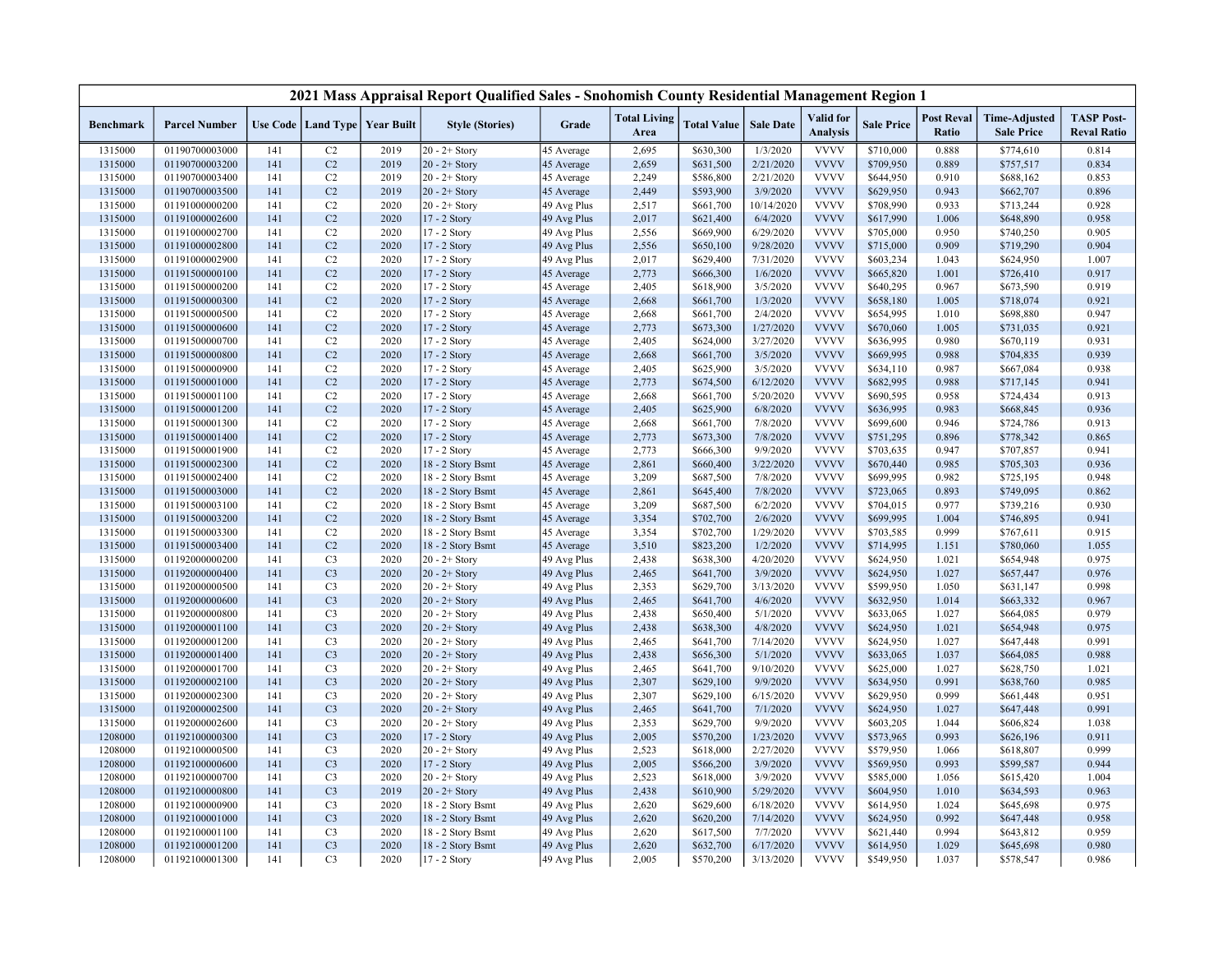| <b>Valid</b> for<br><b>Post Reval</b><br><b>TASP Post-</b><br><b>Total Living</b><br><b>Time-Adjusted</b><br>Use Code   Land Type  <br><b>Year Built</b><br><b>Style (Stories)</b><br>Grade<br><b>Total Value</b><br><b>Sale Date</b><br><b>Sale Price</b><br><b>Benchmark</b><br><b>Parcel Number</b><br><b>Analysis</b><br>Ratio<br><b>Reval Ratio</b><br>Area<br><b>Sale Price</b><br>$20 - 2 +$ Story<br>1208000<br>01192100001400<br>2020<br>49 Avg Plus<br>2,523<br>\$618,000<br>5/1/2020<br><b>VVVV</b><br>\$584,950<br>1.057<br>\$613,613<br>1.007<br>141<br>C <sub>3</sub><br><b>VVVV</b><br>1208000<br>01192100001600<br>C <sub>3</sub><br>2020<br>17 - 2 Story<br>49 Avg Plus<br>2,005<br>\$566,200<br>7/14/2020<br>\$569,950<br>0.993<br>\$590,468<br>0.959<br>141<br><b>VVVV</b><br>C <sub>3</sub><br>2020<br>2,005<br>\$566,200<br>9/9/2020<br>\$564,950<br>1.002<br>0.996<br>1208000<br>01192100001800<br>141<br>17 - 2 Story<br>49 Avg Plus<br>\$568,340<br><b>VVVV</b><br>C <sub>3</sub><br>2019<br>2,438<br>\$614,800<br>2/21/2020<br>1.042<br>0.977<br>1208000<br>01192100002200<br>141<br>$20 - 2 +$ Story<br>49 Avg Plus<br>\$589,950<br>\$629,477<br>C <sub>3</sub><br>2019<br><b>VVVV</b><br>1.044<br>1208000<br>01192100002300<br>141<br>$20 - 2 +$ Story<br>49 Avg Plus<br>2,353<br>\$609,400<br>3/9/2020<br>\$554,995<br>1.098<br>\$583,855<br><b>VVVV</b><br>1217000<br>C2<br>2020<br>1,924<br>\$564,500<br>6/8/2020<br>\$609,000<br>0.927<br>\$639,450<br>0.883<br>01193000000100<br>141<br>17 - 2 Story<br>45 Average<br>C2<br>2020<br>2,128<br>\$593,900<br>2/27/2020<br><b>VVVV</b><br>0.942<br>1217000<br>01193000000200<br>141<br>17 - 2 Story<br>45 Average<br>\$590,685<br>1.005<br>\$630,261<br><b>VVVV</b><br>0.933<br>1217000<br>C2<br>2020<br>2,405<br>\$619,700<br>1/27/2020<br>\$608,595<br>1.018<br>\$663,977<br>01193000000300<br>141<br>17 - 2 Story<br>45 Average<br>C <sub>2</sub><br><b>VVVV</b><br>1217000<br>2020<br>1,960<br>\$576,300<br>3/5/2020<br>0.977<br>0.929<br>01193000000400<br>141<br>17 - 2 Story<br>\$589,995<br>\$620,675<br>45 Average<br><b>VVVV</b><br>0.960<br>1217000<br>01193000000500<br>141<br>C2<br>2020<br>17 - 2 Story<br>2,405<br>\$619,700<br>3/26/2020<br>\$613,510<br>1.010<br>\$645,413<br>45 Average<br>C <sub>2</sub><br>2020<br>\$557,800<br>3/22/2020<br><b>VVVV</b><br>\$599,995<br>0.930<br>0.884<br>1217000<br>01193000000600<br>141<br>17 - 2 Story<br>45 Average<br>1,856<br>\$631,195<br><b>VVVV</b><br>1217000<br>01193000000700<br>141<br>C2<br>2020<br>17 - 2 Story<br>2,405<br>\$619,700<br>8/10/2020<br>\$645,885<br>0.959<br>\$652,344<br>0.950<br>45 Average<br>C <sub>2</sub><br>2020<br><b>VVVV</b><br>1217000<br>01193000000800<br>1,960<br>\$576,300<br>7/22/2020<br>\$612,700<br>0.941<br>0.908<br>141<br>17 - 2 Story<br>45 Average<br>\$634,757<br>C2<br><b>VVVV</b><br>0.929<br>1217000<br>01193000000900<br>2020<br>17 - 2 Story<br>45 Average<br>1,924<br>\$569,500<br>7/1/2020<br>\$612,710<br>\$634,768<br>0.897<br>141<br><b>VVVV</b><br>C2<br>2020<br>2,405<br>\$619,700<br>7/8/2020<br>\$624,995<br>0.992<br>0.957<br>1217000<br>01193000001000<br>141<br>17 - 2 Story<br>45 Average<br>\$647,495<br><b>VVVV</b><br>1217000<br>C2<br>2020<br>2,128<br>\$593,900<br>6/1/2020<br>\$607,150<br>0.978<br>0.932<br>01193000001100<br>141<br>17 - 2 Story<br>45 Average<br>\$637,508<br>C2<br>2020<br>4/22/2020<br><b>VVVV</b><br>0.974<br>0.929<br>1217000<br>01193000001200<br>141<br>17 - 2 Story<br>1,960<br>\$584,300<br>\$599,995<br>\$628,795<br>45 Average<br><b>VVVV</b><br>C2<br>2020<br>5/20/2020<br>\$593,175<br>0.954<br>0.909<br>1217000<br>01193000001300<br>141<br>17 - 2 Story<br>45 Average<br>1,856<br>\$565,800<br>\$622,241<br><b>VVVV</b><br>C2<br>2020<br>2/27/2020<br>1217000<br>01193000001400<br>141<br>$20 - 2 +$ Story<br>2,598<br>\$628,300<br>\$614,995<br>1.022<br>\$656,200<br>0.957<br>45 Average<br><b>VVVV</b><br>C2<br>2020<br>2,598<br>2/28/2020<br>1.027<br>0.962<br>1217000<br>01193000001500<br>141<br>$20 - 2 +$ Story<br>45 Average<br>\$628,300<br>\$611,995<br>\$652,999<br>C <sub>2</sub><br>2020<br>17 - 2 Story<br>3/22/2020<br><b>VVVV</b><br>0.945<br>1217000<br>01193000001600<br>141<br>45 Average<br>1,856<br>\$557,800<br>\$589,995<br>\$620,675<br>0.899<br><b>VVVV</b><br>1217000<br>01193000001700<br>C <sub>2</sub><br>2020<br>1,892<br>\$559,100<br>3/5/2020<br>\$585,445<br>0.955<br>\$615,888<br>0.908<br>141<br>17 - 2 Story<br>45 Average<br><b>VVVV</b><br>1217000<br>C2<br>2020<br>1,892<br>3/5/2020<br>\$589,995<br>0.948<br>0.901<br>01193000001800<br>141<br>17 - 2 Story<br>\$559,100<br>\$620,675<br>45 Average<br><b>VVVV</b><br>1605000<br>01193200000100<br>C2<br>2020<br>18 - 2 Story Bsmt<br>2,516<br>\$695,000<br>1/8/2020<br>\$699,950<br>0.993<br>\$763,645<br>0.910<br>141<br>45 Average<br><b>VVVV</b><br>C2<br>2/24/2020<br>0.920<br>1605000<br>01193200000200<br>141<br>2020<br>18 - 2 Story Bsmt<br>45 Average<br>2,516<br>\$687,000<br>\$699,950<br>0.981<br>\$746,847<br><b>VVVV</b><br>1605000<br>01193200000300<br>C2<br>2020<br>18 - 2 Story Bsmt<br>2,516<br>\$779,000<br>1/30/2020<br>\$725,000<br>1.074<br>\$790,975<br>0.985<br>141<br>45 Average<br><b>VVVV</b><br>0.939<br>1504002<br>00930700200202<br>142<br>C <sub>4</sub><br>2002<br>17 - 2 Story<br>1,737<br>\$469,300<br>1/17/2020<br>\$458,000<br>1.025<br>\$499,678<br>45 Average<br><b>VVVV</b><br>0.998<br>1504002<br>00930700300302<br>142<br>C <sub>4</sub><br>2002<br>17 - 2 Story<br>1,631<br>\$463,300<br>7/3/2020<br>\$464,000<br>\$480,704<br>0.964<br>45 Average<br>1/16/2020<br><b>VVVV</b><br>1504002<br>142<br>C <sub>4</sub><br>2002<br>1,631<br>\$461,400<br>\$460,000<br>1.003<br>0.919<br>00930700700701<br>17 - 2 Story<br>45 Average<br>\$501,860<br><b>VVVV</b><br>2003<br>1.540<br>1315000<br>00946102700200<br>142<br>C <sub>4</sub><br>23 - Split Entry<br>45 Average<br>1,833<br>\$477,800<br>4/27/2020<br>\$296,000<br>1.614<br>\$310,208<br><b>VVVV</b><br>1310000<br>00947500000200<br>142<br>C <sub>4</sub><br>2003<br>23 - Split Entry<br>1,520<br>\$396,400<br>2/3/2020<br>\$400,000<br>0.991<br>\$426,800<br>0.929<br>45 Average<br>2004<br>\$407,700<br>11/2/2020<br><b>VVVV</b><br>0.931<br>1208000<br>01003400000300<br>142<br>C <sub>4</sub><br>17 - 2 Story<br>45 Average<br>1,700<br>\$438,000<br>0.931<br>\$438,000 |
|--------------------------------------------------------------------------------------------------------------------------------------------------------------------------------------------------------------------------------------------------------------------------------------------------------------------------------------------------------------------------------------------------------------------------------------------------------------------------------------------------------------------------------------------------------------------------------------------------------------------------------------------------------------------------------------------------------------------------------------------------------------------------------------------------------------------------------------------------------------------------------------------------------------------------------------------------------------------------------------------------------------------------------------------------------------------------------------------------------------------------------------------------------------------------------------------------------------------------------------------------------------------------------------------------------------------------------------------------------------------------------------------------------------------------------------------------------------------------------------------------------------------------------------------------------------------------------------------------------------------------------------------------------------------------------------------------------------------------------------------------------------------------------------------------------------------------------------------------------------------------------------------------------------------------------------------------------------------------------------------------------------------------------------------------------------------------------------------------------------------------------------------------------------------------------------------------------------------------------------------------------------------------------------------------------------------------------------------------------------------------------------------------------------------------------------------------------------------------------------------------------------------------------------------------------------------------------------------------------------------------------------------------------------------------------------------------------------------------------------------------------------------------------------------------------------------------------------------------------------------------------------------------------------------------------------------------------------------------------------------------------------------------------------------------------------------------------------------------------------------------------------------------------------------------------------------------------------------------------------------------------------------------------------------------------------------------------------------------------------------------------------------------------------------------------------------------------------------------------------------------------------------------------------------------------------------------------------------------------------------------------------------------------------------------------------------------------------------------------------------------------------------------------------------------------------------------------------------------------------------------------------------------------------------------------------------------------------------------------------------------------------------------------------------------------------------------------------------------------------------------------------------------------------------------------------------------------------------------------------------------------------------------------------------------------------------------------------------------------------------------------------------------------------------------------------------------------------------------------------------------------------------------------------------------------------------------------------------------------------------------------------------------------------------------------------------------------------------------------------------------------------------------------------------------------------------------------------------------------------------------------------------------------------------------------------------------------------------------------------------------------------------------------------------------------------------------------------------------------------------------------------------------------------------------------------------------------------------------------------------------------------------------------------------------------------------------------------------------------------------------------------------------------------------------------------------------------------------------------------------------------------------------------------------------------------------------------------------------------------------------------------------------------------------------------------------------------------------------------------------------------------------------------------------------------------------------------------------------------------------------------------------------------------------------------------------------------------------------------------------------------------------------------------------------------------------------------------------------------------------------------------------------------------------------------------------------------------------------------------------------------------------------------------------------------------------------------------------------------------------------------------------------------------------------|
|                                                                                                                                                                                                                                                                                                                                                                                                                                                                                                                                                                                                                                                                                                                                                                                                                                                                                                                                                                                                                                                                                                                                                                                                                                                                                                                                                                                                                                                                                                                                                                                                                                                                                                                                                                                                                                                                                                                                                                                                                                                                                                                                                                                                                                                                                                                                                                                                                                                                                                                                                                                                                                                                                                                                                                                                                                                                                                                                                                                                                                                                                                                                                                                                                                                                                                                                                                                                                                                                                                                                                                                                                                                                                                                                                                                                                                                                                                                                                                                                                                                                                                                                                                                                                                                                                                                                                                                                                                                                                                                                                                                                                                                                                                                                                                                                                                                                                                                                                                                                                                                                                                                                                                                                                                                                                                                                                                                                                                                                                                                                                                                                                                                                                                                                                                                                                                                                                                                                                                                                                                                                                                                                                                                                                                                                                                                                                                                                                          |
|                                                                                                                                                                                                                                                                                                                                                                                                                                                                                                                                                                                                                                                                                                                                                                                                                                                                                                                                                                                                                                                                                                                                                                                                                                                                                                                                                                                                                                                                                                                                                                                                                                                                                                                                                                                                                                                                                                                                                                                                                                                                                                                                                                                                                                                                                                                                                                                                                                                                                                                                                                                                                                                                                                                                                                                                                                                                                                                                                                                                                                                                                                                                                                                                                                                                                                                                                                                                                                                                                                                                                                                                                                                                                                                                                                                                                                                                                                                                                                                                                                                                                                                                                                                                                                                                                                                                                                                                                                                                                                                                                                                                                                                                                                                                                                                                                                                                                                                                                                                                                                                                                                                                                                                                                                                                                                                                                                                                                                                                                                                                                                                                                                                                                                                                                                                                                                                                                                                                                                                                                                                                                                                                                                                                                                                                                                                                                                                                                          |
|                                                                                                                                                                                                                                                                                                                                                                                                                                                                                                                                                                                                                                                                                                                                                                                                                                                                                                                                                                                                                                                                                                                                                                                                                                                                                                                                                                                                                                                                                                                                                                                                                                                                                                                                                                                                                                                                                                                                                                                                                                                                                                                                                                                                                                                                                                                                                                                                                                                                                                                                                                                                                                                                                                                                                                                                                                                                                                                                                                                                                                                                                                                                                                                                                                                                                                                                                                                                                                                                                                                                                                                                                                                                                                                                                                                                                                                                                                                                                                                                                                                                                                                                                                                                                                                                                                                                                                                                                                                                                                                                                                                                                                                                                                                                                                                                                                                                                                                                                                                                                                                                                                                                                                                                                                                                                                                                                                                                                                                                                                                                                                                                                                                                                                                                                                                                                                                                                                                                                                                                                                                                                                                                                                                                                                                                                                                                                                                                                          |
|                                                                                                                                                                                                                                                                                                                                                                                                                                                                                                                                                                                                                                                                                                                                                                                                                                                                                                                                                                                                                                                                                                                                                                                                                                                                                                                                                                                                                                                                                                                                                                                                                                                                                                                                                                                                                                                                                                                                                                                                                                                                                                                                                                                                                                                                                                                                                                                                                                                                                                                                                                                                                                                                                                                                                                                                                                                                                                                                                                                                                                                                                                                                                                                                                                                                                                                                                                                                                                                                                                                                                                                                                                                                                                                                                                                                                                                                                                                                                                                                                                                                                                                                                                                                                                                                                                                                                                                                                                                                                                                                                                                                                                                                                                                                                                                                                                                                                                                                                                                                                                                                                                                                                                                                                                                                                                                                                                                                                                                                                                                                                                                                                                                                                                                                                                                                                                                                                                                                                                                                                                                                                                                                                                                                                                                                                                                                                                                                                          |
|                                                                                                                                                                                                                                                                                                                                                                                                                                                                                                                                                                                                                                                                                                                                                                                                                                                                                                                                                                                                                                                                                                                                                                                                                                                                                                                                                                                                                                                                                                                                                                                                                                                                                                                                                                                                                                                                                                                                                                                                                                                                                                                                                                                                                                                                                                                                                                                                                                                                                                                                                                                                                                                                                                                                                                                                                                                                                                                                                                                                                                                                                                                                                                                                                                                                                                                                                                                                                                                                                                                                                                                                                                                                                                                                                                                                                                                                                                                                                                                                                                                                                                                                                                                                                                                                                                                                                                                                                                                                                                                                                                                                                                                                                                                                                                                                                                                                                                                                                                                                                                                                                                                                                                                                                                                                                                                                                                                                                                                                                                                                                                                                                                                                                                                                                                                                                                                                                                                                                                                                                                                                                                                                                                                                                                                                                                                                                                                                                          |
|                                                                                                                                                                                                                                                                                                                                                                                                                                                                                                                                                                                                                                                                                                                                                                                                                                                                                                                                                                                                                                                                                                                                                                                                                                                                                                                                                                                                                                                                                                                                                                                                                                                                                                                                                                                                                                                                                                                                                                                                                                                                                                                                                                                                                                                                                                                                                                                                                                                                                                                                                                                                                                                                                                                                                                                                                                                                                                                                                                                                                                                                                                                                                                                                                                                                                                                                                                                                                                                                                                                                                                                                                                                                                                                                                                                                                                                                                                                                                                                                                                                                                                                                                                                                                                                                                                                                                                                                                                                                                                                                                                                                                                                                                                                                                                                                                                                                                                                                                                                                                                                                                                                                                                                                                                                                                                                                                                                                                                                                                                                                                                                                                                                                                                                                                                                                                                                                                                                                                                                                                                                                                                                                                                                                                                                                                                                                                                                                                          |
|                                                                                                                                                                                                                                                                                                                                                                                                                                                                                                                                                                                                                                                                                                                                                                                                                                                                                                                                                                                                                                                                                                                                                                                                                                                                                                                                                                                                                                                                                                                                                                                                                                                                                                                                                                                                                                                                                                                                                                                                                                                                                                                                                                                                                                                                                                                                                                                                                                                                                                                                                                                                                                                                                                                                                                                                                                                                                                                                                                                                                                                                                                                                                                                                                                                                                                                                                                                                                                                                                                                                                                                                                                                                                                                                                                                                                                                                                                                                                                                                                                                                                                                                                                                                                                                                                                                                                                                                                                                                                                                                                                                                                                                                                                                                                                                                                                                                                                                                                                                                                                                                                                                                                                                                                                                                                                                                                                                                                                                                                                                                                                                                                                                                                                                                                                                                                                                                                                                                                                                                                                                                                                                                                                                                                                                                                                                                                                                                                          |
|                                                                                                                                                                                                                                                                                                                                                                                                                                                                                                                                                                                                                                                                                                                                                                                                                                                                                                                                                                                                                                                                                                                                                                                                                                                                                                                                                                                                                                                                                                                                                                                                                                                                                                                                                                                                                                                                                                                                                                                                                                                                                                                                                                                                                                                                                                                                                                                                                                                                                                                                                                                                                                                                                                                                                                                                                                                                                                                                                                                                                                                                                                                                                                                                                                                                                                                                                                                                                                                                                                                                                                                                                                                                                                                                                                                                                                                                                                                                                                                                                                                                                                                                                                                                                                                                                                                                                                                                                                                                                                                                                                                                                                                                                                                                                                                                                                                                                                                                                                                                                                                                                                                                                                                                                                                                                                                                                                                                                                                                                                                                                                                                                                                                                                                                                                                                                                                                                                                                                                                                                                                                                                                                                                                                                                                                                                                                                                                                                          |
|                                                                                                                                                                                                                                                                                                                                                                                                                                                                                                                                                                                                                                                                                                                                                                                                                                                                                                                                                                                                                                                                                                                                                                                                                                                                                                                                                                                                                                                                                                                                                                                                                                                                                                                                                                                                                                                                                                                                                                                                                                                                                                                                                                                                                                                                                                                                                                                                                                                                                                                                                                                                                                                                                                                                                                                                                                                                                                                                                                                                                                                                                                                                                                                                                                                                                                                                                                                                                                                                                                                                                                                                                                                                                                                                                                                                                                                                                                                                                                                                                                                                                                                                                                                                                                                                                                                                                                                                                                                                                                                                                                                                                                                                                                                                                                                                                                                                                                                                                                                                                                                                                                                                                                                                                                                                                                                                                                                                                                                                                                                                                                                                                                                                                                                                                                                                                                                                                                                                                                                                                                                                                                                                                                                                                                                                                                                                                                                                                          |
|                                                                                                                                                                                                                                                                                                                                                                                                                                                                                                                                                                                                                                                                                                                                                                                                                                                                                                                                                                                                                                                                                                                                                                                                                                                                                                                                                                                                                                                                                                                                                                                                                                                                                                                                                                                                                                                                                                                                                                                                                                                                                                                                                                                                                                                                                                                                                                                                                                                                                                                                                                                                                                                                                                                                                                                                                                                                                                                                                                                                                                                                                                                                                                                                                                                                                                                                                                                                                                                                                                                                                                                                                                                                                                                                                                                                                                                                                                                                                                                                                                                                                                                                                                                                                                                                                                                                                                                                                                                                                                                                                                                                                                                                                                                                                                                                                                                                                                                                                                                                                                                                                                                                                                                                                                                                                                                                                                                                                                                                                                                                                                                                                                                                                                                                                                                                                                                                                                                                                                                                                                                                                                                                                                                                                                                                                                                                                                                                                          |
|                                                                                                                                                                                                                                                                                                                                                                                                                                                                                                                                                                                                                                                                                                                                                                                                                                                                                                                                                                                                                                                                                                                                                                                                                                                                                                                                                                                                                                                                                                                                                                                                                                                                                                                                                                                                                                                                                                                                                                                                                                                                                                                                                                                                                                                                                                                                                                                                                                                                                                                                                                                                                                                                                                                                                                                                                                                                                                                                                                                                                                                                                                                                                                                                                                                                                                                                                                                                                                                                                                                                                                                                                                                                                                                                                                                                                                                                                                                                                                                                                                                                                                                                                                                                                                                                                                                                                                                                                                                                                                                                                                                                                                                                                                                                                                                                                                                                                                                                                                                                                                                                                                                                                                                                                                                                                                                                                                                                                                                                                                                                                                                                                                                                                                                                                                                                                                                                                                                                                                                                                                                                                                                                                                                                                                                                                                                                                                                                                          |
|                                                                                                                                                                                                                                                                                                                                                                                                                                                                                                                                                                                                                                                                                                                                                                                                                                                                                                                                                                                                                                                                                                                                                                                                                                                                                                                                                                                                                                                                                                                                                                                                                                                                                                                                                                                                                                                                                                                                                                                                                                                                                                                                                                                                                                                                                                                                                                                                                                                                                                                                                                                                                                                                                                                                                                                                                                                                                                                                                                                                                                                                                                                                                                                                                                                                                                                                                                                                                                                                                                                                                                                                                                                                                                                                                                                                                                                                                                                                                                                                                                                                                                                                                                                                                                                                                                                                                                                                                                                                                                                                                                                                                                                                                                                                                                                                                                                                                                                                                                                                                                                                                                                                                                                                                                                                                                                                                                                                                                                                                                                                                                                                                                                                                                                                                                                                                                                                                                                                                                                                                                                                                                                                                                                                                                                                                                                                                                                                                          |
|                                                                                                                                                                                                                                                                                                                                                                                                                                                                                                                                                                                                                                                                                                                                                                                                                                                                                                                                                                                                                                                                                                                                                                                                                                                                                                                                                                                                                                                                                                                                                                                                                                                                                                                                                                                                                                                                                                                                                                                                                                                                                                                                                                                                                                                                                                                                                                                                                                                                                                                                                                                                                                                                                                                                                                                                                                                                                                                                                                                                                                                                                                                                                                                                                                                                                                                                                                                                                                                                                                                                                                                                                                                                                                                                                                                                                                                                                                                                                                                                                                                                                                                                                                                                                                                                                                                                                                                                                                                                                                                                                                                                                                                                                                                                                                                                                                                                                                                                                                                                                                                                                                                                                                                                                                                                                                                                                                                                                                                                                                                                                                                                                                                                                                                                                                                                                                                                                                                                                                                                                                                                                                                                                                                                                                                                                                                                                                                                                          |
|                                                                                                                                                                                                                                                                                                                                                                                                                                                                                                                                                                                                                                                                                                                                                                                                                                                                                                                                                                                                                                                                                                                                                                                                                                                                                                                                                                                                                                                                                                                                                                                                                                                                                                                                                                                                                                                                                                                                                                                                                                                                                                                                                                                                                                                                                                                                                                                                                                                                                                                                                                                                                                                                                                                                                                                                                                                                                                                                                                                                                                                                                                                                                                                                                                                                                                                                                                                                                                                                                                                                                                                                                                                                                                                                                                                                                                                                                                                                                                                                                                                                                                                                                                                                                                                                                                                                                                                                                                                                                                                                                                                                                                                                                                                                                                                                                                                                                                                                                                                                                                                                                                                                                                                                                                                                                                                                                                                                                                                                                                                                                                                                                                                                                                                                                                                                                                                                                                                                                                                                                                                                                                                                                                                                                                                                                                                                                                                                                          |
|                                                                                                                                                                                                                                                                                                                                                                                                                                                                                                                                                                                                                                                                                                                                                                                                                                                                                                                                                                                                                                                                                                                                                                                                                                                                                                                                                                                                                                                                                                                                                                                                                                                                                                                                                                                                                                                                                                                                                                                                                                                                                                                                                                                                                                                                                                                                                                                                                                                                                                                                                                                                                                                                                                                                                                                                                                                                                                                                                                                                                                                                                                                                                                                                                                                                                                                                                                                                                                                                                                                                                                                                                                                                                                                                                                                                                                                                                                                                                                                                                                                                                                                                                                                                                                                                                                                                                                                                                                                                                                                                                                                                                                                                                                                                                                                                                                                                                                                                                                                                                                                                                                                                                                                                                                                                                                                                                                                                                                                                                                                                                                                                                                                                                                                                                                                                                                                                                                                                                                                                                                                                                                                                                                                                                                                                                                                                                                                                                          |
|                                                                                                                                                                                                                                                                                                                                                                                                                                                                                                                                                                                                                                                                                                                                                                                                                                                                                                                                                                                                                                                                                                                                                                                                                                                                                                                                                                                                                                                                                                                                                                                                                                                                                                                                                                                                                                                                                                                                                                                                                                                                                                                                                                                                                                                                                                                                                                                                                                                                                                                                                                                                                                                                                                                                                                                                                                                                                                                                                                                                                                                                                                                                                                                                                                                                                                                                                                                                                                                                                                                                                                                                                                                                                                                                                                                                                                                                                                                                                                                                                                                                                                                                                                                                                                                                                                                                                                                                                                                                                                                                                                                                                                                                                                                                                                                                                                                                                                                                                                                                                                                                                                                                                                                                                                                                                                                                                                                                                                                                                                                                                                                                                                                                                                                                                                                                                                                                                                                                                                                                                                                                                                                                                                                                                                                                                                                                                                                                                          |
|                                                                                                                                                                                                                                                                                                                                                                                                                                                                                                                                                                                                                                                                                                                                                                                                                                                                                                                                                                                                                                                                                                                                                                                                                                                                                                                                                                                                                                                                                                                                                                                                                                                                                                                                                                                                                                                                                                                                                                                                                                                                                                                                                                                                                                                                                                                                                                                                                                                                                                                                                                                                                                                                                                                                                                                                                                                                                                                                                                                                                                                                                                                                                                                                                                                                                                                                                                                                                                                                                                                                                                                                                                                                                                                                                                                                                                                                                                                                                                                                                                                                                                                                                                                                                                                                                                                                                                                                                                                                                                                                                                                                                                                                                                                                                                                                                                                                                                                                                                                                                                                                                                                                                                                                                                                                                                                                                                                                                                                                                                                                                                                                                                                                                                                                                                                                                                                                                                                                                                                                                                                                                                                                                                                                                                                                                                                                                                                                                          |
|                                                                                                                                                                                                                                                                                                                                                                                                                                                                                                                                                                                                                                                                                                                                                                                                                                                                                                                                                                                                                                                                                                                                                                                                                                                                                                                                                                                                                                                                                                                                                                                                                                                                                                                                                                                                                                                                                                                                                                                                                                                                                                                                                                                                                                                                                                                                                                                                                                                                                                                                                                                                                                                                                                                                                                                                                                                                                                                                                                                                                                                                                                                                                                                                                                                                                                                                                                                                                                                                                                                                                                                                                                                                                                                                                                                                                                                                                                                                                                                                                                                                                                                                                                                                                                                                                                                                                                                                                                                                                                                                                                                                                                                                                                                                                                                                                                                                                                                                                                                                                                                                                                                                                                                                                                                                                                                                                                                                                                                                                                                                                                                                                                                                                                                                                                                                                                                                                                                                                                                                                                                                                                                                                                                                                                                                                                                                                                                                                          |
|                                                                                                                                                                                                                                                                                                                                                                                                                                                                                                                                                                                                                                                                                                                                                                                                                                                                                                                                                                                                                                                                                                                                                                                                                                                                                                                                                                                                                                                                                                                                                                                                                                                                                                                                                                                                                                                                                                                                                                                                                                                                                                                                                                                                                                                                                                                                                                                                                                                                                                                                                                                                                                                                                                                                                                                                                                                                                                                                                                                                                                                                                                                                                                                                                                                                                                                                                                                                                                                                                                                                                                                                                                                                                                                                                                                                                                                                                                                                                                                                                                                                                                                                                                                                                                                                                                                                                                                                                                                                                                                                                                                                                                                                                                                                                                                                                                                                                                                                                                                                                                                                                                                                                                                                                                                                                                                                                                                                                                                                                                                                                                                                                                                                                                                                                                                                                                                                                                                                                                                                                                                                                                                                                                                                                                                                                                                                                                                                                          |
|                                                                                                                                                                                                                                                                                                                                                                                                                                                                                                                                                                                                                                                                                                                                                                                                                                                                                                                                                                                                                                                                                                                                                                                                                                                                                                                                                                                                                                                                                                                                                                                                                                                                                                                                                                                                                                                                                                                                                                                                                                                                                                                                                                                                                                                                                                                                                                                                                                                                                                                                                                                                                                                                                                                                                                                                                                                                                                                                                                                                                                                                                                                                                                                                                                                                                                                                                                                                                                                                                                                                                                                                                                                                                                                                                                                                                                                                                                                                                                                                                                                                                                                                                                                                                                                                                                                                                                                                                                                                                                                                                                                                                                                                                                                                                                                                                                                                                                                                                                                                                                                                                                                                                                                                                                                                                                                                                                                                                                                                                                                                                                                                                                                                                                                                                                                                                                                                                                                                                                                                                                                                                                                                                                                                                                                                                                                                                                                                                          |
|                                                                                                                                                                                                                                                                                                                                                                                                                                                                                                                                                                                                                                                                                                                                                                                                                                                                                                                                                                                                                                                                                                                                                                                                                                                                                                                                                                                                                                                                                                                                                                                                                                                                                                                                                                                                                                                                                                                                                                                                                                                                                                                                                                                                                                                                                                                                                                                                                                                                                                                                                                                                                                                                                                                                                                                                                                                                                                                                                                                                                                                                                                                                                                                                                                                                                                                                                                                                                                                                                                                                                                                                                                                                                                                                                                                                                                                                                                                                                                                                                                                                                                                                                                                                                                                                                                                                                                                                                                                                                                                                                                                                                                                                                                                                                                                                                                                                                                                                                                                                                                                                                                                                                                                                                                                                                                                                                                                                                                                                                                                                                                                                                                                                                                                                                                                                                                                                                                                                                                                                                                                                                                                                                                                                                                                                                                                                                                                                                          |
|                                                                                                                                                                                                                                                                                                                                                                                                                                                                                                                                                                                                                                                                                                                                                                                                                                                                                                                                                                                                                                                                                                                                                                                                                                                                                                                                                                                                                                                                                                                                                                                                                                                                                                                                                                                                                                                                                                                                                                                                                                                                                                                                                                                                                                                                                                                                                                                                                                                                                                                                                                                                                                                                                                                                                                                                                                                                                                                                                                                                                                                                                                                                                                                                                                                                                                                                                                                                                                                                                                                                                                                                                                                                                                                                                                                                                                                                                                                                                                                                                                                                                                                                                                                                                                                                                                                                                                                                                                                                                                                                                                                                                                                                                                                                                                                                                                                                                                                                                                                                                                                                                                                                                                                                                                                                                                                                                                                                                                                                                                                                                                                                                                                                                                                                                                                                                                                                                                                                                                                                                                                                                                                                                                                                                                                                                                                                                                                                                          |
|                                                                                                                                                                                                                                                                                                                                                                                                                                                                                                                                                                                                                                                                                                                                                                                                                                                                                                                                                                                                                                                                                                                                                                                                                                                                                                                                                                                                                                                                                                                                                                                                                                                                                                                                                                                                                                                                                                                                                                                                                                                                                                                                                                                                                                                                                                                                                                                                                                                                                                                                                                                                                                                                                                                                                                                                                                                                                                                                                                                                                                                                                                                                                                                                                                                                                                                                                                                                                                                                                                                                                                                                                                                                                                                                                                                                                                                                                                                                                                                                                                                                                                                                                                                                                                                                                                                                                                                                                                                                                                                                                                                                                                                                                                                                                                                                                                                                                                                                                                                                                                                                                                                                                                                                                                                                                                                                                                                                                                                                                                                                                                                                                                                                                                                                                                                                                                                                                                                                                                                                                                                                                                                                                                                                                                                                                                                                                                                                                          |
|                                                                                                                                                                                                                                                                                                                                                                                                                                                                                                                                                                                                                                                                                                                                                                                                                                                                                                                                                                                                                                                                                                                                                                                                                                                                                                                                                                                                                                                                                                                                                                                                                                                                                                                                                                                                                                                                                                                                                                                                                                                                                                                                                                                                                                                                                                                                                                                                                                                                                                                                                                                                                                                                                                                                                                                                                                                                                                                                                                                                                                                                                                                                                                                                                                                                                                                                                                                                                                                                                                                                                                                                                                                                                                                                                                                                                                                                                                                                                                                                                                                                                                                                                                                                                                                                                                                                                                                                                                                                                                                                                                                                                                                                                                                                                                                                                                                                                                                                                                                                                                                                                                                                                                                                                                                                                                                                                                                                                                                                                                                                                                                                                                                                                                                                                                                                                                                                                                                                                                                                                                                                                                                                                                                                                                                                                                                                                                                                                          |
|                                                                                                                                                                                                                                                                                                                                                                                                                                                                                                                                                                                                                                                                                                                                                                                                                                                                                                                                                                                                                                                                                                                                                                                                                                                                                                                                                                                                                                                                                                                                                                                                                                                                                                                                                                                                                                                                                                                                                                                                                                                                                                                                                                                                                                                                                                                                                                                                                                                                                                                                                                                                                                                                                                                                                                                                                                                                                                                                                                                                                                                                                                                                                                                                                                                                                                                                                                                                                                                                                                                                                                                                                                                                                                                                                                                                                                                                                                                                                                                                                                                                                                                                                                                                                                                                                                                                                                                                                                                                                                                                                                                                                                                                                                                                                                                                                                                                                                                                                                                                                                                                                                                                                                                                                                                                                                                                                                                                                                                                                                                                                                                                                                                                                                                                                                                                                                                                                                                                                                                                                                                                                                                                                                                                                                                                                                                                                                                                                          |
|                                                                                                                                                                                                                                                                                                                                                                                                                                                                                                                                                                                                                                                                                                                                                                                                                                                                                                                                                                                                                                                                                                                                                                                                                                                                                                                                                                                                                                                                                                                                                                                                                                                                                                                                                                                                                                                                                                                                                                                                                                                                                                                                                                                                                                                                                                                                                                                                                                                                                                                                                                                                                                                                                                                                                                                                                                                                                                                                                                                                                                                                                                                                                                                                                                                                                                                                                                                                                                                                                                                                                                                                                                                                                                                                                                                                                                                                                                                                                                                                                                                                                                                                                                                                                                                                                                                                                                                                                                                                                                                                                                                                                                                                                                                                                                                                                                                                                                                                                                                                                                                                                                                                                                                                                                                                                                                                                                                                                                                                                                                                                                                                                                                                                                                                                                                                                                                                                                                                                                                                                                                                                                                                                                                                                                                                                                                                                                                                                          |
|                                                                                                                                                                                                                                                                                                                                                                                                                                                                                                                                                                                                                                                                                                                                                                                                                                                                                                                                                                                                                                                                                                                                                                                                                                                                                                                                                                                                                                                                                                                                                                                                                                                                                                                                                                                                                                                                                                                                                                                                                                                                                                                                                                                                                                                                                                                                                                                                                                                                                                                                                                                                                                                                                                                                                                                                                                                                                                                                                                                                                                                                                                                                                                                                                                                                                                                                                                                                                                                                                                                                                                                                                                                                                                                                                                                                                                                                                                                                                                                                                                                                                                                                                                                                                                                                                                                                                                                                                                                                                                                                                                                                                                                                                                                                                                                                                                                                                                                                                                                                                                                                                                                                                                                                                                                                                                                                                                                                                                                                                                                                                                                                                                                                                                                                                                                                                                                                                                                                                                                                                                                                                                                                                                                                                                                                                                                                                                                                                          |
|                                                                                                                                                                                                                                                                                                                                                                                                                                                                                                                                                                                                                                                                                                                                                                                                                                                                                                                                                                                                                                                                                                                                                                                                                                                                                                                                                                                                                                                                                                                                                                                                                                                                                                                                                                                                                                                                                                                                                                                                                                                                                                                                                                                                                                                                                                                                                                                                                                                                                                                                                                                                                                                                                                                                                                                                                                                                                                                                                                                                                                                                                                                                                                                                                                                                                                                                                                                                                                                                                                                                                                                                                                                                                                                                                                                                                                                                                                                                                                                                                                                                                                                                                                                                                                                                                                                                                                                                                                                                                                                                                                                                                                                                                                                                                                                                                                                                                                                                                                                                                                                                                                                                                                                                                                                                                                                                                                                                                                                                                                                                                                                                                                                                                                                                                                                                                                                                                                                                                                                                                                                                                                                                                                                                                                                                                                                                                                                                                          |
|                                                                                                                                                                                                                                                                                                                                                                                                                                                                                                                                                                                                                                                                                                                                                                                                                                                                                                                                                                                                                                                                                                                                                                                                                                                                                                                                                                                                                                                                                                                                                                                                                                                                                                                                                                                                                                                                                                                                                                                                                                                                                                                                                                                                                                                                                                                                                                                                                                                                                                                                                                                                                                                                                                                                                                                                                                                                                                                                                                                                                                                                                                                                                                                                                                                                                                                                                                                                                                                                                                                                                                                                                                                                                                                                                                                                                                                                                                                                                                                                                                                                                                                                                                                                                                                                                                                                                                                                                                                                                                                                                                                                                                                                                                                                                                                                                                                                                                                                                                                                                                                                                                                                                                                                                                                                                                                                                                                                                                                                                                                                                                                                                                                                                                                                                                                                                                                                                                                                                                                                                                                                                                                                                                                                                                                                                                                                                                                                                          |
|                                                                                                                                                                                                                                                                                                                                                                                                                                                                                                                                                                                                                                                                                                                                                                                                                                                                                                                                                                                                                                                                                                                                                                                                                                                                                                                                                                                                                                                                                                                                                                                                                                                                                                                                                                                                                                                                                                                                                                                                                                                                                                                                                                                                                                                                                                                                                                                                                                                                                                                                                                                                                                                                                                                                                                                                                                                                                                                                                                                                                                                                                                                                                                                                                                                                                                                                                                                                                                                                                                                                                                                                                                                                                                                                                                                                                                                                                                                                                                                                                                                                                                                                                                                                                                                                                                                                                                                                                                                                                                                                                                                                                                                                                                                                                                                                                                                                                                                                                                                                                                                                                                                                                                                                                                                                                                                                                                                                                                                                                                                                                                                                                                                                                                                                                                                                                                                                                                                                                                                                                                                                                                                                                                                                                                                                                                                                                                                                                          |
|                                                                                                                                                                                                                                                                                                                                                                                                                                                                                                                                                                                                                                                                                                                                                                                                                                                                                                                                                                                                                                                                                                                                                                                                                                                                                                                                                                                                                                                                                                                                                                                                                                                                                                                                                                                                                                                                                                                                                                                                                                                                                                                                                                                                                                                                                                                                                                                                                                                                                                                                                                                                                                                                                                                                                                                                                                                                                                                                                                                                                                                                                                                                                                                                                                                                                                                                                                                                                                                                                                                                                                                                                                                                                                                                                                                                                                                                                                                                                                                                                                                                                                                                                                                                                                                                                                                                                                                                                                                                                                                                                                                                                                                                                                                                                                                                                                                                                                                                                                                                                                                                                                                                                                                                                                                                                                                                                                                                                                                                                                                                                                                                                                                                                                                                                                                                                                                                                                                                                                                                                                                                                                                                                                                                                                                                                                                                                                                                                          |
|                                                                                                                                                                                                                                                                                                                                                                                                                                                                                                                                                                                                                                                                                                                                                                                                                                                                                                                                                                                                                                                                                                                                                                                                                                                                                                                                                                                                                                                                                                                                                                                                                                                                                                                                                                                                                                                                                                                                                                                                                                                                                                                                                                                                                                                                                                                                                                                                                                                                                                                                                                                                                                                                                                                                                                                                                                                                                                                                                                                                                                                                                                                                                                                                                                                                                                                                                                                                                                                                                                                                                                                                                                                                                                                                                                                                                                                                                                                                                                                                                                                                                                                                                                                                                                                                                                                                                                                                                                                                                                                                                                                                                                                                                                                                                                                                                                                                                                                                                                                                                                                                                                                                                                                                                                                                                                                                                                                                                                                                                                                                                                                                                                                                                                                                                                                                                                                                                                                                                                                                                                                                                                                                                                                                                                                                                                                                                                                                                          |
| <b>VVVV</b>                                                                                                                                                                                                                                                                                                                                                                                                                                                                                                                                                                                                                                                                                                                                                                                                                                                                                                                                                                                                                                                                                                                                                                                                                                                                                                                                                                                                                                                                                                                                                                                                                                                                                                                                                                                                                                                                                                                                                                                                                                                                                                                                                                                                                                                                                                                                                                                                                                                                                                                                                                                                                                                                                                                                                                                                                                                                                                                                                                                                                                                                                                                                                                                                                                                                                                                                                                                                                                                                                                                                                                                                                                                                                                                                                                                                                                                                                                                                                                                                                                                                                                                                                                                                                                                                                                                                                                                                                                                                                                                                                                                                                                                                                                                                                                                                                                                                                                                                                                                                                                                                                                                                                                                                                                                                                                                                                                                                                                                                                                                                                                                                                                                                                                                                                                                                                                                                                                                                                                                                                                                                                                                                                                                                                                                                                                                                                                                                              |
| 142<br>C <sub>4</sub><br>2004<br>3/2/2020<br>0.964<br>1208000<br>01003400000700<br>17 - 2 Story<br>1,700<br>\$405,500<br>\$400,000<br>1.014<br>\$420,800<br>45 Average<br><b>VVVV</b><br>C <sub>4</sub><br>0.966                                                                                                                                                                                                                                                                                                                                                                                                                                                                                                                                                                                                                                                                                                                                                                                                                                                                                                                                                                                                                                                                                                                                                                                                                                                                                                                                                                                                                                                                                                                                                                                                                                                                                                                                                                                                                                                                                                                                                                                                                                                                                                                                                                                                                                                                                                                                                                                                                                                                                                                                                                                                                                                                                                                                                                                                                                                                                                                                                                                                                                                                                                                                                                                                                                                                                                                                                                                                                                                                                                                                                                                                                                                                                                                                                                                                                                                                                                                                                                                                                                                                                                                                                                                                                                                                                                                                                                                                                                                                                                                                                                                                                                                                                                                                                                                                                                                                                                                                                                                                                                                                                                                                                                                                                                                                                                                                                                                                                                                                                                                                                                                                                                                                                                                                                                                                                                                                                                                                                                                                                                                                                                                                                                                                         |
| 3/27/2020<br>0.918<br>1315000<br>01014100071301<br>142<br>2004<br>17 - 2 Story<br>45 Average<br>1,780<br>\$458,700<br>\$475,000<br>\$499,700<br><b>VVVV</b>                                                                                                                                                                                                                                                                                                                                                                                                                                                                                                                                                                                                                                                                                                                                                                                                                                                                                                                                                                                                                                                                                                                                                                                                                                                                                                                                                                                                                                                                                                                                                                                                                                                                                                                                                                                                                                                                                                                                                                                                                                                                                                                                                                                                                                                                                                                                                                                                                                                                                                                                                                                                                                                                                                                                                                                                                                                                                                                                                                                                                                                                                                                                                                                                                                                                                                                                                                                                                                                                                                                                                                                                                                                                                                                                                                                                                                                                                                                                                                                                                                                                                                                                                                                                                                                                                                                                                                                                                                                                                                                                                                                                                                                                                                                                                                                                                                                                                                                                                                                                                                                                                                                                                                                                                                                                                                                                                                                                                                                                                                                                                                                                                                                                                                                                                                                                                                                                                                                                                                                                                                                                                                                                                                                                                                                              |
| 1310000<br>01014800000900<br>142<br>C8<br>2004<br>$20 - 2 +$ Story<br>41 Avg Minus<br>2,091<br>\$383,000<br>2/20/2020<br>\$390,000<br>0.982<br>\$416,130<br>0.920<br><b>VVVV</b><br>1310000<br>2004<br>2,153<br>\$394,300<br>10/1/2020<br>\$411,000<br>0.959<br>\$413,466<br>0.954<br>01014800001100<br>C <sub>4</sub>                                                                                                                                                                                                                                                                                                                                                                                                                                                                                                                                                                                                                                                                                                                                                                                                                                                                                                                                                                                                                                                                                                                                                                                                                                                                                                                                                                                                                                                                                                                                                                                                                                                                                                                                                                                                                                                                                                                                                                                                                                                                                                                                                                                                                                                                                                                                                                                                                                                                                                                                                                                                                                                                                                                                                                                                                                                                                                                                                                                                                                                                                                                                                                                                                                                                                                                                                                                                                                                                                                                                                                                                                                                                                                                                                                                                                                                                                                                                                                                                                                                                                                                                                                                                                                                                                                                                                                                                                                                                                                                                                                                                                                                                                                                                                                                                                                                                                                                                                                                                                                                                                                                                                                                                                                                                                                                                                                                                                                                                                                                                                                                                                                                                                                                                                                                                                                                                                                                                                                                                                                                                                                   |
| 142<br>$20 - 2 +$ Story<br>41 Avg Minus<br>C <sub>4</sub><br>2005<br>2,290<br>\$587,200<br>7/30/2020<br><b>VVVV</b><br>1.040<br>01027500000100<br>142<br>\$545,000<br>1.077                                                                                                                                                                                                                                                                                                                                                                                                                                                                                                                                                                                                                                                                                                                                                                                                                                                                                                                                                                                                                                                                                                                                                                                                                                                                                                                                                                                                                                                                                                                                                                                                                                                                                                                                                                                                                                                                                                                                                                                                                                                                                                                                                                                                                                                                                                                                                                                                                                                                                                                                                                                                                                                                                                                                                                                                                                                                                                                                                                                                                                                                                                                                                                                                                                                                                                                                                                                                                                                                                                                                                                                                                                                                                                                                                                                                                                                                                                                                                                                                                                                                                                                                                                                                                                                                                                                                                                                                                                                                                                                                                                                                                                                                                                                                                                                                                                                                                                                                                                                                                                                                                                                                                                                                                                                                                                                                                                                                                                                                                                                                                                                                                                                                                                                                                                                                                                                                                                                                                                                                                                                                                                                                                                                                                                              |
| 1107000<br>23 - Split Entry<br>49 Avg Plus<br>\$564,620<br><b>VVVV</b><br>01027500000900<br>142<br>C <sub>4</sub><br>2005<br>17 - 2 Story<br>1,578<br>\$515,400<br>10/26/2020<br>\$500,000<br>1.031<br>\$503,000<br>1.025<br>1107000                                                                                                                                                                                                                                                                                                                                                                                                                                                                                                                                                                                                                                                                                                                                                                                                                                                                                                                                                                                                                                                                                                                                                                                                                                                                                                                                                                                                                                                                                                                                                                                                                                                                                                                                                                                                                                                                                                                                                                                                                                                                                                                                                                                                                                                                                                                                                                                                                                                                                                                                                                                                                                                                                                                                                                                                                                                                                                                                                                                                                                                                                                                                                                                                                                                                                                                                                                                                                                                                                                                                                                                                                                                                                                                                                                                                                                                                                                                                                                                                                                                                                                                                                                                                                                                                                                                                                                                                                                                                                                                                                                                                                                                                                                                                                                                                                                                                                                                                                                                                                                                                                                                                                                                                                                                                                                                                                                                                                                                                                                                                                                                                                                                                                                                                                                                                                                                                                                                                                                                                                                                                                                                                                                                     |
| 49 Avg Plus<br><b>VVVV</b><br>C <sub>4</sub><br>2005<br>\$517,700<br>5/15/2020<br>1.025<br>0.977<br>1107000<br>01027500001000<br>142<br>17 - 2 Story<br>49 Avg Plus<br>1,578<br>\$505,000<br>\$529,745                                                                                                                                                                                                                                                                                                                                                                                                                                                                                                                                                                                                                                                                                                                                                                                                                                                                                                                                                                                                                                                                                                                                                                                                                                                                                                                                                                                                                                                                                                                                                                                                                                                                                                                                                                                                                                                                                                                                                                                                                                                                                                                                                                                                                                                                                                                                                                                                                                                                                                                                                                                                                                                                                                                                                                                                                                                                                                                                                                                                                                                                                                                                                                                                                                                                                                                                                                                                                                                                                                                                                                                                                                                                                                                                                                                                                                                                                                                                                                                                                                                                                                                                                                                                                                                                                                                                                                                                                                                                                                                                                                                                                                                                                                                                                                                                                                                                                                                                                                                                                                                                                                                                                                                                                                                                                                                                                                                                                                                                                                                                                                                                                                                                                                                                                                                                                                                                                                                                                                                                                                                                                                                                                                                                                   |
| <b>VVVV</b><br>C <sub>4</sub><br>2005<br>55 Good<br>2,379<br>\$683,000<br>4/14/2020<br>0.962<br>0.918<br>1107000<br>01027500001400<br>142<br>12 - 1 Story Bsmt<br>\$710,000<br>\$744,080                                                                                                                                                                                                                                                                                                                                                                                                                                                                                                                                                                                                                                                                                                                                                                                                                                                                                                                                                                                                                                                                                                                                                                                                                                                                                                                                                                                                                                                                                                                                                                                                                                                                                                                                                                                                                                                                                                                                                                                                                                                                                                                                                                                                                                                                                                                                                                                                                                                                                                                                                                                                                                                                                                                                                                                                                                                                                                                                                                                                                                                                                                                                                                                                                                                                                                                                                                                                                                                                                                                                                                                                                                                                                                                                                                                                                                                                                                                                                                                                                                                                                                                                                                                                                                                                                                                                                                                                                                                                                                                                                                                                                                                                                                                                                                                                                                                                                                                                                                                                                                                                                                                                                                                                                                                                                                                                                                                                                                                                                                                                                                                                                                                                                                                                                                                                                                                                                                                                                                                                                                                                                                                                                                                                                                 |
| 01105400000100<br>142<br>C <sub>4</sub><br>2008<br>$20 - 2 +$ Story<br>2,242<br>\$475,500<br>10/7/2020<br><b>VVVV</b><br>\$515,000<br>0.923<br>0.918<br>1302000<br>45 Average<br>\$518,090                                                                                                                                                                                                                                                                                                                                                                                                                                                                                                                                                                                                                                                                                                                                                                                                                                                                                                                                                                                                                                                                                                                                                                                                                                                                                                                                                                                                                                                                                                                                                                                                                                                                                                                                                                                                                                                                                                                                                                                                                                                                                                                                                                                                                                                                                                                                                                                                                                                                                                                                                                                                                                                                                                                                                                                                                                                                                                                                                                                                                                                                                                                                                                                                                                                                                                                                                                                                                                                                                                                                                                                                                                                                                                                                                                                                                                                                                                                                                                                                                                                                                                                                                                                                                                                                                                                                                                                                                                                                                                                                                                                                                                                                                                                                                                                                                                                                                                                                                                                                                                                                                                                                                                                                                                                                                                                                                                                                                                                                                                                                                                                                                                                                                                                                                                                                                                                                                                                                                                                                                                                                                                                                                                                                                               |
| 3/30/2020<br><b>VVVV</b><br>0.930<br>1315000<br>01111300002100<br>142<br>C <sub>4</sub><br>2000<br>17 - 2 Story<br>1,464<br>\$410,700<br>\$420,000<br>0.978<br>\$441,840<br>45 Average                                                                                                                                                                                                                                                                                                                                                                                                                                                                                                                                                                                                                                                                                                                                                                                                                                                                                                                                                                                                                                                                                                                                                                                                                                                                                                                                                                                                                                                                                                                                                                                                                                                                                                                                                                                                                                                                                                                                                                                                                                                                                                                                                                                                                                                                                                                                                                                                                                                                                                                                                                                                                                                                                                                                                                                                                                                                                                                                                                                                                                                                                                                                                                                                                                                                                                                                                                                                                                                                                                                                                                                                                                                                                                                                                                                                                                                                                                                                                                                                                                                                                                                                                                                                                                                                                                                                                                                                                                                                                                                                                                                                                                                                                                                                                                                                                                                                                                                                                                                                                                                                                                                                                                                                                                                                                                                                                                                                                                                                                                                                                                                                                                                                                                                                                                                                                                                                                                                                                                                                                                                                                                                                                                                                                                   |
| <b>VVVV</b><br>1302000<br>142<br>C <sub>5</sub><br>2009<br>1,940<br>\$529,300<br>4/9/2020<br>\$520,000<br>1.018<br>\$544,960<br>0.971<br>01111400001100<br>17 - 2 Story<br>45 Average                                                                                                                                                                                                                                                                                                                                                                                                                                                                                                                                                                                                                                                                                                                                                                                                                                                                                                                                                                                                                                                                                                                                                                                                                                                                                                                                                                                                                                                                                                                                                                                                                                                                                                                                                                                                                                                                                                                                                                                                                                                                                                                                                                                                                                                                                                                                                                                                                                                                                                                                                                                                                                                                                                                                                                                                                                                                                                                                                                                                                                                                                                                                                                                                                                                                                                                                                                                                                                                                                                                                                                                                                                                                                                                                                                                                                                                                                                                                                                                                                                                                                                                                                                                                                                                                                                                                                                                                                                                                                                                                                                                                                                                                                                                                                                                                                                                                                                                                                                                                                                                                                                                                                                                                                                                                                                                                                                                                                                                                                                                                                                                                                                                                                                                                                                                                                                                                                                                                                                                                                                                                                                                                                                                                                                    |
| 880<br>7/6/2020<br><b>VVVV</b><br>1201013<br>01111800000202<br>142<br>C8<br>2009<br>$20 - 2 +$ Story<br>41 Avg Minus<br>\$233,800<br>\$238,500<br>0.980<br>\$247,086<br>0.946                                                                                                                                                                                                                                                                                                                                                                                                                                                                                                                                                                                                                                                                                                                                                                                                                                                                                                                                                                                                                                                                                                                                                                                                                                                                                                                                                                                                                                                                                                                                                                                                                                                                                                                                                                                                                                                                                                                                                                                                                                                                                                                                                                                                                                                                                                                                                                                                                                                                                                                                                                                                                                                                                                                                                                                                                                                                                                                                                                                                                                                                                                                                                                                                                                                                                                                                                                                                                                                                                                                                                                                                                                                                                                                                                                                                                                                                                                                                                                                                                                                                                                                                                                                                                                                                                                                                                                                                                                                                                                                                                                                                                                                                                                                                                                                                                                                                                                                                                                                                                                                                                                                                                                                                                                                                                                                                                                                                                                                                                                                                                                                                                                                                                                                                                                                                                                                                                                                                                                                                                                                                                                                                                                                                                                            |
| <b>VVVV</b><br>C <sub>4</sub><br>2010<br>\$345,600<br>6/9/2020<br>\$345,000<br>0.954<br>1201006<br>01118300000200<br>142<br>$20 - 2 +$ Story<br>45 Average<br>1,368<br>1.002<br>\$362,250                                                                                                                                                                                                                                                                                                                                                                                                                                                                                                                                                                                                                                                                                                                                                                                                                                                                                                                                                                                                                                                                                                                                                                                                                                                                                                                                                                                                                                                                                                                                                                                                                                                                                                                                                                                                                                                                                                                                                                                                                                                                                                                                                                                                                                                                                                                                                                                                                                                                                                                                                                                                                                                                                                                                                                                                                                                                                                                                                                                                                                                                                                                                                                                                                                                                                                                                                                                                                                                                                                                                                                                                                                                                                                                                                                                                                                                                                                                                                                                                                                                                                                                                                                                                                                                                                                                                                                                                                                                                                                                                                                                                                                                                                                                                                                                                                                                                                                                                                                                                                                                                                                                                                                                                                                                                                                                                                                                                                                                                                                                                                                                                                                                                                                                                                                                                                                                                                                                                                                                                                                                                                                                                                                                                                                |
| <b>VVVV</b><br>1504002<br>2009<br>1,805<br>\$445,400<br>4/14/2020<br>\$443,000<br>1.005<br>0.959<br>01121500001200<br>142<br>C <sub>4</sub><br>$20 - 2 +$ Story<br>45 Average<br>\$464,264                                                                                                                                                                                                                                                                                                                                                                                                                                                                                                                                                                                                                                                                                                                                                                                                                                                                                                                                                                                                                                                                                                                                                                                                                                                                                                                                                                                                                                                                                                                                                                                                                                                                                                                                                                                                                                                                                                                                                                                                                                                                                                                                                                                                                                                                                                                                                                                                                                                                                                                                                                                                                                                                                                                                                                                                                                                                                                                                                                                                                                                                                                                                                                                                                                                                                                                                                                                                                                                                                                                                                                                                                                                                                                                                                                                                                                                                                                                                                                                                                                                                                                                                                                                                                                                                                                                                                                                                                                                                                                                                                                                                                                                                                                                                                                                                                                                                                                                                                                                                                                                                                                                                                                                                                                                                                                                                                                                                                                                                                                                                                                                                                                                                                                                                                                                                                                                                                                                                                                                                                                                                                                                                                                                                                               |
| 2012<br><b>VVVV</b><br>1409000<br>01129000000300<br>142<br>C6<br>17 - 2 Story<br>49 Avg Plus<br>1,503<br>\$569,500<br>5/6/2020<br>\$555,000<br>1.026<br>\$582,195<br>0.978                                                                                                                                                                                                                                                                                                                                                                                                                                                                                                                                                                                                                                                                                                                                                                                                                                                                                                                                                                                                                                                                                                                                                                                                                                                                                                                                                                                                                                                                                                                                                                                                                                                                                                                                                                                                                                                                                                                                                                                                                                                                                                                                                                                                                                                                                                                                                                                                                                                                                                                                                                                                                                                                                                                                                                                                                                                                                                                                                                                                                                                                                                                                                                                                                                                                                                                                                                                                                                                                                                                                                                                                                                                                                                                                                                                                                                                                                                                                                                                                                                                                                                                                                                                                                                                                                                                                                                                                                                                                                                                                                                                                                                                                                                                                                                                                                                                                                                                                                                                                                                                                                                                                                                                                                                                                                                                                                                                                                                                                                                                                                                                                                                                                                                                                                                                                                                                                                                                                                                                                                                                                                                                                                                                                                                               |
| <b>VVVV</b><br>2012<br>\$545,700<br>3/23/2020<br>1.051<br>0.999<br>1409000<br>01129000000500<br>142<br>C <sub>6</sub><br>17 - 2 Story<br>49 Avg Plus<br>1,536<br>\$519,000<br>\$545,988                                                                                                                                                                                                                                                                                                                                                                                                                                                                                                                                                                                                                                                                                                                                                                                                                                                                                                                                                                                                                                                                                                                                                                                                                                                                                                                                                                                                                                                                                                                                                                                                                                                                                                                                                                                                                                                                                                                                                                                                                                                                                                                                                                                                                                                                                                                                                                                                                                                                                                                                                                                                                                                                                                                                                                                                                                                                                                                                                                                                                                                                                                                                                                                                                                                                                                                                                                                                                                                                                                                                                                                                                                                                                                                                                                                                                                                                                                                                                                                                                                                                                                                                                                                                                                                                                                                                                                                                                                                                                                                                                                                                                                                                                                                                                                                                                                                                                                                                                                                                                                                                                                                                                                                                                                                                                                                                                                                                                                                                                                                                                                                                                                                                                                                                                                                                                                                                                                                                                                                                                                                                                                                                                                                                                                  |
| <b>VVVV</b><br>2013<br>4/28/2020<br>1315000<br>01129700001000<br>142<br>C <sub>4</sub><br>17 - 2 Story<br>1,773<br>\$475,200<br>\$470,000<br>1.011<br>\$492,560<br>0.965<br>45 Average                                                                                                                                                                                                                                                                                                                                                                                                                                                                                                                                                                                                                                                                                                                                                                                                                                                                                                                                                                                                                                                                                                                                                                                                                                                                                                                                                                                                                                                                                                                                                                                                                                                                                                                                                                                                                                                                                                                                                                                                                                                                                                                                                                                                                                                                                                                                                                                                                                                                                                                                                                                                                                                                                                                                                                                                                                                                                                                                                                                                                                                                                                                                                                                                                                                                                                                                                                                                                                                                                                                                                                                                                                                                                                                                                                                                                                                                                                                                                                                                                                                                                                                                                                                                                                                                                                                                                                                                                                                                                                                                                                                                                                                                                                                                                                                                                                                                                                                                                                                                                                                                                                                                                                                                                                                                                                                                                                                                                                                                                                                                                                                                                                                                                                                                                                                                                                                                                                                                                                                                                                                                                                                                                                                                                                   |
| <b>VVVV</b><br>2013<br>3/3/2020<br>1.007<br>0.957<br>1315000<br>01129700001300<br>142<br>C <sub>4</sub><br>17 - 2 Story<br>45 Average<br>1,773<br>\$478,300<br>\$475,000<br>\$499,700                                                                                                                                                                                                                                                                                                                                                                                                                                                                                                                                                                                                                                                                                                                                                                                                                                                                                                                                                                                                                                                                                                                                                                                                                                                                                                                                                                                                                                                                                                                                                                                                                                                                                                                                                                                                                                                                                                                                                                                                                                                                                                                                                                                                                                                                                                                                                                                                                                                                                                                                                                                                                                                                                                                                                                                                                                                                                                                                                                                                                                                                                                                                                                                                                                                                                                                                                                                                                                                                                                                                                                                                                                                                                                                                                                                                                                                                                                                                                                                                                                                                                                                                                                                                                                                                                                                                                                                                                                                                                                                                                                                                                                                                                                                                                                                                                                                                                                                                                                                                                                                                                                                                                                                                                                                                                                                                                                                                                                                                                                                                                                                                                                                                                                                                                                                                                                                                                                                                                                                                                                                                                                                                                                                                                                    |
| <b>VVVV</b><br>1315000<br>01129700002500<br>142<br>C <sub>4</sub><br>2013<br>$20 - 2 +$ Story<br>1,807<br>\$456,400<br>1/9/2020<br>\$457,000<br>0.999<br>\$498,587<br>0.915<br>45 Average                                                                                                                                                                                                                                                                                                                                                                                                                                                                                                                                                                                                                                                                                                                                                                                                                                                                                                                                                                                                                                                                                                                                                                                                                                                                                                                                                                                                                                                                                                                                                                                                                                                                                                                                                                                                                                                                                                                                                                                                                                                                                                                                                                                                                                                                                                                                                                                                                                                                                                                                                                                                                                                                                                                                                                                                                                                                                                                                                                                                                                                                                                                                                                                                                                                                                                                                                                                                                                                                                                                                                                                                                                                                                                                                                                                                                                                                                                                                                                                                                                                                                                                                                                                                                                                                                                                                                                                                                                                                                                                                                                                                                                                                                                                                                                                                                                                                                                                                                                                                                                                                                                                                                                                                                                                                                                                                                                                                                                                                                                                                                                                                                                                                                                                                                                                                                                                                                                                                                                                                                                                                                                                                                                                                                                |
| 6/4/2020<br><b>VVVV</b><br>1315000<br>01129700004400<br>142<br>C <sub>4</sub><br>2013<br>18 - 2 Story Bsmt<br>2,115<br>\$491,000<br>\$485,000<br>1.012<br>\$509,250<br>0.964<br>45 Average                                                                                                                                                                                                                                                                                                                                                                                                                                                                                                                                                                                                                                                                                                                                                                                                                                                                                                                                                                                                                                                                                                                                                                                                                                                                                                                                                                                                                                                                                                                                                                                                                                                                                                                                                                                                                                                                                                                                                                                                                                                                                                                                                                                                                                                                                                                                                                                                                                                                                                                                                                                                                                                                                                                                                                                                                                                                                                                                                                                                                                                                                                                                                                                                                                                                                                                                                                                                                                                                                                                                                                                                                                                                                                                                                                                                                                                                                                                                                                                                                                                                                                                                                                                                                                                                                                                                                                                                                                                                                                                                                                                                                                                                                                                                                                                                                                                                                                                                                                                                                                                                                                                                                                                                                                                                                                                                                                                                                                                                                                                                                                                                                                                                                                                                                                                                                                                                                                                                                                                                                                                                                                                                                                                                                               |
| <b>VVVV</b><br>1315000<br>142<br>C <sub>4</sub><br>2013<br>2,115<br>\$485,200<br>6/8/2020<br>\$475,000<br>1.021<br>0.973<br>01129700004500<br>18 - 2 Story Bsmt<br>45 Average<br>\$498,750                                                                                                                                                                                                                                                                                                                                                                                                                                                                                                                                                                                                                                                                                                                                                                                                                                                                                                                                                                                                                                                                                                                                                                                                                                                                                                                                                                                                                                                                                                                                                                                                                                                                                                                                                                                                                                                                                                                                                                                                                                                                                                                                                                                                                                                                                                                                                                                                                                                                                                                                                                                                                                                                                                                                                                                                                                                                                                                                                                                                                                                                                                                                                                                                                                                                                                                                                                                                                                                                                                                                                                                                                                                                                                                                                                                                                                                                                                                                                                                                                                                                                                                                                                                                                                                                                                                                                                                                                                                                                                                                                                                                                                                                                                                                                                                                                                                                                                                                                                                                                                                                                                                                                                                                                                                                                                                                                                                                                                                                                                                                                                                                                                                                                                                                                                                                                                                                                                                                                                                                                                                                                                                                                                                                                               |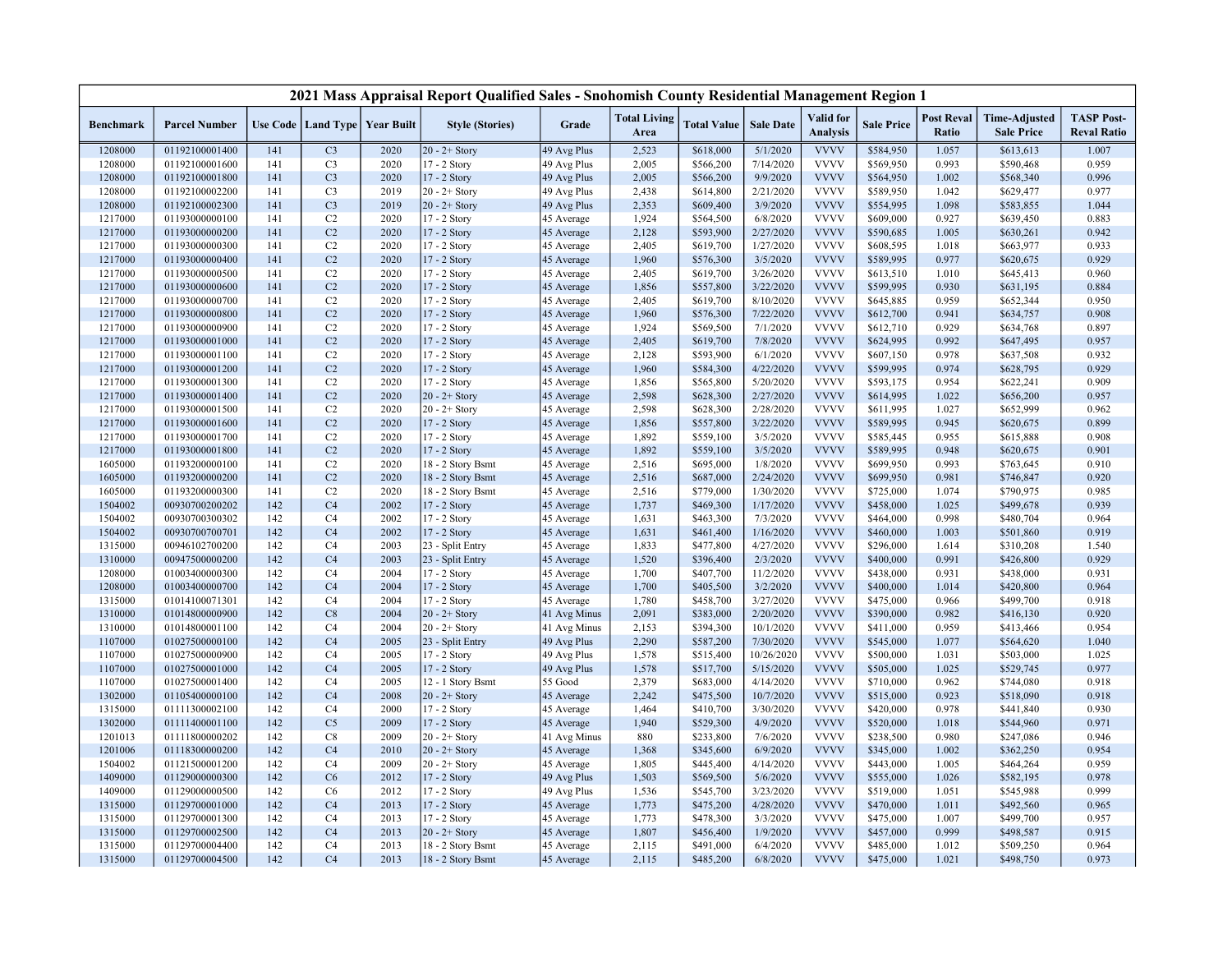|                  |                      |     |                |                                   | 2021 Mass Appraisal Report Qualified Sales - Snohomish County Residential Management Region 1 |             |                             |                    |                  |                              |                   |                                   |                                           |                                         |
|------------------|----------------------|-----|----------------|-----------------------------------|-----------------------------------------------------------------------------------------------|-------------|-----------------------------|--------------------|------------------|------------------------------|-------------------|-----------------------------------|-------------------------------------------|-----------------------------------------|
| <b>Benchmark</b> | <b>Parcel Number</b> |     |                | Use Code   Land Type   Year Built | <b>Style (Stories)</b>                                                                        | Grade       | <b>Total Living</b><br>Area | <b>Total Value</b> | <b>Sale Date</b> | Valid for<br><b>Analysis</b> | <b>Sale Price</b> | <b>Post Reval</b><br><b>Ratio</b> | <b>Time-Adjusted</b><br><b>Sale Price</b> | <b>TASP Post-</b><br><b>Reval Ratio</b> |
| 1315000          | 01129700004800       | 142 | C <sub>4</sub> | 2013                              | 21 - 2+ Story Bsmt                                                                            | 45 Average  | 2,032                       | \$466,700          | 5/27/2020        | <b>VVVV</b>                  | \$485,000         | 0.962                             | \$508,765                                 | 0.917                                   |
| 1315000          | 01129700007200       | 142 | C <sub>4</sub> | 2014                              | $20 - 2 +$ Story                                                                              | 45 Average  | 2,032                       | \$479,700          | 6/23/2020        | <b>VVVV</b>                  | \$475,000         | 1.010                             | \$498,750                                 | 0.962                                   |
| 1101008          | 01155400000200       | 142 | C <sub>5</sub> | 2013                              | 17 - 2 Story                                                                                  | 45 Average  | 1,989                       | \$522,300          | 5/13/2020        | <b>VVVV</b>                  | \$459,950         | 1.136                             | \$482,488                                 | 1.083                                   |
| 1605000          | 01158700000100       | 142 | C <sub>3</sub> | 2016                              | 18 - 2 Story Bsmt                                                                             | 49 Avg Plus | 3,517                       | \$891,900          | 3/5/2020         | <b>VVVV</b>                  | \$765,000         | 1.166                             | \$804,780                                 | 1.108                                   |
| 1101008          | 01164300000100       | 142 | C <sub>4</sub> | 1979                              | 17 - 2 Story                                                                                  | 45 Average  | 1,248                       | \$321,200          | 9/24/2020        | <b>VVVV</b>                  | \$310,000         | 1.036                             | \$311,860                                 | 1.030                                   |
| 1201010          | 01168800001500       | 142 | C <sub>4</sub> | 2018                              | $20 - 2 +$ Story                                                                              | 45 Average  | 1,248                       | \$311,300          | 12/1/2020        | <b>VVVV</b>                  | \$302,000         | 1.031                             | \$302,000                                 | 1.031                                   |
| 1208000          | 01187400000100       | 142 | C <sub>5</sub> | 2018                              | 17 - 2 Story                                                                                  | 45 Average  | 2,279                       | \$607,200          | 6/23/2020        | <b>VVVV</b>                  | \$535,000         | 1.135                             | \$561,750                                 | 1.081                                   |
| 1101007          | 01191100000100       | 142 | C <sub>5</sub> | 2020                              | 17 - 2 Story                                                                                  | 45 Average  | 1,697                       | \$460,600          | 2/25/2020        | <b>VVVV</b>                  | \$450,000         | 1.024                             | \$480,150                                 | 0.959                                   |
| 1101007          | 01191100000200       | 142 | C <sub>5</sub> | 2020                              | 17 - 2 Story                                                                                  | 45 Average  | 1,697                       | \$456,600          | 2/27/2020        | <b>VVVV</b>                  | \$450,000         | 1.015                             | \$480,150                                 | 0.951                                   |
| 1101009          | 01193800000100       | 142 | C <sub>5</sub> | 2020                              | 17 - 2 Story                                                                                  | 45 Average  | 2,379                       | \$540,900          | 3/2/2020         | <b>VVVV</b>                  | \$505,125         | 1.071                             | \$531,392                                 | 1.018                                   |
| 1101009          | 01193800000200       | 142 | C <sub>5</sub> | 2020                              | 17 - 2 Story                                                                                  | 45 Average  | 2,379                       | \$536,600          | 2/6/2020         | <b>VVVV</b>                  | \$503,500         | 1.066                             | \$537,235                                 | 0.999                                   |
| 1315000          | 01194800000100       | 142 | C6             | 2020                              | $20 - 2 +$ Story                                                                              | 45 Average  | 2,154                       | \$574,900          | 7/30/2020        | <b>VVVV</b>                  | \$549,950         | 1.045                             | \$569,748                                 | 1.009                                   |
| 1315000          | 01194800000200       | 142 | F1             | 2020                              | $20 - 2 +$ Story                                                                              | 45 Average  | 1,674                       | \$478,000          | 7/8/2020         | <b>VVVV</b>                  | \$499,950         | 0.956                             | \$517,948                                 | 0.923                                   |
| 1315000          | 01194800000300       | 142 | F1             | 2020                              | $20 - 2 +$ Story                                                                              | 45 Average  | 1,674                       | \$478,000          | 7/22/2020        | <b>VVVV</b>                  | \$499,950         | 0.956                             | \$517,948                                 | 0.923                                   |
| 1315000          | 01194800000400       | 142 | F1             | 2020                              | $20 - 2 +$ Story                                                                              | 45 Average  | 1,674                       | \$482,000          | 7/13/2020        | <b>VVVV</b>                  | \$499,950         | 0.964                             | \$517,948                                 | 0.931                                   |
| 1315000          | 01194800000700       | 142 | C6             | 2020                              | $20 - 2 +$ Story                                                                              | 45 Average  | 2,154                       | \$561,800          | 6/29/2020        | <b>VVVV</b>                  | \$569,950         | 0.986                             | \$598,448                                 | 0.939                                   |
| 1315000          | 01194800000800       | 142 | F1             | 2020                              | $20 - 2 +$ Story                                                                              | 45 Average  | 1,674                       | \$482,000          | 3/12/2020        | <b>VVVV</b>                  | \$512,950         | 0.940                             | \$539,623                                 | 0.893                                   |
| 1315000          | 01194800000900       | 142 | F1             | 2020                              | $20 - 2 +$ Story                                                                              | 45 Average  | 1,674                       | \$482,000          | 4/2/2020         | <b>VVVV</b>                  | \$517,950         | 0.931                             | \$542,812                                 | 0.888                                   |
| 1315000          | 01194800001000       | 142 | F1             | 2020                              | $20 - 2 +$ Story                                                                              | 45 Average  | 1,674                       | \$482,000          | 3/6/2020         | <b>VVVV</b>                  | \$517,950         | 0.931                             | \$544,883                                 | 0.885                                   |
| 1315000          | 01194800001100       | 142 | C6             | 2020                              | $20 - 2 +$ Story                                                                              | 45 Average  | 2,154                       | \$570,800          | 3/25/2020        | <b>VVVV</b>                  | \$579,950         | 0.984                             | \$610,107                                 | 0.936                                   |
| 1315000          | 01196700000100       | 142 | C <sub>6</sub> | 2020                              | $20 - 2 +$ Story                                                                              | 49 Avg Plus | 2,234                       | \$557,500          | 7/10/2020        | <b>VVVV</b>                  | \$547,000         | 1.019                             | \$566,692                                 | 0.984                                   |
| 1315000          | 01196700000200       | 142 | F1             | 2020                              | $20 - 2 +$ Story                                                                              | 49 Avg Plus | 1,887                       | \$476,900          | 7/10/2020        | <b>VVVV</b>                  | \$467,500         | 1.020                             | \$484,330                                 | 0.985                                   |
|                  | 01196700000300       | 142 | C <sub>6</sub> | 2020                              | $20 - 2 +$ Story                                                                              |             |                             |                    | 7/20/2020        | <b>VVVV</b>                  | \$545,000         | 1.023                             |                                           |                                         |
| 1315000          | 01196700000500       |     |                | 2020                              |                                                                                               | 49 Avg Plus | 2,234                       | \$557,500          |                  |                              |                   | 1.029                             | \$564,620                                 | 0.987                                   |
| 1315000          |                      | 142 | F1<br>F1       |                                   | $20 - 2 +$ Story                                                                              | 49 Avg Plus | 1,887                       | \$476,900          | 9/3/2020         | <b>VVVV</b><br><b>VVVV</b>   | \$463,500         |                                   | \$466,281                                 | 1.023                                   |
| 1315000          | 01196700000600       | 142 |                | 2020                              | $20 - 2 +$ Story                                                                              | 49 Avg Plus | 1,887                       | \$476,900          | 9/2/2020         | <b>VVVV</b>                  | \$470,000         | 1.015                             | \$472,820                                 | 1.009                                   |
| 1315000          | 01196700002300       | 142 | F1             | 2020                              | $20 - 2 +$ Story                                                                              | 49 Avg Plus | 1,887                       | \$480,900          | 10/5/2020        |                              | \$490,500         | 0.980                             | \$493,443                                 | 0.975                                   |
| 1315000          | 01196700002400       | 142 | F1             | 2020                              | $20 - 2 +$ Story                                                                              | 49 Avg Plus | 1,887                       | \$480,900          | 10/19/2020       | <b>VVVV</b><br><b>VVVV</b>   | \$485,000         | 0.992                             | \$487,910                                 | 0.986                                   |
| 1315000          | 01196700002500       | 142 | F1             | 2020                              | $20 - 2 +$ Story                                                                              | 49 Avg Plus | 1,887                       | \$480,900          | 10/4/2020        | <b>VVVV</b>                  | \$483,300         | 0.995                             | \$486,200                                 | 0.989                                   |
| 1310000          | 01197100000100       | 142 | C5             | 2020                              | 17 - 2 Story                                                                                  | 49 Avg Plus | 1,910                       | \$542,500          | 5/18/2020        |                              | \$549,000         | 0.988                             | \$575,901                                 | 0.942                                   |
| 1310000          | 01197100000200       | 142 | C <sub>5</sub> | 2020                              | 17 - 2 Story                                                                                  | 49 Avg Plus | 1,910                       | \$542,500          | 6/10/2020        | <b>VVVV</b>                  | \$546,000         | 0.994                             | \$573,300                                 | 0.946                                   |
| 1101008          | 01197500000100       | 142 | C <sub>4</sub> | 2020                              | 17 - 2 Story                                                                                  | 45 Average  | 2,384                       | \$525,900          | 7/15/2020        | <b>VVVV</b>                  | \$525,000         | 1.002                             | \$543,900                                 | 0.967                                   |
| 1101008          | 01197500000200       | 142 | C <sub>4</sub> | 2020                              | 17 - 2 Story                                                                                  | 45 Average  | 2,384                       | \$550,600          | 7/15/2020        | <b>VVVV</b>                  | \$525,000         | 1.049                             | \$543,900                                 | 1.012                                   |
| 1605001          | 00434208501400       | 183 | A7             |                                   | N/A                                                                                           | N/A         |                             | \$419,300          | 6/17/2020        | <b>VVVV</b>                  | \$375,000         | 1.118                             | \$393,750                                 | 1.065                                   |
| 1208000          | 00552300301500       | 183 | A2             |                                   | N/A                                                                                           | N/A         |                             | \$325,100          | 3/25/2020        | <b>VVVV</b>                  | \$550,000         | 0.591                             | \$578,600                                 | 0.562                                   |
| 1201004          | 00563240703100       | 183 | A1             |                                   | N/A                                                                                           | N/A         |                             | \$220,900          | 7/23/2020        | <b>VVVV</b>                  | \$645,000         | 0.342                             | \$668,220                                 | 0.331                                   |
| 1504001          | 00373400900308       | 188 | A <sub>3</sub> | 1956                              | 11 - 1 Story                                                                                  | 45 Average  | 1,802                       | \$504,000          | 1/2/2020         | <b>VVVV</b>                  | \$600,000         | 0.840                             | \$654,600                                 | 0.770                                   |
| 1403000          | 00372700301504       | 910 | A2             |                                   | N/A                                                                                           | N/A         |                             | \$300,000          | 1/6/2020         | <b>VVVV</b>                  | \$818,850         | 0.366                             | \$893,365                                 | 0.336                                   |
| 1302000          | 00372900700903       | 910 | A2             |                                   | N/A                                                                                           | N/A         |                             | \$657,000          | 2/14/2020        | <b>VVVV</b>                  | \$900,000         | 0.730                             | \$960,300                                 | 0.684                                   |
| 1315000          | 00373300600502       | 910 | A2             |                                   | N/A                                                                                           | N/A         |                             | \$3,447,100        | 2/24/2020        | <b>VVVV</b>                  | \$3,866,000       | 0.892                             | \$4,125,022                               | 0.836                                   |
| 1302000          | 00373701400801       | 910 | A2             |                                   | N/A                                                                                           | N/A         |                             | \$1,159,400        | 5/12/2020        | <b>VVVV</b>                  | \$900,000         | 1.288                             | \$944,100                                 | 1.228                                   |
| 1101006          | 00417000500401       | 910 | A4             |                                   | N/A                                                                                           | N/A         |                             | \$280,100          | 12/23/2020       | <b>VVVV</b>                  | \$400,000         | 0.700                             | \$400,000                                 | 0.700                                   |
| 1605001          | 00423000005300       | 910 | A7             |                                   | N/A                                                                                           | N/A         |                             | \$958,400          | 8/7/2020         | <b>VVVV</b>                  | \$1,000,000       | 0.958                             | \$1,010,000                               | 0.949                                   |
| 1605001          | 00434211903000       | 910 | A7             |                                   | N/A                                                                                           | N/A         |                             | \$630,200          | 10/20/2020       | <b>VVVV</b>                  | \$1,100,000       | 0.573                             | \$1,106,600                               | 0.569                                   |
| 1201002          | 00438326001500       | 910 | A2             |                                   | N/A                                                                                           | N/A         |                             | \$196,000          | 5/12/2020        | <b>VVVV</b>                  | \$135,000         | 1.452                             | \$141,615                                 | 1.384                                   |
| 1107000          | 00497400601100       | 910 | A2             |                                   | N/A                                                                                           | N/A         |                             | \$406,000          | 5/28/2020        | <b>VVVV</b>                  | \$350,000         | 1.160                             | \$367,150                                 | 1.106                                   |
| 1403000          | 00503800001800       | 910 | A2             |                                   | N/A                                                                                           | N/A         |                             | \$351,700          | 10/8/2020        | <b>VVVV</b>                  | \$325,500         | 1.080                             | \$327,453                                 | 1.074                                   |
| 1504000          | 00513100002501       | 910 | A <sub>6</sub> |                                   | N/A                                                                                           | N/A         |                             | \$516,500          | 6/26/2020        | <b>VVVV</b>                  | \$585,000         | 0.883                             | \$614,250                                 | 0.841                                   |
| 1504000          | 00513100006500       | 910 | A <sub>6</sub> |                                   | N/A                                                                                           | N/A         |                             | \$630,700          | 6/3/2020         | <b>VVVV</b>                  | \$575,000         | 1.097                             | \$603,750                                 | 1.045                                   |
| 1504002          | 00513700003403       | 910 | <b>B4</b>      |                                   | N/A                                                                                           | N/A         |                             | \$202,500          | 3/10/2020        | <b>VVVV</b>                  | \$260,000         | 0.779                             | \$273,520                                 | 0.740                                   |
| 1504002          | 00513800009502       | 910 | A2             |                                   | N/A                                                                                           | N/A         |                             | \$2,419,400        | 9/15/2020        | <b>VVVV</b>                  | \$2,610,000       | 0.927                             | \$2,625,660                               | 0.921                                   |
| 1201001          | 00520300002400       | 910 | A2             |                                   | N/A                                                                                           | N/A         |                             | \$241,600          | 8/18/2020        | <b>VVVV</b>                  | \$175,000         | 1.381                             | \$176,750                                 | 1.367                                   |
| 1407000          | 00525100000400       | 910 | A1             |                                   | N/A                                                                                           | N/A         |                             | \$220,500          | 5/27/2020        | <b>VVVV</b>                  | \$200,000         | 1.103                             | \$209,800                                 | 1.051                                   |
| 1107000          | 00536900000900       | 910 | A4             |                                   | N/A                                                                                           | N/A         |                             | \$452,300          | 12/4/2020        | <b>VVVV</b>                  | \$655,000         | 0.691                             | \$655,000                                 | 0.691                                   |